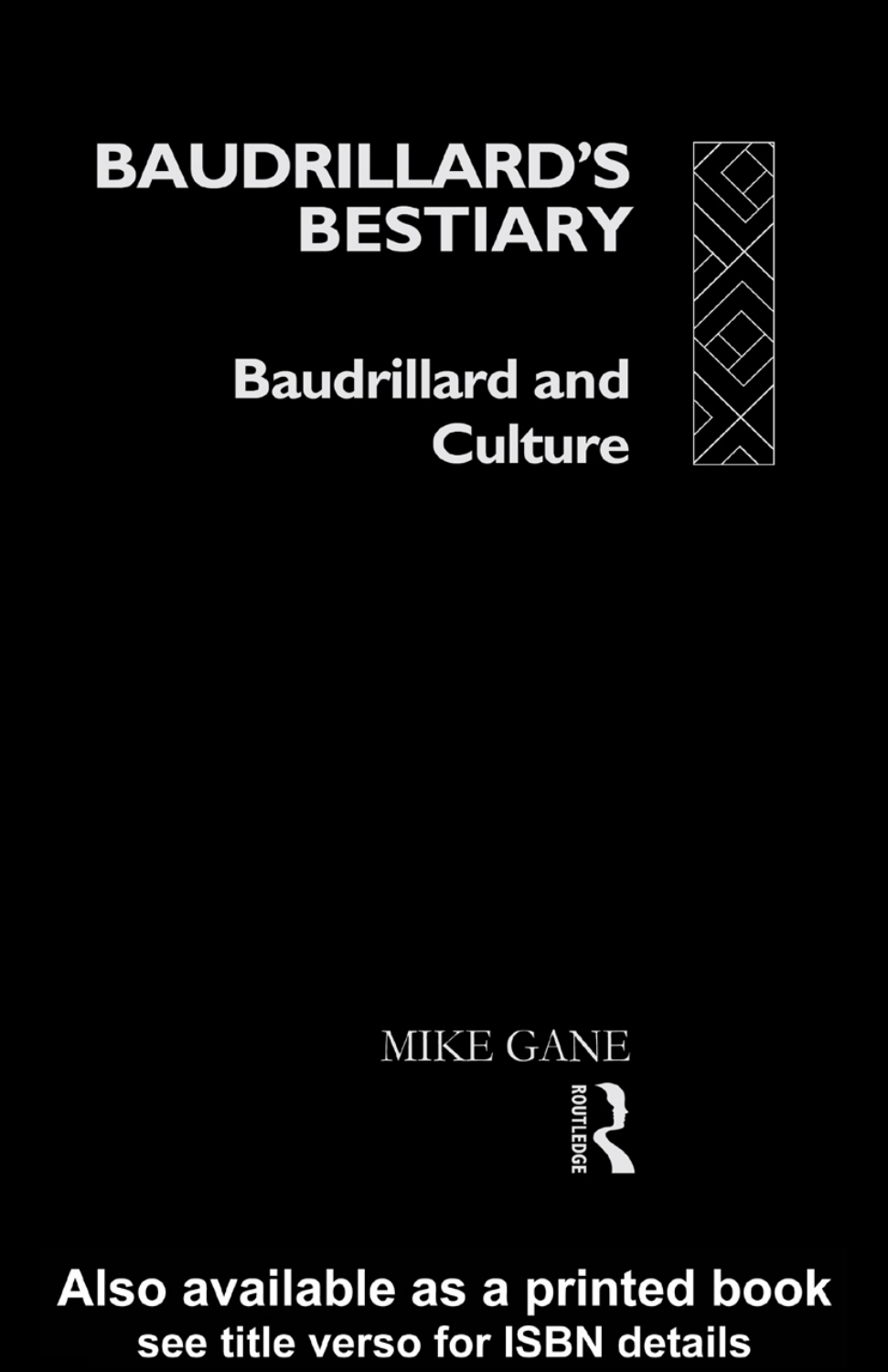### Baudrillard's bestiary

*The symbolic is neither a concept, nor an instance or a category, nor a 'structure', but an act of exchange and a social relation which points to an end to the real, which resolves the real, and in the same stroke the opposition between the real and the imaginary.*

Jean Baudrillard

This book provides an introduction to Baudrillard's cultural theory: the conception of modernity and the complex process of simulation. It examines his literary essays: his confrontation with Calvino, Styron, Ballard, and Borges. It offers a coherent account of Baudrillard's theory of cultural ambience, and the culture of consumer society. It also provides an introduction to Baudrillard's fiction-theory, and the analysis of transpolitical figures.

The book also includes an interesting and provocative comparison of Baudrillard's powerful essay against the modernist Pompidou Centre in Paris and Fredric Jameson's analysis of the Bonaventure Hotel in Los Angeles. An interpretation of this encounter leads to the presentation of a very different Baudrillard from that which figures in contemporary debates on postmodernism.

Informative and consistently challenging, this book will be of interest to students of Sociology and Cultural Studies.

**Mike Gane** is Senior Lecturer in Social Sciences at Loughborough University.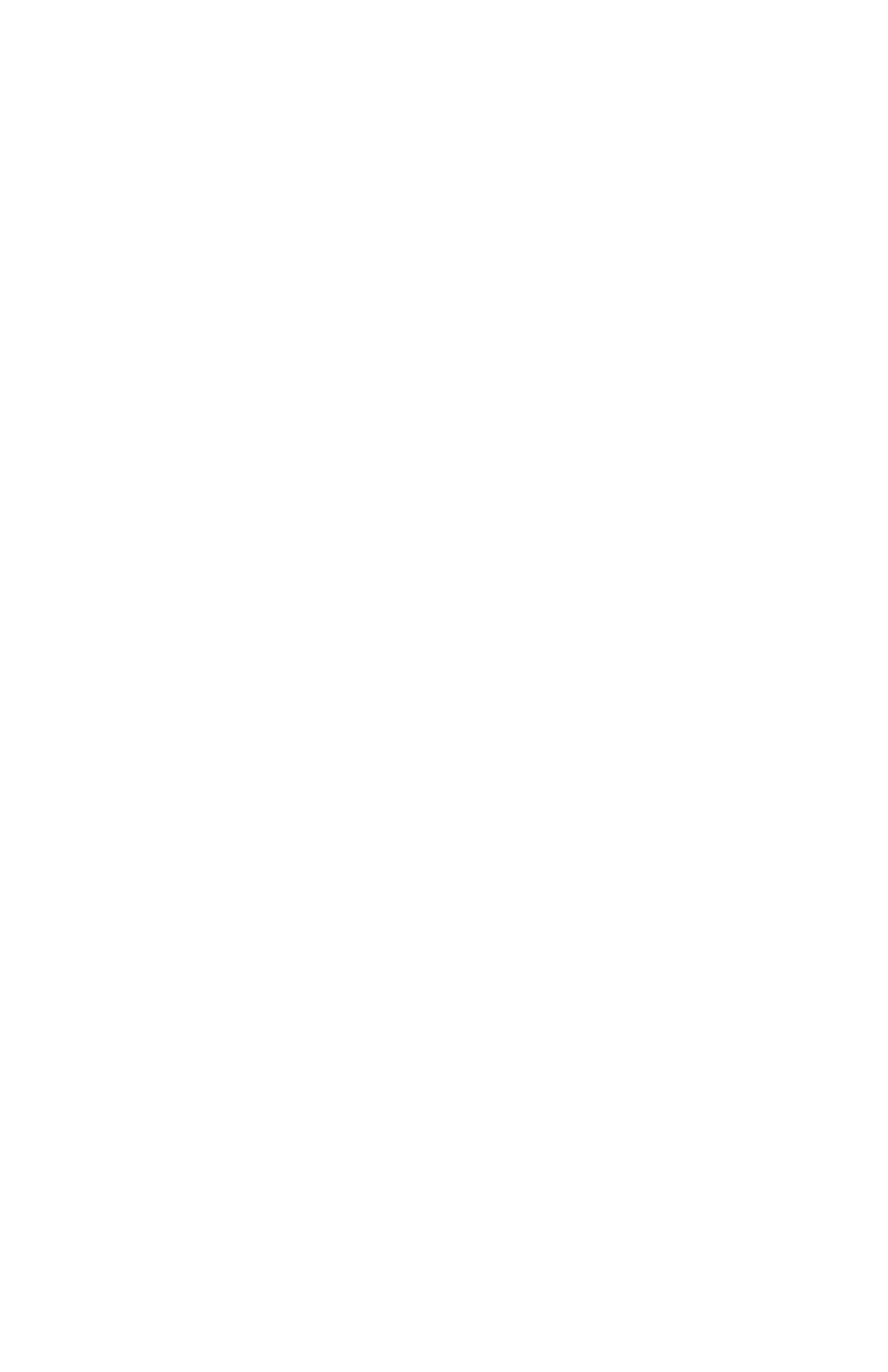# Baudrillard's bestiary

## Baudrillard and culture

Mike Gane

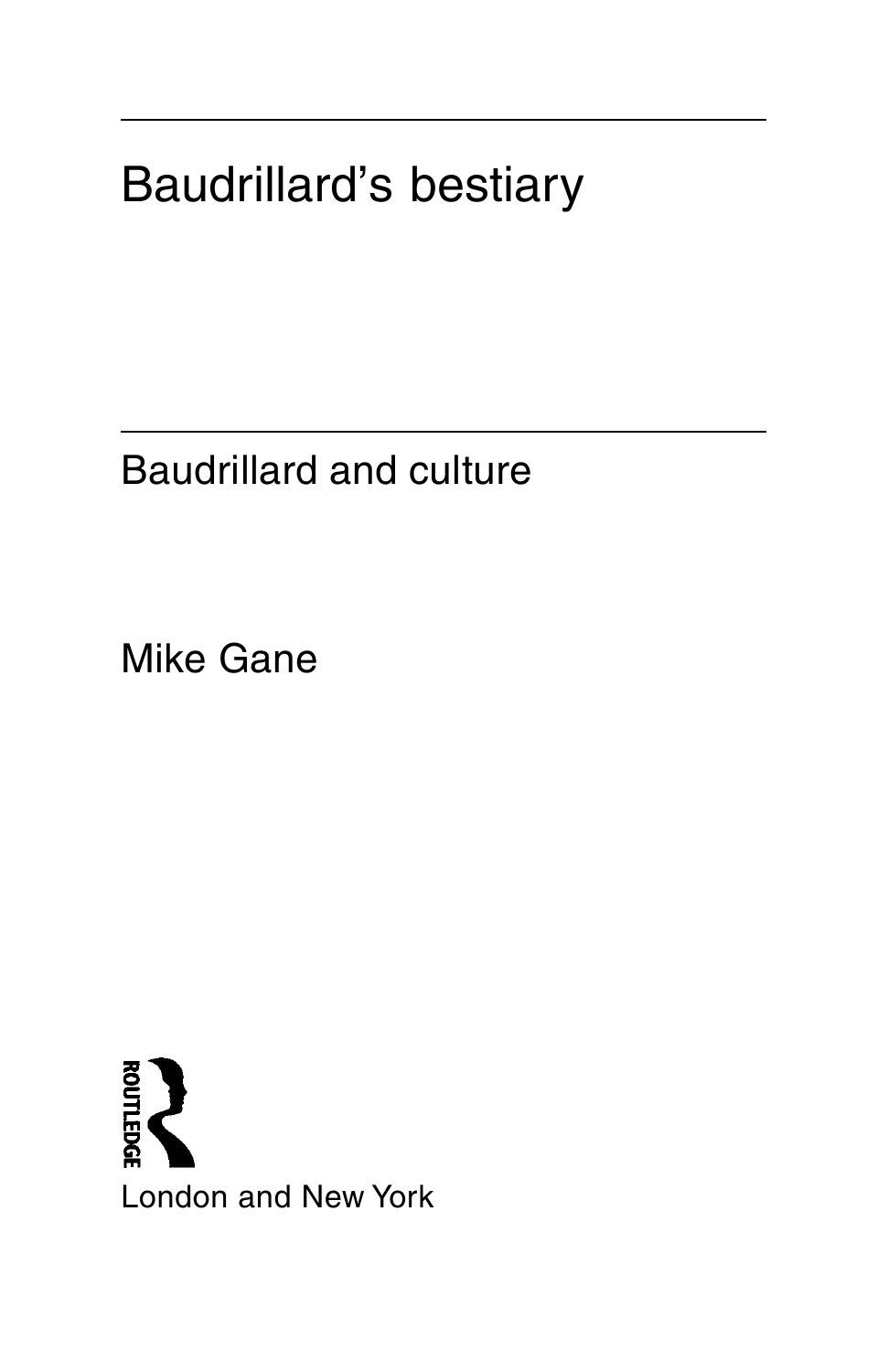First published 1991 by Routledge 11 New Fetter Lane, London EC4P 4EE

This edition published in the Taylor & Francis e-Library, 2003.

Simultaneously published in the USA and Canada by Routledge a division of Routledge, Chapman and Hall, Inc. 29 West 35th Street, New York, NY 10001

© 1991 Mike Gane

All rights reserved. No part of this book may be reprinted or reproduced or utilized in any form or by any electronic, mechanical, or other means, now known or hereafter invented, including photocopying and recording, or in any information storage or retrieval system, without permission in writing from the publishers.

*British Library Cataloguing in Publication Data* Gane, Michael, *1943–* Baudrillard's bestiary: Baudrillard and culture. 1. French Philosophy. Baudrillard, Jean I. Title 194

*Library of Congress Cataloging in Publication Data* Also available

ISBN 0-203-41362-8 Master e-book ISBN

ISBN 0-203-72186-1 (Adobe eReader Format) ISBN 0-415-06306-X (Print Edition) 0-415-06307-8 (pbk)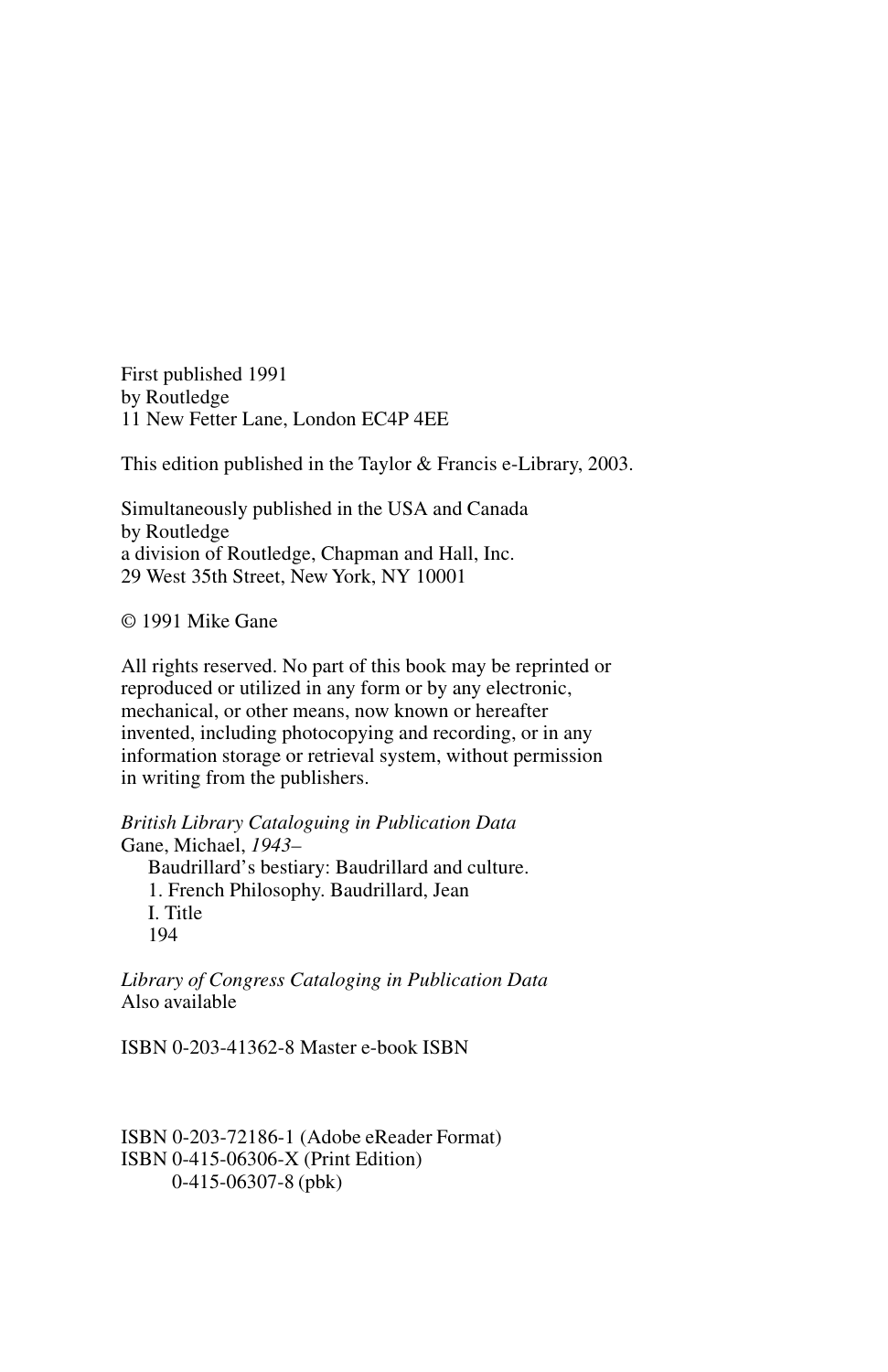I once met someone on a busy train in France, sitting opposite, reading a book by Baudrillard, the same book I was reading myself. This book is dedicated to the memory of the shared enthusiasm of our discussion…

and to all lost friends.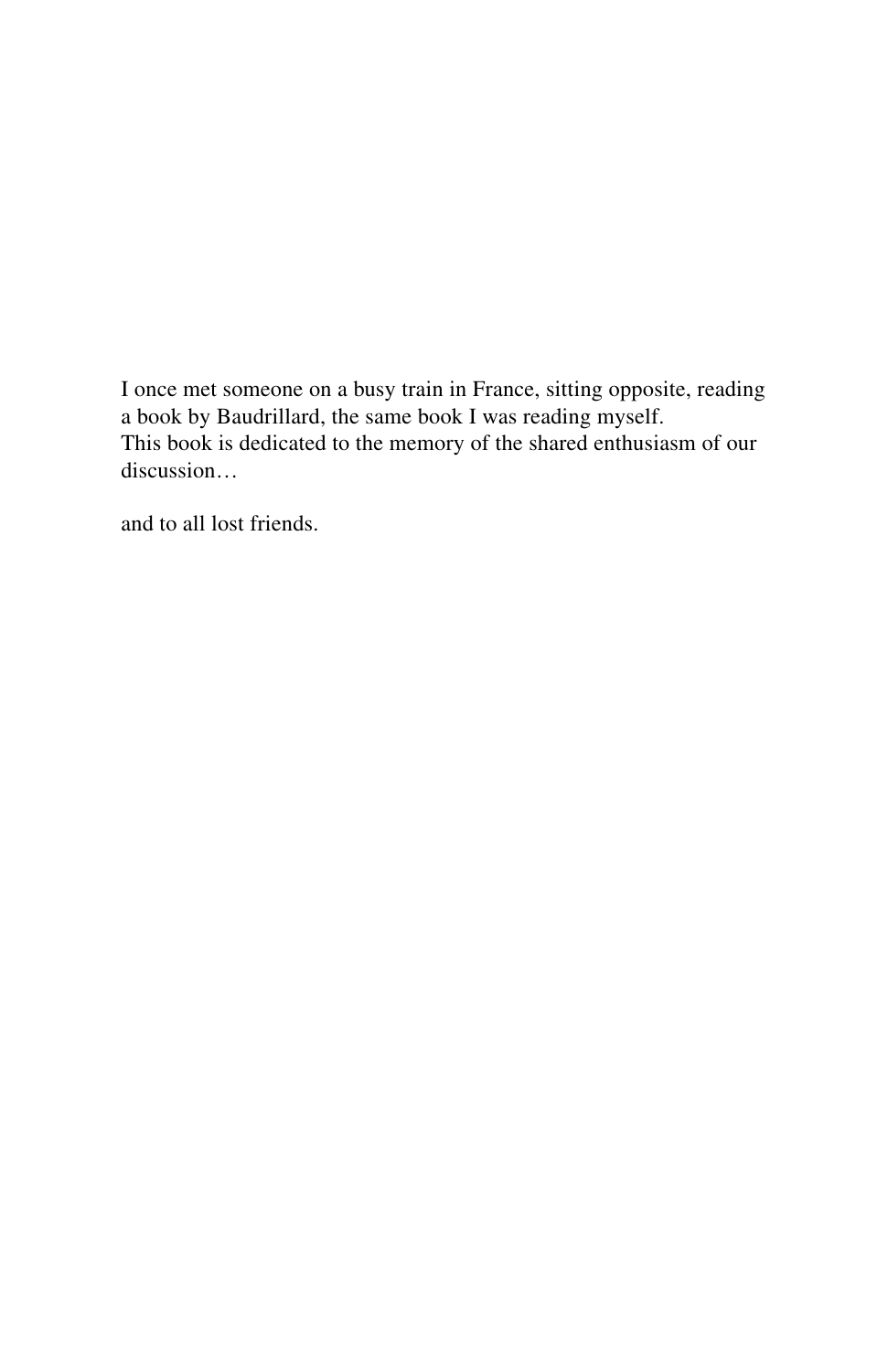*Is it necessary to refer to Holderlin's verses on salvation rising on the horizon of maximum peril?*

Tafuri

*fateful moments exist only in bad novels, and past and future it knows only in curious variations*

Benjamin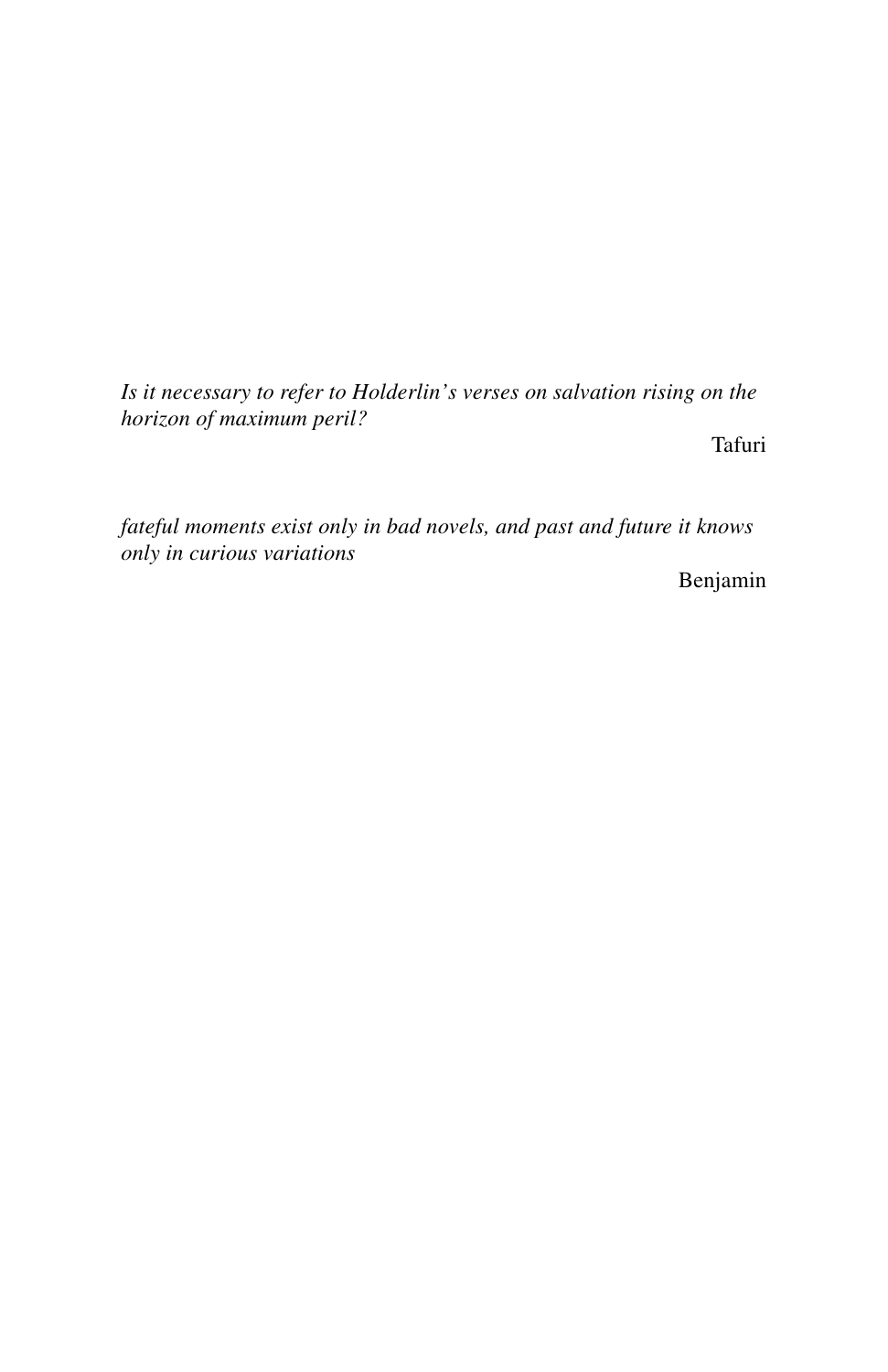## **Contents**

|    | Acknowledgements                                                                 | viii              |
|----|----------------------------------------------------------------------------------|-------------------|
| 1  | Introduction: the double infidelity                                              | 1                 |
| 2  | From literary criticism to fiction-theory                                        | 6                 |
| 3  | <b>Modern ambience of objects</b>                                                | 26                |
| 4  | Technology and culture: Baudrillard's critique of<br><b>McLuhan and Lefebvre</b> | 48                |
| 5  | The rigours of consumer society                                                  | 53                |
| 6  | From production to reproduction                                                  | 75                |
| 7  | Modernity, simulation, and the hyperreal                                         | 92                |
| 8  | Fashion, the body, sexuality, and death                                          | 104               |
| 9  | <b>Anagrammatic resolutions</b>                                                  | 118               |
| 10 | <b>Transpolitical objects</b>                                                    | 126               |
| 11 | From the Beaubourg to the Bonaventure Hotel                                      | 143               |
| 12 | <b>Conclusion: the other Baudrillard</b>                                         | 157               |
|    | <b>Notes</b><br><b>Bibliography</b><br>Index                                     | 161<br>171<br>182 |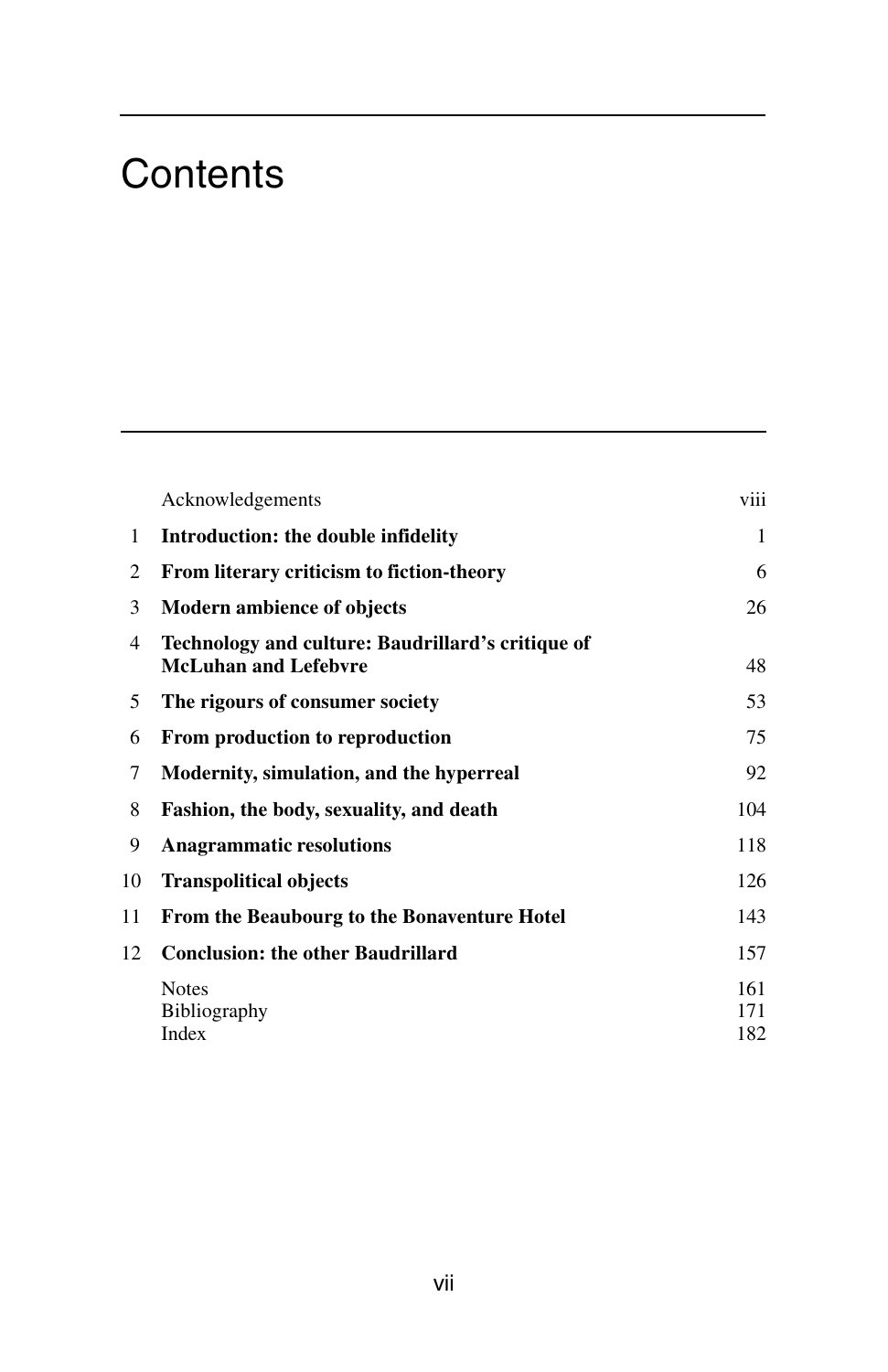### <span id="page-8-0"></span>Acknowledgements

I would like to thank all the many people with whom I have discussed and argued issues raised in this book, but especially Chris Rojek of Routledge who initially persuaded me of the importance of the project and who offered encouragement throughout; also friends and colleagues at Loughborough University, in the Departments of both Social Sciences and European Studies, who have provided expert opinion and critical commentary. I have also given a paper on Baudrillard to seminars at Essex University and Edinburgh University, and to the Discourse and Rhetoric Group at Loughborough University and would like to thank these seminars for their debates. I have also discussed these issues with colleagues on the editorial board of the journal *Economy and Society,* especially Beverley Brown and Ali Rattansi. I would like to thank Monique Arnaud not only for help with French translations, but also with essential critical discussion on all aspects of this project. Finally, I would like to thank Jean Baudrillard for generously responding to my queries. As is customary and essential, it is necessary to stress that responsibility for any error of fact or interpretation is entirely mine.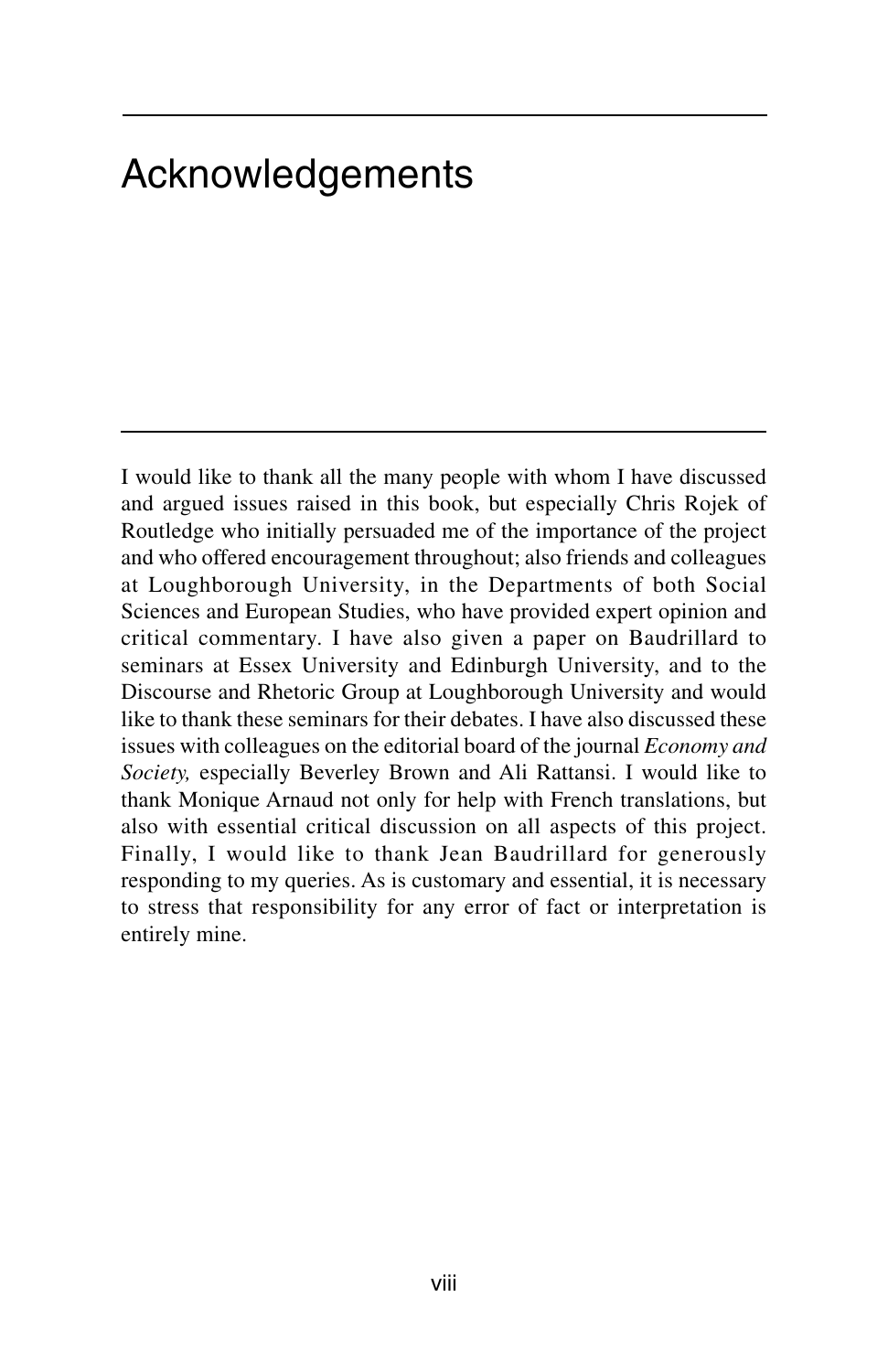### <span id="page-9-0"></span>Introduction The double infidelity

*He must…take upon himself the weight of the double infidelity*

Blanchot

Baudrillard's work represents an attempt to establish a general theory of two fundamental social forms. In one sense it is an evident attempt to rewrite Durkheim's two basic social formations (segmental, organized). But Baudrillard's relation to Durkheim is certainly not direct, and, if Baudrillard is fundamentally Durkheimian, this is apparent only in displacement, repositioning, total revision. In a sense, however, to regard Baudrillard from this point of view is extremely enlightening. It could be said that what Baudrillard wants to do is to convert the main focus of analysis away from types of social solidarity to two basically opposed forms of culture. There are immediate difficulties in posing the problem in these terms however, and even Baudrillard struggles to maintain a consistent vocabulary. For, at his most consistent, primitive societies do not have cultures. Their societies are lived in the symbolic, and in symbolic exchange. Theirs is a society of 'us' and outsiders (others, gods, animals). Ours is a universal society of the human: it is the latter universe which strictly speaking is 'culture', and its other is the inhuman (1976:193). Baudrillard develops this distinction through increasingly radical forms.

It is not easy to describe or identify precisely Baudrillard's point of departure or fundamental position in this project. It is facile to suggest that he simply supports the position of the primitive against culture. It is only slightly more sophisticated to argue that he is best interpreted as a Nietzschean surveying the disenchanted world with aristocratic disdain. Although it is probably still grossly inadequate as a description, it seems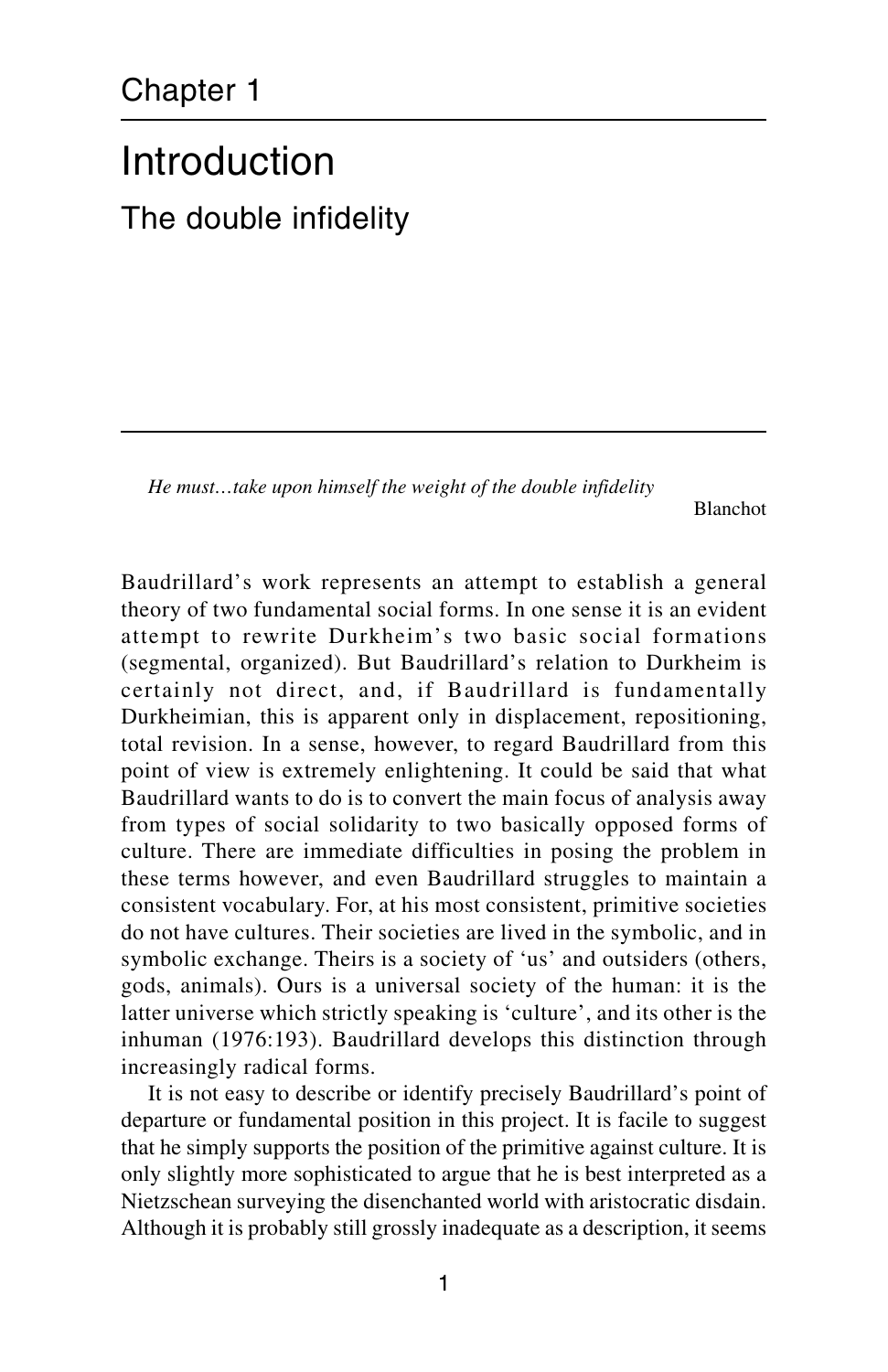that his position is very close to that of a modern Hölderlin of whom Blanchot has written:

Today the poet no longer has to stand between gods and men as their intermediary. Rather he has to stand between the double infidelity; he must keep to the intersection of this double—this divine and human reversal. This double and reciprocal movement opens a hiatus, a void which must henceforth constitute the essential relation of the two worlds. The poet, then, must resist the pull of the gods who disappear and draw him toward them in their disappearance. He must resist pure and simple subsistence on the earth which poets do not found. He must accomplish the double reversal, take upon himself the weight of the double infidelity and thus keep the two spheres distinct, by living the separation purely, by being the pure life of the separation. For this empty and pure space which distinguishes between the spheres is the sacred, the intimacy of the breach which is the sacred.

(Blanchot 1982:274)

This idea captures better than any other the tension of Baudrillard's poetic practice (Hölderlin is cited, 1976:239).<sup>1</sup> What Baudrillard attempts, in an unsentimental manner, is to live in a world in which God has left either because He has died or because He has turned his back on it. Baudrillard keeps symbolic forms alive, and his infidelity is practised towards the present. Thus the pathos in Baudrillard is not as intense as in Hölderlin, since, at least at the crucial stage of Baudrillard's development, he wanted to remain faithful to the idea of the symbolic order.

But what exactly is the symbolic order? Here Baudrillard's ideas have developed. In 1976, he suggested:

the symbolic is neither a concept, nor an instance or a category, nor a 'structure', but an act of exchange and a social relation which puts an end to the real, which resolves the real, and in the same stroke the opposition between the real and the imaginary.

(1976:204)

(Later even the idea of social relation itself is identified as inappropriate and replaced with the notion of symbolic tie: an inexorable process of radicalization of the divergence between orders of symbolic ties and cultures of social relations.) In his earlier discussion the major concept which carried the weight of the critique of the sign was that of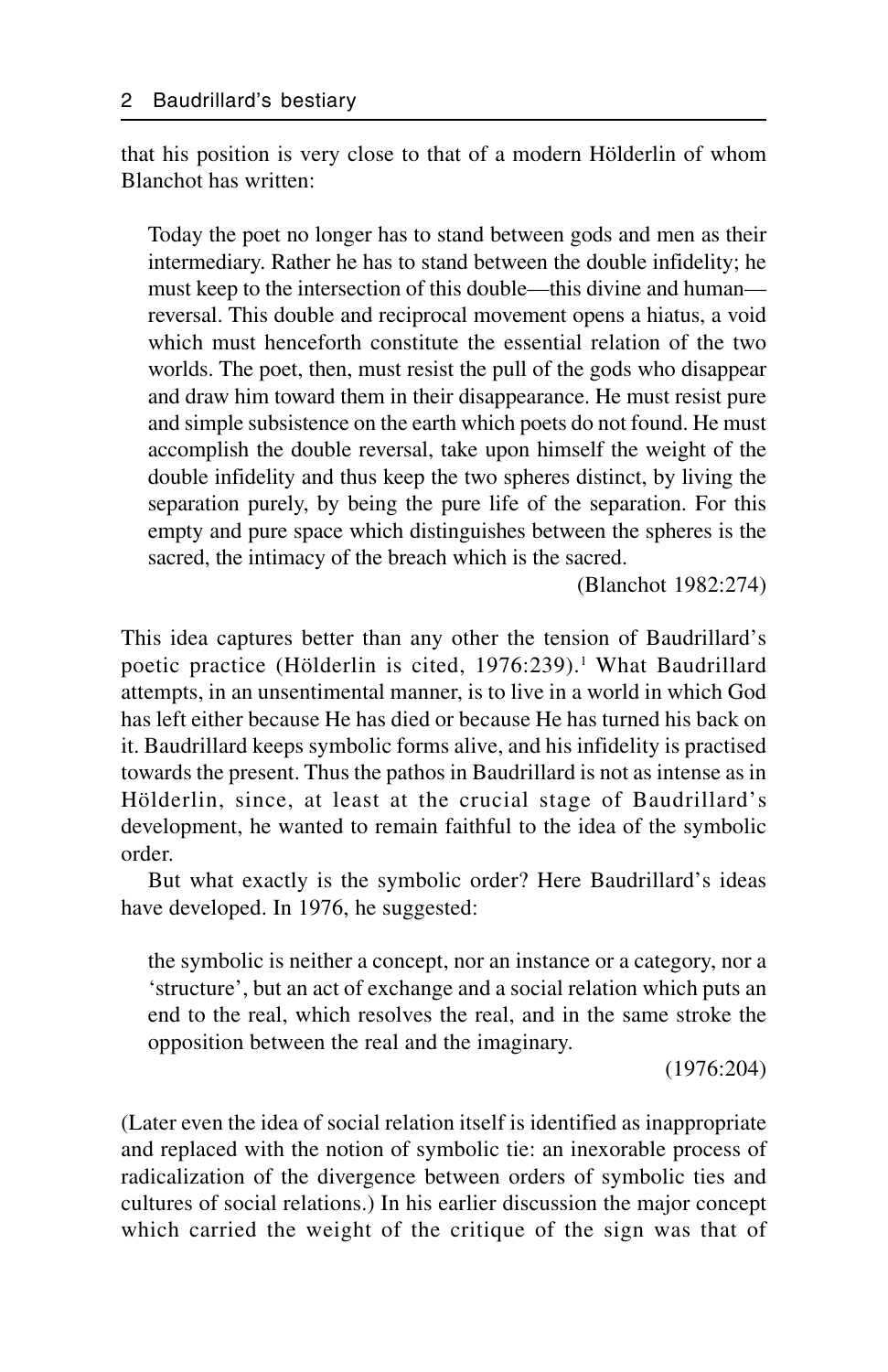ambivalence. In one statement Baudrillard gave it the power to check the sign itself:

Only ambivalence (as rupture of value, of another side or beyond of sign value, and as the emergence of the symbolic) sustains a challenge to the legibility, the false transparency of the sign.

(1972, 1981b:150)

This has to be understood, as Baudrillard noted, in the sense that the symbolic process, thus conceived, is a radical alternative to the 'concept of the sign and to signification' (1972:149). The sign is defined as the crystallization of the signifier and signified, and although this can be realized on the field of polyvalence (1972:150) it cannot tolerate ambivalence. The basic dilemma is well grasped by Baudrillard: how is it possible to talk of the symbolic except through a modality which renders it null (1972, 1981b:161)?

The Saussurean notion of the referent (the real object) is also given sharp treatment:

this perceptual content…is shifted to the level of the sign by the signified, the content of thought. Between the two, one is supposed to glide in a kind of frictionless space from the perceptual to the conceptual, in accordance with the old recipes of philosophical idealism and the abstract associationism that was already stale in the 19th century.

(1972, 1981b:153)

In fact, perhaps the whole of Baudrillard's project can be located around this attack on the illusion of the referent.

By 1976 a number of significant developments in Baudrillard's position had occurred, which make it much less difficult to understand the main lines of theoretical critique. After all it is extremely difficult to grasp just what the nature of ambivalence as a characteristic of society can possibly mean. By 1976 the full importance of Saussure's analyses of anagrams had become widespread in the writing of Starobinski and the Tel Quel group, especially Julia Kristeva. This enabled Baudrillard to broaden his theory and to move away from a dependence on the notion of ambivalence.

Baudrillard's argument for an anti-materialist theory of language begins with a critique of materialism as a simple inversion of idealism, which renders idealism a service. So it would be wrong to conclude that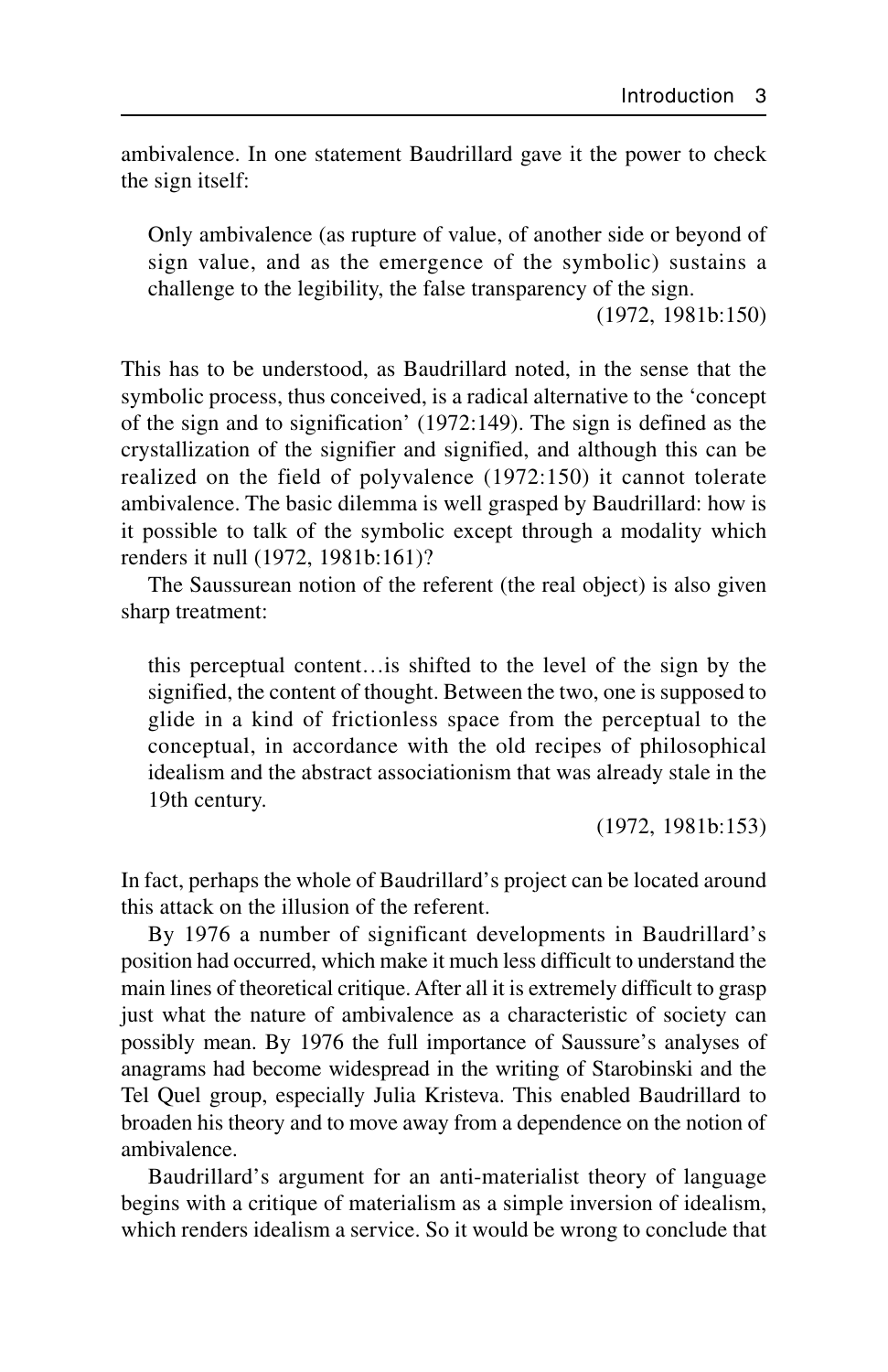Baudrillard wants to present an idealist theory; his critique could well render materialism a service. In the theory of the sign as adopted in psychoanalysis there is, he argues, always in fact a yielding of the sign to a positive analogy of the thing signified: for example, the unconscious appears as language disorder. And

it is the blind, transversal surreality of the libido which comes to burst the reality principle and transparency principle of language. This is how, under the best circumstances, poetry is interpreted as transgression.

(1981c:79–80)

What occurs is often a form of metaphor or condensation. In the theatre of cruelty (Artaud) there is a liberation of a force but only in the form of metaphor: the repressed is released as content. Even Lyotard's notion of the rhythmic harmonization of the thing and the word through the intervention of the body is only another version of this materialism (1981c:80–1).

The only way out of this dilemma, says Baudrillard, is to conceptualize the poetic as placing the relative positions of words and things into question by volatizing them: it should aim at the destruction of signification, the extermination (in a sense to be defined) of language, as discourse and as materiality. Thus Baudrillard introduces some important new terms: extermination, annihilation, poetic resolution.<sup>2</sup> The symbolic process (or, as he calls it, the symbolic operation) does not appeal to a material base, or a referent, or a hidden unconscious. It operates like anti-matter, without being ideal. This is similar to Saussure's notion of poetic cancellation: the poetic rhythm of vowel and counter-vowel conceived as a cancellation not as an accumulation. In the end there is no remainder. Baudrillard cites Kristeva's analysis of Greek poetry which concludes that these poems do not express the world, they are the world (1976:339), and that

In that other place, where the logical laws of language are shaken off, the subject is dissolved and in the place of the sign, it is the collision of signifiers annihilating each other that takes over. It is an operation of generalised negativity which has nothing to do with the negativity that constitutes judgement (Aufhebung) or with the negativity internal to judgement (0–1 logic)—it is a negativity that annihilates (Buddhism sunyavada). A zero-logical subject, a non-subject that comes to assume this thought that annihilates itself.

(Kristeva, cited in Baudrillard 1981c:81)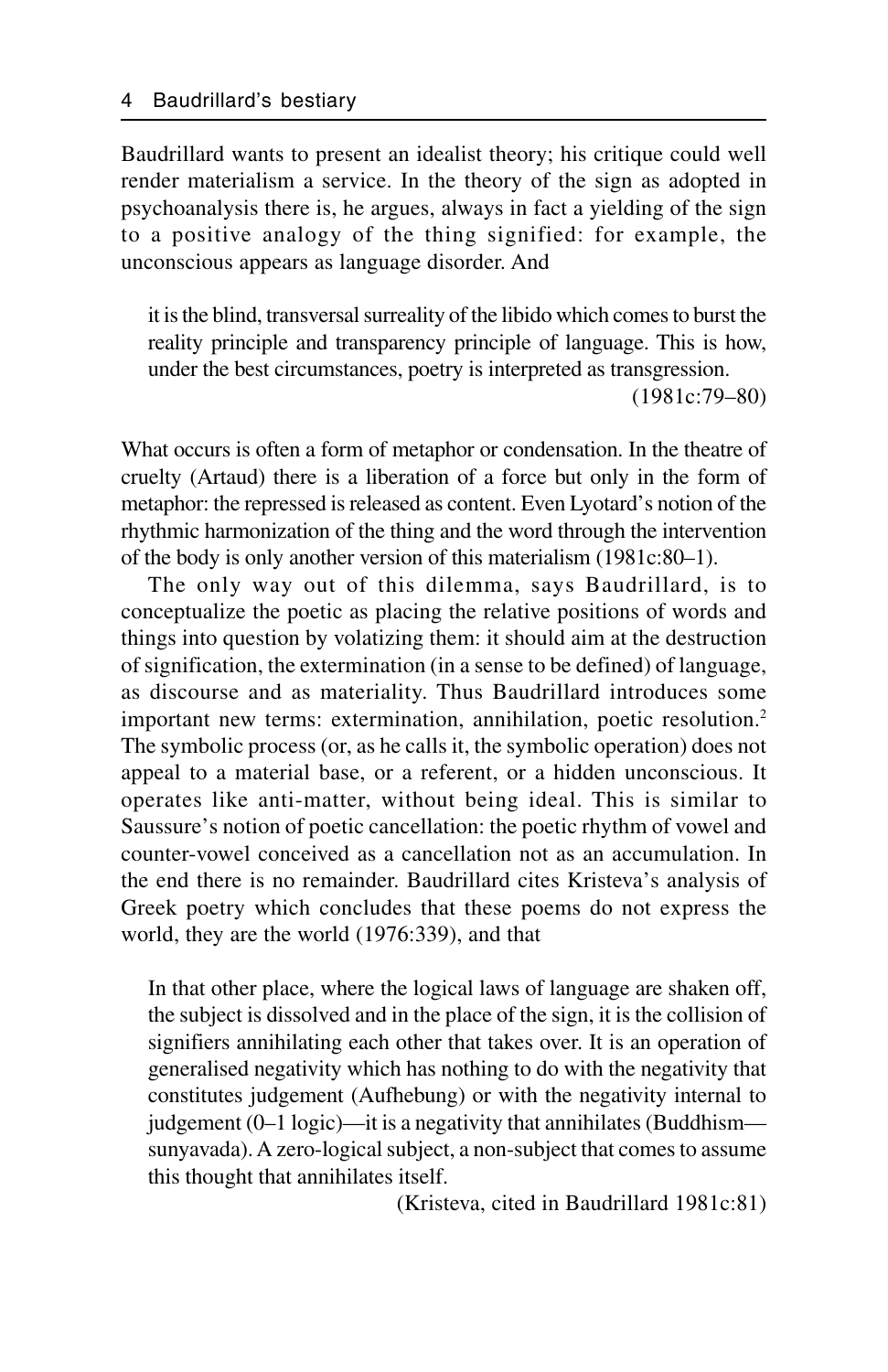But Baudrillard is not only a poet, or only a theorist of the sign. His first major work was a study of the new culture of consumer capitalism, in which he identified a new ambience in the world of objects. This work, *The Object System* (1968), was the beginning of a number of sociological investigations into the cultures of modern western capitalist societies. It is the rigour, even the obsession, with which he persisted in these reflections which mark his work. The driving theme of this project was the remarkable inversion of all previous expectations, especially for Marxists, in the emergence of affluent consumer societies. The radical analysis of these societies had to begin, he insisted, with the fact that it was through consumer affluence that social integration in a classdivided society was now being achieved. It was not predominantly through the physical power of the state or of work, but rather through the seductive power of an ambient culture that the society's discipline was maintained. The main enemy, for the left, had changed, and it was essential, Baudrillard maintained, to reconstruct social theory to take account of it. This led to a full-scale theoretical investigation in a work called *The Consumer Society* (1970), combining semiological with sociological and psychoanalytic styles of analysis. But, after a period of critical self-reflection following the defeat of May '68, his analysis broke out of its Marxist confinement and greatly radicalized both the conception of non-utilitarian cultures based on the organizing principle of symbolic exchange and the critique of capitalist cultures also based on it. This deepening was thus two-fold: it elaborated new ways of thinking about symbolic exchange in the anagram, in the poetic, in the significance of rituals of birth and death; and it reconstructed its critique of modern societies as it located new forms of resistance within the affluence, the fatal strategies of the silent majorities. The unity of Baudrillard's project is thus remarkable—from an analysis of ambience, of a change in the dominant form of power into the object, his work moves to an analysis of changing forms of resistance to it in the consuming masses: a mode of resistance that takes the very form of the subject as an object (passive, silent, hyper-conformist). In a final twist of the spiral of his work, he broadens out the analysis of these forms of resistance into the world of objects in general: things themselves have silent strategies, and appear to offer to human action a vision of inhuman subversion.3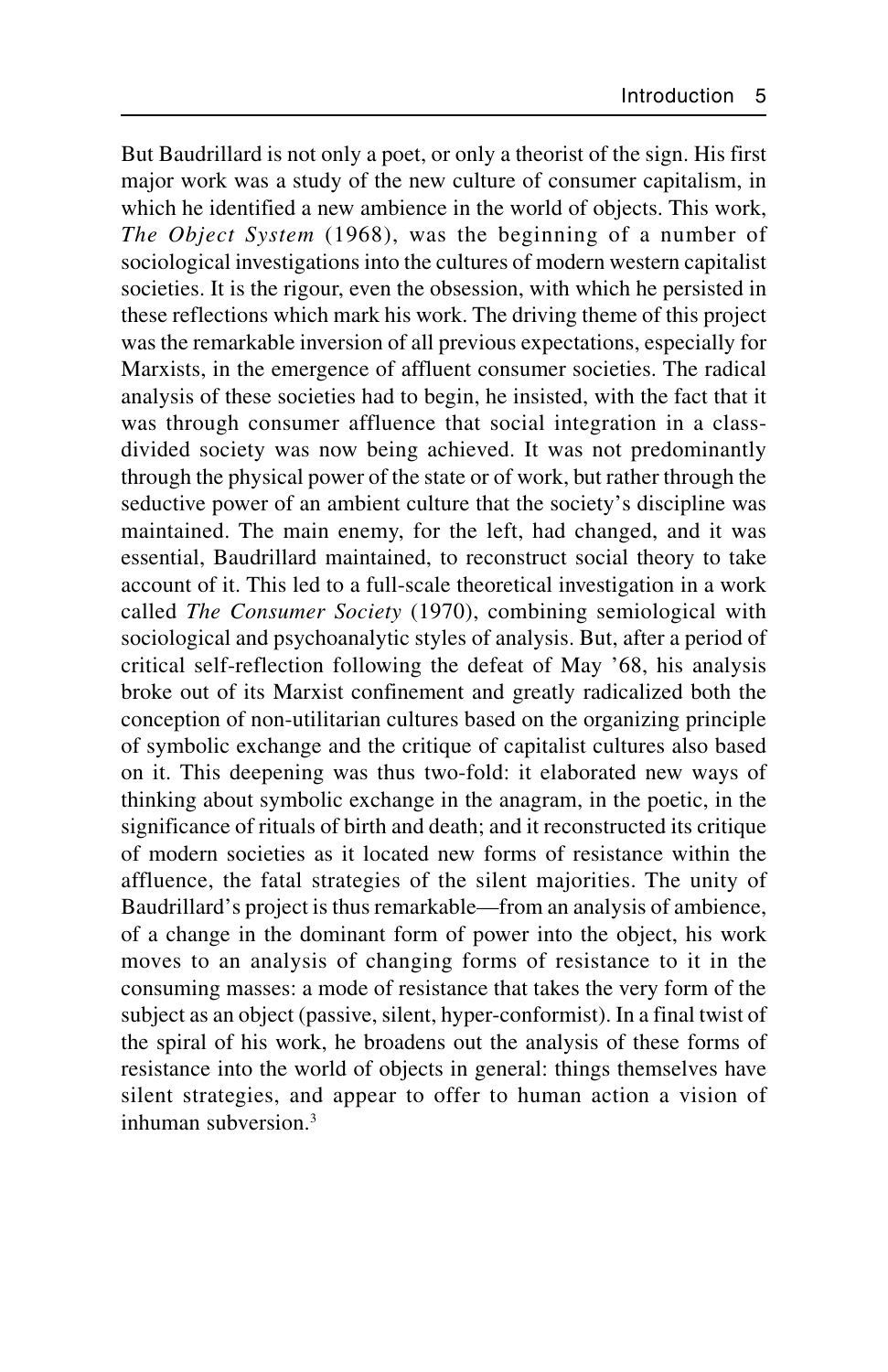## <span id="page-14-0"></span>From literary criticism to fiction-theory

*One can never be sure of saving one's soul by writing*

Calvino

Baudrillard's intellectual formation was decisively marked by literature, and it is no accident nor is it incidental that Baudrillard's first essays were literary in the traditional sense, and his first period was dominated by work of translation from German into French. However, the critical phase passed, and in the 1970s Baudrillard began to use literature more as a theoretical resource (and aesthetic criticism disappeared). In this chapter this transition is examined through close scrutiny of Baudrillard's changing techniques of reading fiction: first of a set of novels around 1962, second of J.G.Ballard's *Crash,* and last of Borges' story The Lottery in Babylon'.

#### **ITALO CALVINO**

Among Baudrillard's first publications was a set of critical reviews for *Les Temps Modernes* of recently published fiction by Calvino, Uwe Johnson, and William Styron. These reviews are interesting and relevant here, for they allow us a glimpse of Baudrillard's style and analytical orientations before he became an academic sociologist. These reviews, although relatively brief, reveal a writer with considerable grasp of literary and psychoanalytic theory, and an emerging maturity of social criticism dominated by a refusal both of simplistic solutions to the socialist project and of cynical rejections of the possibility of progressive engagement however charming or seductive their forms might be.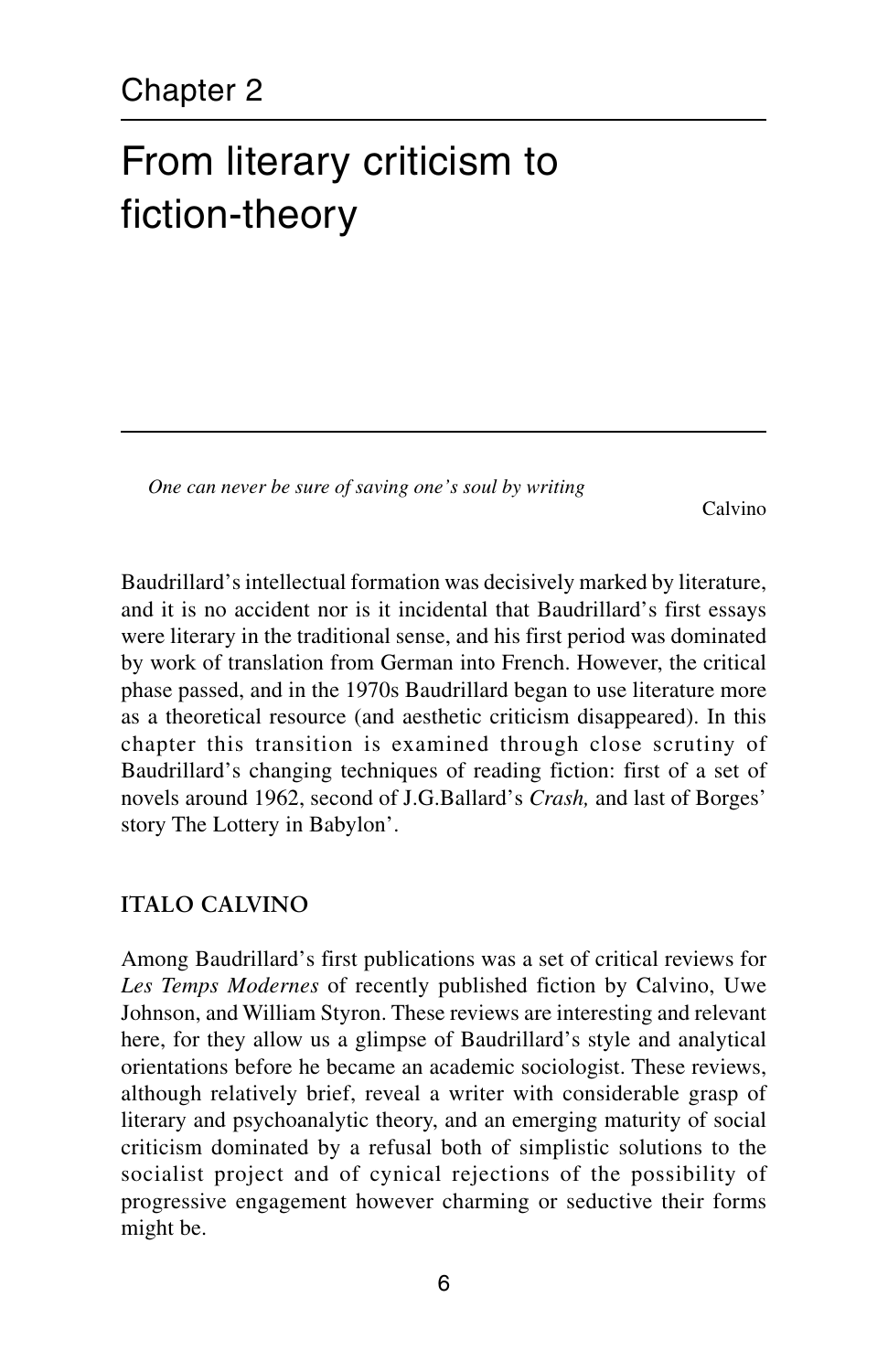Among these pieces is a lucid and coherent review of three stories by Italo Calvino (recently taken by Salman Rushdie—Herbert Read Lecture—as paradigmatic of the human condition). The stories centre, in order, on a viscount (a story recalled by Baudrillard thirty years later, 1989e:66), a baron, and a knight, and are generally set in a period of the decline of chivalry. The story of the viscount is, according to Baudrillard, a kind of *fantasie bouffe,* a cruel baroque fantasy: in the war against the Turks a viscount is cut in two by a canonball. One part, on returning home, terrorizes the countryside splitting all the things and beings he finds in two. The other part is virtuous and repairs all the damage caused by the other. In the end, 'Hoffmanesque' says Baudrillard, the two halves fight a duel and are miraculously rejoined.

*The Baron in the Trees* is set in a larger scenario (the Napoleonic wars in Italy). A young nobleman is forced to eat snails against his will by his parents and decides to rebel and to take to living in the trees. A fine 'Robinsonade', says Baudrillard of this 'arboreal solitude', but a Robinsonade lived passionately. It is rich in the symbolism of exile. The final story is that of *The Non-existent Knight,* told by a nun of the adventures of Agiluf, the empty suit of armour, who is none the less a personality, this time not passionate but a 'passive allegory of absence', responding to a challenge to protect the honour of woman he has previously saved from rape. If the pleasure is more in the pure enjoyment of reading than in reflection on its meaning, said Baudrillard, here is a literature of pure charm: instead of Don Quixote here is pure abstraction. But the empty armour is obsessed with detail and perfection, as if practising a methodical 'pharisaical' ritual of a dying caste. He is the sign of a dying and lifeless world, but obsessed with verification of givens: he disinters bodies, verifies sauces, but is bored and morose. He strikes out at the derisory bats which are none the less, unlike him, vividly alive; he longs for a body of his own.

The stories are clear and seductive, but criticisms can be made on a number of levels. Agiluf poses some problems since there appears a fine irony in a knight in all his fine armour who cannot possess women as he has no body. Yet Calvino paradoxically makes him the object of a subtle erotization, and women come to idolize their hero. He thus appears exalted and romanticized. Yet the hero is an empty impotence, even coming to imply the political disenchantment of an abstracted void. What could be the significance of this for Calvino? asks Baudrillard. Another basic problem arises with the baron, since, as soon as real historical elements enter into the scene, for example, when the baron condescends to aid the revolutionary armies from the trees, the writing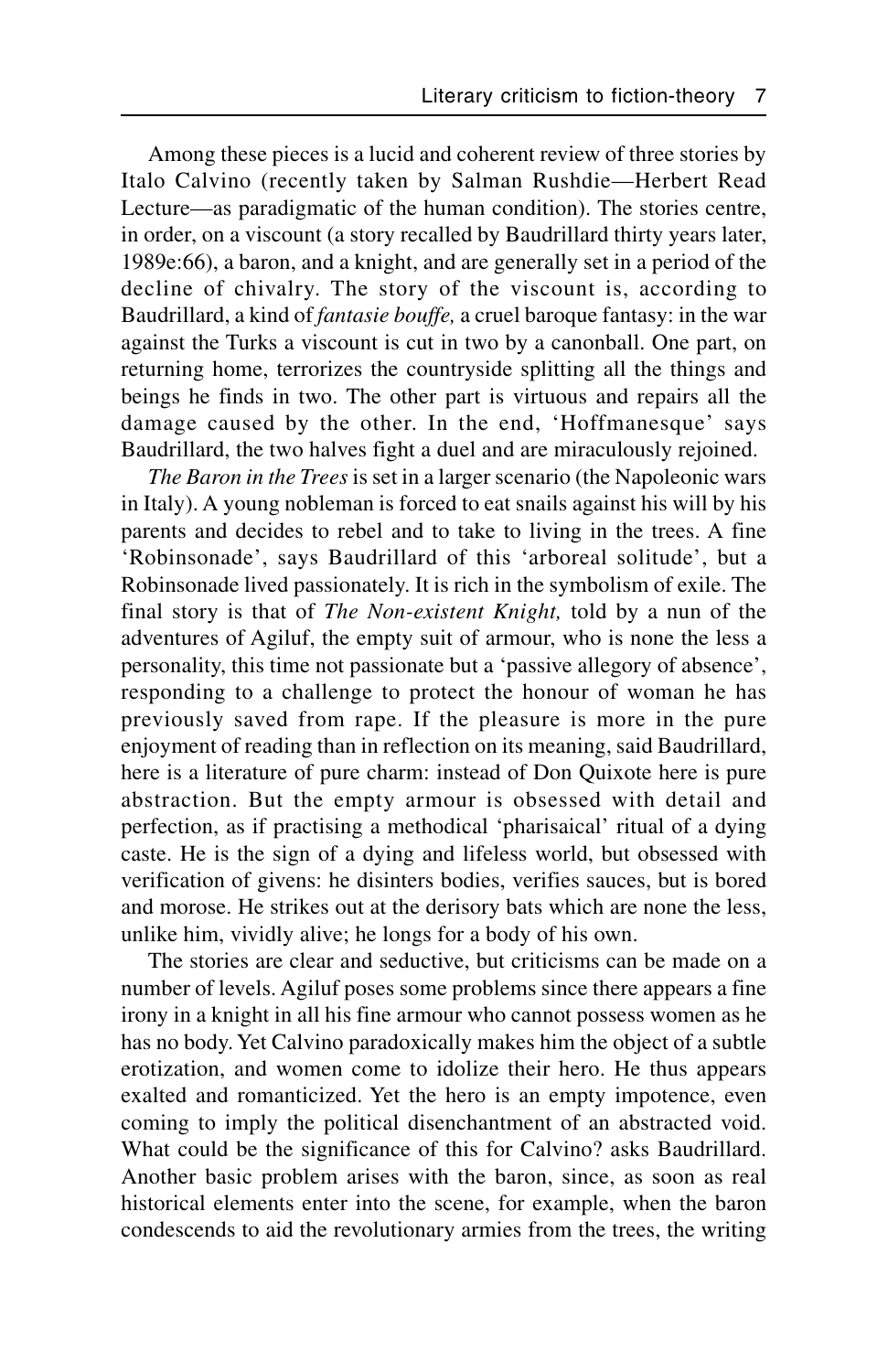becomes, says Baudrillard, less convincing, and it appears that Calvino cannot engage with revolutionary historical truth (a style suitable to describing the Franks and the Saracens is no longer adequate to deal with peasant insurrection). The stories have irony but also a dissonance, a stylistic fault, arising from false and forced solutions. But there are successful characters and these tend to be the romantic ones. Take Bradamante in the knight's story: her affection moves from the void to a real knight (Raimbaut). And perhaps this is Calvino's own view, the transcendence of absence towards well-being. A charming conception, says Baudrillard.

The question of the void is a genuinely modern problem, Baudrillard continues, but if Calvino attacks it with Italian brio, the style itself is passive, lacks attack and aggression. The story even appears as a pleasant chase; the reader senses that the pleasures of writing dominate those of construction. The stories thus appear as the result of highly cultivated writing, even a kind of surrealism, but this has a weakness: the characters, perhaps like the author, are simply engaged in a daily round of search for happiness, and each must find it on his own. For Calvino, however, perhaps even the writer's search for images is not an unalloyed pleasure, something of the charm of writing has disappeared. He perhaps feels nostalgia for it just as the knight feels nostalgia for his own body. As Bradamante says, 'one can never be sure of saving one's soul by writing. One may go on writing with a soul already lost' (Calvino 1962:72). Baudrillard warns that we should perhaps be careful, therefore, not to be taken in by the charms of Calvino's writing.

#### **UWE JOHNSON**

Uwe Johnson's *Speculations about Jakob* (1959, English translation 1963) was also the subject of a critical review. The book weaves speculations around the death of an East German railway dispatcher, an event which begins the book. In part the book is narrative, but its major sections are statements by the principal characters, Jakob's family, friends and Rohlfs, a bureaucratic figure involved in security surveillance. Baudrillard notes that the family relations themselves are already more than usually complex (involving adoption) and the mother is effectively always absent. Jakob's sister (by adoption) works in the west as a translator (for NATO) which gives rise to possibilities, real or imaginary, of espionage. The time of the action is the period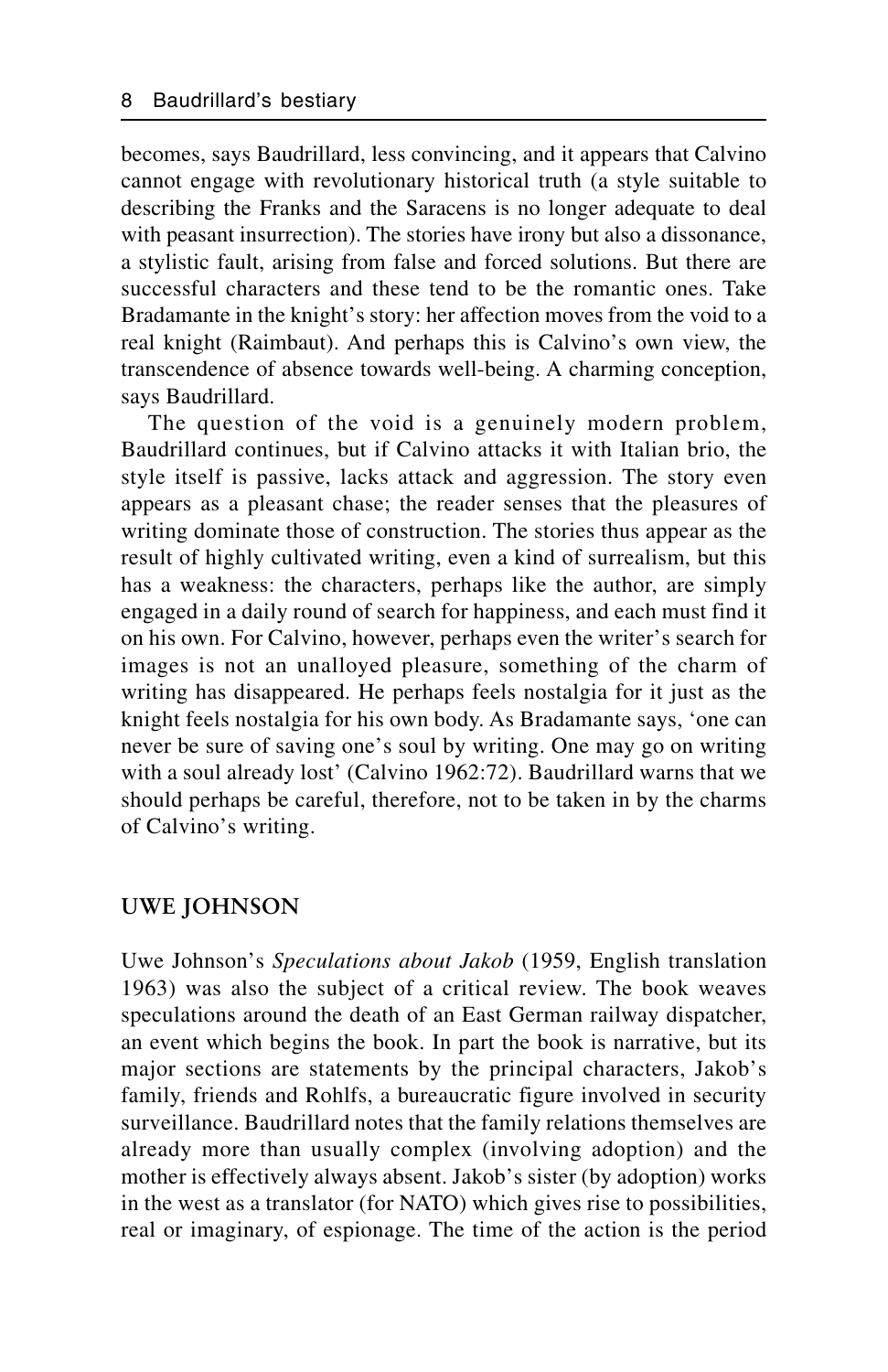leading up to and involving the Hungarian uprising; this brings Jakob's sister (Gesine) to the east. Their relationship is intensified but becomes more problematic with the arrival of Jonas (a lecturer at the university in East Berlin, who leaves his job), who is in love with her (they had met in the west). The political and moral problem is that of the border: on which side in principle and in fact should one live? Gesine returns to the west and is visited by Jakob. He refuses to stay, finding the west unacceptable. He is found dead, hit by a train in the fog, at his place of work.

Baudrillard views the book as a political autopsy, dissecting the meaning of the death of Jakob on many levels (though there are many ambiguous elements, such as the real activity of Gesine). But the central mystery is not the ominous bureaucratic activity of Rohlfs, but the character of Jakob himself, incomprehensible to the western mind. The book becomes a series of accounts of the life of Jakob; here Johnson's methods eschew purely ideological, psychological, or historical interpretations. For Baudrillard, Johnson's own method seems uncannily like those of Jonas in the book; he is a meticulous philologist who says of his work

philology deciphers, discloses in early scrolls the long-since forgotten words by way of better known quotations in other preserved writings; it compares dictionary grammars maps excavations fauna and flaura of the probable landscape. It retraces the order that ruled declensions and syntax; each dialect has its special dictionary with grammatical appendix. One searches among the various versions of a text for the seemingly most authentic (least corrupted).

(Johnson 1963:80, trans. mod.)

The meaning of the intertextuality of Johnson's book is sustained by the life of Jakob; it is developed in a detached and empirical style reminiscent of the contemporary positivist human sciences. It implies the refusal to conjecture beyond the facts, and obsessively accumulates all possible facts. Ironically, says Baudrillard, it is itself a kind of literary dispatching on multiple rails. Perhaps, he says, to this complex 'polygraphy' of the book, further details could be added in the style of a philologist. But would this method ever produce the desired result? For the problem is that Johnson's method produces accounts only in the mode by which human relations are reduced to objects: his characters are lifeless.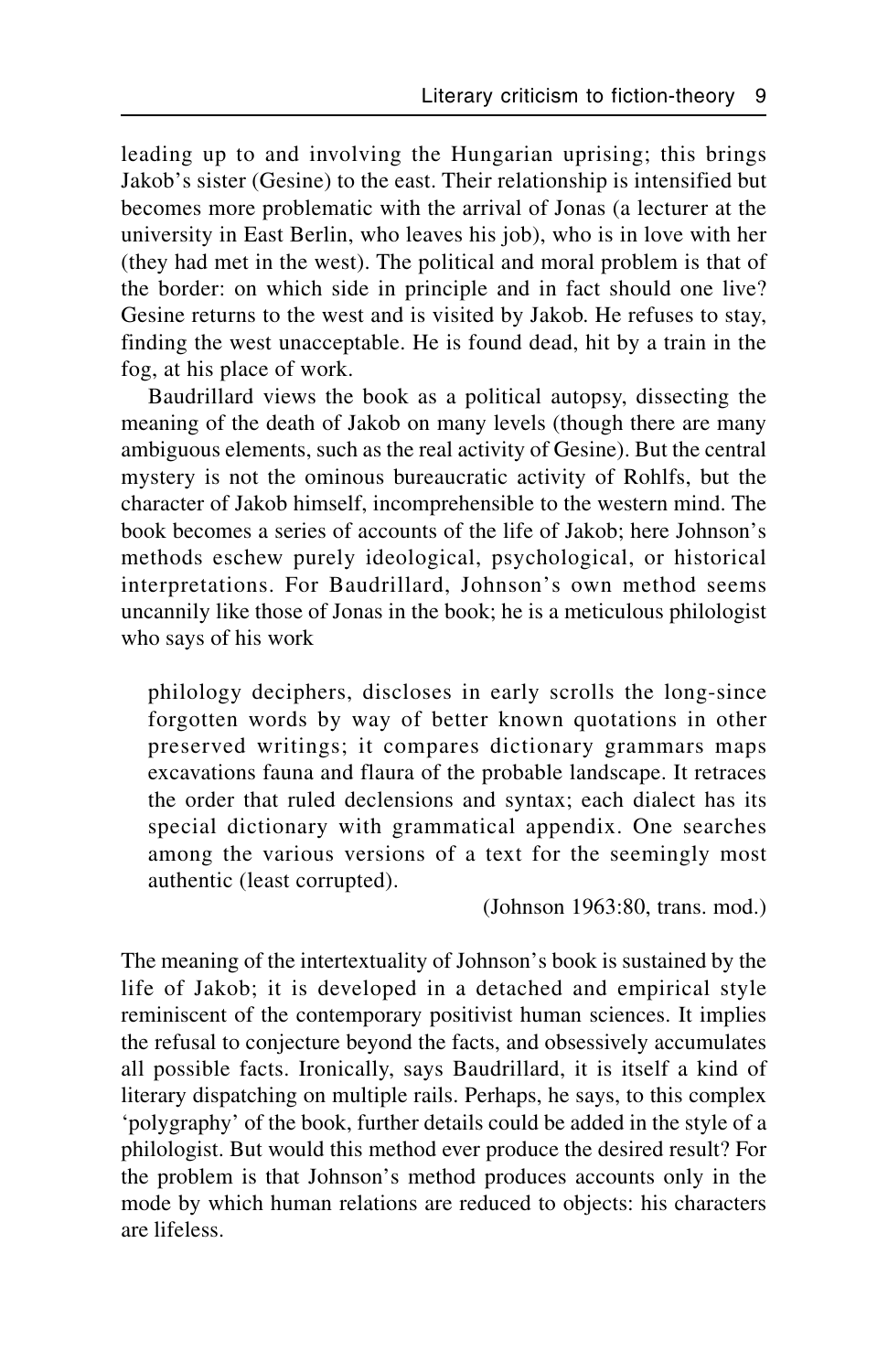But Johnson maintains a high, romanesque division between good and evil. He appears to produce a melancholy identification with, and literary sublimation in, his own characters. Jakob is tracked up to the point of his irreconcilability with the social order. At least Johnson dares to provide a black poetry, Baudrillard remarks, and not some neat ideological or psychological resolution. The ground of the book is the metaphysical rupture of Germany into two parts (parallel to Faulkner's black and white), and this inflects each gesture, each object. It is a distance and a gravity which raises in Johnson, Baudrillard suggests, a 'new problematic of description'—for even a tree is 'a tree-beyond-theborder', and everything is politicized, not as an element of suspense, but as an integral to the gaze of the book.1 As Baudrillard notes, it is not, for Johnson, the eyes in themselves as essential organs which give expression, it is their environment (skin, muscles, eyebrows, etc.). So he seeks to find, in the life of this East German worker, the secret of a new fundamental 'fracture' in modern society—in this case not directly black/white, or good/bad, but, here, east/west—of which Jakob's death is the expression.

Baudrillard's discussion of Johnson's novel suggests that here the problem is badly posed and insufficiently worked through. The character of Jonas, he observes, is particularly weakly drawn and unconvincing.

Baudrillard subjects the system of familial relations depicted in the novel to close scrutiny from a psychoanalytic point of view. As in the case of other novels by Uwe Johnson, he suggests, the mother is absent or lost, even described at one point by Jakob as 'like death'. The effect of this absence is to produce an intensification of certain other relations, especially the brother-sister relation, and a reappearance of antagonistic relations to 'symbolic fathers' (behind Rohlfs, the state). The socialist state appears as a constraining and suspicious paternal reality, but without palpable reality beyond Jakob. The state appears as procreator, protector, yet is hostile and frustrated: socialism, thus approached, appears as a paternalist form of affective bonding, never, says Baudrillard, as a form of class solidarity. In the relation between Jakob and Rohlfs what is portrayed is a version of the politicization of a particular system of oedipal relations, an intense interweaving of familial and political sentiments. Thus the death of Jakob is the sign of a radical discrepancy in the divided family and society, and so implicates the west profoundly.

But the 'sign' of the dislocation between this man and his means of action, between this man and citizen, is Gesine. She is the active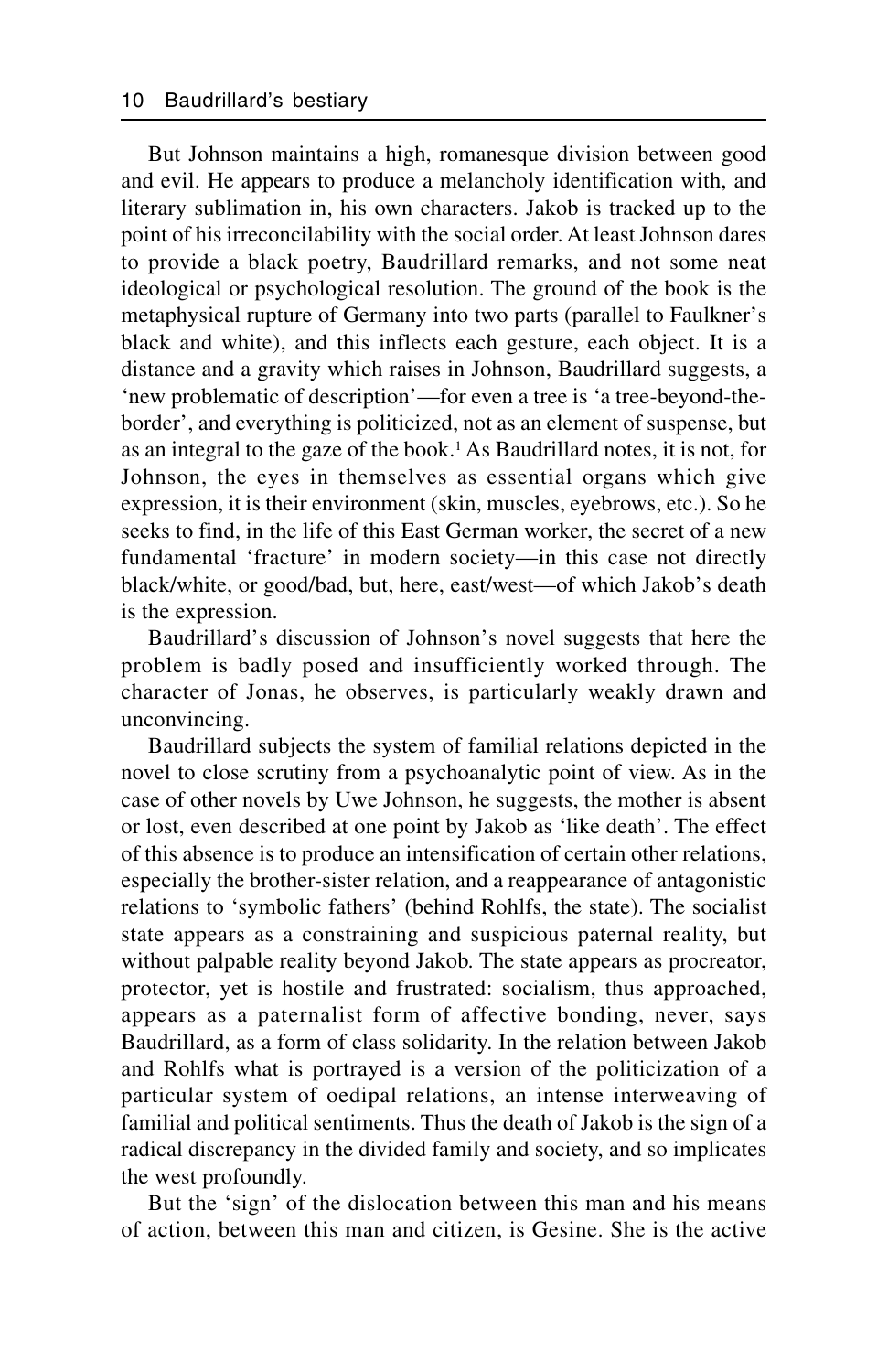agent in bringing things together and separating them. Bonded to her family in the east she is an accomplice to the west. But she is never dramatized, nor are bonds of love erotized. Gesine possesses a liberty central to the thesis of the book. At the end, the curtain falls and she is alone. Thus Baudrillard's critique identifies a fatal overdetermination of the problem of socialism by Johnson's illegitimate insertion into the problematic of a particular, unresolved, oedipal antagonism.

But it is clear, for Baudrillard, that what is at stake in the novel is the definition of socialism in the East German state. At heart, the issue is an interrogation of 'socialist man', but having as its starting point an objective system of descriptions in which Jakob appears as mediator of the terms of contradiction. Johnson, here, is a specific type of literary craftsman, attempting to open up problems through a critical use of words. If it is useful to apply the concept of objectivity in this sense to objects, it does not appear to work, Baudrillard stresses, in the case of human relations (which remain in this piece utterly impenetrable. All the human beings in this novel appear complete strangers to each other, and any historical dimension the novel might aspire to vanishes.) Essentially, praxis cannot be described because it does not pertain to the domain of exactitude. Johnson always begins to work, says Baudrillard in admiration, with a critical attitude to definitions, to disrupt previous definitions. As with Jonas, 'organisation of things begins with lexical disorganisation'. From the critique of the ideological givens of things, he moves to the critique of ideological conversations. There is, nevertheless, says Baudrillard, a freshness in these descriptions; they are exempt from all artificial and imposed values.

What is suggested, in this novel, is not a new socialist realism nor a sentimental return to the collectivity. Here there is a new praxis of transformation, an open materialism linked to the orientation of things themselves without any presumption of ultimate meaning. Political objectives as such are not in view; the technique appears absolutely class-indifferent. Indeed, in the place of any meaningful ideology Johnson inserts, without romanticism, a 'functionality without regret'; liberty remains conjectural. But, even so, the science has a political sense, since it is implied here that rational technique, responsibility, moral integrity are sufficient to establish socialism. The celebration of practice may compensate for political alienation. In Johnson, there is an optimistic tone in the description of things, and this is quite in contrast to the account of human relations. Baudrillard comments,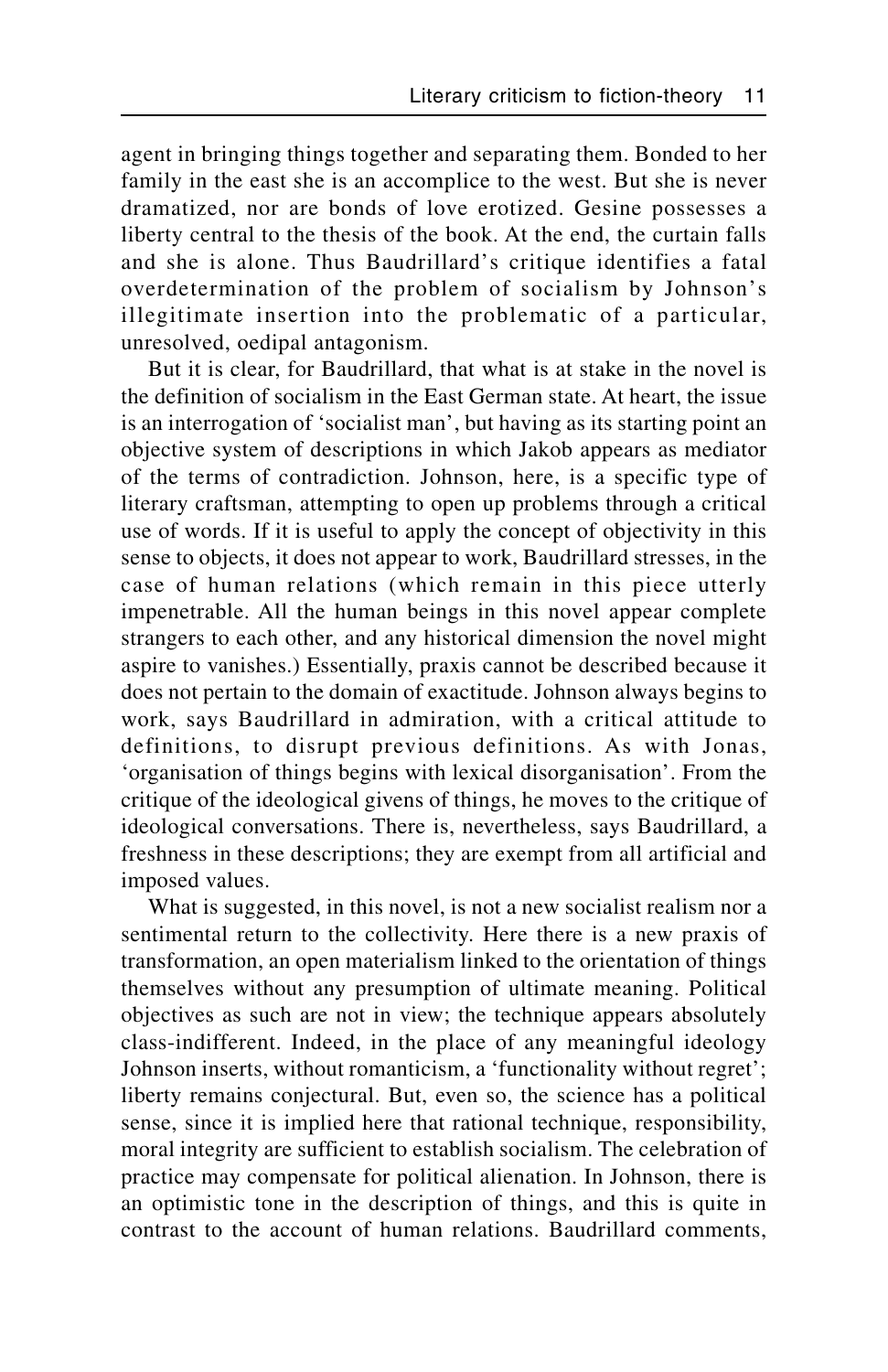acidly, it is as though in this society people are weary of personal gods, and they have in consequence been brought to earth. Johnson, weary of (state) dogmatism and determinism, but with respect for rationality, has 'recorded his socialism in objects and their use'. His socialism is therefore a species of craft or artisanal Marxism, a concern for detail, a 'distrust for higher instances'. Remote from revolutionary Marxism this is a practice concerned with technical action on the world, and its exact signification and recording. Johnson believes that this method is appropriate because all human praxes are formally identical in all domains. And this is what literature must become, a concrete means of perpetual criticism and demonstration, an idea, Baudrillard notes, not far from that of Goethe or Brecht.

Thus Baudrillard's reading is nuanced and balanced. It is clear that the analyses, aesthetic, psychoanalytic, and political, are directly articulated. What is striking is the latent humanist elements of Baudrillard's assessment, and certainly of his clear attempt to avoid any schematic pigeonholing of Johnson's position. Although the review begins with criticism of Johnson's objectivism, by the end it is clear that Baudrillard thinks this has possibly saved Johnson from rehashing ideological commonplaces.

### **WILLIAM STYRON**

The final review in this group concerned William Styron's *Set This House on Fire,* which Baudrillard reads as a corrosive displacement of the social struggle of the American south into a post-war Italian context. Its central characters are two Americans, Mason (from north of the Mason-Dixon line) and Cass (from Carolina). The former is wealthy and lives in a state of Dionysian debauchery; the latter, a down-at-heel artist and alcoholic who despises American crassness, has to provide Mason with pornographic paintings. Cass aids an Italian peasant family and dreams of a romance with the peasant's daughter Francesca. Mason rapes her, and her Italian lover kills her. The book, in Baudrillard's review, is read as an account, written in the 'most visionary, baroque and puritan, style' (unlike that of Faulkner, or any possible aristocratic melancholy), of the lived culpability of Cass who in a moment of outrage kills Mason. Baudrillard reads it as a concrete psychological study leading to a sustained critique of American 'deculturation' and of the unresolved tensions in current American society.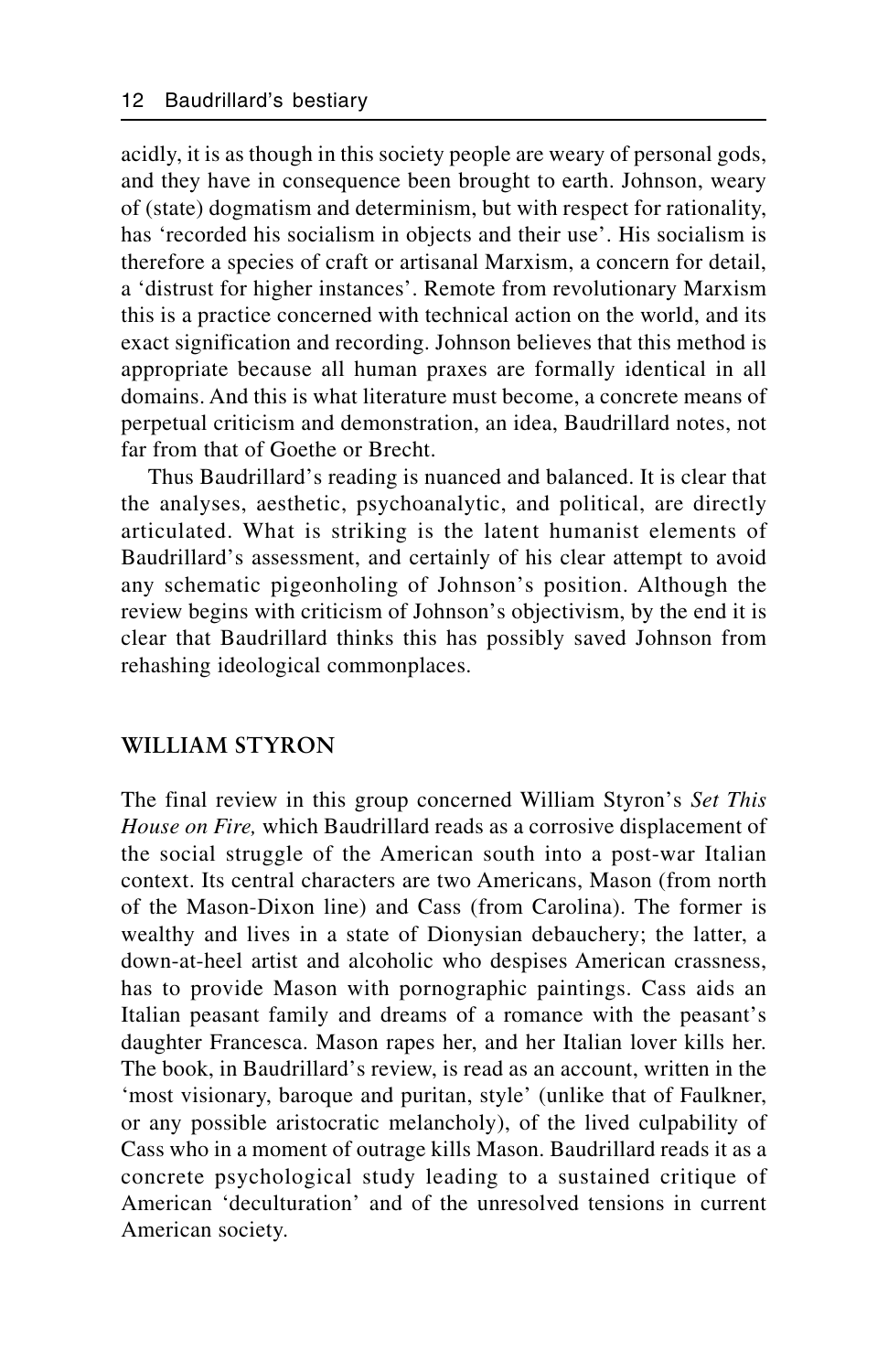Even in the arrival of American cars in the novel, the sports car of Di Lieto and Mason's Cadillac, Baudrillard sees a kind of 'baptism of evil'. Cass reviles American crassness as it is manifested in material wealth and cultural crudity, and his murder of Mason produces an intensely ambivalent sense of guilt. But where others have seen a direct parallel between Cass and Raskolnikov, Baudrillard makes the parallel between Mason and Stavrogin *(The Possessed)*. And just as epilepsy for Dostoevsky is a fatal sign, drunkenness here is not just a sign of moral destruction, it even becomes the lived form of alienation in a society enervated by leisure but remaining puritanical and 'Pharisaical' to the highest level (previously subject of social ceremonial, here drunkenness has become the inverse sign of collective energies lost in a society too quickly industrialized). Mason himself is not, says Baudrillard, simply the incarnation of evil—too crude a concept. He is, rather, 'like a white surface' which reflects culpability. The murder is felt as a kind of deliverance, yet the book is an exploration of the problem of evil and the extent to which Cass was right to do what he did. Baudrillard's reading of the book concludes that for Styron the question is not resolvable if posed absolutely (as it is in the first half of the book). It becomes possible to think it through only on the basis of an examination of the lived ambiguity of the Cass-Mason relation and the relation to the peasant family (Styron sees, says Baudrillard, that, like the oedipal relation, violence always has three characters). But Cass is not a simple figure, for his reluctance to seduce Francesca is in part due to the fact that he himself is obsessed with the fear of raping her; his relation to Mason is one of ambivalent half-hate, half-admiration. His guilt is thus compounded. Styron's thesis then, according to Baudrillard, is that the murder is not a fatal outcome, but meaningful as shared conduct, an exchange of guilt, accessible to Styron as a lived responsibility. As for the writing itself, Baudrillard judges it to lack the quality of 'sudden denouement' that is the mark of style.

It is certainly an irony that Baudrillard has recently been identified as having all the marks of an aristocratic Nietzschean (Kellner 1989:230), for this is precisely how the character Mason describes and identifies himself.

So now with art in a decadent stasis society must join in the Dionysian upswing toward some spiritual plateau that will allow a totally free operation of all our senses…what you don't seem to realise Cassius, is how basically moral and even religious the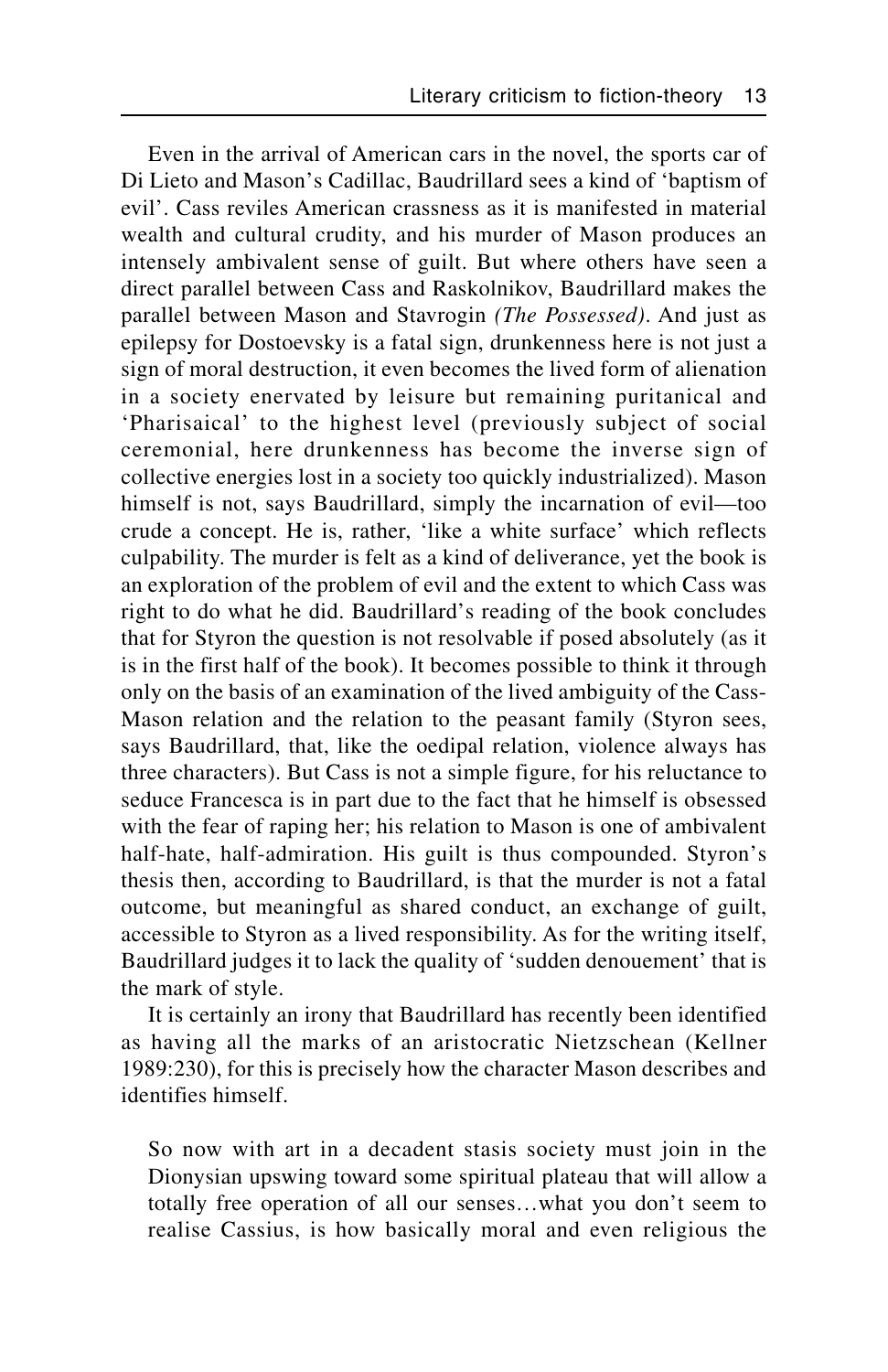orgiastic principle is…floating bourgeois convention, that is, it is a form of living dangerously—again Nietzsche…age-old ritual…phallic thrust…()…it's what the hipster and the Negro know instinctively.

(Styron 1970:424)

In his review Baudrillard rejects this view and its subsequent effects as pathological.

It is clear then that these early reviews by Baudrillard are of considerable interest in shedding light on the style and substance of his thoughts in the early 1960s. There is a noticeable interest in written style, balance, plot, compositional structure, suggesting a background in literary studies, possibly of a fairly philosophical if conventional kind. He is keen to reveal comparisons between writers and between styles. Very obviously he works within a strict set of oppositions: particularly that between baroque and romanesque/ fantastic fiction. But these are always related to historical and social context, the position of the social group in the historical process. This implies a theory of social classes, particularly rising or declining classes, as expressive of mood, philosophy, style of life. There are here certainly the elements of Baudrillard's sociology of literature, but accompanied by a psychoanalytic approach to sexual and familial relations. His own position certainly seems to be on the revolutionary left, but there is an interesting opposition to protestant and puritan cultural strains, although this does not imply a catholic background. These come together in the review of Styron in a remarkable attack on American 'deculturation' and on the reduction of the Third World to the state of 'negritude'. In this essay Baudrillard seems to privilege existential responsibility over the impersonal action of fate.

Is it possible to reconstruct Baudrillard's intellectual framework in these years from these brief essays? In some respects it is possible, for the essays are none the less rich in detail and observation, and in judgement. It is certainly possible to identify characteristic themes and orientations. In his engagement with literature Baudrillard was interested in historical and moral questions, and linked them, ultimately, to a Marxist and psychoanalytic problematic, one dominated by a conception of class relations and the appropriateness of style to the literary representations of ascending, ascendant and declining classes. These notions are not crudely applied, and are articulated in a complex relation with interpersonal analysis.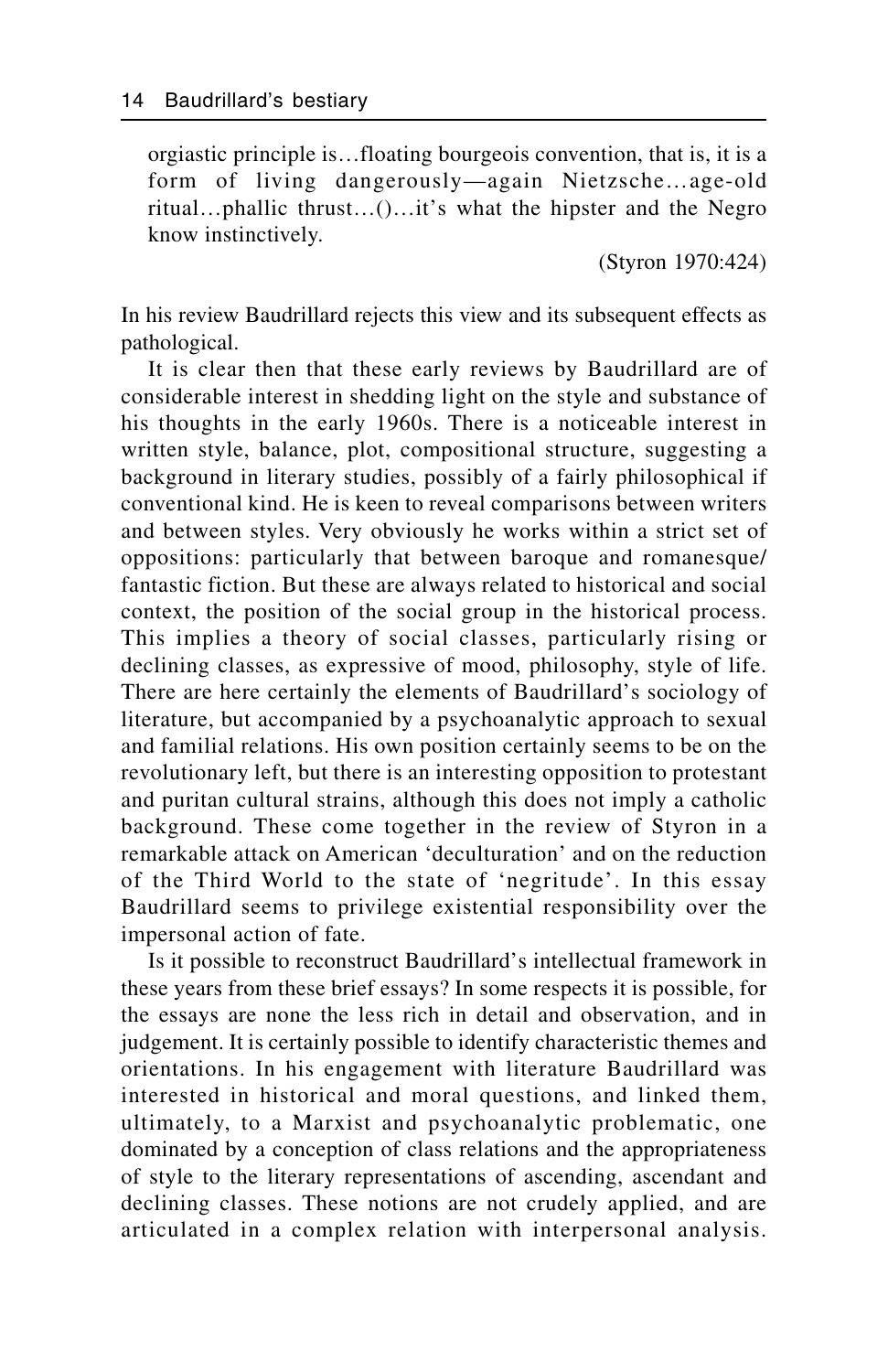Baudrillard's literary criticism does not look for moral simplicities however: he excels in the critical elucidation of complex social and moral situations, modernity made complex through the interweaving of cultural and political division, and the accumulation of differential temporalities.<sup>2</sup>

### **J.G.BALLARD**

These early reviews stand, however, in great contrast with the kind of analysis adopted in the mid-1970s when Baudrillard came to consider the novel *Crash* by J.G.Ballard (Baudrillard's essay first appeared in 1976.) Here, superficially, some of Baudrillard's previous critical vocabulary remains, for he describes Ballard's writing as 'baroque and apocalyptic'. However, he is not now so much concerned with the construction of the novel and its forms of writing, as with the kind of world which is portrayed. Certainly by this time Baudrillard himself had radically distanced himself both from traditional revolutionary socialist positions and from the theoretical traditions of Marxism and psychoanalysis. After Borges, whose work is on a different level, Ballard, says Baudrillard, is the first great novelist of the universe of simulation, of hyperreality. Baudrillard reads the novel quite explicitly against the interpretation of Ballard himself (who sees it in part as a moral story and a warning).<sup>3</sup>

Traditionally, from Marx to McLuhan, Baudrillard argues, technology is viewed as an extension of the human body: it makes the body more complex and increases its capacities. In *Crash,* this vision is strikingly inverted and the picture which emerges is altogether different from the heroic and Promethean world of progress in depth. What is evident in this new world is not a functional extension but a specific kind of deconstruction of the body, deconstruction unto death. This is not a simple story of social alienation or even of the lost subject (as in psychoanalysis). It is a vision of the body delivered in its symbolic wounds. In this novel the body is literally fused with technology in all its clinical or surgical violence (realized under the sign of a sexuality without limits). He cites Ballard:

Her mutilations and death became a coronation of her image at the hands of a colliding technology, a celebration of the individual limits and facial planes, gestures and skin tones. Each of the spectators at the accident site would carry away an image of the violent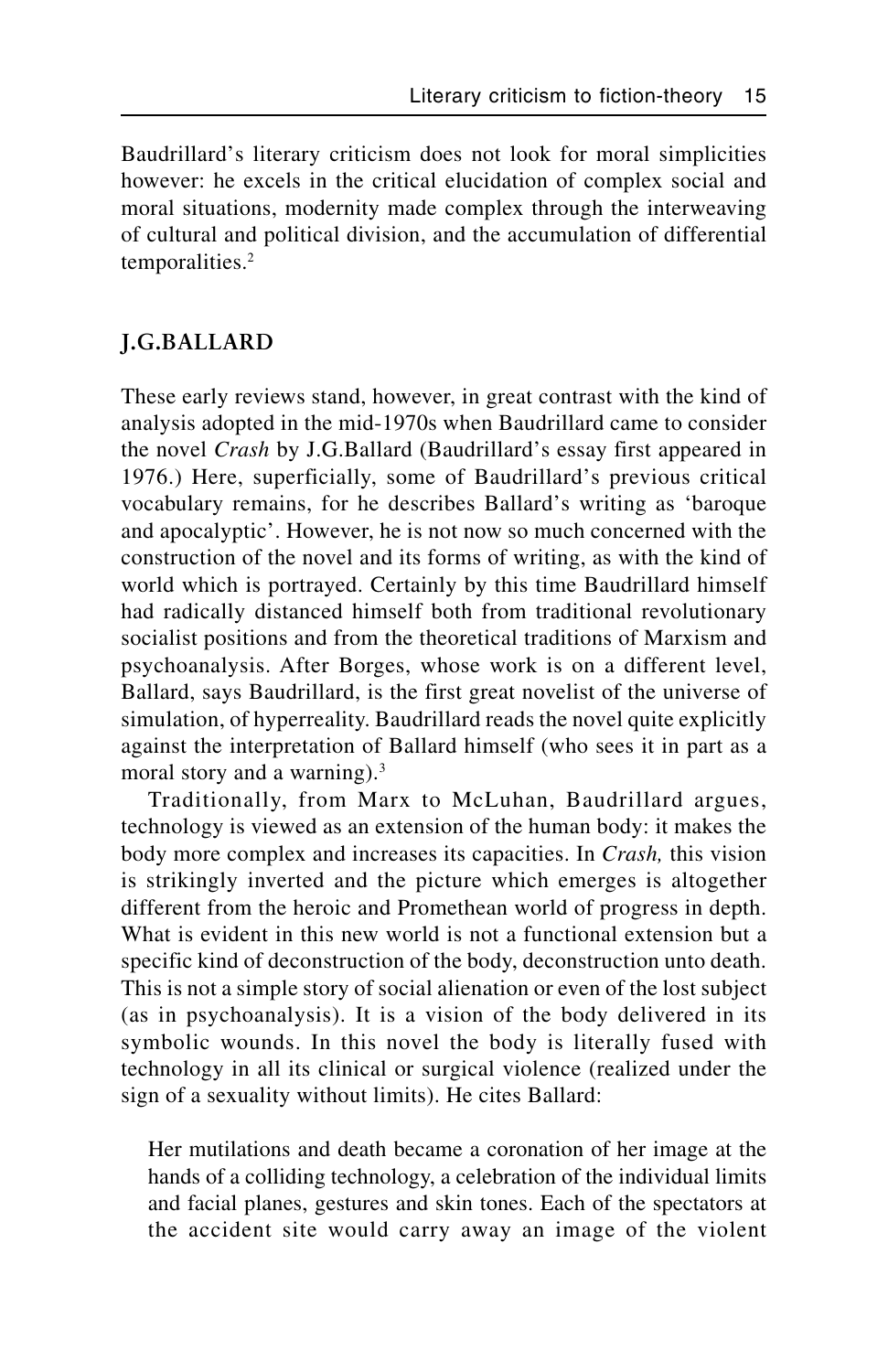transformation of this woman, of the complex wounds that fused together her own sexuality and the hard technology of the automobile. Each of them would join in his own imagination, the tender membranes of his own mucous surfaces, his groves of erectile tissue, to the wounds of this minor actress through the medium of his own motorcar, touching them in a medley of stylised postures. Each would place his lips on those bleeding apertures…press his eyelids against the exposed tendon of her forefinger, the dorsal surface of his erect penis against the lateral walls of her vagina. The automobile crash had made possible the final and longed-for union of the actress and the members of her public.

(Ballard 1985:145; Baudrillard 1981a:166)

It is this fusion of the automobile and the body which catches Baudrillard's attention, as the complex pattern is built into a semiurgy where wounds become new sexual openings. Indeed, the body is a basis for a new series of anagrammatic mutilations. This marks, says Baudrillard, the end of erotic zones as such, as the body becomes the site of a new regime of abstract sign exchanges: body and automobile technology diffract each other. Not a story of the emotions or of psychology, nor of sado-masochism, nor even of a loss of meaning in sexuality, this is a novel where the savage reversibility of the body and technology brings a new 'non-sense', a new unlimited sexuality: the violent incisions are everywhere like graffiti in New York.

But the crucial move, says Baudrillard, is making the accident, hitherto perhaps marginal, and even in its irreversible forms somewhat banal, now the heart of the new system; no longer an exception, the accident becomes the rule. It now gives life. In this novel the automobile is the site of the action, where everything happens: tunnels, motorways, bridges, underpasses, overpasses. In this universe dysfunction seems to be a thing of the past, and with it perversion. The order of life portrayed is one which starts from death, and everything is reorganized from this principle. The accident is no longer a symptom, or a residue of transgression. It initiates, specifically, a 'non-perverse jouissance'.4 The writing here he says, is quite different from that of Kafka (cf. *In the Penal Settlement*), for here death and sex are without metaphor, there is no trace of repression or puritanism. The technology of *Crash* is seductive, scintillating. The exchange of signs is so complete that the body and technology become inextricable: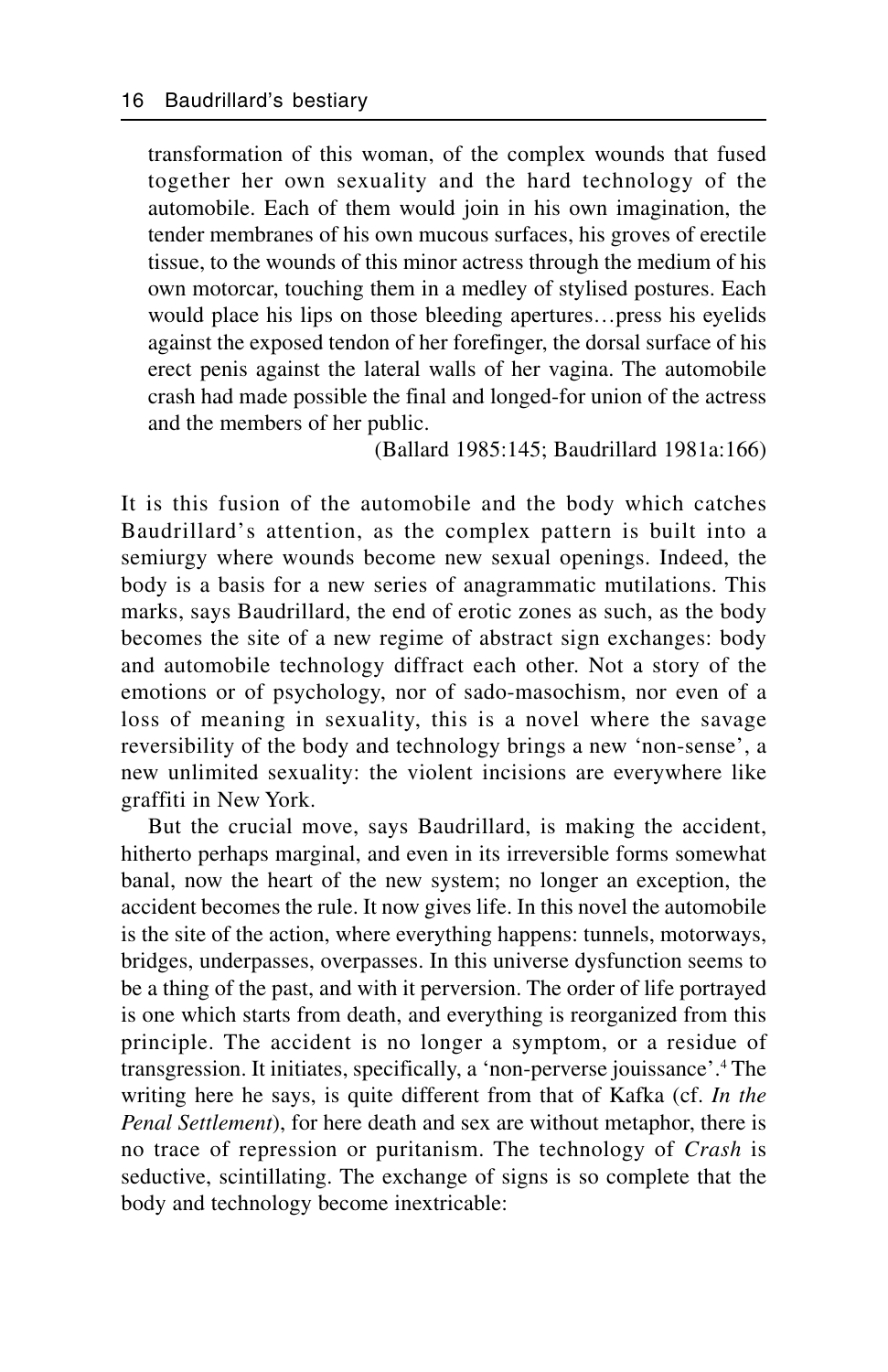As Vaughan turned the car into a filling station courtyard, the scarlet light from the neon sign over the portico flared across these grainy photographs of appalling injuries: the breasts of teenage girls deformed by instrument binnacles, the partial mamoplasties…nipples sectioned by manufacturers' dashboard medallions; injuries to male and female genitalia caused by steering wheel shrouds, windshields during ejection…. A succession of photographs of mutilated penises, sectioned vulvas and crushed testicles passed through the flaring light…. In several of the photographs the source of the wound was indicated by a detail of that portion of the car which had caused the injury: beside a casualty ward photograph of a bifurcated penis was an inset of a handbrake unit; above a close-up of a massively bruised vulva was a steering wheel boss and its manufacturer's medallion. These unions of torn genitalia and sections of car body and instrument panel formed a series of disturbing modules, units of a new currency of pain and desire. (Ballard 1985:104; Baudrillard 1981a:169–70)

Thus it appears, says Baudrillard, that each mark is an artificial invagination, and only through this symbolic exchange of wounds does the body come into existence. On reflection, it is the accident of the natural simulacra that make up a sex. Here the wounds that become sexual do so anagrammatically. In primitive societies, sexuality is only one metaphor among many, and not the most significant. Here it has become an obsessional reference. In this particular story, all the sexual terminology is technical, there is no trace of popular argot or of informal intimacy. This language is technical and functional; there is an equalization of chrome and mucous membrane. Sperm has no more value than anything else. Sexual pleasure is confounded with a technological rhythm and its violence, and all revolves around the physicality of cars and their collisions. This system has no depth. The importance of the role of the photo and the cinema in the novel is to provide a mirror world.

The character of Vaughan himself classifies and orders photographs of accidents, not as a system of representation, nor as a medium which transcends them: he is in no sense a voyeur. The photograph is part of the hyperreal world itself: it gives it no extra dimensions in time or space. 'The eye of the camera is the substitute for time', says Baudrillard, in a universe without secrets.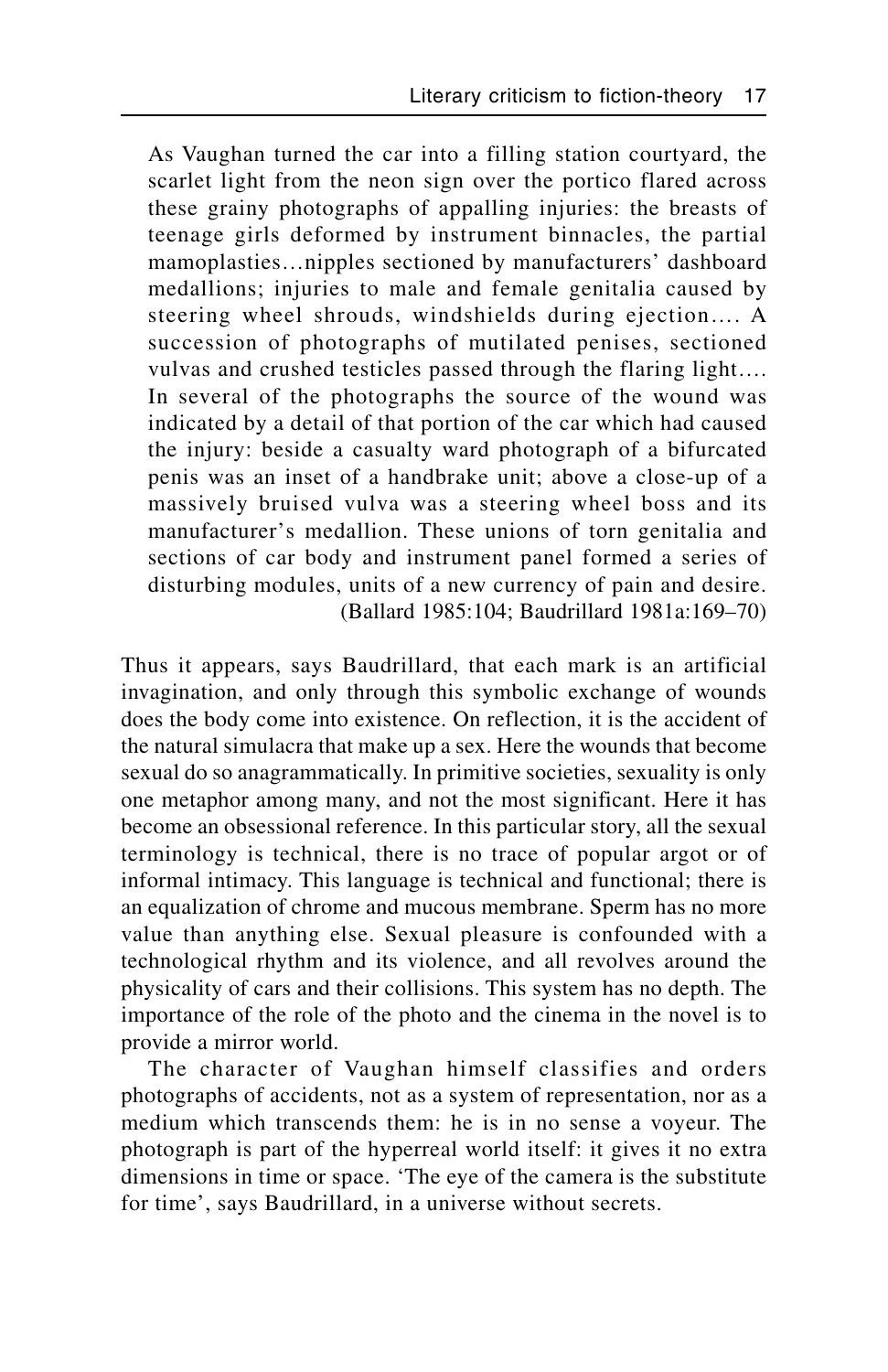The mannequin rider sat well back, the onrushing air lifting his chin. His hands were shackled to the handlebars like a kamikaze's pilots. His thorax was plastered with metering devices. In front of him, their expressions equally vacant, the family of four mannequins sat in their vehicle. The faces were marked with cryptic symbols.

A harsh whipping noise came towards us, the sound of the metering coils skating along the grass beside the rail. There was a violent metallic explosion as the motorcycle struck the front of the saloon car. The two vehicles veered sideways towards the line of startled spectators. I gained my balance, involuntarily holding Vaughan's shoulder, as the motorcycle and its driver sailed over the bonnet of the car and struck the windshield, then careered across the roof in a black mass of fragments. The car plunged ten feet back on its hawsers. It came to rest astride the rails. The bonnet, windshield and roof had been crushed by the impact. Inside the cabin the lopsided family lurched across each other, the decapitated torso of the front-seat woman passenger embedded in the fractured windscreen…. Shavings of fibreglass from its face and shoulders speckled the grass around the test car like silver snow, a death confetti….

Helen Remington held my arm. She smiled at me, nodding encouragingly as if urging a child across some mental hurdle. 'We can have a look at it again on the Ampex. They're showing it in slow-motion.'

(Ballard 1985:98; Baudrillard 1981a:175–6)

In this book, therefore, the world is like a hypermarket, functional, incessant, and a single live ambience. Yet, paradoxically, this functionality is cancelled out since it permits no dysfunctionality. In exceeding its own limits, functionality becomes ungraspable, ambivalent. Baudrillard comments, 'to parody Littre, in the pataphysical mode,<sup>5</sup> it is "a road that leads nowhere, but does so more quickly than any other"'. But what really distinguishes this novel, he says, is that it does not simply project the norms of our society into the future, it does not live in the same world of purposes and lines of force. Here there is no more fiction or reality, the hyperreal annihilates them. Although sexual, this is a world without desire. It is full of violated and violent bodies, but they have become neutral. It is neither good or bad, it is simply high tech, without purpose: it has become fascinating, and should be viewed without value judgement. Baudrillard's last word is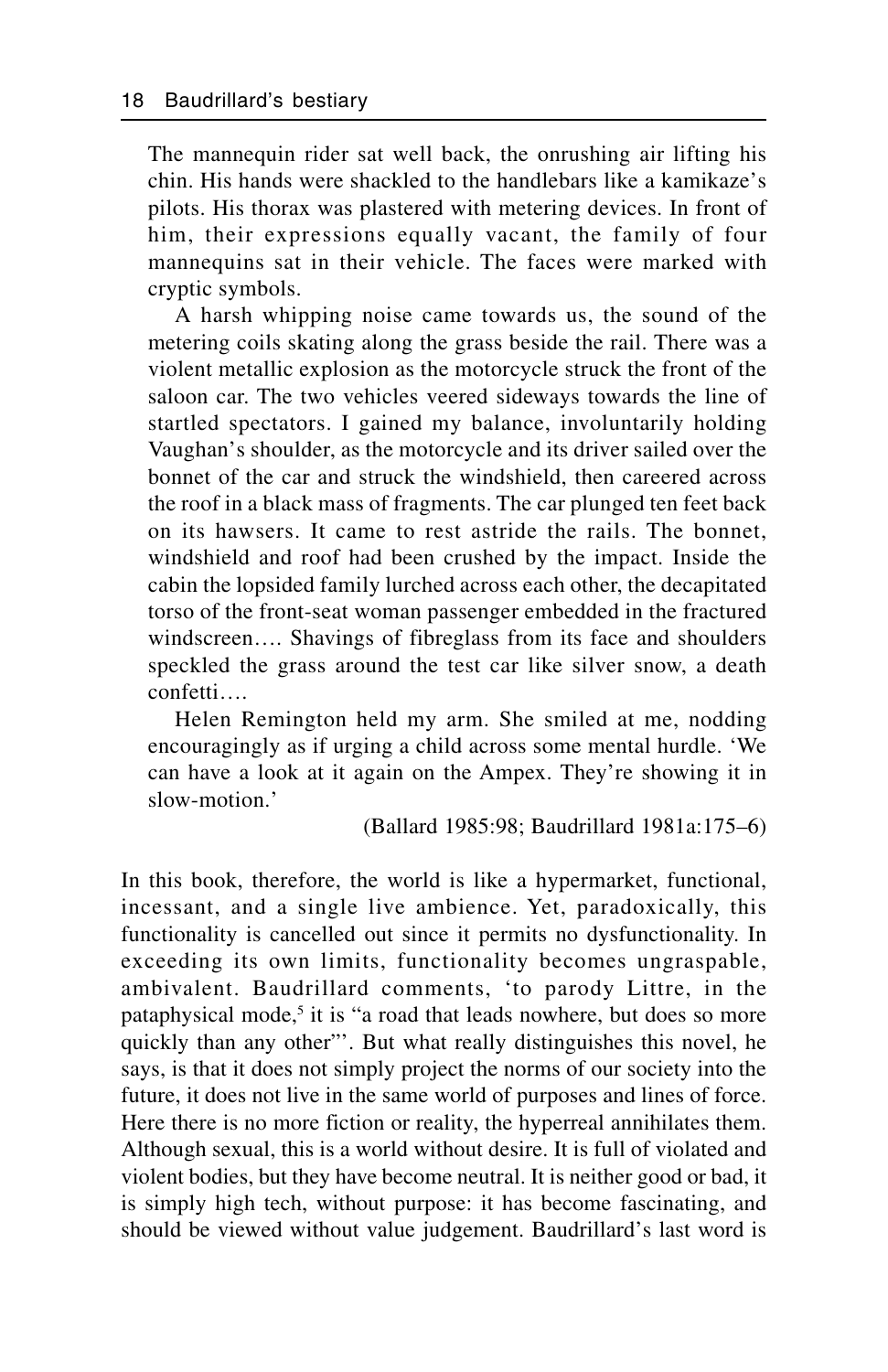that the book achieves a miraculous form of writing in which the banality of violence is resolved in a vision without negativity.

Between Baudrillard's early critical essays, therefore, and this one, the world has indeed changed. Here Baudrillard finds not just a writer in a particular genre but a writer who vindicates his own vision, as long as the writer remains inside his novel. But certainly it is remarkable that Ballard's novel mirrors so completely Baudrillard's own thought down to its very terminology. The two writers have converged here quite spontaneously. It is certain that this is a result of the fact that both writers emerge from a psychoanalytic framework. Where Ballard has written what he imagines is a warning, Baudrillard accepts it as an account of the world as it is. But what is striking is the revolution in Baudrillard's vocabulary. What has been added is a new register of semiological and cultural theory, which has abolished the model in depth of Marx and Freud. It is also clear that in literary theory all models based on production and depth have also become obsolete (such as science fiction (1981a:180)). Even the idea of criticism, and this is logical in the face of Baudrillard's new writing, has become a thing of the past. Thus Baudrillard is no longer interested in the portrayal of historical event, or of moral dilemma, or of character. The very specific impact of semiological theory seems to have coincided with an immense flattening out of the world.<sup>6</sup>

#### **BORGES**

Finally, this kind of appropriation of literature is continued in Baudrillard's reading (in *Seduction,* first published in 1979), of Borges's story 'The Lottery in Babylon' (Borges 1970:55–61), which stresses the possibility that this story should be read not as fiction, but as 'a description that comes close to our former dreams, and that is to say to our future as well' (Baudrillard 1990a: 152). Thus, as with his response to Ballard, Baudrillard wants to flatten out any notion of literature as 'warning' or as philosophical interpretation of the world: the writing is a description. But what of Baudrillard's description of this story? Is it accurate? Although Ballard's 'novel' is long and Borges's story is only some six pages long, it is the short story which is more complex, and there is a sense in which Baudrillard perhaps does it some violence. Clearly and consistently with his whole approach—he does not leave any critical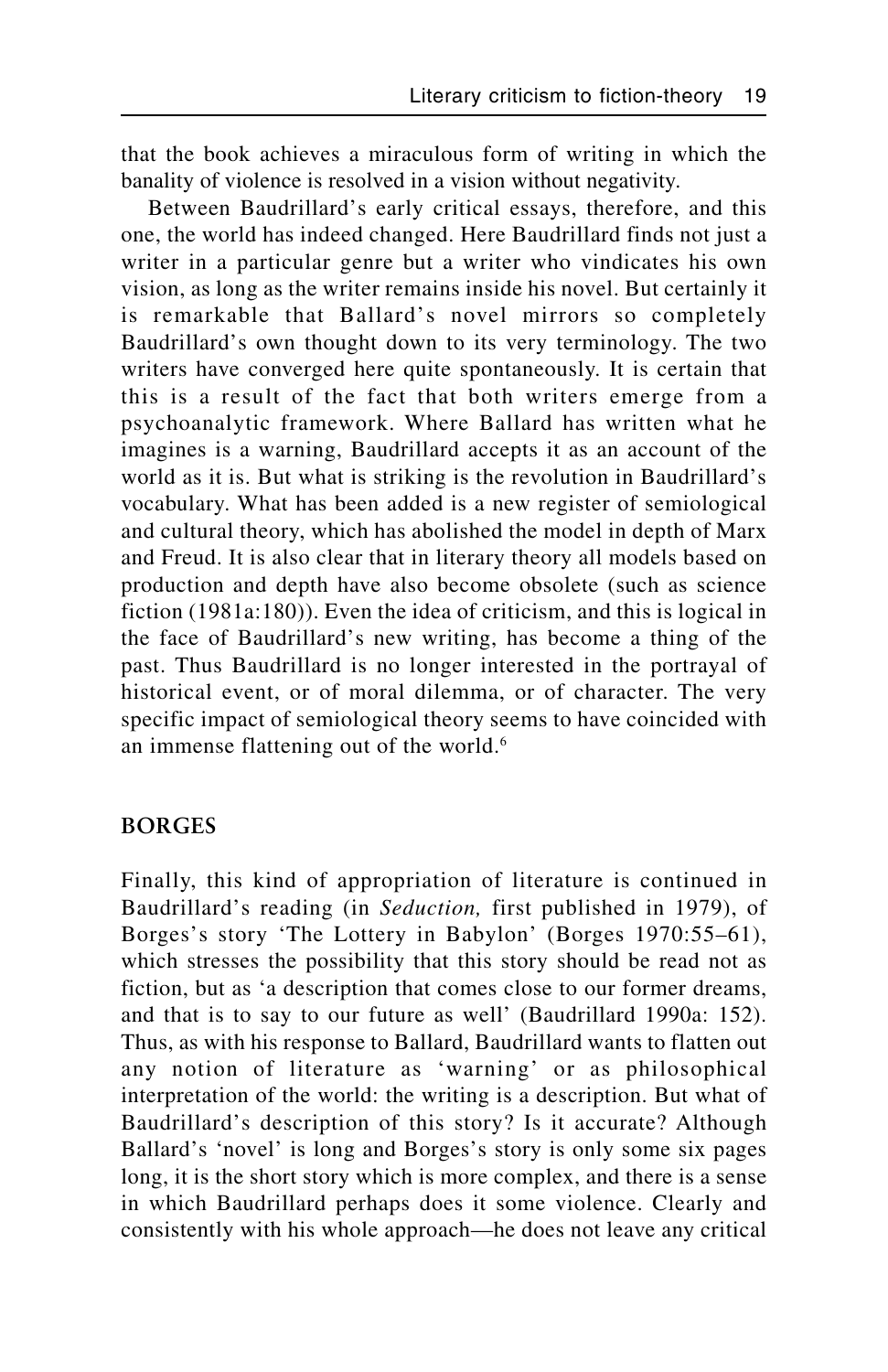distance between himself and the text, for the story, or more accurately a particular reading of it, is urgently forced into the service of Baudrillard's own theses (a common way of reading Borges, see Gane (1989:ch. 5)). It is highly instructive, then, to compare the complexity of the story and the version Baudrillard presents to us, and to investigate what this might mean in relation to the fusion of theory and fiction in Baudrillard's new scheme,<sup>7</sup> and whether there is not a strong possibility that Borges has none the less out-trumped Baudrillard.

The story is told by a Babylonian about the 'institution' of the lottery in Babylon, but it is a condensed story since he is on the point of departure: his ship has already weighed anchor (Borges 1970:58). (Thus in true Baudrillardian terms this story is a mode of disappearance.) The teller of the story admits he has already occupied all the major social statuses, experienced all the extremes of fate, since social life is determined not by a rigorous mechanism of continuous hierarchical reproduction, but by a lottery. The story he tells is a repetition of general historical knowledge about the lottery with some personal interjections and interpretations. The lottery developed, or so a tradition has it, out of the simple drawing of lots for money prizes, a popular game but one which was felt insufficient since it dealt only in money and hope. So, some forfeits were introduced in the form of financial penalties. This was organized by the Company. However the losers refused to pay and the Company was forced to convert financial penalties into custodial sentences so that the books could be balanced more sensibly. Obviously, the bravado of the non-payers was the 'source of the omnipotence of the Company and of its metaphysical and ecclesiastical power' (Borges 1970:56). The Company converted the money forfeits into prison terms which introduced non-money elements into the game. Upper-class critics and the poor converged in their demand that money prizes should be converted as well and the game become free. This was confirmed in principle when a thief stole a draw ticket which turned out to be a physical forfeit: it was carried out not because of the theft or the status of the thief, but because of the principle of chance itself. But this inaugurated two things: the total power of the Company, since the scope and complexity of operations expanded dramatically to all areas of life, and, second, the extension of the lottery to 'all free men', as a free and secret drawing of lots every sixty nights. The chances were a mix of good (including social promotions) and bad (mutilations).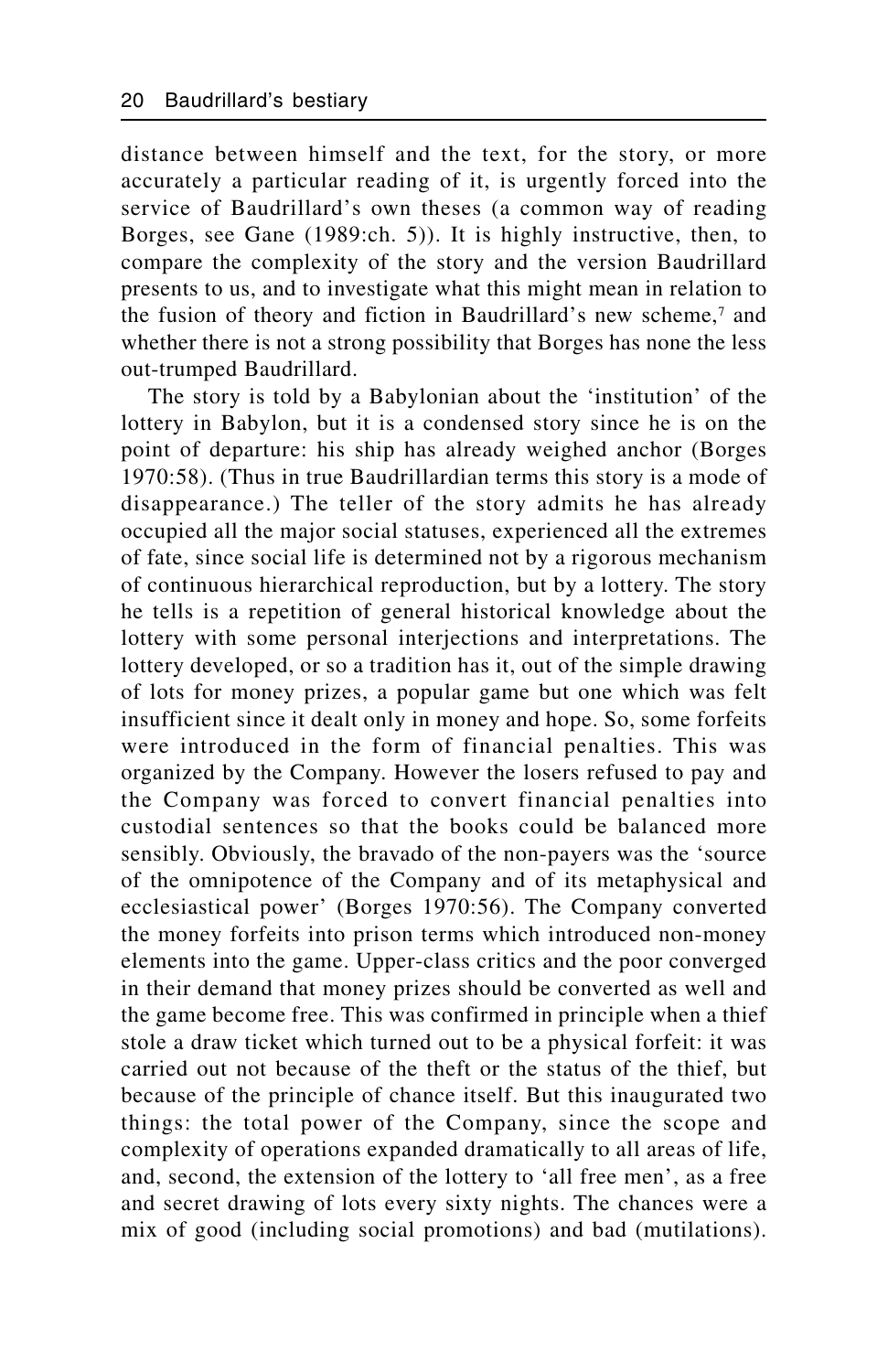But the Company became aware that the operation of pure chance limited its power, and a certain element of magic and suggestion was introduced. It resorted to undercover means of obtaining knowledge of the hopes of the people, and it refused to denounce rumours that there were certain avenues of information which led to the Company. There were then complaints that the Company had been influenced in the working of the lottery, to which it replied that errors may have been made but that error could not contradict chance, in fact it corroborated it.

The Babylonians, though conscious of the operations of fate, none the less speculated: perhaps it was logical that chance should be extended to all spheres, and this did lead to the decisive reform. There are now drawings of lots which give results which can be modified by further drawings. No decision at a draw is final or irreversible: each one branches out into larger actions, in principle to infinity. For example, a draw may indicate the decree of death, a further one that there are nine possible executioners, and each of the executioners makes a further draw which may reverse the decision or intensify it (adding torture to the sentence) and so on. There are also draws which act on the impersonal world, so that errors are wilfully introduced into events and things. At this point it becomes difficult to say whether an event is connected with the Company or not, or whether the omission in a book is a mistake or a deliberate calculation. There are also fake Companies which seek to introduce their own imitation errors into the flow of things.

Finally, there are a number of important opinions about the Company. It is suggested that it does not have a long past, since the sacred disorder in the world is a natural phenomenon, but others suggest that the Company has been an eternal form; yet others suggest that its sphere of action is limited and that only insignificant things are influenced by it. Others suggest that it has never existed, others still that it is useless to affirm or deny the existence of the lottery and the Company.

Such is Borges's story in outline. Baudrillard's version of the story skips over many points of the argument. It notes the introduction of the forfeit, which for Baudrillard 'radicalizes' everything (for Borges it is the conversion into the sentence which does this with its later transformations). Baudrillard immediately declares that the world enters a state of dizziness from this point, 'anything could happen by drawing lots' as the lottery became free, general and secret, and destinies were decided every sixty nights.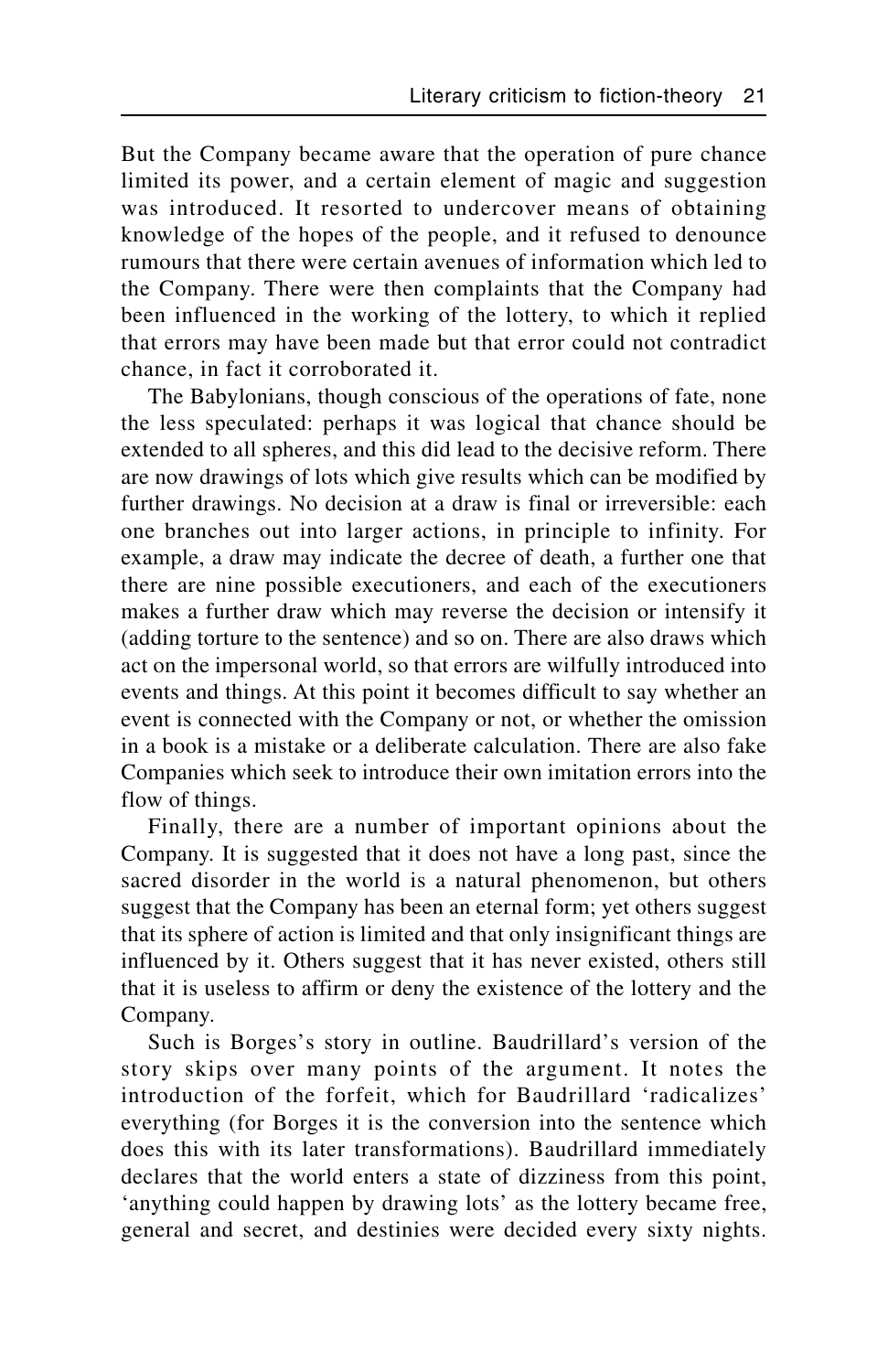This brought about the 'interpolation of chance in all the interstices of the social order' (1990a:150) as even errors could be subsumed under the reign of chance. Henceforth no one could tell the difference between chance and manipulated events, and 'predestination encompassed everything'. Thus the Company, and the lottery, could even cease to exist, since the world and its simulation had become indistinguishable.

At that point, it becomes a possibility that the Lottery or the Company have never existed at all, and it is only the assumption that they do which changes everything. These are cultures where reality enters into an immense simulacrum.

(1990a:151)

It is clear that Baudrillard has already, in effect, begun to interpret the story. He continues by comparing this situation, and these cultures, with our own in which the Company has ceased to exist. Our culture is oblivious to the possibility of total simulation, that is, where a spiral of simulation precedes reality, and so the sacred disorder is abandoned. Fate as a principle of the game already played is, for us, no longer a possible vision of the world. Yet this is the true content of our unconscious, not as individual field of repression, but as the repression of the symbolic order itself. Borges presents the principle of fate, of sacred disorder, as a radical principle of the determinant order of the social, and predestination brings total mobility, radical democracy, and even polyvalency. It reveals the principle of ritual, or the rule, or the pact as destructive of law, of contract, and of social relations. In principle all secret societies resist the social; these visions are cruel, but more profound as they are realized as destiny.

Finally, he argues, utilitarians and Marxists mock the games of chance which are found in Third World countries. But the idea that these games are inferior is wrong:

Only the privileged, those elevated by the social contract or by their social status—itself only a simulacrum, and one without even the value of a destiny—can judge such aleatory practices as worthless when they are quite superior to their own.

(Baudrillard 1990a:153)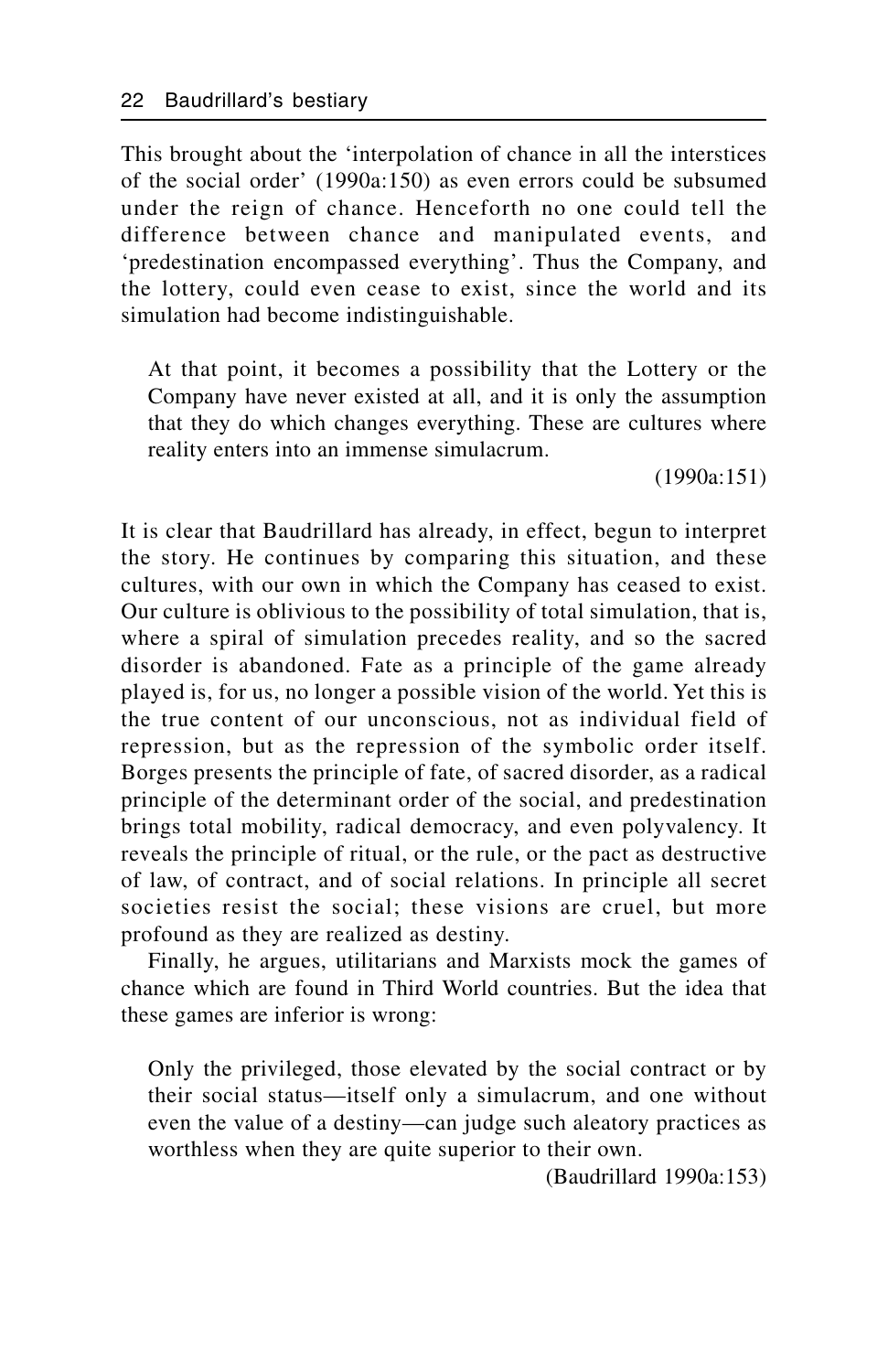Baudrillard's reading therefore is partial. Whereas Borges offers multiple interpretations of the lottery, Baudrillard opts for one: the penultimate of those offered by Borges (the Company has never existed, only its myth is necessary). But Borges offers another, that it is useless to affirm or deny the corporation (1970:61).

This reveals that Baudrillard's position is not that of nihilism, neither is it directly or naively that of aristocracy, for what is omitted or suppressed in Baudrillard's version is the whole panoply of the Company and its secret power. This is intimately linked to the complicity of magic, influence, and the errors introduced by the Company as fate. Thus Baudrillard misses the story's evocation of the way the Company achieves omnipotence through complicity with informers who reveal and therefore lead to the manipulation of the hopes of the people as a resource (note that Borges subtly implies that pure games of chance for money do not allow this manipulation of chance, and that the sequence of events may have become instigated by the Company itself). Baudrillard emphasizes the fact that the lottery becomes secret, free, and general, but omits to say that this is only the second consequence of the introduction of the logic of the lottery: the first consequence is the ascent to total power of the Company. He neglects to say that the social structure of the society remains hierarchical: it is a slave society (there is a strange contradiction between the radical democracy of the lottery open to all 'free' men and the existence of slaves). Borges stresses this right from the beginning of the story with the personal witness of the narrator:

I have been proconsul; like all, a slave…. Look: the index finger of my right hand is missing…. In the half light of dawn, in a cellar, I have cut the jugular vein of sacred bulls before a black stone…. In a bronze chamber, before the silent handkerchief of the strangler, hope has been faithful to me, as has panic in the river of pleasure.

(1970:55)

In this slave society, according to Baudrillard, the institution of the lottery introduces social reproduction by chance, a democratic institution since all are equally bound by the draw. But the story itself introduces a subtle play on the secret affinity of power and fate (as something that can be distinguished from chance), and the secret possibility of manipulation and its fusion with error. It certainly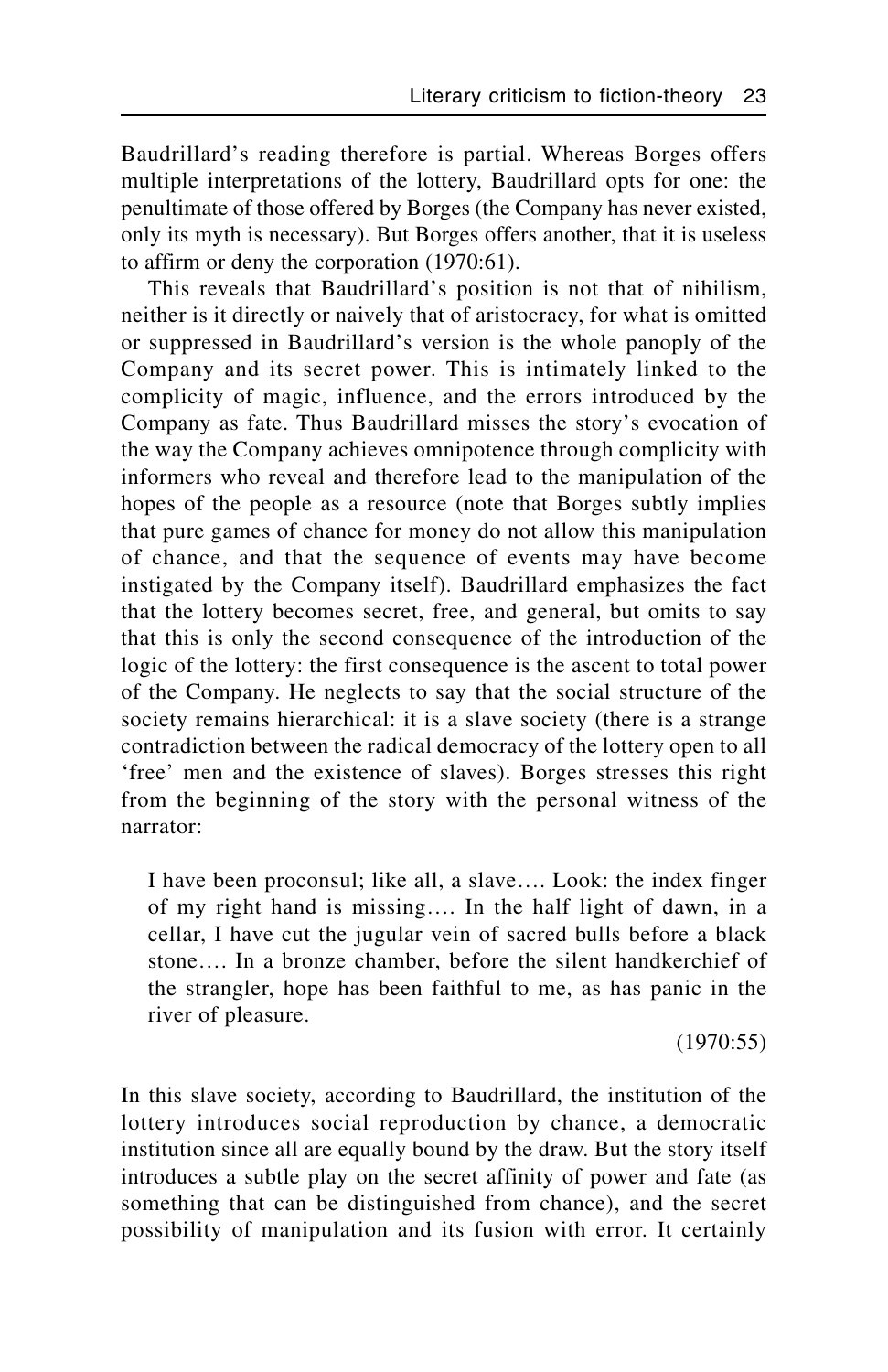appears in the story that error is bad fortune. It is also claimed that 'historians have invented a method to correct chance' but this is not divulged without dissimulation: a whole secret practice (in which the story-teller himself is involved) of the introduction of errors and dissimulations into the world is positively cultivated with the effect that chance merges with deliberately created disorder under the manipulation of the Company. The silent functioning is comparable to that of God (and we might say the devil).

Thus Borges presents possibilities, even the possibility that the Company and the lottery have never existed, delightfully contradicting the express experience of the story-teller, whereas in Baudrillard there is only one flattened interpretation, forced in order to reach a pre-given theoretical analysis. Only on the basis of removing the features of a conspiratorial organization (and its line of communication to the hopes of the people through the sacred latrine, Qaphqa) can Baudrillard reach his conclusion, that 'predestination coincides here with a total mobility, and an arbitrary system with the most radical democracy' (1990a:152). But Baudrillard's ultimate point, that our societies have lost the capacity to evoke this form of total simulation, requires merely the possibility, at some stage, of the myth of the Company—in order that the world is doubled.<sup>8</sup>

It is interesting to compare 'The Lottery in Babylon' with Kafka's (or Qaphqa's) short story 'The Problem of our Laws' (Kafka 1979:128–30), which may even have influenced Borges. In this story, the laws are a secret of the small group of governing nobles: the story-teller notes that 'it is exceedingly distressing to be governed according to laws that one does not know'. In popular tradition the laws exist as a secret of the nobility and the nobility are above the law. Yet there is a counter-interpretation which differs from the popular one and which suggests that what the nobility does is the law, and the arbitrary acts of the nobility are all that are visible of the existence of the law. The issue cannot be decided, since there is insufficient knowledge. It may take centuries, but eventually, when there is sufficient knowledge, the laws will belong to the people.

Thus a paradox: the one visible and indubitable law is that it is imposed on us is the nobility, and could it really be our wish to deprive ourselves of this solitary law?

(Kafka 1979:130)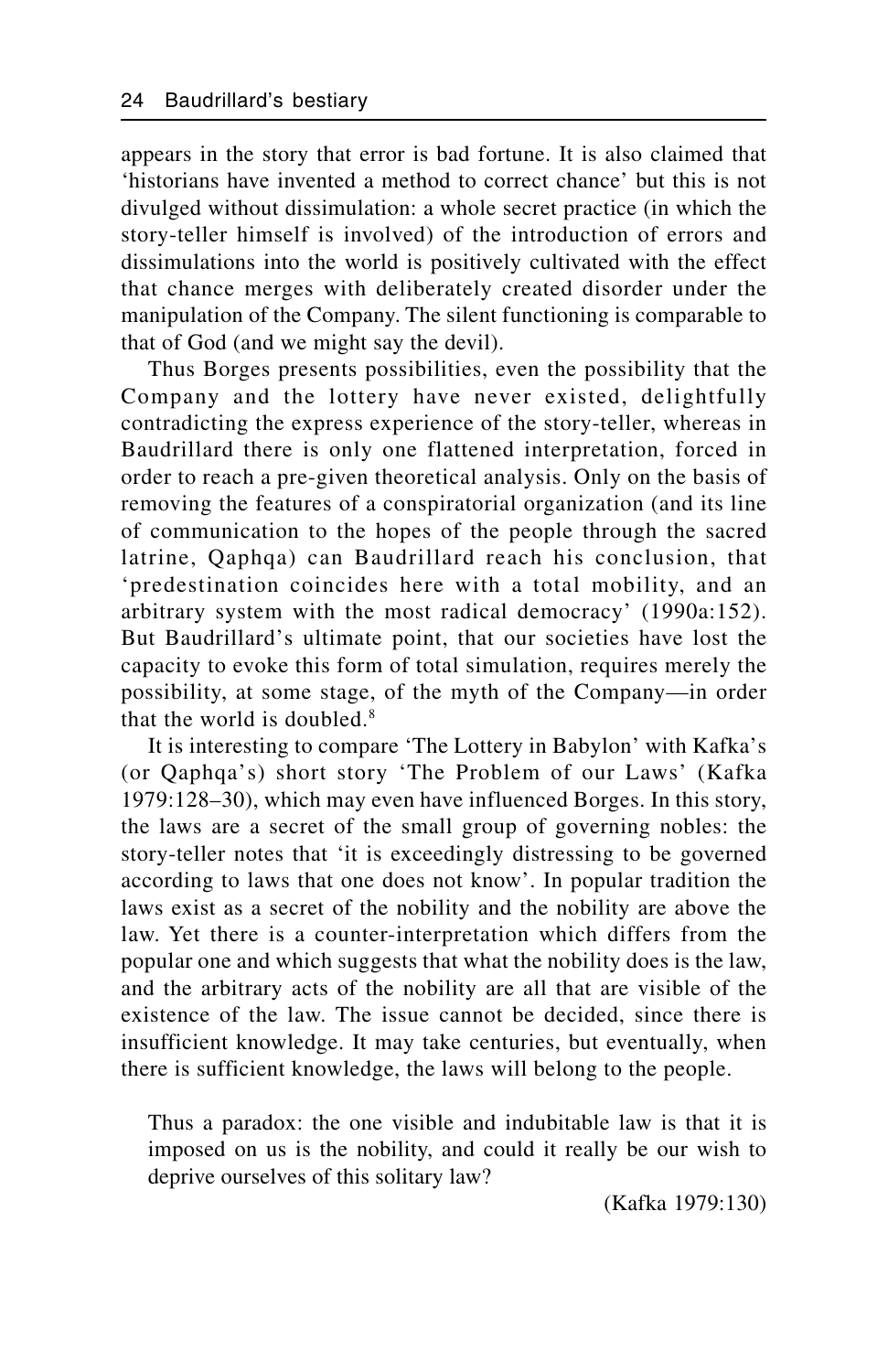Baudrillard's conception of the western world as it is today, perhaps, is of a world which has abolished the secret law, whether it is of the lottery, of the nobility, or of the secret bureaucracy. Baudrillard's vision is that of a progression, rather like that implied in Borges and Kafka: that history has moved through the stage where the secret institution was a vital principle, to a stage in which the arbitrary nature of events could still be understood to be influenced by its power. The final stage is the distancing of the events of the world from its reach altogether. But perhaps Baudrillard's own obsessions are visible in his reading of Borges: the hope that the fatal, vertiginous play of the game which gives rise to the sacred disorder, after being lost, makes its inevitable return. This is not a world, as is Borges's, of the labyrinth, of loss into an infinite play of mirrors, where its own form reduplicates in its branchings the possibility of infinite interpretation. Borges says of Kafka: his works are incomplete, and cannot be completed: their labour is infinite (in Kafka 1983:6). Borges's stories are complete but can be infinitely subdivided or branched as in the lottery. Baudrillard's objective in his reading of the story by Borges is to establish the possibility of a contrast between the repetition to infinity of the flat, charmless universe of western culture and the closed but seductive, dizzy world of the infinite play of the sacred lottery: his writings begin an unending spiral of evocations of this single state where the game and fate fuse into destiny.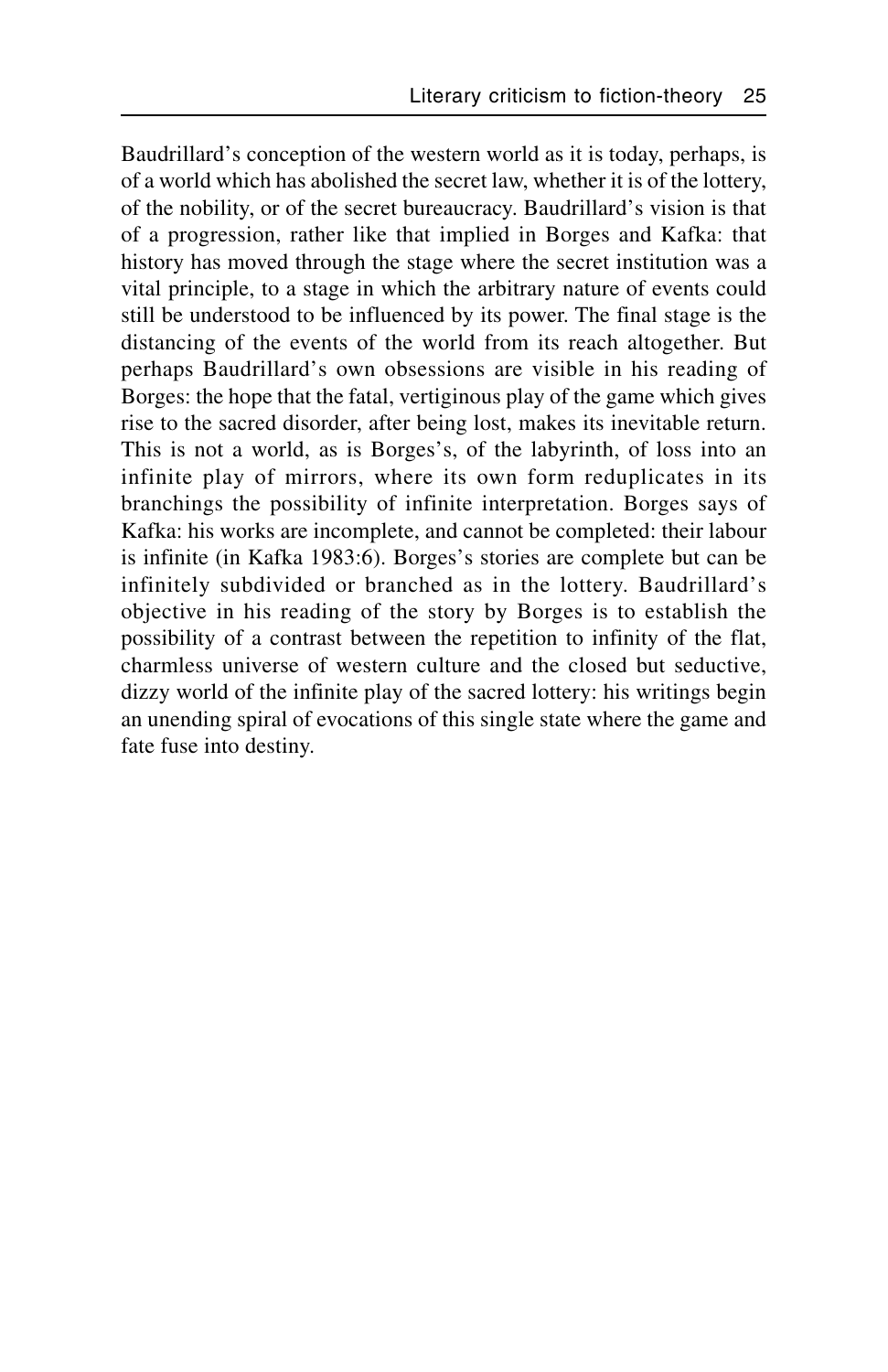### <span id="page-34-0"></span>Modern ambience of objects

*repression in the advanced countries is not any more an aggression it is an ambience.*

Baudrillard

### **THE MARXIST BACKGROUND**

Baudrillard's problem towards the end of the 1960s was to establish a sociology of modern capitalist forms of consumption. His book *Le Système des Objets* ('The Object System') was published in 1968; he was later to call it phenomenological, and again, paradoxically, an exercise in critical structuralism.<sup>1</sup> This project certainly follows, but at a distance, Marx's own analysis of the commodity form and the subjection of social relations to the domination of this form. For Baudrillard, also, the analysis of new forms of wealth was to be a secondary question. What had to be analysed was not the emergence of new forms of proletarianization, nor the alienative effects of the labour process, nor of course new forms of immiseration or polarization. Baudrillard's critical attention was directly focused on new forms of consumption, the neglected later phases of the process of capitalist circulation. But consumption in Baudrillard's thought was not a passive end result of circuits of capital; rather it had become an active moment, possibly the crucial moment in the formation of new social relations, opening on to a new phase of capitalist development. Looked at in this light, Baudrillard's writings of this period constitute one of the very few attempts by major Marxist thinkers to engage in new social analysis.

Marx's own ideas, as developed in the later volumes of *Capital,* worth recalling briefly here, suggest the possibility of the internal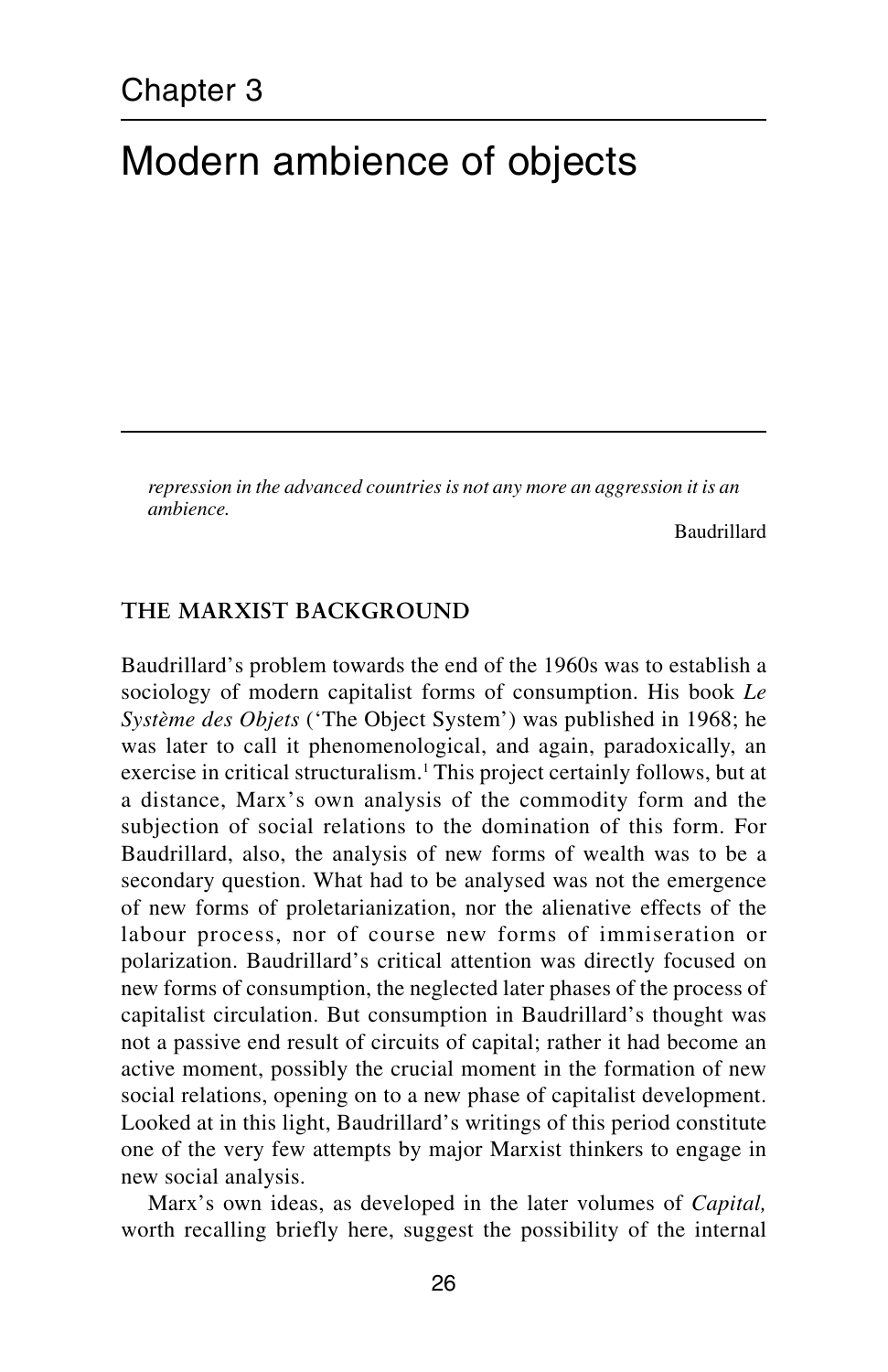evolution and 'negative' resolution of contradictions within capitalism. If the capitalist mode of production could be identified through such features as the existence of money, private ownership, merchant or financial capital, a labour market, and so on, it is clear that a fundamental feature is private individual capital. One of the most disputed aspects of Marxist theory is Marx's own very radical conception of the changes in economic practice in Britain in the midnineteenth century with the growth of joint stock companies. In Marx's view this development tended to put an end to the capitalist mode of production, not in a revolutionary dissolution of an oppressive system, but as a 'negative' resolution of an internal antagonism. 'It is the abolition of the capitalist mode of production within the capitalist mode of production itself, and hence a selfdissolving contradiction' (Marx 1966:438). Marx saw this development as establishing new 'social' forms of property which he identified as transitional forms, a new phase, making possible cooperative movements and production on a large scale.

The capitalist stock companies, as much as the co-operative factories, should be considered as transitional forms from the capitalist mode of production to the associated one, with the only distinction that the antagonism is resolved negatively in the one and positively in the other.

(Marx 1966:440)

Returning to this theme later in the book, he said,

It does away with the private character of capital and this contains in itself, but only in itself, the abolition of capital… the credit system will serve as a powerful lever during the transition from the capitalist mode of production…but only as one element in connection with other great organic revolutions in the mode of production itself.

(Marx 1966:607)

Later in the history of Marxism this transformation was coded, by Lenin and Hilferding, as an internal change from the first to the second phase, the monopoly phase, of capitalism, dominated by finance capital.

In the 1960s a large number of new theories were being developed which attempted to deal with the emergence of capitalist affluence. A number of theories began to suggest the end of ideology, end of class,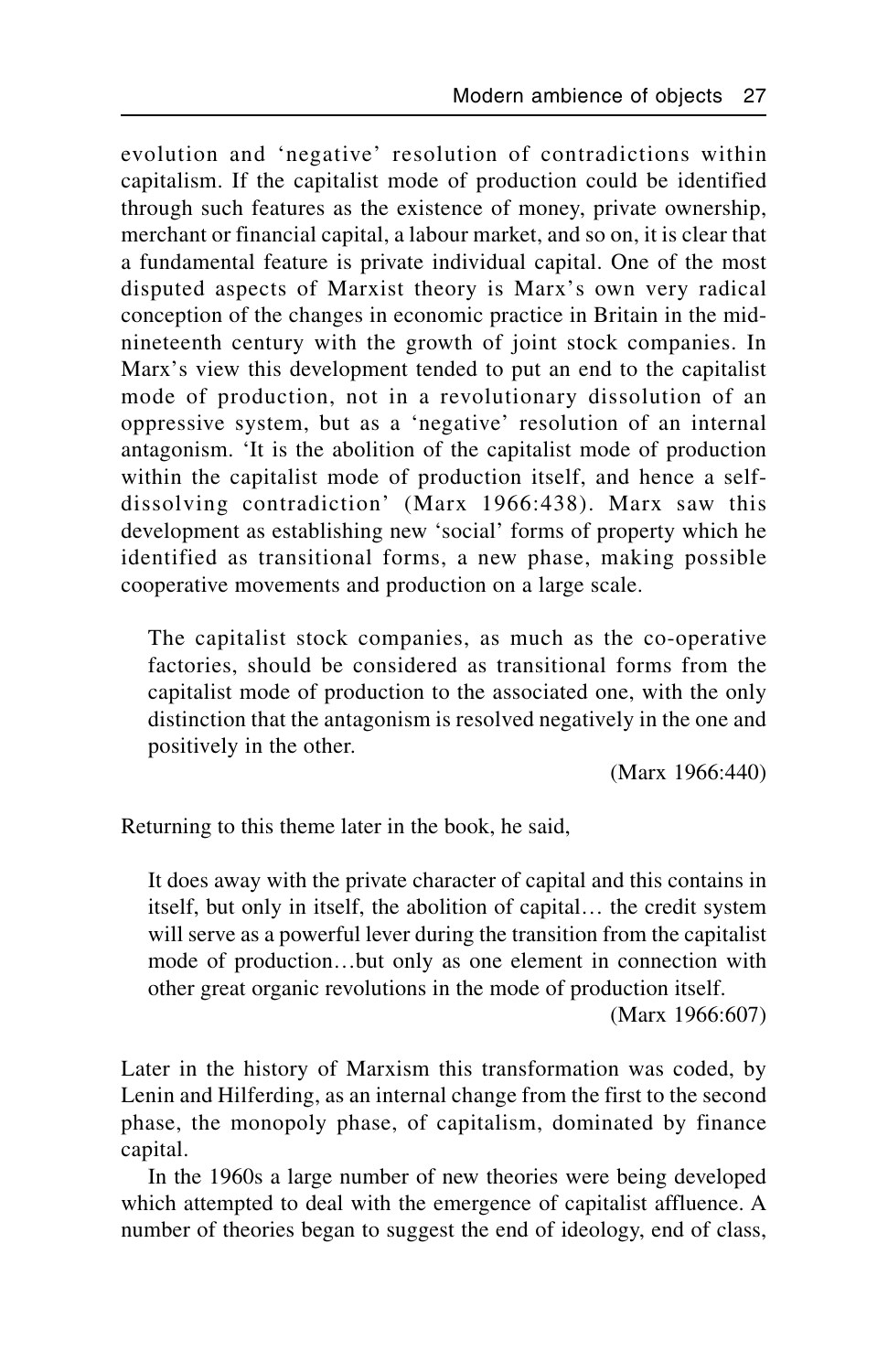end of the proletariat, and so forth, or the end of the possibility of revolutions in the advanced economies. Barthes and Marcuse pioneered new theories of the 'negative' resolution of old contradictions, and of the new forms of welfare and social democracy in affluent post-war Europe. Notable was the attempt to analyse liberation and tolerance as 'repressive de-sublimination' and 'repressive tolerance'. These forms of liberation were controlled, managed, blocked, or reached a degree zero language, and led to new problems and new struggles, requiring new tactics. Just as the formation of joint stock companies had not resulted in the positive displacement of capitalist forms of exploitation and calculation, so these new developments left intact key oppressive structures. More than this there was a danger, for Marcuse, that the new forms of repression, lived as liberations, could compromise genuinely transcendent possibilities.

What Baudrillard attempted in his essays of this period could be expressed in terms similar to those adopted by Marcuse: 'repressive affluence and consumption', since he expressly approved of such terms as 'repressive needs'. Indeed, Baudrillard's writings in *Utopie* (1969a, 1969b) lead directly in this direction: 'repression in the advanced countries is not any more…an aggression, it is an ambience' (1969a:3). In the new situation state power develops two aspects, both a maternal and a paternal (directly and physically) repression. This tends to the formation of pacified relations in everyday life and towards the erasure of the distinction between the 'ludic' and the 'policed'. It was a fundamental error of the students in May '68 to have seen the riot police as the principal agent of repression: this was to fall into the trap set by bourgeois society itself, of identifying repression with physical force or prohibition. In the turn to 'maternal' forms of control, oppression becomes the site of intense participation. And this is extremely difficult to grasp and to resist, especially in this case which seems more and more to work at the level of the image and the sign. Its effectiveness can even be seen in the transformation of the face of Paris, he observes, with the proliferation of boulevards devoted to spectacular consumption.

Baudrillard outlines a conception of new mechanisms of repression as involving separations and divisions in irreversible social orders: geographical, cultural, and professional. The totality of human desires is broken into fragments, into autonomous zones, private and public. This process tends to neutralize these zones as sites of potential contradiction. The private comes to appear as a domain for leisure and for personal realization. At their work, on the other hand, people escape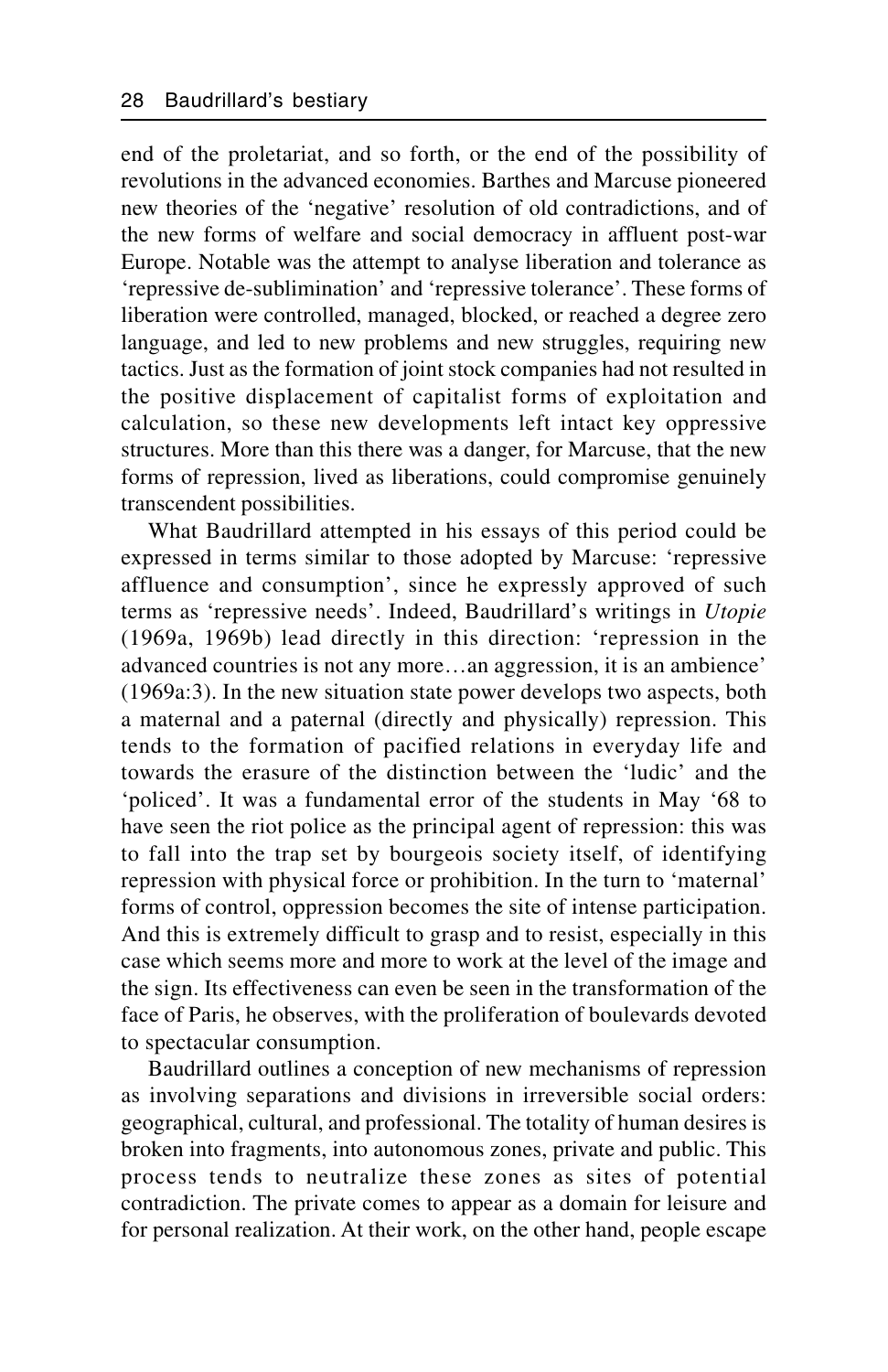by dreaming of freedom as lying on an (overcrowded) beach. The *category opposition of work and leisure replaces that of the work and the sacred,* a fundamental observation in Baudrillard's theory, allowing us to place his development directly in the French, Durkheimian, sociological tradition. Work, the social division of labour, is rarely experienced as a sphere of liberty. Even more important is a new division of human needs, in the face of pressure to abandon the set of previously established controls of the super-ego. The new enticements or incitements are not to a genuine and perhaps dangerous pleasure, but to the defusing, the measuring of pleasure to strictly proportioned repressive rituals of order.

These ideas seem consistent with Marcuse's view of contemporary alienation, but Marcuse does, at least when in an optimistic mood, call for a 'determinant negation' of the new order by a rational and collective pleasure system based firmly on basic human needs. For Baudrillard this idea is completely illusory. The idea of the 'revolution of needs', he says, is only in the end a modern version of 'idealist moral education' of the citizen, and will never 'offer a perspective of de-alienation…because needs as such are an immediate product of repression: parcellized, divided, disciplined'. There is a great risk here: the possibility of inscribing into the theory that which is already part of the repressive process.2 Later in his career Baudrillard suggests that the analysis must strive to reach a point of departure beyond such processes. Here he insists that the true analysis of needs must always take off from the totality of the social divisions: the division of labour is fundamental and needs are always found to be their correlatives. It is important, he suggests, to note that any theory of need which tries to adjust the social order to the 'anomie of desire' risks forging a new repression. This is clear in the case of sexual repression, since if an adequate theoretical check is not in place the problem will be dealt with as a set of discrete activities (individual problems of performance, perversion, consumption) and not in terms of the structure of desire. Therefore much of what passes for leisure is actually of the same type—discrete pleasures and activities which then function as signs of an absent totality, and as such are a structure of repressed leisure. Marcuse is right to suggest that apparent frustrations are assuaged.

But what is required, he says in a passage of some interest in the light of his later critique of this idea as still trapped within the perspective of the law as opposed to that of the rule, is a different conception of needs, a perspective which bonds the pleasure principle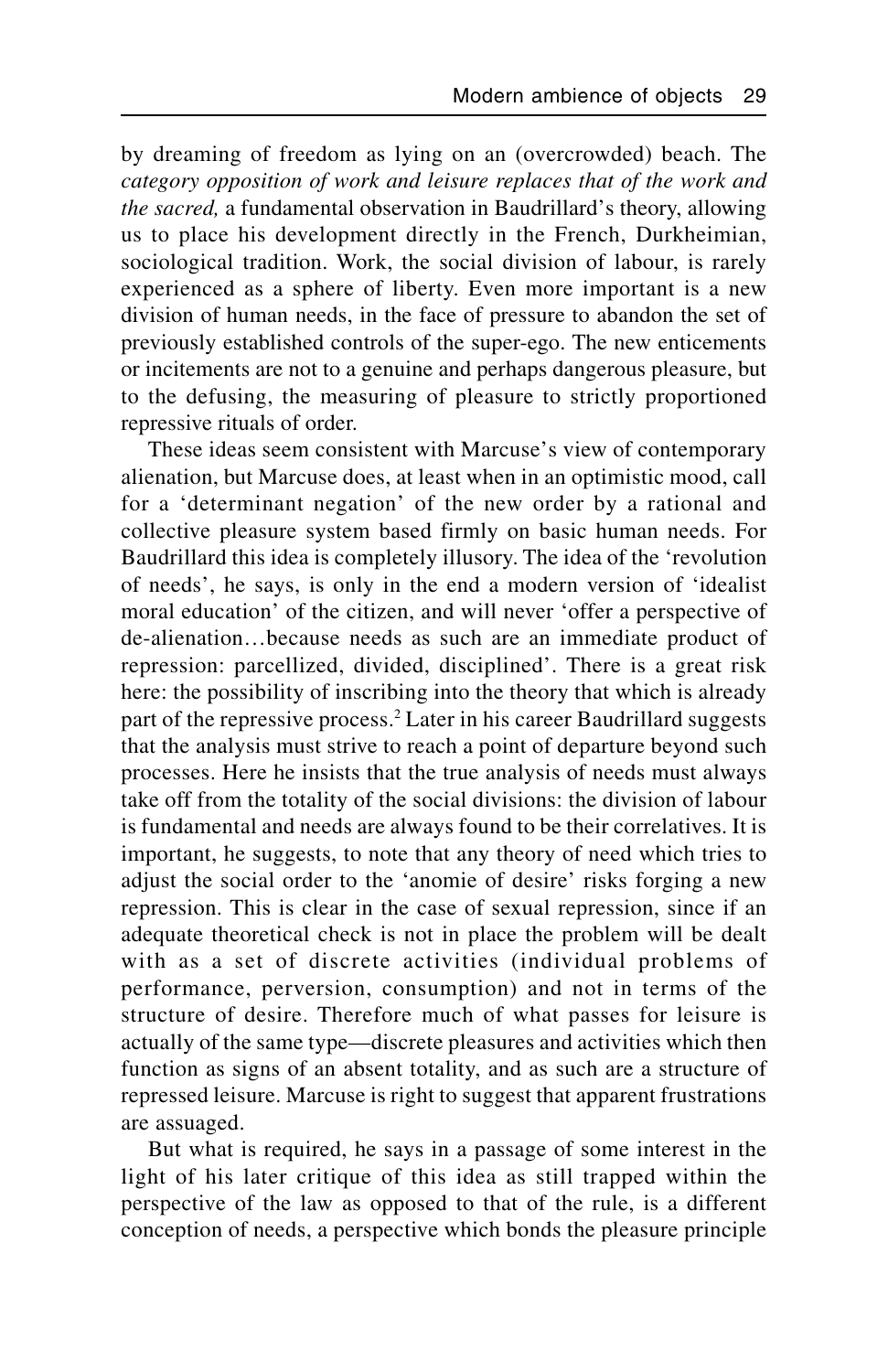not to transcendence but to transgression, since all speculation on the nature of basic needs becomes pious. Only desire in all its unpredictable and irrational force, in its heretical and insurrectional surge towards totalization can offer the basis for revolutionary perspectives (Baudrillard 1969a:7). There can be little doubt that the analysis in *The Object System,* which elaborates a theory of a new order of domestic ambience *where the object system is more coherent than the human system,* is an attempt to work out a theory parallel to that of Marcuse, a theory of the paradox of the liberation of affluence, a site of a new bonding in the repressive order as a whole.

### **SEMIOLOGY**

But apart from Marcuse there is another influence, for the concept of the 'object' which is crucial to Baudrillard is clearly of Barthean inspiration, a 'critical structuralism'. Baudrillard's subsumption of 'furniture' into the category of the object, followed Barthes who had suggested this in his essay on *Elements of Semiology* first published in 1964. In that work Barthes draws the distinction between the 'object' and social 'fact' (Durkheim). In the case of the technical order of the car, he emphasizes, the syntax is very limited or elementary, the scope of the 'speech' of the system very narrow (1967a:29); in this case it is the social fact, the usage of cars, which has the greater degree of freedom. Furniture also makes up a system:

the language is formed by the oppositions of functionally identical pieces (two types of wardrobe two types of bed, etc.) each of which, according to its 'style', refers to a different meaning, and by the rules of association of the different units at the level of the room ('furnishing'); the 'speech' is here formed either by the insignificant variations which the user can introduce into one unit (by tinkering with one element, for instance), or by freedom in associating pieces of furniture together.

(Barthes 1967a:29–30)

This leads Barthes to establish a classification from which he compares the garment system and syntagm with the furniture system and syntagm. Thus the system contains the elements (items of clothing, pieces of furniture), the syntagm contains the juxtapositions (shoes-trousers-jacket-hat; or chair-table-wardrobe)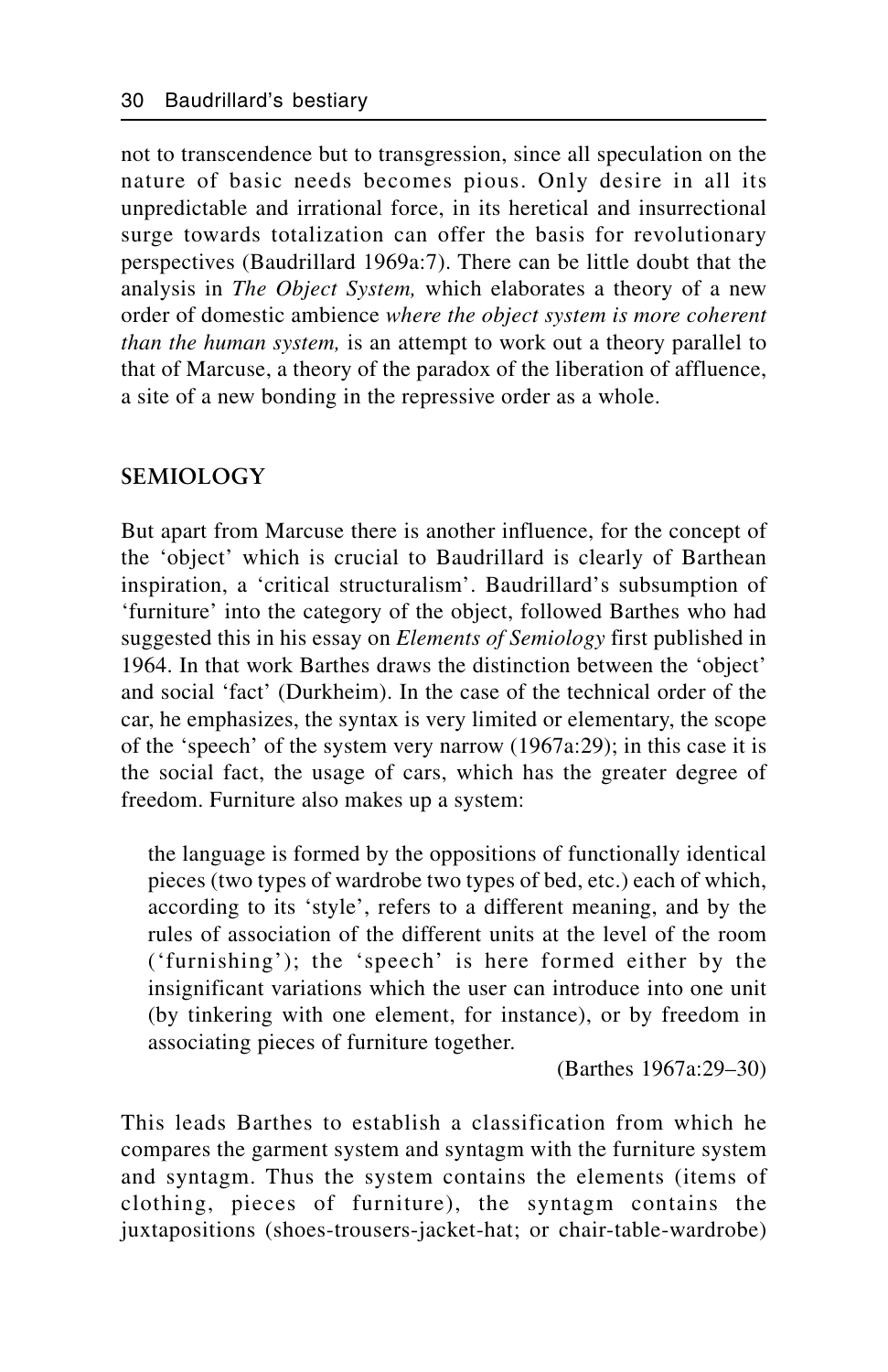(1967a:63). Barthes himself published a full-scale study of the 'fashion system' in 1967, Baudrillard's study of domestic objects was published in 1968.

Naturally it is tempting to read Baudrillard's work *The Object System* as an application of principles derived directly from Barthes, and indeed Baudrillard invites the reader to do just this. He begins the book by asking how it is possible to classify objects, an activity Barthes had suggested fundamental (1967a:96). And Baudrillard discusses the possibility of classifying objects from the point of view of technological criteria, but quickly concludes that this would not be useful in the case of everyday objects. Social constraints on the object continually disrupt technological logic (Baudrillard 1968:12). What interests Baudrillard is the relation between the rational technical system and the apparent 'irrationality of needs' of human beings, and how this contradiction gives rise to ever new needs. Take for example, he says, the simple coffee grinder. The essential components seem to be the (objective) technology, its electric motor, for example. The apparently inessential elements seem to relate to features of its design (shape and colour) which appear highly subjective. This subjectivity, even individualized or personalized, is a 'formal connotation' (another Barthesian expression), articulated on this inessential aspect. The difference between craft and industrialized production is that the 'inessential' itself becomes systemized into the latter form, and is relative to its specific market. From the point of method, however, there is major difference between the analysis of language and that of objects. The technological level (the techneme) does not have the same degree of autonomy or stability as the parallel element at the level of meaning (the moneme or phoneme which produce meaning only in combination): the technical level is in constant revolution (1968:14), and, further, the technical system, unlike a language, is fundamentally dependent on conditions which are strictly social.

Baudrillard thus begins by making semiological distinctions, and draws parallels directly with the analysis of language. This is not done in a heavy-handed and laboured way, many of the key terminological points are made in footnotes. But a great deal hinges on these terms and their meaning. So it is necessary here to clarify them as far as possible. For example, in investigating this important introduction to *The Object System* (1968:7–16), it is clear that Barthes' terminology plays a key role in the way that Baudrillard's argument takes shape. Between the distinction—system of practices/technical system and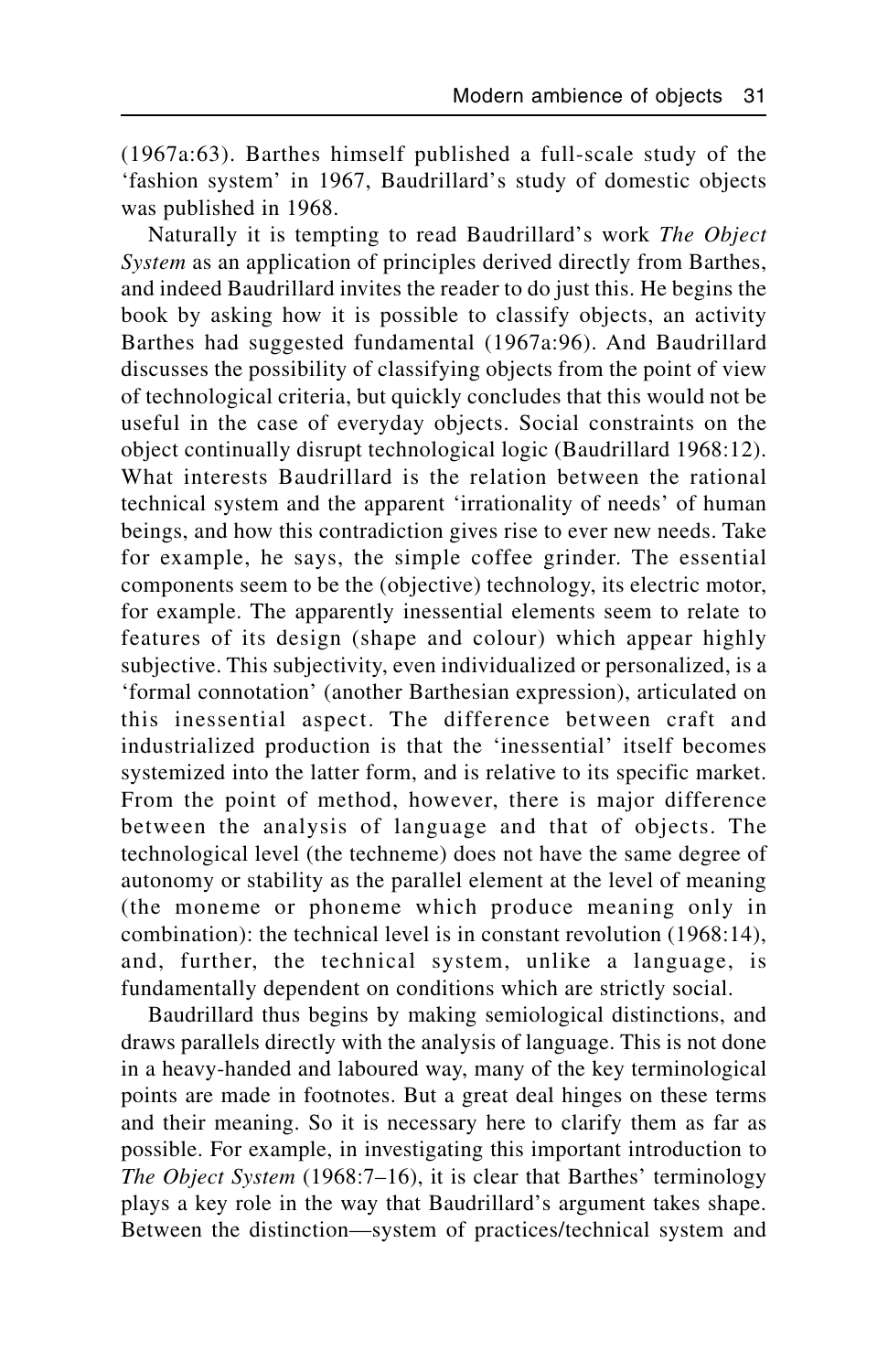that of speech/sound elements—there are parallels which suggest a 'profound analogy' between Barthes' term 'field of dispersion' (Barthes 1967a:84) and Baudrillard's notion of 'marginal difference' (Baudrillard  $1968:15$ ).<sup>3</sup>

Barthes defines the 'dispersal field' as follows: it is constituted by the 'varieties in execution of a unit' as long as these varieties do not pass the threshold of meaning (if the varieties pass this threshold they then belong to another order altogether, as 'relevant or pertinent variations'). To take an alimentary example, the question would relate to the possible variations of a particular dish while it remained recognizably itself. In the car system the term is not so important, as the elements formed at the level parallel to that of *la langue* are more important.

Second, Barthes identifies another concept: the varieties which make up the field are called 'combinative variants'. Barthes notes that, previously considered part of speech *(parole),* they are now held to belong to *la langue*. For example, pronunciation differences have no effect in their function in communicating a direct meaning (denotation), but can be highly significant at a level of connotation: they can indicate a regional accent (1967a:85). These, like the idea of 'marginal differences' in the object system, appear to act only on the inessential aspects of the phenomenon; however, as with the language system when marginal differences are introduced at the level of the object, the technical system is not indifferent in this way. It is not like phonemic elements; the difference here makes itself felt throughout the whole system, in the 'differential subjectivity of the cultural system which reacts back on the technical order' (Baudrillard 1968:16).

Thus we see here both an approximation to the project developed by Barthes and a specifically measured distancing. As we look more closely at Baudrillard's relation to Barthes these differences become significant and Baudrillard's methods and objectives, indeed basic terminology, depart radically from those of Barthesian structuralism. Throughout this important theoretical discussion, he uses not only Barthesian terms but also other key terms, especially terms drawn from Sartre relating to the lived experience of social contradictions *vis-à-vis* the object. He suggests that the systematicity of the technological order is not encountered as a lived phenomenon (1968:11), but that the object is (1968:12). Significantly it is the inessential aspects which are lived and experienced directly. Indeed, Baudrillard suggests that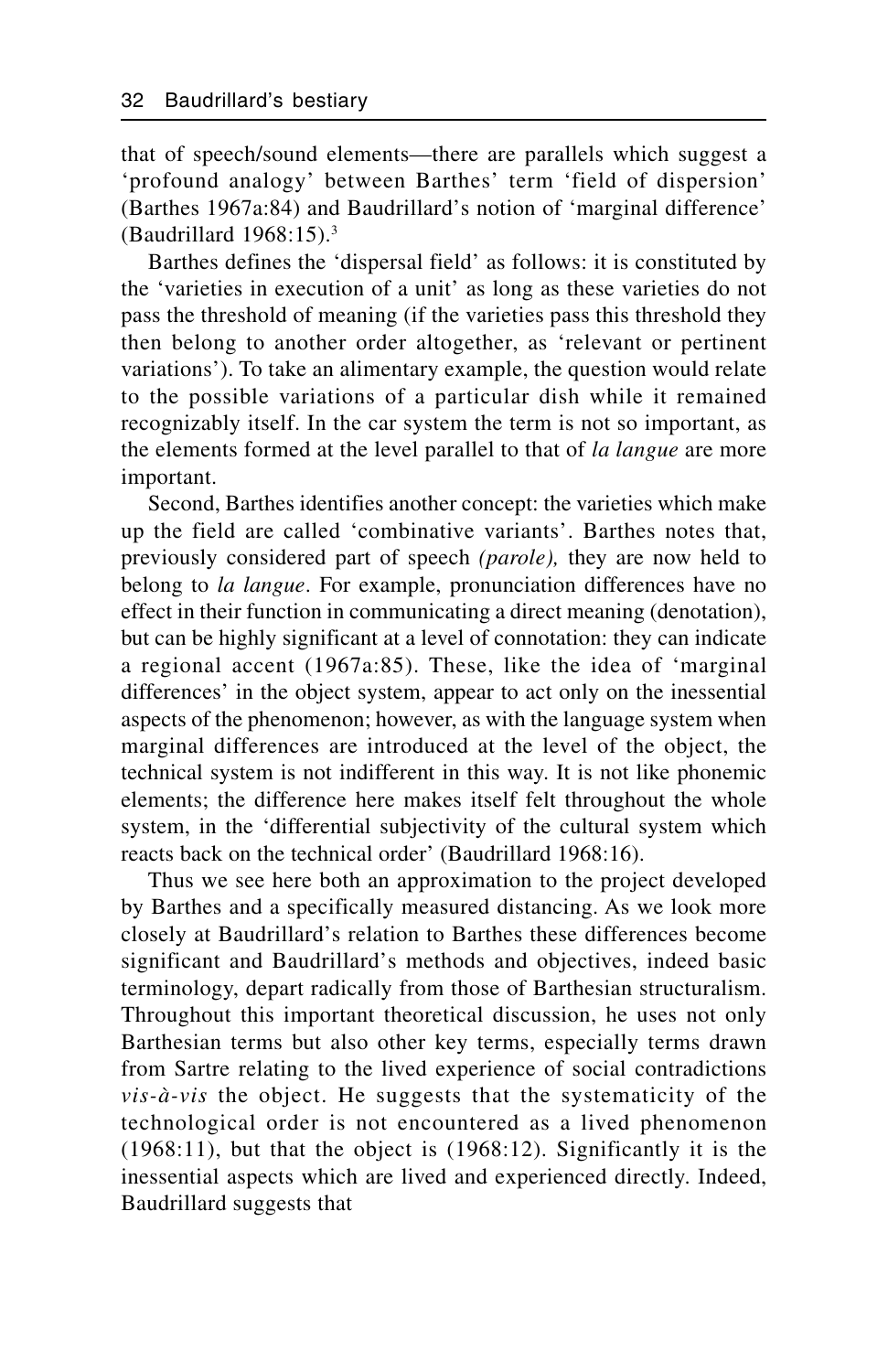At the technological level there is no contradiction…but a human science can only be that of sense and countersense…not of an abstract coherence but of lived contradictions in the object system. (1968:15)

If we turn to Baudrillard's final concluding chapter where he returns to these themes, we see that his thought has become more complex. Here he compares the traditional or primitive objectsymbol with the modern object of consumption. The 'traditional object', and here he turns to the vocabulary of another structuralist, Lévi-Strauss (1961 [1969]:85), is 'heavy' with connotations, remains interior to human society, and is therefore never actually 'consumed'. The modern object has become external to such social relations and, in receiving its meaning in the context of a system of object-signs, may become part of a system dominated by marginal differences, or systems of prestructured personalization. Consumption, therefore, assumes significance in modern societies in terms of signs and their systemic articulations; indeed, consumption must be conceived as the consumption not of material objects but of the ideal elements of this differential system. What is consumed is thus a denegated human relationship, 'signified yet absent'. In the last analysis the object is not the focus of a 'lived relationship'; this has become 'abstracted and annulled'.

This conclusion is obviously highly significant, and its elements and implications need to be carefully considered. Consumption is a category which can be applied only to the advanced societies, and in these it is the order of production which orchestrates the position of the object in social relations. Production draws the 'contradictory lived relation' of the object into a repressive integration of a system of 'personalised differences' (1988b:22). Baudrillard has here fused a number of theoretical traditions: of Sartre, of Barthes and Lévi-Strauss, and of Althusser. The elements can be specified: the emphasis on the lived experience (Sartre), contradiction and determination by production (Althusser), theory of the object (Barthes and Lévi-Strauss). The major emphasis in the work of Barthes is an attack on the petit bourgeois status of myth and object, and on the way that ideology functions to naturalize certain social relations. Baudrillard, on the other hand, clearly wishes to grasp something of a major displacement occurring in the heart of capitalist society, determined by capitalist production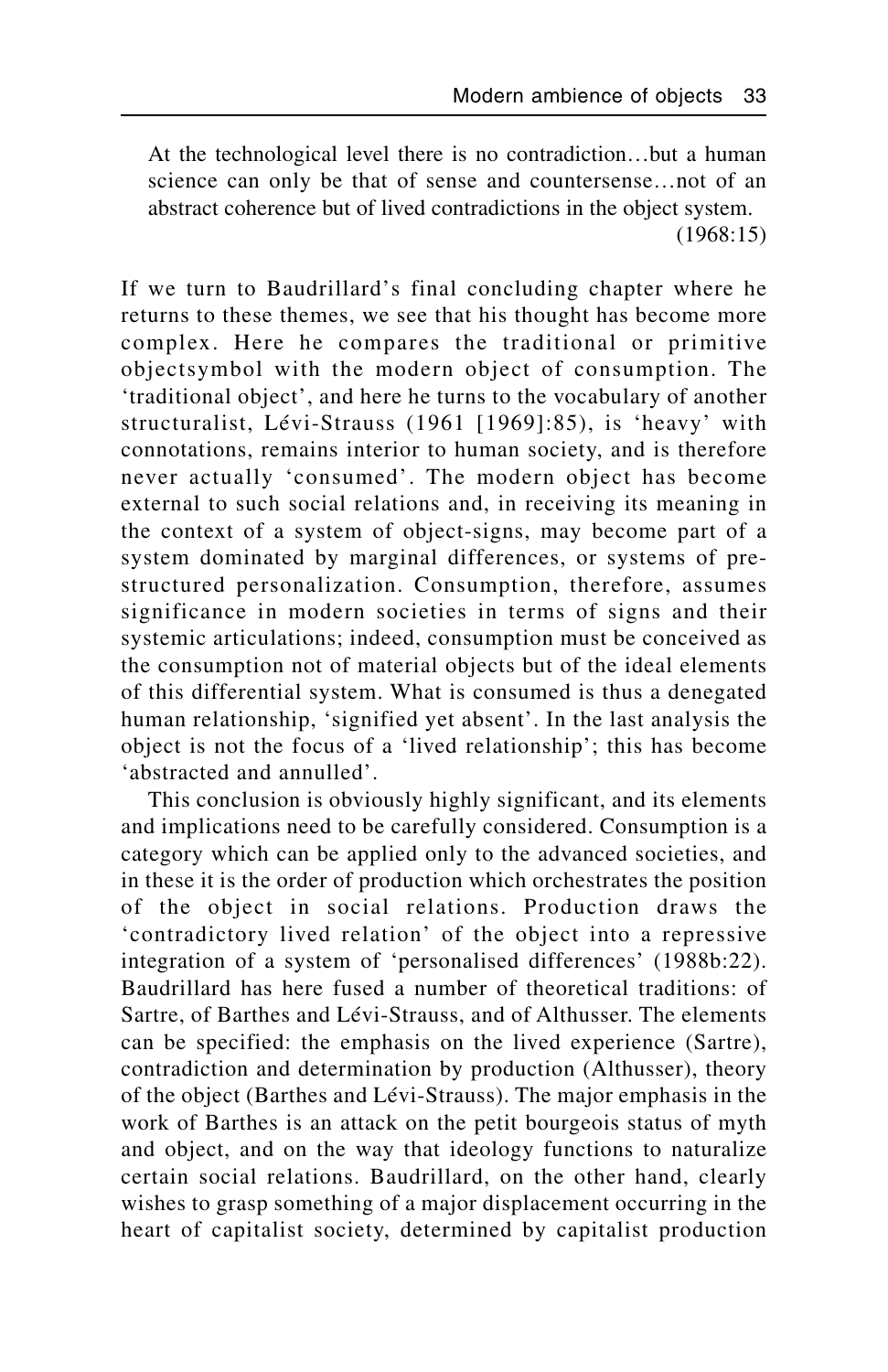itself. Capitalist society, under the impress of the permanent technological revolution and the penetration of relations by the commodity form, has been able to 'annul' the contradiction between market distribution and essential human needs. Capitalism has in effect been able to act on need, and in a sense has been able to produce human needs as an effect of its system of production. The crucial, explosive, 'lived' contradiction between need and capitalist distribution has been displaced into the abstract sphere of objectsigns, which have themselves become important instruments in the mechanisms of class-stratified reproduction in capitalist society.

### **AMBIENCE**

The expositional order of *The Object System* is also formally marked by the influence of Barthes' semiology. Its first two sections investigate the objective functional system of objects and their 'subjective' system, then the fascination of gadgets and robotics, and finally, the socio-ideological system of objects and consumption. It is thus important to be clear about the overall argument of the book. The first two sections attempt to analyse, first, changes in practices of interior design starting from the point of view of the arrangement of furniture and of interior 'ambience', then the 'antique' and other special collections. The third section is concerns the 'meta-system' and the 'dysfunctional' system. This section, though short, has a valuable statement as a recapitulation of the main themes of the book, which explicitly draws on the ideas of Barthes and shows how they were put to work.

This statement suggests that, after analysing objects in their objective forms (the new functional forms of interior layout, and ambience) and their 'subjective' forms (the collection), the book then turns to consider the field of their connotations (Baudrillard 1968:131). With technological connotations (the degree of perfection of the machine is given by its approximation to perfect automation, which often becomes obsessional and eccentric (a dysfunctionality) in gadgetry and meta-functionality in complete robotization). With social connotations: i) the model and the series (like the car), which Baudrillard analyses as systems of marginal differences which personalize objects for an impersonal market; (ii) credit which becomes increasingly important and lived as a form of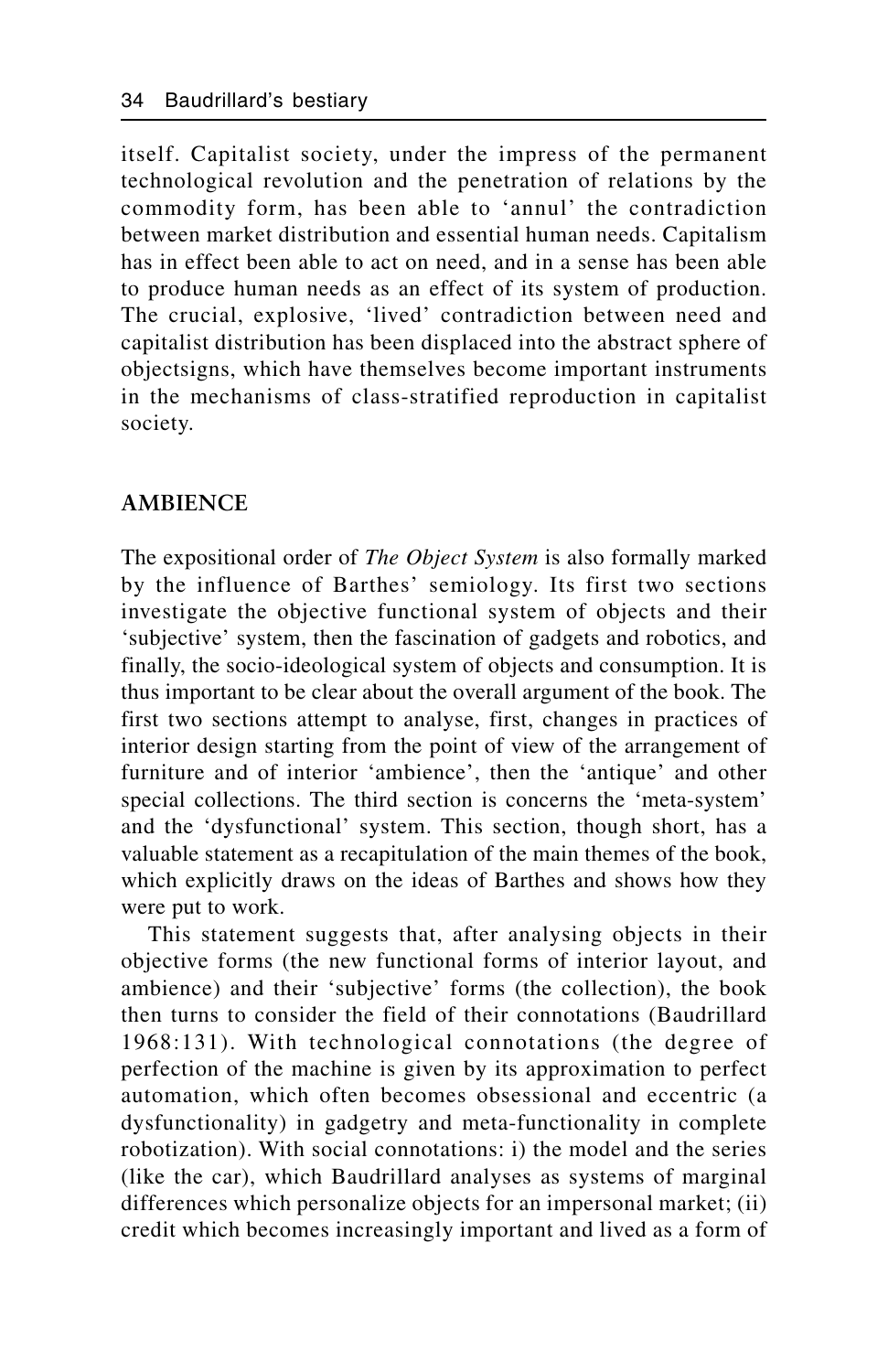liberation diffuses the contradictions between production and consumption; (iii) advertising, regarded here as a discourse on objects—a 'pure' inessential connotation—which too is consumed (1968:205). The end result, in the social system, is a 'tower of Babel' of different levels of signification in which the object system itself lacks a 'true syntax', is 'reduced…to an immense combinatorial matrix of types and models, where incoherent needs are distributed without any reciprocal structuration occurring' (1988b:15).

Thus, although Baudrillard makes use of Barthes, it can now be seen just how different his work is. There is no long methodological reflection (Barthes' *Fashion System* (1985) has fifty pages on method), a limited technical vocabulary (merely the phrases about marginal differences), and at this juncture the argument is placed in a more orthodox framework of the Marxist conception of a capitalist society whose cultural practices are orchestrated by production processes. Baudrillard has, like Barthes, followed an unorthodox way into Marxist theory, parallel to the emphasis of the Frankfurt School, by concentrating almost exclusively on the moment of consumption in the circuits of capital. This is evident in the very specification of the 'object', as opposed to the 'commodity', a term which Baudrillard, like Barthes, resolutely avoids, and for important theoretical reasons. Similarly, his approach is aimed to avoid conventional kinds of criticism of mass production that is criticism made from the point of view of an authentic experience (1968:46–7). The question as posed by Baudrillard is more interesting: in what way is the meaning or sense of objects themselves changed? (But the obvious temptation, which the term commodity obviates, is the escalation of the processes analysed to all spheres of society and culture without distinction.)

For Baudrillard, what the new system offers appears to be a new 'freedom' (and already at this period the term has a pejorative ring), an emancipation, a liberation for interior design and a new experience, a new ambience, since the traditional milieu with its limited, univocal relation of object, place, and function is broken down (1968:23–6). Even the physical layout of rooms is significantly altered and connected in new ways with a new diffuseness and mobility. This functional interconnectedness can be thought of as a new order of 'functionality', implying, in turn, a new functionality in the subject, surrounded now not by the simple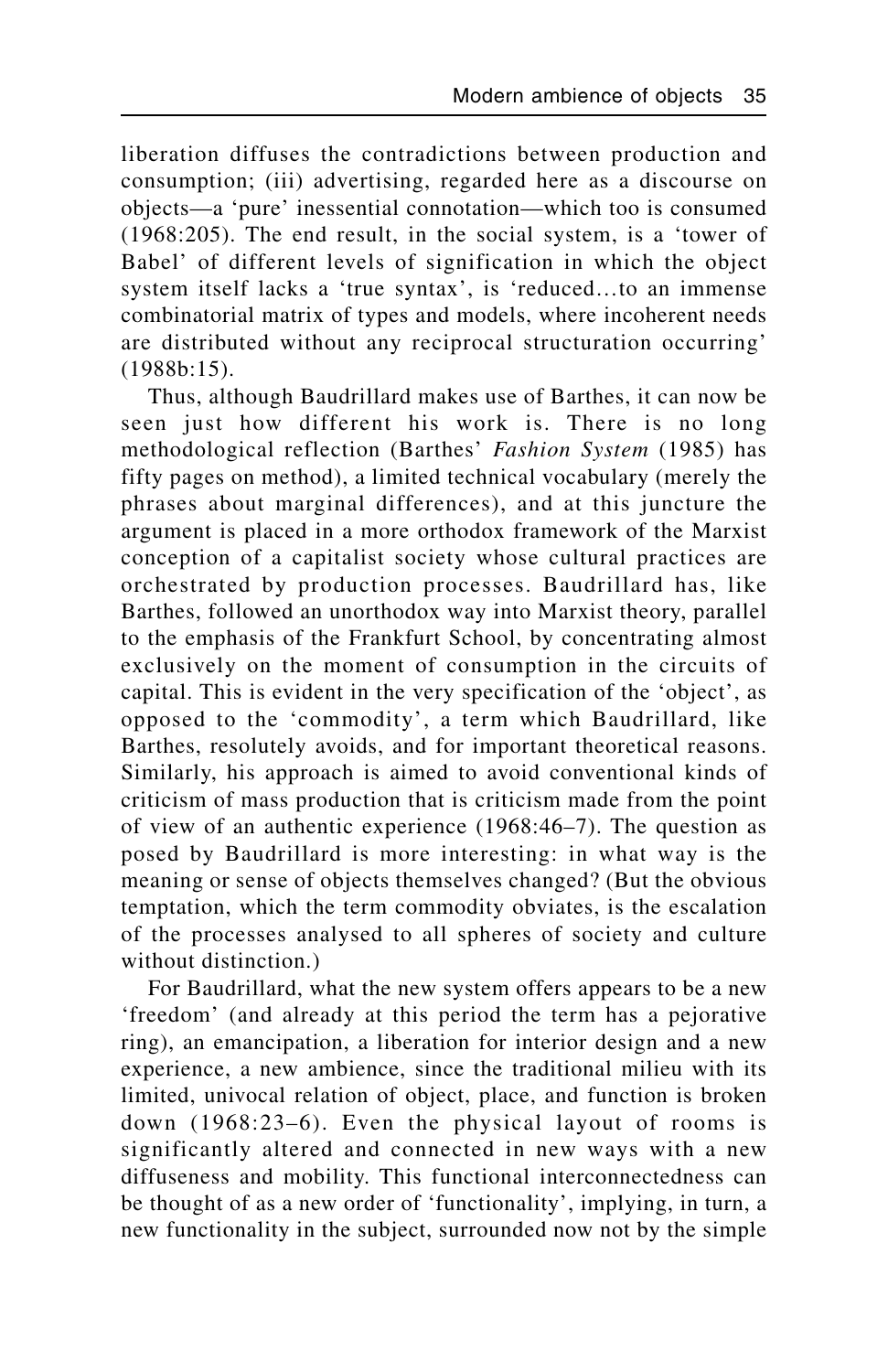orifices of traditional windows, but by windows which act on and interact with and modify interior spaces. New lighting systems and new materials seem to make the interior (as object) less substantial. The fixed point of the wall mirror disappears, as does the family portrait and marriage photo: all that which previously acted as a diachronic mirror of the family itself disappears in a new stage of modernity (1968:28). The paintings and other art works lose their individual value, and are repositioned in the new designed totality—which is also totally designed. Not least, the grandfather clock (a fact also noted by Henri Lefebvre), the temporal equivalent of the mirror in space and 'paradoxical symbol of permanence', has gone.

Again, following Barthes' note that perhaps the time has come for the mythology of the vehicle, the car, to give way to one of driving, of performance, Baudrillard suggests that, for the sociologist, in the light of the change in the mode of existence of objects, the 'sociology of furniture' will give way to a 'sociology of design'. The solid existence of individual pieces of furniture gives way to a new abstraction, which appears, in return, paradoxically, to impoverish each individual piece taken separately. A new kind of homogeneity is the condition of interfunctionality. At the same time advertising reflects this change by calling into existence the consumer as manipulator and arranger. In a sense, he notes, this is pure hype since any individual acts only on the overall space and cannot create an individual decor, as such, in the traditional sense.

Thus a new kind of personality is brought into existence: the designer. But this praxis is completely external to the new system: it does not act as proprietor, or as simple user or enjoyer of these goods, it simply carries a certain responsibility for them. The modern consumer then does not 'consume' objects in the conventional sense of the word: he or she controls them and commands them in their new order. Indeed, advertising even tends to suggest that in such a modern system the individual, in the last resort, does not fundamentally need objects, he or she is only required to act as a kind of technician.

Baudrillard thus elaborates a theory of a basic transformation of the social meaning of objects. In the traditional system, form is the absolute demarcation of interior from exterior. Any container is in a fundamental sense a fixed form, and substance can be said to be in its form. Objects, here furniture in particular, have the primordial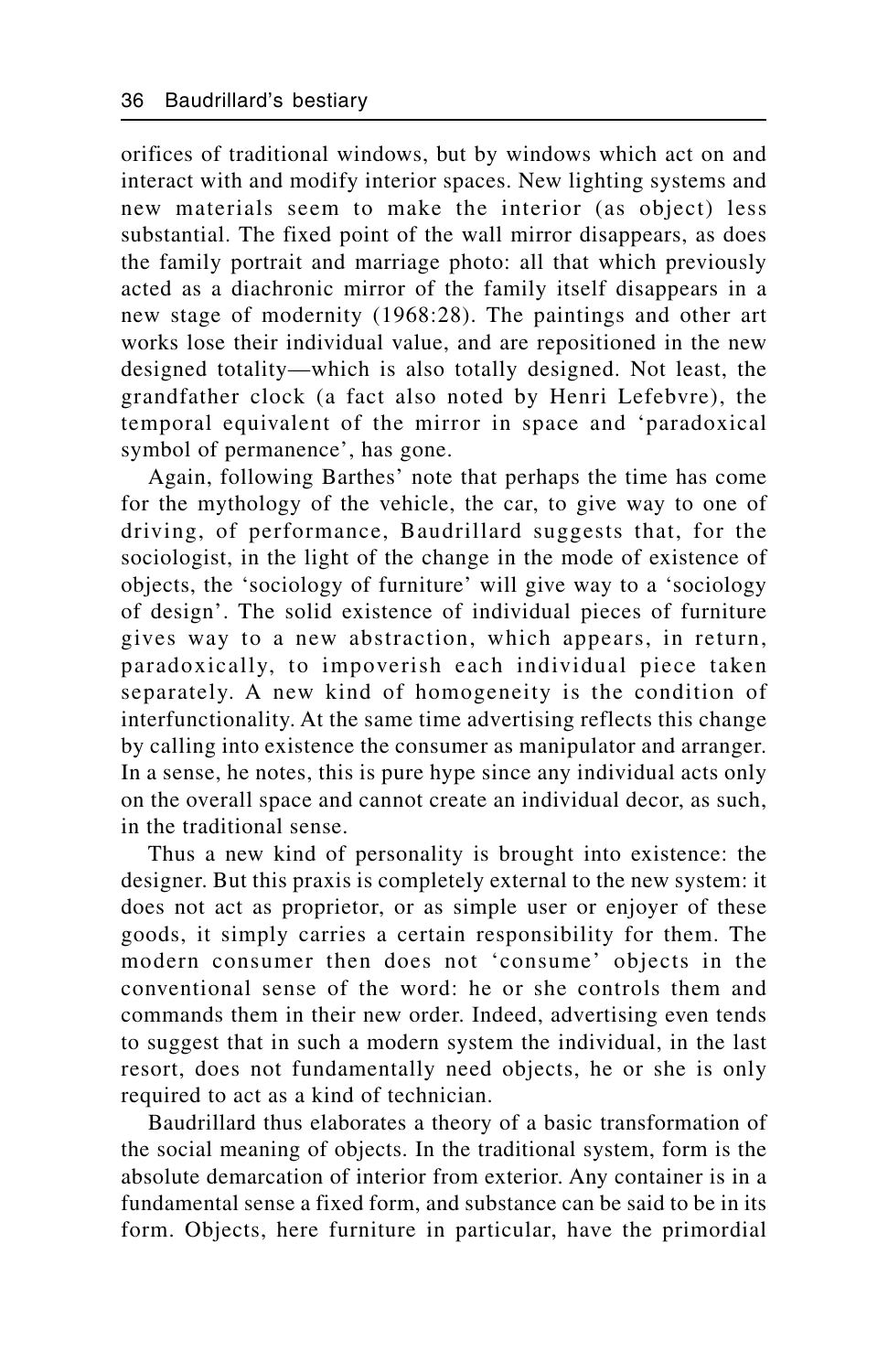function of being material containers, beyond practical function. They reflect a meaning of the world and are part of a complete world of transcendent substances. The house or home is always symbolic of the human body itself; the object is always anthropomorphized in poetic or metaphoric symbolism. The basic order revolves round the meaning ascribed to nature, which, through the fabrication of objects, is transubstantialized. The created world is established through a long filiation of substances, of form on form. This order has now been destroyed, and with it the age-old formal limits of the inside and the outside; *the complex dialectic of being and appearance has been displaced*. The project of modern technicism puts Genesis into question, since origins are cancelled, as are all the old dense, heavy 'essences' of the domestic milieu. The new forms of computation and calculation rest on a new, and total, abstraction of a completely produced world, a world mastered in all respects (1968:33–5). Baudrillard stigmatizes the new order as 'above all a sublimated anal aggressivity in the game, discourse, classification, distribution' (1968:35). And, where previously there were obsessions with the moral order of place and cleanliness, in the new system there is a 'kind of cerebral hypochondria of the cybernetician, obsessed with the absolute circulation of messages' (1968:36). In this new spatial system everything communicates with everything else in a perfectly transparent way. It is the end of mystery, of the secret of initiation.

Baudrillard begins to flesh out the details of the new order of ambience. An important place in the discussion is given to the evolution of colours.<sup>4</sup> He suggests three phases of development. First, traditionally, colours are so strictly circumscribed by form that they really have no independent value, their meanings are symbolic and arrive, always, from the outside. The use of colours in traditional bourgeois interiors is often only as an additional nuance to the already given heavy colour-substance of particular pieces. If the colours are too spectacular the very existence of the 'interior' is threatened. Second, colours have been liberated in their own right only very late in the evolution of such modern objects as vehicles and typewriters: these remained black for a long period. It was the world of painting which first liberated colours, but it took a long time for this liberation to enter into everyday life itself. Now, however, we have bright red furniture, mauve underwear, and these changes are not autonomous, or without problems, for there develops here a virtual 'obscenity of colour' that modernity reduces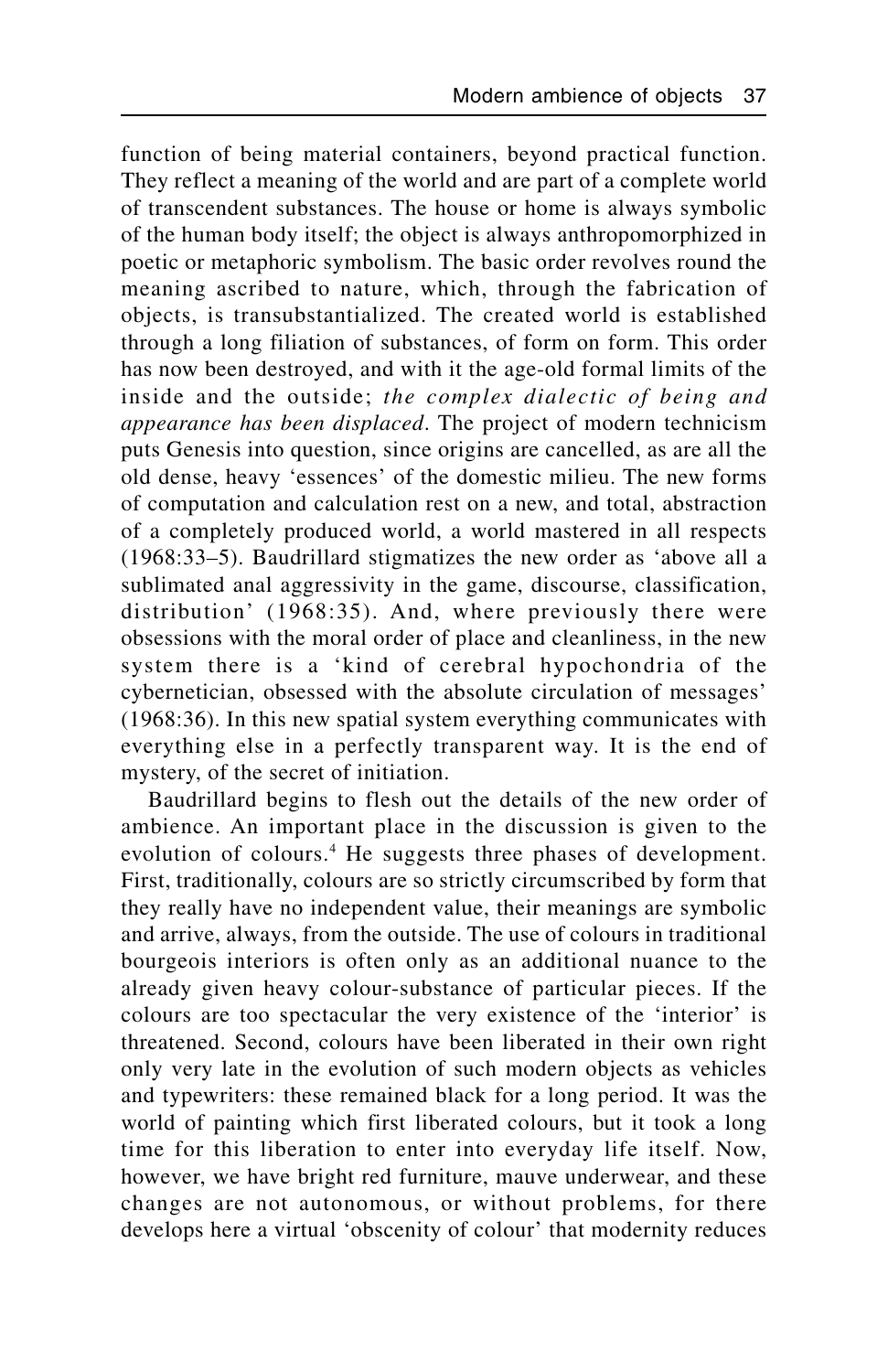to the level of interfunctionality of ambience. Bright colours are soon regarded as too aggressive and vulgar and there is a certain return to the 'natural' colours in the higher class one-off models. In mass-produced serial goods bright colours are lived as an emancipation, yet even here too there is a move to compromise into the pastel shades. So black retains its value of conferring 'distinction', and white still dominates in certain good (bath, linen, kitchen) where the body is placed in a border or liminal zone. Here colour makes its gradual appearance only against stiff opposition. Third, today there is a new stage, one in which colours have begun to find a new value, completely determined by the qualities of abstract ambience itself. It seems, Baudrillard suggests, that colour schemes begin to efface themselves qua colour and become integrated combinatorial tonal systems, where colour as such begins to disappear. Separated from form, colours begin to have significance on another axis, that is, as hot or cold, and they are even represented as rhythms. Thus a new mode of calculation is demanded in relation to this new objective tonality.

Such an analysis is, throughout, inspired by, and also subverts, the work of Barthes. And this is true too for the analysis of the transformation of materials themselves. This begins with the disappearance of wood. Barthes himself had written on this in an essay on toys arguing that the modern system of toys no longer allows the child a role as creator, the role ascribed being that of user, a function which accompanies the change of substance:

plastic material…has an appearance at once gross and hygienic, it destroys all pleasure, the sweetness, the humanity of touch. A sign which fills one with consternation is the gradual disappearance of wood, in spite of its being an ideal material because of its firmness and its softness, and the natural warmth of its touch…. It is a familiar and poetic substance, which does not sever the child from close contact with the tree, the table, the floor...wood makes essential objects, objects for all time.... Henceforth, toys are chemical in substance and colour; their very material introduces one to a coenaesthesis of use, not pleasure. These toys die in fact very quickly, and once dead, they have no posthumous life for the child.

(Barthes 1972:54–5)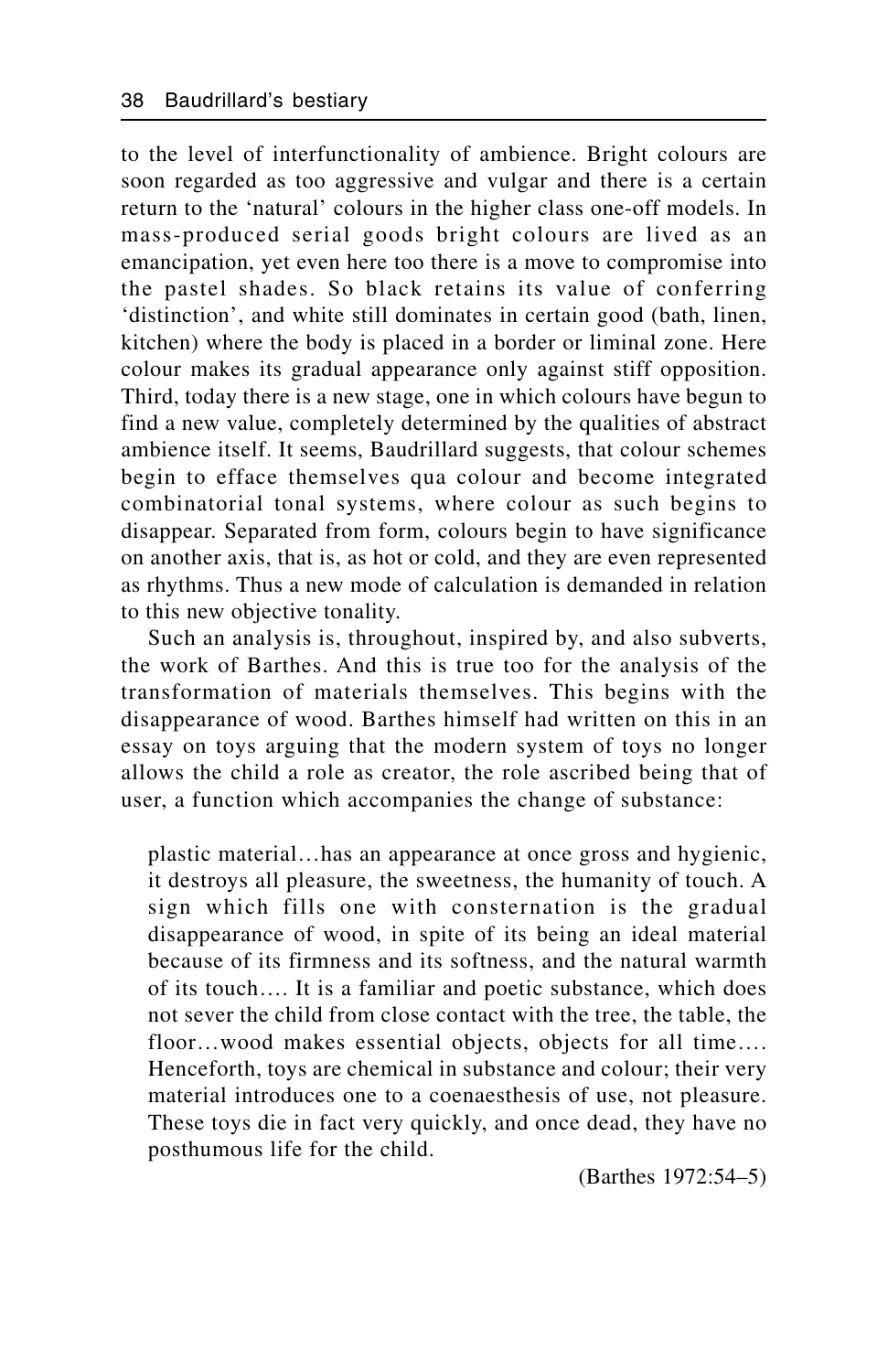This very rich passage should be compared with one by Baudrillard, for whom

wood draws its substance from the earth, it lives, it breathes, it 'works'. It has latent warmth…it keeps time in its fibres, it is the ideal container…wood has its own odour, it ages, and it even has its parasites…. In brief this material has a being.

(1968:45)

But, even so, here Baudrillard begins to depart, again, from Barthes. It is not simply a question of nostalgia, or even the critique of the artificial nostalgia of synthetic materials which produce a 'pseudonature'. Something happens in the new ambient order that makes the contrast between natural and unnatural irrelevant. Whether the material is plastic or concrete, the new order is disengaged, and its symbolism is polymorphic. The fundamental issue is no longer the quality of the presence of the object itself, but the value of the item in the ambient harmony of signs; for example, it becomes a question of the abstract meaning of 'oak' or 'teak' in the domestic design, not whether it is real or synthetic 'teak'.

The new interior restructures space, since pieces of furniture become mobile elements in a decentred environent, governed by an abstract system of relations. Colour and material enter this logic not as concrete but as abstract terms open to mental manipulation. These terms are not yet signs, they become signs as they enter into the system. This new order, and its coherence, is not to be confused with 'taste'. It is rather a new order of culture, a new combinatory, irreversible and, in principle, internally infinite: 'no object can escape it just as no product escapes the formal logic of the commodity' (1968:49). But one material, he reflects, seems almost perfectly suited to the new order: glass. It is without odour, colour, it does not live, it does not die, it may even symbolize abstraction. It is perfect since it also tends to abolish the mysteries of interiority: it is the crystal which permits us to see other worlds. It seems, above all, to materialize abstract space into an ambiguity: it is both close to us and yet far, intimate, and remote, it communicates yet it refuses communication. Take the glass window: here there is transparency without possibility of passage. The shop window allows vision but prohibits touch, it entices yet excludes. Like the structure of ambience, glass interposes itself in its transparency, in its abstraction, between need and object. This material can then be lived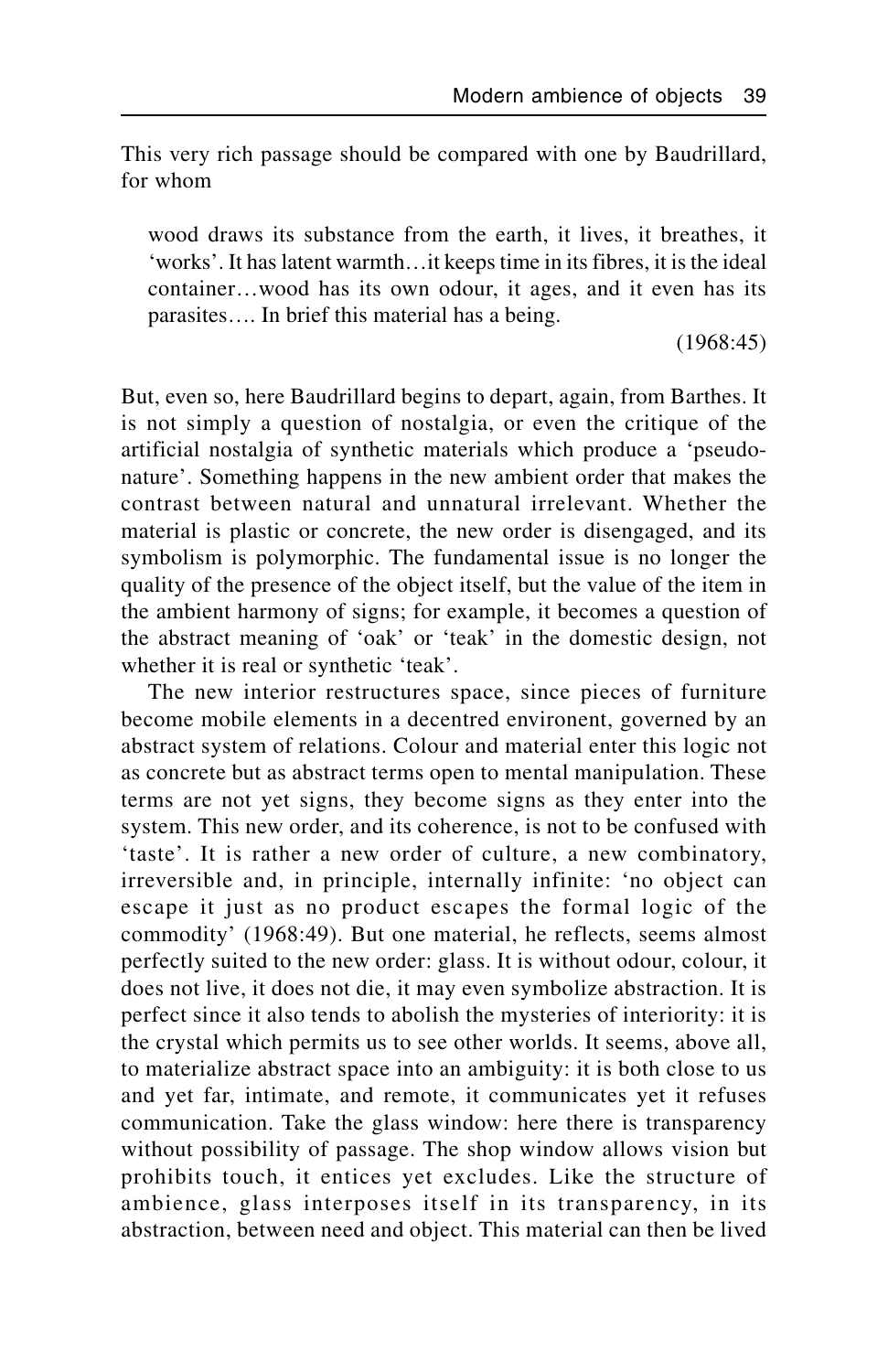as a new liberation, indeed as a new intensified interpenetration of interior and exterior, a new transparency and visibility, a new purity, yet (with its connotations of hygiene and prophylactic) it does not facilitate a genuine opening on to the world while it abolishes its mysteries.

What then happens, Baudrillard asks in a mode of questioning which will disappear from his writing not long after *The Object System,* to the human subject? If, in the new system the free movement of elements is ultimately governed by abstract principles, what happens to the consumer? At this point it is possible, says Baudrillard, to see that the order of lived experience is quite different from social system contradiction. Take sofas, for example. The last thing advertising mentions about them is what they are like to sit on. What counts is rather their positioning, yet the effect of this is that interaction is quite transformed since no one is any longer face-to-face. Even sitting has changed along with all the visceral functions. Previously the bed was heavy with symbolism and meaning, now there is the sofa-bed, settee, divan, etc.; the kitchen, too, has become a laboratory. The idea of function has been transformed into a systematic abstract culturalization: the domain of domestic labour is transformed in relation to a new technical regime of controls. Muscular effort is gradually displaced by other energy systems under cybernetic control, often remote.

In such a world, says Baudrillard, everything has to be 'handy' and easy to operate, the actions of the body beyond the hand, which increase in value, are drastically reduced, and appear to become the accomplice of the new object system in its functioning. But herein lies a felt lack, the absence of previous symbolic structures, and this is compensated for by new 'lines' of advertising which dress up the object into fluid, transitive, enveloping appearances: 'the universal transitivity of forms', whereby, modern civilization 'attempts to compensate for the effacement of the symbolic relation bonded to the traditional bodily regime of work, to compensate for the irreality, the symbolic void of our new power' (1968:66). Previously, the meaning of the bodily regime of labour was 'overdetermined' by sexual imagery, its rhythms, its exchanges, its resistances. Today all this has changed: against the 'theatre of cruelty' of ancient objects is the prophylactic whitewash and plastic perfection of the new object. The body is no longer a symbolic formation, it is simply connoted by new functions. A new void is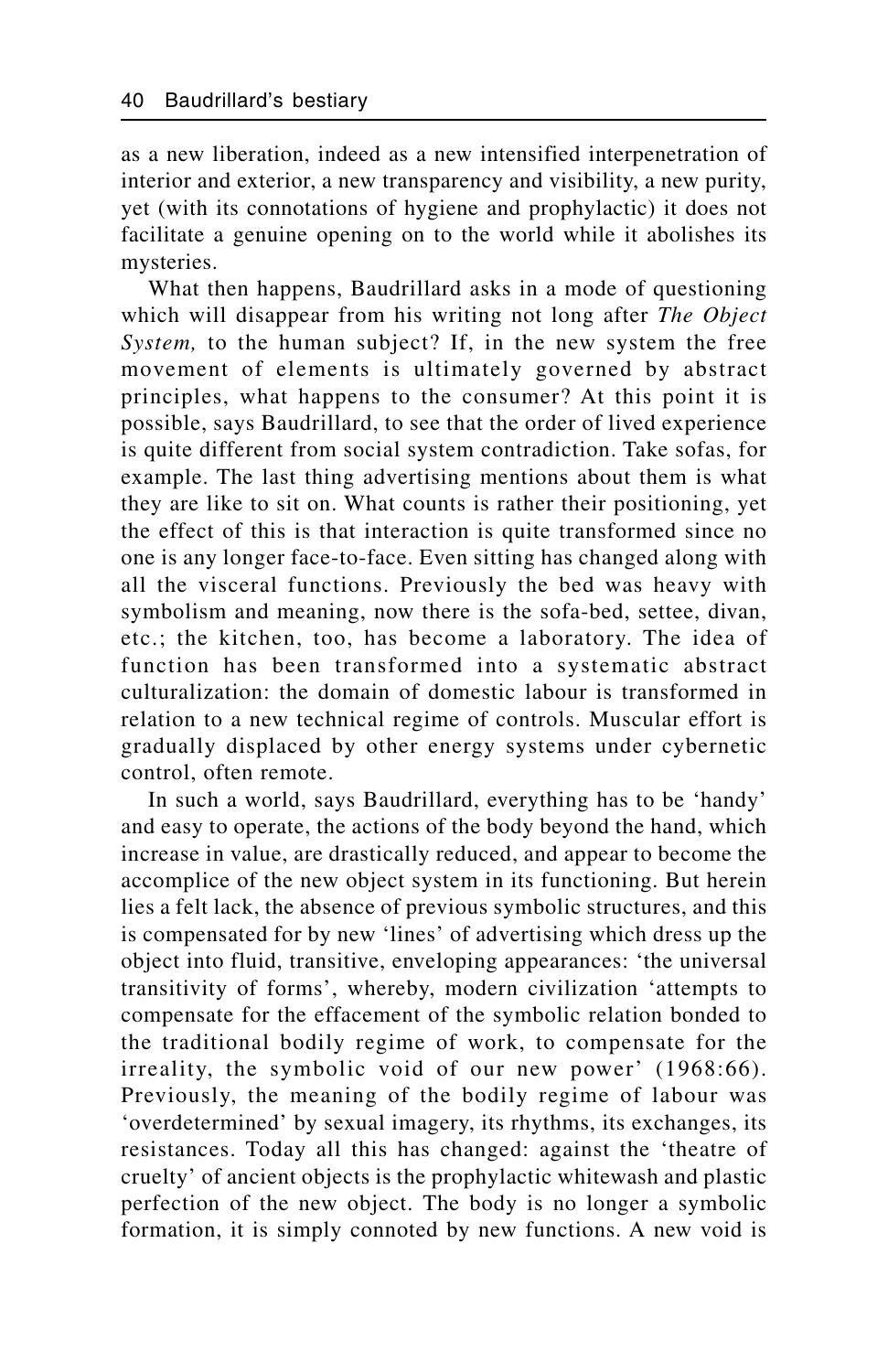created where, before such objects, the body once existed, and so the daily ritual order is also ruptured, and are all rituals connected with bodily cycles and natural cycles. Objects appear to become more complicated in relation to the now more simplified, or, rather, less differentiated, human beings who are supposed to be in control. There is a fatal logic in the quest of technology to produce a 'mimesis' of the natural world. If the simulacrum is so well simulated, reality is effaced and man becomes an abstraction (a view also expressed by Lewis Mumford: man is reduced to incoherence by the very coherence of his own constructions (cited in Baudrillard 1968:69)). Thus the irony of the regression of the human being in the face of technical progress, open, says Baudrillard, to all the new myths of perfect, omnipotent functional objects.

The inevitable logic of the new order is the production of compensatory reaction, a 'mental dynamic, a simulacrum of a lost symbolic relation…trying to reinvent a purpose through the force of signs' (1968:70–1). Baudrillard takes as his example a publicity campaign to sell a cigarette lighter in the form of a beach pebble. It is not advertised on the basis of any superiority of its function as lighter. Its new 'functionality' lies in its fit to the hand, in its being 'handy'. The pebble fits the palm beautifully, indeed the publicity stresses that it is the sea itself which has polished the stone so that it can fit so comfortably in the hand, to be manipulated by man. The connotation is two-fold, says Baudrillard. There is in this industrially produced object an attempt to signify a recovery of the qualities of the craft object, the direct extension of the human body and the object in hand. And the allusion to the sea reproduces the myth of nature in the service of humanity, adapting itself to his least desire. In this myth nature is transformed into culture—the role of polisher, a sublime artisan. This ancient mythological structure is thus combined with craft purpose in a 'miraculous flint': from the sea it is brought to fire.

Again, stimulated by Barthes' writing on cars, Baudrillard devotes considerable time to this subject, where again his analysis diverges from that of Barthes. In the 1950s and 1960s the body of the car was designed as a triumph of speed, often in the form of an aircraft or with overtones of sharks' fins or of birds' wings. This is not a direct connotation of nature, it is argued; rather, it is the attempt to naturalize the object. It is the reign of allegory, and it is in allegory that the modern unconscious begins to speak in a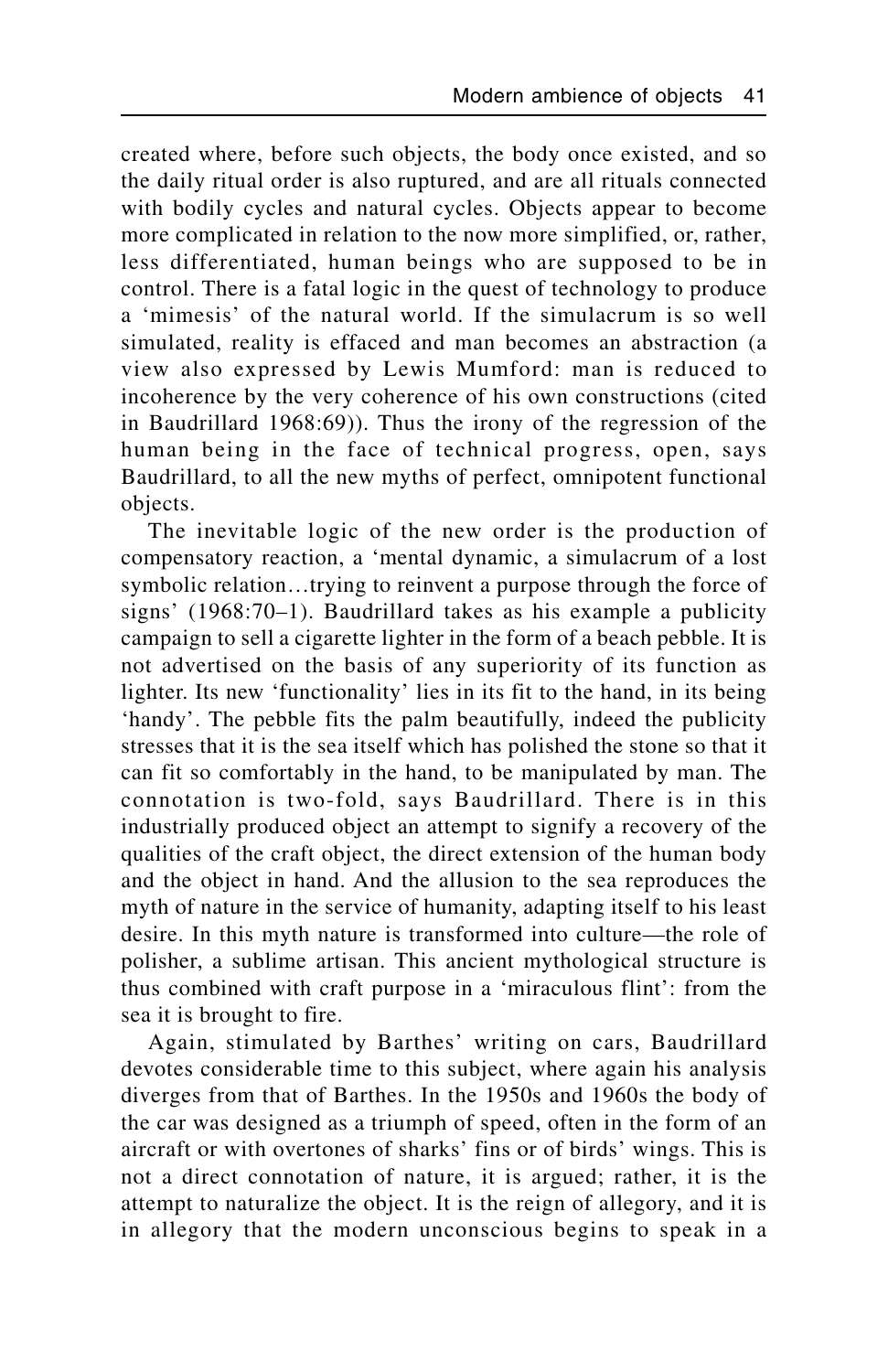regressive modern fantasy of wings. These wings do not produce any actual speed; it is not an active technical process but a cultural 'pleasure in effigy', the degradation of pure energy into the sign: on the one side a cruel phallic symbolism, a 'simulacrum of power' (for the real power of the car is hidden), and on the other a regression to a narcissistic envelopment of the object.

Baudrillard concludes that these new forms (whether naturalized or not) intervene in the very lived existence of the object itself, as revealed in the content of advertising discourse. The vocabulary of advertising refers constantly to sincerity, warmth, etc., but these provide only a 'false solution to the contradictory mode in which the object lives' (1968:75), for, in effect, the explosive nature of drives, of desire, is always disavowed. In this way the specific hypocrisy of the new order is surely exposed: whereas in the previous traditional system there was an attempt to compensate for the cruel theatre of the world in an attempt to romanticize nature, to 'hide its obscenity', here there is an attempt to produce an 'inoffensive naturality of signs'. This allows Baudrillard to compare the traditional and modern systems across a number of dimensions: in the traditional system the basic fact of the object is primary, as is the vivid existence of primary human drives and needs. The symbolic order established a 'natural' order of relations between objects and human drives and needs. The modern order establishes an indirect link, a 'cultural' order of manipulable abstractions, between object and human drives, *breaking the order of symbolism*. In the new order nature appears completely mastered: the human subject appears its master. But, in so producing this new order, the new culturality disavows its own nature, conceals from view its actual, dramatic fundamental loss of human reality and power.

### **THE THEORETICAL PROBLEMS OF** *THE OBJECT SYSTEM*

In conclusion it is important to assess the nature and success of the analyses in *The Object System,* for it is clear that this work inaugurates a programme of work which has always remained in touch with its initial vision and purpose. There seem to be a number of very basic problems with the analysis undertaken, about which it is certain Baudrillard himself was fully aware. The first concerns the semiological finery taken from Roland Barthes,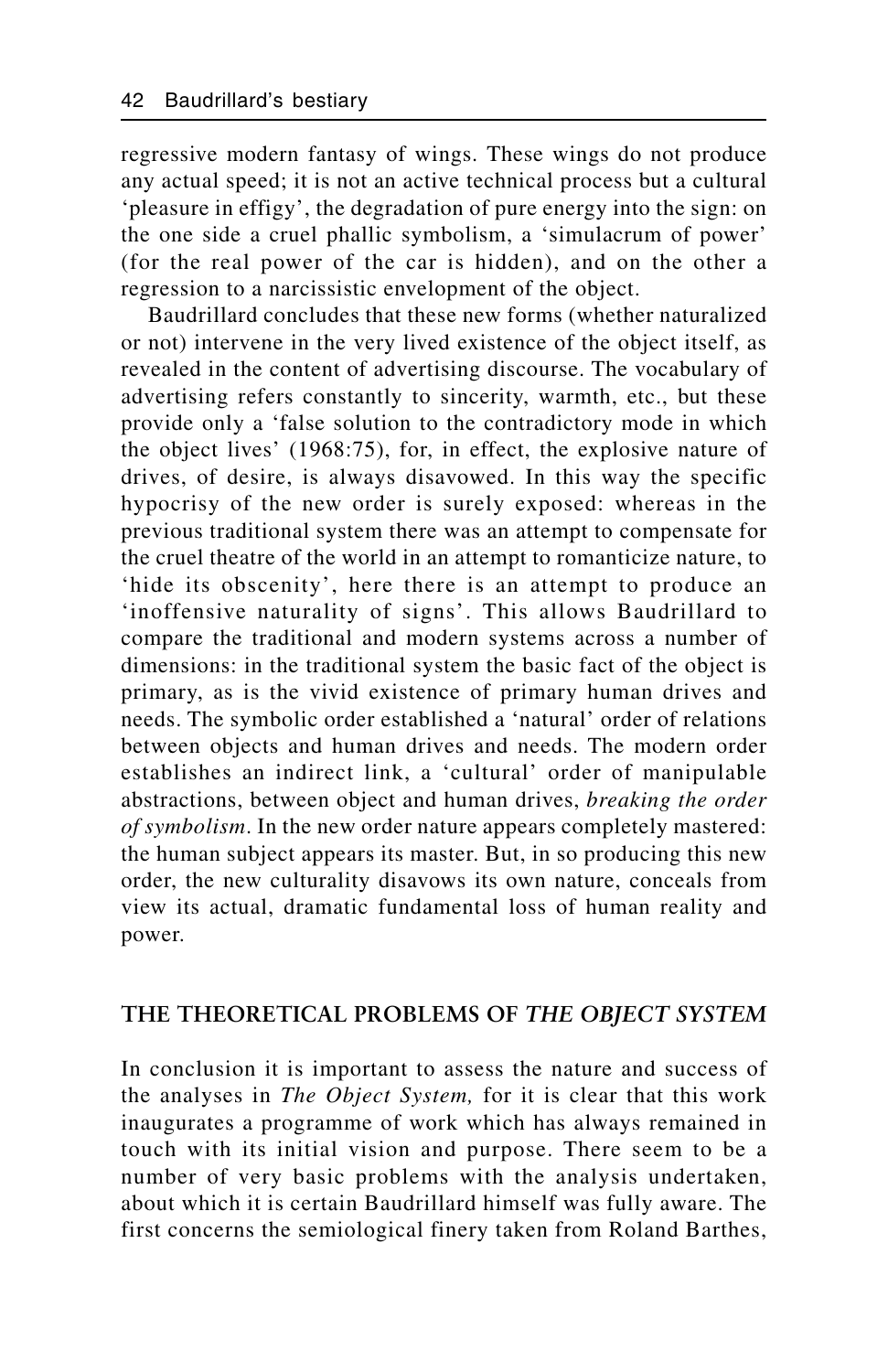and the precise status of Barthes' own analyses which here often act as exemplars. I have already noted the many differences between Baudrillard and Barthes, one of which is the fact that explicit semiological theory plays a minor role for Baudrillard in terms of the manifest content of the text. I also suggest that the semiological trappings are more or less completely redundant, or that their effects could be rendered much more directly by less elaborate means.

What, for example, is the precise role of semiological theory? Evidently we learn that the object system comes to operate as a system of signs, and that it is the sign, in its system, which is consumed. Yet, perhaps mercifully, we are never presented with a formal analysis of this system. What Baudrillard does, it seems, is to use these terms evocatively: the ambient system is presented only through a large number of thumbnail sketches, or vignettes, of the typical way in which the system operates, on materials, colours, lighting. These descriptive accounts, written with style and wit, do not reveal the action of a rigorous system of analytic concepts. Rather, they demonstrate the specific phenomenal realization of functions. In the end the semiological system works for Baudrillard as a set of manifest rhetorical classifications or categories which are at work in the ordering of material in the study as a whole. And, in this particular work, it is probably true to say that one of the specific results of this is the latent action of Marxist social analysis. This has led some commentators to distance themselves from this work, in the style of Bourdieu:

One has only to recall that appropriated objects, of all sorts, are objectified social (class) relations in order to see how one might be able to develop a sociology of the world of objects that would be something other than the record of a projective test masquerading as a phenomenologico-semiological analysis (I am thinking of J.Baudrillard, *The System of Objects*.)

(Bourdieu 1984:567)

This particular comment is, I think, not as clear as it might first appear. First, of course, to see objects as 'class projections' tends in the direction of a certain kind of phenomenology, but many variations are possible, even in Marxism (ironically, Bourdieu's own analyses often tend to the most vulgar forms of reduction). Baudrillard's analyses do not appear to suffer from reductionism of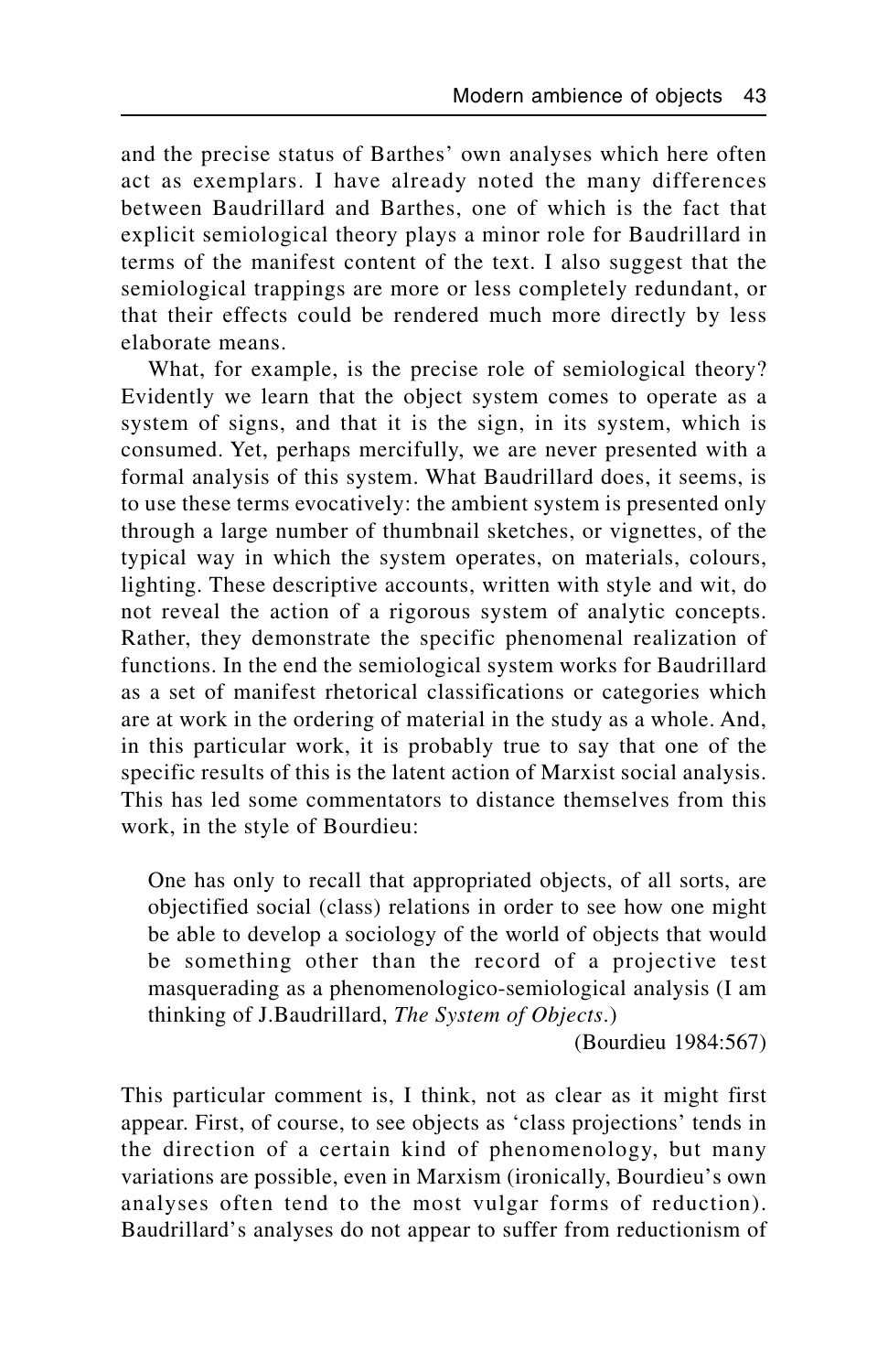this type, and perhaps it would be possible to turn this gain against Bourdieu. Baudrillard does not present or 'masquerade' under the guise of phenomenology at all, nor does Barthes. But this is not clear-cut, for Baudrillard's study does in many places appear as a form of social phenomenology of objects. Yet could, for example, the analysis of glass be compared with, say, Sartre's famous analysis of the slimy (Sartre 1957:604–59)? Sartre's analysis is more formal of course and explicitly poses the question 'what mode of being is symbolized by the slimy?' Yet it is clear that we are on the same terrain, for the slimy is experienced at the liminal as a danger to the maintenance of being, and for Baudrillard it is precisely the role of glass in the new ambient system which symbolizes the new denegated transparency. Sartre's theory of the relation to the object is, of course, quite different from Baudrillard's, for it is centred on the relation of the object in a primordial sense to the individual experience (1957:575–99). The impact of semiology, as in Barthes, is to re-situate the problem as sociological. But instead of the specific analysis being done in terms of the emergence of a defined environment of the signifier, what is presented is an account of the object (or material) as it is experienced, here by both Barthes and Baudrillard as a loss of the enchantment of a previous age, the symbolic order, or of one's childhood in the changing meaning of the 'life and death' of the object.

In this sense the fact that Baudrillard in error changed the very formulation which Barthes presents in *Elements of Semiology* as a key theoretical statement (noted above) is not at all decisive, since the formulation is not followed up in a rigorous way, and is without consequences. Baudrillard, certainly, continues his analysis of the 'marginal differences' between products in a series both in this book and in his next *(Consumer Society),* but nowhere does he attempt closely to define any existing field in which these differences occur, evolve, alter, or in which these differences begin to lose meaning. The idea is an evocative instrument with little semiological analytic power. The analysis does not depend on the principle or the technique of semiological structuralism. Far more important is the analysis of cases by example, the actual analysis of objects: the car, the lighter, the gadget. Even the basic framework of the transition from the traditional form to the modern form is never presented as a rigorous problem of diachrony. What occurs is a scheme for the presentation of a descriptive catalogue of objects in the situation of synchrony, diachrony, and anachrony.<sup>5</sup>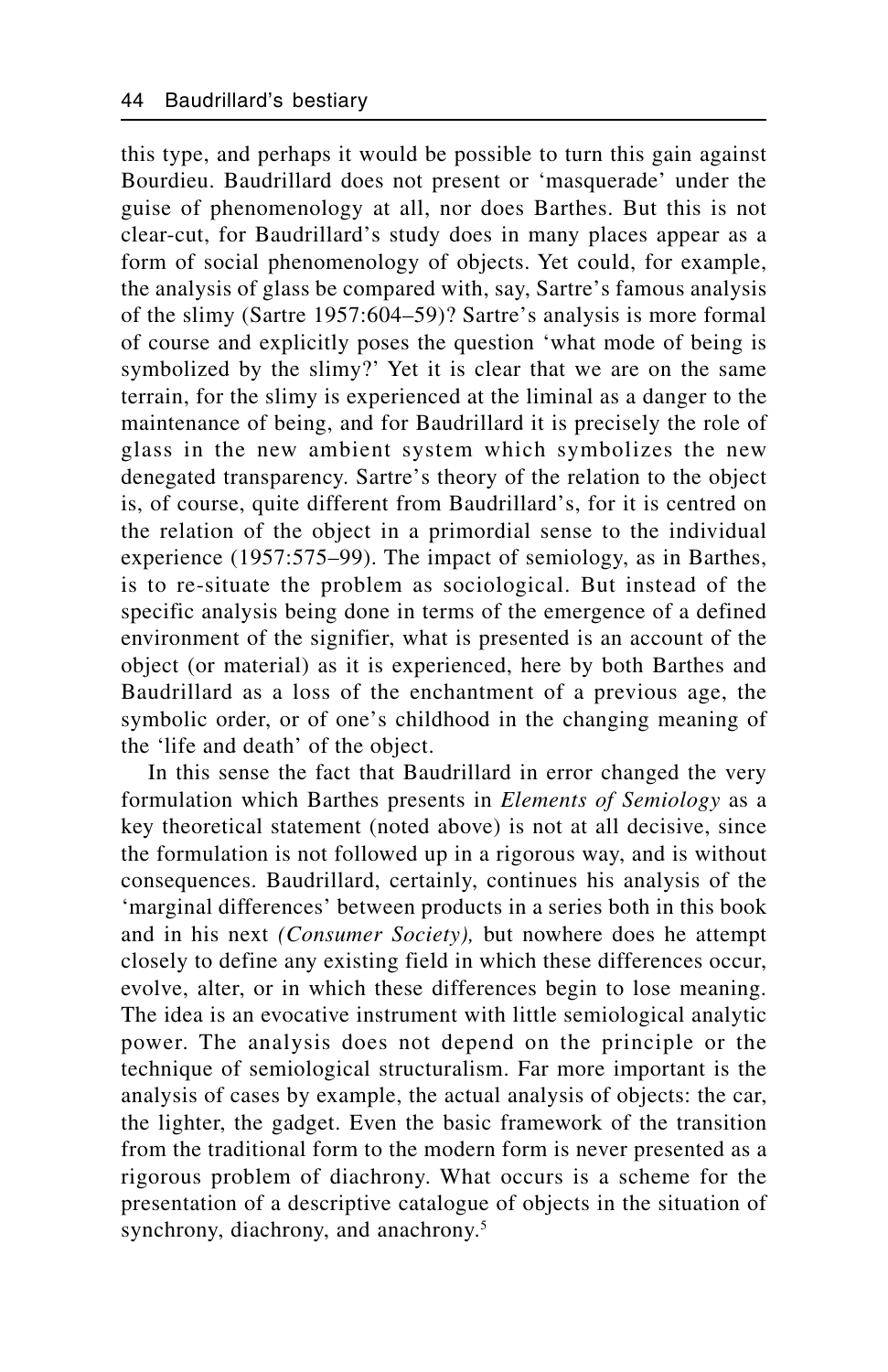Baudrillard's awareness of this is apparent only in the next work, where he begins by updating, in a dramatic way, the movement towards total ambience in the experience of the modern airport or shopping centre, towards the elimination of the seasons, and explicitly calls this type of analysis a phenomenological one. In that work the analysis moves, he says, to a new level beyond a purely phenomenological description and metaphysical speculation. His analyses very rarely ever again refer to Barthes. The new orientation is towards the strictly anti-phenomenological anthropology of Lévi-Strauss. Yet even here the actual use of structuralism is only evocative. More and more Baudrillard uses a parallel between the 'structure' of the circulation of messages, or of women, to disengage a specific level of the system of signs which 'structure' and regulate the object system. But, as we shall see, the true effects of structuralist ideas are actually at work in Baudrillard's conception of society itself.

There is one issue however in *The Object System* which was to become important later, and which should not be overlooked. This was picked up again by Baudrillard in an article in 1970 (and also 1972) which recalled his analysis of the psychological analysis of the collection of objects:<sup>6</sup>

In the collection it is neither the nature of objects nor even their symbolic value that is important; but precisely the sense in which they negate all this, and deny the reality of castration for the subject through the systematic nature of the collective cycle, whose continual shifting from one term to another helps the subject to weave himself a closed an invulnerable world that dissolves all obstacles to the realisation of desire (perverse of course).

(1981b:93)

It is important to note that from the beginning there was in Baudrillard's project an attempt to elaborate a specific theory of the modern ideological process of fetishization. Whereas others, like Althusser, at this period developed a critique of this notion, and especially the thesis of the fetishism of commodities, Baudrillard sought to theorize the difference between the pathology of the 'golden calf or treasure, or hoarding as such, and the fetishism of the closed 'systemic' nature of the money system.

This fetishism is not, he argues, an entrapment of the subject in a passion for the object. The new ideological process is: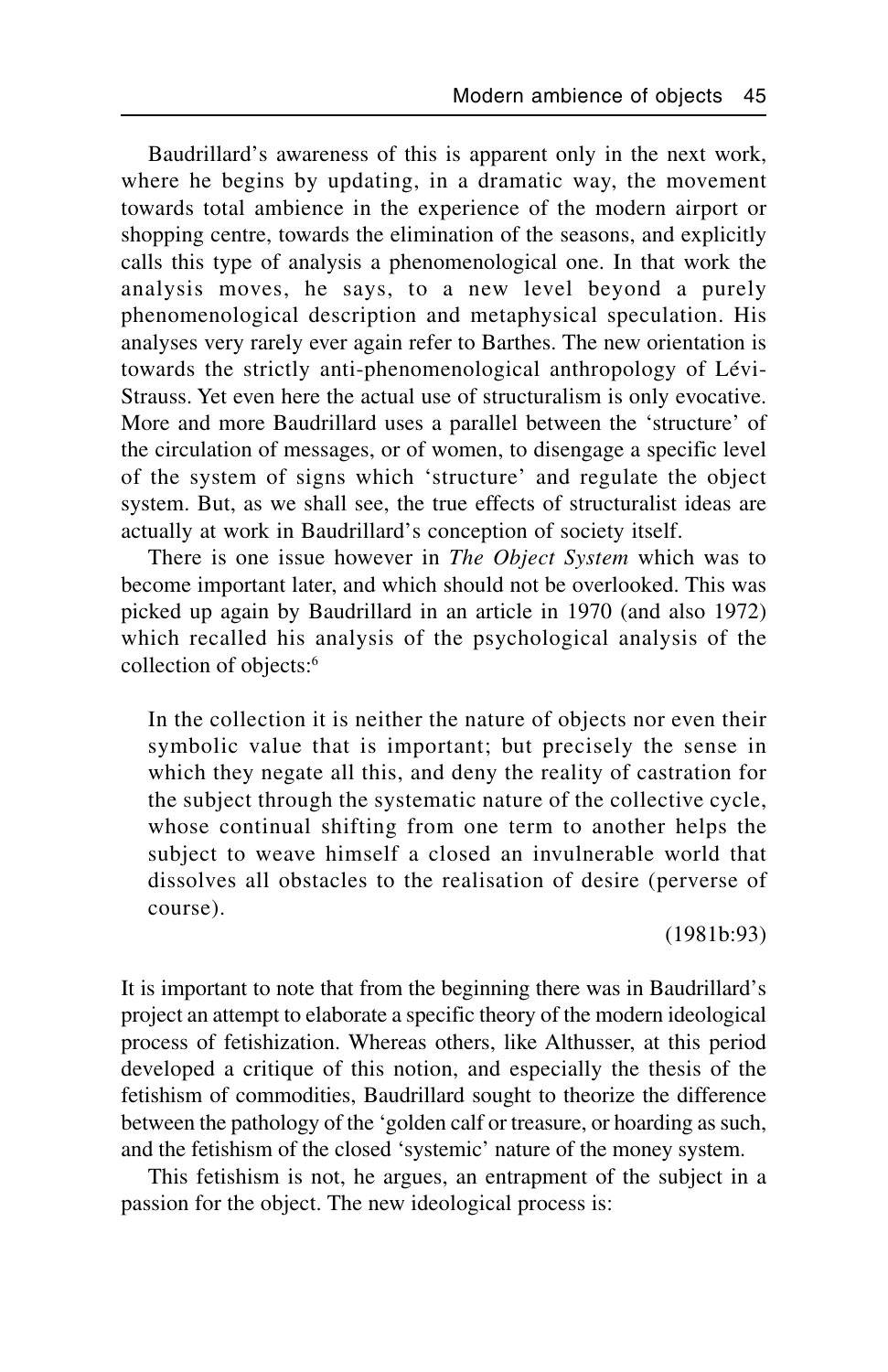the passion for the code, which by governing both objects and subjects, and by subordinating them to itself, delivers them up to abstract manipulation…. This is not the fundamental articulation of the ideological process, not in the projection of alienated consciousness into various superstructures, but in the generalisation at all levels of a structural code.

(1981b:92)

Baudrillard indeed presents this as a decisive criticism of the applicability of the (Sartrean) phenomenological notion of alienation,

of a force that returns to haunt the individual severed from the product of his labour, and from the marvels of his misappropriated investment (labour and effectiveness). It is rather the (ambivalent) fascination for a form…a state of absorption, for better or worse, in the restrictive logic of a system of abstraction. Something like a desire, a perverse desire, the desire of the code is brought to light here... just as the perverse psychological structure of the fetish is organised, in the fetish object, around a mark, around the abstraction of the mark that negates, bars and exorcises the difference of the sexes.

(1981b:92)

In terms of a conception of the evolution of capitalist forms, this is evident in the shift from the simple fetishism of the commodity and of labour, at the period of the dominance of labour processes, to the more generalized form of the labour of signification, the production of signvalues (which perhaps could be called, if care is taken in the definition, a fetishism of the sign-object).

Baudrillard's project then is very specifically a semiological and psychological extension of Marx:

the collective process of production and reproduction of a code, a system, invested with all the diverted, unbound desire separated out from the real process of real labour and transferred into precisely that which denies the process of real labour. This fetishism is actually attached to the sign object, the object eviscerated of its substance and history, and reduced to the state of marking a difference, epitomising a whole system of differences.

(1981b:93)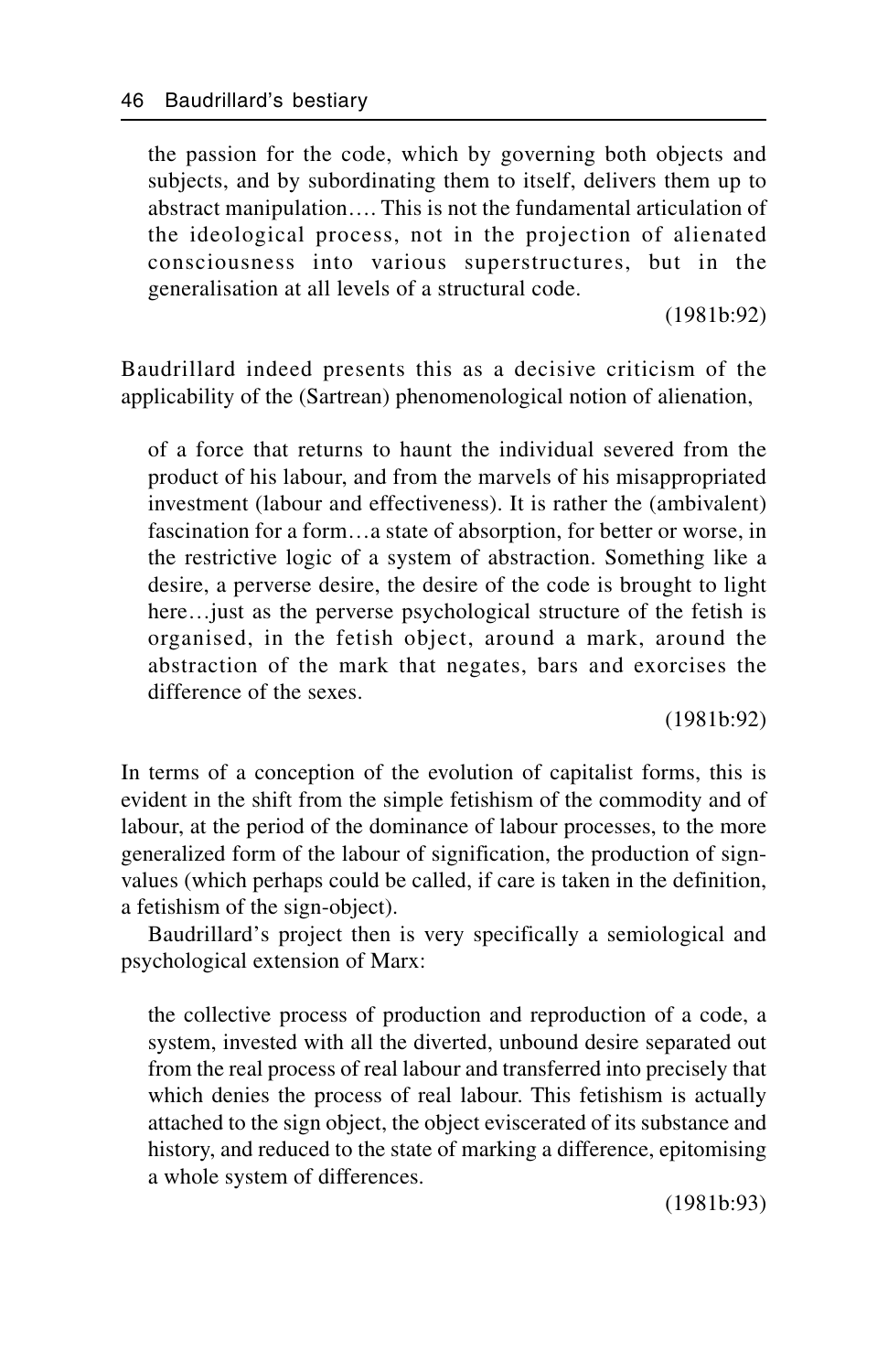And in this perspective, he argues, two quite different cultural orientations can be identified: first, a complex which is articulated around the forces of desire, negativity, castration, ambivalence, and a symbolic function (eros, death), and, second, a complex, which is dominant in our societies, of need, positive satisfaction, rights to the body, which are organized around semiological functions (differential alternation). This casts a retrospective theoretical glance at *The Object System,* which can in this light be seen as analysis of the ideological process in capitalist societies as a fundamental process, not of class oppression, but of the 'semiological reduction of the symbolic order' (Baudrillard 1981b: 98).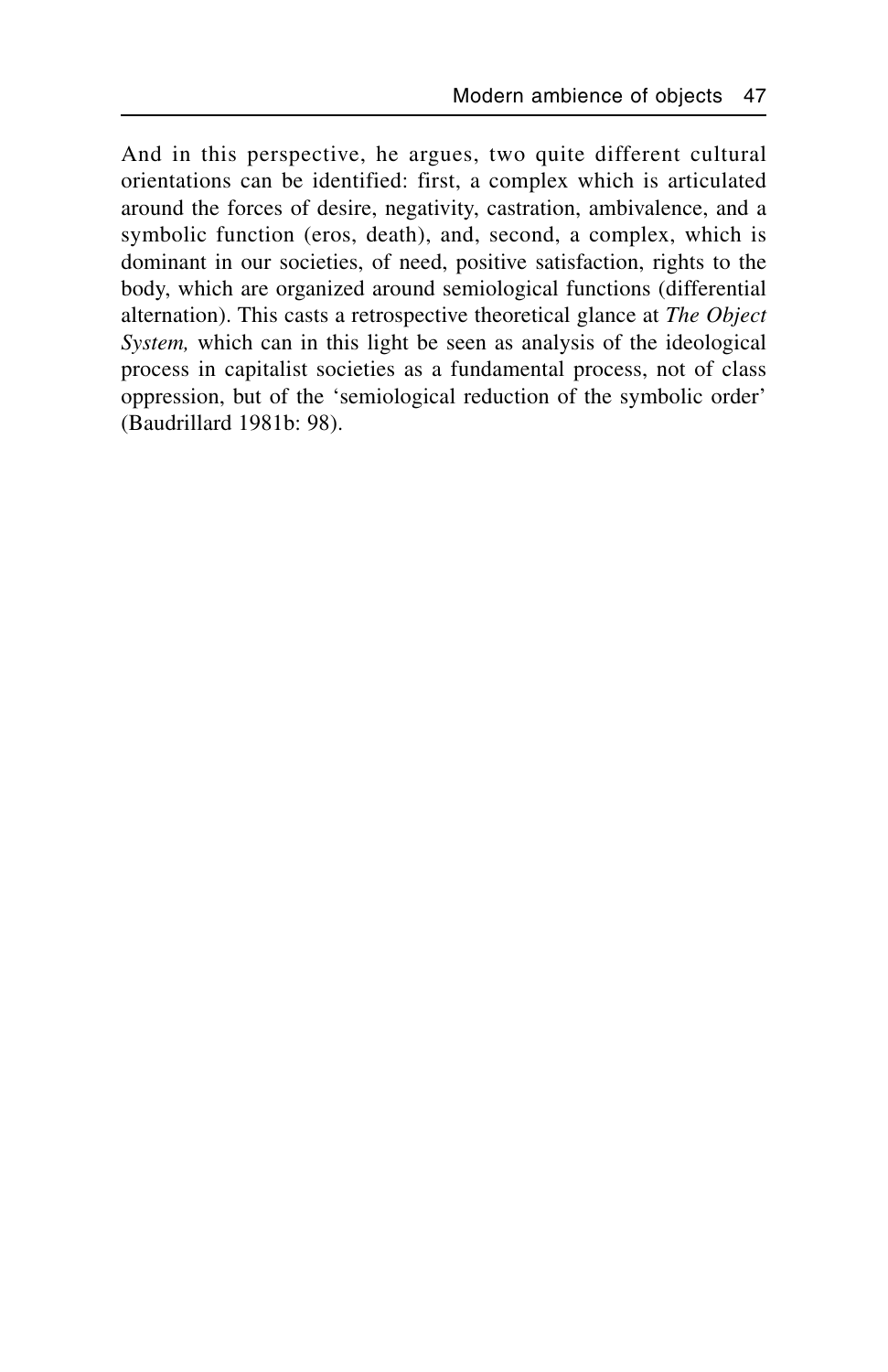# Technology and culture Baudrillard's critique of McLuhan and Lefebvre

Baudrillard's thought, like that of Marx or McLuhan, has sometimes been accused of technological determinism, a mode of analysis which suggests that the fundamental springs of social change are to be found in the effects of machines, mechanization, developments in the means of communications (media), which social relations themselves interact with but ultimately follow. Baudrillard's reflections on technology were presented in two short but in some respects surprising essays in 1967 and 1968 (published as 1969b).

# **McLUHAN1**

The first is a reading of Marshall McLuhan, who remains a decisive influence on Baudrillard, which immediately grasps the scope of the vision of three great historic periods, actually very similar to the one developed by Lefebvre and himself at this period: the first, the period of tribal to feudal society, dominated by cool cultures, then the period of hot culture, of literature and the book, and the final period, again cool, the period of the electronic mass media. The critique of Marx implied here was that his analysis rested simply on the effect of the machine, which even in his day was, with the telegraph, already obsolete. The major mechanical revolutions (even in printing) were only physical extensions of human capacities and primarily visual in mode of communication, yet they also involved an element of selfamputation, as capacities were given to the machine. Literacy has led to the vast increase in mechanization, specialization, the division of labour, and the industrial revolution, a process based on linear causality—deriving from the book. With the electric media all this is fundamentally overthrown, and the explosive form of book culture is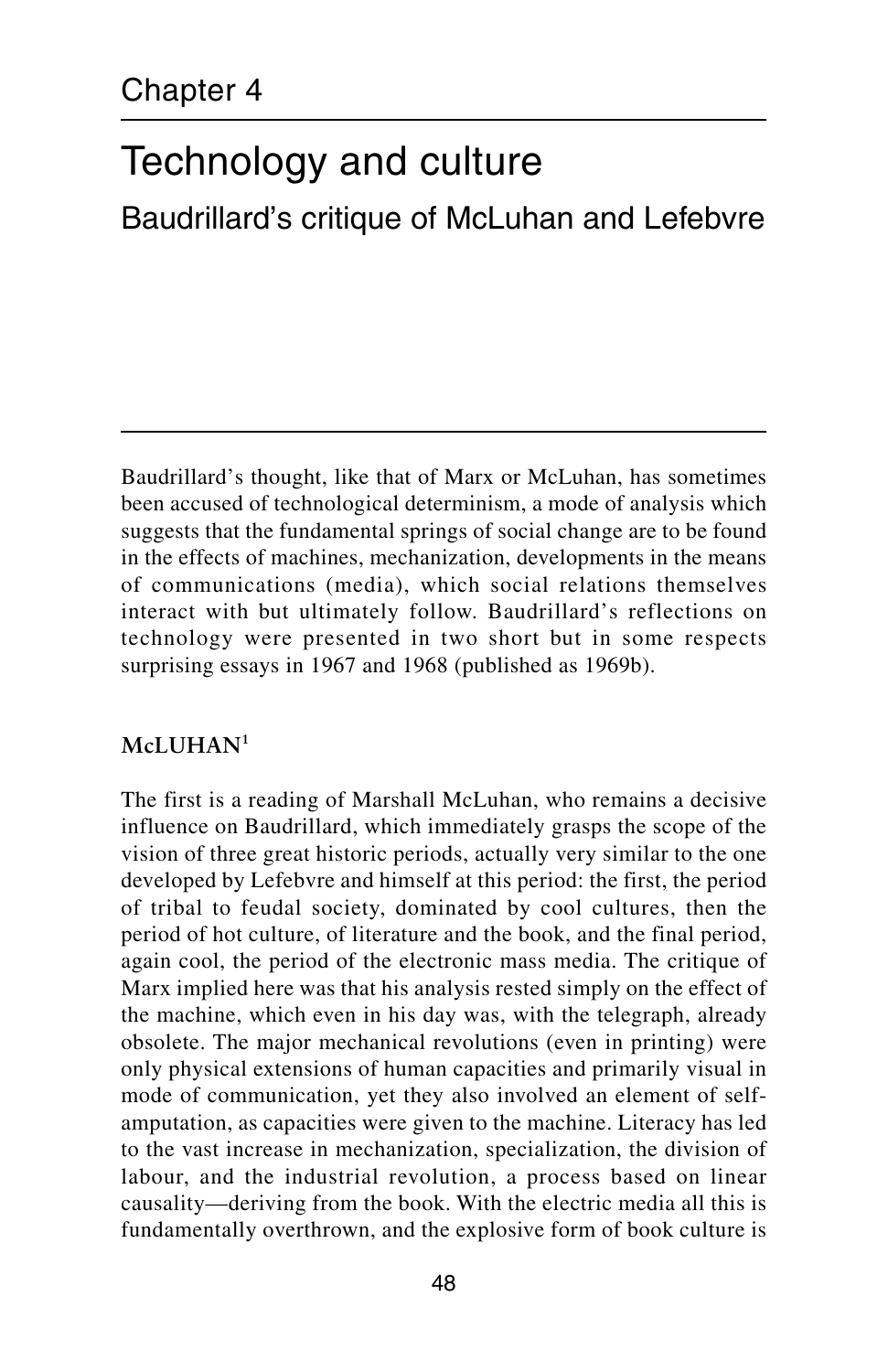displaced by one that is implosive, cool. Even causality becomes configurational, and the world becomes decentred yet everything is contemporaneous. The end of Euclidean space, and the beginning of feedback. Television is not a continuation of the book, nor an extension of labour and the machine. Electricity and the satellite revoke the process of metropolization and centralization. Culture returns in a new way to a tactile world: iconic and mosaic. Baudrillard notes the irony McLuhan suggests—Third World tactile villagers pass directly into the global village of subtle yet tactile electronic culture. Baudrillard interprets McLuhan as an optimist, since the spectre of conformity is the outcome of the second order which has now passed.

Baudrillard comments: this optimism is based on a misunderstanding of the historical dimensions here, and especially the social history of the media. Even so, McLuhan's analysis is not absurd. The principal fault lies in the 'baroque' notions of 'hot' and 'cool' media (hot being information delivered in high definition with low empathy, cool being low-definition information with intense involvement; for example, the modern game is formal, fascinating, limited in its rule-bound systemic nature). Cool cultures are those of ritual, symbolic festival, dance, and orality. Literacy is hot and rests at a distance, disaggregates action and reaction, and so do radio and television which are only extensions of the book. Baudrillard notes that this proposition is extremely obscure, but that there is an interesting idea, the possibility of a short circuit between the hot and cool; the possibility of a 'brutal introduction of radio into cool oral homogeneous culture' is paralleled by the 'irruption of the television, a cool medium, into the literary and scientific hot culture' of which 'we are far from having measured the consequences' (1967:224). The argument that television ushers in a cool phase, says Baudrillard, overlooks the fact that there are very different orders of participation, active and passive, not governed by the medium itself; to look at a painting by Vermeer is not the same thing as to look at op art.

But it is easy to misunderstand McLuhan here, says Baudrillard, especially the formula that the medium is the message. When McLuhan argues about the book, and book culture, it is to emphasize that culture is primarily influenced by the constraints of a certain form of systematization. The book is first and foremost an object, and in the long run *it is not the ideas which are carried in books which are important in themselves but the discipline they impose.* It is evident, Baudrillard says in agreement, that the manifest content of media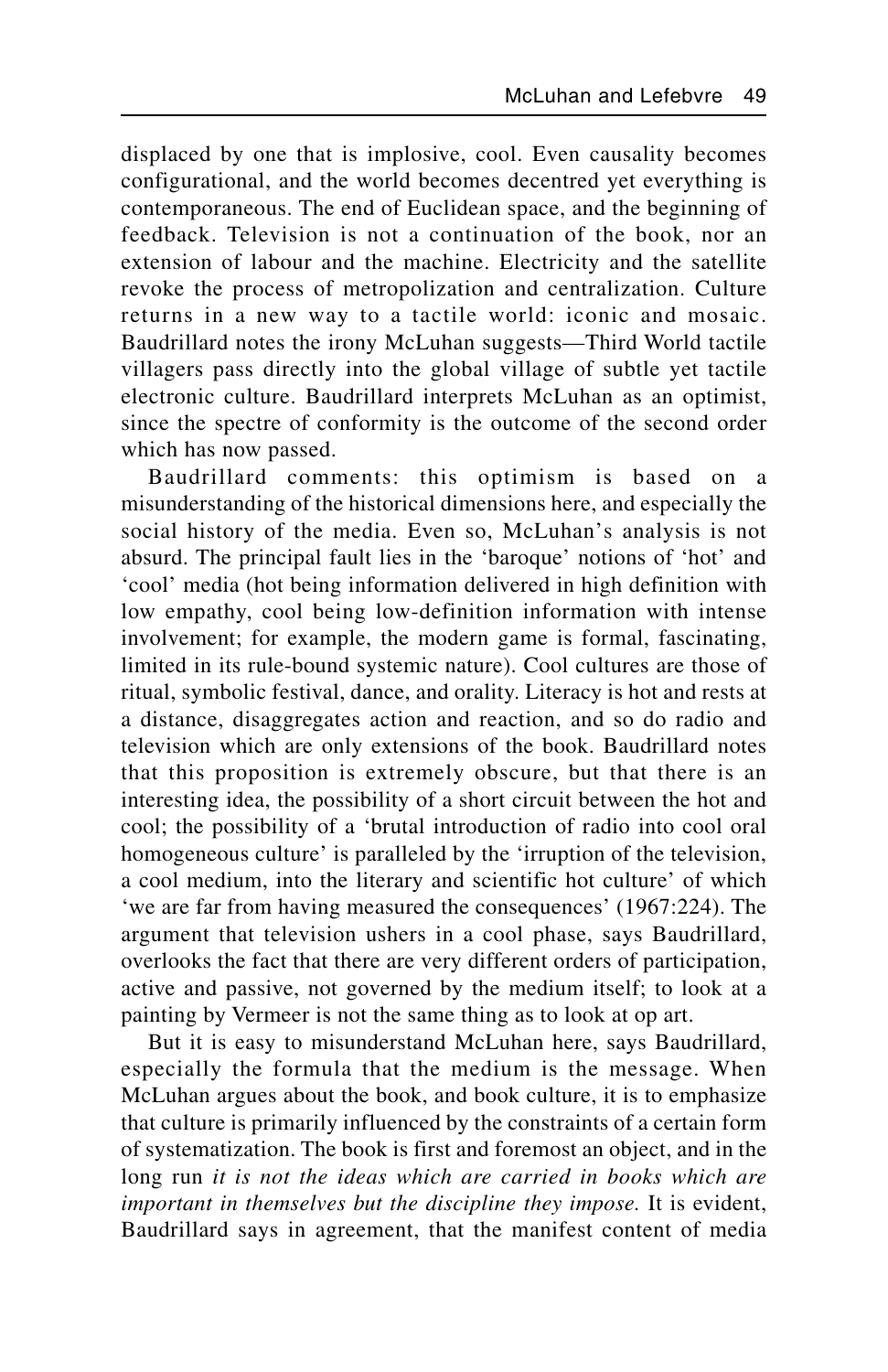tends to hide their function: take the railways—it is not any particular journey that counts, but rather the vision of the world that is made possible. It is the same with the television,

which has precisely the effect of neutralizing the lived and unique character of events which it relays which it makes into a discontinuous 'message', signs interposable with others in the abstract dimension of a television programme.

(1967:229–30)

Take, for example, the difference between the effect of television in the west and in the Third World. In the former it seems to transmit messages, but in the Third World it transmits the objects that come from the west. From this, says Baudrillard, it can be seen that such media eventually introduce a vast process of homogenization as media relate across cultures and between themselves. This is the 'totalitarian message' of the consumer society.

But the weakness of McLuhan's understanding of history means, says Baudrillard, that his optimism is misplaced. For behind the new media lies the persistent recrudescence of imperialism, nationalism, and feudalist bureaucracies. Even if the new media are in his terms the extensions of the central nervous system, they are still invested with the structures of power and regressive fantasy. So, although 'his book is brilliant and fragile, it lacks the historical and social dimension which would make it something other than a mythological "travelling" of cultures and their destinies' (1967:230).

### **LEFEBVRE2**

This important rejection of technologism in favour of a social and cultural analysis of technology was followed by a second essay which attacked Lefebvre's notion of the liberation of technology in order to serve the people. This idea is based on crucial misunderstandings, he argues. The 'emancipation' of technology in the Industrial Revolution was not the liberation of a pure force, but one that had evolved under the control of previous ruling political and military groups, as an instrument of domination and discrimination. When these forces escaped the control of corporations they entered into social mythology as a resource open to all, innocent and distinct from political process. Technology is not only an instrument for the domination of nature, it is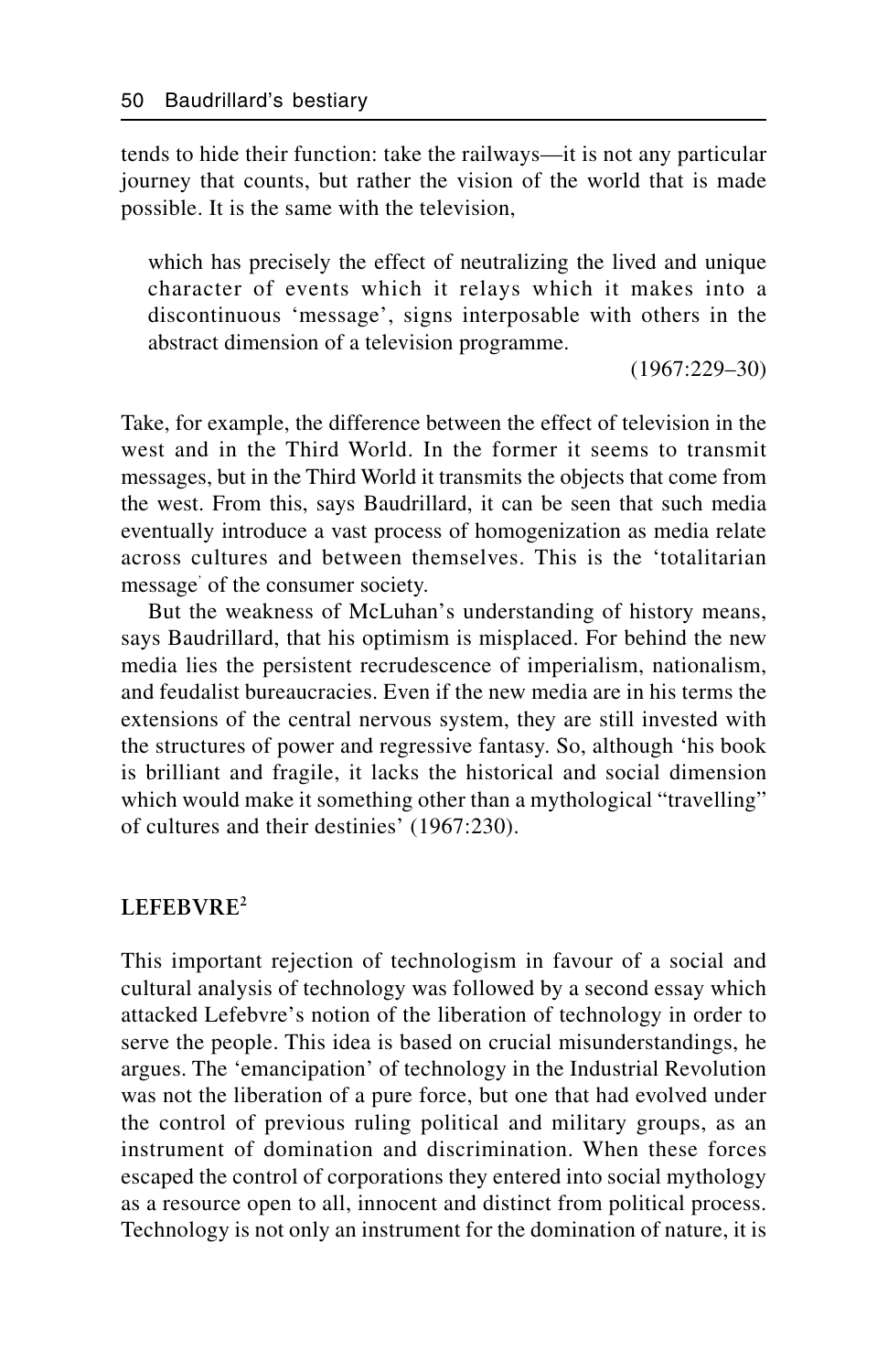an instrument of social mastery, both in a directly political but also in a more complex way as differential acculturation. It is this second process which works against the process of levelling and homogenization, for it establishes a level of discrimination in the educational system (technical education is, in the west, an inferior formation; in eastern Europe there is an exaltation of technology but in a directly utilitarian mode).

There is also a huge internal dislocation between the levels and qualities of technology itself, between theoretical and high-status technology and the common, practical, even domestic forms, and this is reproduced by a hierarchy of social distinctions in levels of culture, so that huge portions of society have a connection with technology only through its myths. Rising social groups encounter it in self-help programmes, that is, a second-class form of technical learning, suitable for the scientifically uneducated which functions to legitimate the actual social structures of power. Thus the remarkable ambiguity of technology can be seen in the fact that everywhere it is all powerful, yet at the same time it occupies a shameful position in culture. The myths of the everyday, banal use of technology remain trapped in infantile states of development, where everything seems to come from High Technology: it is 'reified in consumption' (Baudrillard 1969b:151). In fact, there is only a single, complex, contradictory whole, since there is no longer a High Culture of which the mass culture is a 'fallen' form (according to a scheme of the higher model and the common series) for both 'obey the same logic' (1969b:152). Both are mutually dependent, and the result is that everyday life is thrown into a state of permanent underdevelopment. What happens is the appearance of the heroic high tech forms (space, nuclear power) into the mythology of domestic gadgetry. These are not lived as 'fallen' but are transfigured into signs of and promise of total technological revolution. Everyday items then come to function as myth, as supports for the idea of technological transcendence beyond social contradiction. The car and the space-ship are two poles of an ideological field, and redouble themselves in a system where each serves the imaginary of the other. Thus they are already, in their structures and functions, mediated by an ideology of social division, discrimination, and hierarchy.

In effect, objects are not lived as rational and practical innovations, but as erratic novelties, their fascinations formed in relation to established myths of promise and danger. They are received in a society in which technology is liberated, precisely as objects, that is to say, fixed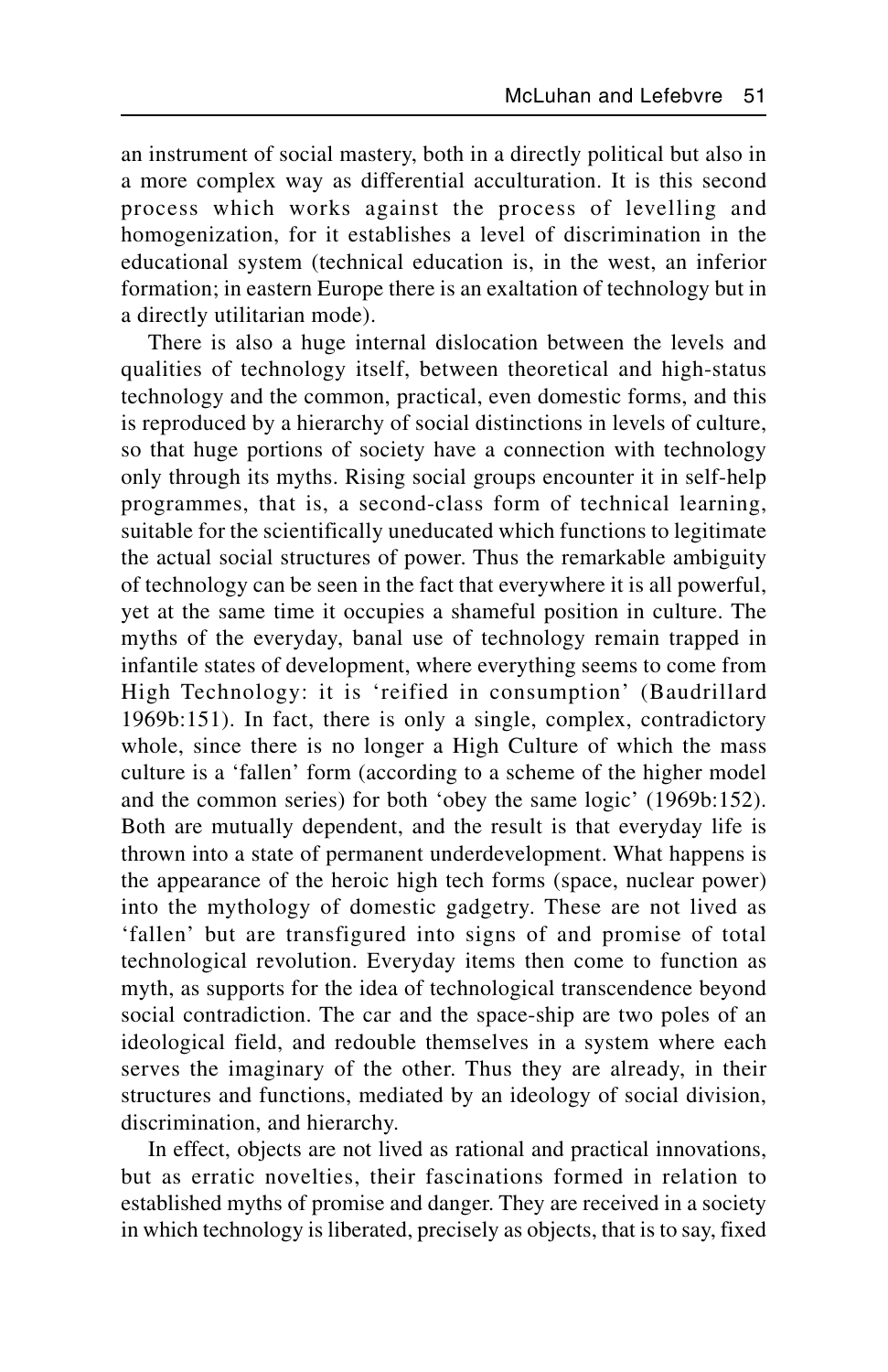and idealized as avant-garde signs, inhabiting an unreal everyday life. This form of consumption tends to be more and more an aesthetic one, related to science fiction and simulation, founded on a form of consumption with marked social hierarchy and privilege. Thus Baudrillard arrives at Lefebvre's slogan 'all technology to the service of everyday life' (see Lefebvre, 1971:206) as itself based on false notions of the innocent and pure nature of technology and its promise of social salvation. A revolution of the kind Lefebvre hopes to achieve could not be achieved through the application of current technology to social life. If there is a potential in technology, it will already have had to be transformed itself as a social practice. The suggestion that technology is a rational principle which can be used to overthrow an irrational superstructure overlooks, Baudrillard argues, the decisive fact that *technology is already structured by social and cultural privilege and discrimination*. It is modern society itself which invents technology as its principle of salvation, but this is a strategy of power itself. His concluding passage is highly revealing on the nature of Baudrillard's ideological and cultural background assumptions at this stage of his theorizing:

In order that technical innovation inaugurate true structural changes, it is necessary first of all to install a technical culture, that is to say the slow and difficult substitution of traditional culture by another system of values, and to install a radically different educational system, not so much in its content as in its apprenticeship forms. It is necessary to escape from the Spectacle of Technology, and of the Myth which sustains it, in order to realize the principle of 'rational capacity and its exercise', and to carry this principle to the roots of social apprenticeship if there is to be an end to magical manipulation.

(1969b:155)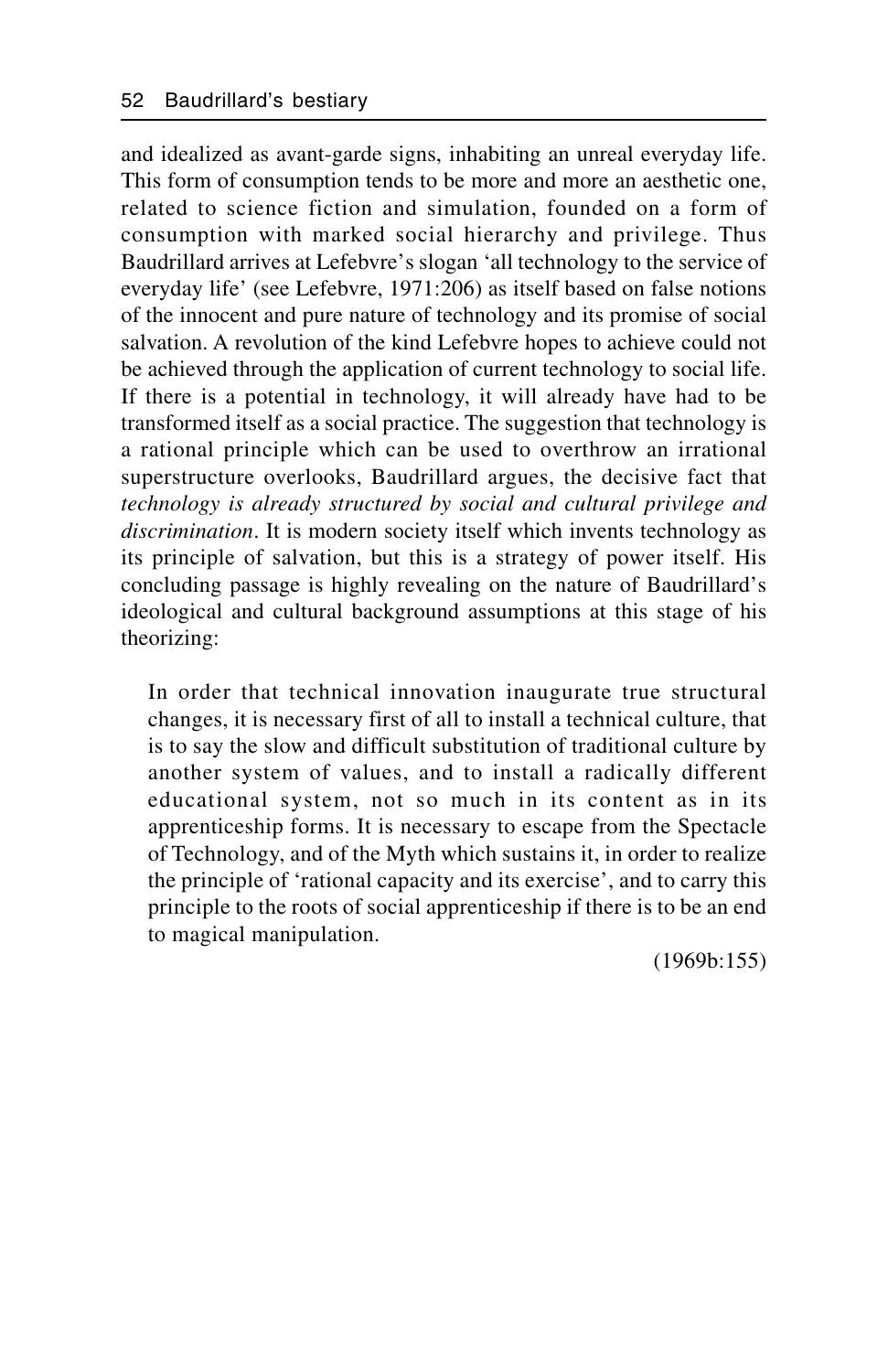# The rigours of consumer society

*Give him such economic prosperity that he will have nothing left to do but to sleep*

Dostoevsky

### **THE PROBLEM**

It is in Baudrillard's major sociological work, *Consumer Society* (1970) that the immense vistas of his sociology become visible, and the problems dealt with in the earlier book are situated in a more general theory. It is true that the writing of the *Consumer Society* develops without a formal structuralist apparatus, and there is no appeal to the semiological niceties of Roland Barthes. This text is written in a more accessible and modest way, yet its analyses have a lucid and brilliant character. Many commentators have suggested that this is Baudrillard's most successful effort, yet despite its very directness very few have grasped its true theoretical force and originality. Thus it is somewhat ironic that, while many other moderate works of Parisian social theory of this period have been translated into English, this one, still popular in France, has been ignored. Parts of it, however, are now included in English translations in collections of Baudrillard's writings, but these translators are replete with errors which arise from a lack of familiarity with the theoretical terminologies on which Baudrillard draws.

Unfortunately a recent, rare discussion of this particular essay by Baudrillard, by Kellner, is somewhat typical in this respect. In so far as Kellner works towards a critical rejection of Baudrillard's contribution, it is important to assess the extent to which the criticisms are genuinely aimed at Baudrillard rather than at a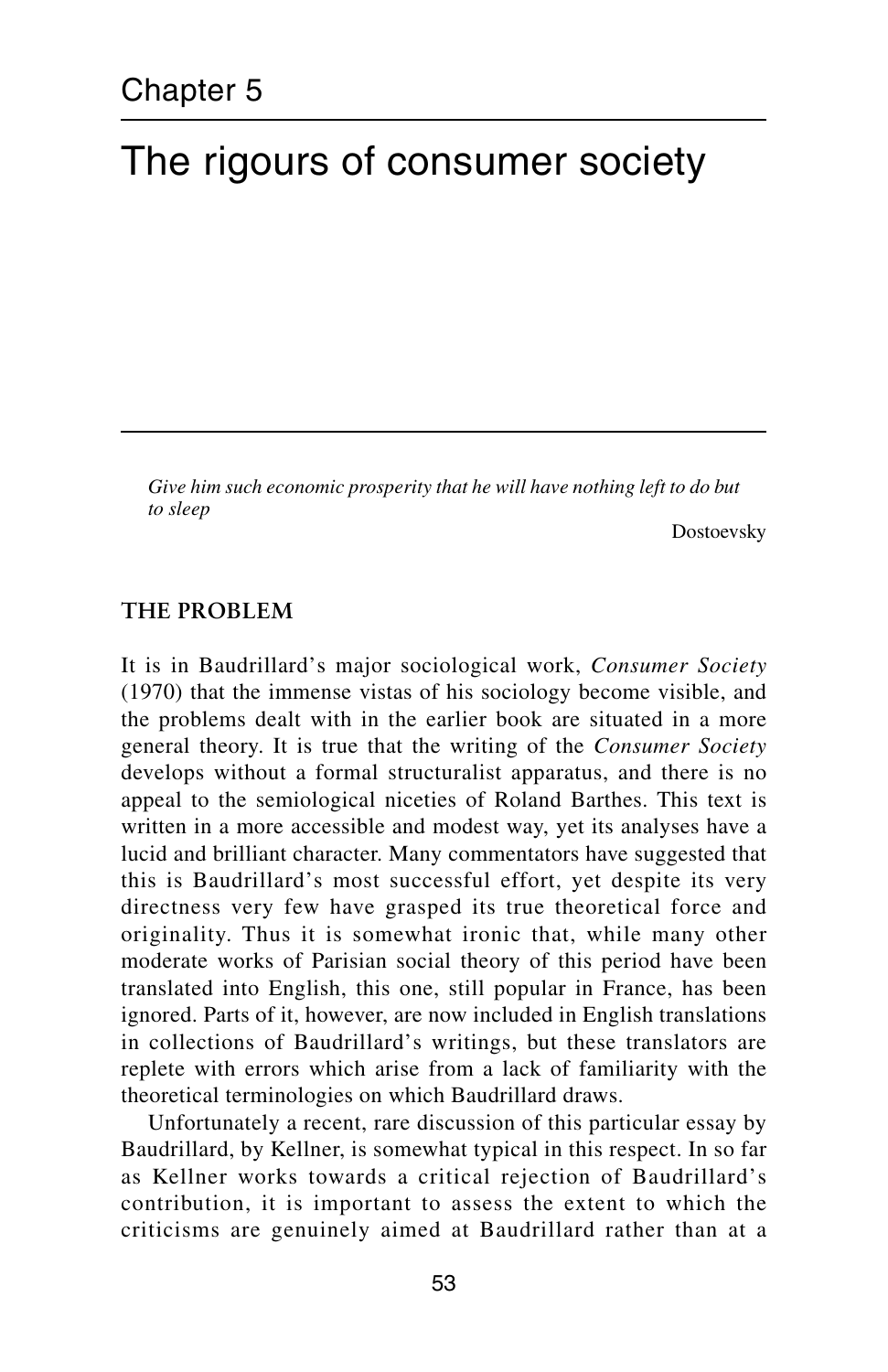construction made out of mistranslation and misunderstanding. For Kellner, for example, the main point of the book (he says in a comment inserted between quotations for which it is difficult to find any principle of selection) is the idea that 'commodities are part of a system of objects correlated with a system of needs', where the words 'system' and 'system of needs' are underlined, as if to emphasize something in the words which contradicts Baudrillard's formulation, which says the opposite (Kellner 1989a:13). Or again, it is suggested that 'consumption becomes the centre of life', where the word consumption is underlined. Or again, 'in this society, consumption of commodities signifies happiness'—yet a few lines later Kellner tells us, quite to the contrary, that for Baudrillard 'consumption is not to interpreted primarily in relation to pleasure'. Briefly and cavalierly dismissing its theory, Kellner ends by criticizing the position developed because its does not have a 'theory of class or group revolt', a comment which follows closely his observation that 'Baudrillard points to contemporary manifestations of irrational violence…which he interprets as a kind of social revolt', and he quotes Baudrillard on the movement of May 1968 to the effect that it can be understood only as a transformation of an apparently disaffected mass into an active force, meaning, he insists, that this potentiality was already present (Kellner 1989a:18). Kellner approaches this work in a way which is content to remain at one remove from it. Astonishingly, he reaches the conclusion that perhaps it takes 'Frankfurt School theory…to a higher level' (Kellner 1989a:19).

A very different reading is, however, not only possible but demanded if Baudrillard's whole project is to be grasped, for Kellner is undoubtedly correct to point to the decisive significance of this work in Baudrillard's writings, for this work is in fact one of the most important contributions to social theory in a period of exceptional theoretical productivity in France. Kellner's unexplicated adherence to the importance of the notion of the human agent and to the theory of revolution (as organized by a revolutionary party) seems to blind him to the specific arguments of the book. And Kellner is not at all alone here, for if this book by Baudrillard is itself a contribution to structural Marxism, commentaries and discussions of structural Marxism have on their side completely ignored this analysis. As recent introductions to Baudrillard's thought of this period are inaccurate or selfcontradictory, the meaning and significance of his work are likely to remain opaque, and its potential impact on social theory to be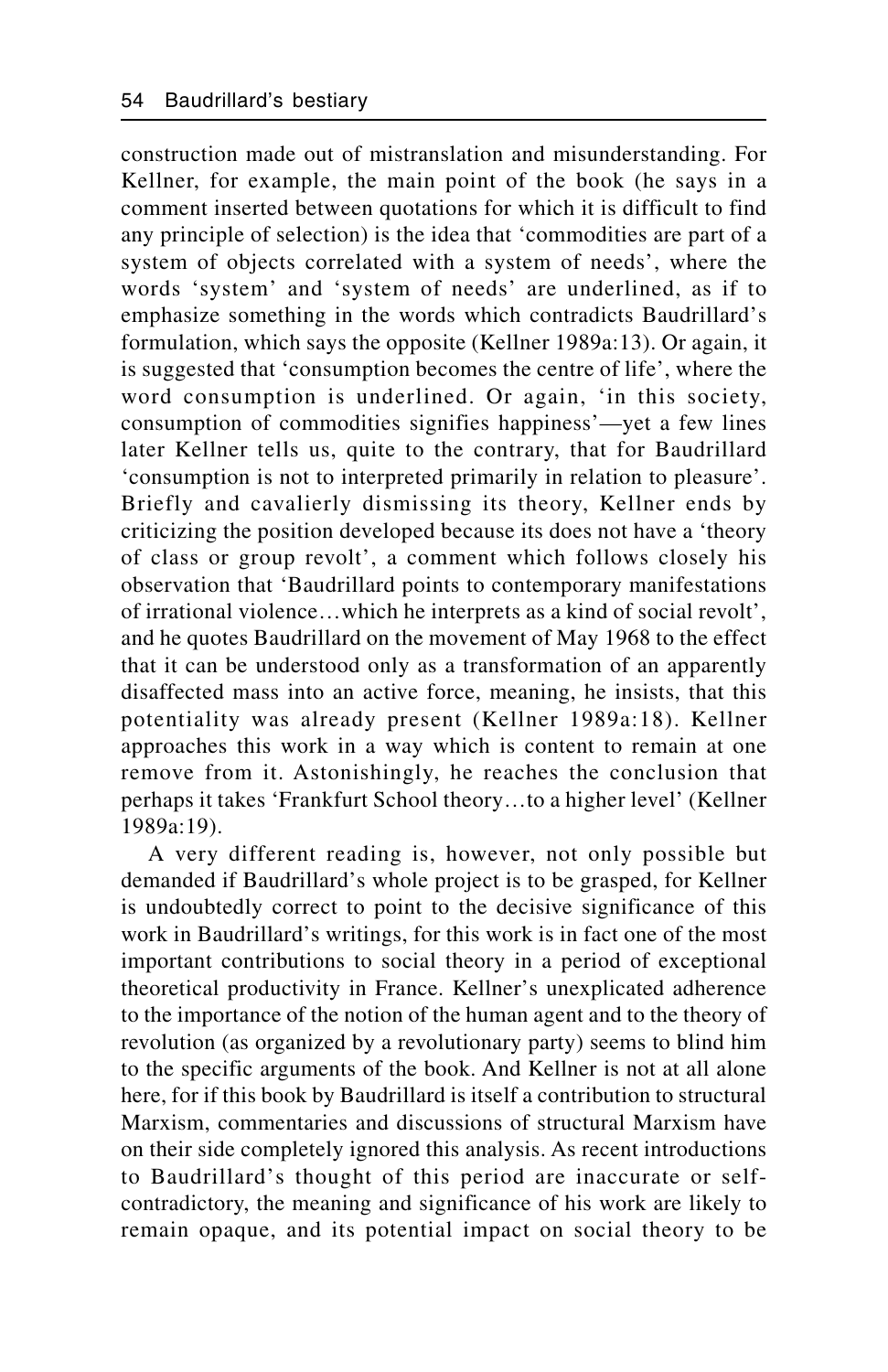cancelled at the moment it becomes widely available. There is a certain amount of mystery here.

Certainly one of the crucial problems of reading this work is that it probably appears descriptive of a certain state of affairs in modern society.<sup>1</sup> If the book does not have the formal brilliance of philosophical organization of, say, an essay by Althusser, it certainly compensates for this by its real theoretical originality and its new cultural analyses. As Kellner points out, this is Baudrillard's own original encounter with Marxist thought and his most important contribution to it. Indeed Baudrillard sought to quote Marx's observation as a point of departure:

The busiest streets of London are crowded with shops whose showcases display all the riches of the world…but all these worldly things bear odious white paper labels with Arabic numbers and then laconic symbols Lsd. This is how commodities are presented in circulation.

(Marx 1971:87)

In Baudrillard's words, although the objects of the commodity world are the produce of human practice, they have come to surround us in the modern period, not as objects such as Marx's 'Indian shawls, American revolvers, Chinese porcelain, Parisian corsets, furs from Russia and spices from the tropics' (1970:87) but as those which might be imaged in a 'bad science fiction novel' (1988b:30). His point of departure is Marx's thesis that in capitalist societies what is produced is produced as a commodity, as something bought and sold on markets. Thus, under capitalist conditions prevailing in the early nineteenth century production was no longer production for a particular consumer. At the same time producers, workers, or labourers, also become commodities on the labour market—or, rather, and this is crucial to Marx's elaboration of a comparative table of labour systems, the labourer sold his labour-power on the market. This process is one which involves a considerable effort of transformation of human relations into relations which are, in decisive respects, relations between objects; they become human relations inflected with commodity attributes. In other words, they become reified, and relations of interpersonal dependency are replaced with those of a far more objective character. As Baudrillard reads this, 'the loss of the human relationship (spontaneous, reciprocal, symbolic) is the most fundamental fact of our societies' (1970:255).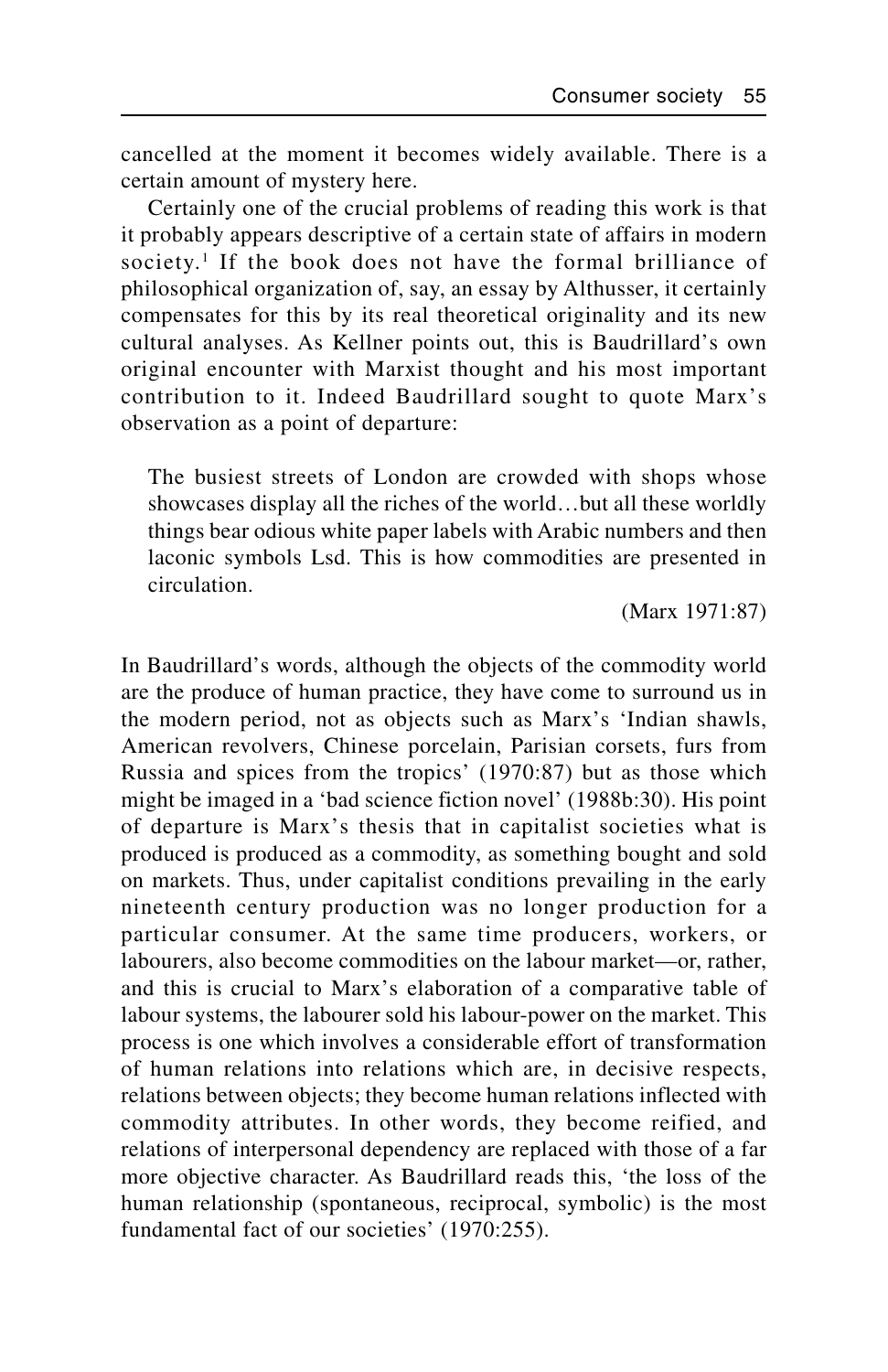As we have already seen in the earlier writings of Baudrillard, in approaching the issue of the reification of social relations it is a relatively short transition to a Marxist social phenomenology, and especially a phenomenology of a humanist orientation. This tends to proceed through the analysis of the increasing penetration of social relations by the cash nexus and its subsequent dehumanizing effects on consciousness itself. Just as an analysis of the dehumanization of social relations is achieved with brilliance here, it can paradoxically be aligned with the brusque dismissal of the importance of the appearance of the idea of reification and alienation in the later works of Marx (e.g., by the Althusserians as an ideological version of the alienation of philosophically postulated essences). But it is clear that Marx's later work does continue a specific theme of very basic significance, that of the changing character not only of the lived relation (towards objectivity), but also that fundamental changes in the categories of knowledge and thought are also implied (followed up, of course, by writers like Lukacs, Lefebvre, and Sartre as a *reification of consciousness* in everyday life).

As I mentioned in chapter three Baudrillard himself identified some of his analyses of the object system as phenomenological:

In the phenomenology of consumption, the general acclimatization of the life, goods, services, behaviours, and social relations represents the perfected, 'consummated' stage of evolution which, through articulated networks of objects, ascends from pure and simple abundance to a complete reconditioning of action and time, and finally in the systematic organization of ambience, which is characteristic of drugstores, shopping malls, or the modern airport—our cities of the future.

(1970:23–4)

This casts an interesting retrospective light on the essay on *The Object System,* where this kind of analysis prevailed.

But Baudrillard continues this theme in an effort *to go beyond* this kind of analysis:

The truth about consumption is that it is a function of production and not a function of pleasure, and therefore, like material production, it is not an individual function but one that is directly and totally collective. No theoretical analysis is possible without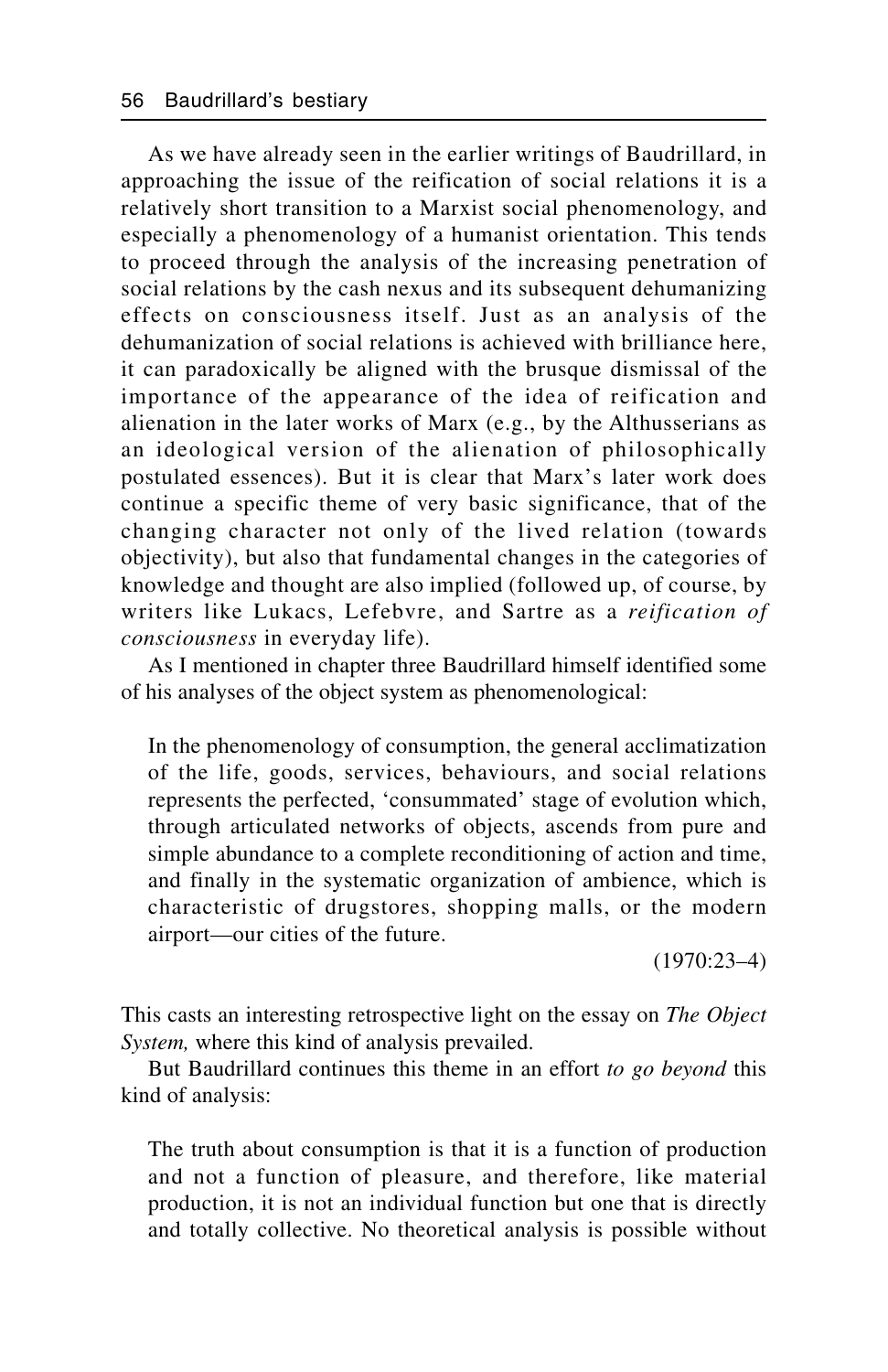the reversal of traditional givens: otherwise …we revert to a phenomenology of pleasure.

(1988b:46)

There can, then, be no mistaking the direction of Baudrillard's project, which is to initiate a quite new kind of analysis in this domain, which he calls a 'theoretical analysis' leading to the introduction of 'theoretical hypotheses' (1988b:46) in contradistinction to a purely 'ideological analysis'.

### **THE CONCEPT OF CONSUMPTION**

The crucial theoretical discussion however begins with a systematic critique of homo economicus, especially the assumptions which revolve around the notion of the sovereign individual consumer who functions to maximize pleasures in relation to a finite but uncoordinated set of needs. Modern affluent society appears in this perspective to be driven by the full action of individual wants now given complete freedom of action in a situation of great abundance. This general conception, for Baudrillard, is both theoretically unacceptable (the individual appears to want what he needs and needs what he wants), and empirically unable to account for the specific proliferation of goods and objects.<sup>2</sup> Although apparently made up of empirical components, the notion of homo economicus is a metaphysic, and has to be replaced with a more incisive social theory. So too he says in a move which breaks with humanist Marxism, does its alternative, the notion of the alienated consumer, a 'pseudo-philosophy', itself only part of the mythology of consumer society (1970:100).

Baudrillard proceeds by elaborating his own 'genealogy' of consumption (1988b:42), indicating four basic departures from traditional economies: a new technical system of machines, capital and rational calculation, a wage system based on abstract labour, and a system of demand related to an integrated system of needs. These 'needs' are radically different from the category of pleasure *(jouissance),* since they are systematically related in their own right, and not, as one might think, a direct connection of want with an object which might in principle satisfy it. In this light, he argues, it is important to consider consumption not as some slight addition to the circuit of capital (an alienation), but as a crucial productive force for capital itself. Thus those who present affluence as a consequence of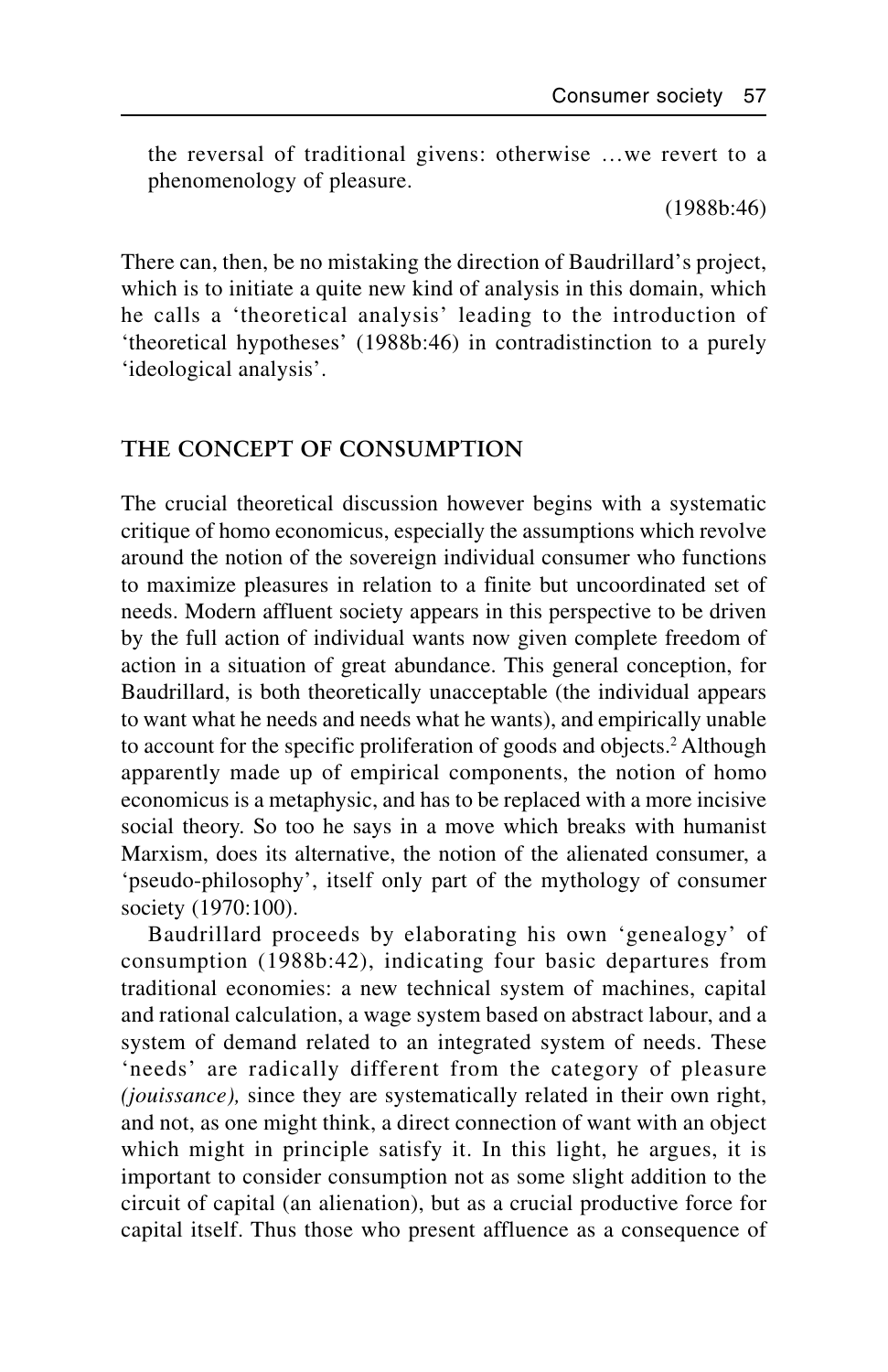advertising pure and simple, the fetishism of commodity as pure ideology, or as the result of the expression of inherent needs, only indulge themselves in a form of 'magical thought' or reduction to the diabolic power of the technostructure (1988b:43). His formulation is that the practice of consumption is 'the most advanced form of the rational systematisation of the productive process at the individual level' (1988b:43). And it is clear, he says, that what the naive notion of affluence as the liberation of human desires neglects is the paradoxical reassertion from time to time of puritanical ideologies. The very instance in which the individual realizes his or her own pleasures is in fact the site not only of a new consciousness but, more fundamentally, of new disciplines running parallel to apparent emancipation disciplines which carry their own forms of systematization, concentration, seduction, gratification, and repressive *desublimation*—in other words, he notes, *alienation correctly understood* (1988b:43).3

The presentation of Baudrillard's own position has three basic stages. First, the basic thesis of the essay is that consumer society is a new and unprecedented phase of capitalism. This is already explicit in Baudrillard's genealogy. As his argument develops, it is evident that the new stage is a concentration, a stage of monopolization and a new stage of the organization of credit which is the critical support for new emergent features. Theoretically, consumerism is conceived here not as a cultural logic but as a form of the productive forces of capital:

credit here plays a determining role, even though it only has a marginal impact on the spending budget. The idea is exemplary. Presented under the guise of gratification, of a facilitated access to affluence, of a hedonistic mentality, and of 'freedom from the old ideas of thrift' etc., credit is in fact the systematic indoctrination of forced economising and an economic calculus for generations of consumers who, in a life of subsistence, would have otherwise escaped the manipulation of demands and would have been unexploitable as a force of consumption.

(1988b:49)

To claim consumption is a 'function of production' (1988b:46) is not to say there are no primary needs, but to say that all such needs are socially articulated.

Second, this new consuming mass is disciplined by a new ideological obligation to enter consumption proper. Leaving the field of anomie to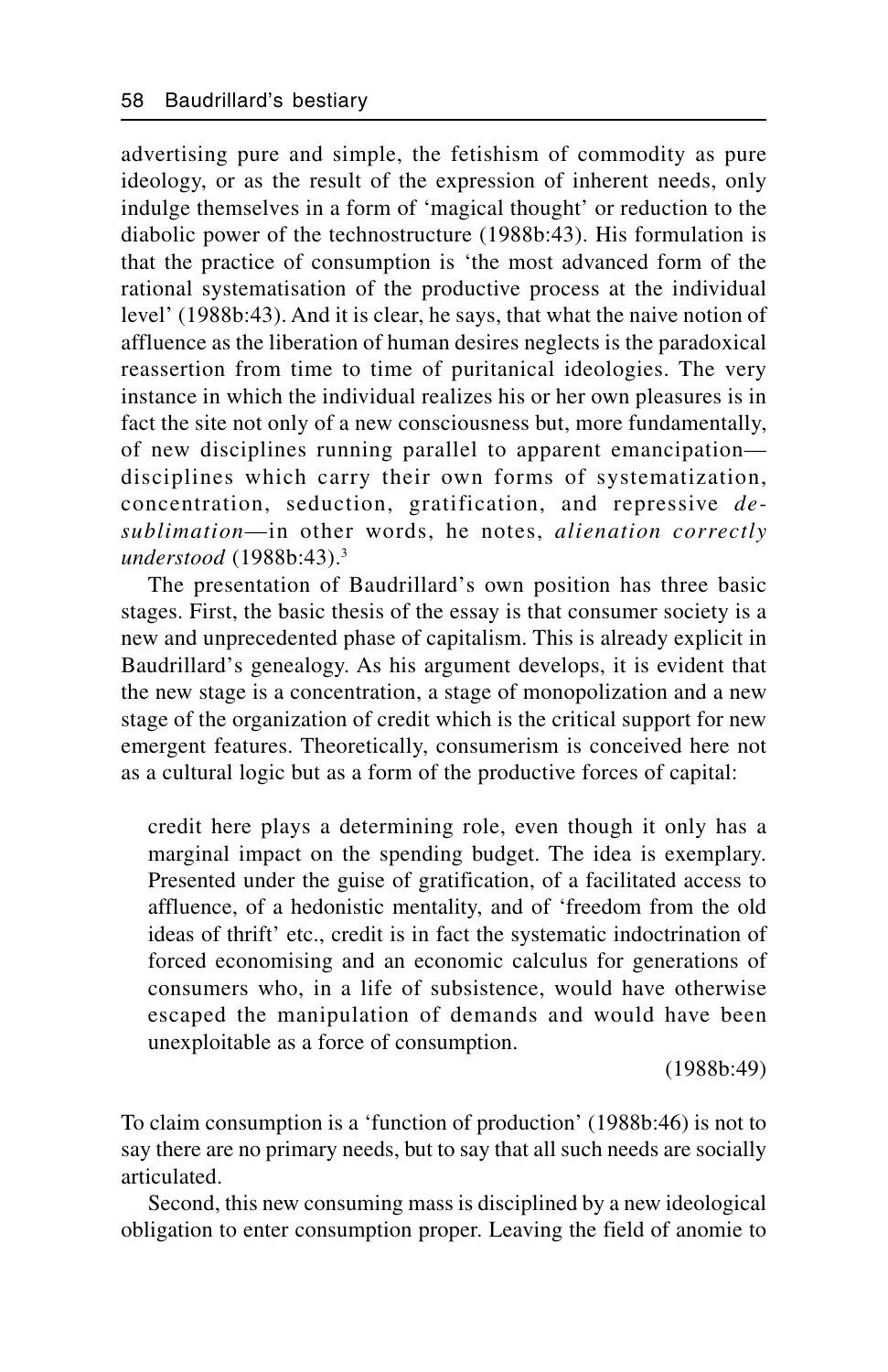the past, modern ideologies pressure the consumer to 'try out' the latest commodities, to enter into the spirit of the latest gadget. An obsessive new curiosity is born here, and it develops in the mass the fear of missing the latest fashion, something new. This structure cannot be recognized by individualist assumptions of the nature of the consumer, for it is a social fact in the primordial sense, yet the social fact is realized in an individual manner, or rather an individualized manner, so that the consuming mass, rather like Saussure's 'speaking mass', has no collective existence.

Third, the essential point is that this social fact cannot be analysed as a direct relation of consumer to the objects of consumption, as this misses the problem. The new system works at the level of a new ideology and a new code (a system of structural differences). Here Baudrillard draws on Saussure and Lévi-Strauss, for whom the elements of such a system are arbitrary: what counts is the set of internal relations in the system (1988b:47), like the exchange of women in primitive societies forms a code in which the society, as Durkheim puts it, talks to itself. Thus it is possible to say that the ideological forces at work in the object are not donated from subjective desires, but rather they *prestructure* subjective desire. And in the era of monopoly capital the subject, even, is subjected to prestructured personalization.4

## **CONSUMER SOCIETY**

This induces two different tendencies in social life. One is the dramatic reduction of previous demarcations and divisions in society which were previously experienced a social division and contradictions: they now become minor differences (Baudrillard 1970:126). This is to be explained, he suggests, on the basis that all previous societies were established on the foundation of close personal ties. Today society is more and more characterized by produced social 'relations', which are themselves converted into 'objects' to be consumed. The second tendency is a marked change in relation to the object so that social differentiation is mediated in the object, by the object not the subject. Following Lévi-Strauss, he argues that what occurs is a kind of meta consumption. As differences are structured into objects, it is precisely the *differential social relations which are consumed*. 5 Social status is therefore reproduced principally in the consumption of object differences, and it is at the level, a second, unconscious level, of its inner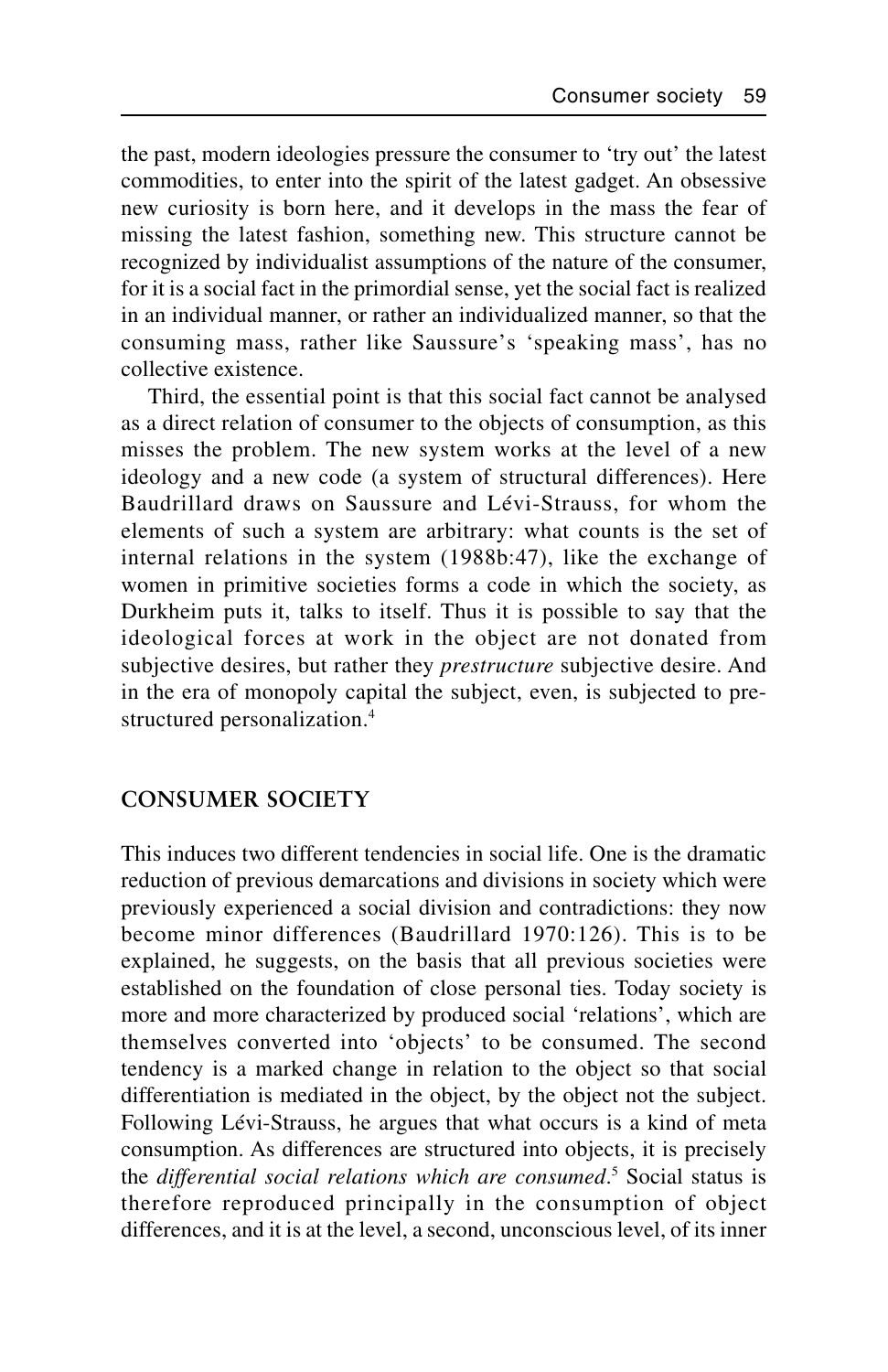relations that the code itself functions as an unconscious ideological apparatus *(dispositif);* and it is highly effective as a disciplinary structure because it is desired, pleasurable, gratificatory (1970:136). It makes its appearance in the form of involved emancipation and free choice, under the power of the individual will, yet the code determines this process effectively, perhaps inducing the deepest form of social control.6

But this general process is also intensified by the action of the new mass media. According to Baudrillard, this works through the construction of cultural models, which like the exterior forms of personalization of objects, come to exercise new personalization effects on consumers. His main example here is the catastrophic turn in the form of the masculine and the feminine in consumer society. His argument has three basic steps. First, modern advertising induces a change in the relation to the subject itself, in the general direction of increased narcissism, even a 'personalized narcissism': the ideal 'referent' is the buyer, the purchaser—actually a collective social process which diffracts itself towards each subject as it interpellates them. The system ultimately induces a form of subject auto-seduction: *the self-consumption of the subject*. This is a form of the inner 'calling' of the system induced in the individual. Second, it is exercised most explicitly in relation to women through the formation of models, and this works entirely on the level of collective myths. Here what occurs is a displacement of spontaneous qualities of beauty or charm, for those mediated by a system of signs of beauty. The object consumed by women is a model. Against spontaneous femininity, femininity here becomes 'functional', sophisticated, fashioned. The model provides each woman with a physical personality, a mask. Third, functional femininity corresponds to functional masculinity. The two form a system and the logic of this system originates not in the reality of sexual relations but in the ideological code itself. This implies the existence of at least three levels: first, that of 'real', 'natural' sexuality, which, says Baudrillard, is, in fact, highly arbitrary (for each sex is charged bisexually); second, each of the fundamental historically produced sexual categories being ordered hierarchically (and remaining so, despite some modifications); finally, the level of the system of models, which in many respects reinforces the distinctions of the second level, the social order. There is also, he notes, the possible emergence of a new 'hermaphroditic' model linked to the new adolescent market. The consumer society generalizes the feminine model across the whole field of consumption (1970:143).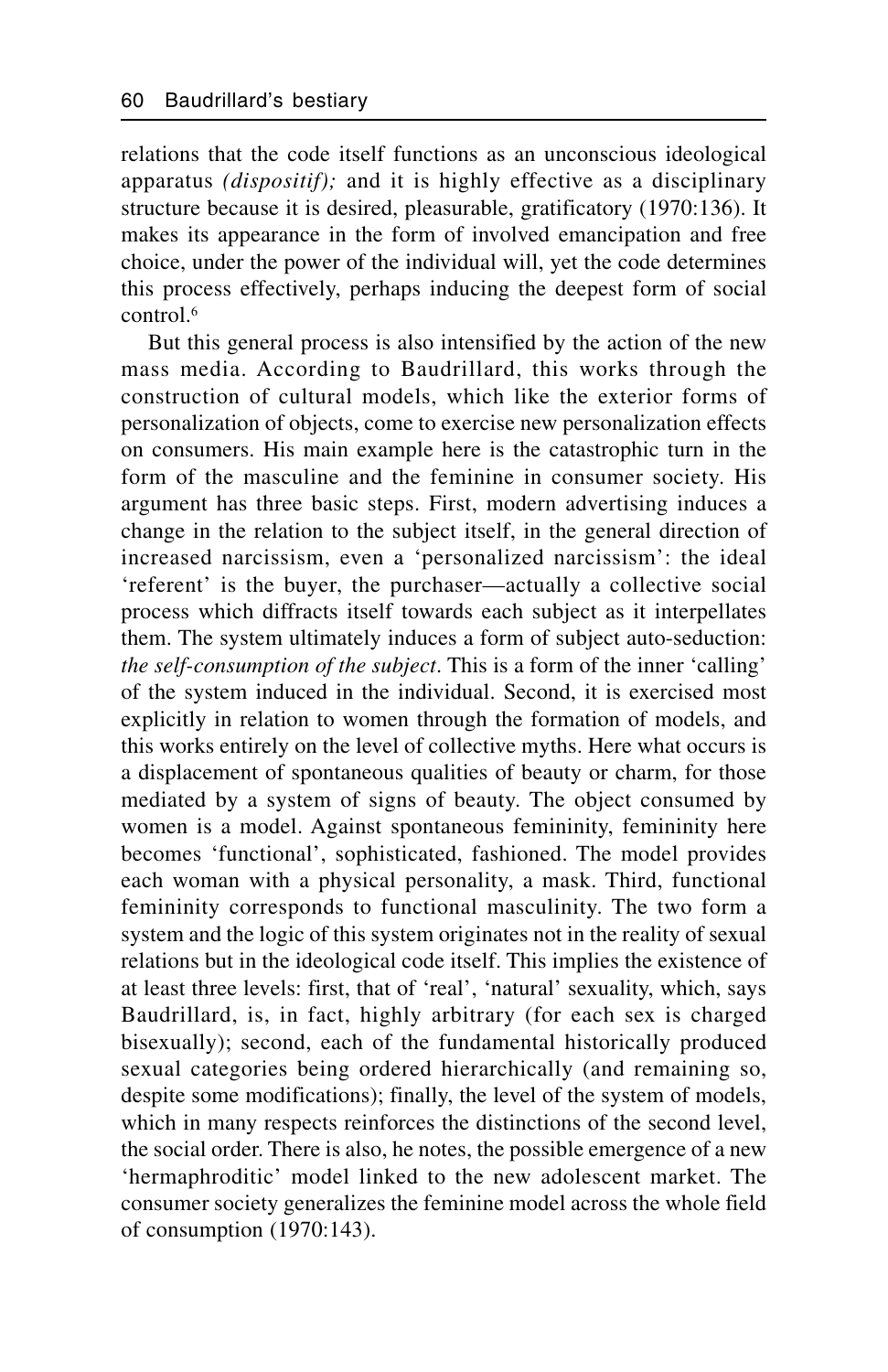The argument, which this brief account indicates only in broad outline, fuses Marx, Saussure, and Freud into a brilliant theory of a new social formation. The commodity form, fundamental to capitalist exchange, is complemented by a paradoxical alteration in the relations of consumers and products, through, first, the evolution of a sign exchange system *(exploitation and oppression work in the code itself)* and a change in the consumer in the direction of intensified narcissism *(the oppressed consumer mass is cathected to the object and selfconsumption)*. Baudrillard's contribution here, apart from the formation of this synthesis, is to work towards a concept of personalization through the commodity. He produces his own concepts here on the model of Barthes and the material in *The Object System*. He introduces concepts around the notion of the new basic common denominators: the 'smallest common culture' is that minimal culture demanded in the consumer society (1970:155), complemented by the 'smallest marginal difference' in style and status, so that *the whole culture becomes a combinatorial machine*. The new culture is not a complex syntax; its basic elements are combined together in multiples such as the structure of the basic question and response survey  $(1970:157)$ .<sup>7</sup> The individual is summoned to choose from a range of objects, and a range of questions, and a range of credit companies. This is a *consumer society*.

# **SYMPTOMATOLOGY**

It is possible to see here the emergence of a perspective which in many key respects is very close to, yet distant from, that of Bachelard and Althusser for whom ideological relations are always lived in the form of a misrecognition and the development of scientific knowledge involves revolutionary ruptures of epistemological substructures. This was certainly also the leading idea of French Freudians in this period and it seems to have had a deep impact on Baudrillard's thought.<sup>8</sup> In this particular work Baudrillard utilizes a number of technical terms from Lacanian psychoanalytic theory, and chooses to explain his epistemology by use of parallels with Freudian conceptions of hysteria:

In the hysterical or psychosomatic conversion the symptom, like the sign, is (relatively) arbitrary. Migraine, colitis, lumbago, angina, or generalized fatigue: there is a chain of somatic signifiers which the symptom 'walks' along—as there is an interlinking of object/signs,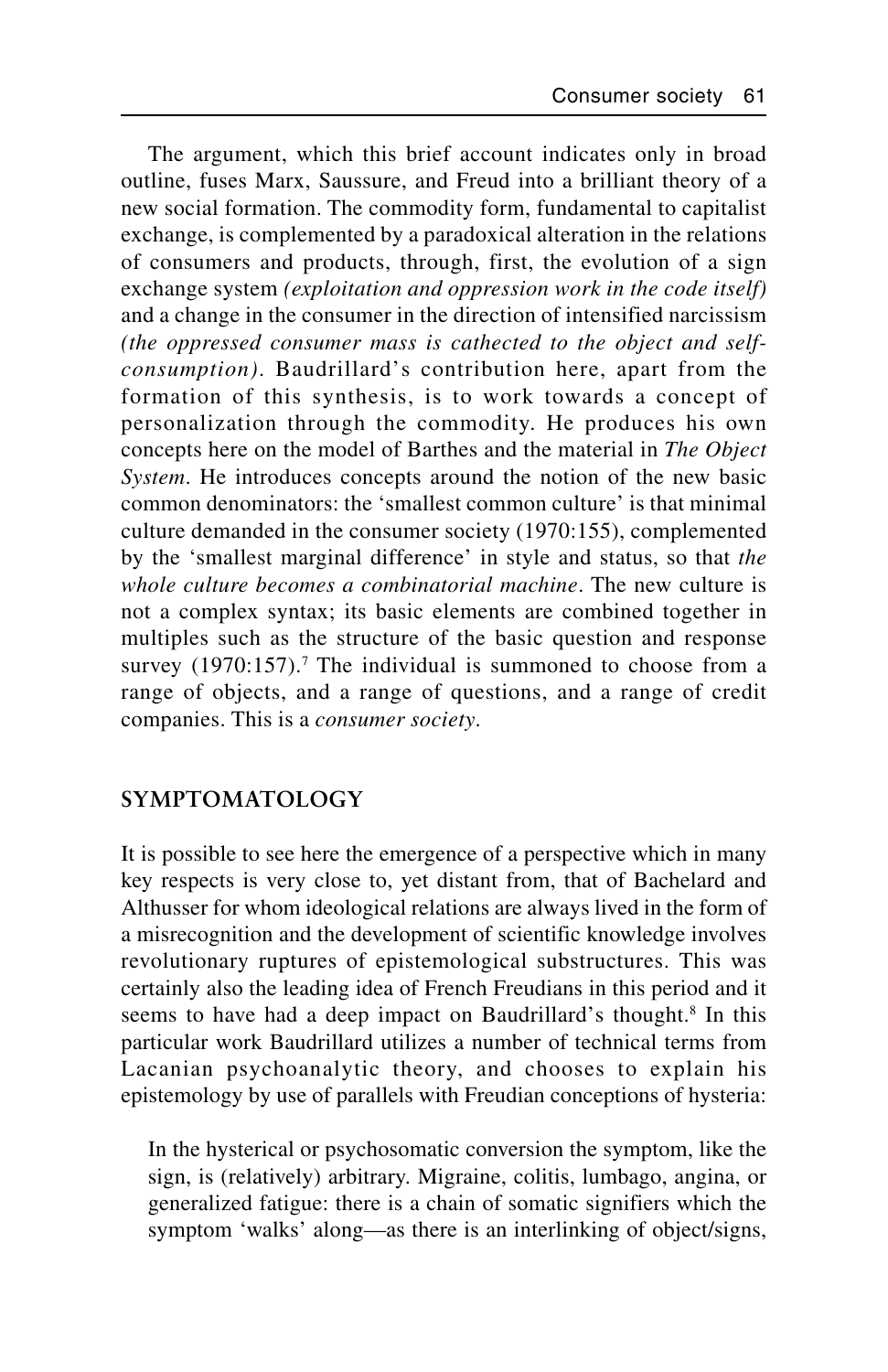or object/symbols, along which walk, not needs…but desire, and a further determination, that of unconscious social logic.

(1970:107, and see 295–6)

Baudrillard's key propositions refer, then, to displacements and to a structural field in depth. And, like symptoms, hysterical objects 'obey the same logic of shifts, transference and of apparently arbitrary convertibility' (1988b: 44, trs. mod.). For Baudrillard the modern world is thus to be grasped in an analogy with 'generalized hysteria'. Understanding and reading the world of needs and objects literally will fall into the traditional error of treating the symptom only to find another reappearing in a different site. Another way of approaching the issue is to imagine that there are two quite different languages, which interpenetrate: the logic of objects is a vast paradigm 'through which something else speaks' (1988b:45). Yet what is spoken from the deeper language is realized as a 'lack' which cannot be satisfied at the surface. Just as with the hysteric, 'this evanescence and continual mobility reaches a point where it becomes impossible to determine the specific objectivity of needs'. The analysis concludes that between the fluidity of desire and that of differential significations,

specific and finite needs only become meaningful as the focus of successive conversions. In their substitutions they signify, yet simultaneously veil, the true spheres of signification—that of lack and that of difference—which overwhelm them from all sides. (1988b:45 trs. mod.)

Society is thus a complex structure and its present state one of crisis.

This particular theoretical characterization marks out a number of key processes. First is the basic notion of the drive, of desire, and of its correlate, the 'lack'. Many Marxists of this period saw in Freud's idea of the drive a force which in some critical respects could be used as the basis of a critique of the ideological circularity of humanist accounts, for Freud very precisely specified the primacy of the drive over the object (only on this basis, he argued, could variations in history be accounted for). Althusser tried to develop similar ideas in terms of the immanent logic of structural processes in capitalist society itself, and especially as the basis for reading the theory of mode of production as a structure in which the determinant element was the function of the means of production (thus contrasting the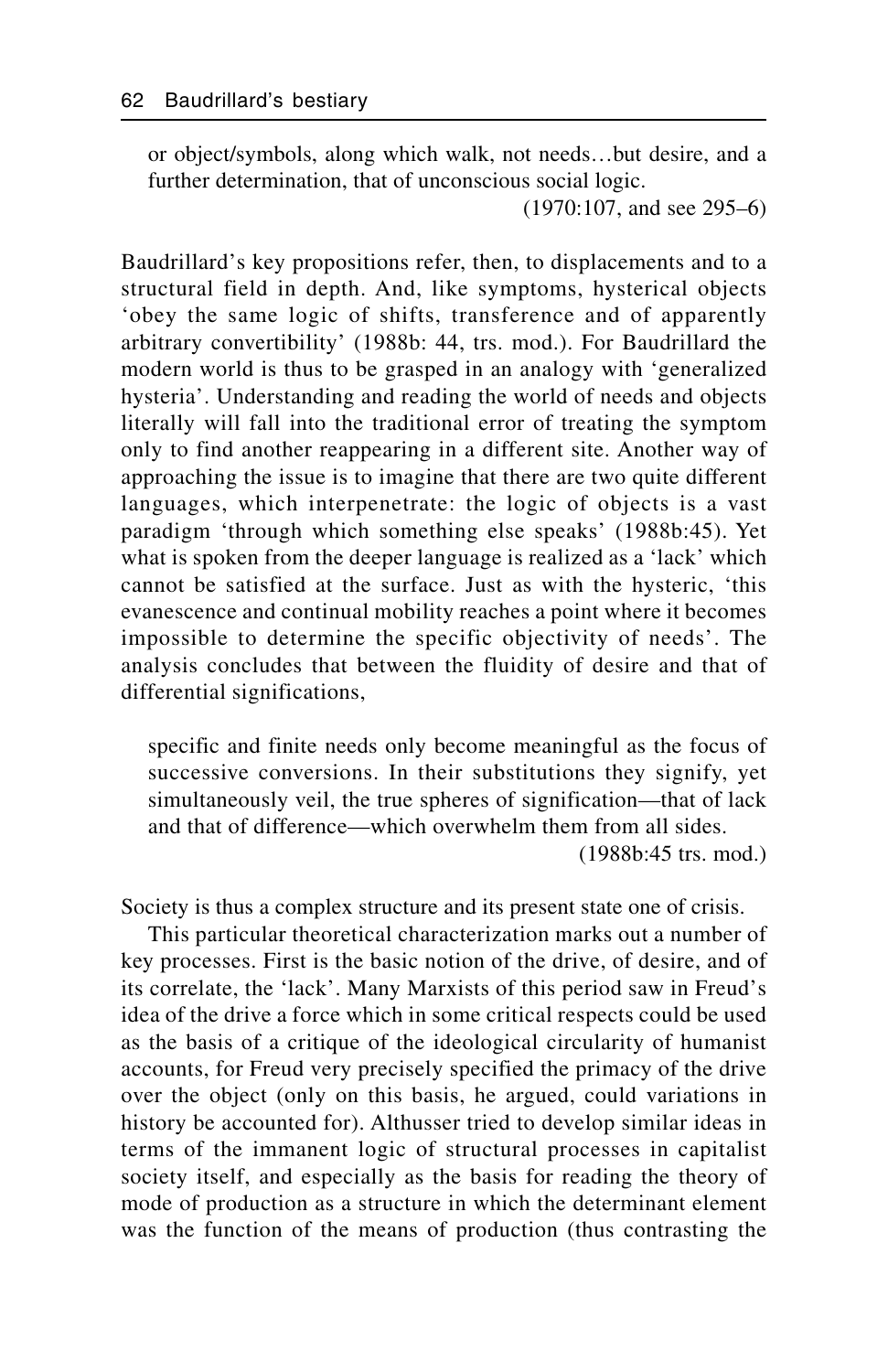structural theory of practice against that of praxis in which the key term was telos or goal or purpose).

Second, Baudrillard here suggests a particular usage of the Saussurean principle of the arbitrary nature of the signifier, by which he meant the idea that the real object in the world (the referent) has no essential relation to the way in which its sign is formed. Saussure also elaborated a conception of the way in which language functions, not so much by the presence of positive terms themselves, but rather by the elaborate play of abstract differences between them. Derrida, in a famous critical support of Saussure's principle, argued that this breakdown by Saussure could be used as a basic instrument for an attack on the logocentric metaphysics of western philosophical teaching on language. But more than this, Baudrillard has developed these ideas very specifically in the context of an attempt to highlight the substitutability of the symptom in hysteria, i.e., the non-essential nature of the site of the symptom, implying its mobility and its appearance as displacement. Now this idea suggests a complex pattern of effects (at the level of the signifier), but where the signification is always displaced from the signified. In a sense this idea suggests a pathology, since for Saussure it is the absent environment of the term which gives it its overdetermined value. Here, the value of the term (as symptom) is, presumably, always the same.

The third implication is that Baudrillard has adopted or developed his own version of the principle of the *'Darstellung',* the idea, developed by the Althusserians from Marx's *Capital,* that the ideological forms of commodity relations, the particular structure of commodity fetishism, both reveal and veil the production process as a whole (very much like the process of the metaphoric or the metonymic relation in which representation occurs indirectly).<sup>9</sup> This idea was developed further by Althusser himself in drawing out the difference between the determinant element of a process and the dominant aspect of a process (it is the economy which determines the dominant site of social struggle). To this principle was added the idea that in each dominant site of struggle could be found the main elements of ideological fetishism or mystification: in feudalism, religion; in capitalism, commodity fetishism. Of course this logic could easily be extended, as it is in Baudrillard's case: in the evolution of capitalism such commodity fetishism become the dominant instance could shift the decisive mechanisms towards the object of consumption itself.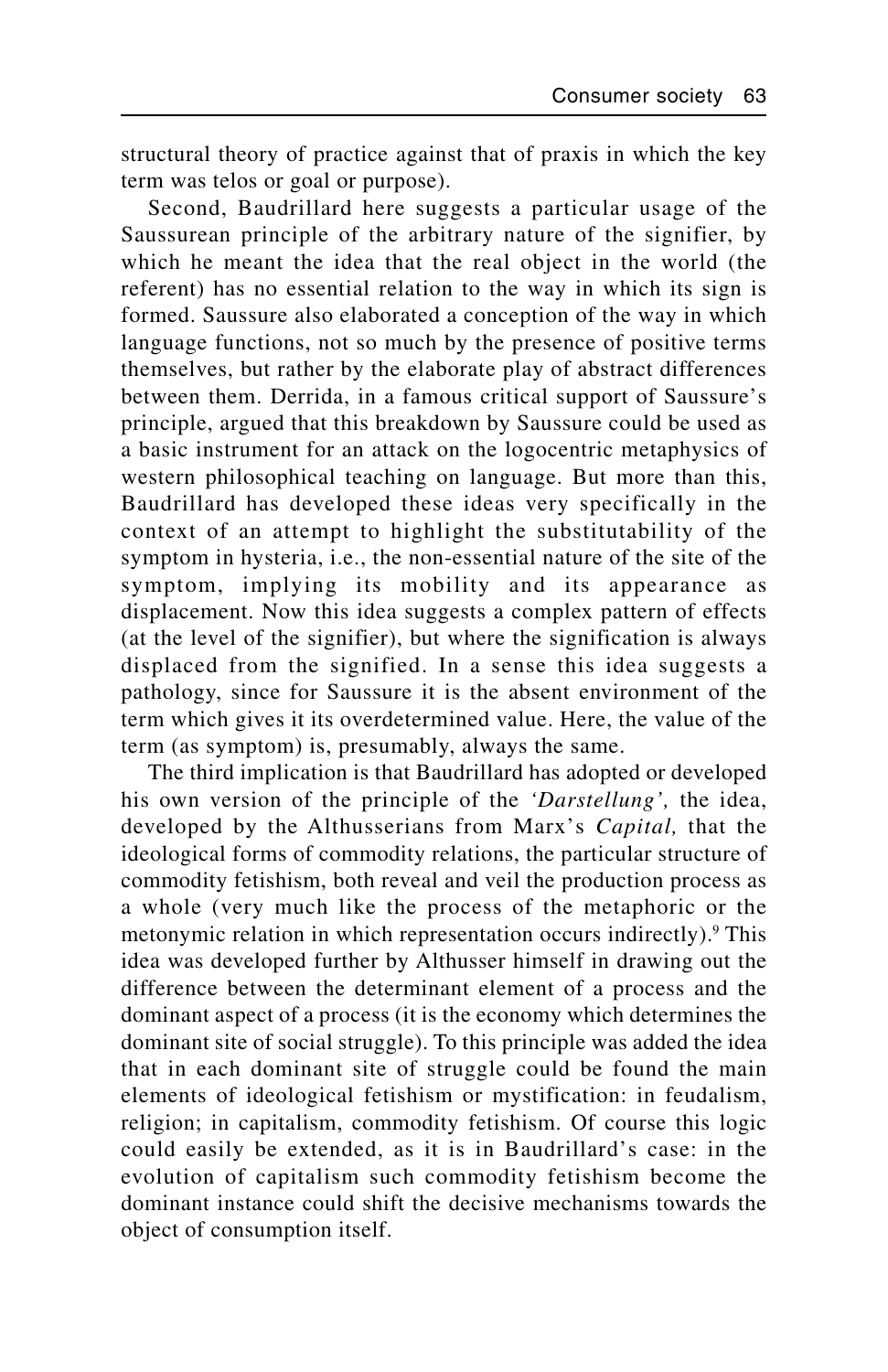Baudrillard does not, however, immediately draw out these implications, but rather is content to state the imagery of generalized hysteria and to move towards an important working principle (which he calls his 'theoretical hypothesis'). His argument rejects the ideological notion of sovereign individual needs and pleasures as the explanatory principle of market processes. On the contrary, it is essential to specify an underlying unconscious causal determination of social forces which comes to the surface in a constrained sphere of (differential) signs. Consumption must seem to be available in such a way as to be exclusively the 'free' pleasure of the individual consumer; but Baudrillard's suggestion is that it is more to the point to think of consumption as founded on the 'denegation' of such pleasure (1988b:46; 1970:110, trs. mod.), and as a determined sphere of repressive social constraint.

It is worth recalling the precise meaning of this term 'denegation' for Lacanians and Althusserians. Brewster's glossary of theoretical terms is useful here. The term *(Verneinung)* was used by Freud to

designate an unconscious denial masked by conscious acceptance, or vice versa…it is one of a set of concepts for the place of the conscious system in the total psychic mechanism (the unconscious) which Althusser applies by analogy to the place of ideology in the social formation.

(in Althusser 1970:312)

Correct translation is thus crucial, and it is unfortunate that the current English translation, and Kellner's usage, accepts only the notion of denegation as simple denial. This renders Baudrillard's theory into a nullity, as it is precisely Baudrillard's aim to make this term a key instrument in the understanding of a consumption process at once rationalized at the individual level, as governed by a perverse pleasure principle, and maintained at the social level by the repressive ideology of consumption itself.

#### **IDEOLOGY AND OVERDETERMINATION**

Baudrillard is led therefore, in describing the reign of the sign system, to the use of concepts of a Durkheimian kind, social fact and social constraint, though his acknowledged source now is not Durkheim or Barthes, but rather Lévi-Strauss: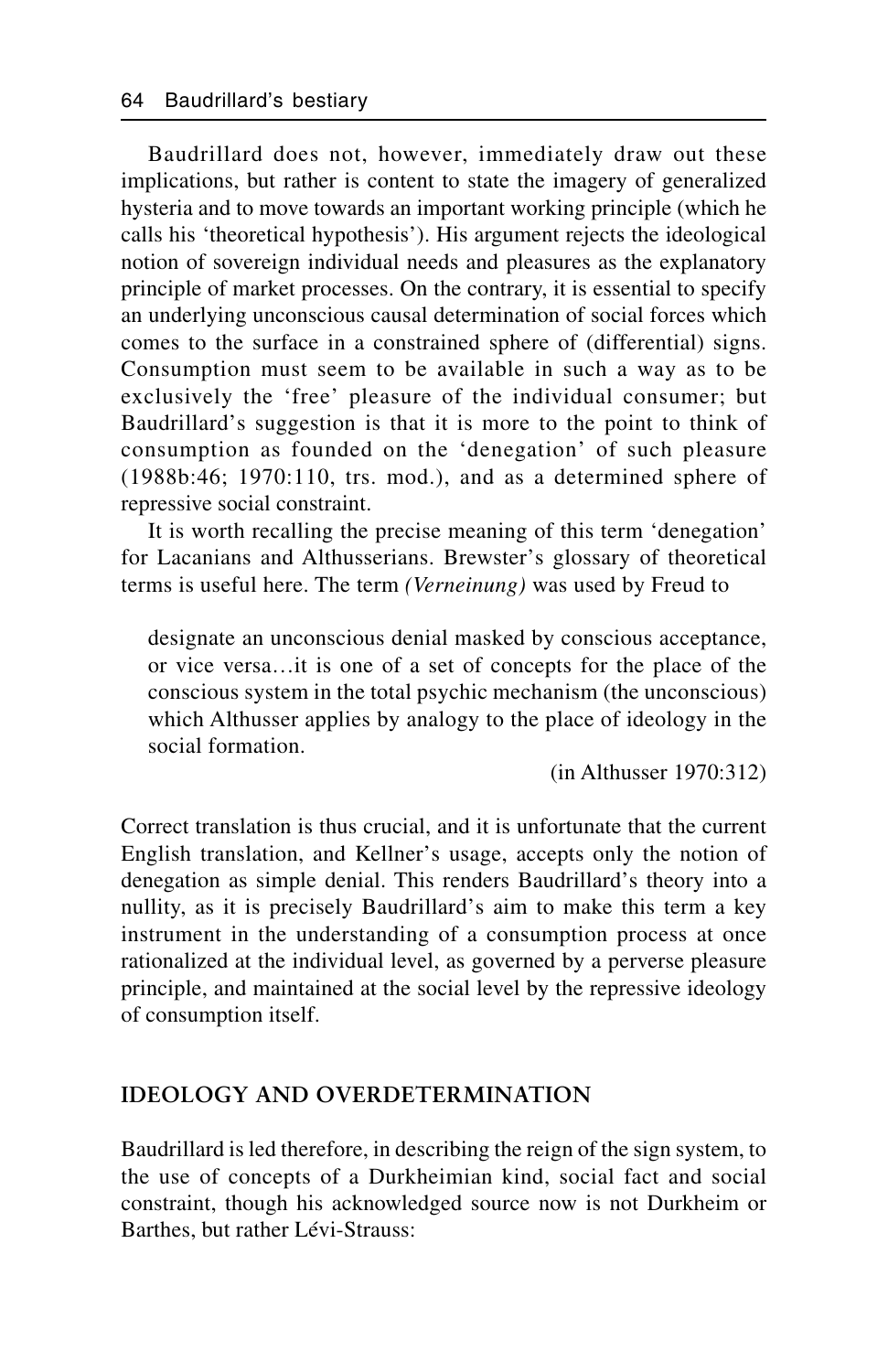That which confers on consumption its character of a social fact is not derived from that which it apparently draws from nature (satisfaction, pleasure), it is rather the essential process by which it separates itself from nature (what defines its code, as institution, as system of organisation).

(1988b:47; 1970:110, trs. mod.)

And, just like Durkheim, Baudrillard suggests the new consumer mythology is a way in which 'our entire society communicates and speaks of and to itself (1988b:48). But there is more to it than a doubling up of languages; the new mythologies of consumerism are themselves an immense ideological force which bring into existence new imperatives. Just as the puritan ideologies enforced a discipine of saving and economy, he suggests, modern ideologies develop a paradoxical set of obligations towards expenditure and credit. *The puritan, as individual, was converted into a kind of enterprise constantly seeking opportunities for investment, the modern individual becomes an 'enterprise of pleasure and satisfaction'* (1988b:48).

It is possible to argue, in the vein of Durkheim and Marx, that the idea of consumption as a domain of anomie or anarchism may have been true only of an early period or periods of capitalism: it is no longer a domain without norms, but, quite the contrary, a domain increasingly subject to a new organization and discipline. This domain now has its own specific effectivity, its own forms of regulation and sanction. Indeed, it is possible to argue, he suggests, that in this way a quite new phenomenon appears, that of the new *consuming mass,* just as exploitable as the new working classes were in the nineteenth century. This kind of analysis depends very much on the elaboration of a certain kind of conception of the social structure as complex, in which a series of dramatic and irreversible displacements have taken place (rather like Freud's conception of the displacements of zones during sexual maturation, a key parallel indicated by Balibar (in Althusser and Balibar 1970)), and in which production still functions as a determinant moment. This position in epistemology, says Baudrillard, is the only one which enables the analyst to avoid the perils of empiricism on the one hand and descriptive metaphysics on the other (1988b:46).

From the point of view of method, Baudrillard goes on to develop the implications of his position towards a bifurcation of perspectives, both of which depart radically from a phenomenology of lived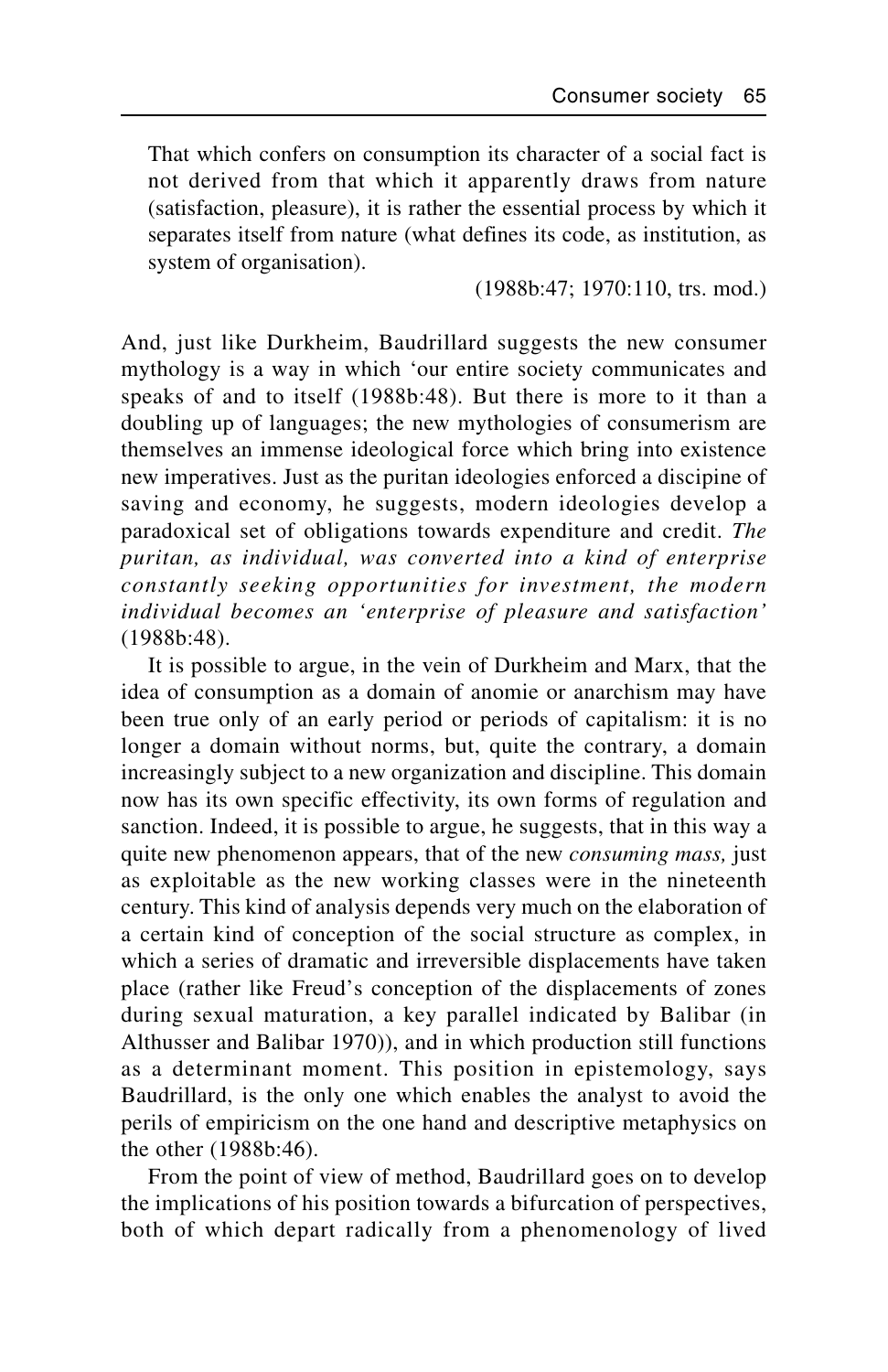ideologies. He expresses the object as a new form of consumption as a system:

- 1. dominated by the constraint of signification, at the level of *structural analysis;*
- 2. dominated by the constraint of production and the cycle of production in *strategic analysis* (socio-economic-political). (1988b:51; 1970:116, trs. mod., emphasis added)

The conception of the society to which these perspectives now relate he indicates as

—a new objective situation governed by the same fundamental process, but overdetermined by a new morality—the whole corresponding to a new sphere of the productive forces in the process of controlled reintegration in the same expanded system.

(1988b:51)

This formulation is of crucial importance for the arguments in this study, and deserves close consideration.

The appearance of Baudrillard's conception of the social whole has strikingly original features, just as does his idea of the two principal forms of analysis undertaken. Again it is with Althusser that the main comparisons here have to be made, since it was his theoretical interventions that popularized the conception of overdetermination in social theory. It is again necessary to turn to the definition provided by Brewster, who suggests overdetermination refers to:

the representation of dream thoughts in images privileged by their condensation of a number of thoughts in a single image (condensation), or by the transference of psychic energy from a particularly potent thought to apparently trivial things…[For Althusser] overdetermination of a contradiction is the reflection in it of its conditions of existence within the complex whole.

(in Althusser 1970)

Given that this is an attempt to develop means to think through Marx's theory, what is argued here is that the contradictions in the economic base of society can be regarded as determinant contradictions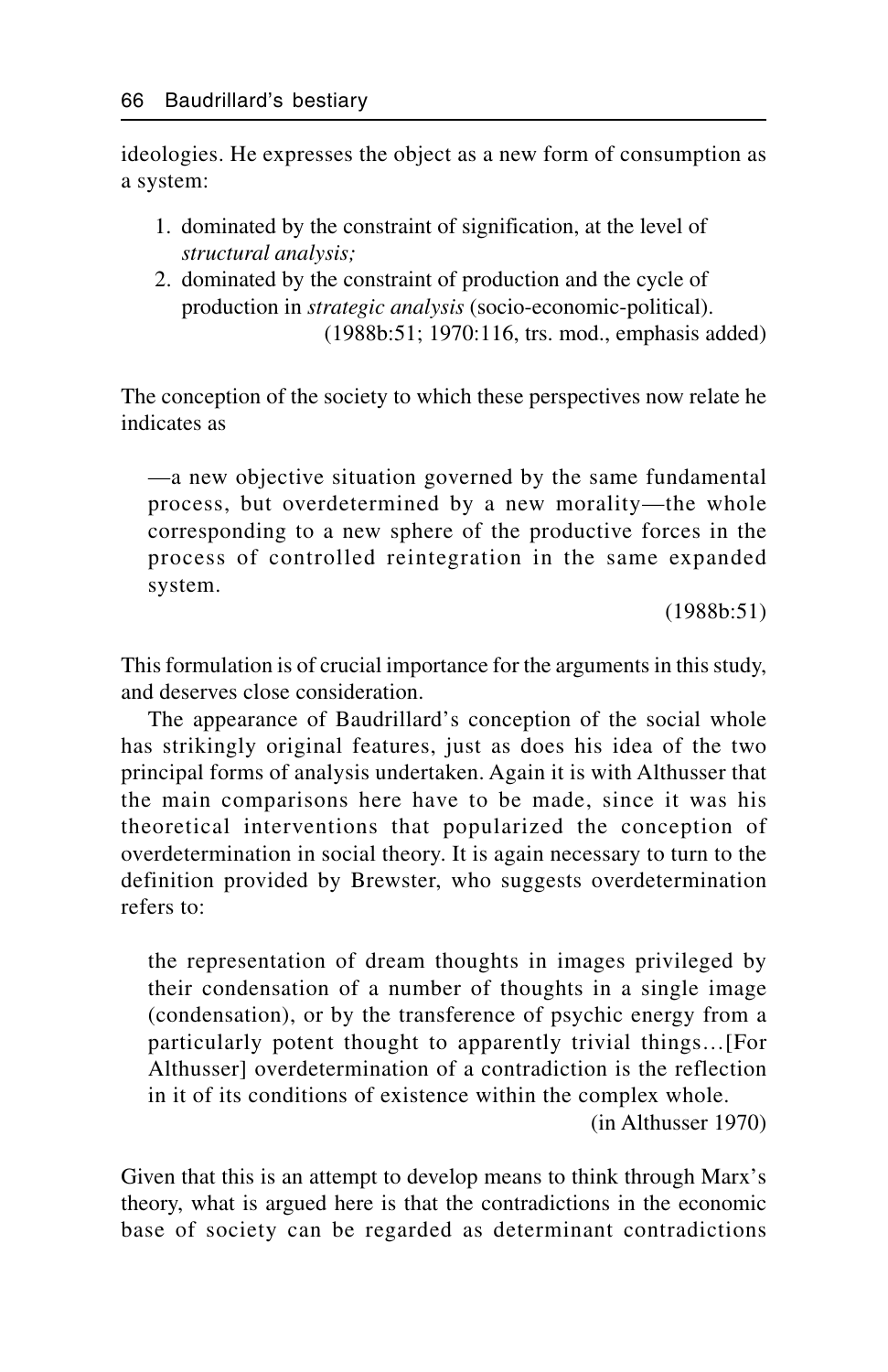(comparable to Freud's potent thoughts) which overdetermine other more trivial instances by displacing on to them explosive energies.

But Baudrillard's conceptualization is different in important respects, for he uses the idea of overdetermination in a very unAlthusserian way, since he presents a discussion of *production processes as overdetermined by new forces of consumerism,* whereas the Althusserian conception would imply that Marxist theory would see a crisis like that of May '68 in France as 'overdetermined' by socio-economic class struggles, and this view was indeed elaborated by Althusser (in Macchiocchi 1973:301–20). Baudrillard also, evidently, situates his thesis on the ground of the capitalist system of production in which production is the determinant moment. But here Baudrillard argues that the new structures of consumption are overdetermined by new ideologies and mythologies, corresponding to consumption as a productive force. The new process of overdetermination signals the existence of a new phase in the evolution of capitalist society, of a significant internal displacement. The system is now overdetermined by ideological consumption, but it is production which still determines. In Althusserian terms, which could be used to reformulate this idea, this could be expressed perhaps to suggest that in the new phase of capitalist evolution, the capitalist mode of production has itself determined an internal shift from production to consumption now become the site of a dominant process. But the differences between the two formulations indicate not so much an epistemological divergence as one of substance and strategy.

It is worth exploring this difference in more detail. It seems clear that for Althusser's own project the idea of overdetermination is a concept which clarifies certain writings of Marx and Lenin where revolutionary crises are analysed as structural displacements, as entirely normal internal condensations of social contradictions. Baudrillard has made it clear that (for him) the evolution to a phase of capitalism in which consumption is a dominant moment is to be thought of as bringing society into a state (comparable to that) of 'generalized hysteria'. Elsewhere this idea is formulated in terms of the predominance of perverse desire. (The implication is that the current state is a *pathological* one.) It is possible to compare this idea with one Althusser developed in a critique of the current state of Marxism in the Soviet Union and beyond. Marxism itself was in a state of crisis, but one which had become 'blocked', giving rise to all the problems of 'deviations' within Marxist practices (see Althusser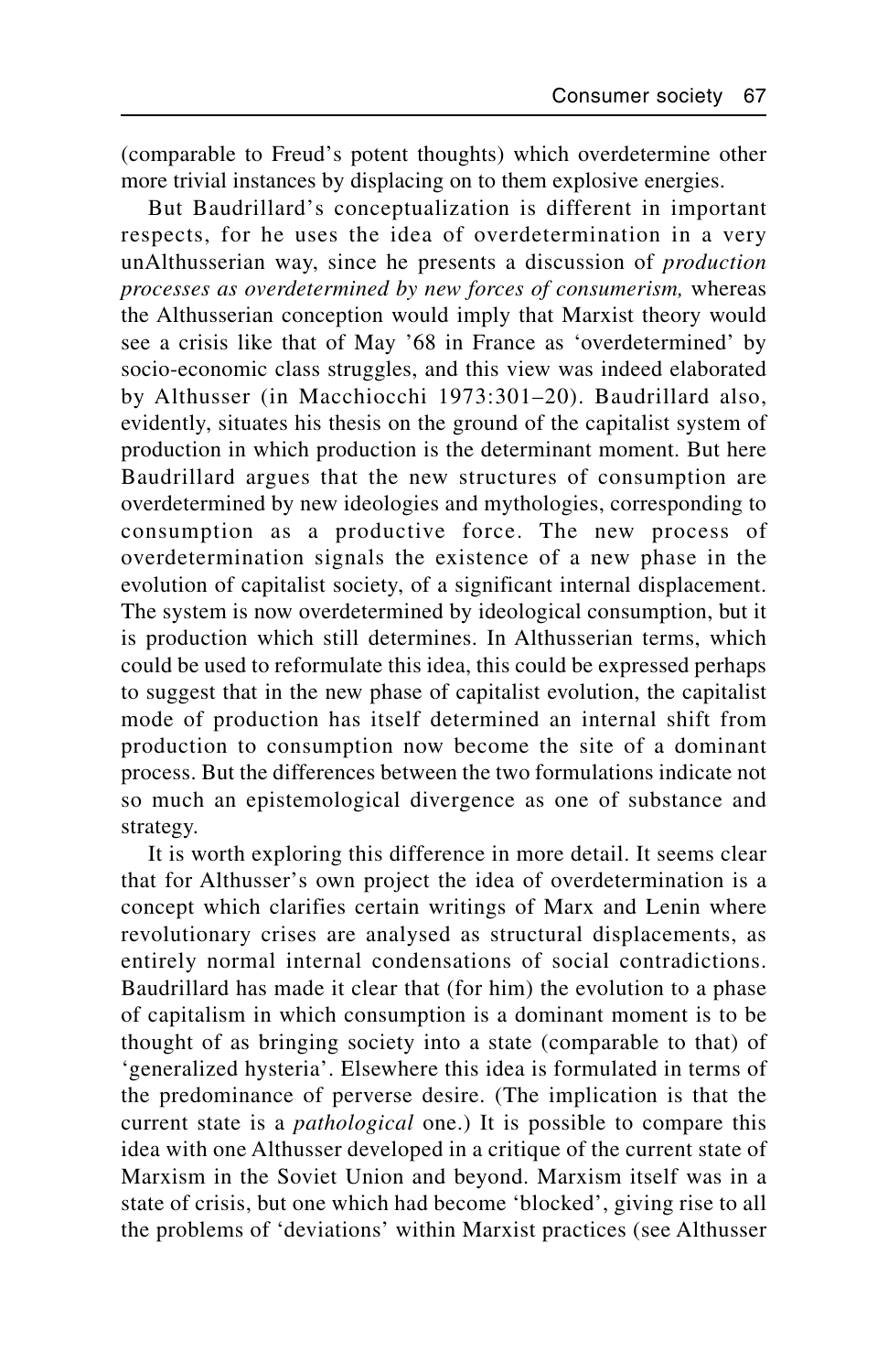in Lecourt 1977); Althusser's conclusion was that the very undoing of the errors of practice is itself a political question. Baudrillard's analysis of capitalist affluence remains very much at a diagnostic level: it is not that the crisis within consumerism is blocked, but that the very evolution into this condition is posed as a profound storing up of problems within the system in new and intensified forms, but in a way which withdraws the lever of action from the field of lived experience, from class relations.

Perhaps it might be argued that Baudrillard is drawing out some of the long-term implications of Marx's analysis of the negative internal resolution of capitalist contradictions. First, Baudrillard emphasizes the fact that the social form is a rapidly extended capitalism whose basic exchange mechanisms remain intact, resting on the increasing dominance of monopoly organization (with its fusions of finance and industrial capital). Second, there has been a corresponding evolution from the discipline of industrial labour in the nineteenth century to the modern process of the discipline of the consumer. Third, whereas in the early phases of capitalism it was the process of commodity production which dominated in conditions of the anarchic and anomic fields of consumption, now the field of consumption has become the principal one in which the object system has become codified: this resolution into capitalist affluence however has taken place as a negative resolution of the contradiction between human production and human needs; it has been 'resolved' in the denegation of pleasure. Fourth, the crucial use of the idea of overdetermination suggests that there are elements in the structure below those of the simple production-consumption cycle. It is all too easy to say, following Marx, that consumption reflects production. The way in which Baudrillard wants to examine this connection is not as a new form of class manipulation, or state apparatus, though this is certainly not ruled out. It is rather to follow through *the paradoxes of capitalist abundance in its hysterical symptomatology*. Thus, fifth, the strategy for the analysis of advanced capitalist formations tends to mirror not Althusser's analysis of capitalist forms but, paradoxically, Althusser's analysis of the symptomatology of the crisis in Marxism and the communist movement.10 In this aspect what is crucial is the close linking of the idea of overdetermination to the specifically pathological signs of a system in crisis.

It seems that there are two quite different possible readings of Baudrillard's conception. It could be suggested that his analysis of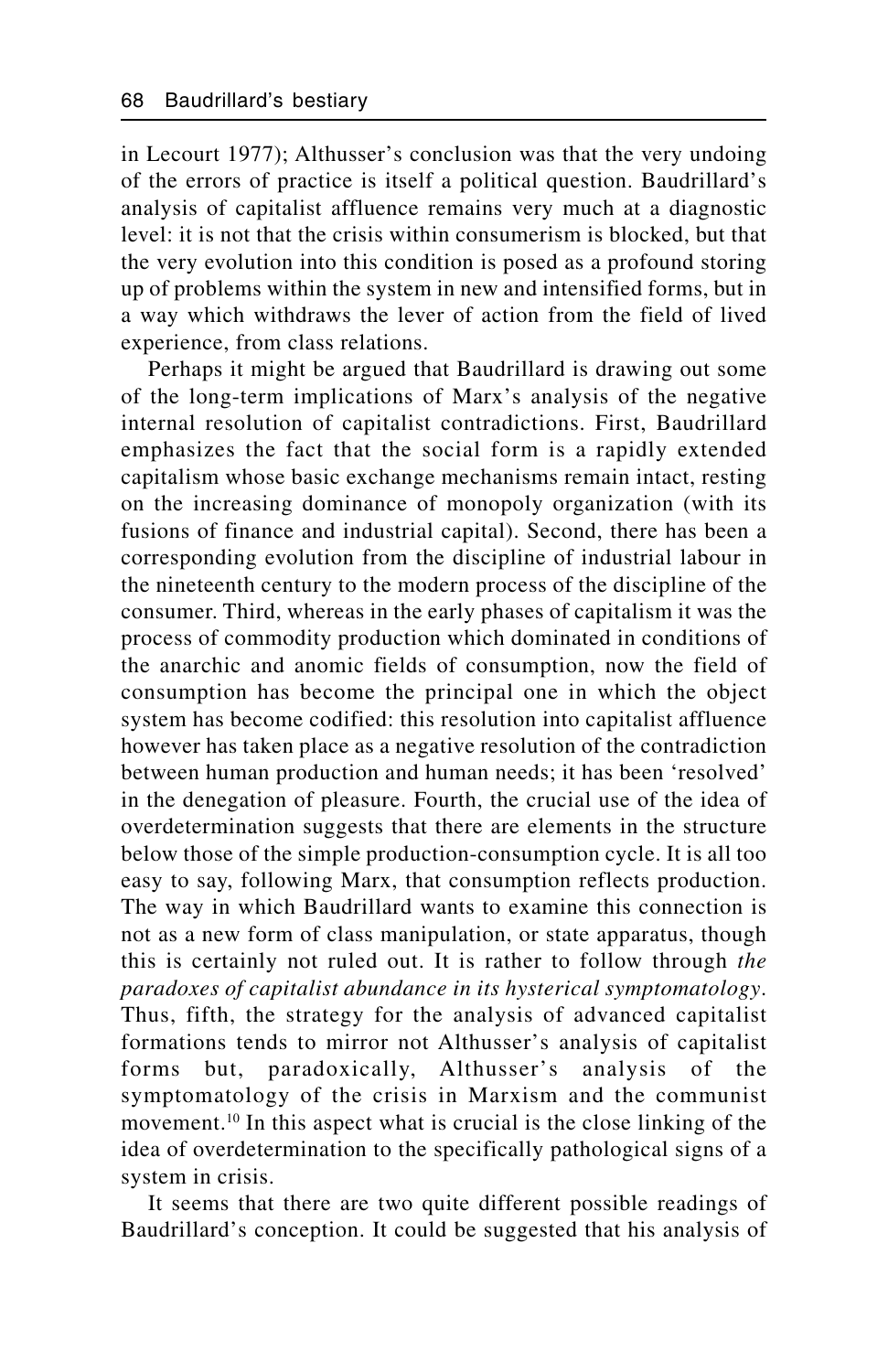capitalist consumerism as a development that exists in the mode of a general 'hysteria' can only imply that his analysis is simply normative. The tenor of his writing here would suggest that the predominant capitalist forms are distortions of a real, and genuine, human form of consumption. This would be a logical deduction given the fact that the model of hysteria is located by Freud as an abnormal form, against which a therapy can be evolved (based on the norm of what it is like not to be hysterical). As with all notions of 'alienation' or 'false consciousness' a truth is posited by the critique as its, often hidden, assumption and foundation.

But it would be unwise to jump to this conclusion, given the fact that Baudrillard has already indicated considerable critical distance from all theories of essential human needs or character, and thus from all essentialist theories of the satisfaction of needs. His criticism of Herbert Marcuse on this score is not only devastating but also marks out the terrain on which Baudrillard judges the validity of revolutionary strategies. Thus in Baudrillard's thought there is no appeal to human qualities which are alienated in a simple sense under modern capitalist processes, and no appeal is made to pre-requisite desires or needs of the individual or system. On the contrary, it is precisely the ideology of the sovereign consumer and the action of the individual pleasure-seeking consumer with all his need to enjoy the new abundance that is the dominant, 'overdetermining', mythology in modern society. It is the observation that all theories which begin with counterposing a need to the modern system of distribution are likely to be trapped within the system that indicates Baudrillard's determination to reach a transcendental analytical position.

Thus there is a second possible reading based on the view that the term overdetermination indicates the subtle preservation, not the elimination, of contradictions in the new phase of capitalist development. If consumption now becomes the site of a new immense social 'festival', 'spectacle', highly valorized in its cathectic 'realization' of the capitalist circulation process, its pleasure ideology 'overdetermines' the consumption process. In effect, if in the previous phase consumption was unregulated and its processes subject to the particular crisis of anomie, this was experienced often in the specific form of over- or under-production of goods relative to market demand and the recurrence of market booms and depressions. Now, says Baudrillard, the particular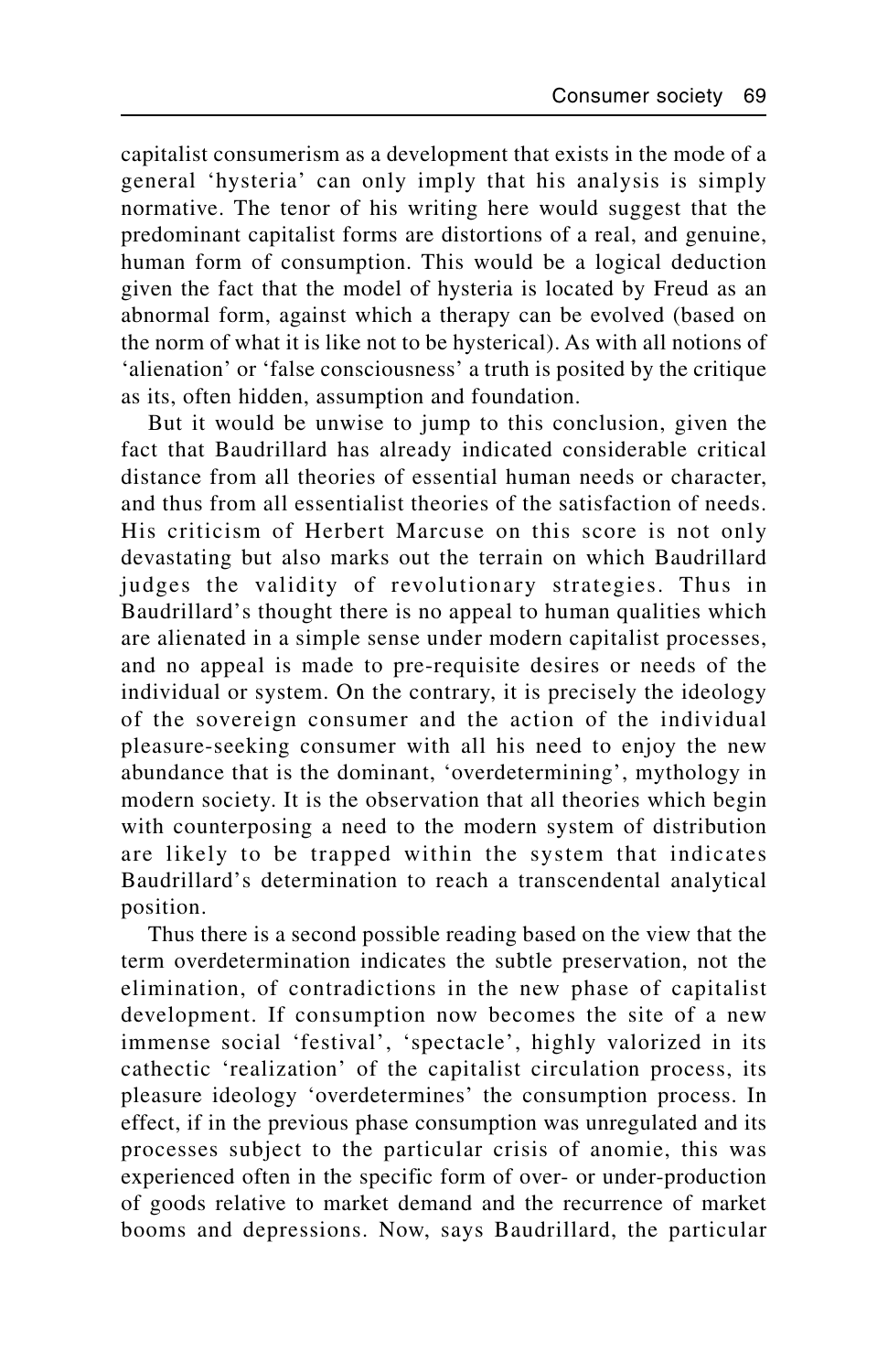problem of the insatiability of demand has altered its form. It is no longer that proposed by Durkheim, where the deregulation or the breakdown of former norms gives rise to an explosion of insatiable 'needs', but rather the field becomes highly regulated by *new ideologically driven obligations which surge towards a new structure of insatiability that is not anomic.* The new structures do not attempt to bring into the light previously repressed or unsatisfied needs of an elemental kind. No appeal to 'essential' human requirements of this kind is made. Paradoxically, just at the moment when abundance is possible, says Baudrillard, a new phenomenon is created within capitalism, the strategic exploitation not of the producing but of the consuming masses. It is quite possible, he suggests, to view the new situation of the consumer as isolated, relatively powerless, subjected to the immense pressures of consumer advertising and the seductiveness of goods which have meaning only in the new ambient repressive structures of the new culture. This is experienced in the most contradictory of all possible ways: intense, repressive liberation, with its apparatuses of control, alienation, discipline, tending to produce within the system a new and powerfully *self-integrating class-differentiated social structure*. It is not therefore a question that the system creates 'false' needs in opposition to some more authentic ones which might exist at an individual level. The theory developed here suggests, rather, that late capitalism leads to a very specific form of the production of its own perverse needs, to be understood only on condition that the question of 'real' needs is put to one side.

We can easily see the significance of the approach that Baudrillard develops in *Consumer Society* by comparing it with that developed by Althusser at exactly the same time (1969–70), when the latter was elaborating a new theory of ideological state apparatuses. For the project which Althusser espoused at this time involved the formulation of 'an empirical list' of the major ideological apparatuses of the state (the religious, educational, familial, legal, political, trade union, and cultural apparatuses). In this discussion (Althusser 1971:136) there was no place for consumerism at all. Instead of identifying consumerism as a decisive new ideological force for capitalist reproduction, Althusser gestured towards the functions of the family and the school as the crucial points of ideological reproduction. Since this period of writing other Althusserians, such as Balibar, have indicated considerable critical distance from these formulations in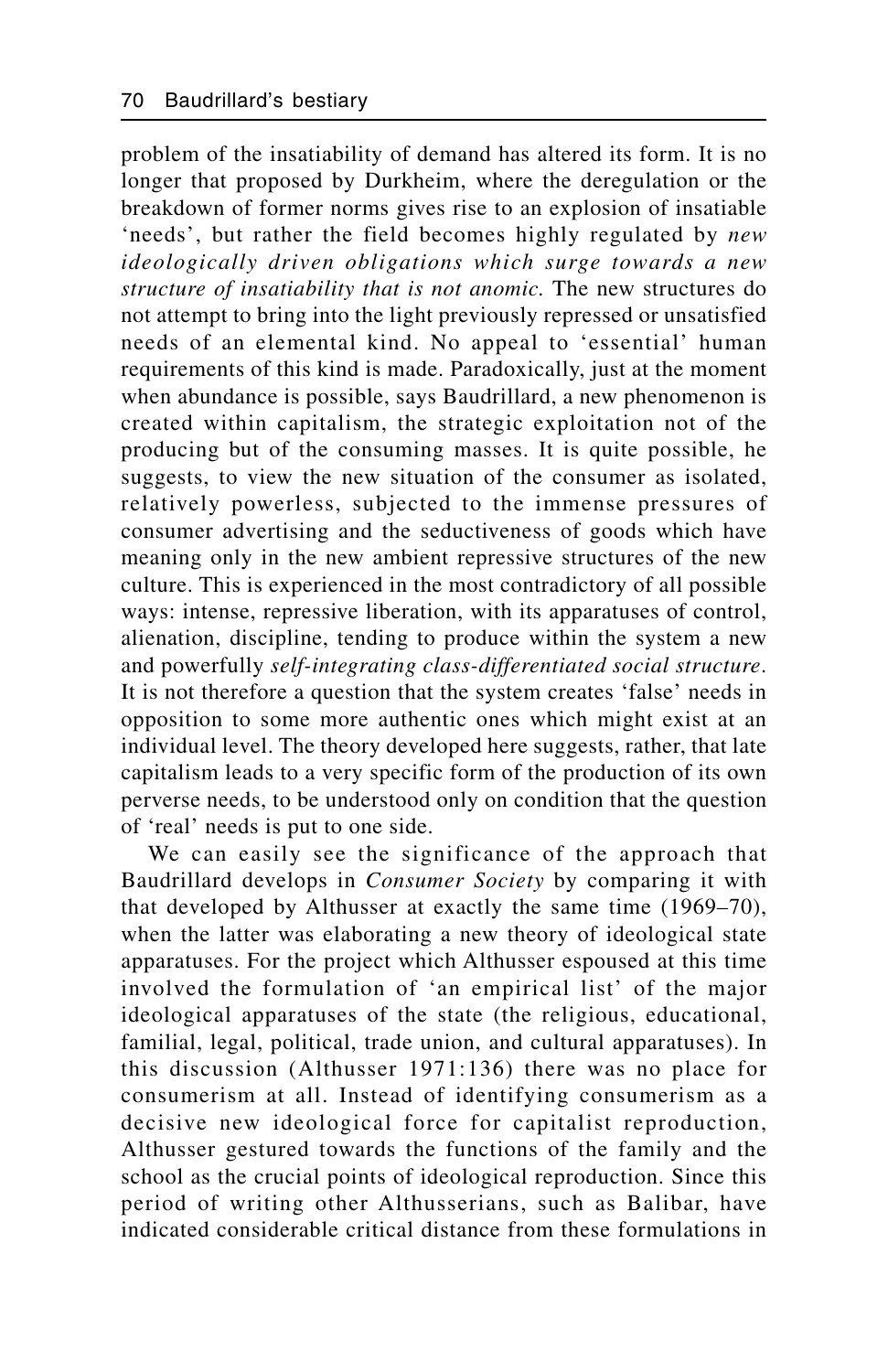the direction of the specifically economic juridical ideologies themselves (Balibar 1985). In this respect Baudrillard remains in many senses on the ground of Marxist theory, giving more weight to economic and material processes in cultural analysis than other Marxists of this period. In a sense this also possibly protected him against the problematic teleological implications of regarding social reproduction from the vantage point of the state (for an assessment on this point see Gane 1983b). It is also highly paradoxical that Althusser's notion of interpellation was not more directly linked to a consideration of advertising, as already outlined by Barthes; ideologies of fashion, consumption for Althusser, unaccountably, were simply left to one side.

# **TOWARDS THE PACT WITH THE DEVIL**

After these epistemological considerations let us now return to the analysis in *The Consumer Society*. The analysis identifies afresh the new ambience of social life, but now intensified in the account of the typical form: the modern shopping centre or airport, or the newly totally planned city shopping centre, as in the case of the Parisian suburban development Parly 2 (Baudrillard talks of Parlysians). Baudrillard's tone and analysis are ones of unconcealed contempt at this total homogenization, levelling of environment into a systematic attractive-repulse 'ambience', with its fountains and artificial vegetation evolved into a perpetual springtime. Here there is a commercial environment open seven days a week where virtually anything can be obtained by the new liquidity, via the credit card. Here is realized the total organization of everyday life, as a happy one. Nature itself appears, as does real life, sublimated into perpetual shopping. Matter has been processed as a new form of excretion just, ironically, at the moment money has dematerialized. Thus

The substance of life, unified in this universal digest, can no longer have any meaning: that which produced dream work, the poetic work, the work of meaning, that is to say the grand schemas of displacement and condensation, the great figures of metaphor and contradiction, which are founded on the lived articulation of distinct elements no longer remains.

(1988b:35)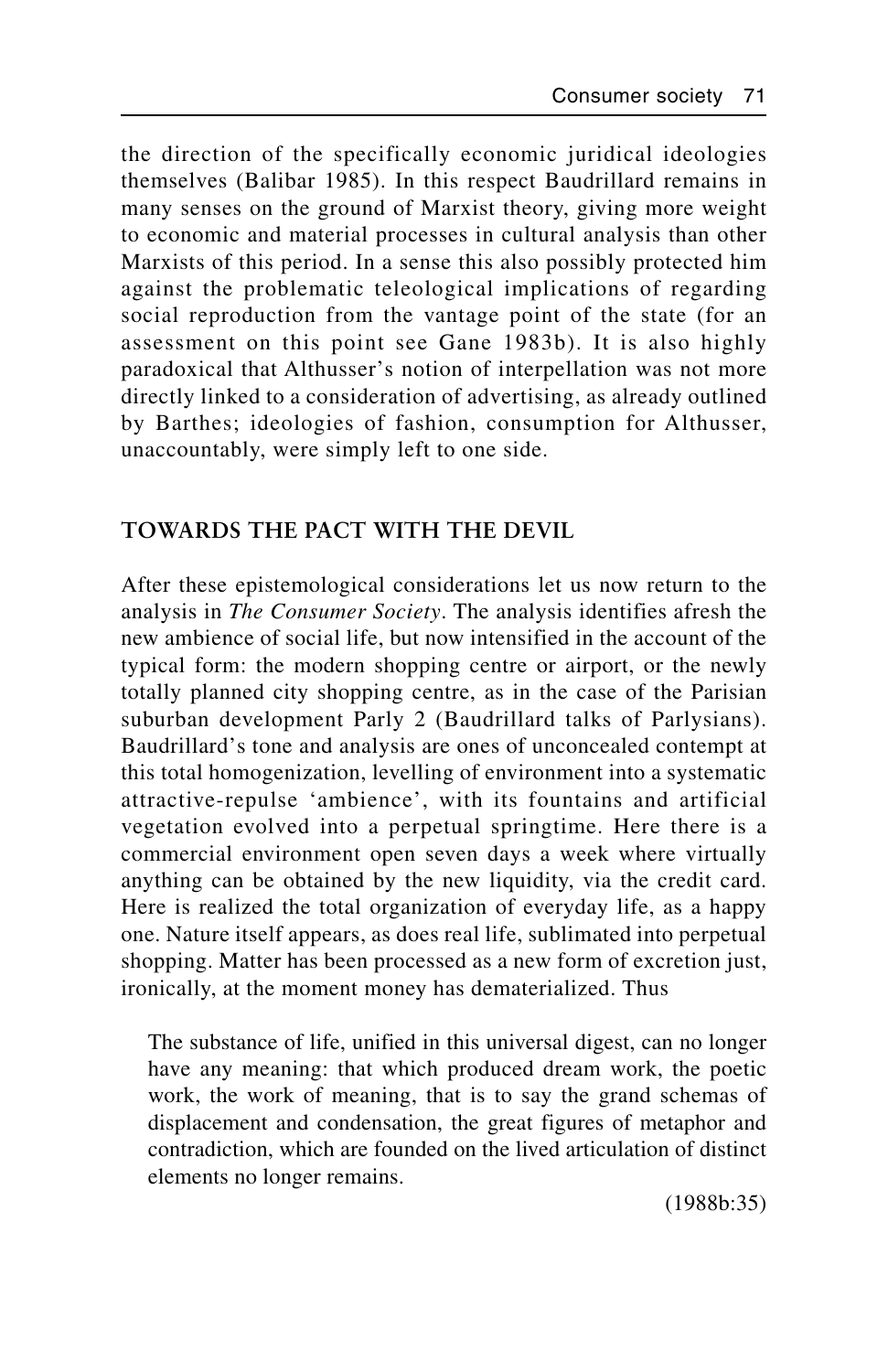These observations develop a line of thought which becomes central to Baudrillard's later concerns, but here it is clear these remarks are deduced from a descriptive analysis. Yet this is quickly abandoned in this work.

What I have called Baudrillard's rapid transition from structural analysis to interpretation is nothing more, I think, than a transition to the second level of analysis which he has already identified as 'strategic', and what might at first sight be called Marxist (and I will remain with this at the moment, though I think it misses the dramatic meaning of this work). For what Baudrillard begins to analyse at this point is the fundamental misunderstanding which is sometimes reflected into Marxist theory itself of the true place of ideologies of equality and democratic equality in modern social life. These, he suggests, have always, even as processes of the formation of the modern subject, always been fragile in a society in which there were glaring forms of inequality of styles and levels of life. These ideologies and myths could really never carry the immense function theory gives them as integrative and legitimating mechanisms. It is much more likely that *the system counts on unconscious systems of integration, and this is precisely available in the sub-texts of consumer ideologies, which reproduce in a field of determinate and personalized differences a massive structure of implicit hierarchized and social relations* and which stand in marked contrast to formal doctrines of personal equality. In a capitalist society the gradual emergence of such ideologies of differentiation which overdetermine consumption practices is the equivalent of the resolution of a fundamental structural contradiction. And, for capitalism, the fact that this code exists at a specific level, absent as doctrine but present in its effects, means no revolution against it can be mobilized. Its effect therefore as a new regime of social discipline is overwhelmingly effective. It can be proposed, Baudrillard argues in functionalist vein, that this structure is admirably suited to replace in modern society all those social rituals which functioned as integrative, but hierarchized, mechanisms of primitive society, but hidden under the guise of selfinterest.

At the end of the work Baudrillard returns to the themes of *The Object System:* consumer society is characterized as a society in which a new ambience emerges, but now this is also one of functional tolerance and a new sincerity (even the smile becomes part of the system). In the new society, ideologies which were once ferociously opposed are now in quiet 'dialogue'. But this tolerance is not wider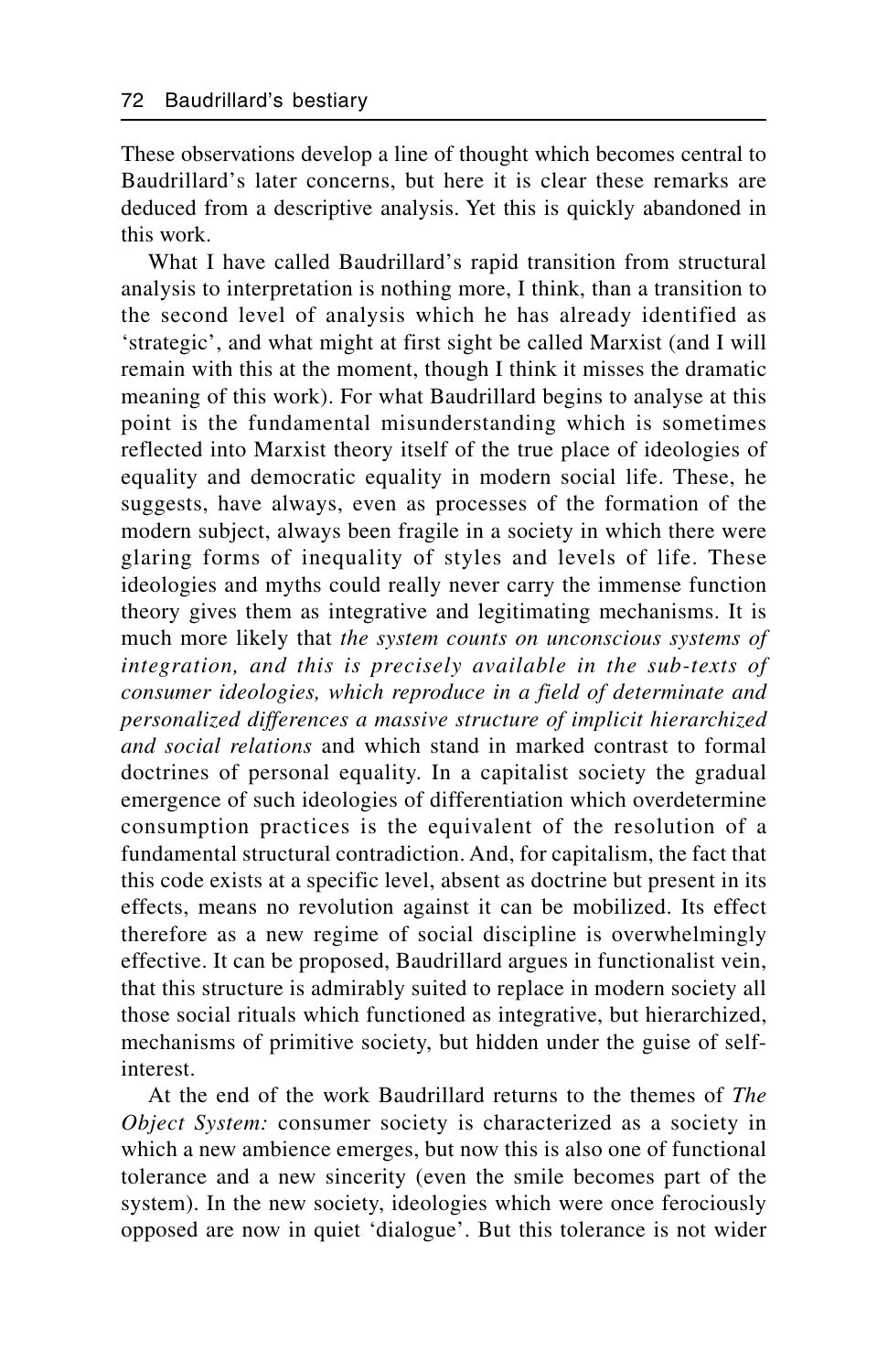than it once was; it has changed form into a new peaceful coexistence. But this is also true of forms of resistance. One of the paradoxes is that it combines violence and anti-violence, enthusiasm and despair. If the system cannot be transcended, this does not mean there is no resistance. But in this society there is violence, yet, without motive, it appears absurd or diabolic. The society of well-being, welfare, peace also has an obsession with security. Homeopathic doses of violence appear to act as vaccinations against fatality, in order to conjure away the real fragility of the system (1970:278): another defeat for the revolution.

These forms, however, can be considered as indicating a more fundamental disequilibrium than is imagined, and can be grasped as anomie, and *anomalie:* from violence and delinquence to general fatigue, suicide, drugs, withdrawal. This cannot be envisaged from the interpretation of the consumer society as a liberation of all free subjects. But violence must be understood from the point of view of the new constraints, repressions. For, instead of allowing conflict to come to the surface, modern societies displace them into their code. On the surface all the discontents metamorphose into themselves in total functional tolerance (Hindu, Moslem, Buddhist, Hippies), a new ambience of tolerance and sincerity, a sentimental community, extremes join in the extremities in the moebius strip.<sup>11</sup> But the latent revolt can be seen in forms of fatigue and non-participation. In fact, excessive passivity can be regarded as more active than passive conformity. The revolt of May '68 was not an explosion, nor an inversion; it has to be conceived as conversion of one form of revolt into another. This society cannot release its inner tensions except by pathological displacement. Indeed, it is essential to analyse *consumption as a global process of 'conversion' in this sense, of transference in partial objects, and to generalize this theory to the process of 'somatization' on the basis of a theory of the body and its status as object in modernity*. The body is a kind of resumé of all the ambivalent processes: 'at the same time invested narcissistically as object of erotic solicitude, and invested "somatically" as object of anxiety and aggression' (1970:296).

Baudrillard ends by considering the silent film, *The Student of Prague,* the story of a student who sells his reflected mirror image to the devil. This Other soon begins to intervene in the life of the student (it appears unexpectedly at a duel where it kills the adversary). It haunts him and makes his life impossible. Eventually the student tries to shoot and kill the double, only to find he has mortally wounded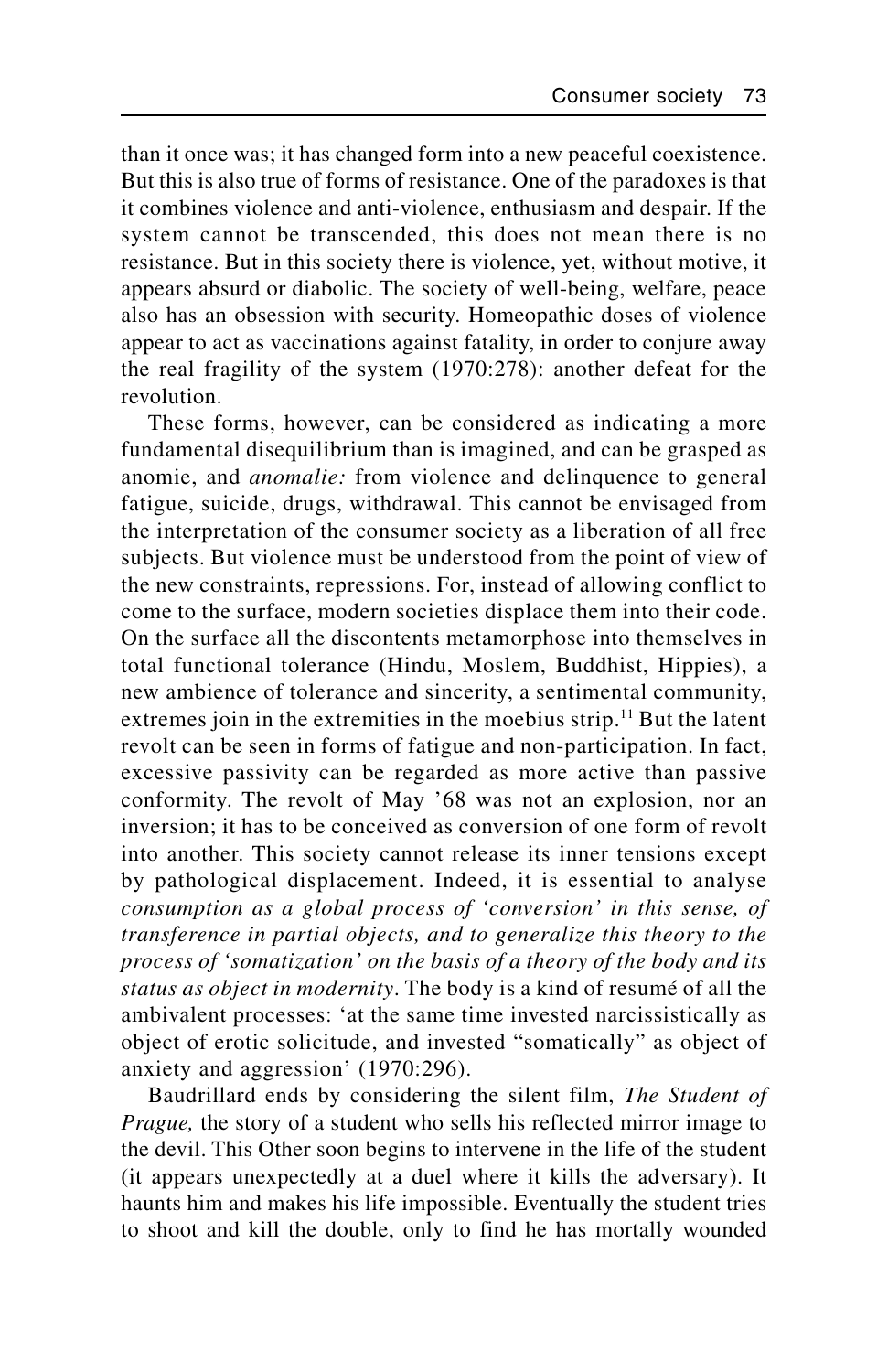himself. Baudrillard comments: when our shadow escapes us, it falls into the hands of the devil. It can escape us, we cannot escape it. The object (soul, shadow, the product of our labour become object) takes revenge' (1970:395). In the logic of alienation, there is no alternative but death. It is the structure of the pact with the devil.<sup>12</sup>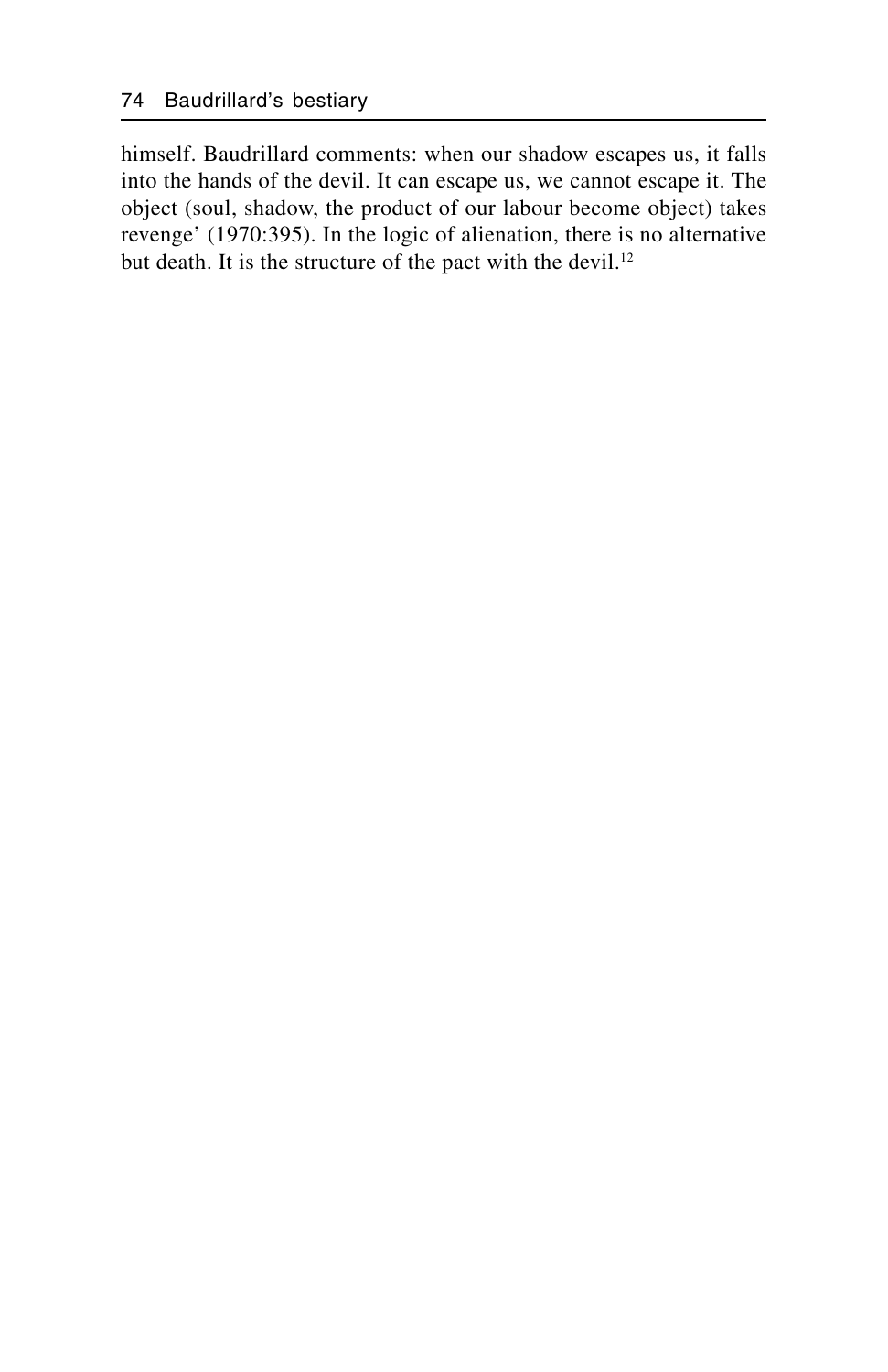# From production to reproduction

*Capital abolishes social determination through the mode of production* Baudrillard

### **A REORGANIZATION OF PROBLEMS**

Baudrillard's book *Symbolic Exchange and Death* was published in 1976, six years after *Consumer Society*. It is an attempt to develop a general examination of the differences between the symbolic and the semiological order. It is no doubt a brilliant and subtle work, written as theory (it provides very little in the way of empirical analysis or example in its 340 pages), yet it is clear that it is not written from the point of view of orthodox Marxism or that of modern social science in any simple sense. On the contrary, it appears to entail a critique of modern social science from the point of view of 'primitive', utopian, symbolic exchange. It involves, in a sense, Baudrillard's attempt to stand back from the analysis of consumer society and consider the position from which from now on his critique of it will be made.

It is clear from previous discussion that Baudrillard had begun to talk in earnest of taking up a position 'outside' commodity exchange itself. In a sense this can be seen to relate to a question which has arisen many times in the Marxist tradition. Perhaps the most famous discussion can be found in Lenin's notion that, as workers located within the production process itself, proletarians can achieve only a level of trade union consciousness, and this can never by itself achieve a breakthrough to a level of strategic political transcendence. Only on the basis of a perspective of a more extensive kind can a genuine political position develop that is adequate to a struggle of a revolutionary type. In Lenin's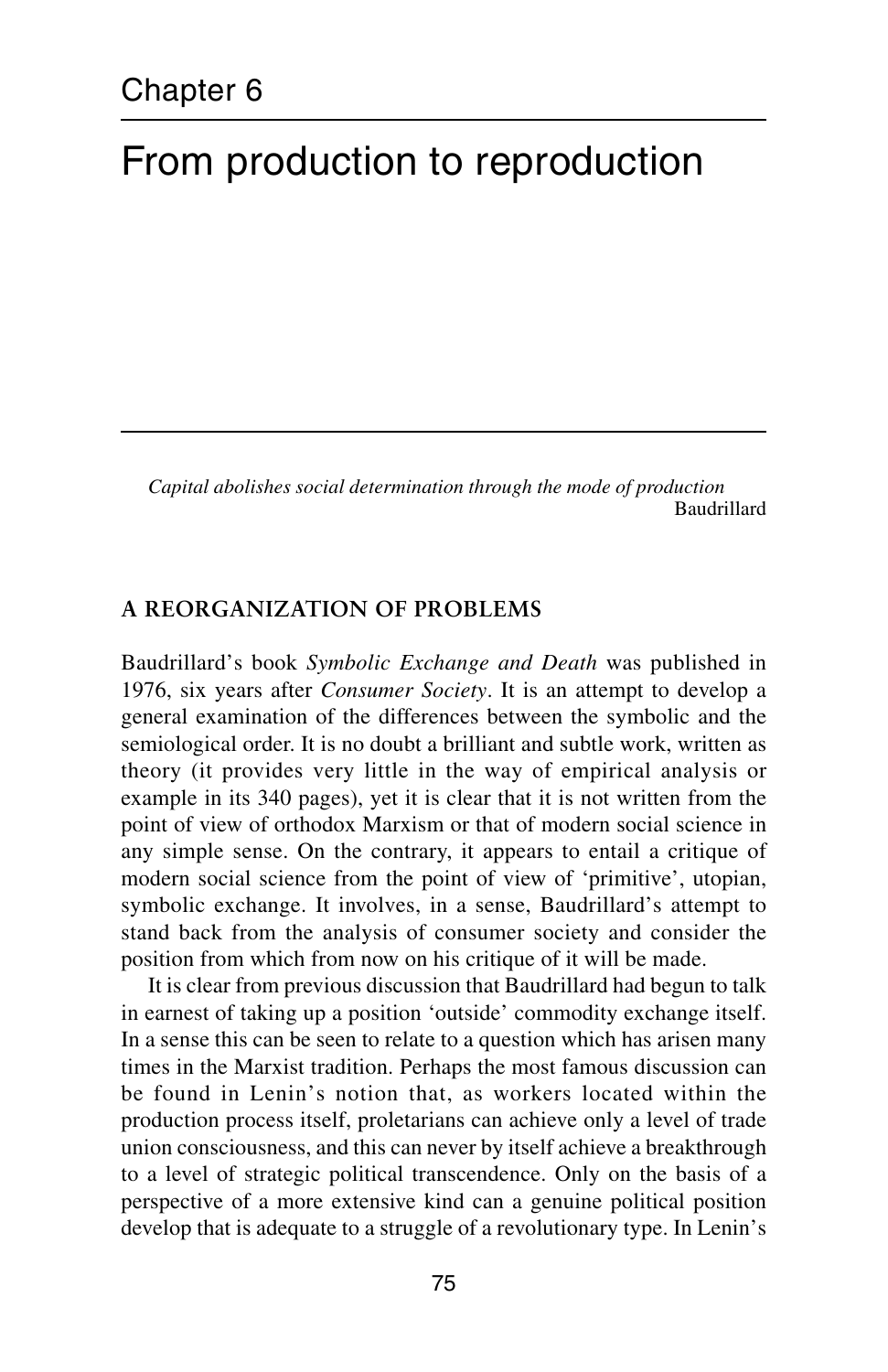own theoretical analysis of Russian society, he identified not one but many modes of production themselves articulated in an order of domination. The socialist, co-operative, and communal forms were to be the basis of a struggle of displacement of the dominant capitalist forms. But nevertheless the aim was hardly in doubt in Lenin's conception: the struggle for a communist society based on a communist mode of production.

Baudrillard's position, by the mid-1970s, rejected the idea that the critique of capitalism should be based on the notion of an alternative mode of production, even a communist one. From this point onwards Baudrillard attempted to elaborate a quite new version of this alternative which could perhaps be thought of as cultural communism, except that its contours and its content are quite remote from anything envisaged by Marx.<sup>1</sup> The ideas developed by Durkheim and Mauss on the other hand, as the writing of Bataille revealed, lead to an alternative version of primitive culture and to a conception of socialism from which it is possible to derive a powerful critique of Marxism.

Although Baudrillard was significantly influenced by Mauss's conception of the gift and counter-gift, the influence of Bataille's attempt to connect the gift to a larger framework which breaks profoundly with any productivism is more in evidence.<sup>2</sup> What concerns Baudrillard is not so much an attempt to compare modern society with its own ideal, as can be seen to appeal to Durkheim and Mauss in their conception of pathological forms, but rather to develop an abstract principle from which it is possible to develop a new critique of modern society. For Durkheim and Mauss modern society was not in need of transcendence but of treatment, of cure. For Baudrillard, the problem is one that is much closer to that of Marx: the struggle for a basis of a revolutionary critique, but now without a revolutionary subject.3

*Symbolic Exchange and Death* (1976) marks a stage of considerable deepening of Baudrillard's fundamental theory, and it works towards a new programme of work which, although being in a sense more concentrated than that of 1972 (see Gane 1991:84), is perhaps more powerful, and relates to the question: is there a higher and more subversive logical form than the present system of simulations? But before that question is reached Baudrillard in some senses recapitulates his own development in the first sections of the book before developing new aspects of his conception of symbolic exchange in studies of death and of the poetic. This generally appears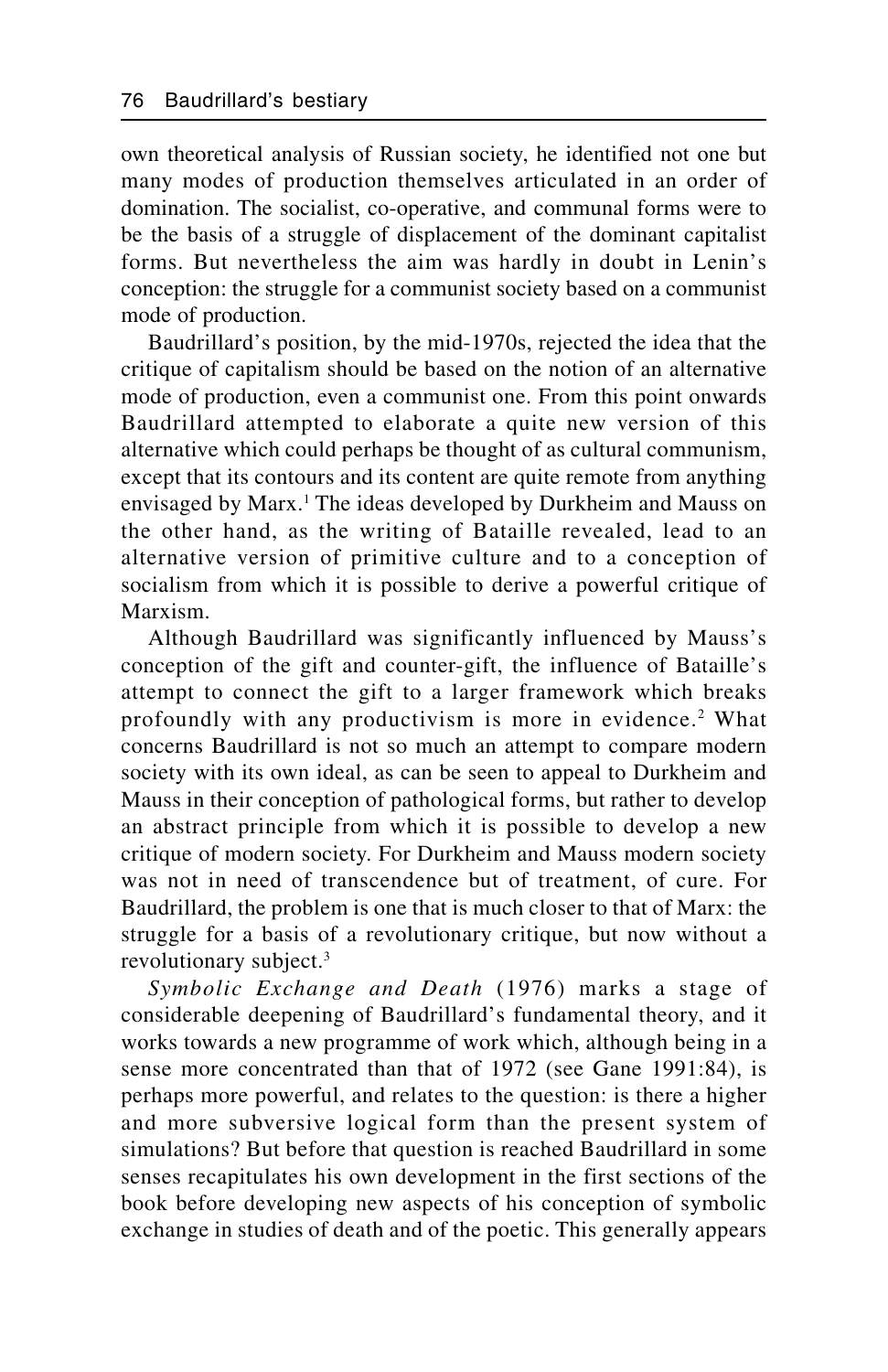as a step back in order to relaunch an attack of contemporary cultural and political structures. Though, in effect, the objective is to determine the answer to a more intractable question: *how does the culture of the sign, of production, succeed in its reduction of the symbolic order?*

The work begins therefore with another essay on the importance of production, as if the ghost had not yet been satisfactorily exorcized.4 But it underlines and makes his change of position from classical Marxism irreversible. In this discussion several important implications are clarified, as Baudrillard discusses strikes and the situation of the proletariat in post-May '68 France. The book begins with a ringing declaration of his new position, that the radical implications of Mauss's study of the gift and Saussure's study of anagrams will

appear in the long term, as more radical hypotheses than those of Freud and Marx.

(1988b:119)

Marx and Freud are certainly not abandoned, but have to be approached in a critical fashion so that the radical elements are made available to analysis. All structuralist appropriations of these writers have to be questioned at a fundamental level since they all tend to draw interpretation towards productivist assumptions and principles.

The radical interpretation of capitalism and its culture leads towards the recognition of the importance of the gift and the countergift, the reversibility of life and death, of the reversibility of the terms of an anagram, not in any attempt to reduce the question to a mystique, or a new structuralism, but towards a new 'ineluctable' form (for the Durkheim roots of the term reversibility see Caillois 1959). Fundamentally, in order to understand this, Baudrillard argues, it is necessary to analyse the way in which the modern idea of reality, the reality principle, was connected to a phase of the evolution of western society, a phase which was reflected in the theory of political economy (itself, resting on the law of value in use and exchange). Today the system is increasingly indeterminate; reality has been displaced, in the consumer society, by the 'hyperreality' of the code. For this system has abolished the effectivity of 'external reality' (which was brought into existence with the first order of simulation), and with it the play of ideologies which it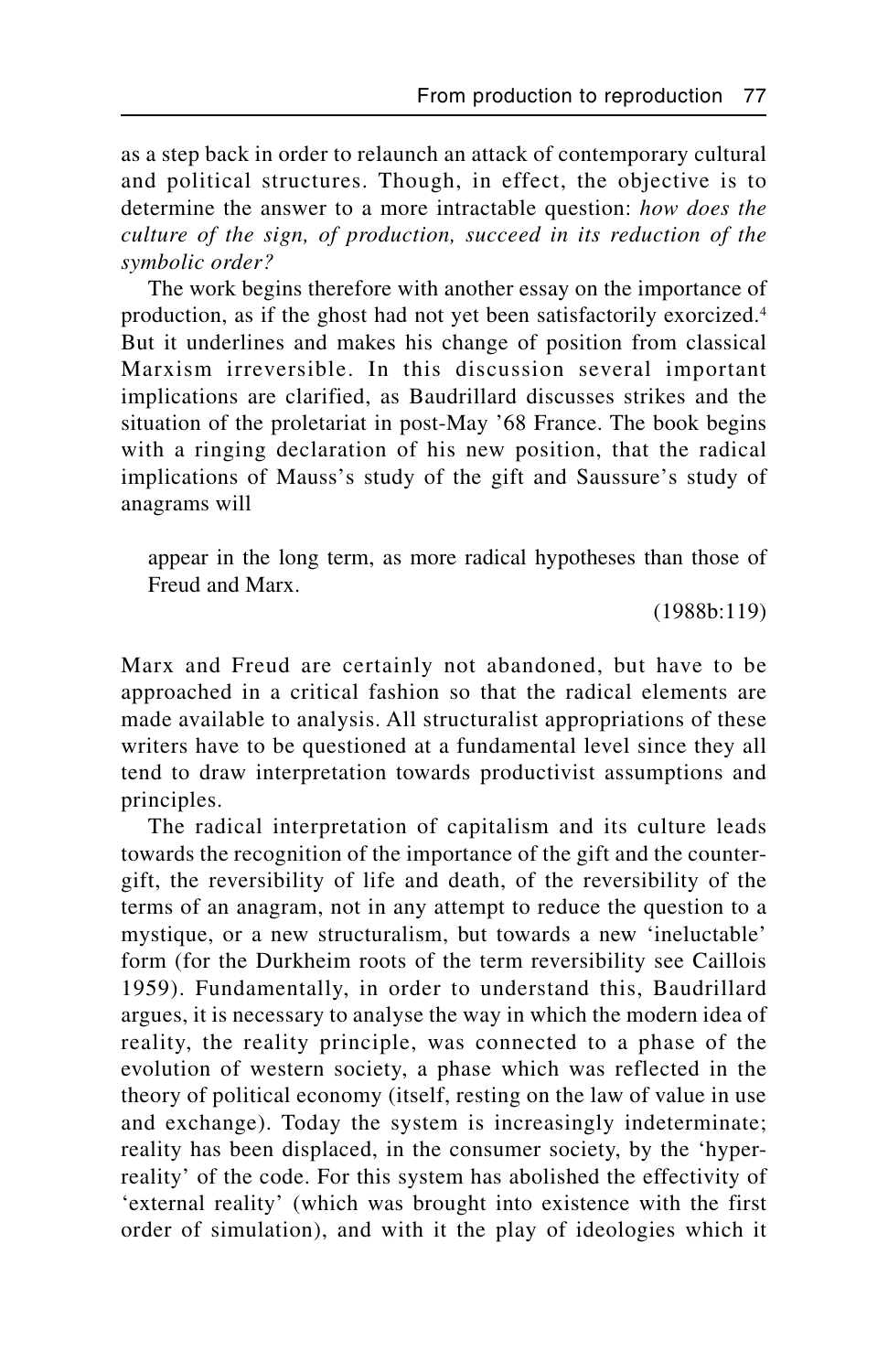structured in depth. It is possible to construct a genealogy, one step on from that in *Consumer Society,* which will reveal the place of political economy and production in the long term process. Once there was a capitalist mode of production: but now a new form has emerged in which capital itself has lost its former characteristics. And as each stage succeeds a former one, the earlier one is taken as a phantom model of 'reality' for the later. These are not simple transitions:

these are the true revolutions…it is only in the third order that theory and practice, themselves fleeting and indeterminate, can catch up with the hyperreal and strike it dead.

(1988b:121)

This idea has to be understood in terms of Baudrillard's conception of the evolution of simulacra, now conceived in relation to objects, not class fractions and cultural strategies.<sup>5</sup> Historical consciousness, he argues in this reorganized problematic, itself corresponds to the age of the machine; the modern unconscious corresponds, however, to a world become indeterminate. The unconscious itself has become part of the whole system and all elements have become subject to manipulation. *The new order that arises is one of an ungraspable system of simulations.* The reality and certainty of the dialectic has gone, to be replaced by genetic codes and random combinations. Even critical theory and political revolution become things of the past, and belong to the old order,

no longer the basis of modern simulation. It is useless to try to resurrect the dialectic, 'objective' contradictions…that is a political regression without hope.

(1988b:122, trs. mod.)

Against the new order a strategy of dialectical transcendence is of no avail. The system has effectively neutralized all first order (natural systems) and second order (dialectic) strategies; it has passed to a higher level, one which has become 'definalized', which can therefore absorb and counter all oppositions based on finalities. It is necessary, he argues, to find a form of dissent which is at an even higher level of logical strategy than the system itself; all others fail. Thus the major objective for any new programme of work must be the search for such a strategic formulation.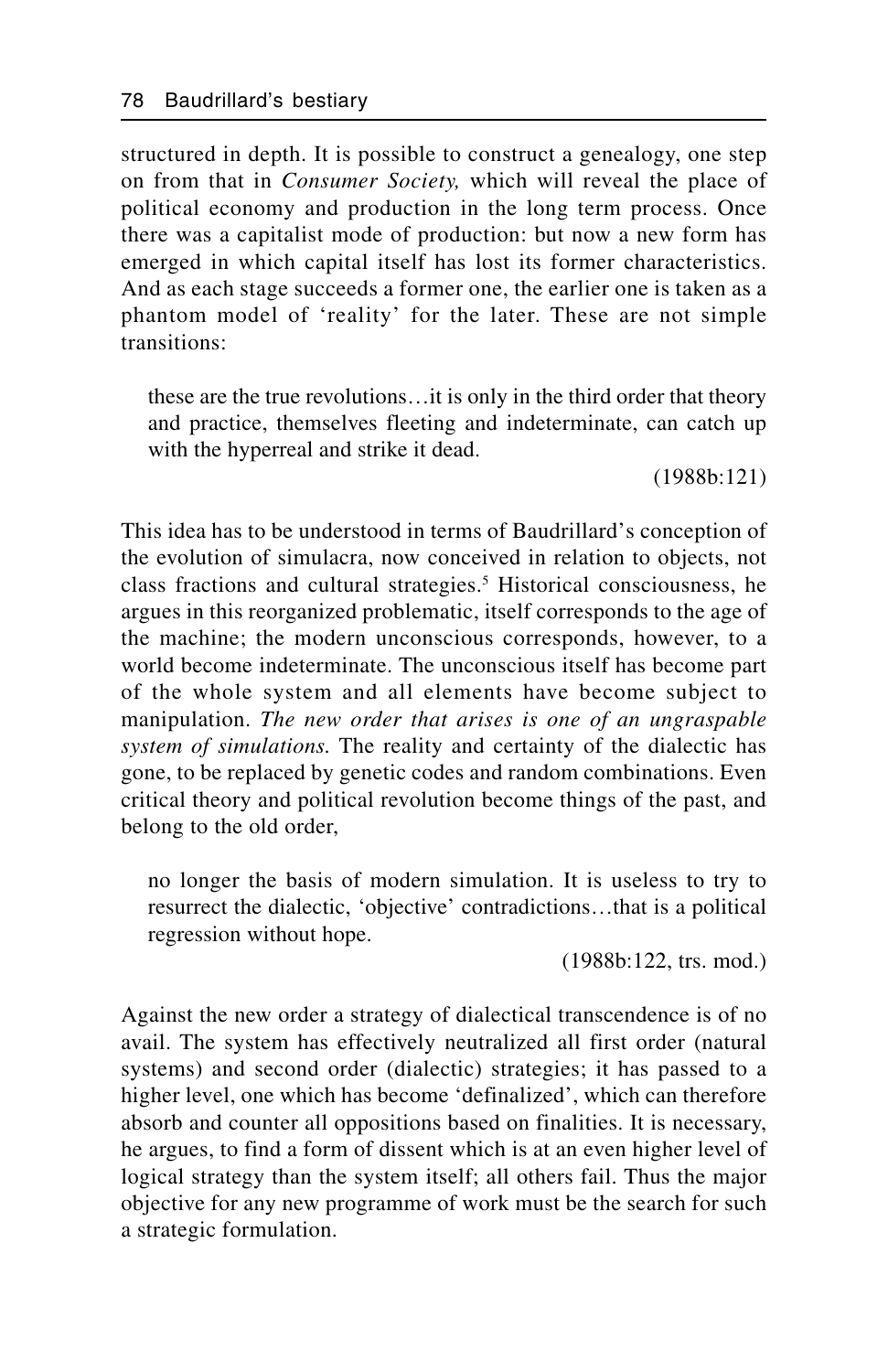But much rests on Baudrillard's conception of the state of the present system and his analysis at this point is surprising. In spite of all appearances, the present system is fragile, it will take only a 'straw' *(coup* de pouce) to make the whole system tumble.<sup>6</sup> No long process of dialectical struggle is necessary, since the whole weight of the increased inertia of the system begins to set in motion a terminal phase. At the point of complete functionality and 'ideal coherence' the system becomes vulnerable, sick. As it comes close to 'radical indetermination' it is unable to deal with the reemergence of meaning and begins to collapse under its own density.

In these conditions a new strategy must avoid reduplicating past assumptions. It must pass from the transcendental to the catastrophic. This is not to be based on an internal logical structure of opposition or contradiction, but rather on a logic of the system: continued beyond its own limits the system will turn in on itself. It will naturally invert, through the intensification of its inherent ambivalence. He sums up this perspective:

the only strategy of opposition to a hyperrealist system is pataphysical, a 'science of imaginary solutions': in other words, a science fiction about the system returning to destroy itself, at the extreme limit of simulation, a reversible simulation in a hyperlogic of destruction and death.

(1988b:123)

The structural violence of the code meets its equivalent at this point where value is abolished.

Baudrillard reflects that his conception of the political economy of the sign (1972) was essentially a compromise position, which has to be reformulated in the new conditions. In the new context, of the third order of simulation (coexistent with monopoly finance capital), capital itself begins to abolish labour and production and indeed political economy as well. The dialectic of signifier and signified is pushed to the limit as is the notion of use and exchange. The code reaches a stage of maximal intensification:

it is not the revolution which puts an end to all this, but capital itself. Capital abolishes social determination through the mode of production, and substitutes the structural form of value for the commodity form. And it is capital that determines the current strategy of the system.

(1988b:128, trs. mod.)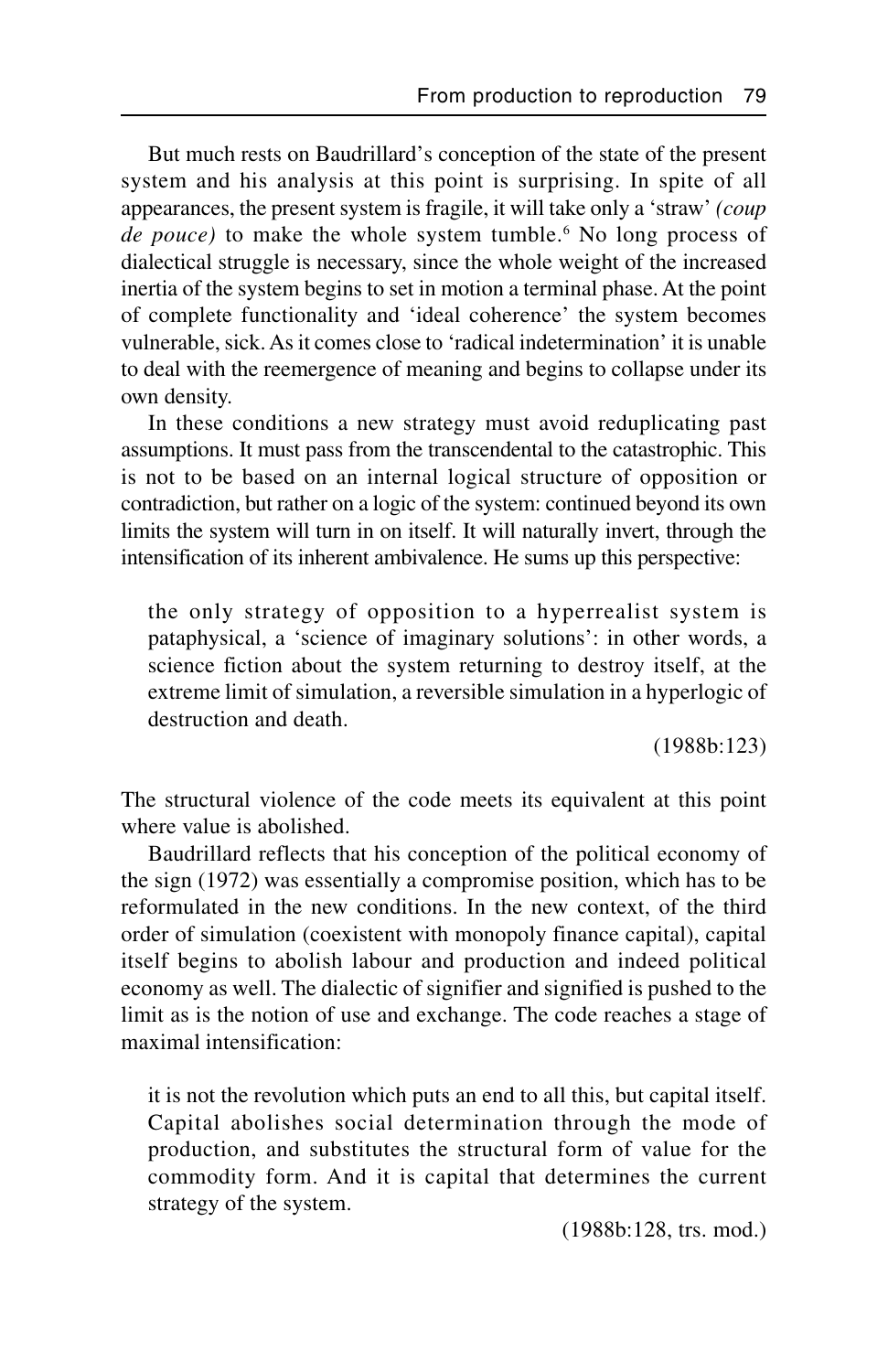The code (of capital) reduces everything in the end to undecidability, a 'generalized brothel' of interchangeability, and this has already begun to affect the so-called infrastructure (the economic). It is no longer possible to regard it, even theoretically, as a determining structure.

Political economy must change therefore before the new structural law of value as the very basis of the social begins to disappear (in this new phase of capitalism without a mode of production). Ironically, Baudrillard here follows the letter of Althusser's own formulation of moving in principle from the primacy of production to that of reproduction. But Baudrillard's intentions are directed to quite different forms of analysis: not to the radicalization of the revolutionary principle of class struggle (now deemed a thing of a past era), but to the idea that the primacy of reproduction destroys all possibility and all hope of revolution in the form of active sacrifical class struggle. Now, under the new regime of the structural law of value, work is no longer primarily productive. It, too, has become reproductive. The Althusserian terms have been turned back against themselves in a strange new sociology of theoretical Marxism (the principle of which was enunciated by Lefebvre).<sup>7</sup> The culture loses its fascination with productivity as a fundamental creative function, and work becomes valued in its own right as simply work. Work in fact becomes a simulation of its former self, and is, in the process, dramatically emptied of all real content. It is a form which now has to reproduce itself for its own sake.

#### **IRONY OF MARXISM**

In light of this idea and this outcome, Marx was perhaps more in error about labour and production than the Luddites, Baudrillard argues, for they foresaw the possibility of a truly catastrophic end of capitalism.<sup>8</sup> Marx, on the other hand, was led to analyse the process as a long dialectical struggle, with a triumphant overturning of capitalism as its outcome. In retrospect this was, he suggests, perhaps only a 'dream' developed in the wake of the defeats of the early phase of struggles and the realization of the impossibility of revolution. The new period today marks the end of this dream, and perhaps the (re)emergence of other possibilities. But from now on, notes Baudrillard, there is no point in trying to rescue Marxism on this point: the transcendental social dialectic is dead.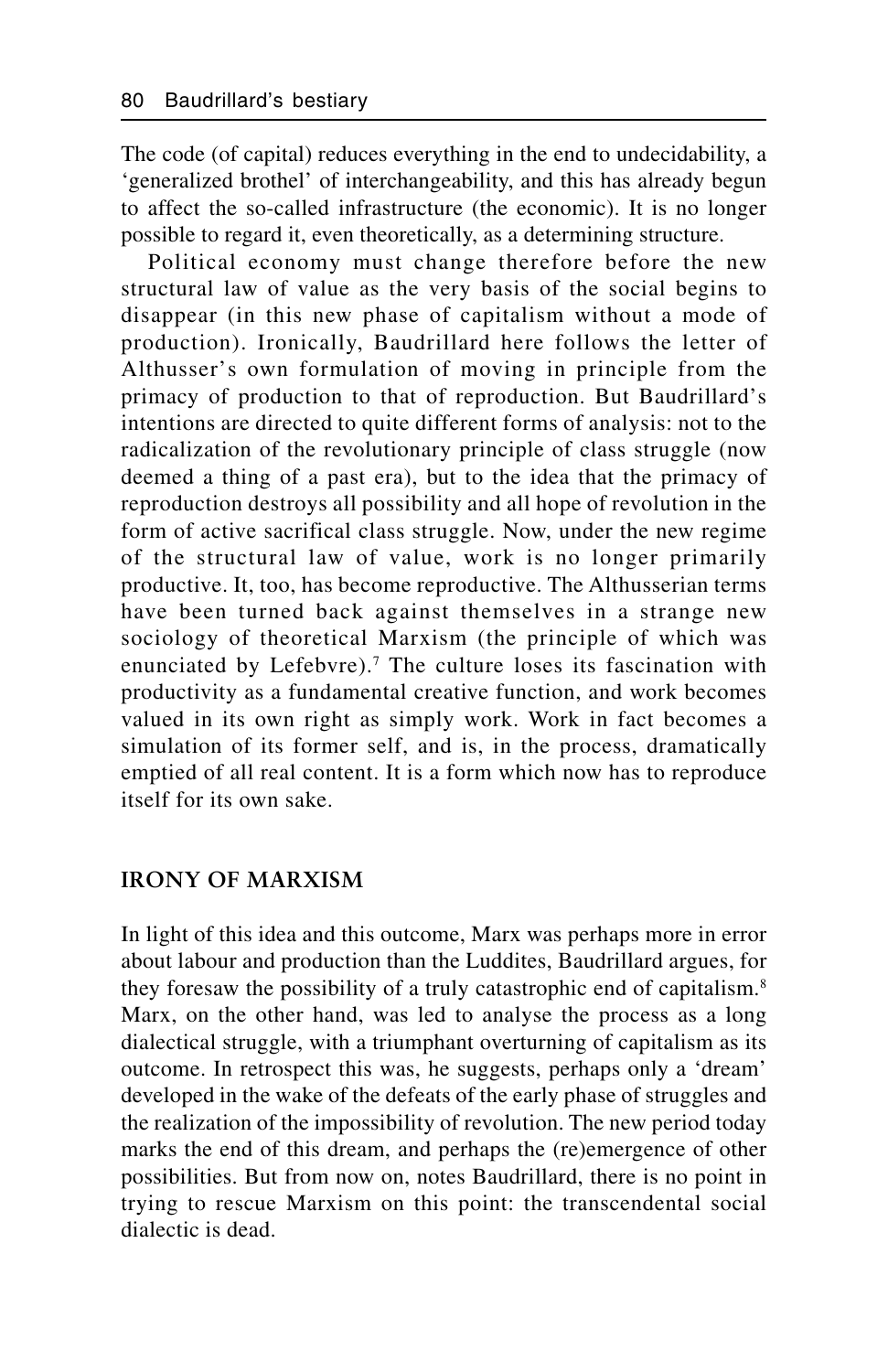The problem today is to begin to analyse the new nature of this work. This is best done by following its own disengagement with its purposes, a perspective that can also make work appear as something distinct from any particular job or position, on the pattern of an ambience. *Work itself today has become something abstract and interchangeable.* It has become a code which seeks to fix the particular positions in 'work'; it is an abstract 'operator' which extends across the whole institutional sphere, even if the concrete meaning of work has passed irretrievably into history. With this increasing abstraction come ideas of job enrichment, deepening the quality of working life, even job 'personalization' and job sharing: everyone is to be embraced in a new and total framework of participation and manipulation. The previous system with its direct buying and selling of labour has been transformed, *now the conception of consumption predominates even in the sphere of production*. Previously, as in Marx, consumption had to be understood as having its place determined by production. Now it is

the opposite. We must conceive of the entire sphere of production, of work and the productive forces, as afloat in the sphere of 'consumption' understood as a generalised axiomatic of the coded exchange of signs.

(1989b:10)

In this new phase, then, the old equivalences disappear: the wage is no longer related to the performance of a specific kind of labour, except as the reproduction of previous expenditure. Now the performance of labour, as work, is more like a simple ritual, a 'baptism' which turns the individual into a citizen. This is the meaning behind all the massive efforts made in recent years so that unemployment can be avoided. Work is invested in the worker not the other way round. When this happens on a wide scale and the sign function of work becomes predominant, the old idea of a fair wage also begins to disappear and new, quite unlimited demands begin to come forward. In fact, he suggests, this can be read as a new and dramatic appearance of a new challenge to the basic code: maximum wage for minimum work (1989b:16). It indicates that workers have become non-workers: their strategy has become a catastrophic one. It is perhaps part of a process in which purely productive work has become obsolescent in the system. An irony arises: from workers in opposition to exploitation, the new condition suggests maximal compensation for workers for loss of exploitation.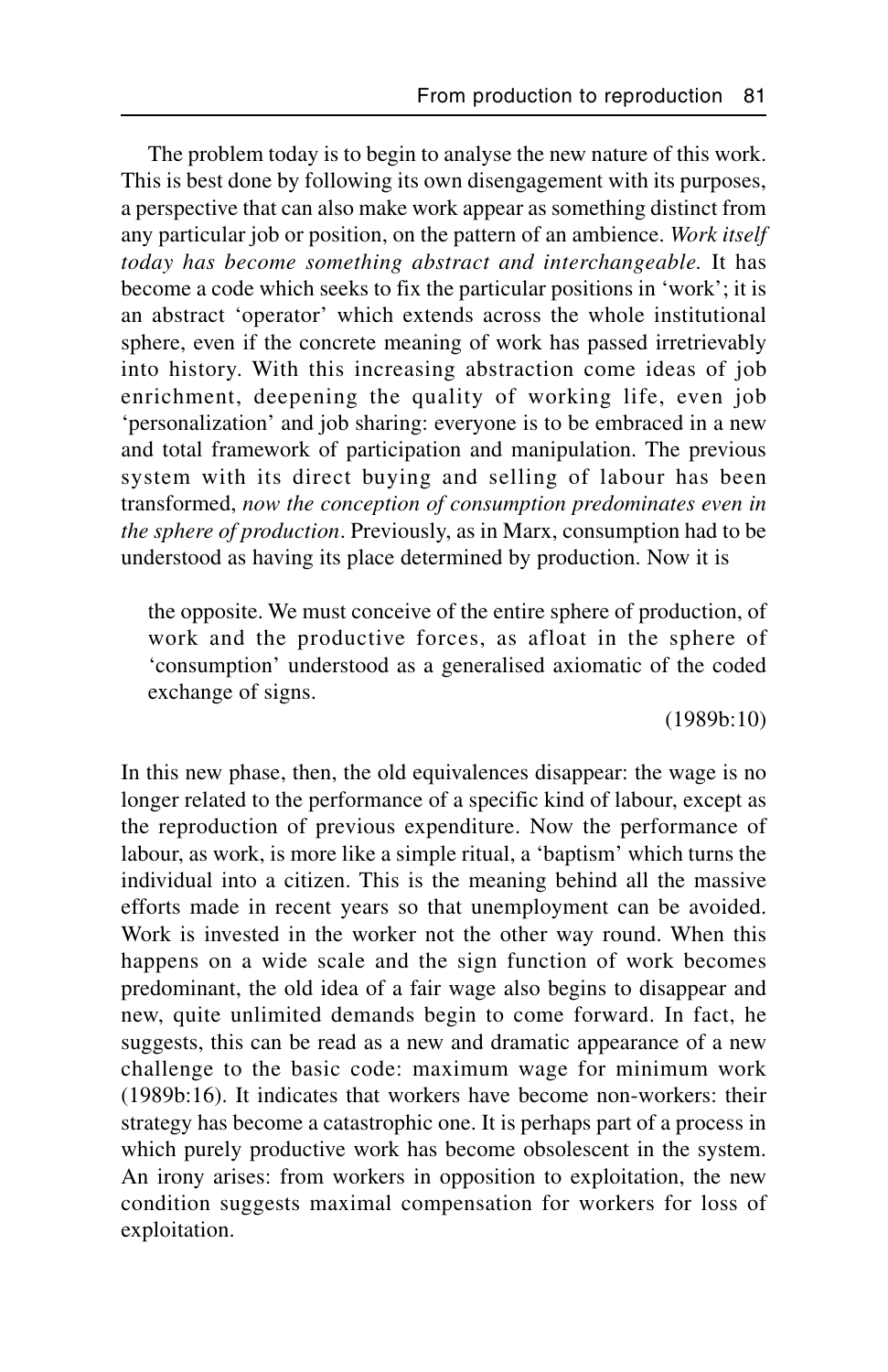In this light the strike changes its character. Once it was justified on the grounds that it confronted the violence of capitalist oppression and exploitation. This notion and type of strike is at an end. Capital will simply allow a company to perish in order for capitalism to continue as a system; or the strike will be seen to yield only what the system would have otherwise yielded on its own. Sometimes a simple class struggle erupts, but this is usually where immigrant labour is involved and because unions have not been able to swallow it into the system. This creates so many problems for unions that within a short time, even these immigrant workers are absorbed, often to the call to class struggle.

In one of his few appeals to an empirical case Baudrillard at this point presents a discussion of the Renault strike in 1973, which he claims was sparked off by immigrant workers in a wild-cat action. The CGT initially spread the strike, but lost control when workers spontaneously returned to work. The unions were caught in the middle of the action. Their overtures rejected on all sides. In terms of the social system this spells danger, a loss of control in a vital sector, as the unions have become an institutional bulwark: the unions saved the regime as a whole in 1968 (1989b:21). The very notion of the strike today has become indeterminate—

the workers go back to work with no gain having refused an offer with sensible gains eight days before…. In fact this confusion is dream like; it translates a capital fact, one that is difficult for the proletarians themselves to accept: that the social struggle has displaced the traditional external class enemy, capital and the bosses, onto the true internal class enemy, their own representative authority of class: the party or union.

(1989b:21)

The effect of this displacement whereby 'parties and unions alienate the social power of the exploited (and) monopolise its representation' leads to uncertainty and apparent regression. In fact, however, it reveals that conventional parties and unions are a thing of the past. It only remains for them to pass away (1989b:22).

An important conclusion can be drawn from this, he argues. The analysis of May '68 and the subsequent strikes reveals a profound crisis in systems of representation, and a profound moral corruption of the proletariat under modern capitalism. It is the immigrant worker who reveals the new situation in all its complexity, and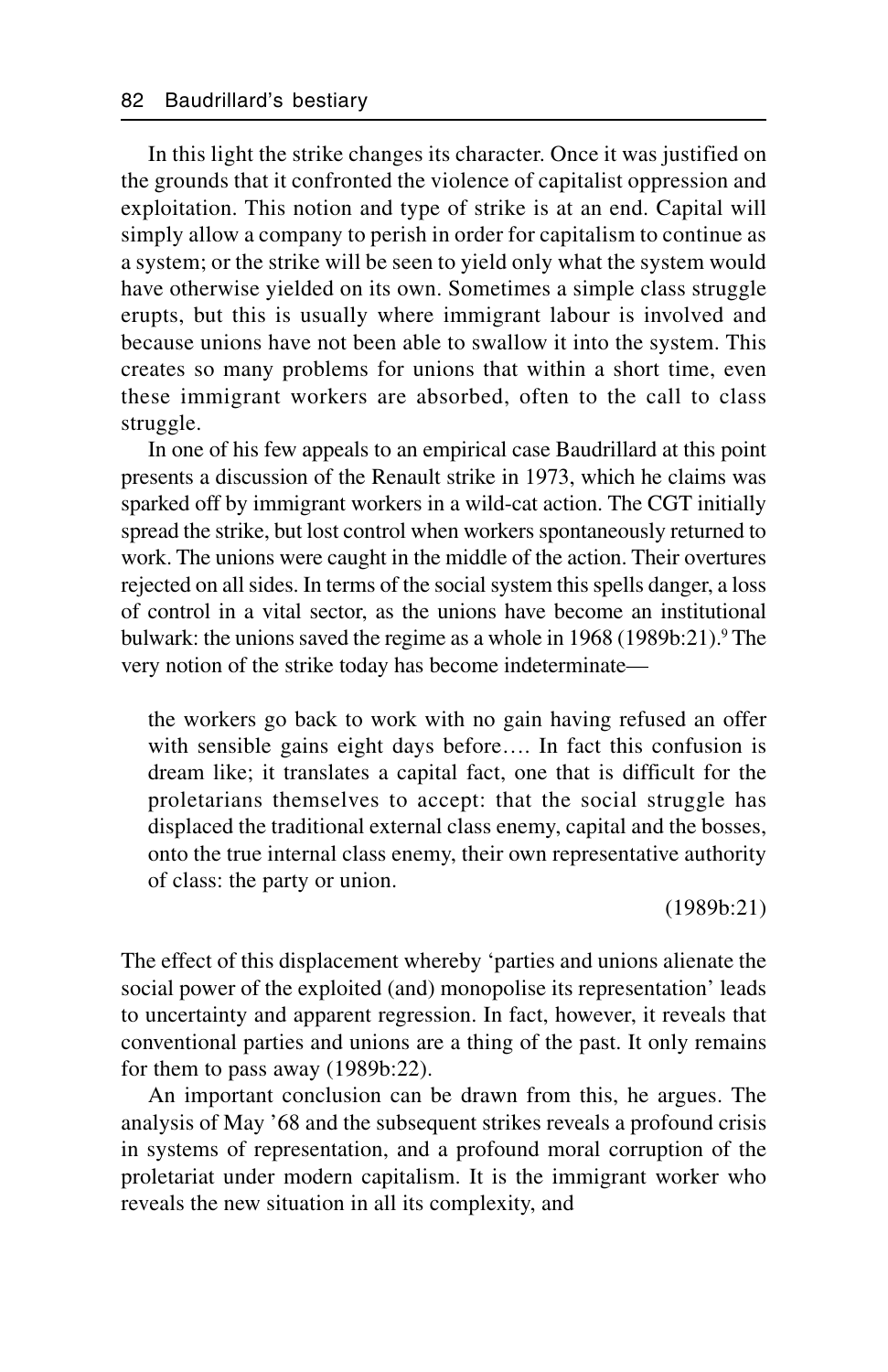the relationship of workers to their own labour power…and this is because they are the ones who have most recently been uprooted from a non-productivist tradition.

(1989b:22)

The effect of the introduction of non-European labour, then, was to bring increasing unrest and discontent, and this brought about a new phenomenon:

this time…the workers stopped work, just like that, suddenly, not claiming anything and negotiating nothing, to the great despair of the unions and the bosses, and then they started work spontaneously and together the following Monday…a 'workstop'. A euphemism that says much more than the term 'strike': the whole discipline of work tumbles, all the moral norms and practices that have been imposed in the two centuries of industrial colonisation in Europe are shattered and forgotten, without any apparent effort, without any 'class struggle' to speak of... just do what is necessary and come back later.

(1989b:22)

Immigrant workers have been reproached, especially by colonialists, for their attitudes and behaviour: their laxity, their erratic attendance, indifference to wages and incentives, to overtime, to promotion, in short, their irrational culture. This gives witness, says Baudrillard, to vast cultural difference. The introduction of non-European workers to countries like France has meant a difficult process of training them to a new work ethic, but, ironically, this happened just at the very moment when European workers began to adopt practices which corrupted old norms. The new attitudes to employment are cool and cynical and far from traditional modes of confrontation. The work ethic is now a fragile remainder: more of a collective paranoia which became a morality and then a myth, but which is now disintegrating.

In these completely new circumstances an increasing number of strikes occur without any apparent economic or political meaning; but they are significant as they are, in an important sense, says Baudrillard trying to develop this new line of argument, gestures against production for its own sake. This is consistent with the profound displacement in the economy—the strike for the sake of the strike is simply a logical continuation of its 'inverse tautology'. Yet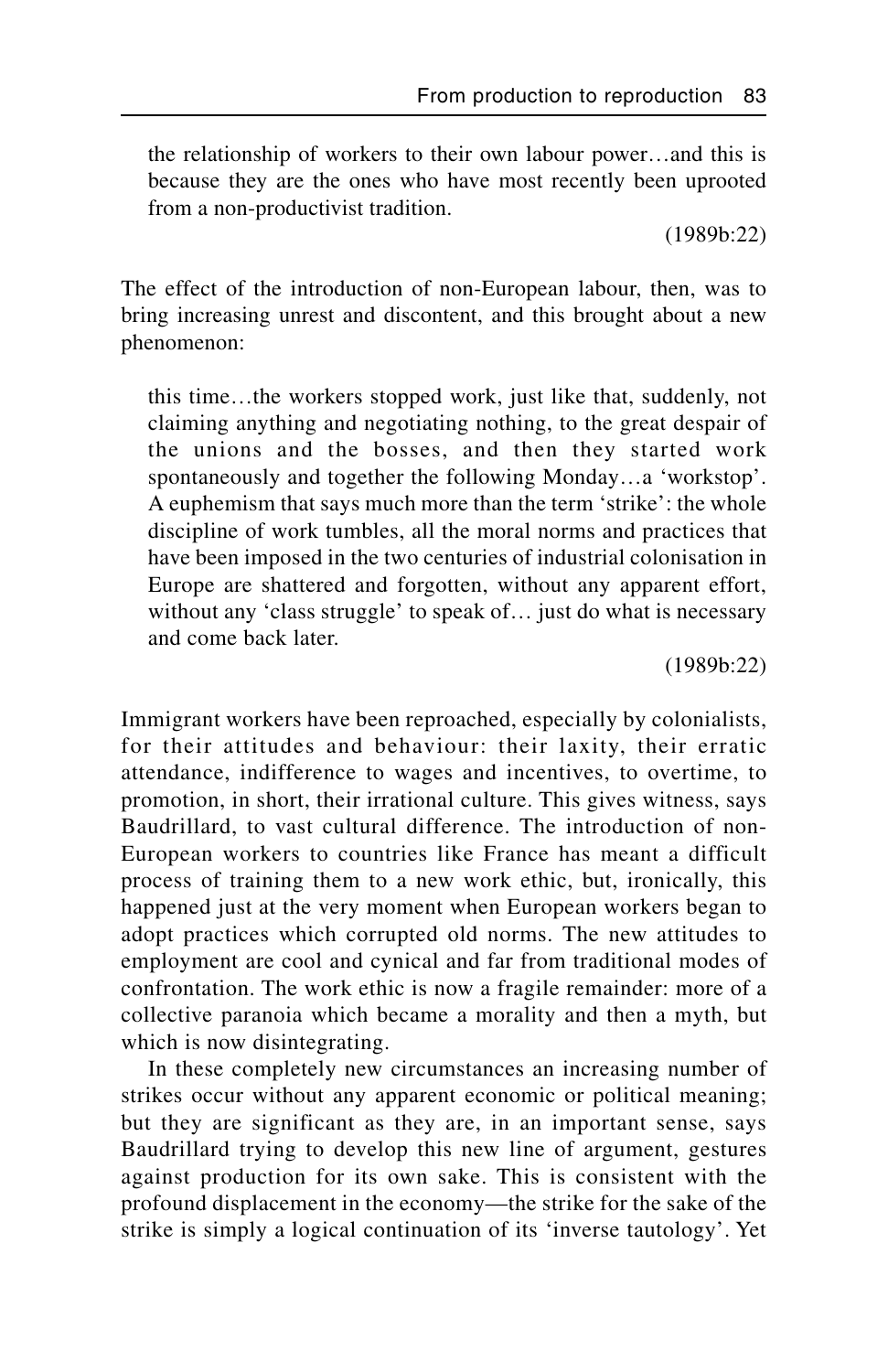even in this form it is dangerously subversive, because, as it displaces the finalities of the previous order, it becomes a radical parody of them: one which 'denies on its own ground the endless finality' of production. Sociological and economic critiques of the system, which previously identified the problem of its wasteful nature, were all rather pious. Today the characteristic which has become prominent is not waste but rather, he notes (no doubt falling into a position which is the exact reverse of complete functionalism), objective uselessness, complemented however by the demand from all sides that the system reproduce employment for everyone. Employment has become the equivalent of a socially distributed product: as productive labour is reduced by technical progression, so the capitalist system has to provide more work. More and more the demand is pressed that strike time be paid for, so that the new strike form can be guaranteed.

When the dramatic transition occurs, and production is dominated by reproduction, production is no longer dominated by production for use or for exchange. The paradox must be grasped in full irony, he insists. The worker reproduces his own 'work'. And all consumption has become reproductive consumption (leisure is indistinguishable from work), and all economic sectors, like the service sector, become as 'productive' as industry. In this new order capitalism is not dominated by the money form, or by reification, but is a pure social relation: production must be seen (as it always was, in fact, but now above all) as a modality of reproduction of the code. Previously this productive modality was predominant, but now reproduction is the dominant mode of reproduction itself. If this is posed in terms close to those of Michel Foucault (whose work on genealogies had a profound effect on Baudrillard, who takes the idea and forces it beyond the fields of application in Foucault), it is as if the factory form has disappeared only to blossom as an infinite expansion. As the seventeenth-century system of confinement set industrial work on its way towards the factory, it did so by imposing a new rationalized ordering of disciplined work on its deviants. Against the visions of a liberation from work as such (a dominant utopian vision to the mid-1970s) this discipline is generalized into a society that has become a vast detention camp of labour-for-the-sake-of-labour. If this is truly the case, then the whole theory of social stratification has to be rewritten. For it is now clear that Marx's theory of the proletariat as principally defined through its exploitation and its oppression has to be replaced by a theory of stratification on the basis, not of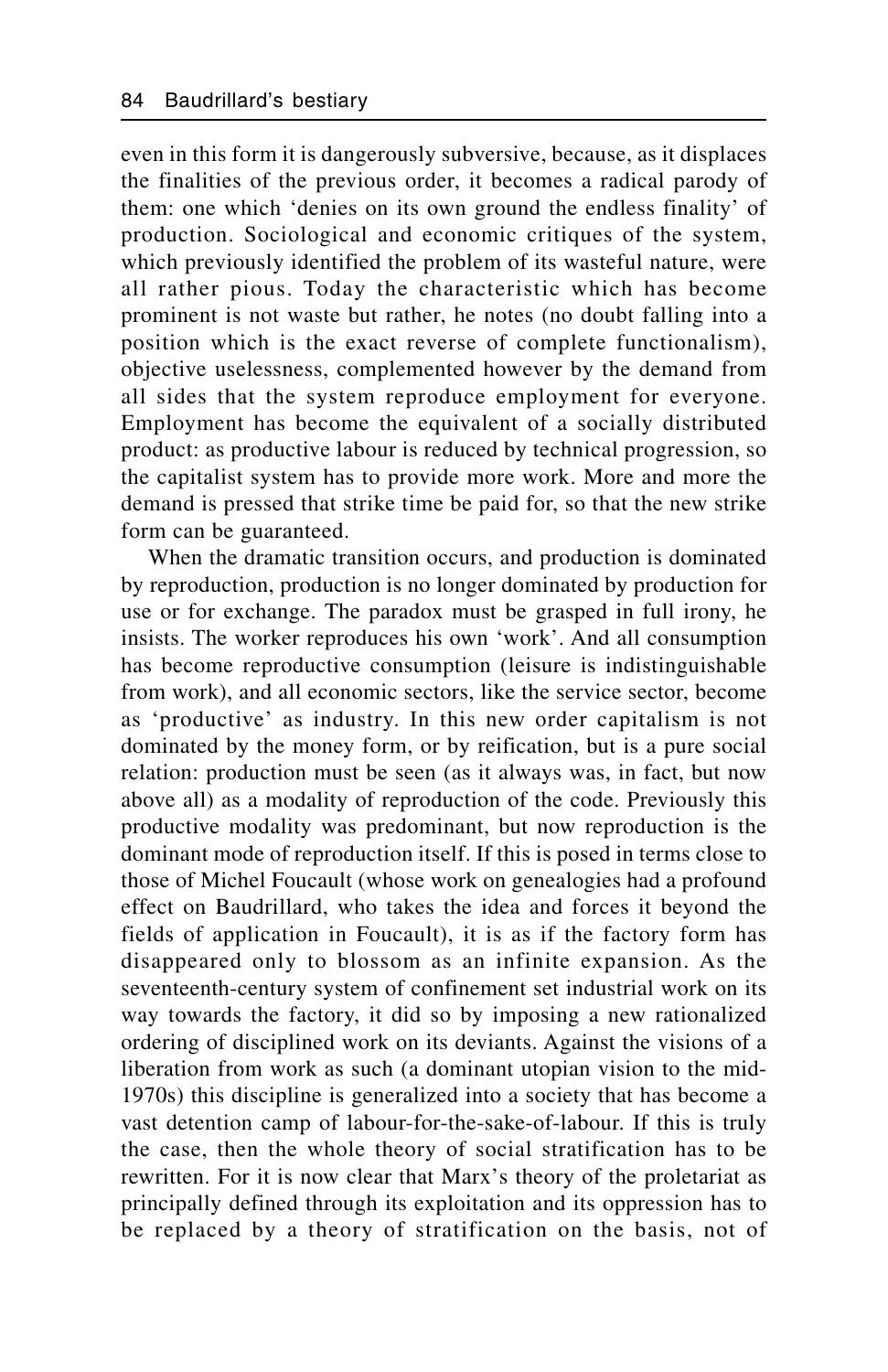exploitation, but of *excommunication* (a concept which makes its dramatic return in Baudrillard's work *America*).

It is thus clear that the tendency of Baudrillard's thought is strangely consistent in its rapprochement with Durkheim's theory of outsider groups (see Gane 1983b). Baudrillard expresses this in a typically forthright way: there has never been a true class struggle except on the basis of such discrimination, on the basis of subhumans against their status, in the case of the proletariat against a caste status which consigns it to subhumanity of labour. Thus, as soon as the western working classes are accepted into society as normal human subjects, they begin to adopt all the usual discriminatory practices of the normal against the abnormal: they become racist, sexist, ageist. The proletariat adheres to a culture which opposes and represses the deviant, the mad, the outsider. There is no difference here between the bourgeois and the proletarian, and it reveals the crucial fact that the basic law of modern society is not that of exploitation, it is, as Foucault argued, that of normalization.

One of the crucial and revelatory effects of the displacement of production towards reproduction was established in May '68. This is clearly visible in the fact that it was the university faculties of social and human sciences that were the points of explosion: it was these faculties which felt the first intimations of the new order of total uselessness and the new predominance of reproductive labour. The explosion cannot be seen as a blockage in the system of productive labour which acted as the closure of a pressure valve in the system, except in the sense that real productive work was no longer available, for the system as a whole cannot offer genuine 'work' any more. The first intimations of the new order were registered in the 'superstructure', in the sphere of university culture which recognized the end of an historical epoch. This recognition soon spread throughout society, and all social struggles are influenced by it. At first the young, the marginal, those at the edges of the system registered it in the strongest terms. The last groups to become aware of these changes are the traditional working-class groups who have been trained on all sides to think of labour as productive, even the source of all social wealth (Marx).

This whole complex of labour mythology is now revealed in its own right in all its ramifications. It can be seen that the illusion of production is fully integrated into a specific vision of freedom on the one hand and leisure on the other. The very significance given to productive labour itself had functioned to mitigate exploitation and to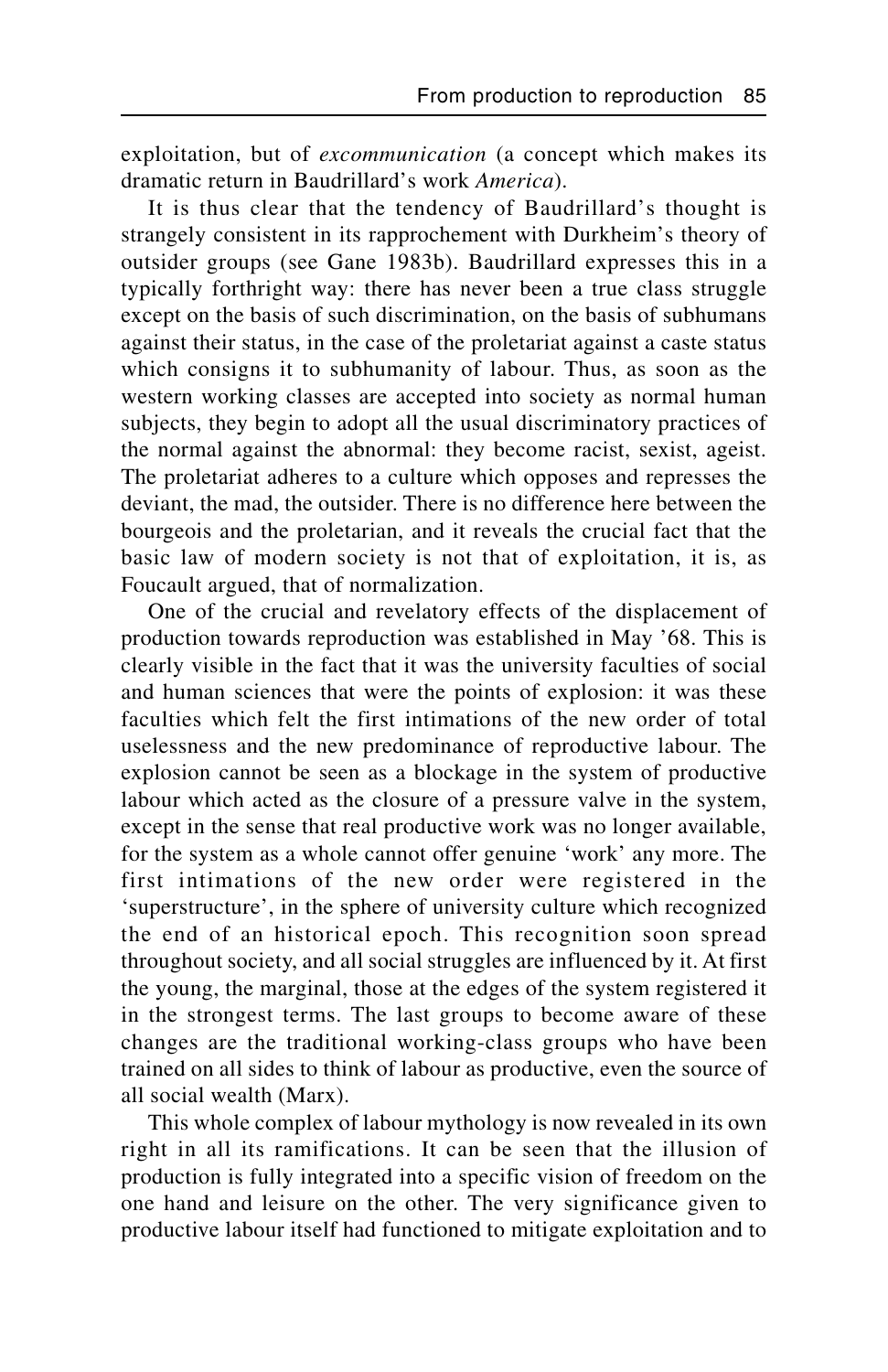give it meaning. The production of use values is really only an ideological formation which transposes itself into a moral ideal. But those groups who have been most fully saturated in this illusion are those least capable of responding to the new situation and its new opportunities. They are revealed as the most highly integrated and mystified of all social groups, and all movements which reflect this in (Marxist) social theory must be included in this category. A provocation to the left: only when these groups become conscious of the place of labour in the new system of the reproduction of useless work will an explosion such as that of May '68 be generalized throughout society.

Baudrillard, then, turns the Althusserian notion of reproduction into an irony of orthodox Marxism. There are some points in common: first, both see the proletariat as having the final deciding voice and the role of the French Communist Party as having been less than revolutionary. And both see the crucial problems as lying in the sphere of reproduction (of the conditions of production). But Althusser and the Althusserians argued that this must still be seen as a form of class struggle determined in the last instance by economic processes in the capitalist mode of production which produces surplus value on which the parasitic groups reproduce themselves. In this context the structure and function of the state loom large, and its analysis becomes increasingly important. But for Baudrillard, this form of thinking (though it might be possible for his theses to be reformulated in terms of the state) is contained in a framework now inverted. For Baudrillard, May '68

only translated the chasm in the current system between those who still believed in their own labour-power, and those who did not.

(1989b:26)

# **THE ANNIHILATION OR IRONY OF SYMBOLIC EXCHANGE?**

This discussion of reproduction is seen as a specific case of the displacement of political economy by the structural law of value as a simulation model. This theme is developed vigorously, not as a simple argument that the 'economic' as such has disappeared from view, but rather that the cash nexus now appears directly in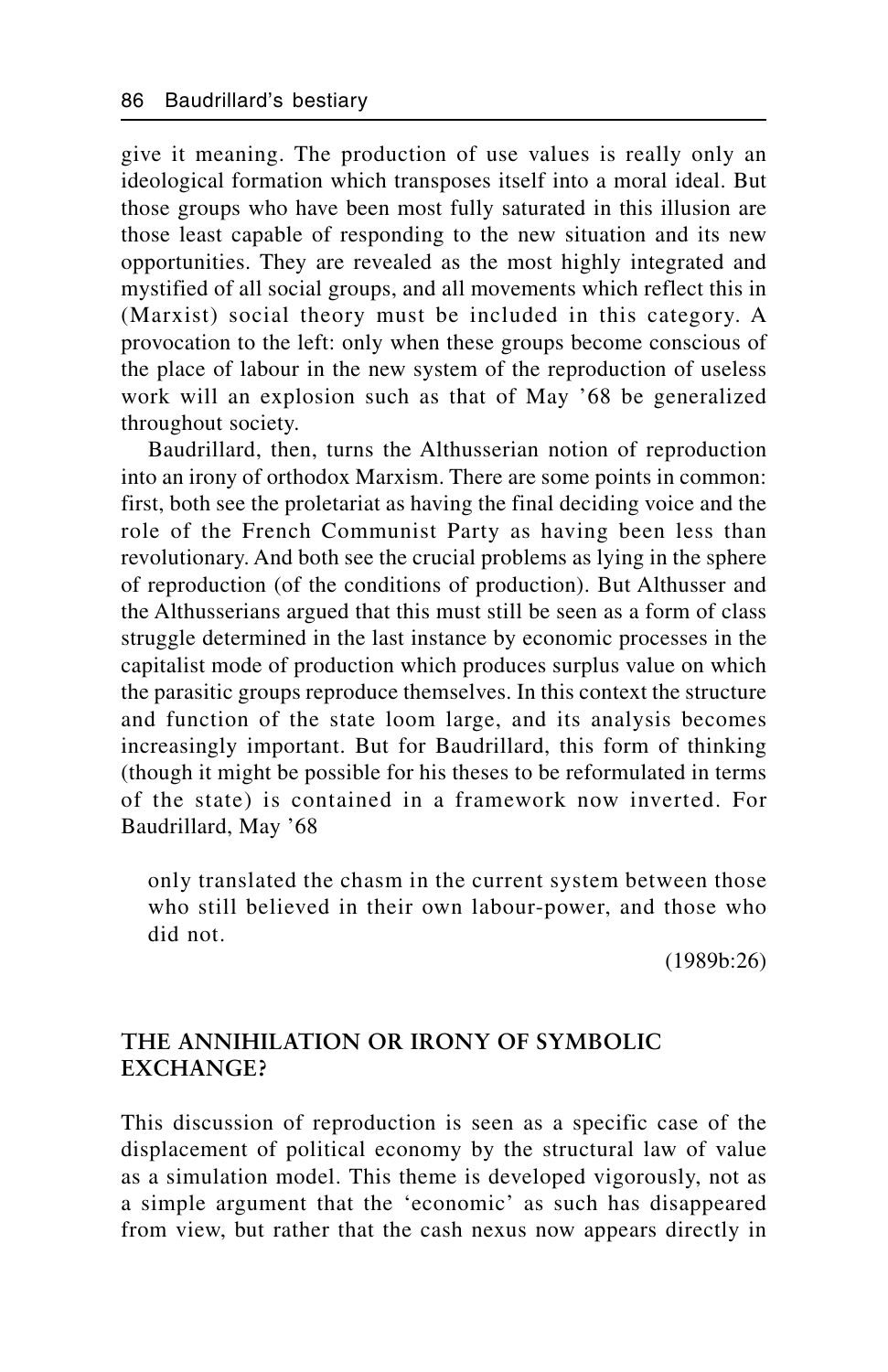view as an obscenity. This is discussed in relation to recent bank advertising. This states blatently: your money interests me—give and take—let me take your money and I will make you profit from my bank (Baudrillard 1976:53-4).<sup>10</sup> Now, at first sight of course this looks like a direct appeal to the reciprocity of exchange. But Baudrillard is not concerned with this. His analysis suggests that what is in evidence here is a departure from all previous restraint in advertising in the knowledge that there was a certain age-old immorality in profiting from interest. Certainly this new level of advertising marks a distinct break in the degree of directness: a kind of advertising based on an approach that is essentially manto-man, he argues, a 'virile complicity'—it is time to lay out the cards on the table and to face the triumphant obscenity of capitalist functioning as if it were all out in the open. Everyone can fix their eyes on money as if it were a sexual object. The technique, he notes taking the point to an obscenity himself, is one of 'perverse provocation', as if the bank were saying, in Baudrillard's words, your arse interests me, give me your buttocks and I will bugger you and you will enjoy it (1976:54). It is quite different in intensity from the advertisement of a competing bank which simply expresses the view that it is the customer who should have the smile not the banker, now seen to be a ploy belonging to a previous era of advertising, but of course Baudrillard is interested not in any constraining effect this may have, only in the logic of the obscenity itself.

Thus capital does not abide by the old rules any longer. The old law of value can now be manipulated at will. And this can be done on a number of different levels: your unconscious interests me, for example, could now be expressed by psychoanalysts. And in so far as this spreads right across social fields it leads to a process whereby all social relations become inflected by this new obscenity. In advertising this is realized in a new realism: a bank is a bank. A state of affairs is presented as a facticity, as an untranscendable institutional arrangement, a tautology, and a fundamental rule of domination. Against this new form an appeal to revolutionary forces is lost since all energies return to the system and are easily absorbed. This is because the basic structures are quite different from any symbolic exchange or dialectical progression. The new order is one of simulation in the third degree, typically of obscenity, of naked and brutal provocation which cannot be countered on its own terms, since there is no longer any internal play of oppositional force within the system (defined by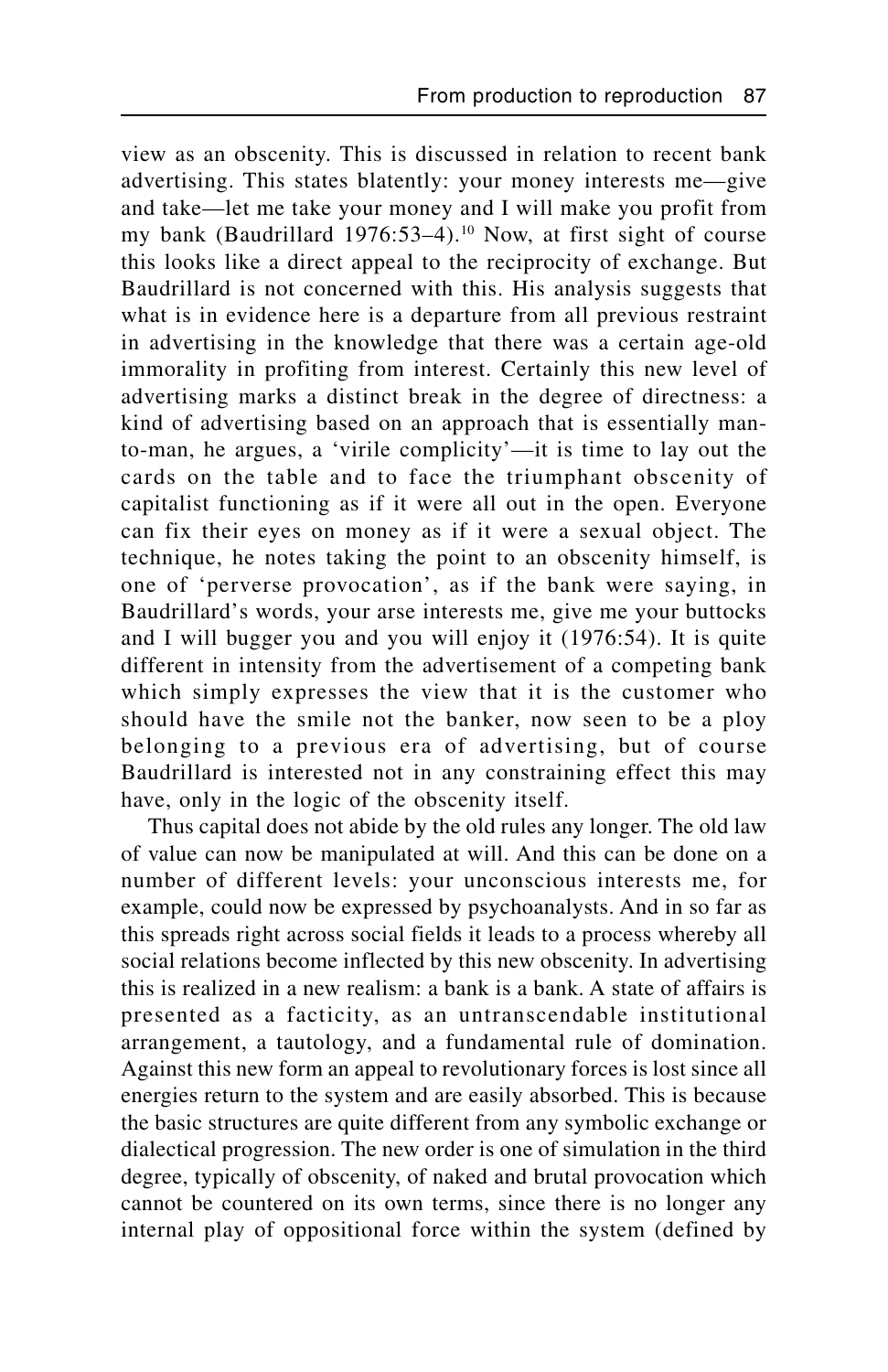Baudrillard in a way, unfortunately, that makes this a tautology—or perhaps that which does not conform to the code simply disappears from his view).

The only hope of action against this system lies outside it, he repeats, in the symbolic violence of which the gift and counter-gift are the paradigm. But this idea has now to be deepened and understood in its full alterity (1976:63), a term which will become important in Baudrillard's later work, as radical alterity (1990b). It is not a new mysticism of the gift and of altruistic motives based on individualistic assumptions. It is not in any sense a question of gratuitous acts of individuals. Baudrillard does not stress the conventional force of obligation (Mauss), but he suggests that the primitives know that the gift is a challenge, and it is annulled only in the counter-gift. This characteristic of the gift as reversible has to be recognized as different from any mode of contractual exchange. In primitive cultures the ambivalence of death in exchange is fully acknowledged. In our culture the two poles of the exchange are broken, and each side breaks off into a remote autonomy.

It is in this perspective that hostage taking can be seen not only as a simple process of establishing the demand for ransom, etc., but also as establishing the irruption of the symbolic order itself against the system, and at bottom this is the only possible revolution against it. In terms of a terrorist challenge to the system the only possible answer seems to be the death of the terrorist, but this leaves the challenge completely unanswered. In return for a challenge in the form of an escalation to the level of symbolic challenge of death to the system only a counter-death is appropriate. The immense system of powers in the west seems unable to respond to this kind of challenge since beyond the specific act itself is another cultural order which, in its particular way, calls for a specific sacrifice, one which cannot be acceded. This was also the case in May '68, for the basic demand of the students was posed at the level of symbolic exchange: this kind of challenge is incapable of being absorbed. The martyr, when created, always poses a fundamental ambivalence. It is the same in the Christian tradition, for the veiled aim of self-sacrifice to God is to reach towards a position in which God cannot contain the debt. At that point the relative positions of the sacrificer and God are reversed.11 This explains why these activities always approach heresy and always have to be rigorously controlled by the religious authorities. Such exchanges are controlled by the church in a way which prevents them becoming catastrophic. It is done by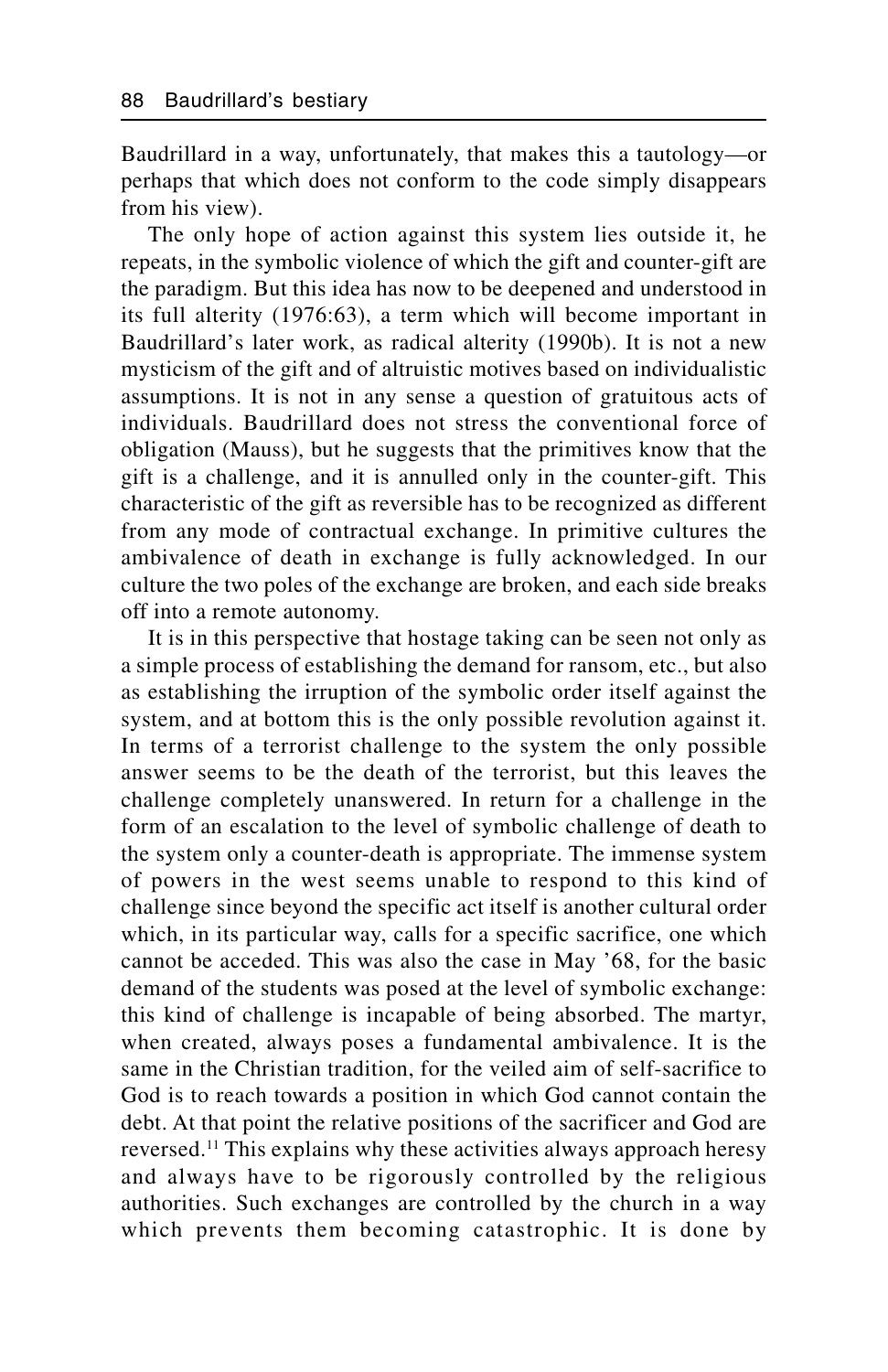establishing a hierarchical order of exchanges but always in order to lead to an equivalence between the sacrificer and God. This implies that a gift which is irreversible is a threat to the order itself. Institutions in general have therefore to control exchanges and to ensure that a catastrophic situation is avoided. In this respect the challenge of hostage taking is fascinating for the modern order since it mirrors the exorbitant violence of the social system at the same time as it threatens it with death.

It is now possible to return to reproduction, since some of the patterns of exchange are clarified if the relation between capital and labour is looked at in this, extremely unusual, even perverse, version of exchange theory, taken, in a way that defines Baudrillard's distinctiveness as a theorist, to the limit: death. In a sense the violence of physical exploitation of the worker pales into insignificance in comparison with the violence perpetrated against the symbolic order of the worker, for the main stake is always symbolic. All exchange between capital and labour presupposes the 'extermination' of objects, and it is only death, not labour power or abstract labour, that enables an equivalence to be established. In this case the workers' death is not an immediate and sudden dangerous sacrifice: it is slow and prolonged. The opposite of this kind of work is not leisure or free time. Its opposite is the total and immediate sacrifice. The liberation of the slave or serf has made possible the free worker; he is the slave 'liberated' for work. And it is here, he argues wickedly, that capital installs death. In this particular capitalist form, the worker is put to a differed death and this is the specific power of capital. For the slow controlled death of the worker changes nothing—it is not a challenge. Revolution puts death back into play in the system into its own time, which is the rhythm of symbolic exchange itself, for symbolic exchanges are rendered in their own specific cycle.12 The strategy of capital is clearly that of interrupting and breaking this cycle and to subordinate it to a linear time. In this time the worker is rendered to capital in infinitesimal portions.

This, then, is an immediate hypothesis which can be drawn from a critique of the traditionally established capitalist system from the point of view of symbolic orders: the worker submits his life to the exploiter and this is successful to the extent that the latent power of the return is displaced in time, and therefore cannot cancel the sphere of power. It is then displaced from the sphere of any resolution. In fact, it now appears that the worker donates capital to the employer and in return the capitalist provides work to the worker: *it is in the power of the capitalist*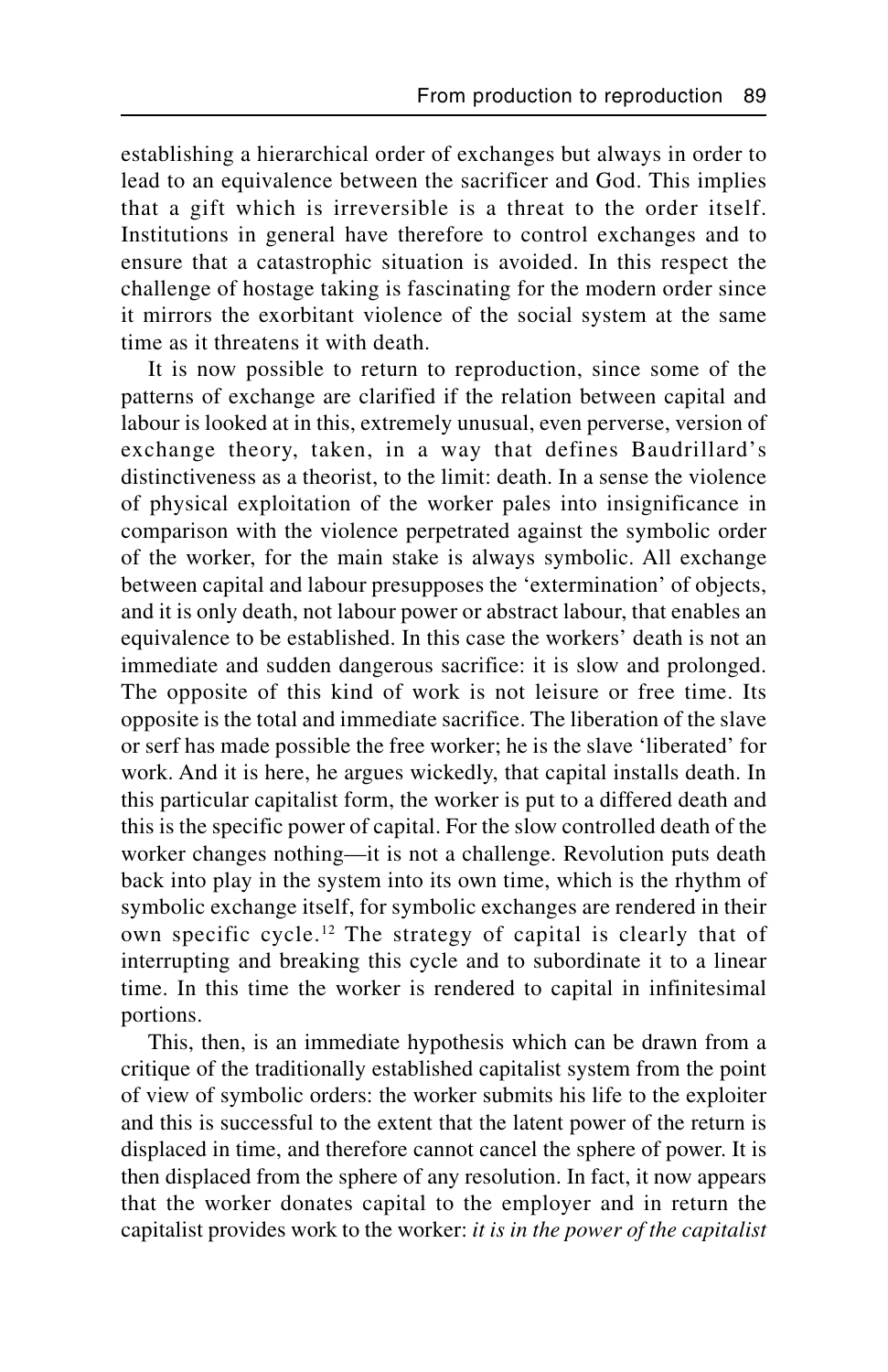*to initiate the gift*. The refusal of work is therefore radical; it is the refusal of symbolic domination. The poisoned character of this exchange is the mark of the wage, the dominant social code.<sup>13</sup> The strategic aim of capital is to limit the exchange to a contract and to stabilize, control and manipulate this relation. The refusal of work always reveals that what is at stake is an exchange of an order which is more fundamental in its totality and implication, and it puts the initial gift into question.

But this traditional set of relations is no longer in place. Today, the wage is given in order that it is spent (and this itself is considered a kind of work), which is the entry of another kind of slow death as a regime into the system. Now the object enters the system not as something that can be offered up as a sacrifice in exchange: it becomes an object that is used and consumed to death in use. This is altogether different from the way that a gift is consumed as a pure loss. It is now possible to see that in the past the exercise of power was open and direct in the festival in the sacrifice. And reversion was always a possibility. After the decline of master-slave dialectic the major formation became one of the reproduction of power itself. And today, even the buying back of power has to be simulated, it cannot be accomplished openly and directly on the ground of the system itself. *In this sense the truly unprecedented nature of capitalism is revealed as a completely new solution to the problem of power.*14 The increasing scale of modern economic forms has brought a new form of control over symbolic exchanges through production at first, but now it occurs through consumption. The economic succeeds again in masking its structure.

This striking analysis is then generalized apparently in the most facile manner, and an equally facile manner can also be found in his analysis of the media. Here there is a monopoly of control such that what is produced is always a message without a response. Or, to take the transport system: what is produced is a gift in the form of a network of roads. Yet the return, the vast number of deaths (the accident has its place in this order), is a hopelessly inadequate attempt to counter social power. Nevertheless however hopeless, these counter-gifts cannot find an adequate response from the system. If the system tries to absorb them the problem is only made worse; they are incompatible. Thus the theory of the gift is the basis of a unification of understanding across many fields, from May '68, terrorism, to work and consumption. It is based on the view that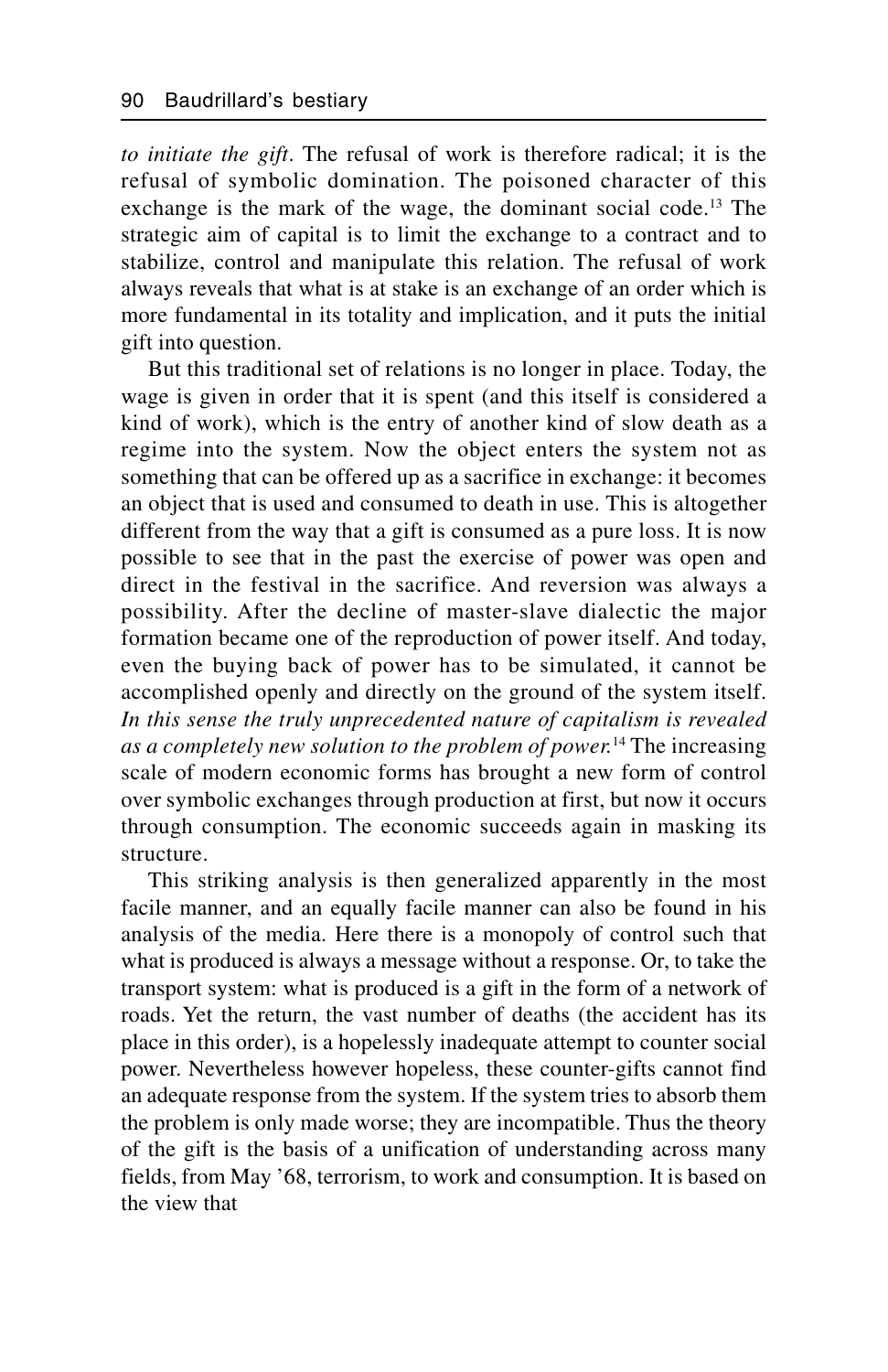contrary to all humanist, or libertarian, or Christian ideology, the gift is the source and essence of power. Only the counter-gift can abolish it.

(1976:73)

Marcel Mauss would have been astonished to have seen what consequences could be derived from his essay by a theorist engaged in unrestrained (by the real, by moral structures, by fear of consequences) analysis from the point of view of the gift as an absolute principle, in the spirit of *détournement.*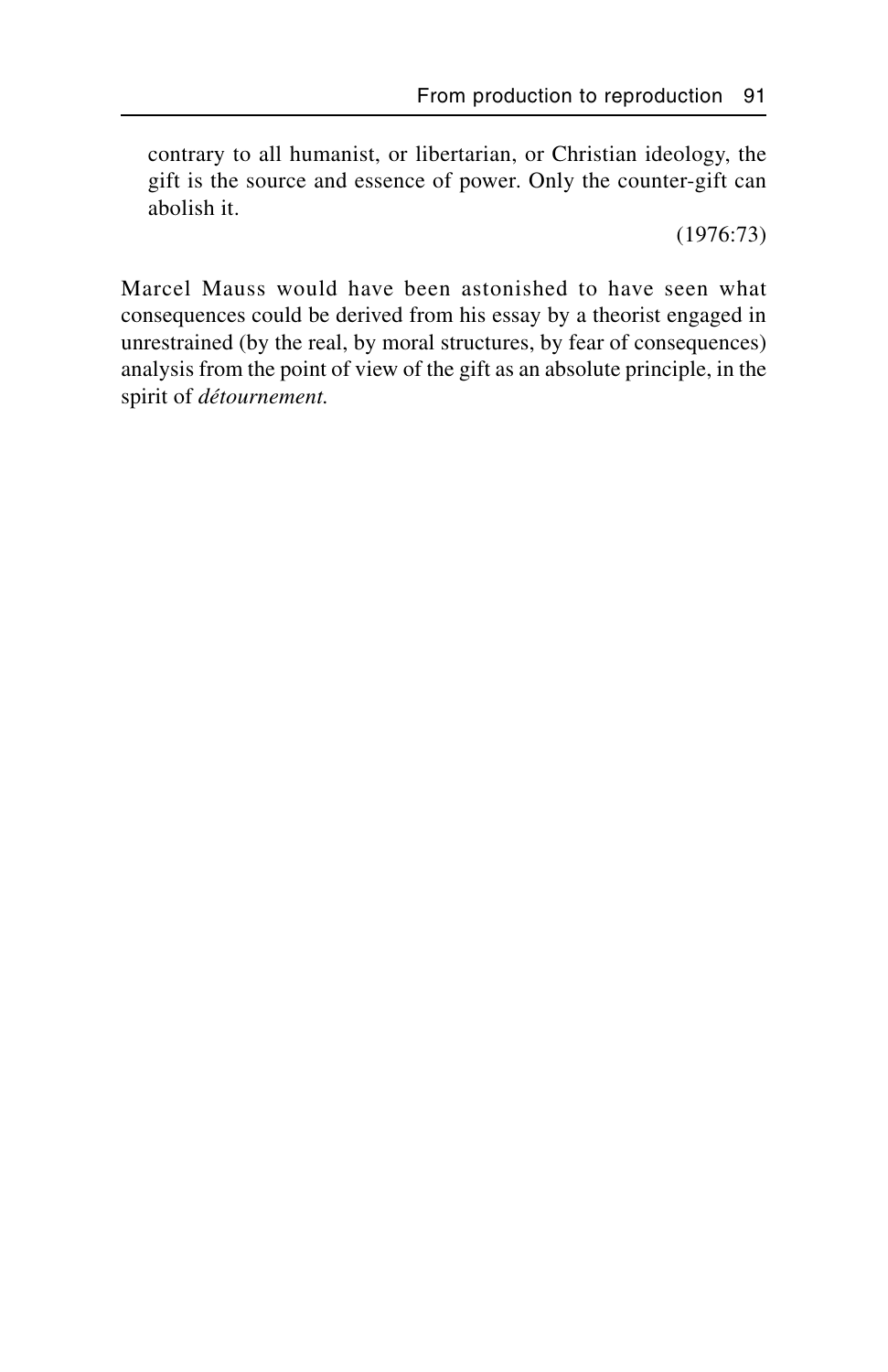# Modernity, simulation, and the hyperreal

*the entire system of communication has passed from that of a syntactically complex language structure to binary sign system*

Baudrillard

#### **MODERNITY'S COMPLEXITY**

Baudrillard's approach to contemporary culture is certainly dominated by the theme of modernization, and a consideration of his short article on modernity (1987f) must form an essential part of any genuine assessment of Baudrillard's approach to contemporary cultural analysis. Written in the early 1970s at a moment when Baudrillard's thought was still heavily influenced by Bachelardian-Althusserian epistemological notions, his essay specifically notes that there can be no genuine theory of modernity, it is not a theoretical object only a particular logic and an accompanying ideology. Hence there are in fact only 'traits' of modernity which, at one level, tend to a particular homogeneity in great contrast to the immense diversity of traditional cultures. Yet modernity implies change, and constant changefulness, in contrast to the stability of other cultures.

The term, he suggests, has a strong meaning only in societies where there are long cultural traditions (it has little meaning in the USA). But in Europe, since the Renaissance, it is in the catholic countries that modernity has had most significance, since the church itself has constantly tried to keep abreast of new cultural currents, to modernize (for example the Jesuits). In European history, modernism has been associated with the rise of individualist philosophical rationalism, science, and technology. In the early phase there was continual opposition between ancient and modern forms, but it was only in the nineteenth century that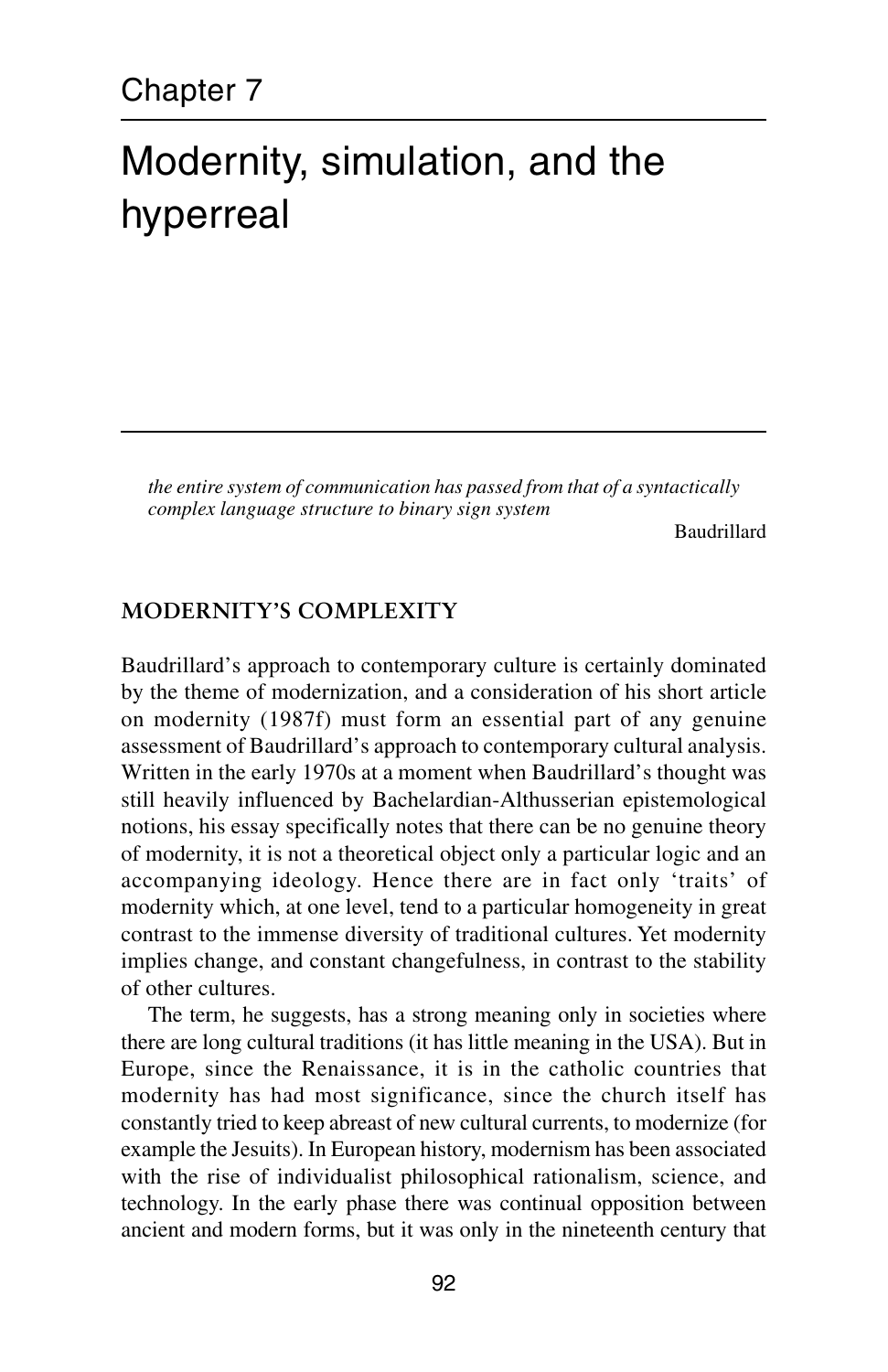'modernity' itself became an identifiable phenomenon (with Gautier and Baudelaire). The logic of modernity is that of linear temporal progression, reflected in the idea of history as a teleological and irreversible accumulation. In culture, culminating in the last two centuries, modernity results in an aesthetic of individual creativity, of the avant-garde, and of fashion. This complements linear time with a specific form of the fashion cycle in which all past cultural forms are recreated, abstracted out of previous contexts, and enter into a completely new order of sign exchanges. When this becomes dominant, modernity itself ceases to be a transcendent system, there is no longer the possibility of internal revolutions: 'it nourishes itself on the vestiges of all cultures in the same way that it does from technical gadgets or from the ambiguity of all values' (1987f: 69). Therefore it can be said that modernity is not to be thought of as a revolution against, but as arising specifically in a certain 'subtle cultural play' with, traditional forms. This is more clearly visible in the impact of western on Third World cultures. Analysis 'based on a dialectic of rupture must give way to an approach which recognizes the dynamic of amalgamation…modernity is paradoxical rather than dialectical' (1987f:70).

It is therefore not very easy or straightforward, he suggests, to evaluate modernity. Political and social changes are important, but these never constitute its basic features. Once modernity has become dominant, its forms, in fact, restrict and block structural social change. In everyday life, modernity as culture becomes dominated by the mass media and by modern gadgetry. In this sense, it is clear that modernity is an effect of combined technological and cultural processes. It is certainly an error to see in modernity a process of rationalization, or one in which the individual as such becomes sovereign.<sup>1</sup> Indeed, the reactionary celebration of individual subjectivity occurs at the same time as a massive homogenization of culture, that is when subjectivity is recycled in new forms of 'personalisation'. Modernity is more and more taken up with 'the formal play of change' for its own sake. Paradoxically its own myths of progress and technical control eventually return to haunt modern societies as this mastery is realized to be itself the myth of modernity. In modern societies:

liberty is formal, people become masses, culture becomes fashion. Once a dynamic of progress, modernity is slowly becoming an activism of well being.

(1987f:72)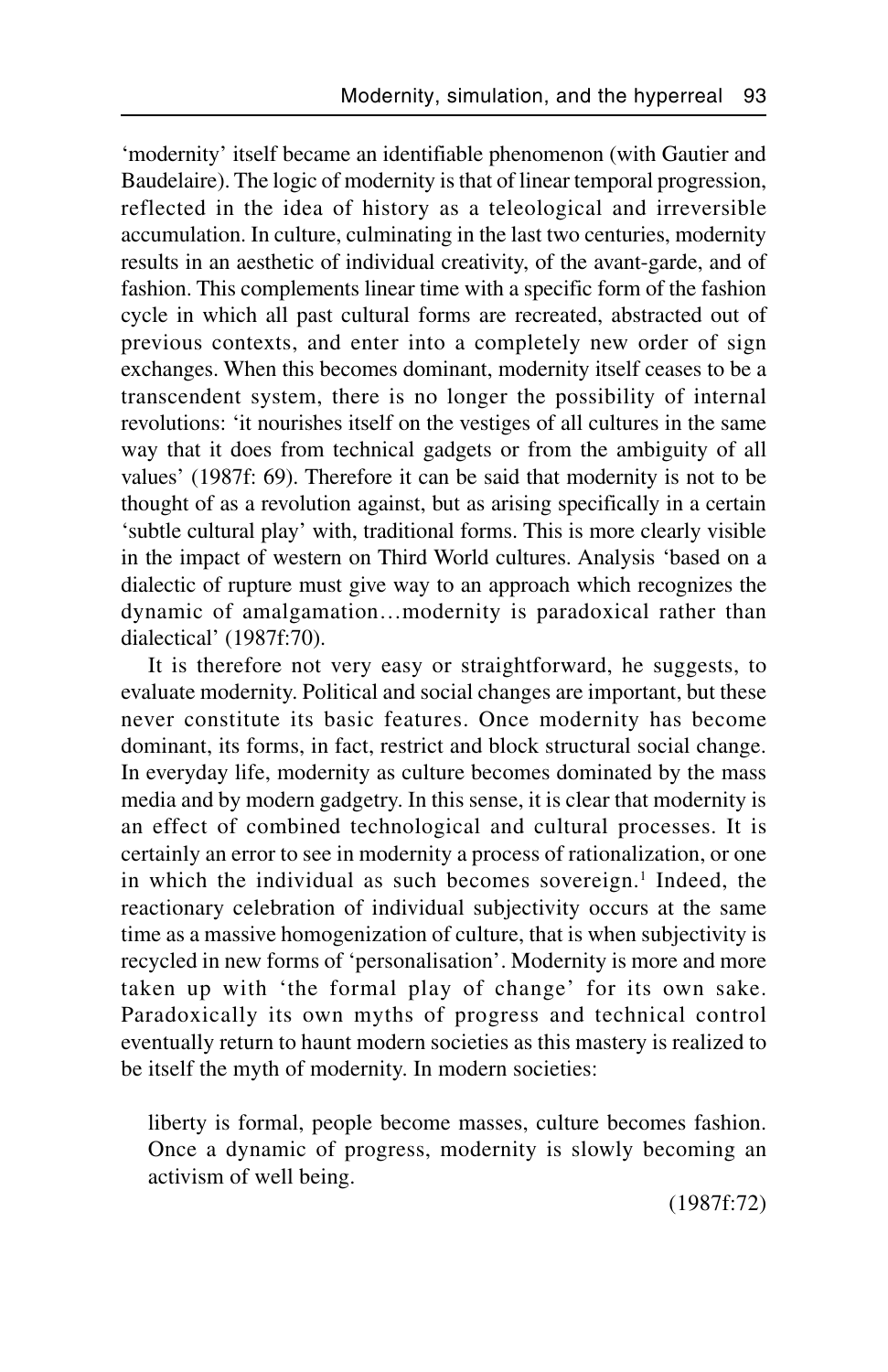It is important to note that Baudrillard's later writing on America does not develop in terms of an analysis of post-modernity, but of modernity, and even 'radical modernity' and 'eccentric modernity' (1988a:81). The cultural structure of modernity is investigated by a new theory (and a new way of theorizing) of the stages of its internal evolution, which he calls a genealogy of simulation.

This is the most problematic of all of Baudrillard's writing, and is the site of some subtle and some very unsubtle thinking. It is necessary to be ready to intervene, if this has not already been done, in order not to be carried away with the rapid escalation of stakes. On the whole, it is clear that there have been some very serious changes made to his project which amount to a complete abandonment of academic, scientific styles of work: his work in fact proceeds as if he believed that the reality principle had disintegrated, and no longer applied in the social realm. This is certainly shocking to read, but it is not of the slightest relevance to say, at this juncture, the real world still exists. His experiment is posed in such a way that the real has been withdrawn, and, as a consequence he is forced into fiction-theory. But the gains come in the theory of simulation and eventually in the new analysis of complex objects, which could not have been done if this period had not been fertile.

#### **SIMULATION**

Baudrillard elaborates the genealogy of the orders of simulation over the period of European history since the Renaissance.2 This is, no doubt, only a sketch, yet it rivals that of Foucault *The Order of Things* (1970), in its vast ambitions to elaborate not theoretical modes production but modes of simulation. In a sense Baudrillard's purpose is to provide a background to the modern order of simulation, the hyperreal, posed against the framework of the division between the orders of symbolic exchange itself, followed by semiological orders now reconceptualized as simulation.

- A. Symbolic exchange
- i) characteristic reversibility of primitive cultures
- ii) hierarchized systems with restricted movement of signs: power through control over exchanges
- B. Simulation (phases of cultures of accumulation)
- i) renaissance-classical period: nature/counterfeited nature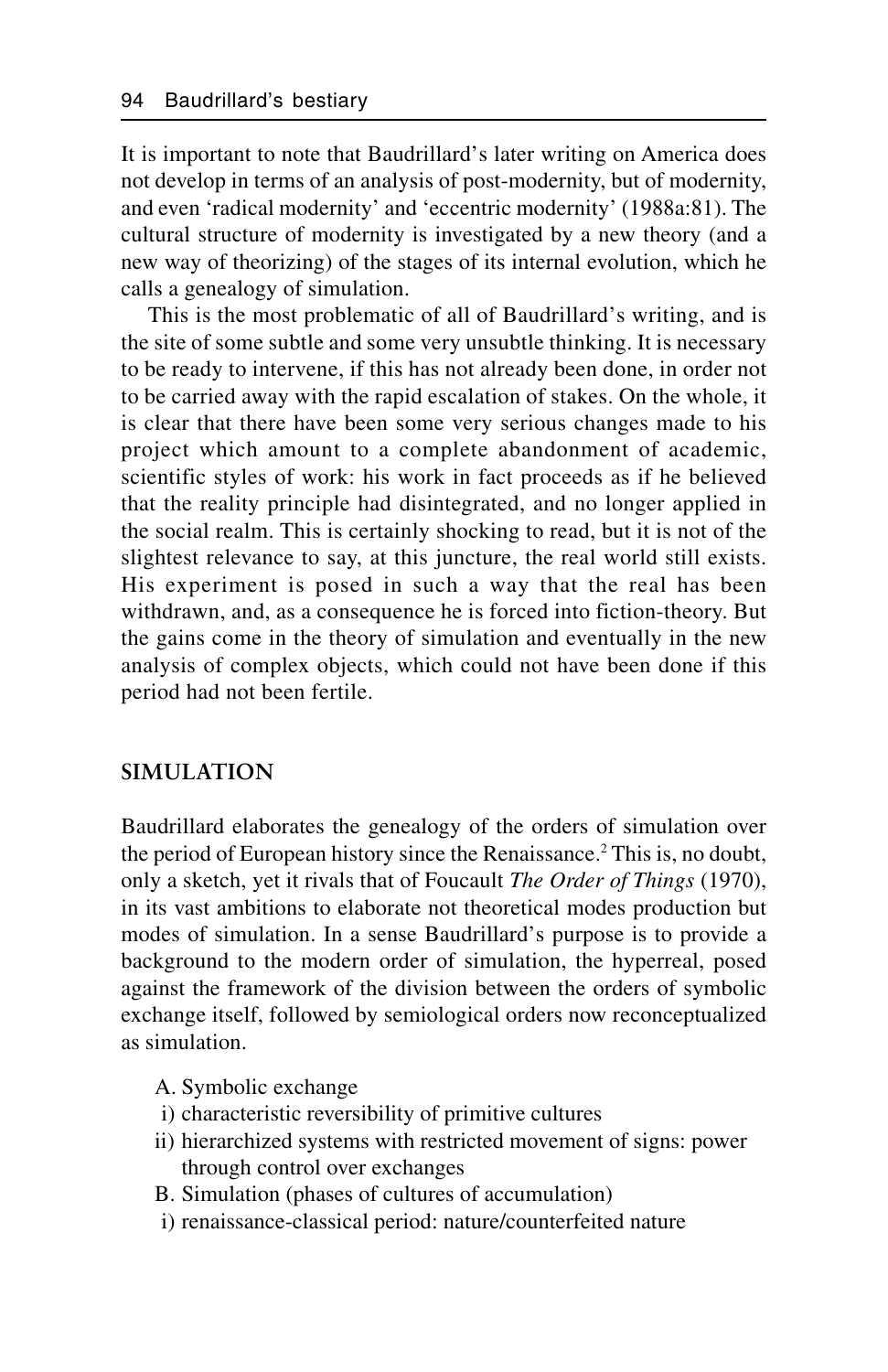- ii) the industrial period: natural/the produced counterpart (both periods i and ii are premissed on the 'real')
- iii) post-industrial period: produced/simulated hyperreal model.

Baudrillard's aim here is to show that no adequate analysis of systems of representation can, simply, refer to the 'real' world (the referent), as if this was unproblematic. Indeed, it is necessary to include in any discussion the emergence of the very conception of the real world, and 'nature', in its proper context. What tends to happen, he argues, is that in each phase of representation a former, dominant conception of the 'real' is taken as the reference model of 'current' reality, always already out of date. For example, in discourse today it is possible to find reference to a nature that is above any social practice: this is comprehensible only as a reference to assumptions produced in a previous period, which still have a current effectivity. Thus the historical sequence, as genealogy, has the characteristic of being a classification, but also one that is dynamic and folded back on itself.

Baudrillard takes as his example of classical notions of simulation, the stucco imitation of velvet curtains and wooden objects, the stucco imitation of flesh. The riot of stucco imitation in the rococo period seems to exemplify the arrival of a new substance used as a basis of reducing to a new level of equivalences all previous diversities. In this he finds a theoretical parallel with the project of the Jesuits, who perhaps discovered key modern features of modern power, since they attempted to reunify the world on the basis of an homogeneous doctrine and to create a world in its likeness: a new political élite, a new administrative apparatus, a new educational system, all of which could be interchanged, because they formed a homogeneous system of values. All things here take on an aspect of functionality (note, he suggests, even their doctrine of the functionality of the cadaver (1976:88)). Such perverse coherence prefigures that of the commodity exchange system as a homogenizing system. It culminates in a closed world based on a universal substance, rather like the world of the artist who models everything in concrete or plastic.

The culture of the classical world was of course more complex than the Jesuit one. Baudrillard discusses its theatrical model of the human automaton: the counterfeit human, a mechanical double built on the principles of the clock, which even had ambitions to play chess. As a courtier or simply as human company, the analogy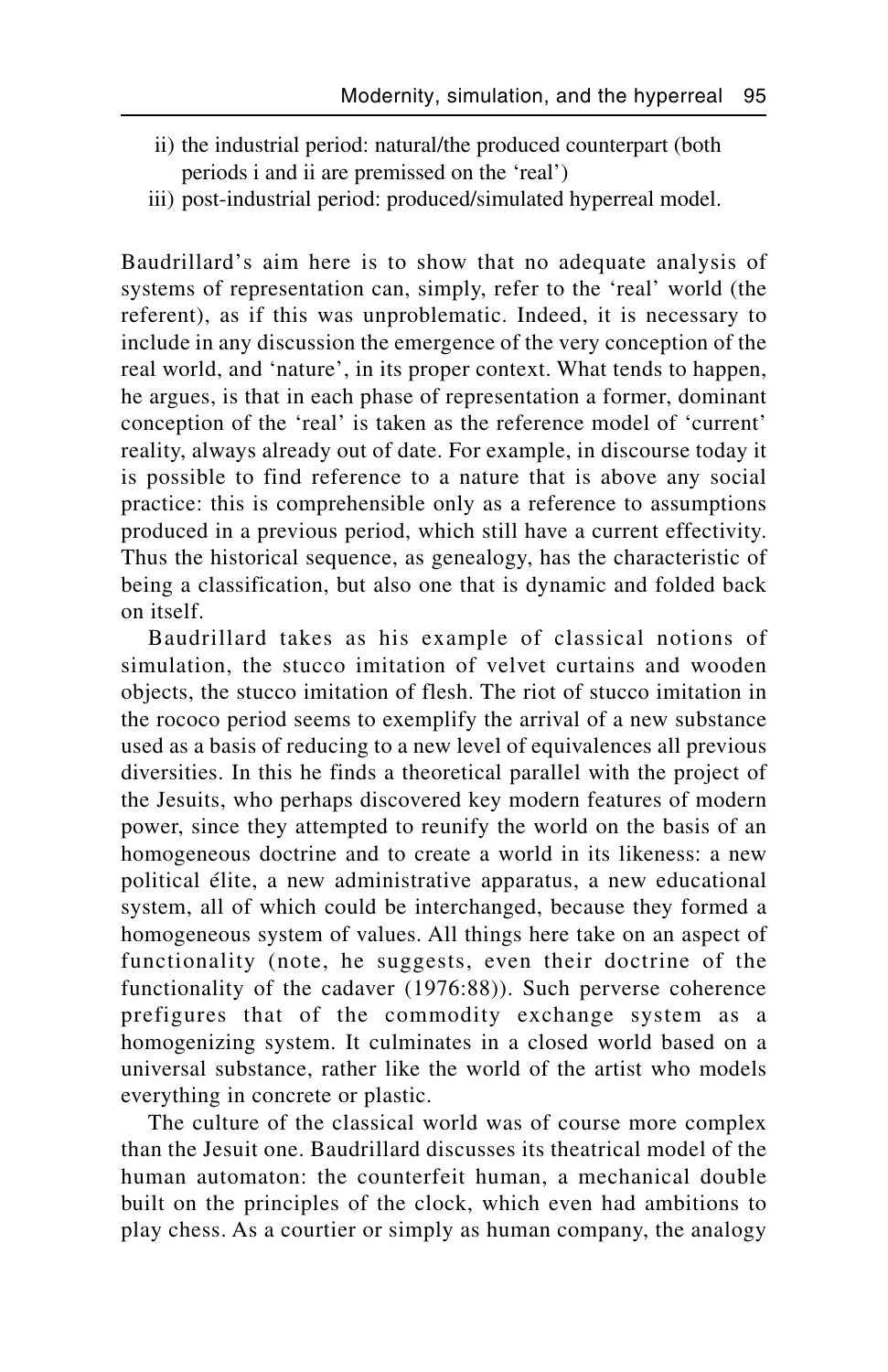produces its effects through the play on the difference between representation and nature. The problem of the soul could well be posed in a new way in these conditions (on the terrain of fundamental Cartesian problems). But compare this with the industrial robot, which belongs to a completely different (second) order of simulation. Here problems of efficiency and function are dominant, since the robot is not only produced but belongs fundamentally to a different order of productivity and work. There is no longer any attempt to play with a representation of human forms, it is the efficient technical logic of operations alone which counts. The logic of the machine takes off from the world of analogy of forms. The hegemony of the machine as a mode of 'dead labour' commences its rule over living labour. This monumental overturning of previous frameworks, in which the dominance of the machine and the mode of production begins, is made possible only at the price of the elimination, in simulation, of any reference to living natural labour in order that a new generalized equivalence of abstract labour assert itself.

The predominant interpretation of capitalism, as a social order founded on a system of energies and forces of production, often identifies productivity with modernity itself. All such ideas are now open to question. It may well be, Baudrillard suggests, that 'production' was one of the first sectors of society to feel the impact of a new code: the code which effectively renders new systems of equivalences wherever it becomes established. In production it established the rule of mass production, of the unlimited production of identical objects. If this is the case, then capital is founded at a quite different level from that identified in traditional conceptions. It is located at the level of reproducibility, of the code of reproducibility. It is from this vantage point that it extends its dominance as a global system. Here the major intellectual pioneers are Walter Benjamin and Marshall McLuhan, he suggests, for they go beyond the point of taking productive forces at face value.3 For this tradition of interpretation it is the code which is the structural medium, form, and principle of the new order. It no longer suggests that the form be adequate to the value of its input, but to that of its serial repetition (and by extension this applies to the nature of individuals in the labour force: not as human beings made into simple commodities, but as individuals become capable of being infinitely reduplicated.) In this way age-old human purposes are lost in serial repetition (1976:100).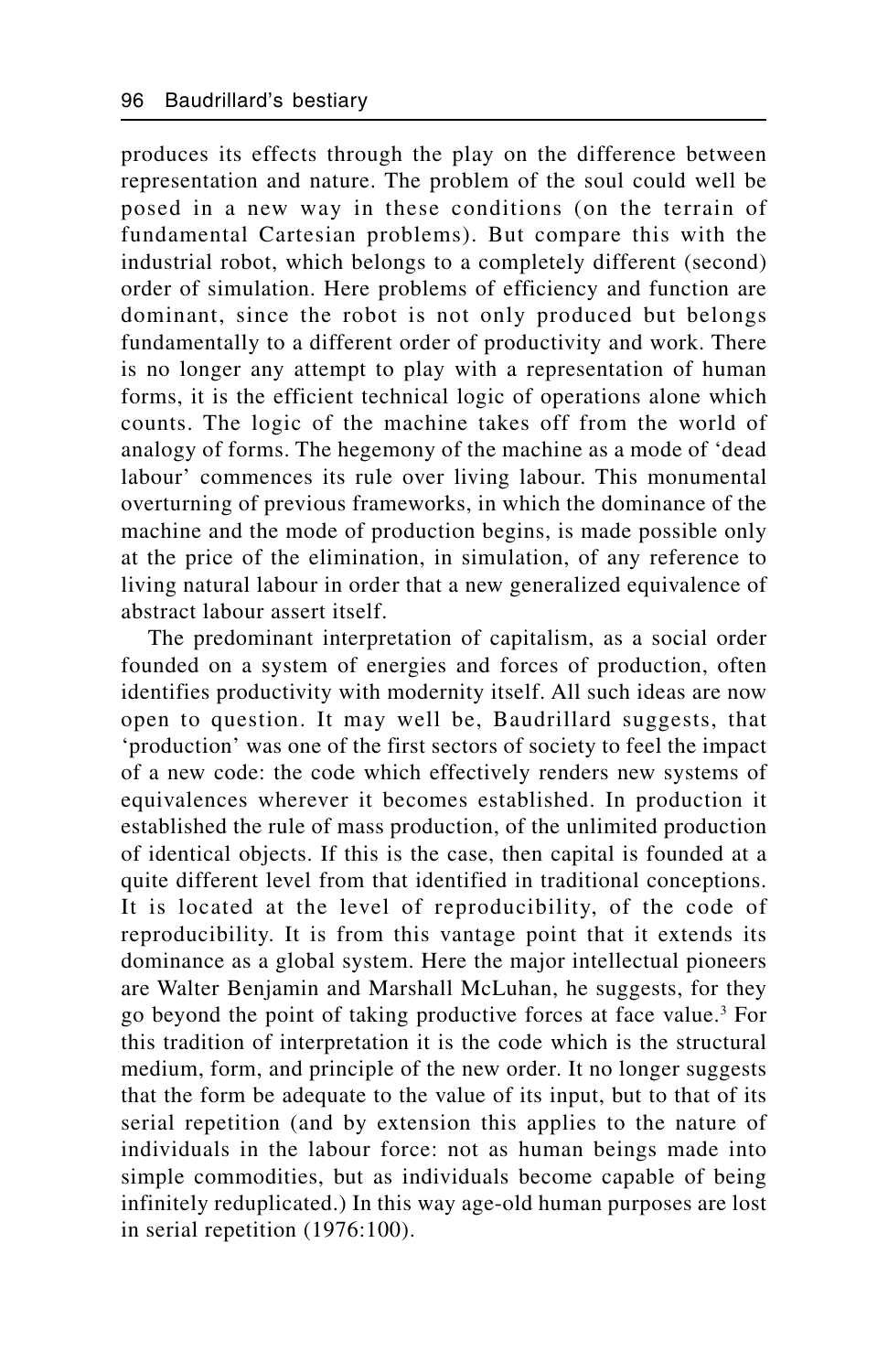This second order of simulation in the world of mass productivity and work gives way to the third order at the point from which produced objects begin to be modelled not from a real basis but from an artificial nucleus of characeristics remote from forms of the counterfeit or the series (with its anchoring point in a conception of the authentic natural or useful 'real' object). Here the only point of connection which determines the order of simulation is the 'model' itself, now independent of any function or purpose arising out of a world of use. This is the world of the structural law of value, the dominance of reproducibility in a sense that is altogether different from the simple mass production. Here the model takes the place of the 'real', the referent, and becomes the 'signifier of reference' (1976:100): the point from which internally differentiated modulations in the object are reproduced.

The principal ways of thinking about this are established in genetic biology and information theory: 'digitality is its metaphysical principle (the God of Leibniz) and DNA is its prophet' (1976; 1983f:103). Phenomena, in this problematic, are generated from the model and its internal system of relations controlled cybernetically. The 'new operational configuration' is dominated by the control mechanism of the question and response process. From this point, Baudrillard argues, and thus catches the incautious in a feint, not only are all the old questions of repression and deviation ruled out of court, but so too are all differences between the real and the apparent. Second order signs that were 'crude, dull, industrial, repetitive' give way to an order of control that is buried 'in the depth of the "biological" body'—in 'black boxes where all the commandments ferment' (1976; 1983f:104). From the theatre of the body, we have now entered, he argues, the era of cellular programming, of molecular emission of signals. In order to grasp the current system of social relations all analysis has to catch up with this displacement. The displacement he invokes here is an absolute one which erases all other formations in a flash, since he has no formal conception of social complexity at this level. But if there are considerable problems, there may also be some surprising gains worth looking for.

In this new order, scientific research is redoubled to find the smallest indivisible cell. But it soon becomes apparent that the code itself (which then becomes totally delirious) is not governed by a superior code of higher meaning. There is no purpose or meaning at all at this cellular level. The random combination of elements is all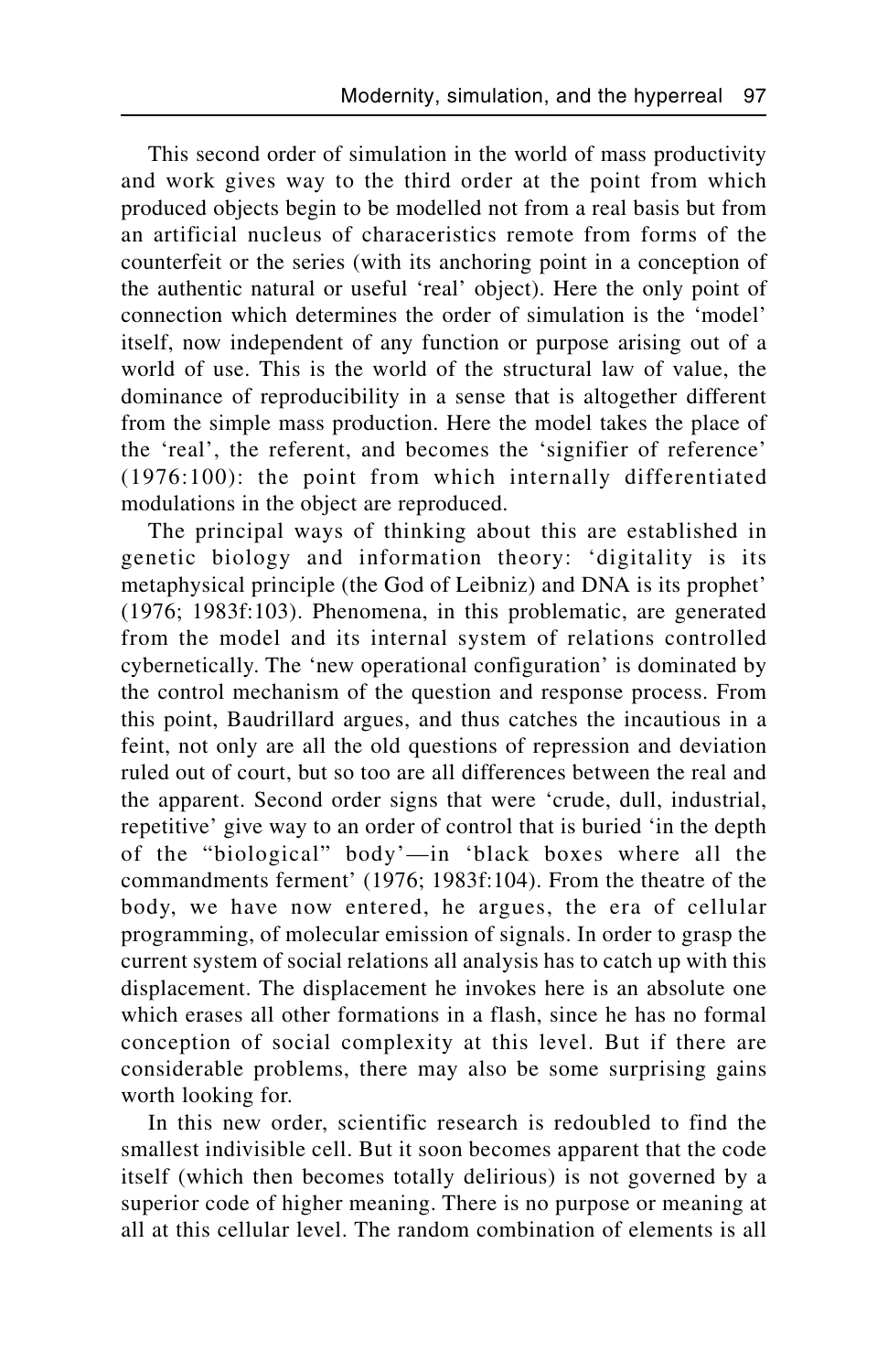that is ever recognized as effective. All open space has disappeared, there are no gaps. This world is not even of one dimension. It is, he suggests, like the reflex world of a person gone crazy 'with solitude and repetition'. There is no aura around the object: everything (already?) is a combinatory ripe for decoding. The essential ambience of this world is the binary combination; the mode of decoding it through the zero and the one (0/1). In essence, the principal thinker of this order, Jacques Monod, says Baudrillard, has undertaken a dramatic recapitulation and updating of the Jesuit project, and in social theory all organicist imagery must be reconstructed in the light of genetic programmes. The immediate consequences, if all constraints are removed, concern the obvious elimination of the dialectic as a principle and with it the possibility of prophecy: everything must submit, it appears, to the principle of indeterminacy and randomness.

This new order of simulation, in Baudrillard's theory, puts an end, at a stroke, to all the heroic and Promethean concepts associated with industrial civilization: man, progress, and history. Yet paradoxically it moves to even higher levels of manipulation, ending all myths of the origin of society and meaning (in God) and all values based on an appeal to the real world and to nature (except as nostalgia: Monod often appears to appeal to the existence of a real world, to a principle of reality that humans seem incapable of going without, yet his work is dominated by the insistence on the internal hermetic sphere of genetic indetermination as a basic fact). It also puts an end, if all other forces and developments are ignored, which is what Baudrillard proposes, to the myth of revolutionary praxis and to the Revolution, as incompatible with a simulation order which has abolished human potentialities. At this point the ultimate violence of capital emerges as it becomes its own myth as an interminable aleatory machine leaving no possibility of reversal (1976; 1983f:112), Baudrillard having eliminated all intermediary or countervailing structures. But then this is extreme thinking, which makes integral demands. If materialist theory is correct, Baudrillard will find a 'reality principle' somewhere. He proceeds to apply a fatal logic to a single structural principle. The result is a contradiction in terms, a transgression without a norm. His concepts are also located at a strategic level where important distinctions needs to be maintained. For example the 'models' in biological science are not created by fiat, as if the whole system had literally become ideal, but are the subject of formidable methodological constraints (unlike his own method).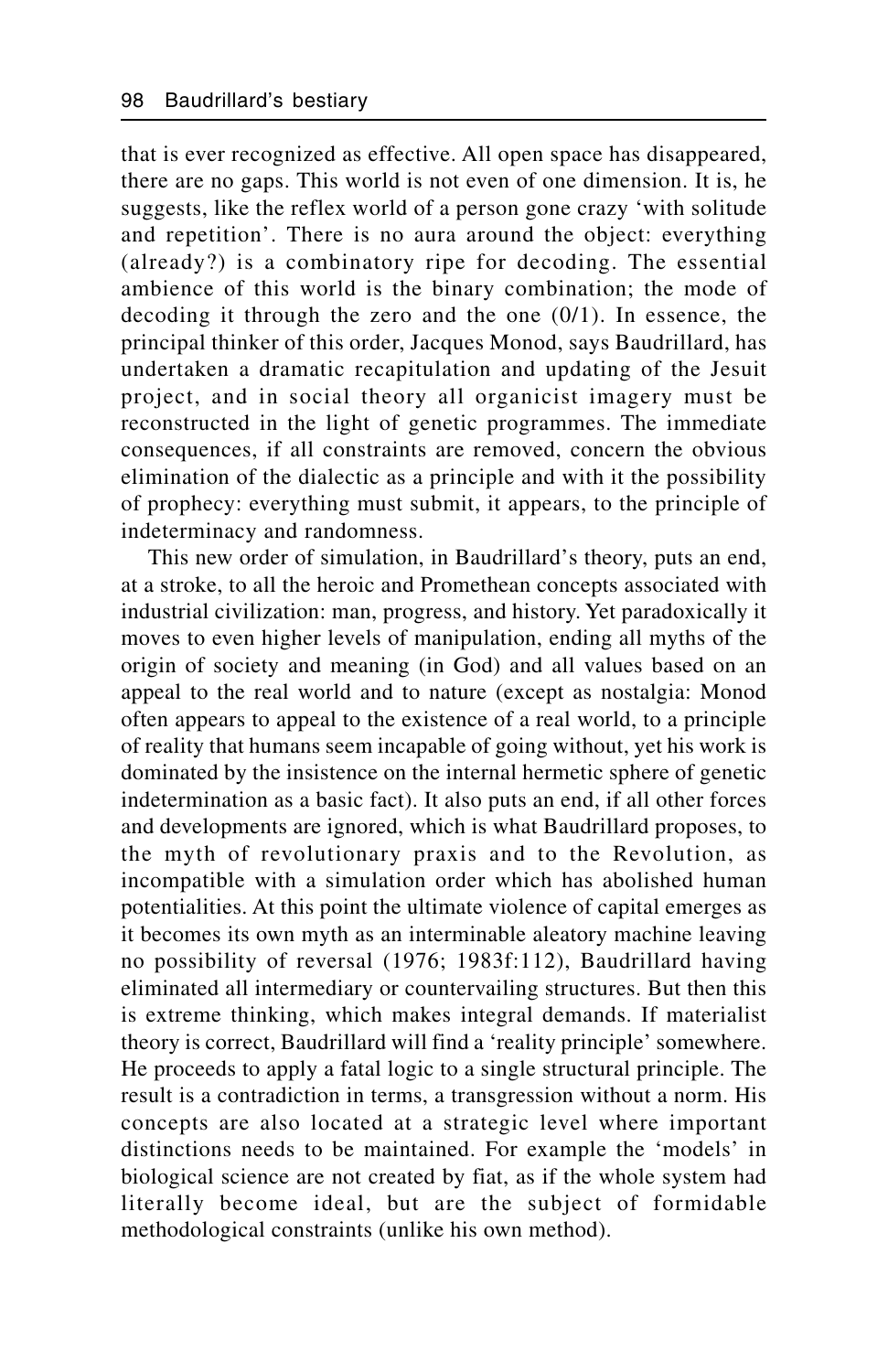# **THE EFFECTS OF THE THIRD ORDER OF SIMULATION IN THE SPHERE OF POLITICAL CULTURE**

The results and techniques of the sciences feed into the flow of social life. One important effect is the spread of the technique of digitality—in the form of the question and response (pre-coded): here all content is reduced to the question and answer format, even though it is not directly linked to the genetic order itself. It conforms to the same order of indeterminacy as the code, as if the chain of the code had been dismantled and its parts had become free-floating elements. It is the world of trial/error, of the personality test, of the referendum, of functionality in life through a reduction of everything to the yes/no. It is as though 'the entire system of communication has passed from that of a syntactically complex language structure to a binary sign system' (1976; 1983f: 116–17). As everything is pre-structured, social life becomes formed into a continuous stream of tests. These are always found to be 'perfect forms of simulation' and the ideal instruments for the conjuring of a new substance, public opinion. This substance is not, however, like the old abstract essences which were formed in relation to systems of imagined real or natural worlds. This order goes beyond this into the order of hyperreality itself: effectively the real world, its otherness, has been left behind as an idea appropriate to a different way of thinking. The intrusion of the binary schema, the 0/1, the yes/no, question/response, begins, effectively and dramatically, to render, immediately, every discourse inarticulate. It crushes the world of meaningful dialogue, of representation, of the formulation of questions which may be difficult, even impossible to answer: a golden age of discourse based on the play of real and appearance is abolished. From now on the media determine 'the very style of montage, of decoupage, of interpellation, solicitation, summation' (1976; 1983f:123). Contrary to all expectations, as McLuhan alone has pointed out, says Baudrillard, this new age is not visual but tactile; everywhere it is the test, the prestructured interrogation, that is the manipulator and formulator of the new consciousness.

The effects on the political sphere are immediate and decisive, and it is necessary to allow Baudrillard full scope to develop these theses. It can be seen that the first serious result of this action by the mass media is the creation of universal suffrage. Here social exchange is reduced to its most essential function: to obtain an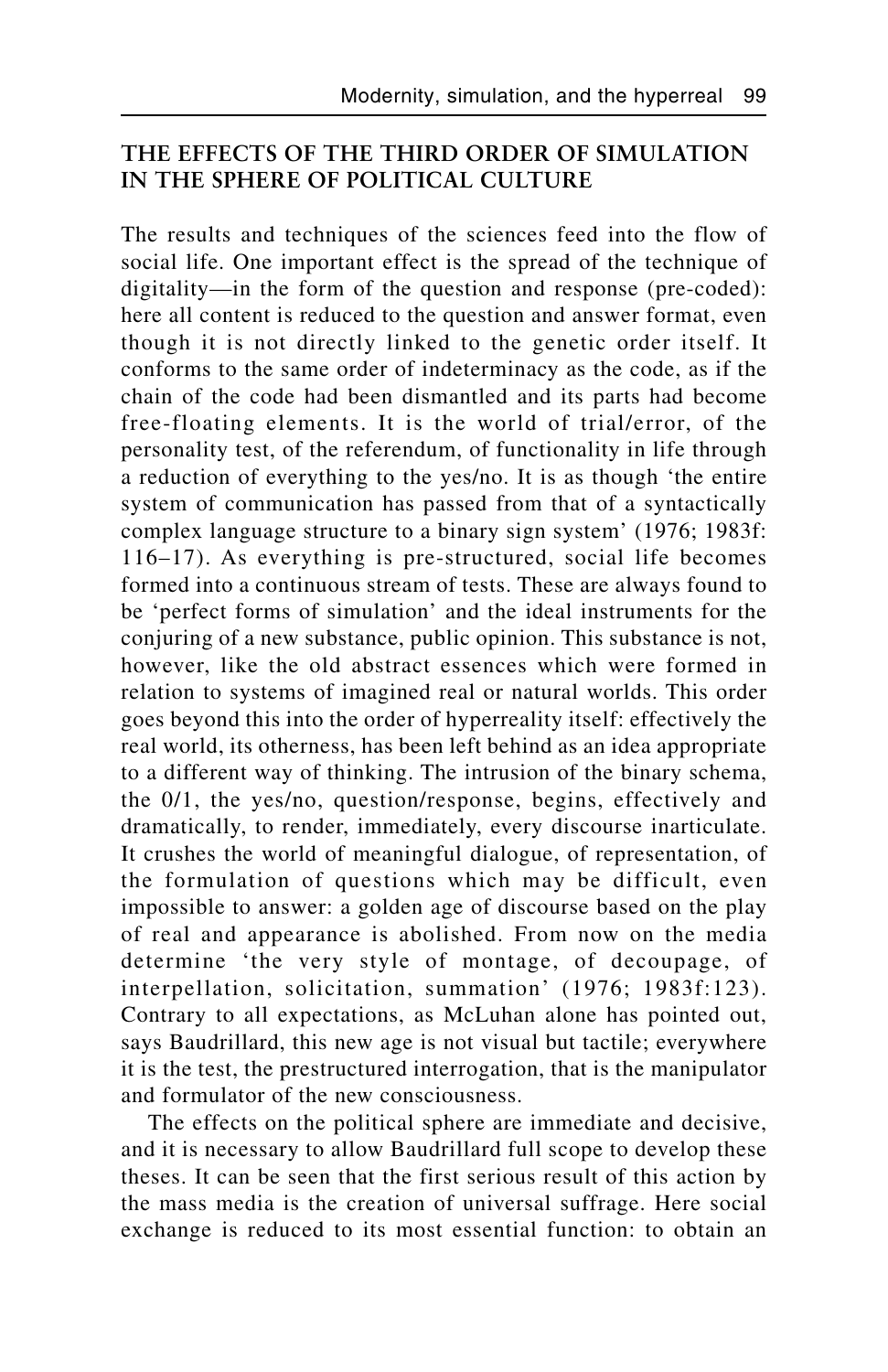answer. But the context so created is also binary. This appears to establish a fundamental complicity between the code and the tendency to bipartite political rivalry. Political opinion polls effect and mirror alternations of the parties. As these polls are located beyond institutional supports the tendency inevitably becomes one in which opinion feeds on, and reproduces, itself. Public opinion is not produced, and it does not appear, in the era of production proper. It belongs to the order of simulation where reproduction predominates, where all opinions become interchangeable, all theories and political hypotheses become reversible, since it is a feature of the system at this point that questions are fundamentally undecidable. At first this is veiled, since scientific statistics give the illusion of solid content. It soon becomes evident, however, that public opinion is a 'fabulous fiction'. The effect of this is, he holds, absolutely decisive for modern society in all its aspects through the death of politics through the constant intervention of binary opposition: all political discourse is thoroughly drained of content. This is the outcome of the manipulation of the political by the politicians. Finally, political opinion polls retain meaning only for politicians and political scientists as these polls have only a tactical value for political manipulators. The mass media involved here bring into existence an 'operational simulation' of an informed political mass—(Baudrillard omits the caveat, if everything else is withdrawn from the scene).

This leads to a basic proposition: this form of simulation explains why public opinion in a modern democracy does not tend towards a single party. Indeed one-party states are genuinely unstable in comparison. The strange paradox is that all the immense effort made to reproduce public opinion ends up in societies that are 'puffed up on mere wind' (Baudrillard 1983f: 130). As this 'hot air' is entirely circular and tautological it can be seen as the ironic vengeance of the polled and the tested. The masses respond with a magnificent and triumphant vengeance of complete nullity in which the power structures are mirrored. In the end it is true to say that the end of representation is brought about by the representatives who manipulate and control the responses so well as to leave no remainder. Power is interred by the powerful. Thus a curious process of stabilization begins at the same time as the homogenization of the political élite at a level inevitably always concealed by the action of party alternation. In single-party systems the essential play in the system and its vital feedback processes are absent and public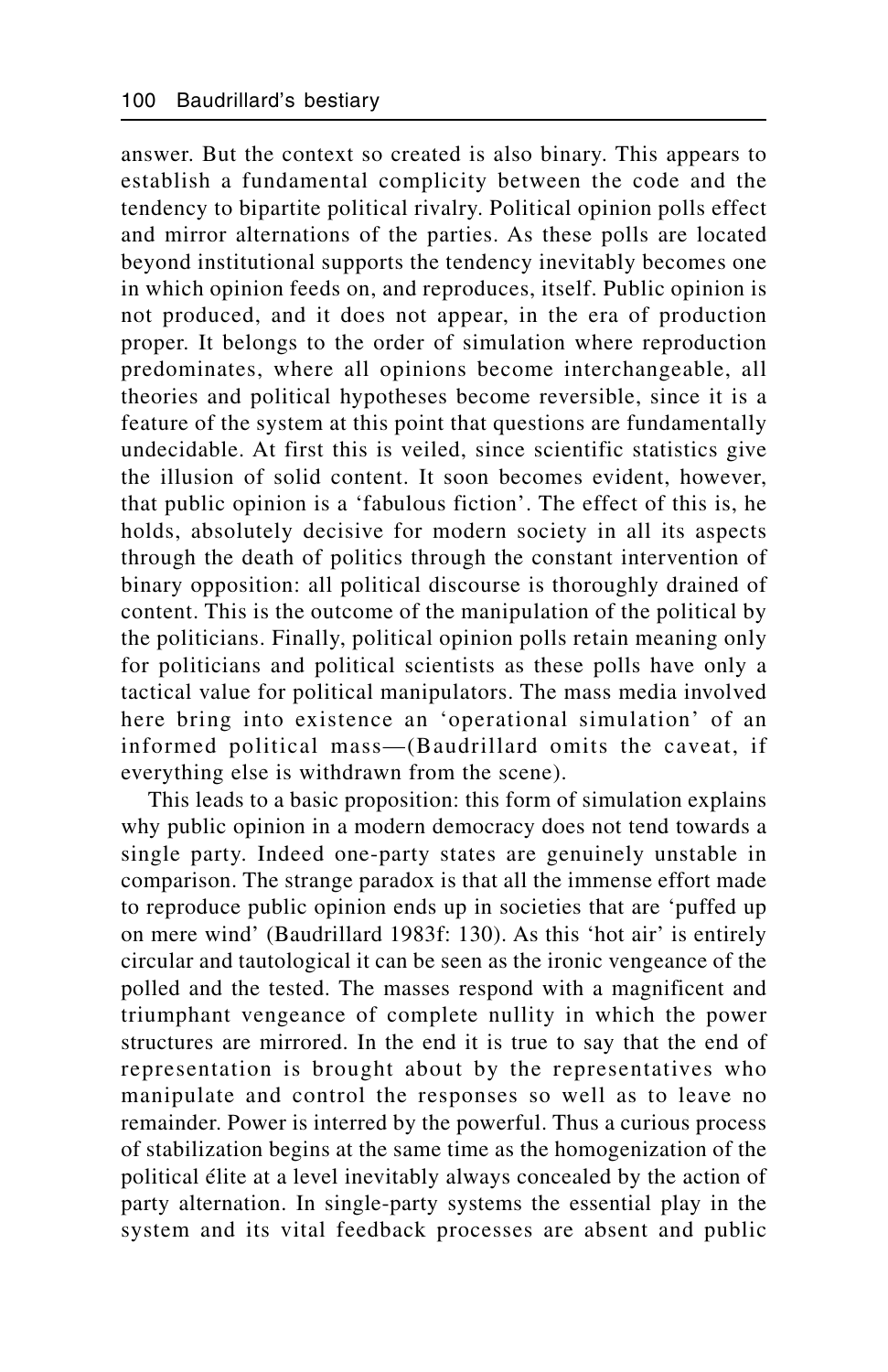opinion, if it exists, cannot be manipulated. In the dual system, against all expectation again, representation ends as the law of equivalence of value, stemming from the code, begins to exercise its effectiveness: the inevitable to and fro motion begins, and from that moment, a public consensus is formed and re-formed. It is massaged into shape by pre-structured polls, so that after a period of time the distribution of votes tends to approach a natural split of 50/50 on each side: 'it is as if everyone voted by chance, or monkeys voted' (1976; 1983f:132). The play of the polls takes over, and the process of representation, he says, becoming himself a monkey of a different sort, becomes outmoded. Even in the earlier period, voting implied and effected a certain degree of homogenization, but real antagonism existed and persisted. Today inner contradiction and differentiation in the voting mass tend to be eliminated and the outcome is the simulated play of opposition, interchange, and levelling of political opposition: 'the reversibility of entire discourses one into the other'. This extreme formulation, he says, seems at first sight perverse, yet it is clear that the tendency is undeniable. Thus against the idea of the duel, of a real struggle for power between distinct oppositional camps, in the new order reproduced political positions have to find their basis on the plane of value (here defined as that consensus which makes all difference at once non-difference).

More dramatically, Baudrillard argues, this tendency to duopoly exists also at the level of international relations. Here the control of world politics is in the hands of two superpowers and this rests on the equilibrium or balance of terror. This alone permits the development of a regulation and control of oppositions to be established. Superpower strategy does not principally concern atomic war, it concerns the establishment of a regulated structure of global relations. Here the mechanism of simulation again is in evidence in the binary scansion. The question however is why Baudrillard does not provide some counter cases, which would strengthen his case. His own argument *ad absurdum* weakens his position, but then his own theory has pronounced that dialogue is obsolescent.

#### **THE HYPERREAL AND AESTHETICIZATION**

This discussion leads Baudrillard to consider the hyperreal in more detail. It is not a form of the surreal which still plays with the existence of the real and requires it for its own effects. The distinction between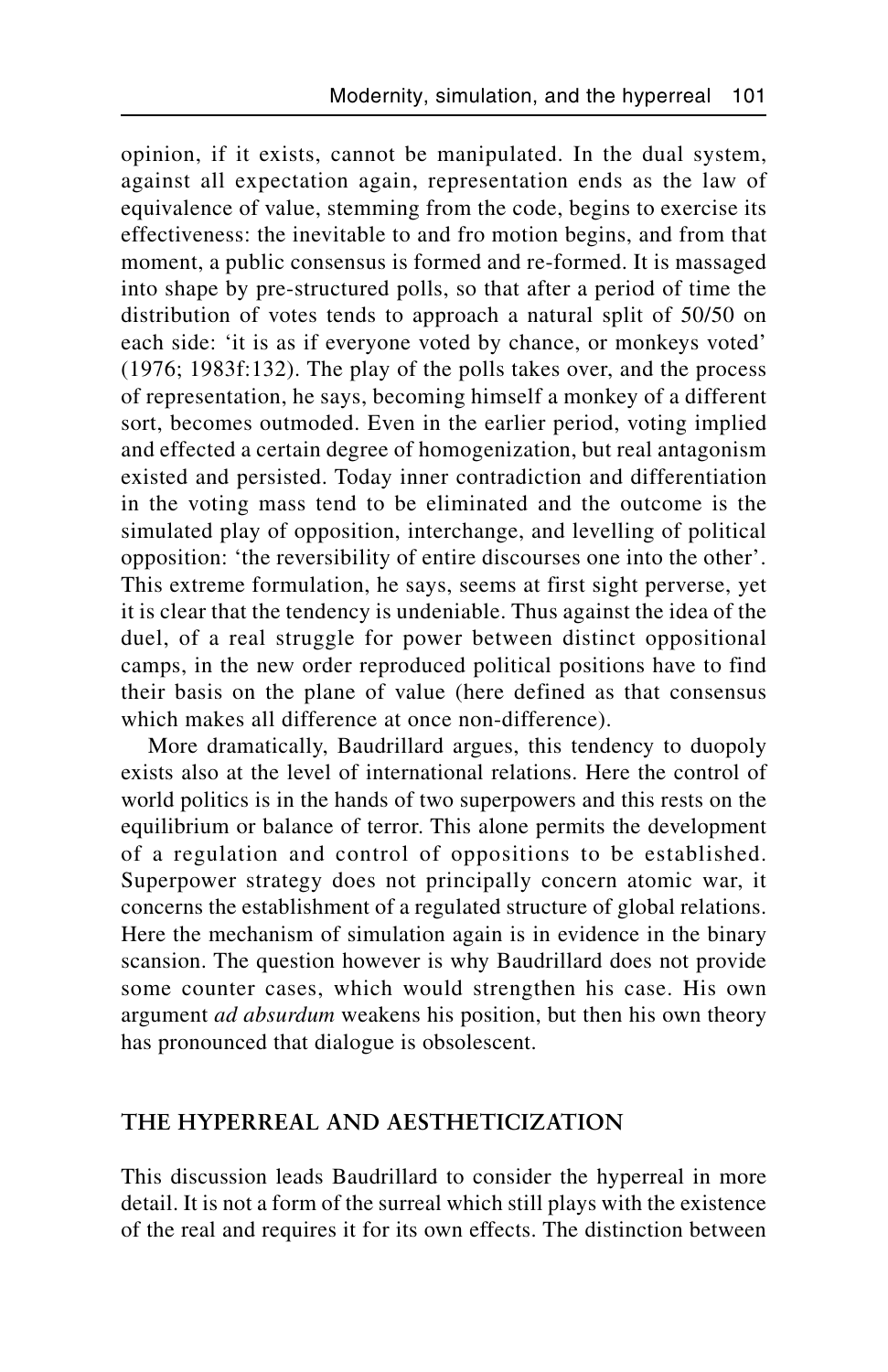the real and its representation begins to be effaced. In some cases this starts off from a reproduction of the 'real' in another medium, but as it passes from medium to medium the real is 'volatized' out of its former apparent solidity. It becomes hyperreal and hallucinatory. Out of the crisis of representation the *hyperreal* has had to be connected to repetition, first in relation to a reproduction of reality, but as reproducibility is established as dominant it ceased to require this support. This changes the whole cultural relation to the object, for example, as exemplified in modern literature, where objectivity is gradually disengaged from the object itself. This represents the end of metaphor and metonymy and the end of complex cultural syntax, in favour of a gaze which sweeps over objects without seeing in them anything other than their objectness. In this new order the new seductions of solicitation and passive involvement can be recognized as the manipulation of a 'joyous feedback' instituted in a new ecology of operationalized needs and desires. Leisure centres set up total environments, with the requisite complement of a new ambience (Baudrillard 1983f:140).

*Hyperreality* entails the end of depth, perspective, relief: these are always to be found in the domain of subjective experience bound up with the human perceiver. The molecular code however insinuates here a new objectivity, and an associated optic. There are four forms of vertigo which can be identified here, says Baudrillard. First, the vertigo of the detail (hyperreal art), which loses itself in the particular. This is intensified in the mirror of the elaborately, hyperdetailed form where the real appears to feed on itself. But, third, the vertigo of the series is more important here, as established for example in the work of Warhol: a death is realized in the infinity of reproduction derived from the model. And, finally, it is solicited in the omnipresent binary coding of minimal differences. In this form, which can be seen in a contemporary genre of hyper-painting in which what counts is the frame, the border is the only remainder of the difference between the work of art and the wall it hangs on. Thus the definition of the real in this phase is that which cannot be reproduced, or for which there is 'no equivalent reproduction', and which must belong therefore to a nostalgic form of simulation or to an order which is not simulation (the symbolic). The *hyperreal* is the simulation form which dominates, and as such defines itself in relation to that which is always already reproduced.

This displacement has serious consequences, he argues. The crucial one is a general aestheticization of life, as everything falls under the sign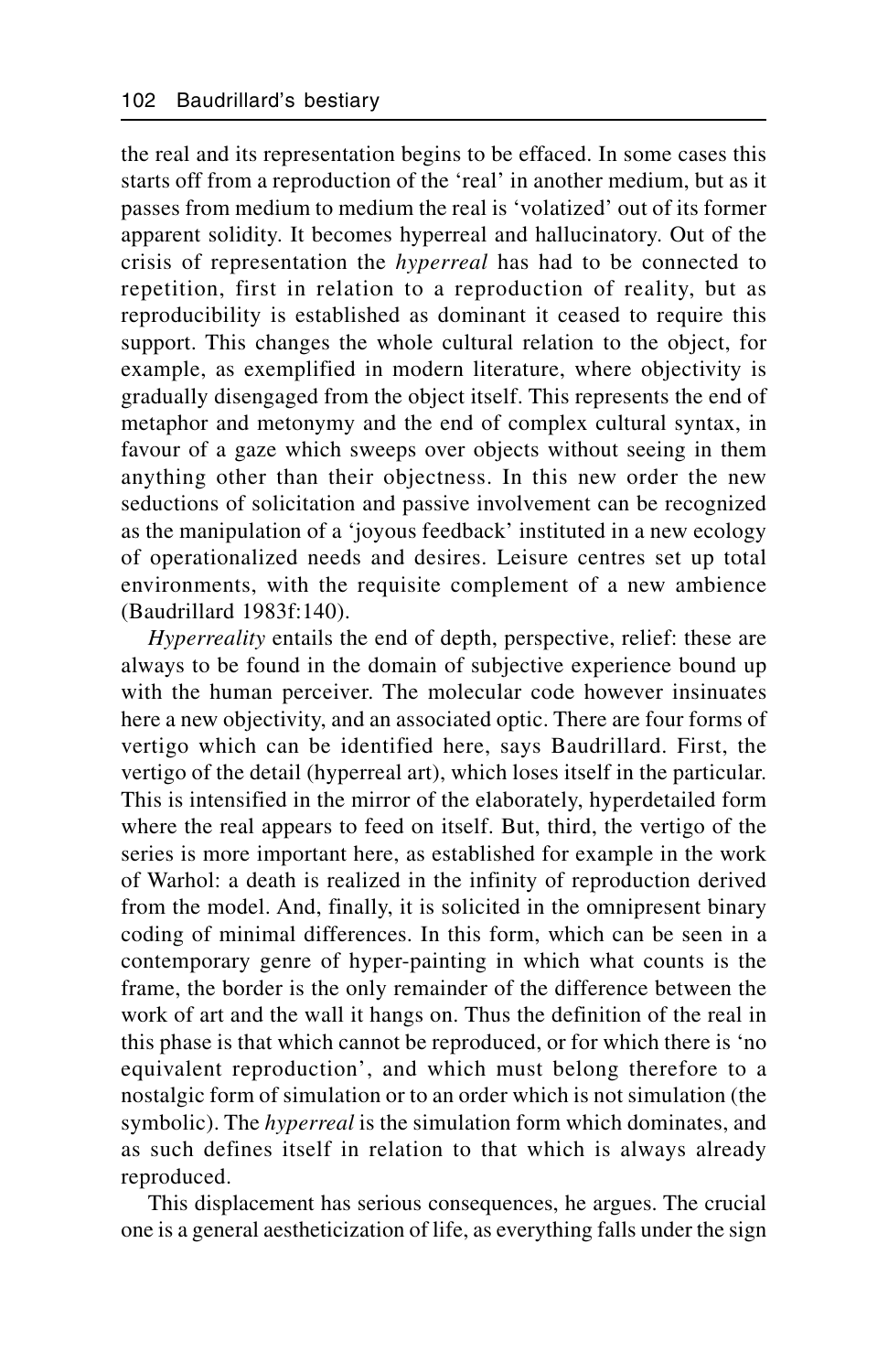of art which nevertheless, and paradoxically, loses all content. 'Art' penetrates to the very heart of the simulation process, but in the form of a psychosis: in another extreme provocation he argues that from now on nothing is repressed. The reality principle and the pleasure principle are displaced by the power of the principle of simulation. Yet this is not realized in the form of a hot, fevered, and fantastic world like that of surrealism. *Hyperrealist* art itself is cool, radically disenchanted, realized in the euphoria of the disappearance of cause and effect, beginning and end:

analogous to the effect of distantiation internal to the dream, that makes us say we are only dreaming, but this is only a game of censure and of perpetuation of the dream, hyperrealism is made an integral part of a coded reality which it perpetuates.

(Baudrillard 1976; 1983f:147)

Modern art even in its *hyperreal* forms is no longer critical or transcendental: it colludes.4

This modernity which appears to promise unlimited development paradoxically comes to suppress change while permitting it in the oscillations of fashion.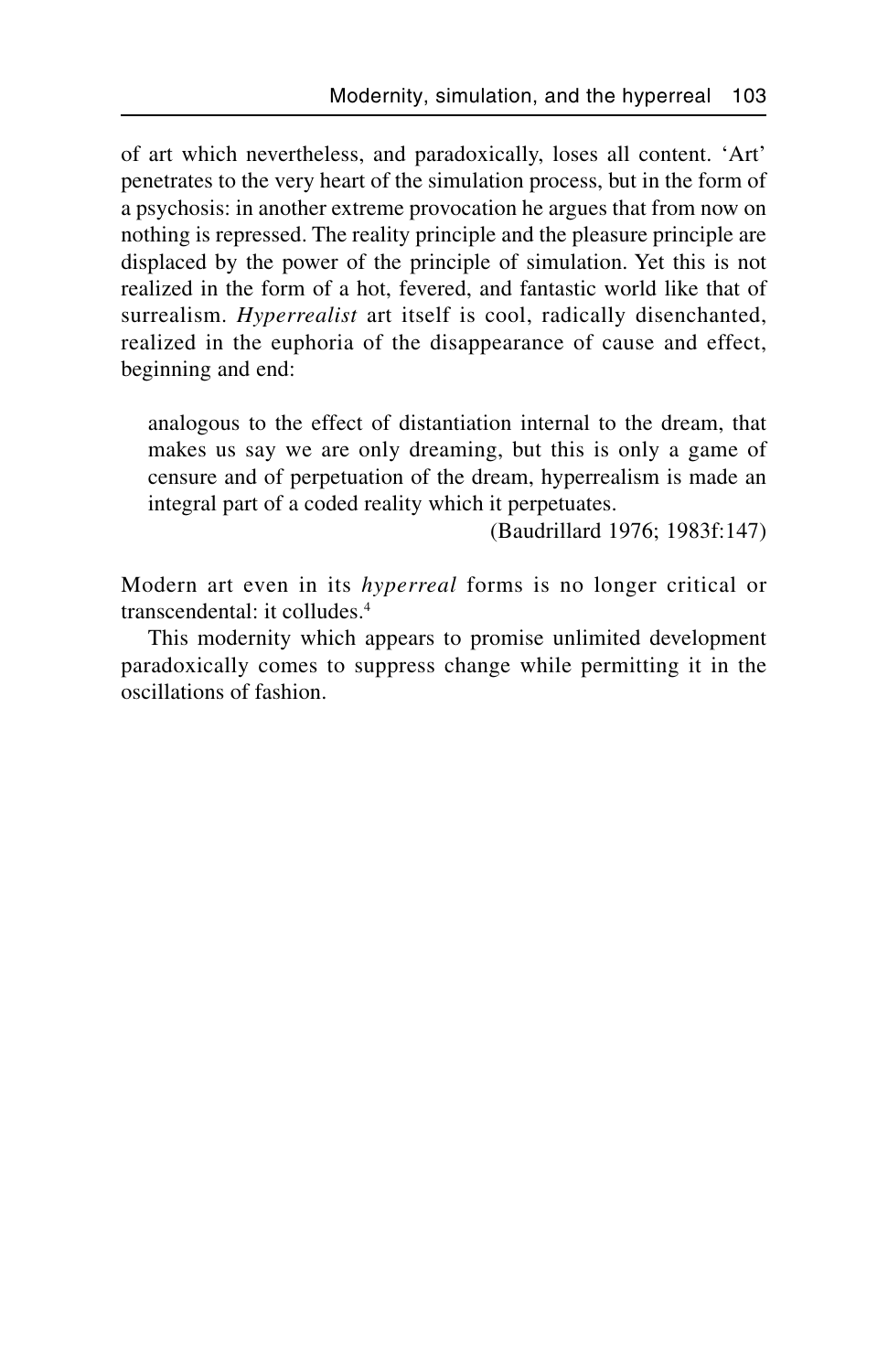# Fashion, the body, sexuality, and death

*death has become incurable deviance*

Baudrillard

During the mid-1970s, Baudrillard continued to broaden and deepen the analysis of the transformations, or, better, exorbitations, in crucial spheres of modern life under the impact of simulation processes. One key discussion focused on the meaning of fashion in this new context. This is an important continuation of reflections established in an earlier period and developed now in relation to his new conception of the structural law of value and how it invades modern cultures at every level. It specifies four processes which develop unequally but simultaneously: a movement towards the adoption of models and their simulation, in which there is, second, a differential play of elements, and in which, third, the elements become 'indifferent' to one another. Finally simulation is structured by the play of uniform values (equivalences made possible by the process of homogenization). All social spheres are affected by this process and one essential way in which this is achieved is through fashion: this is quite evident in clothes and consumer items, but it also begins to affect politics, science, and even sexuality. But lying even more deeply in the culture are crucial effects borne of the process of its formation. Adopting and extending Foucault's analyses of the genesis of modern forms of normalization, Baudrillard argues that the destruction of the symbolic modes of relating to death has meant that there is an unresolved problem of facing the dead in our societies, just as there is in facing the ill, the disabled, the criminal: contemporary societies cannot find a solution to the problem that they have themselves created—that the dead are dead.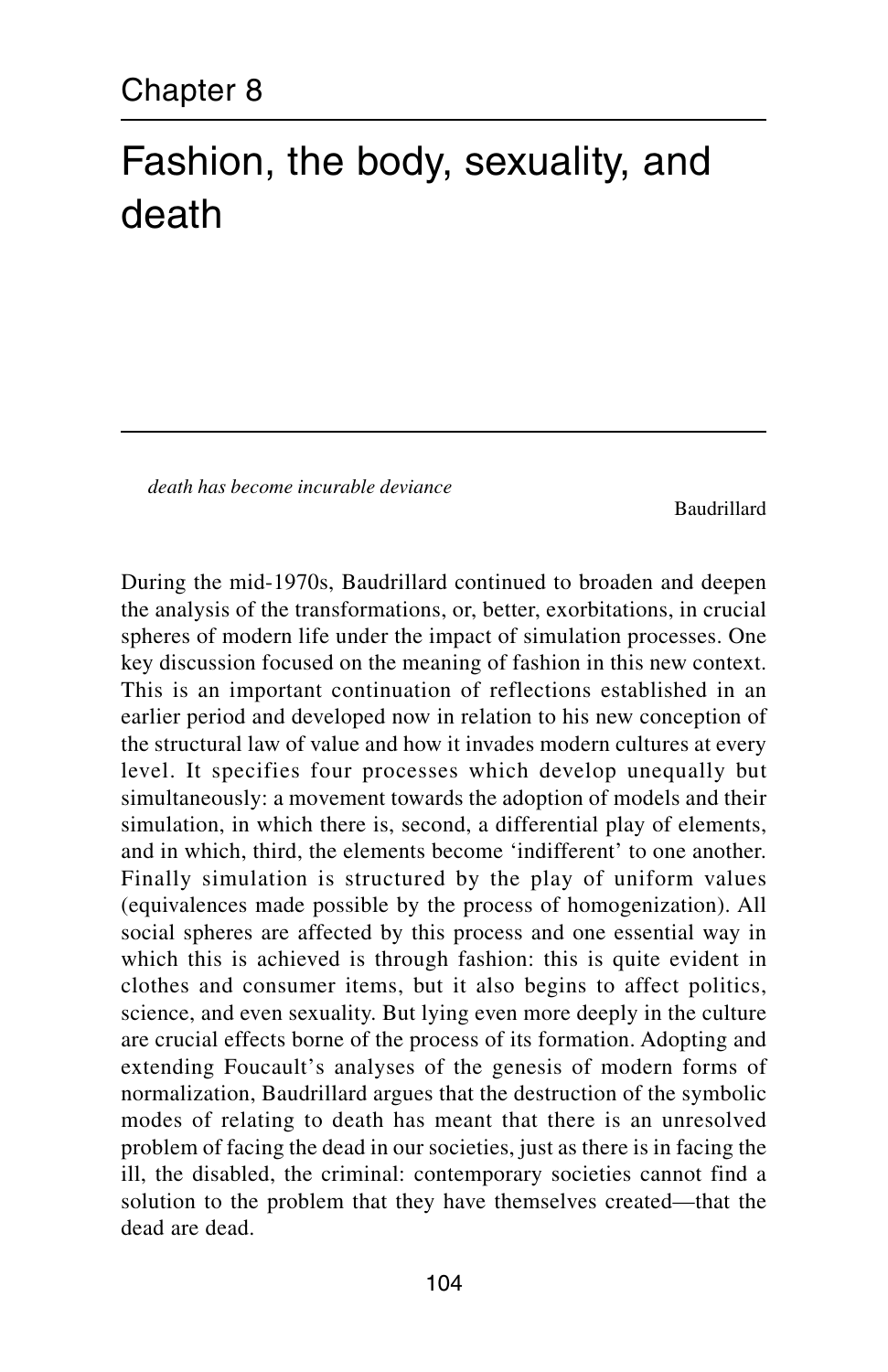But, first of all, take the problem of sexuality, he suggests. Once this passes into the realm of fashion there begins to develop a pattern of distinctive oppositions, and an immense system of fetishism begins to emerge, the object of both fascination and manipulation. This development involves a rupture in the culture, in the social imaginary, exactly at the moment when the new signs begin to alternate: it produces a kind of degrading and levelling of previous practices and values, a kind of general promiscuity of elements. It also sets off a resistance similar to that registered when sexuality falls into the realm of commodity exchange, but here it falls into the realm of fashion and signs: this results in a cool unrestrained sexuality freed from the previous system of boundaries and controls (Baudrillard 1976:132).

But fashion, in its play of alternations, sets up its own cycles and rhythms. What is called modernity is therefore actually more complex than is usually thought. Since the Enlightenment there has been the gradual installation of linear and progressive time. But more than this: there has also been installed the specific cyclic time of fashion. The time of fashion has peculiar effects, as part of a number of processes which in the last resort are far more fundamental in their consequences, and with inverse outcomes, than those of simple progress: absence of change (and if there is progress, there is also, as we shall see, a point at which the linear escalation of effects can spiral out of control on the negative as well as the positive side). It introduces a particular version of the play of the new (modern) and the old (out of date), yet in the end the old is made into a resource and is recycled: in this way the new is rendered inoffensive. Modernity produces its own myth of the new which becomes part of the general effect of the play of the structural law of value on its elements: the emergence of distinctive oppositions, of a binary logic acting over cyclical time. This is the heart and essential character of fashion (which is the emblem) as a form of modernity (which is its code). It is clear, however, Baudrillard argues, that this world of fashion, modishness, trendiness, is quite different from a genuine order of ritual cycles. In fact, these two cycles are antagonistic, since the symbolic order will not admit this type of combinatory of equivalent elements to emerge as a system of alternations and does not permit its rituals to pass into the generalized field of pure, 'aesthetic' phenomena.

At this point Baudrillard returns to Roland Barthes for a consideration of the relation of fashion to the human body. Barthes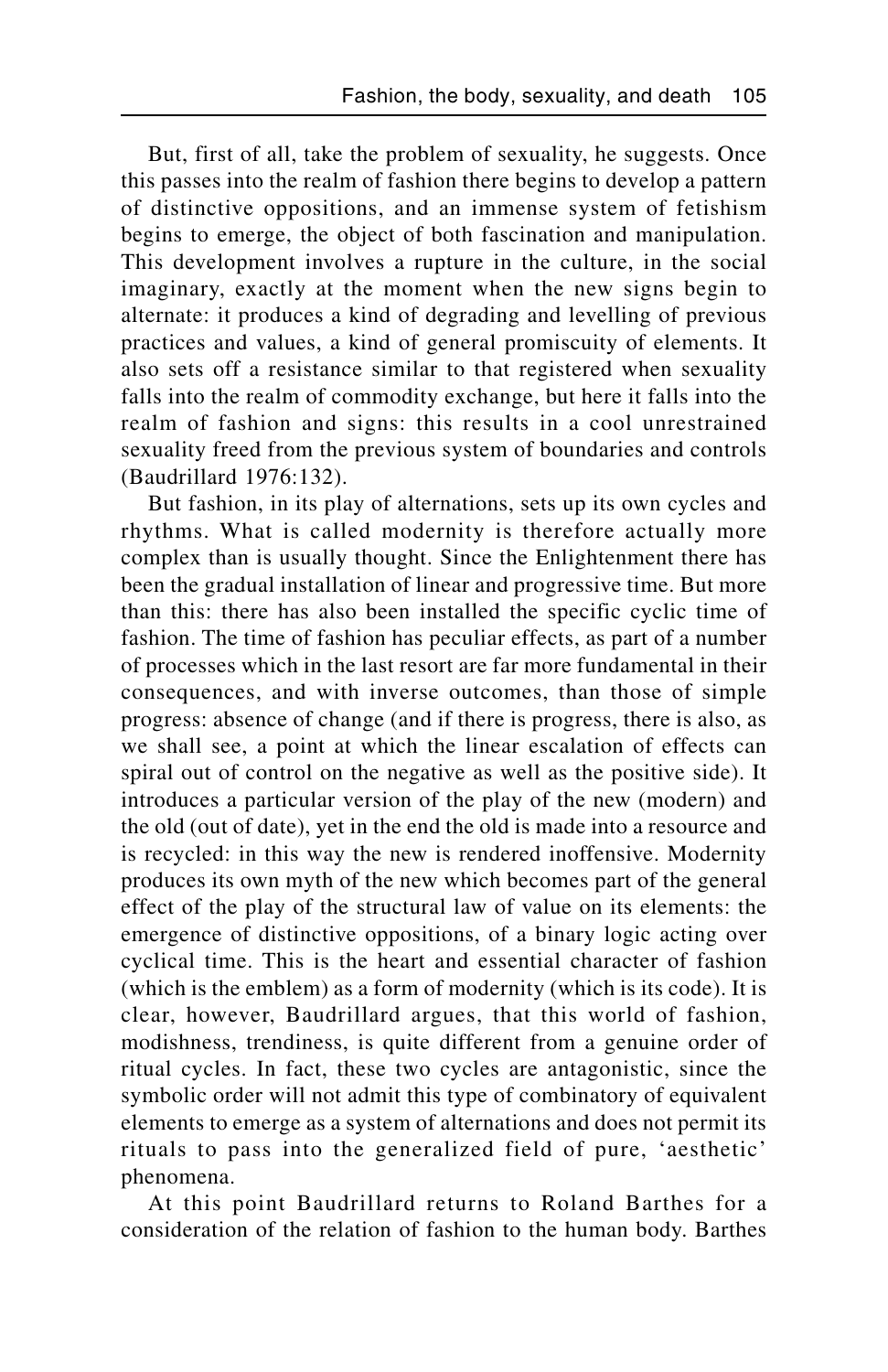suggests, in *The Fashion System* (1985), three distinct modalities, three ways in which there is a passage from an abstract to a real body. First, there is a pure form, without specific attributes; there is only abstract representation. For Barthes this is the simple model, the cover girl; she is both an individual yet completely caught in an institutional form which renders her body into no one's particular body, able, by a 'sort of tautology' to refer to the garment itself (Barthes 1985:259). For Barthes the fashion magazine tends to present the cover girl in situation 'to unite with the pure representation of structure a rhetoric of gestures and poses meant to give a spectacularly empirical version of the body'. Here the event threatens structure. In the second case a certain kind of body or face is declared to be 'in fashion' (the model is still a fixed abstraction but circumscribed by season or year). The third solution gives to clothing the power to transform the body into the ideal body for fashion (it suggests the ability of fashion to submit event and any substance to its unlimited power of signification).

Baudrillard takes the opportunity to suggest that in fact Barthes' three forms can be seen to correspond to the actual historical evolution of the body in the regime of fashion: the initial models were not professional but gave way eventually to the mannequin. Today every (this particular exaggeration must be understood in its own right as Baudrillard's essential theoretical technique) woman has become a mannequin: each is summoned to treat her body as an investment through clothing and style. The fashion system of signification penetrates every way of relating to the body. The historical formation of fashion closely follows this order: in the early phases of capitalism it remained outside the artisan and peasant groups and was associated with marginal, or urban and foreign strata; in a second phase it began to penetrate and integrate all cultural signs as material production was integrated into political economy as the market became universal, but fashion was dominated specifically by the dominant cultural class. In the third phase fashion becomes a general way of life and no sphere escapes its logic: it has its own form of negativity (that which it defines as what it is to be not to be in fashion), becomes its own signified (as does production in the age of reproduction), and in the final state, just as it becomes universal, it disappears as a specific sphere; everything becomes fashion.<sup>1</sup>

One basic effect of this is a change in the relation to the unclothed body. In primitive societies, the body is painted and decorated. This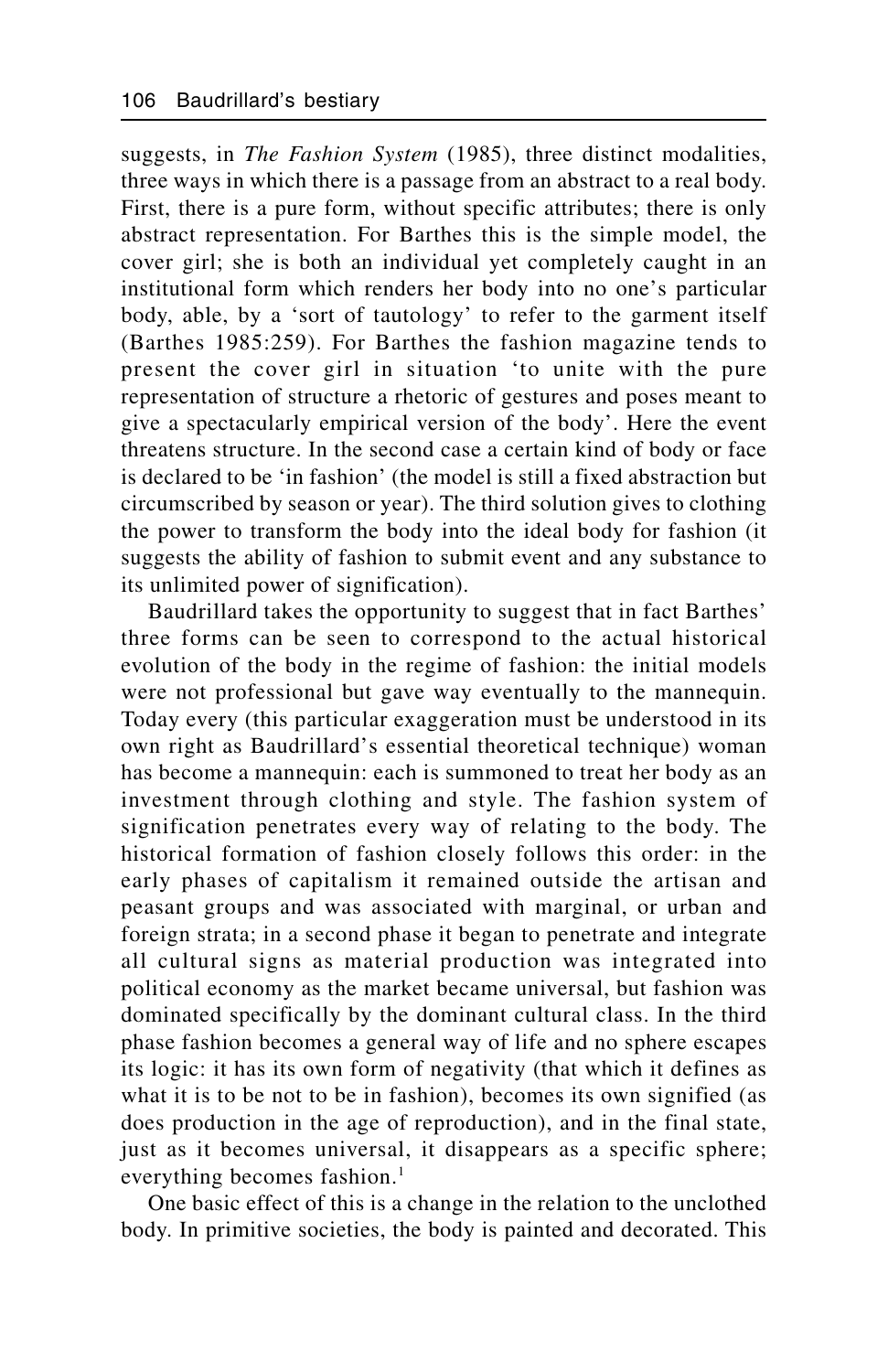is meaningful and structured in an exchange system and does not have a specifically aesthetic fashionableness. When the system of fashion begins to invade this terrain, the symbolic order of such meanings is abolished. It even brings about a new instrumental use of the naked body to induce a sexual tactics around nudity (a new pattern of simulation of the body). This changes above all the precise meaning and value of the female body itself in the culture. The irony is that the 'liberation' of fashion is also the moment of the 'liberation' of women. It is only quite recently that the body has been increasingly sexualized in its repression. This is both recent and is already beginning to change, its work done. The body, however, in this repressed form is the site of the action of signs of the fashion system; relieved of these elements the body is a model without attributes. Fashion has become modern sexuality in the sense that it has the function of establishing these qualities or attributes. As everything gets drawn into this system gradually all culture is affected by this specific sexual character, not sex itself but sexualization; by an inverse movement sex itself is influenced by this new sexualization of all spheres, unique to our culture. As it is the feminine body which is the emblem of this process, women's liberation is caught up in it. Following Foucault's own exemplary analysis of madness (which he turns into a fundamental process of the formation of the modern world) he suggests that, as women leave their traditional seclusion, society is itself feminized. It is as if, like proletarians, liberated only to be a labour force, women are liberated as a 'force' for pleasure, for fashion:

From the moment women enter the world of work like everyone else, on the model of the proletariat, all the world enters the world of emancipated sex and fashion, on the model of women.

(Baudrillard 1976:149)

In this case it can be seen that if the worker is separated from himself in the process of exploitation under capitalism, women are separated from themselves and their own bodies under the sign of beauty and the pleasure principle.

Here a major problem confronts all revolutionary opposition in relation to fashion. It is a very specific kind of code: all internal forms of negativity can be absorbed and dealt with on its own grounds. There is no internal lived articulation of contradiction: it is impossible to escape its own specific reality principle. Yet, despite appearances to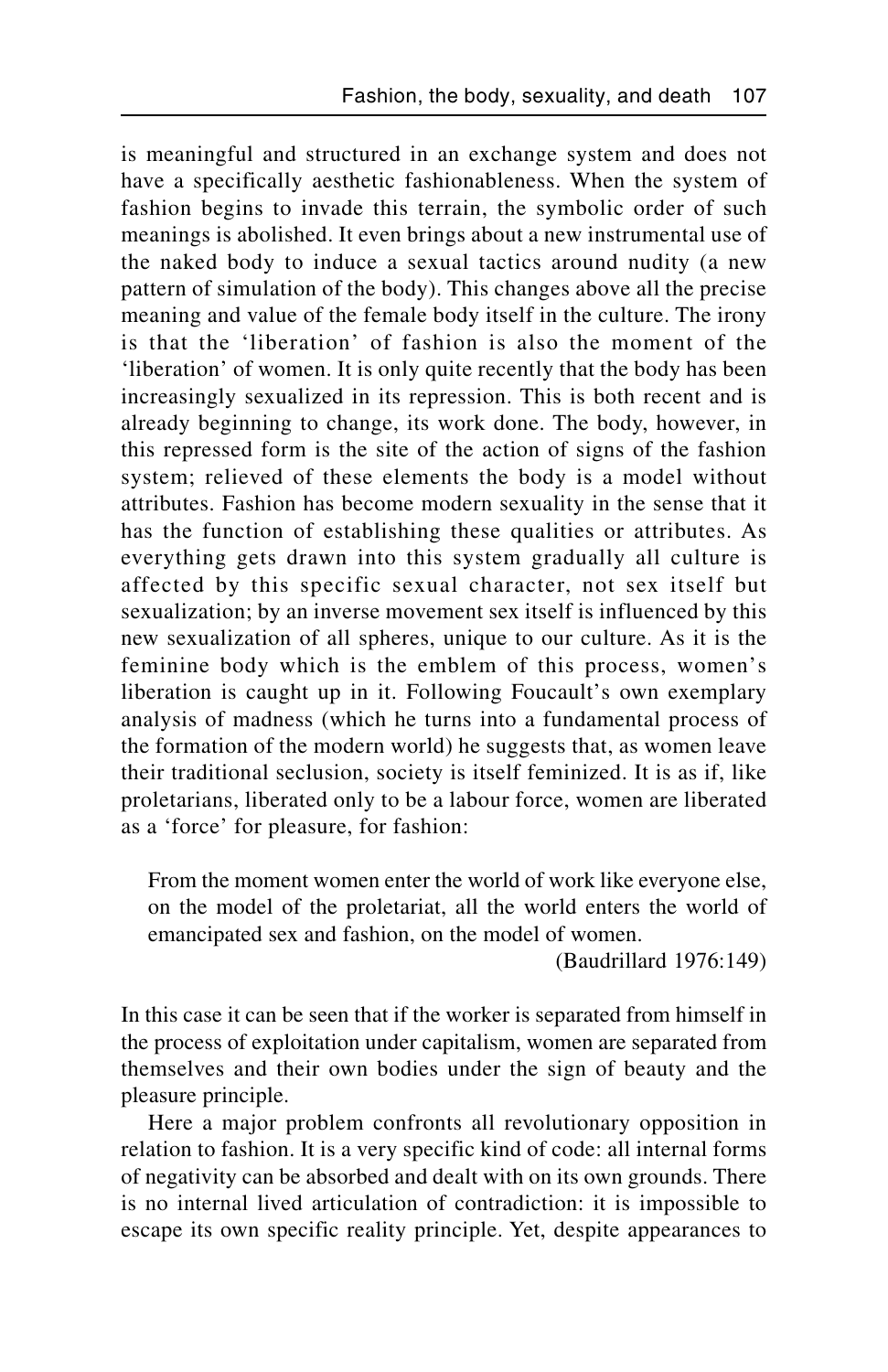the contrary, fashion and its alternations are caught within a repressive logic. Here again Baudrillard forces his conclusion to the limit by arguing that to resist the content of the code is only to obey its logic. 'It is the diktat of "modernity"' (1976:151). The only effective alternative lies

in a deconstruction of the sign-form of fashion and of its very principle of signification, just as the alternative of political economy lies perhaps only in the deconstruction of the commodity form and of the very principle of production.

(1976:151)

Yet this, however radical, violently contradicts his own extreme positions, which would suggest that even these efforts would become part of the code. The temptation in this mode of analysis is to find implacable and unilateral escalations in each individual site (yet everything stays the same): every culture has a single principle and every object a single essence. Baudrillard thinks this is the nature of the world, or at least in the analyses of this particular period which reverse those of his early writings. Yet there are important exceptions, such as the analysis of the Beaubourg building which I examine in a later chapter, and which, paradoxically, could not have been written had not Baudrillard developed these extreme, pataphysical positions in pure abstraction.

# **SEXUALITY**

More and more the 'body' is made, under these circumstances, itself into a new system, rather like the object system: it becomes subject to a new discipline of signs and the exchange between signs. In this system, Baudrillard proposes, the general basis of exchange is a specific fetishization of the phallus, and the staging of castration effects. The whole logic of the process can be regarded as a close parallel to the general process of political economy, in producing value interchanges. As the process in this sphere extends itself, what occurs is the generalized evocation of erection and castration in fashion, advertising and even in striptease itself (1976:155). As the same elements are found throughout, there is no doubt, he claims, that these form a single system: it is one which could be called in Freudian terms a perverse eroticism. Principally, he suggests, there is a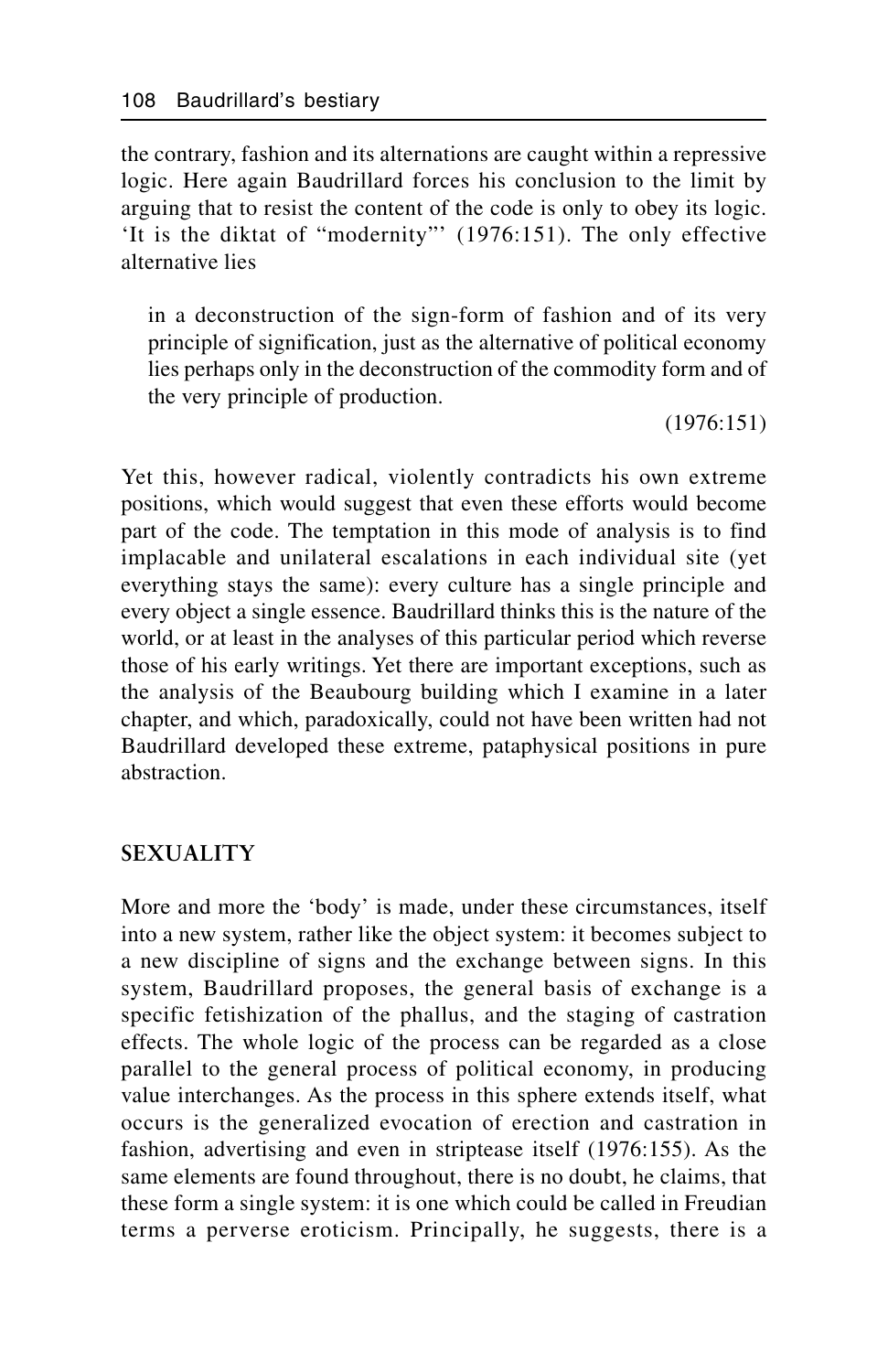replaying through parody of castration as the symbolic articulation of a lack: the bar of the censor has the structural form of articulating two full terms. The terrain is not an erogenous zone, but the attempt is made to produce an erotic zone where one element is raised to the level of a signifier of the phallus: this is simplified into a pure term of the sexual. The erotic comes, eventually, to be that which is placed under the bar. Unlike all previous symbolic representations of sexuality, here the woman's body itself takes on the role of the erotic and it becomes phallic.

Thus, although the body does not in itself naturally distribute the terms masculine and feminine in a rigid division, the body is a basis from which symbolism can be abstracted, particularly a castration symbolism: the foot of a Chinese woman can be mutilated and then venerated. The system of signs and marks forms a system which has to be interpreted. Take lipstick and make-up in the modern system. The intensively made-up mouth is not directly functional (it is not a sexual orifice). It is a sign, an erotic jewel, and therefore a signvalue. It enters into the system of exchanges, here of tumescence or erection. It is, in transference, the desire of man in his own image (erection). The sexual act now, he argues, is often only possible on condition that the woman is converted into a phallic object and is available to be caressed as a phallus. This is consistent with the formation of a political economy of desire in which the basic term is the phallus and the exchange system works in relation to exchanges into and out of this value. The body of the woman is unveiled in a thousand variations. This is a new form of simulation under the frame of the law of phallic value. The phallus thereby functions in the form of a fetish, renewed without cease by the work of symbolic castration effects.

Ironically, it is the body of the woman which is the privileged site of this drama, both for men and for women. It is the woman's body which has come to play the role of the general equivalent of the phallus (because, he says, for certain it does not have one). The man's body carries the 'true mark', which valorizes the system as a whole. It is thereby not available to play the role of demarcation which can be done only through its derivatives. There is a strict bar on the availability of the image of the erect male member (no advertising can reveal it or exploit it directly). Representation of the erect penis is controlled, and transferred to the body of the woman. Thus the position of woman should not be understood as an alienation for there is no primary sexual basis for the social alienation of women as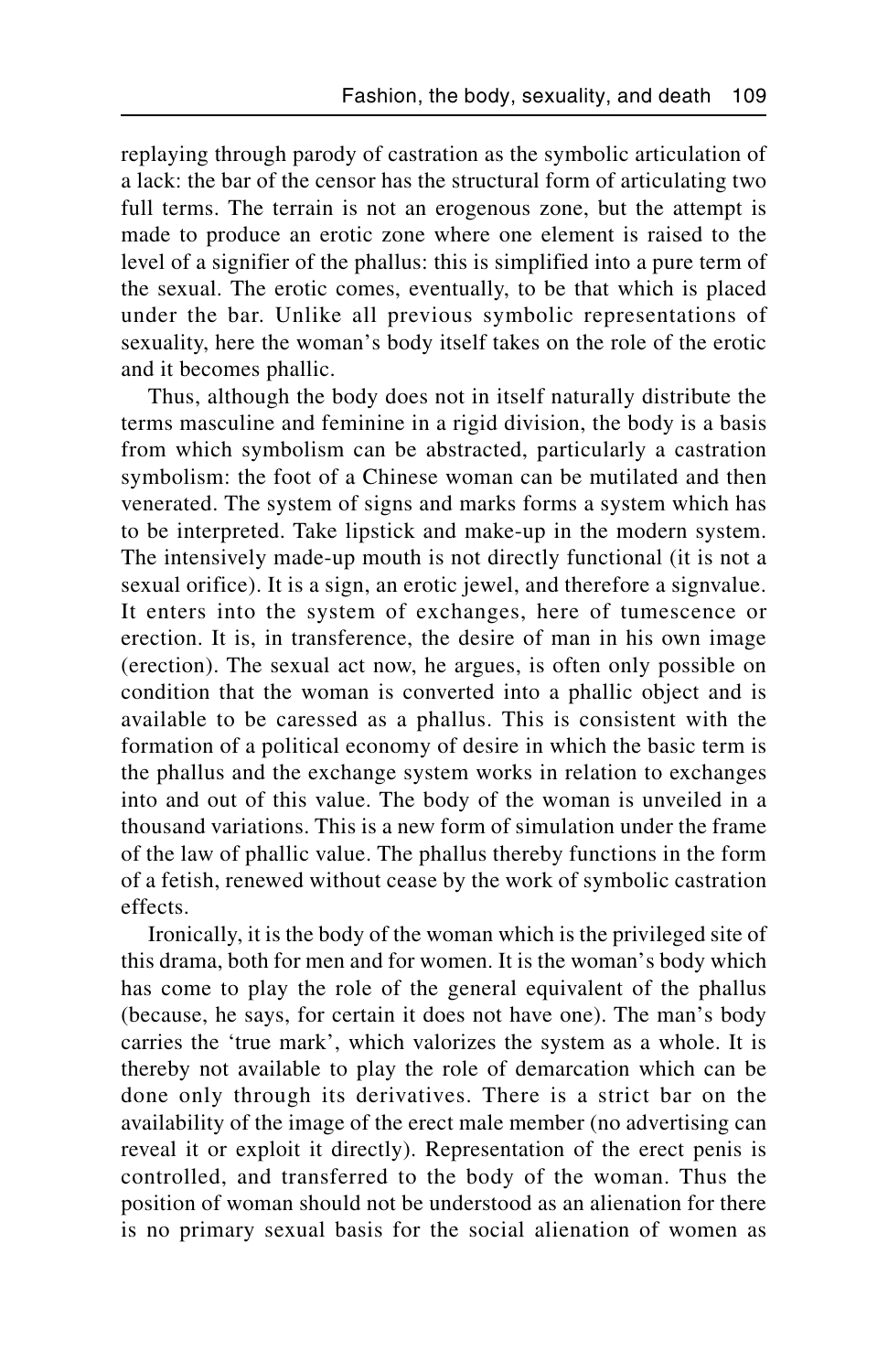conceived in humanist writings. It is more a question of domination, since women, in their very bodies, are annexed to the phallic order. As this generalizes itself the operation of its effects and its bar condemn women, on all other planes, to non-existence. (No mistake should be made, he reflects, by comparing make-up with primitive masks. In a primitive society the mask plays a function in the symbolic exchange between persons and gods, and is located within the practice of the group. It is is not the individual who behind the mask manipulates the situation in order to negotiate the creation of an identity. The idea of fetishism does not apply to the primitive; it applies only to our culture.)

It is instructive, he suggests, to analyse the good and the bad striptease in modern culture. The good striptease does its work as the slow action of a discourse which cannot produce all its terms at once: it is cool and reveals a mastery over the evocation of the body through disrobing. The striptease, though this seems bizarre, in its disrobing actually adds signs to the body in order to produce the body as an effigy of the phallus: it assumes the form of an erection of the body. That is why direct nudity itself as a body denuded of signs destroys such an erotic objective, which is what happens in the bad striptease. The first brings into play an intense mirror of rigorous narcissicism which reduplicates the equivalent movements, through a panopoly of signs and gestures, of the erection of the body—and this is why it is reduplicated in all codes (make-up, fashion, advertising, etc.). Instead of thinking that the striptease artist makes love to the audience (a popular misconception, he notes) the striptease is always indirect and works essentially as a narcissicism. This is a veritable work of transubstantiation, he suggests, not of bread and wine, but of body and phallus. It does not aim for the truth of the naked body, despite all appearances, but in the opposite direction, towards the body's envelopment in the exchange system of signs. This effects the true castration of women (and indirectly of men):

to be castrated is to be covered with phallic substitutes. Woman is covered in them, and is summoned to make a phallus of her body if she is ever to be desirable.

(1976:168–9)

At the same time, the striptease artist, over and above making this transformation, evolves and adopts a certain type of fixed gaze. It is usually interpreted as distantiation, a coolness which marks the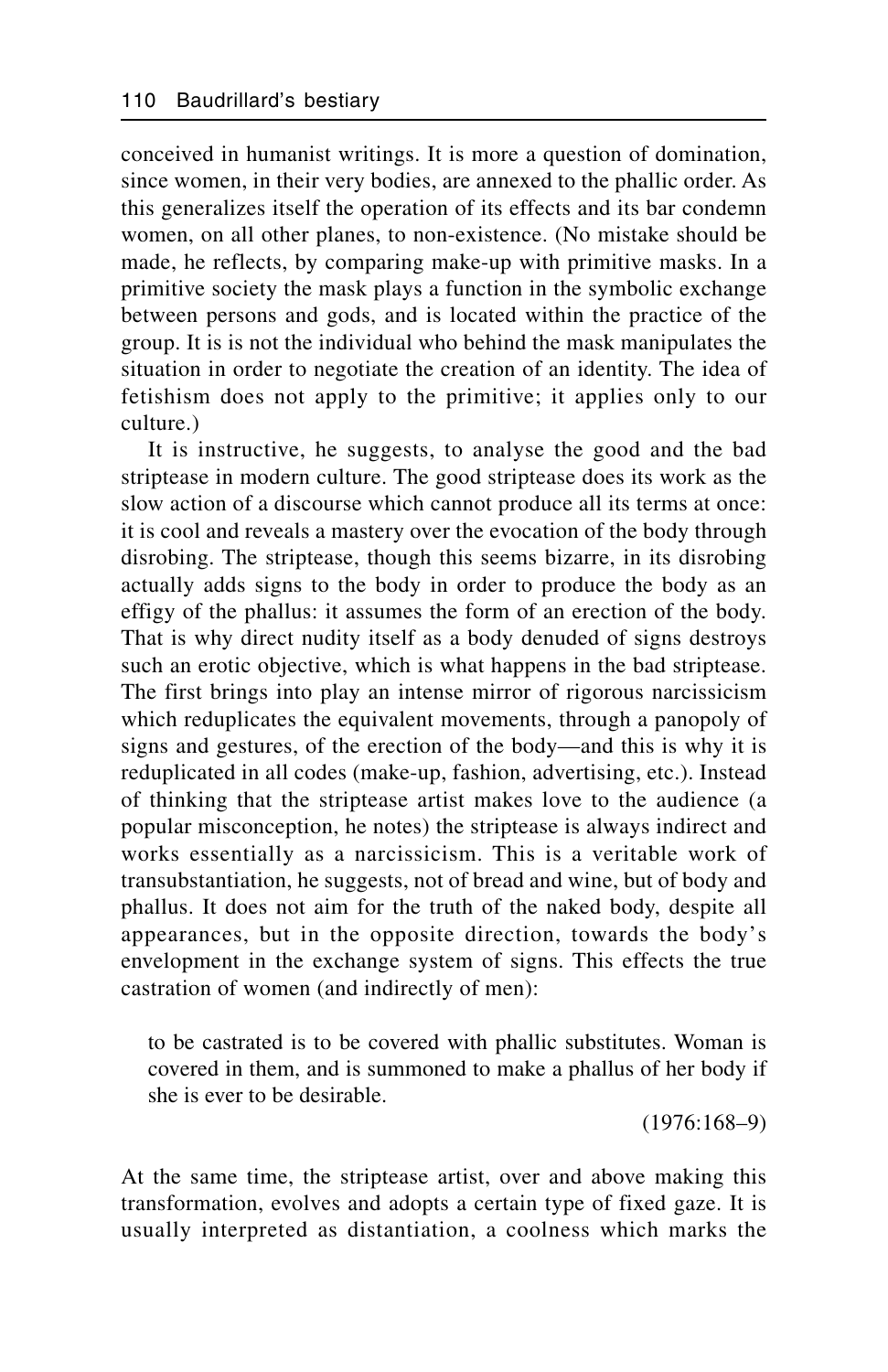boundaries of the erotic. But it is necessary to redefine the cool gaze of the 'good' striptease as that of the mannequin and therefore of a certain quality of modern culture itself. It is the gaze of autoeroticism, of the object-woman who looks at herself as perfection and perversion. Woman is never so seductive as when she adores herself, he suggests. Around the mannequin is an intense narcissism, a paradigm of self-seduction.<sup>2</sup> The woman becomes her own fetish and, therefore, a fetish for the other.

The striptease is thus in effect a spectacle of castration, and best understood through the question of narcissicism and its relation to social control. This is no longer a simple narcissicism, but one which works through a cultural sophistication, a manipulation of signs and values. The new political economy of values in this realm is founded on a destructuration of the elements of the system and restructuring of the forms and locations of investments. It is a 'reappropriation' of the body in terms of new models and structures. From now on, narcissicism becomes part of a manipulable system. This is made possible by the enticement, the interpellation, of the new subject of the narcissicistic system who is no longer the familiar 'I' of previous systems. Now it is the 'you' of the advertisement. The previous subject is now fragmented and 'personalized' and put into the (always already pre-coded) play of the system. This 'you' does not refer to any one individual, it is a simulation from a model and enables the discourse of the model to be conducted. It is in this sense, the ghost, the double of the code: 'The phantom which appears in the mirror of signs' (1976:173).

Today's social liberation passes through a stage of narcissism (the only critical meaning, he suggests, of the notion of the 'mirror phase' today). Previously, the mirror phase was dominated by the law of the father, accompanied by the threat of violence. Today it has become a pacific, non-violent form of repression, and goes beyond the sexual division to control the symbolic order itself. As it does so it goes from the law of the father to the desire of the mother. In so far as the new system seeks to replace the incest taboo, a vital form in symbolic exchanges, and abolish it, the new system tends not just towards narcissism but to incestuous narcissism. Fetishistic perversion results from a desire for the mother and never leaves the circle of desire. The traditional order accomplishes, if it is successful, the word of the father. But the perverse subject accomplishes the desire of the mother, and remains within the family: it not surprising to find here new qualities and characteristics emerging in the subject, not so much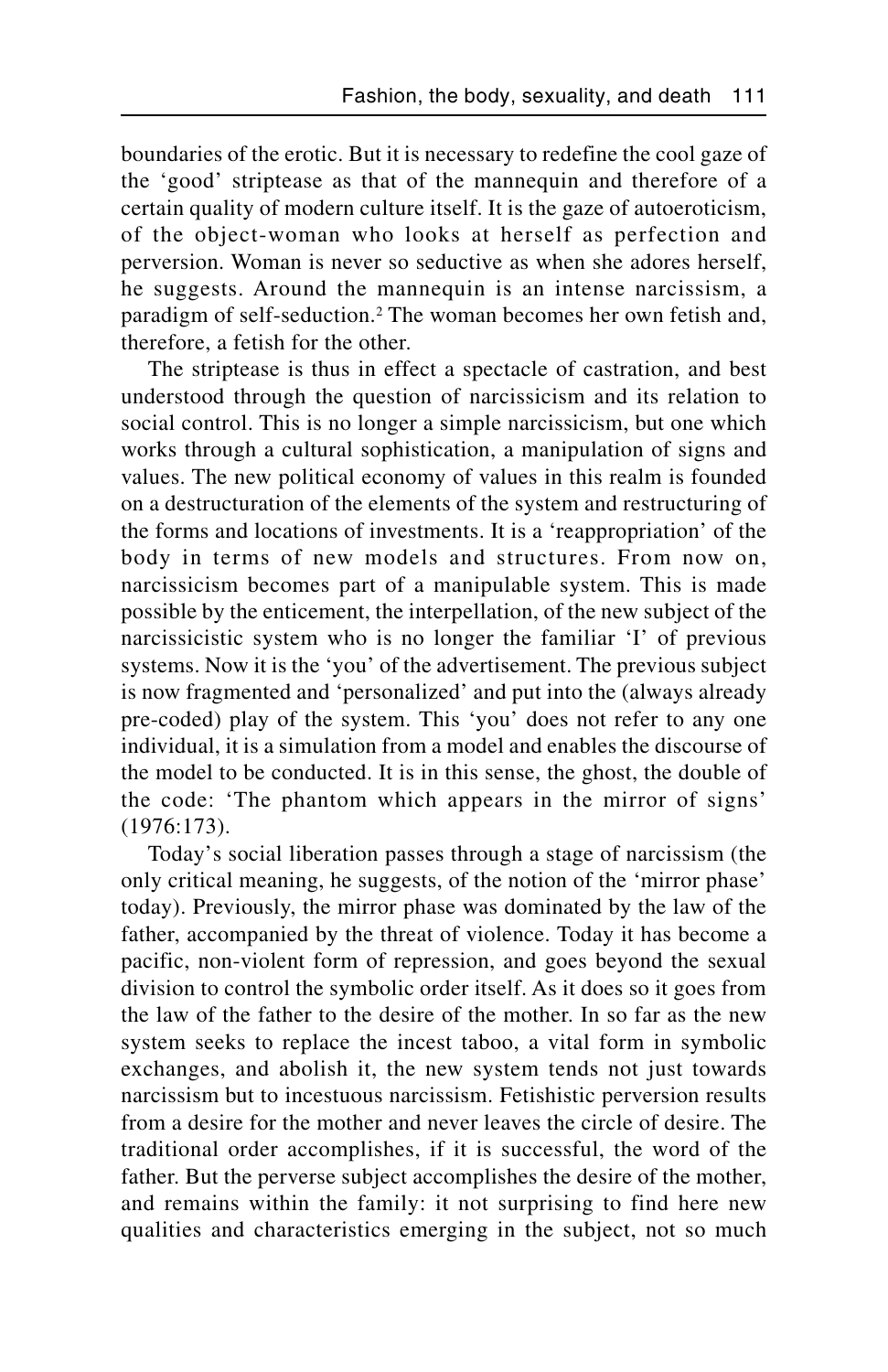those of neurosis and hysteria associated with puritanical repression, but obsession and anxiety, as society becomes permissive and gratificatory. The subject becomes a marionette of the mother's desires.

On the basis of a recognition of this fundamental change, all revolutionary perspectives must transform themselves. Between the law of the father and the desire of the mother, between repression and transgression, regression and manipulation, a way out must be found, he says, through a form of the symbolic. For symbolic exchange is itself founded on the cancellation of value: it is 'neither regression of the law (towards incest) nor pure and simple transgression (always dependent on law)—it is the resolution of that law' (1976:176).

The question is to what extent does this analysis itself convert one discourse into another? As Baudrillard himself tries to think through the effects of homogenization, the problem of the critical separation between discourses becomes acute. In a sense there is a convenient escape route for Baudrillard: these various discourses, sociology, Marxism, psychology, themselves reflect a world which is dramatically constraining its discourses into one formal language. He merely reflects this. On the other hand, he has made a violent attack on Foucault and Deleuze, arguing that their analyses can convert one into another; if this occurs, he says: forget them (Baudrillard 1987c).

# **DEATH AS ABNORMALITY**

Yet these analyses remain for Baudrillard at a superficial level, for they still do not get to the root of things. Beyond the question of sexuality there is another which affects even more profoundly the fate of the body: death. The central and crucial chapters of *L'Echange Symbolique* attempt to construct a genealogy of death in the gradual emergence of culture out of symbolic orders. Many, even Baudrillard's detractors, have acknowledged that this analysis is remarkable.<sup>3</sup> Where there have been many attempts to establish genealogies of morals (Nietzsche), of capital (Marx), of punishment (Durkheim and Foucault), even of time (Debord), Baudrillard has possibly the right to claim to have located one that is more basic. Baudrillard notes that this genealogy is similar to Foucault's consideration of madness, but articulates it with a conception of death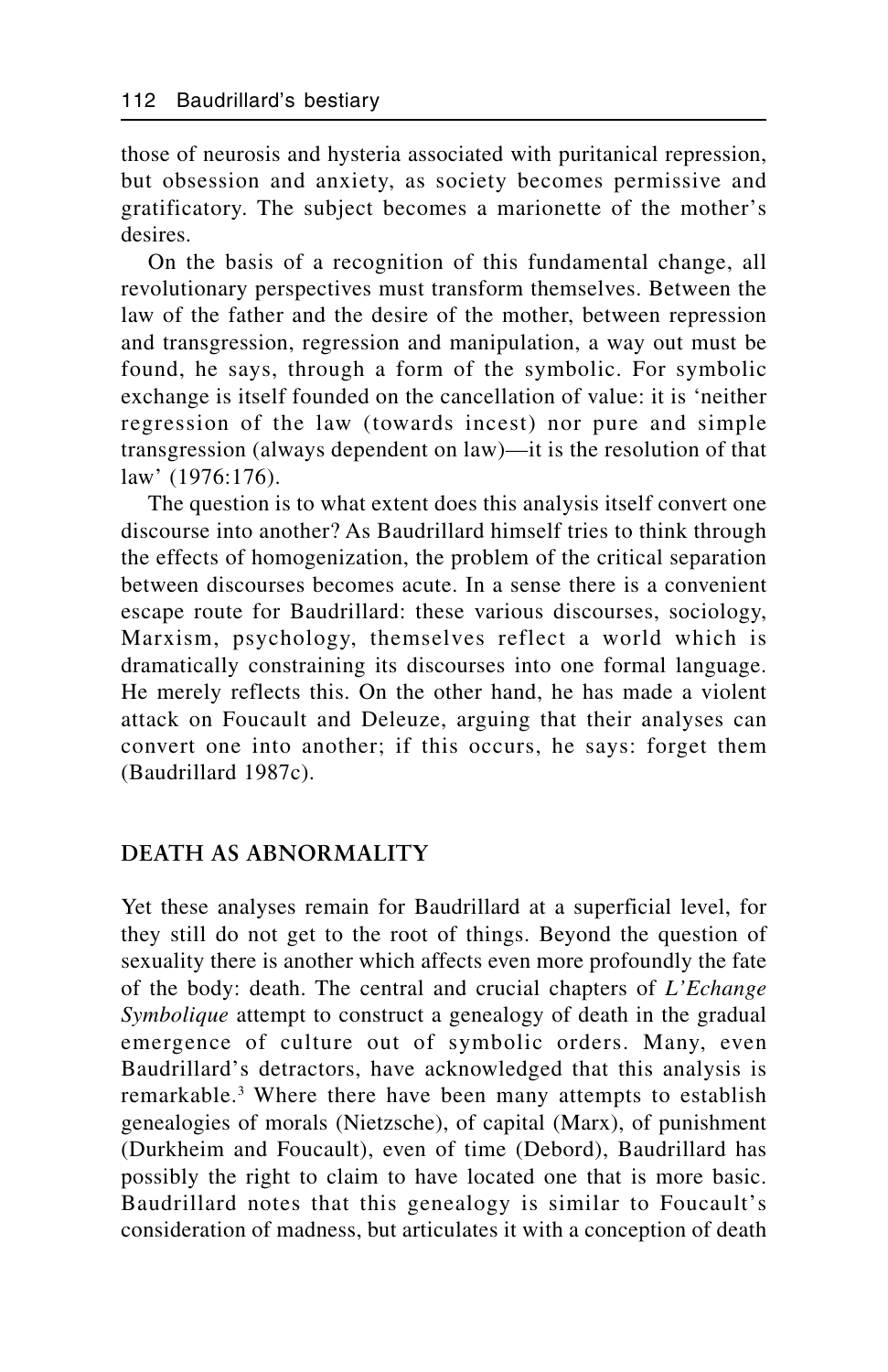in societies dominated by symbolic reversibility (as indicated by Debord) which turns the discussion towards an explicit critique of modern communism (1976:225). The principle of the genealogy traces the gradual process of exclusion, the extradition, of the dead from society; little by little the dead cease to exist, and death becomes a state of abnormality. Baudrillard follows the analysis to the conclusion that, paradoxically, in consequence our culture is a culture of death: by abolishing that which cannot be abolished death makes its symptomatic mark everywhere.

Baudrillard's analysis traces the path of the dead. At first, in primitive societies they are held in the village.<sup>4</sup> The dead are later ghettoized on the outskirts of the village, and then they disappear altogether and cease to exist as beings in society. Even the mad and the delinquent are received in society at some point, but the dead are never received as such. It is not any longer normal to be dead and this is new. 'Death has become incurable deviance.'5 The situation is altogether different in primitive societies where there is no concept of purely biological death, or more accurately the notion of birth or death as a purely physical process is without meaning. It is even more powerful than this formula suggests, since everything that cannot be symbolically exchanged is a danger to the group. It can be suggested, says Baudrillard, that what for us occurs in the biological realm comes to exist in our imaginary, but in primitive societies everything occurs in the symbolic.

One way of approaching this problem is to examine the process of initiation. One stage of initiation, as in all rites of passage, involves ritual death in order that a rebirth may occur. In primitive societies there is an exchange between ancestors and the living, a direct contact between the dead and the living. Thus, instead of the absolute caesura which exists in our own society between birth and death ritual there is an evident and strong social relationship: reciprocal exchange, a form of the cycle of gift and counter-gift. It is quite remote in principle from any idea of life or death as chance or random events. In primitive society exchange is therefore conceived as reversible, in our own it is conceived as irreversible (1976:203). Because of this there is no formal opposition or irreconcilability between life and death in primitive societies. And this has other consequences, he argues, for this is how the incest taboo should be understood: in our society it no longer functions to permit exchange between the living and the dead. And if the term revolution retains any meaning, he insists it 'can only consist in the abolition of the separation of death, not of equality in survival' (1976:200).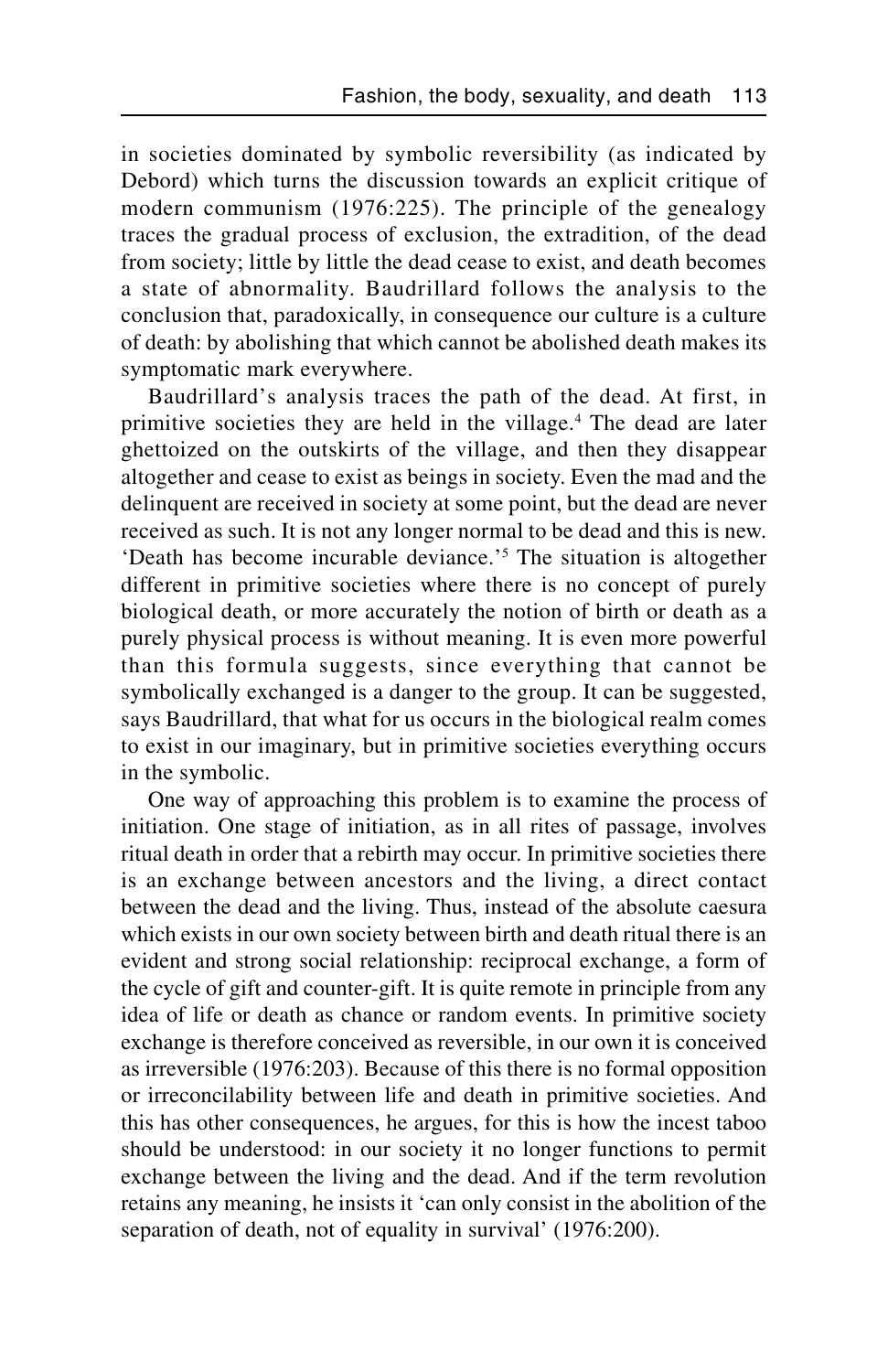Baudrillard's argument is important here for the shaping of much of his subsequent theorizing, so it is essential to present the crucial propositions. Baudrillard's point of departure is the parallel between the genealogy of death and the evolution of normalization processes. Madness itself, he argues, is never only the line of partition between the sane and the mad, this line of demarcation is shared between the two sides, and it is in relation to this shared line that sanity defines itself. A society which incarcerates its mad is a society profoundly invested in madness, and which in turn valorizes sanity. The effects of the long centuries of work done by 'madness' on society, as a work of discipline, are complete, and the asylum now has a different aspect, its walls have been breached. Not, he notes, by growing tolerance, but because the process of normalization has been effective, at the cost of generalizing a kind of madness throughout society: 'madness has become ambient' (1976:197). There is a new absorption of the asylum back into the heart of the society, where, he argues, normality has become so refined that it resembles madness, the virus has passed to all the sites and fibres of normal existence.

Baudrillard argues that exactly the same processes have occurred in relation to the dead. Death is, in the last analysis, the line of social demarcation which separates the dead from the living, and it affects each side equally. But the logic of symbolic exchange is indestructible, and re-establishes the equivalence of life and death in the fatality of survival, for this is where death finds its home in repression, as life is a survival determined by the power of death. This fact is hidden from view by Enlightenment ideology, as developed and codified by writers such as Comte, who have argued that it is in the progression of the stages of culture from animism, polytheism to monotheism that the notion of the soul became disengaged and transformed into metaphysical entity and which could be abolished in secular criticism (though obviously Comte had difficulties with this). For Baudrillard, on the other hand, the notion of the soul and immortality is a route to the investigation of power. His starting point is the very Durkheimian assumption that in societies where there is a current and living exchange between the living and the dead, where there is reciprocity, reversibility, there is no necessity for the dead to be immortalized. This would, in fact, have the effect of breaking the cycle of symbolic intercourse. The 'extradition' of the dead, their exclusion, is accompanied, when it arrives, by the increasing power of the soul. This gradually becomes immortal, and measures by this fact the degree to which symbolic exchange has broken down. It measures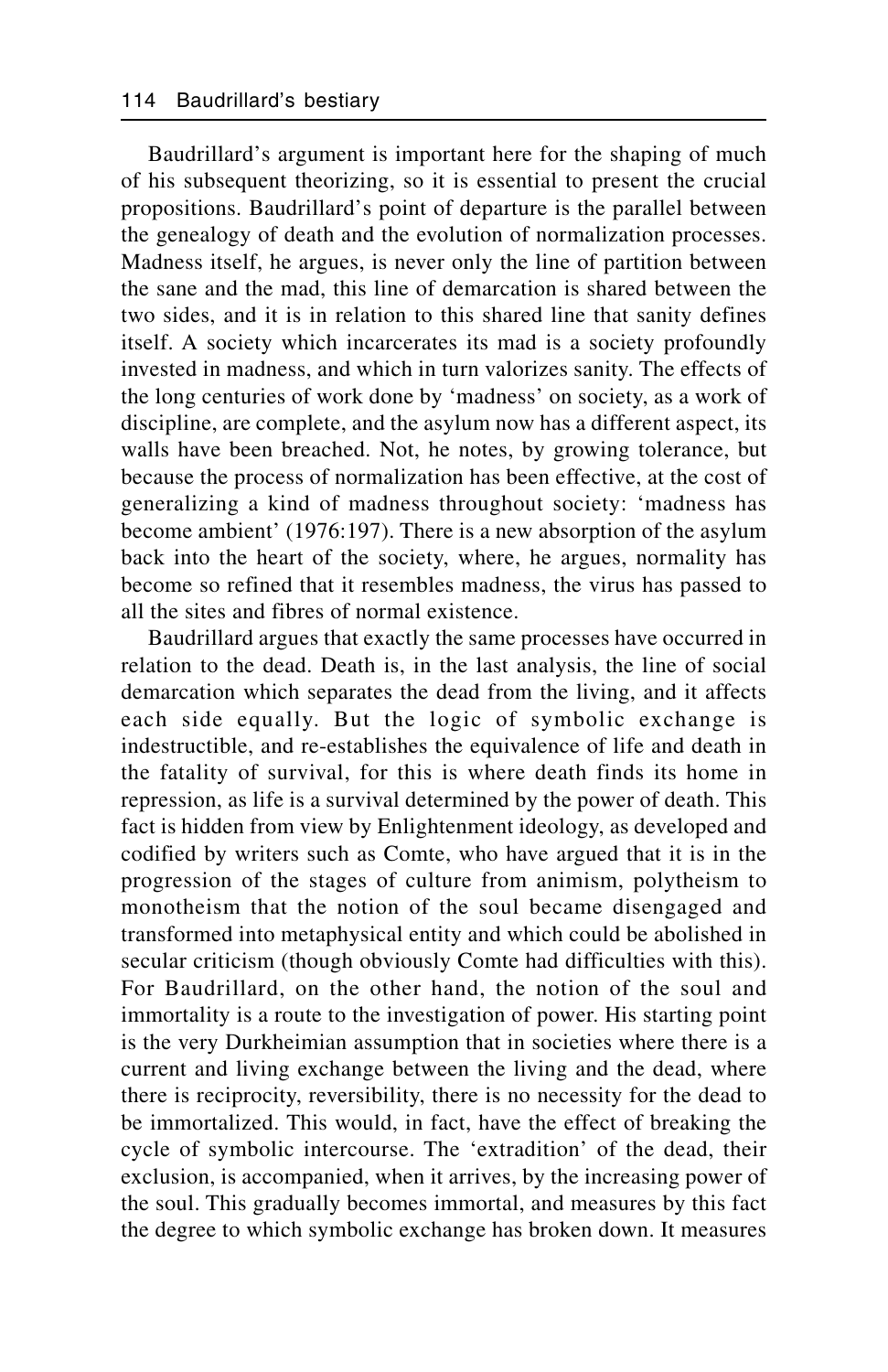the extent to which the dead have been expelled from the midst of society—into exile.

Immortality is a strange idea, he remarks. It extends a limited life into an eternal one, while at the same time, as a social phenomenon, it democratizes itself in the social mass, after having been the limited right of the powerful. This is a recent transformation in world historic perspective. It can be traced in Egypt, for example, where it began as a process limited to kings, then gradually embraced high priests, leaders, the rich, and the main figures of the dominant class. The remainder of society were left the right to their death and their double. About 2000 BC, he remarks, each individual acceded into immortality, in a kind of social conquest. ('One can imagine', he reflects, 'the revolts and social movements which developed the demand for the right to immortality for air (1976:198).) This reveals that the question of the soul, and the death of the soul, was from the beginning a question of power. It too can be constructed into the genealogy: first, a stage where there is a limited, a relative soul, since there is no political structure; second, immortality was generalized in the period of the great despotic empires; the kings and the gods were promoted into this new sphere, followed by immortality for each individual. There is a conjunction between the growing abstraction of power as a force in the great empires, and it is notable that Christianity converted this abstraction in its own way whereas the Greeks had not attained this degree of universality and their gods remained mortal. Even at the beginning of Christianity not all questions here had been resolved, and the death of the soul was still a possibility.

But Christianity is characterized by a strong democratic element; everyone is, theoretically, equal before death. This remains, however, largely part of the mythology of Christianity itself. In effect this relation was always dependent on the contemporary definition of the human, and it was convenient to exclude primitives, women, children, from the category, as also the mad, criminals, and others. In effect, it is the powerful who have souls; there is an actual inequality before death, which makes the soul a reflection in its turn of the power differences in society. The powerful have a right to immortality, the others to punctual death, and nothing has changed, much, he suggests, since the despotic empires. The same temptations and traps are found here as they were in the past: the trap of the demand for the immortality of the soul, in parallel with the demand for the equal allocation of objects. This results from and contributes to the splitting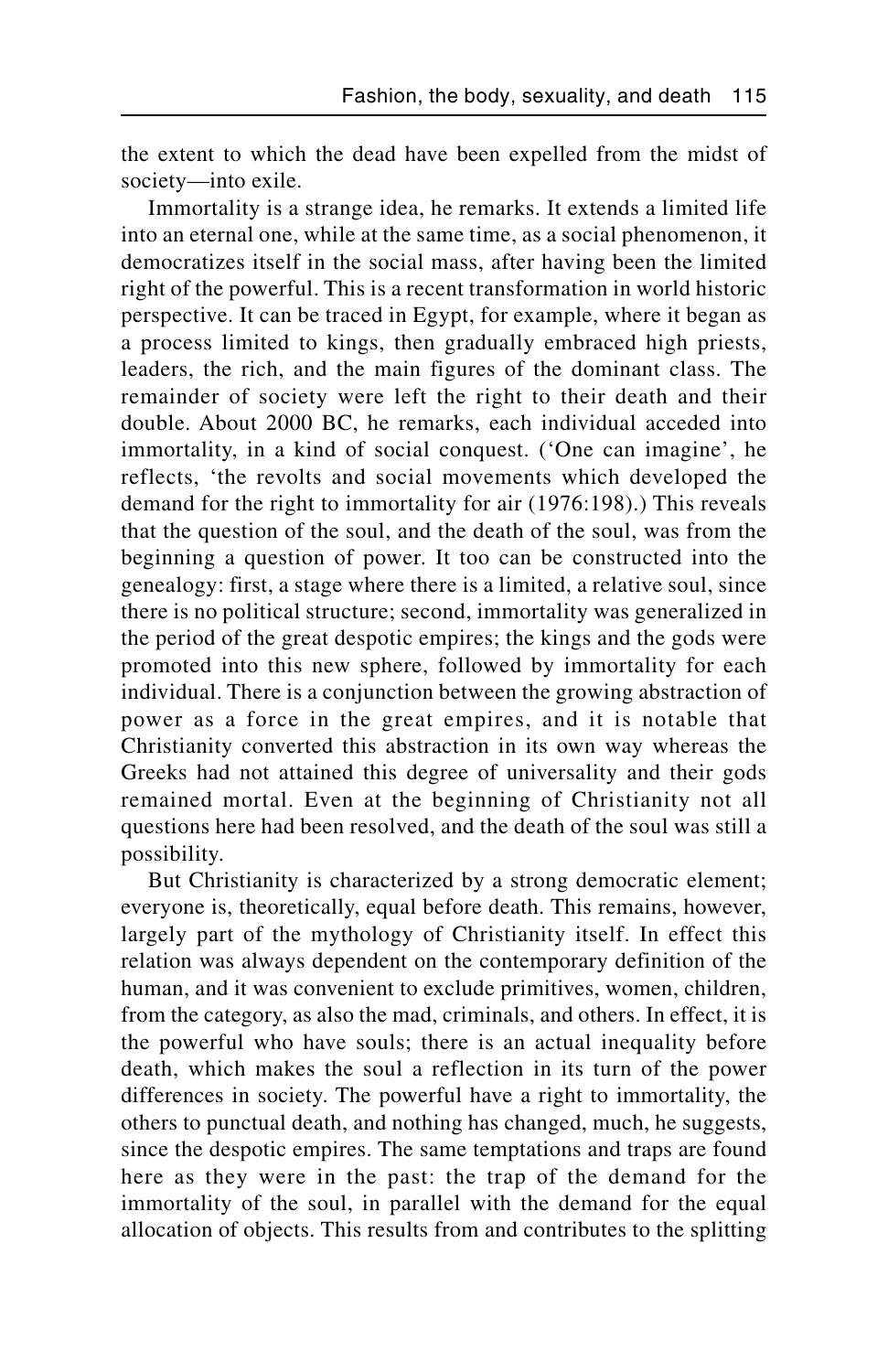up of the social body, and serves no purpose for the revolutionary. Immortality in this form depends on a general equivalent bound to a process of linear time, to abstraction, to accumulation. There is no way out here.

It may be possible, he implies, *to regard the social process of death as itself a social ideological apparatus (dispositif,* (1976:200)), *one of the first great ideological apparatuses of the state*. It seems that the priests were well able to develop strategies of the control of sacrifices, in other words a strategy to attempt to prohibit death, and in so doing successfully to disconnect the articulations of the previous cycles, preventing the possible play of reversibility. It breaks the unity of the living and the dead, and the exchange between them. It is a first order, fundamental technique of social control, for control over the dead acts more effectively than any other. The dead are placed under surveillance, and are locked up. These conclusions, he notes, are Kafkaesque: the fundamental law is established and power is maintained by the guardians at the gate to death. In this conception, social and individual repression is not generated in relation to the subject's drives, it is the repression of the dead, of death, which rebounds back to haunt repressive socialization (1976:200).

Effectively, then, social control is exercized at the pole of death and relations with the dead. The dead occupy a primary reserved domain, guarded by priests who control, through structures of obligatory mediations, exchanges with the dead. It is at the gate, the barrier, where power is set up, and it feeds on all the other separations which follow this initial one, the separation between life and death. In the end this apparatus of death, the immortal, comes to weigh heavily on the living, just as dead labour comes to weigh down on living labour. The living become residual survivors to power (the dead). Reflect again on the story of the student at Prague, he suggests, the pact with the devil is a pact with death, a pact with political economy. The devil can be considered, in this story, a hostile double of the subject, yet in the form where 'death takes its revenge' (Baudrillard 1976:201). Death, which can never be abolished, now enters into the objects of the mundane world; the soul is lost in an unequal exchange with the devil (the hostile double). Evil then is found at this level of negativity, menace, deathly forces, which have escaped the action of group exchange, of symbolic intercourse, based on a degree of equality of reversibility. These hostile doubles, the immanence of errant forces (ibid.: 219), turn back, as persecutors, on the subject, who is thrown into the effect of the uncanny (Freud's *'unheimliche')*. 6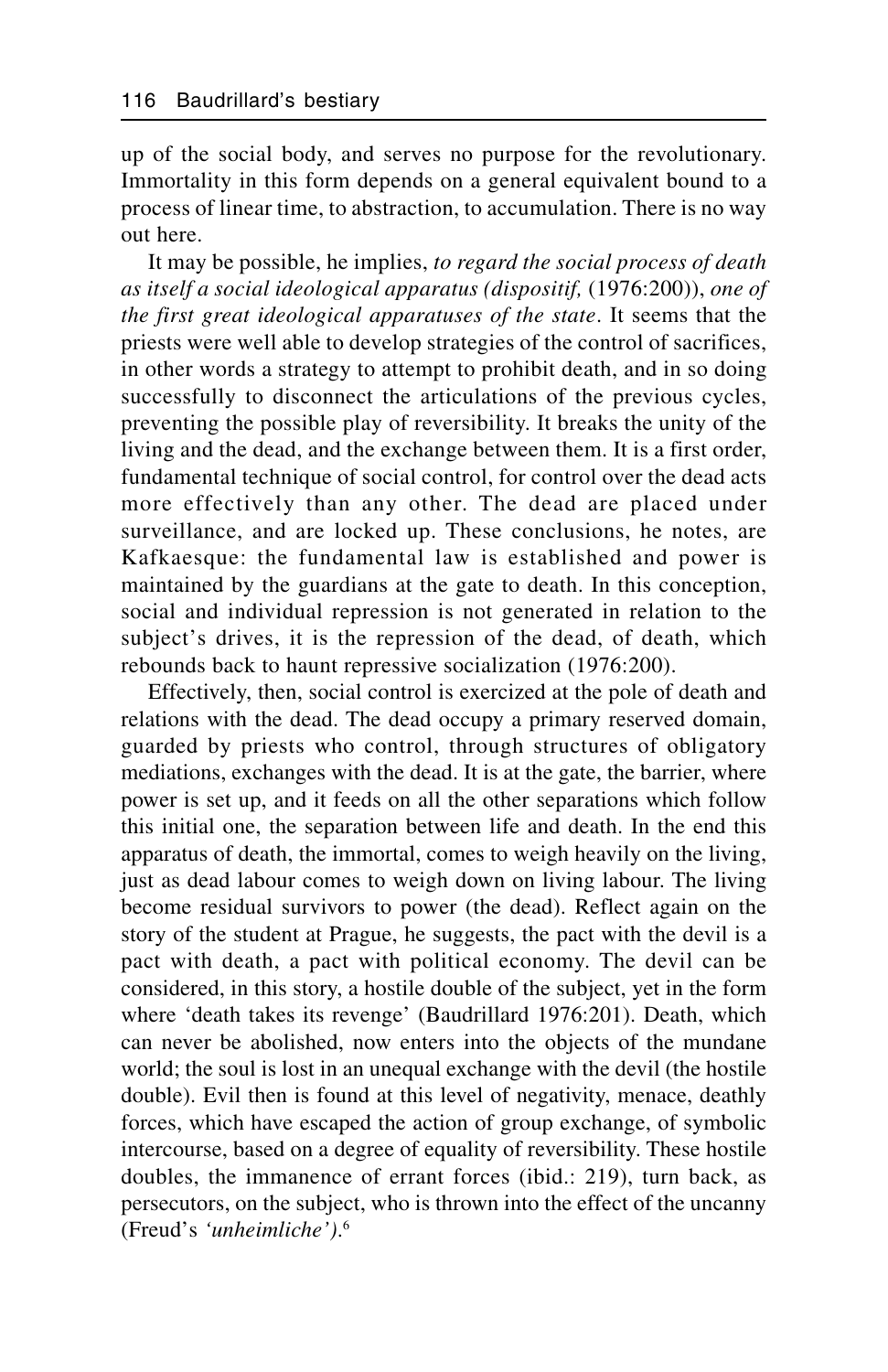In the world established after the disintegration of the traditional Christian and feudal communities of the Middle Ages by bourgeois reason and political economy, each individual is alone before death. Political economy is a massive attempt to accumulate against death, but it is caught in the irony that accumulation is death. This cannot resolve itself dialectically but enters into a deadly spiral. The culture becomes one in which there is an immense effort to dissolve the difference between life and death, to conjure away the ambivalence of death to the single profit of reproduction of life as value. The phantasy which predominates is the aim of abolishing death itself, and this has striking pathological effects throughout all the social separations of our societies, in religion as the desire for eternity, in science as the desire for eternal truth, and in production as the desire for infinite accumulation (1976:225).

It is important, following this discussion, he notes, to clarify the difference between two kinds of utopian notions. One is simple, and demands the end of all separations with a fusion of all elements so that alienation is brought to a final conclusion. This is, he says, a naive utopia, based on the dream of the original whole. The second conception is not nostalgic, but revolutionary, and demands, in the present, the ending of these separations in the formidable play of reversion of life and death.<sup>7</sup> This is a basic clarification of the active utopianism in Baudrillard, which is linked to his tactic of outbidding, provocation, and forcing arguments to their extreme.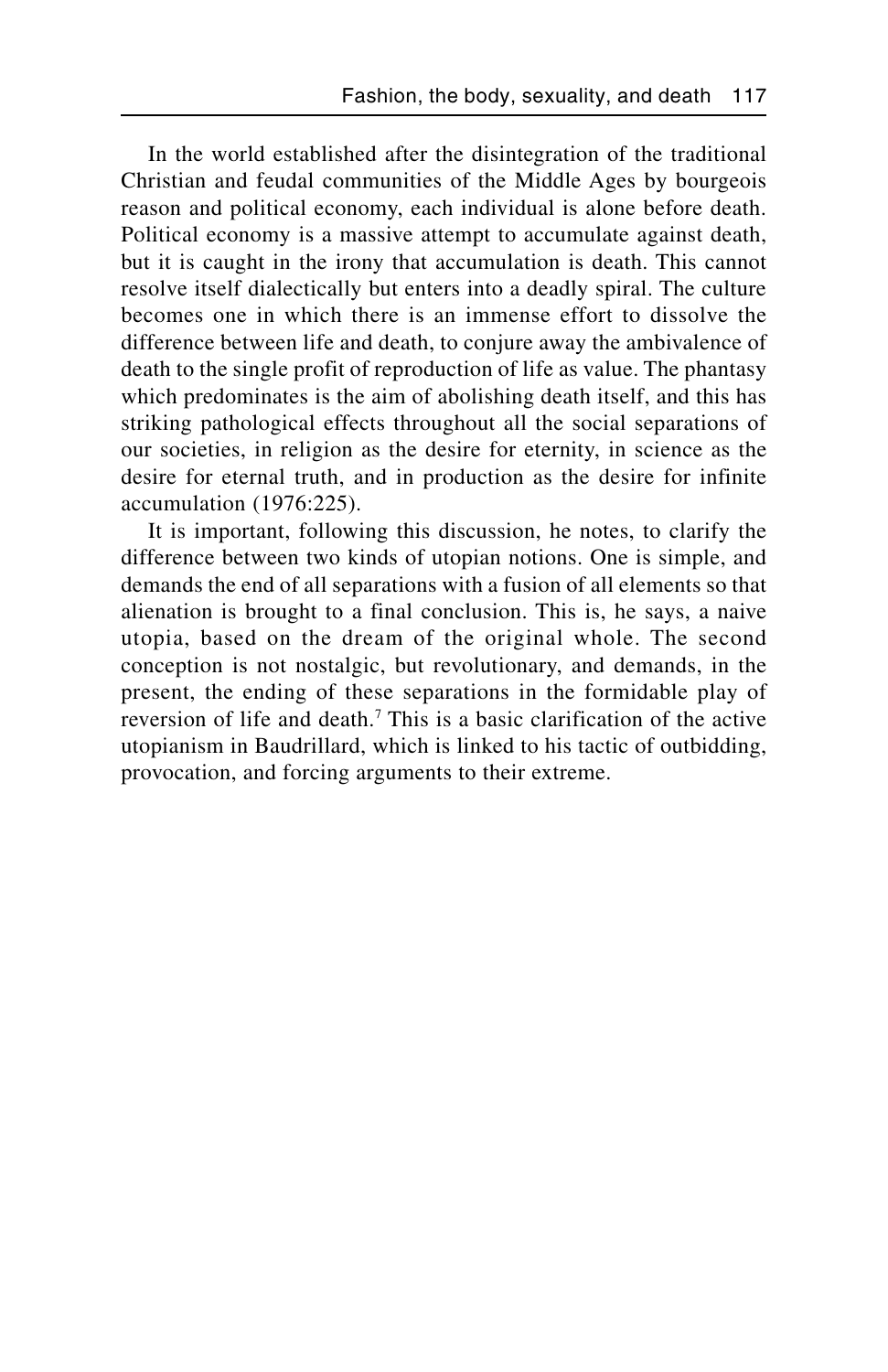# Anagrammatic resolutions

*The orphic dispersion* Baudrillard

### **SAUSSUREAN THESES**

The great appeal of the poetic for Baudrillard is not simply in the intrinsic qualities of literature and the sublime in its art, it is also as a demonstration in practice of forms of symbolic, non-accumulative cultural processes. A good example, he suggests, is the good butcher (Chuang-tzu, referenced to volume three of *The Principles of Hygiene* (Baudrillard 1976:187)). Unlike the bad butcher, he does not waste, or dull, his knives. The body is not, for him, a system of functionally juxtaposed positive organs like a functional syntax. The good butcher proceeds anagrammatically, that is, he works between two levels of text: manifest and latent. The good butcher follows, by his skill, 'the body under the body', as its anagram which is dispersed in it.<sup>1</sup> The knife follows the articulation of the one below the other. This other is different from a simple anatomical system of connections, and as the knife follows it is a work of art which establishes a resolution. This can be taken as a way of thinking of the relationship of the effectiveness of the symbolic in primitive societies: it is not a kind of magic, but always a question of anagrammatic resolution. Its aim is only the resolution of the signifier 'in the orphic dispersion of the body' and of the rhythm of the knife which follows the dispersion of the anagram and resolves it (1976:189).

This appears highly mysterious, but it refers specifically to the theses developed by Saussure in his many notebooks on anagrams in classical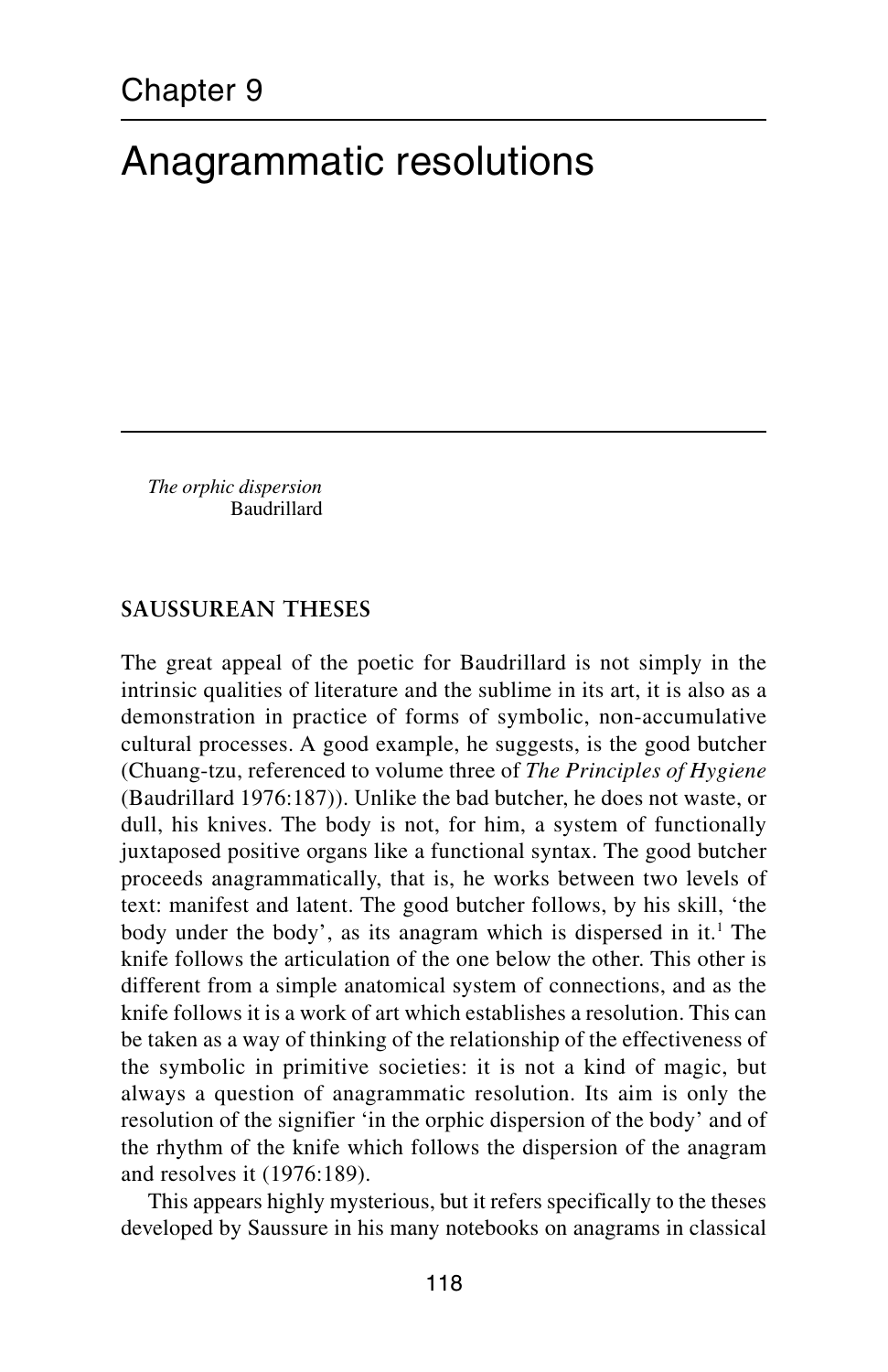poetry of antiquity and beyond. These notebooks were made available in part in a short work by Jean Starobinski in 1971, and Baudrillard was quick to argue that they represent not just a challenge to modern linguistics but also to Saussure's own mature structural linguistics of the sign. They are for Baudrillard a fundamental discovery which has important implications across all theories of language and culture. They concern the possibility of a language without repression, beyond the laws, axioms, and vision of orthodox linguistics. This is the terrain of the symbolic exchange in language.

These discoveries of Saussure are announced as having been established around the implied rules of construction of ancient literature, Latin poetry (and beyond). The rule or law of coupling *(couplaison),* and that of the theme-word *(mot-theme):*

A. The law of coupling involves i) in these works of poetry a vowel has the right to exist only if there is a counter-vowel at some point in the verse. If there is an even number of syllables the vowels must couple exactly, and must always in the end leave: zero, ii) The same is true for consonants, and no less strict, there is always an even number one for each consonant, iii) If there is a remainder or residue, in verses that are uneven, this residue will be repaired in the following verse.

B. The law of the theme-word involves the decomposition of the name of a god or hero into an anagram which is dispersed throughout the verses. It is, says Baudrillard, something like a votive offering, a dedication, the name to which and from which it is dedicated (1976:287).

And these two rules can obviously coexist.

Very briefly Saussure finds the name Scipio in the following Latin line

*Taurasi Cisauna Samio cepit.*

It is, he says, an anagrammatic verse: ci+pi+io, plus the S from Samio.

Another anagrammatic verse (scipio) gives

*Subigit omne Loucanam opsidesque abdoucit*

and Saussure comments: here we find ouc  $(x2)$ ,  $d (x2)$ ,  $b (x2)$ , it  $(x2)$ , i  $(x2)$ , a  $(x2)$ , o  $(x2)$ , n  $(x2)$ , m  $(x2)$ . The principle residues are picked up in the subsequent verse.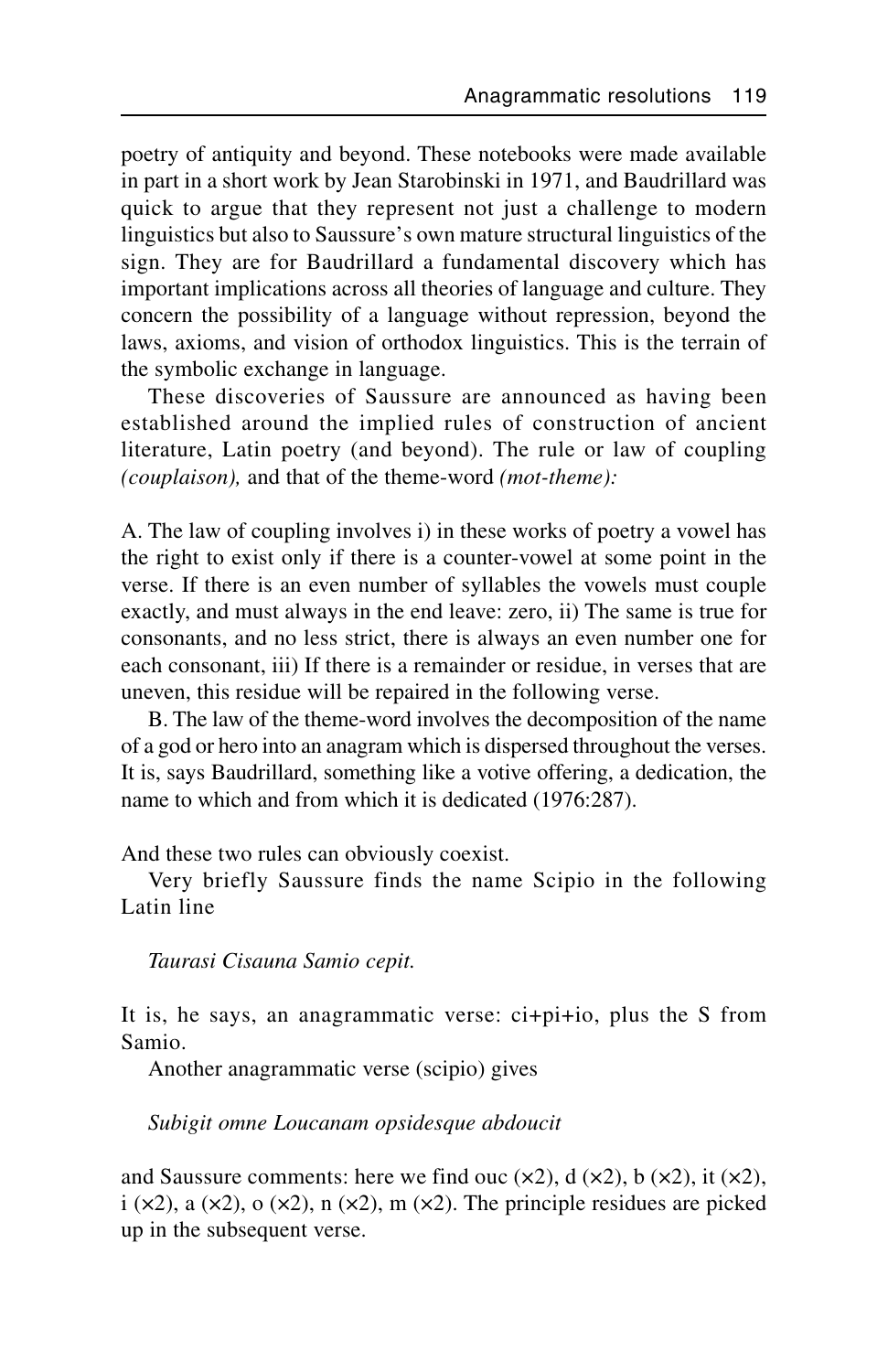The search for anagrams in Lucretius's *De Rerum Natura* is complemented by the establishment of a key formula which provides a 'mannequin' for the theme-word (for example Aphrodite), and this mannequin begins and ends with the first and last phonemes of the theme-word and in the best cases gives a good number of the phonic constituents (Starobinksi 1971:79). An example:

*Nam simul ac species patefactast uerna diei, et reserata uiget genitabilis aura fauoni, aeriae primum uolucres te, diua, tuumque significant initum perculsae corda tua ui.*

The mannequin here is, says Saussure, *Aeriae primum volucres te*. The syllables Saussure registers in a discussion as A (from the mannequin), AF (aureAFavoni 1.2), FR (? possibly a p as is the case in many anagrams, mannequin), ROD (given by cORDa, 1.4), DI (te DIva, 1.3), IT (inITum, 1.4), TE (mannequin). As well as the anagrammatic form itself, Saussure also refers to that of the anaphonic. The former is a perfect reproduction of the phonic elements of the theme-word, the latter is based on the assonance of the word which may be more or less present and repeated, that is, it may not form the totality of syllables of the word.<sup>2</sup>

At first sight, says Baudrillard, these rules appear rather insignificant, too restricted to account for the poetic effect. But if Saussure is understood properly the effect is one of the subversion of linguistics, for the law of the poem is that after its process there is nothing left. Instead of a process of accumulation of meaning, of value, the poetic involves the destruction of meaning and the annihilation of value. It cannot be understood by a framework of productivities, of poetry as a means or mode of poetic effects. Take the first law. On one reading the poetic can be regarded as a production of symmetries, of alliterative effects, or as the accumulation of effects of doubling, or as a mode of expressiveness of the poet or of representation of the world. For Saussure this is not at all what is at question here, which is rather the cyclical cancellation two by two of terms, an extermination through a cycle of redoubling. This goes for the second law as well. It is not an attempt to make the god reappear (as is erroneously implied by Starobinski (1971:33)), it is not an attempt to re-totalize after having been alienated. It is the dispersion of the terms, the extermination of the name, without return. It is a sacrifice in the midst of the poem in the same way as an offering is made in the sacrificial ceremony at the end of which nothing is left over.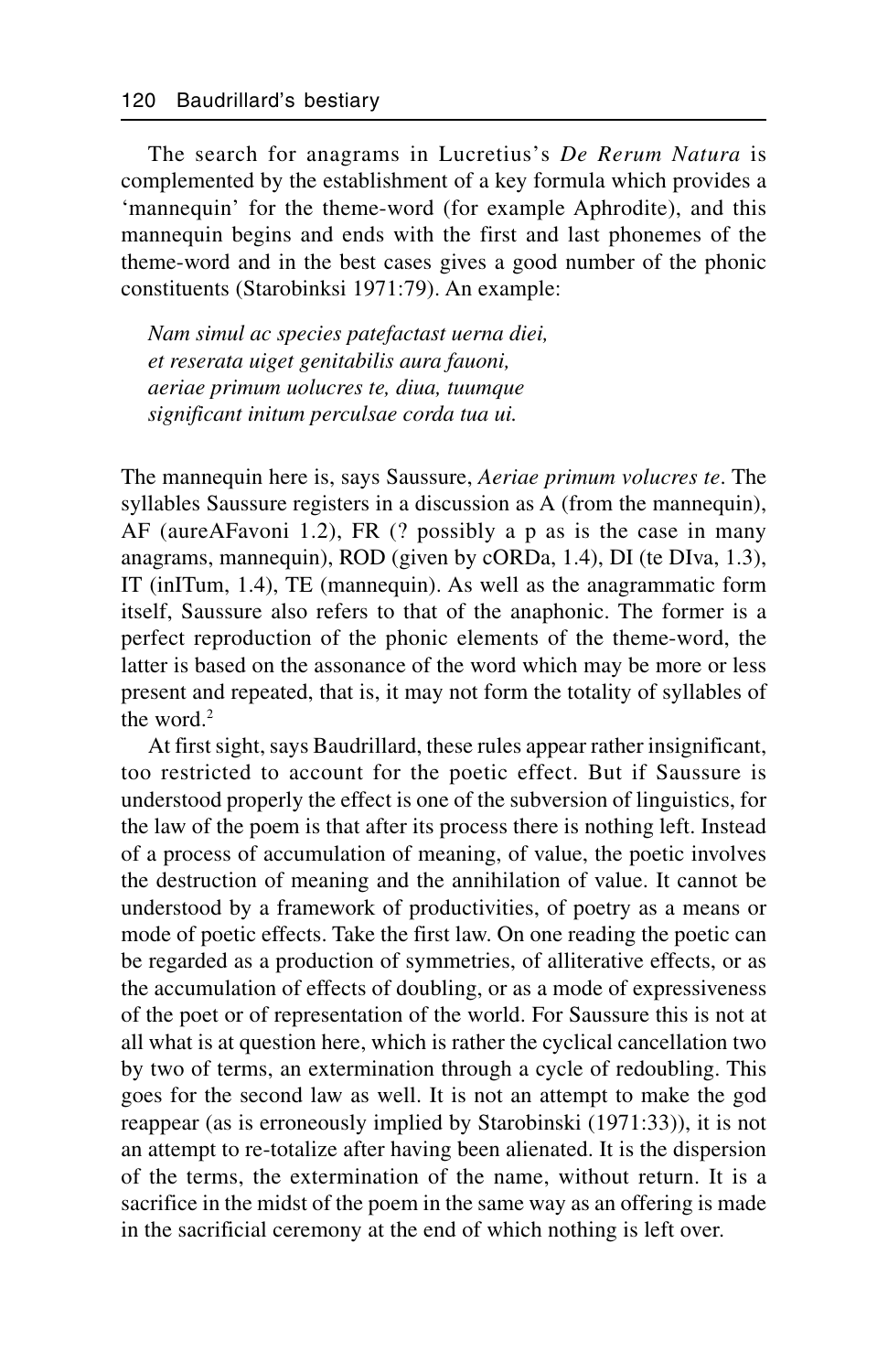Thus to the order of linguistics and the signifier which revolves around the equivalence of the signifier and signified, the linearity of the signifying chain, and the unlimited production of effects through combination, the symbolic order of the poetic suggests the breaking of all three assumptions: the corpus is strictly limited not as a matter of penury, but as a structure in its own right; it is a basic law of the symbolic itself. In this sphere there is no general system of equivalences. Therefore the semiological system of linguistics which works on this assumption fails before it.

#### **BAUDRILLARD'S POEMS**

It is well worth noting here that Baudrillard himself is a poet and a collection of his poetry was published in 1978, entitled *L'Ange de Stuc*. (The poems are untitled beyond this and there are no page numbers, but it is clear that there are a number of identifiable sections, which can be identified (seventeen); only where absolutely essential in their semiologial sense will they be translated here, since this kind of writing is aimed above all at that which is annulled with its own terms.) It can be suggested that these poems not only relate to these principles of the poetic as a symbolic exchange system, but also say this in so many words:

Absent on est comme la voix dans l'aphonie ou la maison inhabitée parmi la musique sourde et les éclats de verre

(Baudrillard 1978a: section 9)

This is perhaps still at the level of signification, and can be translated, but, at the anaphonic level itself, this becomes impossible. For example in section five of *L'Ange de Stuc* we find the fragments of the sounds of Saussure and Mauss themselves scattered throughout:

Si les sentiers même solubles par devers l'absence de vent sur l'eau où elles chassent, et où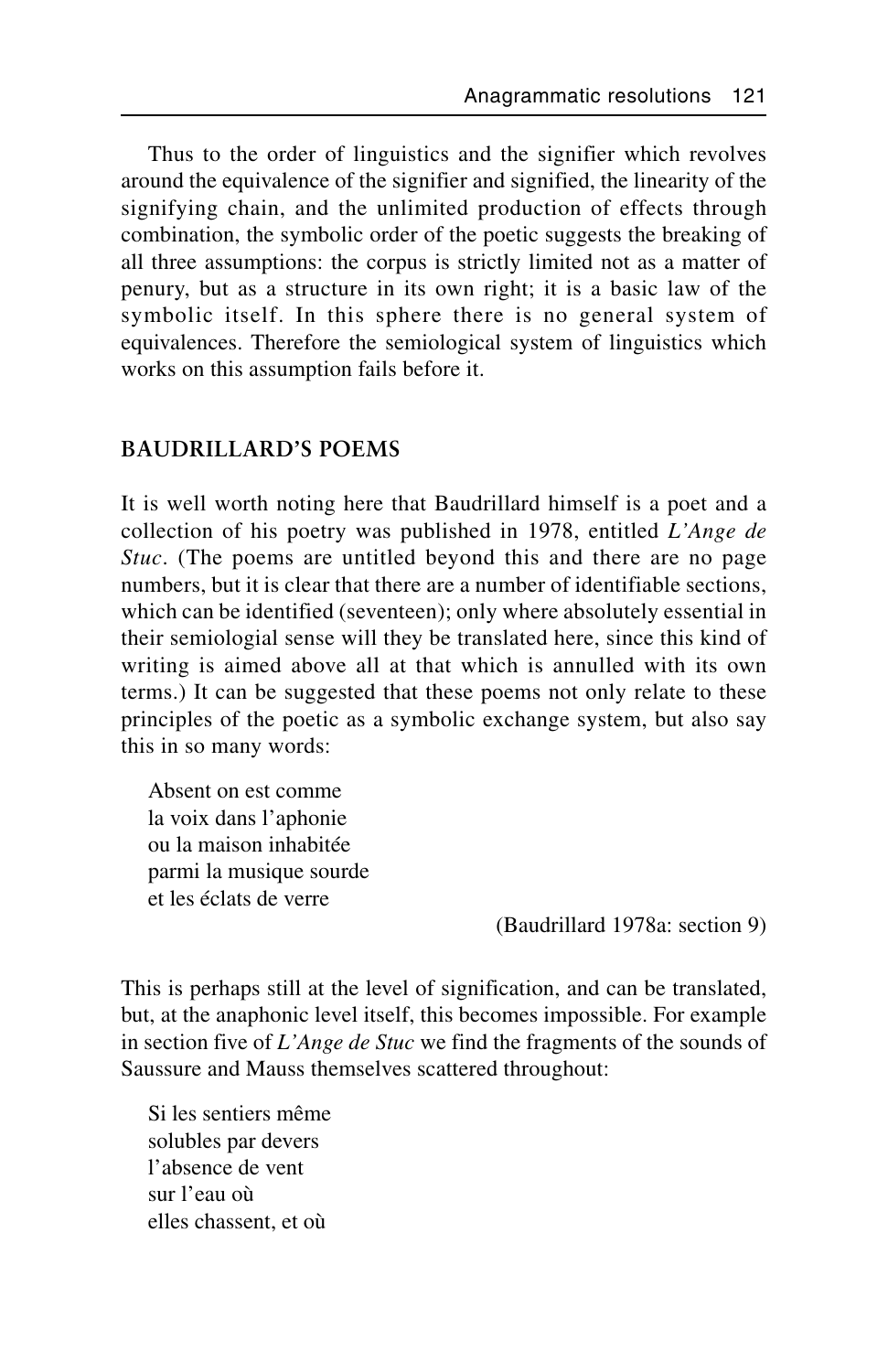leur ressemblent les bêtes qu'elles chassent… —à l'image des autres, non de soi, et en irrealité des autres s'il le faut, mais hors de nous, toujours, vers où se réconcilient les forces centrifuges prises dans l'absurdité du pay sage alors?

(Baudrillard 1978a: section 5)

One could easily suggest the first line as a mannequin for Saussure, and then the consonants and vowels, even words (ou×2 and chassent×2) begin to exterminate themselves around the au and the ur components of sau-ssure (eau/sur 1.4). And later it is possible to regard the mannequin for Mauss in the word MaiS (1.6 up), around which circle iMAge, AUtres, deSautres, or in the line 6 up, Mais, fAUt, S'il. But note also the possibility of Saussure in the second part here: S'il fAUt, abSURdite. In the final lines of this section we find

rions par la déchirure oral au seuil de la démotion, car les méduses de la notion sont la volition médusées par la ruse des lignes brisées. (ibid.)

The question arises as to what such a build up suddenly of r, d, b, of ar, ri, as well as o, means if not some hint perhaps that the name from whom the gift is dedicated is being presented in anaphoric form: b o d ri ar (Baudrillard)? But still note that the form of Ferdinand de Saussure is also possibly assonated in:

 r i ons de chir ure Ferdinand de Saussure

No doubt these are fanciful suggestions, especially in the light of Baudrillard's comment to the effect that these lines were written in the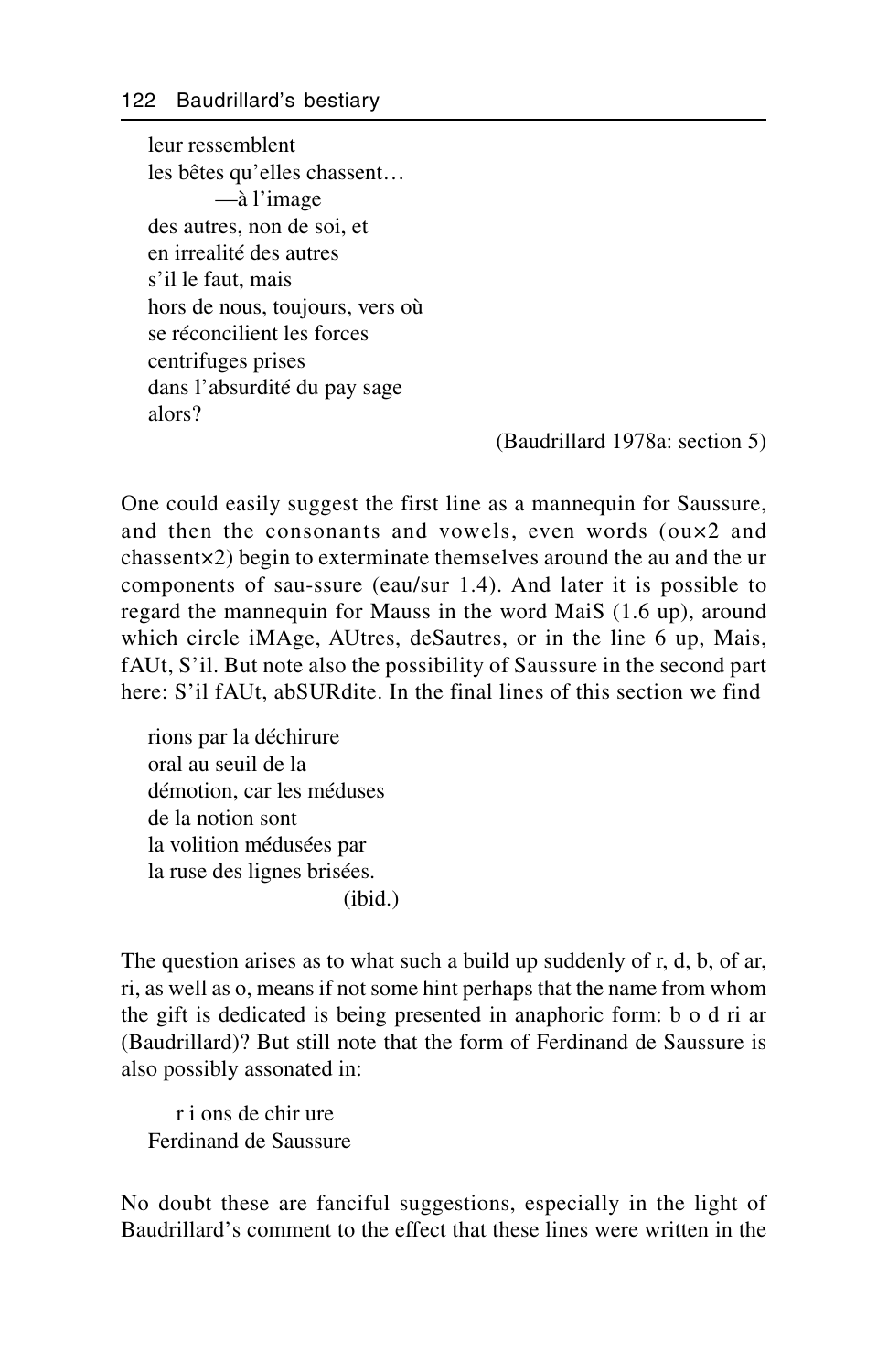1950s.3 It is, however, important not to leave these poems at that point, for they deserve further consideration. What do they mean, or seek to achieve? The answer to this is to be found in Baudrillard's project to provide a theory and critique of the new forms of doubling in the culture of the Renaissance, what he has called the first order of simulation. This is certainly an attempt to provide a theoretical-poetic critique of these new forms of simulation, the baroque apocalypse, as is indicated in the epigraph:

Et ils virent un ange de stuc dont les extrêmités se rejoignaient dans une même courbe (1978a:2)

A poetic formulation which appears in the actual flow of the prose of *L'Echange Symbolique et la Mort* (1976:81), where it is part of the discussion of the hegemonic principle of a closed homogeneous universe in one single substance.

But lines from these poems are also dispersed in Baudrillard's book *Seduction* (1979:86–7), in a section entitled 'le Trompe l'oeil ou la simulation enchantée', which considers the changing experience of space in the Renaissance. The *trompe-l'oeil,* he says, seems to project a new space in front of itself. The eye is fooled by the apparent existence of interior space. An opaque mirror effect is thrown before the eye—the space of appearance properly conceived. Everything here is artefact. Objects are disconnected from their contexts. And actually there is no 'representation' of nature. The crucial consequence is that the horizontal disappears as horizon. The *trompe-l'oeil* is weightless, everything which appears is maintained in suspense (in light, time).

If there is light it is mysterious, without origin, like stagnant water, water without depth, soft to the touch like a natural death. Here things have long since lost their shadows (their substance). Something other than the sun shines on them, a brighter star, without an atmosphere, or with an ether that doesn't refract. Perhaps death illuminates these things directly, and that is their sole meaning. These shadows do not move with the sun; they do not grow with the evening; without movement, they appear as an inevitable edging. Not the result of chiaroscuro, nor a skilful dialectic of light and shadow...they suggest the transparency of objects to a black sun.

(Baudrillard 1990a:62; cf. 1988b:155–6)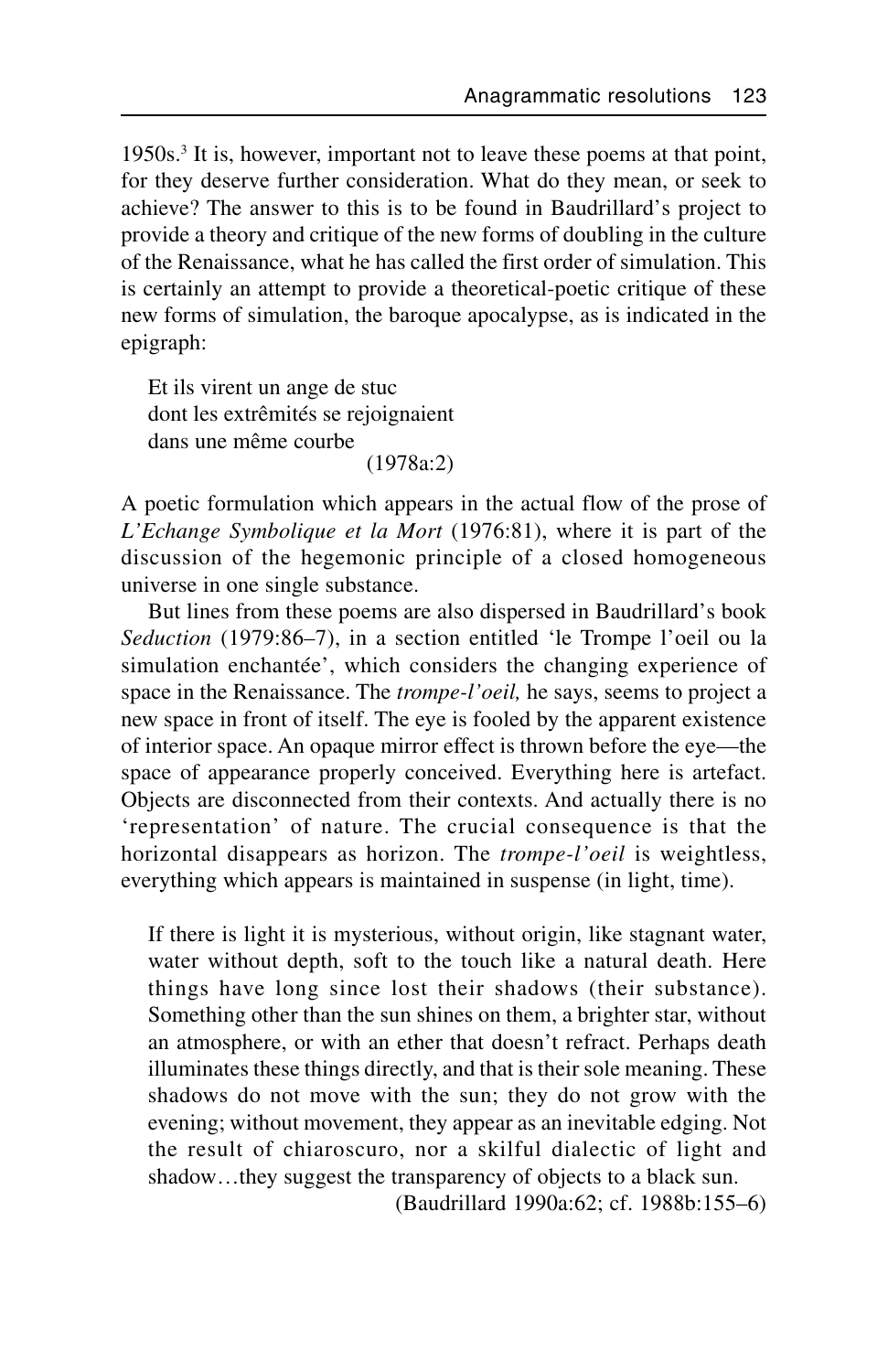The project in the poems is the evocation of these ideas in a different modality, that is, the evocation of the world as it, in Baudrillard's words, approaches 'the black hole from which, for us, reality, the real world, and normal time emerge' (1990a:62). This deathly world appears in the poems:

Une horloge sans aiguille impose le temps mais laisse deviner l'heure (1978a:10)

and in the text of *Seduction:* 'une horloge sans aiguille qui laisse deviner l'heure' (1979:86; 'a clock without hands that leaves one to guess the hour' 1990a:61). Or again,

L'eau est douce au toucher comme une mort naturelle (1978a:10)

and how it appears in the text of *Seduction* (1979:86–7): 'cette mysterieuse lumiere est comme…une eau sans profondeur, une eau stagnant, douce au toucher comme une mort naturelle'.

Evidently this kind of relation between theory and poetry involves Baudrillard's specific form of reversibility: he achieves a high degree of reversion between the poetic (and its links with the symbolic, as transfinite, untranslatable), and the semiological (as finite). But what exactly is Baudrillard trying to evoke? It is conceived, he says, in theoretical terms, as the decisive and catastrophic (the poetic invocation lives the eerie rending of the symbolic world) moment of the emergence of western 'reality'. The *trompe-l'oeil* is its ironic simulacrum (1990a:64) (which has its parallel in the twentieth century in the ironic delirium of surrealism which plays with obsessive modern functionality). Baudrillard comments: in both cases there is a metaphysical dimension for 'they seek out the wrong or the reverse side of things, and undermine the world's apparent factuality. This is why the pleasure they give us, their seductiveness…is radical; for it comes from a radical surprise borne of appearances, from a life prior to the mode of production of the real world' (1990a:64; and see 1983f:147).

Baudrillard's ideas can be constituted from his disparate writings on this problem. It is clear that one of the important issues is the nature of the world the Renaissance displaced. It was never a world of static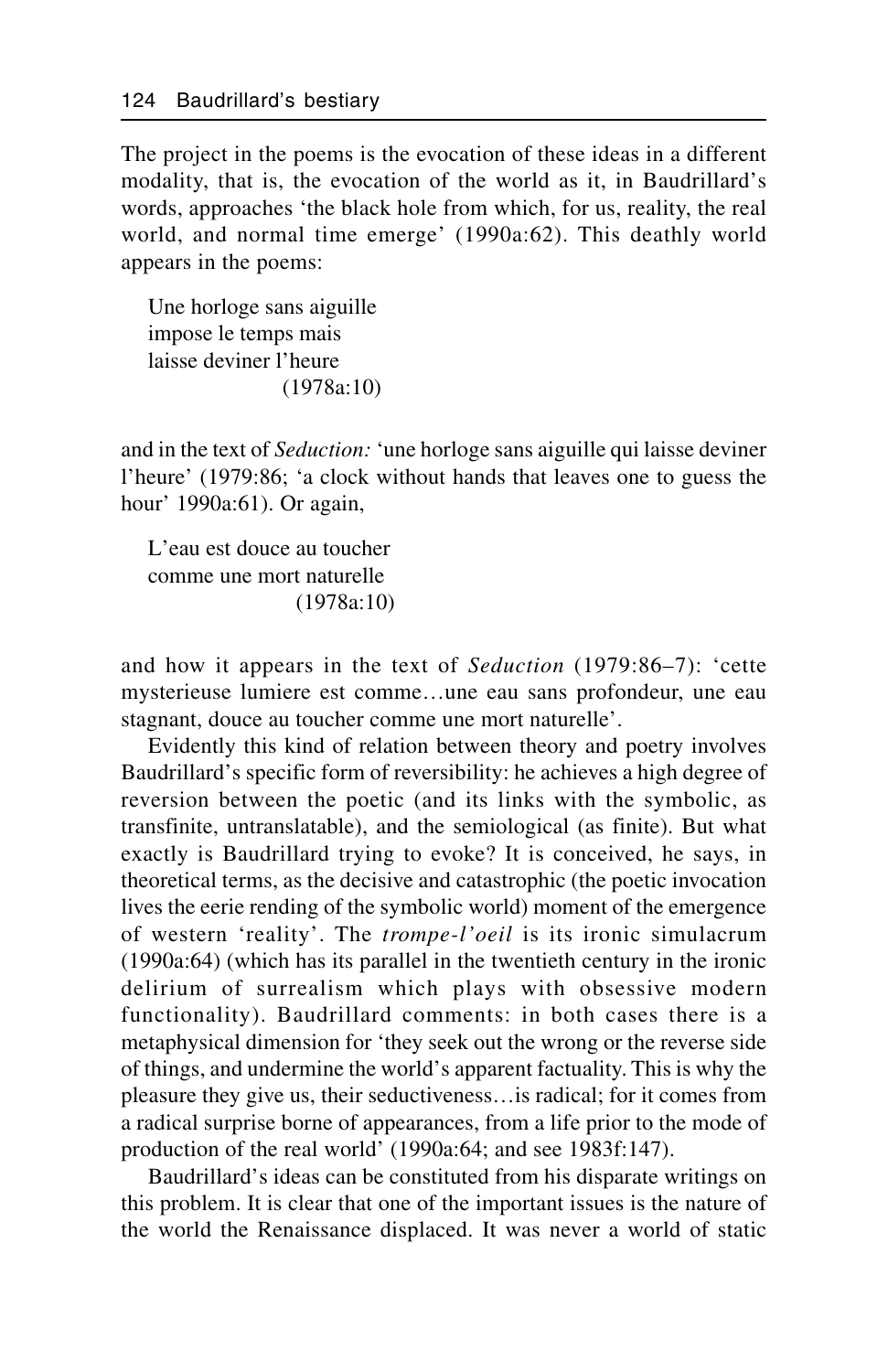oppositions or leaden attributes, but the oppositions, say between water and fire, fire and earth, were attractive to each other. Yet it was not a confused world, or one without order. What is rarely grasped from a structuralist point of view, he argues, is that these elements are distinct, attract, yet never fuse, because their relations are those of the duel; they gravitate towards each other agonistically. In the new world of the Renaissance *trompel'oeil* the universe of attraction is faltering, it is the collapse of seduction into ironic simulation, the effect of the black sun.

The key point was once reflected by Lévi-Strauss as the search for the 'possession of the object' in western art. The account given here in Baudrillard is certainly not psychological. It is rather the attempt to grasp this moment of the arrival of ironic realism, as the effect of

a sudden break in reality and the giddiness of feeling oneself fall. It is this loss of reality that the surreal familiarity of objects translates. With the disintegration of this hierarchical organisation of space that privileges the eye and vision…something emerges that…we express in terms of touch.

(1990a:62–3)

L'eau est si claire qu'on peut la faire saillir par les bêtes.

Les muscles striés innervent le sol renversé. L'eau même est innervée de la teneur du mal. Et rien n'est séparé. Tout est exact comme le sang sous les ongles. Ainsi alternent les choses imaginées qu'entourent leur propre vide, où luit immergée comme une chaise l'épée gestuelle du Soleil. (1978a: section 4)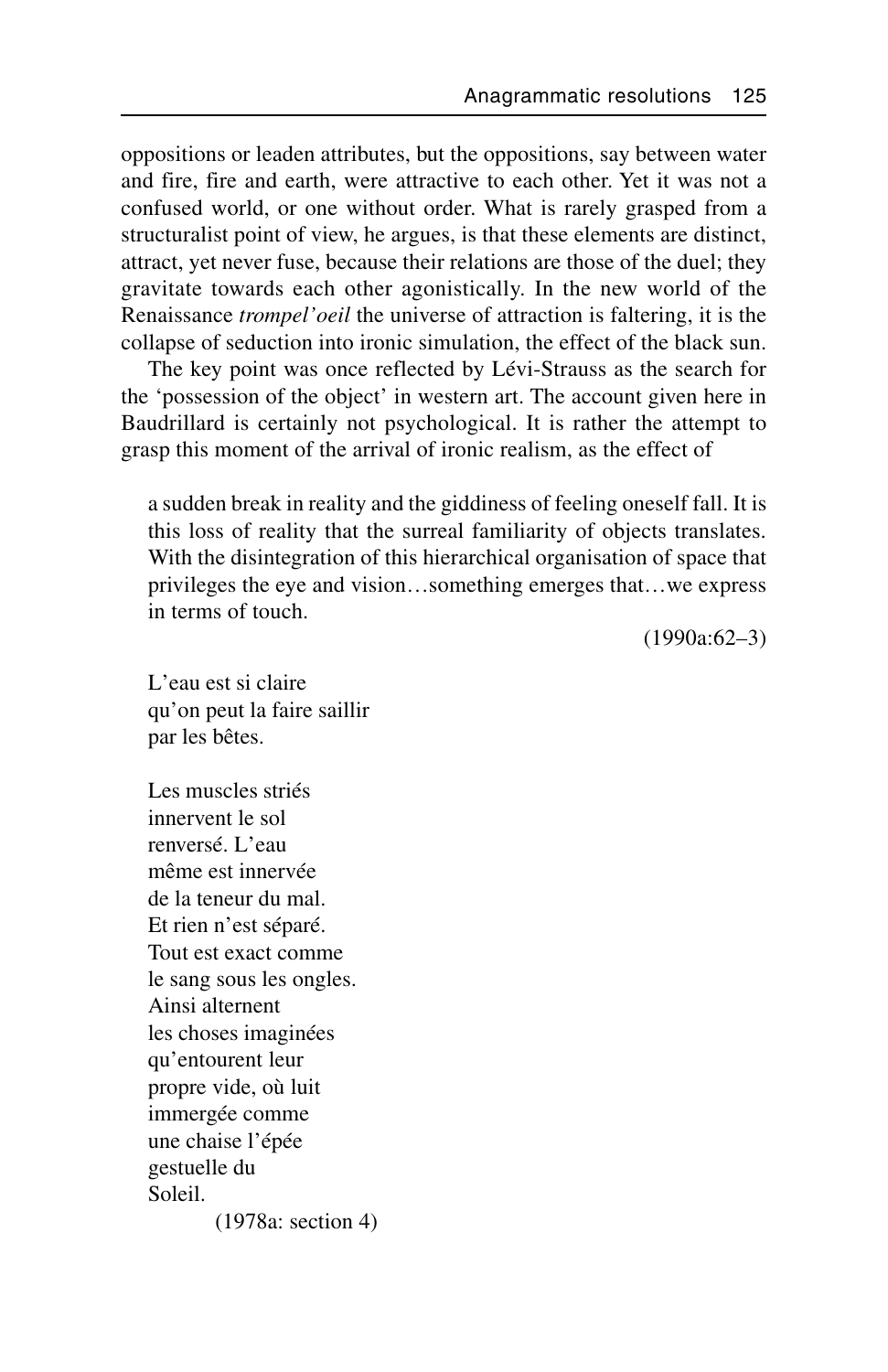# Transpolitical objects

*Things have found a way to elude the dialectic of meaning, they did this by going to extremes*

Baudrillard

### **THE CATASTROPHE**

Baudrillard's next phase of writing attempted to follow the pure logics of the 'object', placing these in a context of an analysis of western culture having entered into a phase of excess, exorbitance, for these objects have crossed a threshold, they are transsexual, transaesthetic, transeconomic objects.1 No doubt sociologists who follow up these ideas will also conceive them as 'transsocial' objects (Best and Kellner 1991). But Baudrillard cannot follow this route since the concept of the social has already been developed in a completely different direction (the death of the social). For Baudrillard, these are transpolitical figures in a society in which the social is no longer a vital principle. (Note that this is not to say that society has been dissolved; what has changed is the idea of a society with a systematic overdetermined complexity, or a society in depth, having a separated structure of economic basis and political, cultural, and social spheres (the latter being the latest arrival and the first to depart—according to Baudrillard)).

It is not as if the force of overdetermination has departed however. It is still useful to Baudrillard, but in a new form: each sphere now, paradoxically, overdetermines itself (1987d:30). But the generic term is perhaps that of the transfinite: a term developed in linguistic analysis out of set theory by Julia Kristeva, it indicates that which has passed beyond the finite, which is thus 'more than' a finite figure, but is not infinite. Kristeva wanted to use this term in relation to the difference between the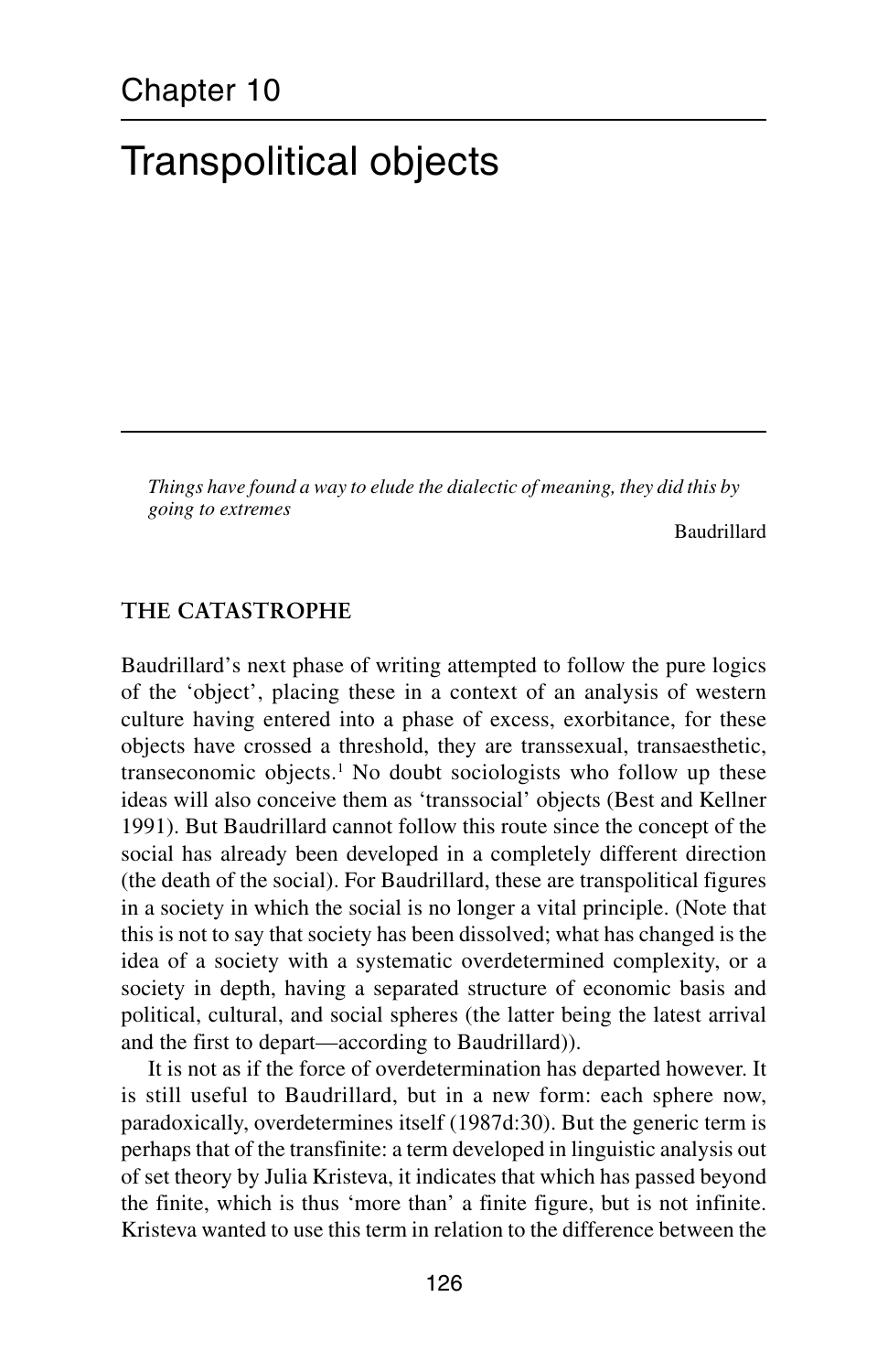sign (the finite relation of signifier and signified) and the symbol (which has a transfinite relation to its signifying field). Baudrillard however displaces the site of application from the theory of the symbol to that of the disappearance of the sign. In this way Baudrillard has hoped to reveal a specific characteristic of western culture, which he conceives in a neo-Durkheimian way as the emergence not only of anomic but also of anomalous disfiguration in the culture (that which afflicts its anatomy, in Durkheim's terms a teratology).<sup>2</sup> But these, theoretically defined disfigurations are experienced none the less, in the form of a liberation. This is the key paradox for Baudrillard, the emergence of liberation, as both, in Marcuse's terms, repressive and de-sublimating, as fascinating and repulsive, as de-alienation on one level and re-alienating on another: the highly ambivalent formation of a blocked crisis.<sup>3</sup> In other words we have been seduced into managing our own alienation, but in a world in which the division between good and evil has been relocated in the general process of secularization and disenchantment: yet it is right in front of us.

There is from this point an intensification of the poetic within Baudrillard's prose writing itself. Up to the publication of *L'Ange de Stuc* (1978), Baudrillard held a number of structures apart: prose, poetry, and his mode of living in the world. As he has reported in an important interview (1983d), from about the writing of *Seduction* (1979), but certainly since 1980, he has attempted to suture these particular formal separations. This is certainly evident in the difference between the highly referenced social science framework of *Symbolic Exchange and Death* (1976) and the later texts which are without formal references rely more fundamentally on examples and cases drawn from literature and from his own life,<sup>4</sup> and presented in aphorism (*Cool Memories* vols 1 and 2, 1987b).

Nevertheless there is still a strong theoretical reference framework in the structure of genealogies already established in the works up to 1976, and the apparently dominant form is that of the analytic and the semiological, since these works attempt in the first place to produce arguments in theory. However, as will become clear, Baudrillard is far from content to remain in a conventional communicative mode, arguing within the frame of a rational system of references, developing his ideas as part of a project. What is interesting here is his attempt to jump out of this framework: it is lived as a form of death. His basic problem is that the rational or scientific determinations of our action have a strictly narrow sphere, if they truly operate at all. What exists beyond them? It is clear that Baudrillard lived this line of thought himself: his answers to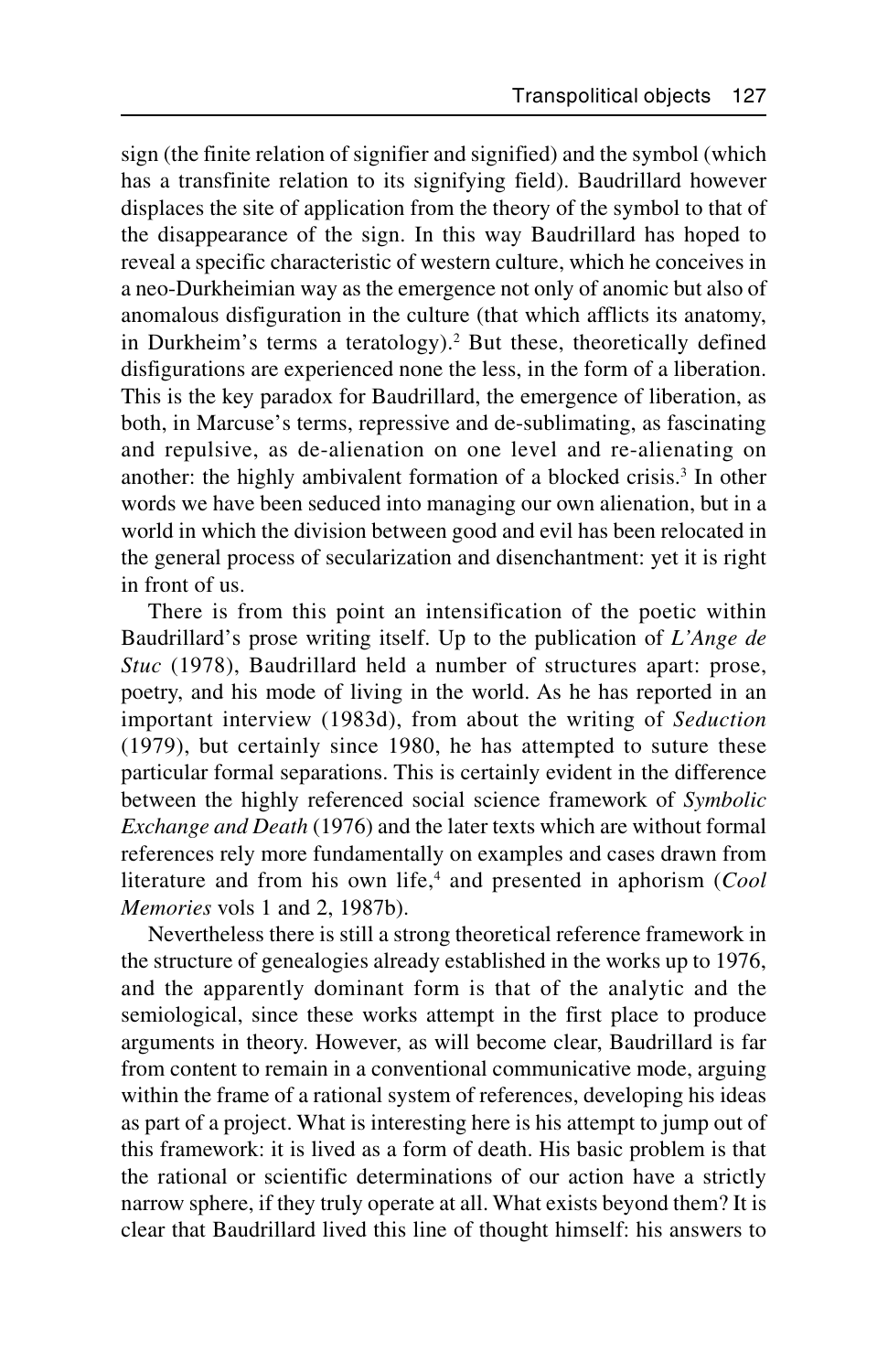these questions may not, as yet, be fully convincing, but they are undeniably remarkable.

But what is certain at this point is that a fundamental transformation has taken place. This is plain in the first sentence of *Fatal Strategies,* which begins: Things have found a way to escape the dialectic of meaning' (Baudrillard 1983b:9). Baudrillard himself follows a course away from the 'dialectic' conceived in the narrow sense (that is, restricted to the movement of historical meaning). Baudrillard here approaches via another mode of thought, one directly exemplified by Canetti, who is cited approvingly:

A tormenting thought: as of a certain point, history was no longer real. Without noticing it, all mankind suddenly left reality; everything which happened since then was supposedly not true; but we supposedly didn't notice. Our task would now be to find that point, as long as we didn't have it, we would be forced to abide in our present destruction.

(Canetti 1978:69, cited in Baudrillard 1983b:18)

Later, talking about this perspective in an interview (in 1987c: 67–8), Baudrillard explained:

this idea appeals to me because Canetti doesn't envisage an end, but rather what I would call an 'ecstasy', in the primal sense of the word—a passage at the same time into the dissolution and the transcendence of a form.

In *Fatal Strategies* he refers to the concept of

the dead point where every system passes through the subtle limit of reversibility, of contradiction and re-evaluation, in order to be completely absorbed in non-contradiction, in desperate selfcontemplation and in ecstasy.

(1988b:190)

But, Baudrillard argues, if it is the case, as Canetti believes, that it is possible to retrace steps and find this point where 'history is no longer real' (in fact it is said to be 'our task'), by what miracle could one return to the real or the true? It was the point at which linear time ended. And perhaps it came to a definitive end. In this case after a certain point it is impossible to recapture the past. It as if humanity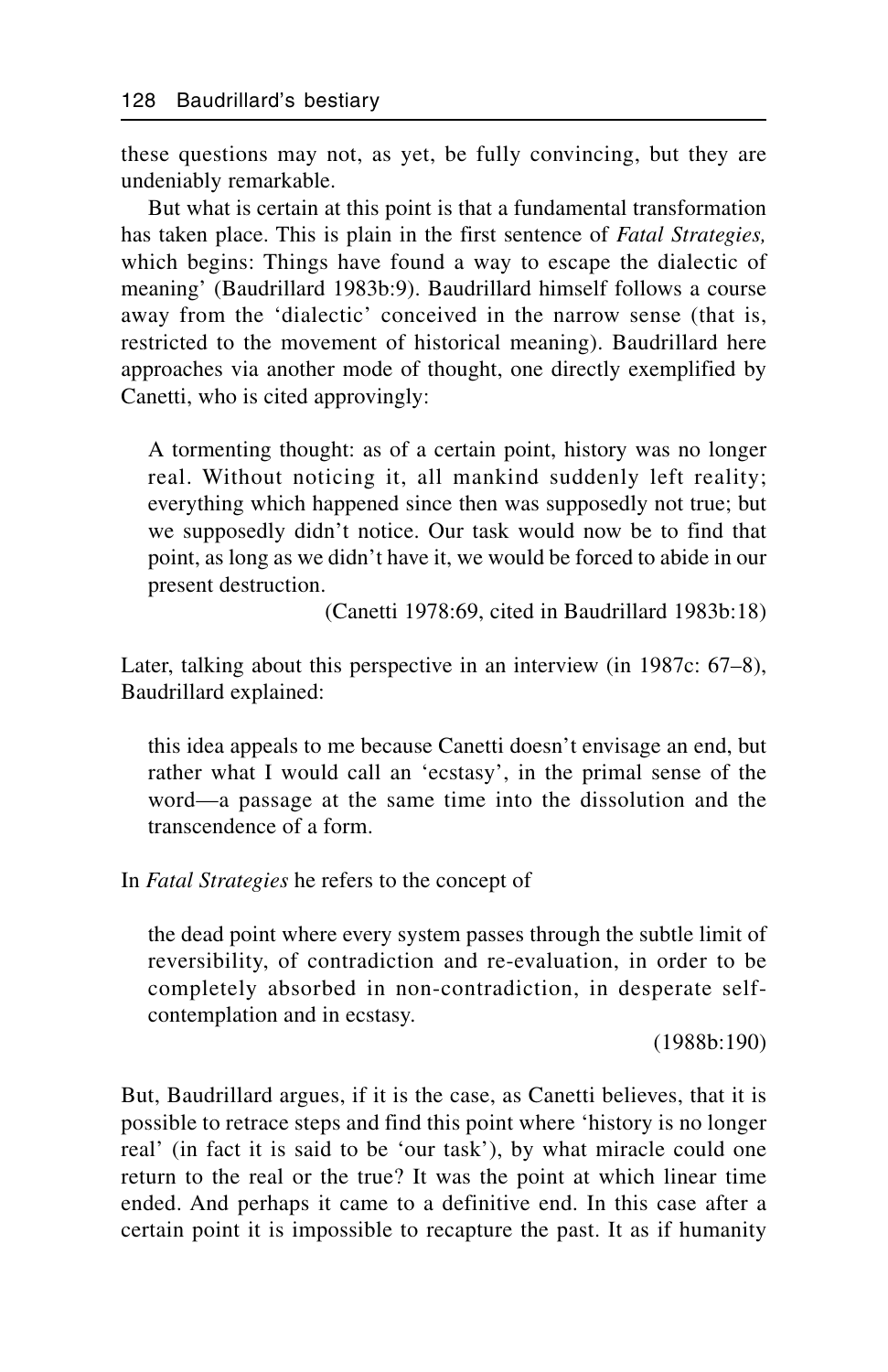violated a secret law, or committed a fatal imprudence. It is useless, he says in a rather forced provocation to theory, to ask these questions, just as it is to ask why a woman leaves you: this is mysterious and nothing can be changed in any case, a statement indicative of the new fatalistic mood (1983b:20).<sup>5</sup> After a certain point all efforts to exorcize the past serve nothing, for it is in the end naive to think that events follow and obey human wishes. Canetti's view, then, is pious, even if his hypothesis is a radical one. It is impossible to find the dead point, even if this point has ever existed. Nevertheless others have sought to find a way back, to try to re-enter history, time, reality, the social, 'as a satellite lost in hyperspace returns to earth', but this is a false radicalism.

However, beyond the dead point there are only events without consequences and theories. Events presage nothing, for beyond them lies only catastrophe. Everything, including language, finds its own mode of disappearance. The disconnection is complete: like the man without qualities, the body without organs, as time without memory: now it becomes event without consequence. And if this is the case, all interpretations are possible, and we arrive at the position of the equiprobability of all interpretation and theory, and all theories can convert into each other.

As if to delight in the malicious implication of this, Baudrillard's essay itself converts into a prose poem as he begins to evoke the referential illusion that abolishes all referents, the slowing down of things as they reach a catastrophic point. It is, he says, no longer the devouring fire in the sky which strikes us. Not the deluge, the maternal deluge of the origin of the world. Nor even the nuclear explosion, or the big bang of the origin of the universe. Now it is the earthquake as if the earth never really existed, was only a skin without depth. The new situation entails a requiem for infrastructures as we fear falling into the void.

Ironically any state of power which could foresee the earthquake would be more in danger than those who suffer from the earthquake itself. Witness the action of the *terremotati* who have violently attacked the Italian state and its system of security, its mass media, as having been responsible for the destructiveness of the earthquake it attempted to deal with, 'justifiably', says Baudrillard. It is the same in relation to terrorism, for counter-terrorist measures inflict more damage than terrorists: and in order to radicate terrorism a totally terroristic system would have to be installed. The catastrophe.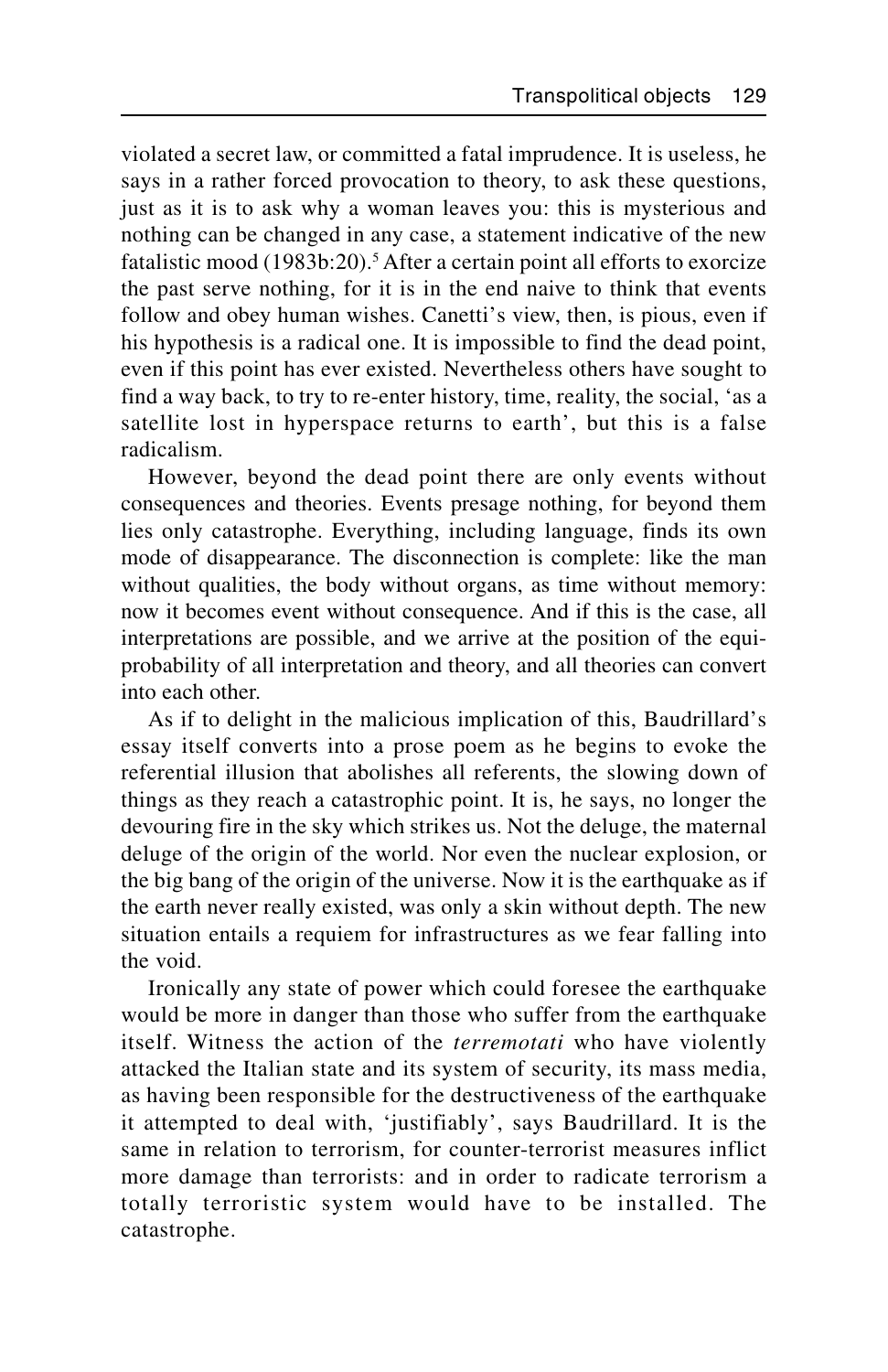Pompeii is the site of the catastrophe and indeed a second one, a recent earthquake.<sup>6</sup> What is essential at Pompeii, he suggests, is not monumentality nor beauty, but the 'fatal intimacy of things', 'and the fascination in their instantaneity as a perfect simulacrum of our own death' (1983b:31). He evokes the mental effect of catastrophe, to apprehend things before they reach their end, in a state of ghostly suspension.

Pompeii. Everything is metaphysical, a double simulation: the freezing of time is mirrored by the heat of the day, the geometry is a mental geometry of labyrinths. The conjunction of the banality of strolling through them in the immanence of another time, the unique moment of catastrophe. Reflection: the deadly presence of Vesuvius gives the charm of hallucination to these dead roads. The illusion: of being here and now at this place on the eve of the eruption and resurrection two thousand years later by a miracle of nostalgia. Strangeness. No history is interposed between these things 'in the heat where death seized them' and us. Pompeii is thus a *trompe-l'oeil* and primitive scene: vertigo (without time) and hallucination (but with complete transparency of detail). The second catastrophe is like the sadistic irony of fate which is drawn as it were to destroy this beauty. Yet it plays with the place by turning it into a second eternity. A 'blasting *(sideration)* of a teeming presence of life in a catastrophic instant' (1983b:32).7 Pompeii has suffered its last event or act produced by nature itself under the guise of parody (1983b:33).

This scene of the Pompeii ruins introduces the transpolitical, a term developed specifically to evoke the

transparency and obscenity of all the structures of a destructured universe, the transparency and obscenity of change in a universe without history…end of the scene of history, end of the scene of phantasy, end of the scene of the body—irruption of the obscene. End of the secret—irruption of transparency.

(1983b:37)

This is no longer of mode of production. That which is passionate now is a mode of disappearance. The horizon of meaning is at an end. Now the question concerns the saturation (obesity) of systems of memory, of information, the escalation into excess *(excroissance),* even thinkable as a new metastatic cancerous equilibrium: an ecstatic state of crisis. The basic nature of transpolitical forms, and their enigma,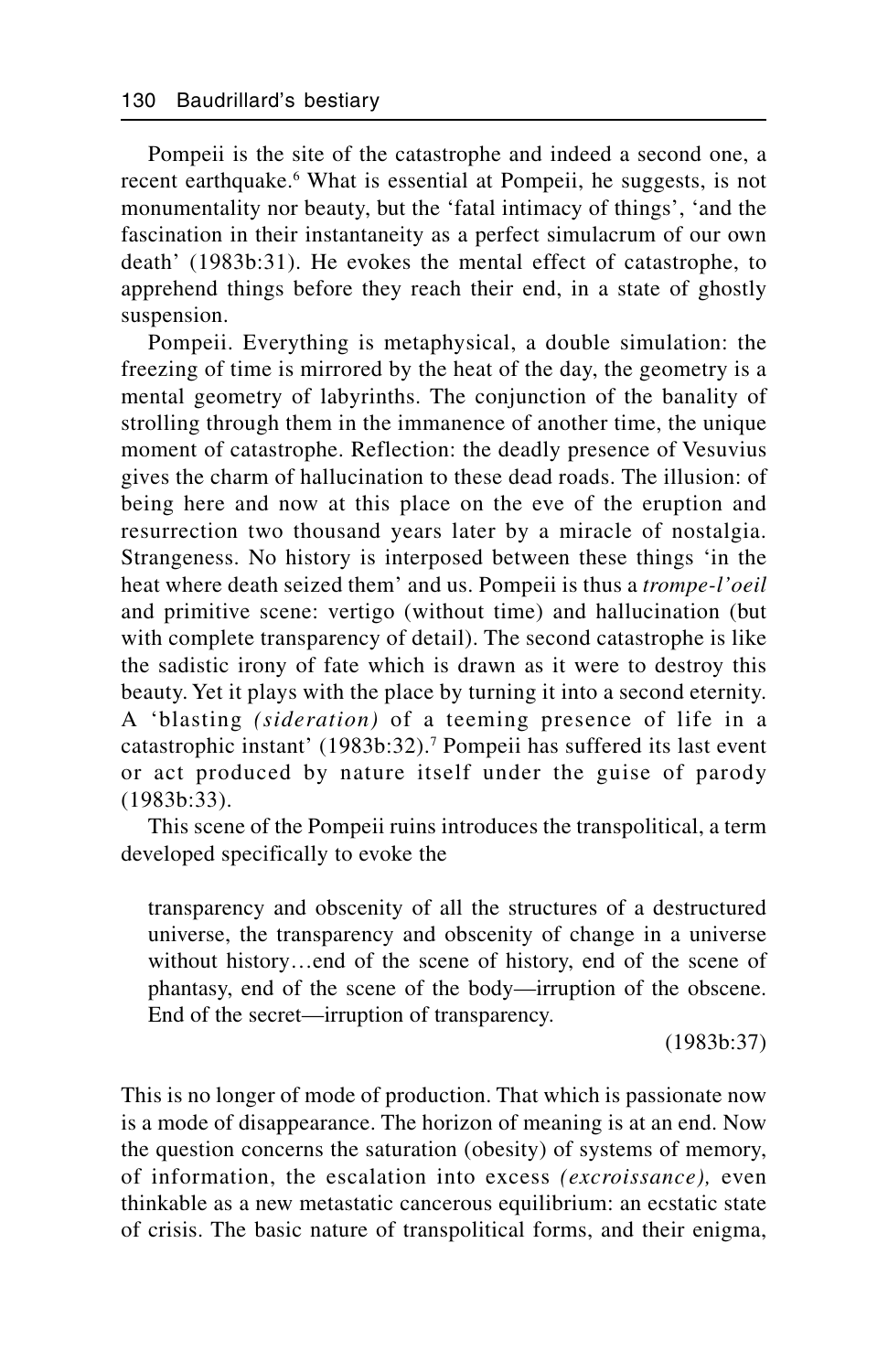can be seen in the shift from the secret to the transparent, from the scene to the obscene (the enigma reduced to a puzzle). This is a new era which marks the movement from the violent world of transgression and anomie to that where basic forms escape the norm, and, as error, lead to the event without consequence (the earthquake: parody of an irruption).

# **OBESITY**

One important transpolitical form is that of obesity, characteristic of western societies and affluent cultures. It is an obscene form related not just to abundance, but to significant modifications of food and taste. For Baudrillard, this is marked in the transition to a regressive orality, the improvement of food by a glamour system which matches that of the cinema and film. In theory, these gross forms come into existence when cultural and physical controls lose their effectiveness. The result is the bloated figure, the figure of Jarry's pataphysical Ubu, but now entered into reality itself. This, however, is only one side of a vast cultural shift which reveals itself in the displacement of oppressed groups by disabled groups. Against the contradictions formed in the previous period, all such polarities are displaced by a pataphysical substitution: the mentally and physically disabled are now thrown against the system (1983b: 43). The social system begins to develop programmes out of its own 'living waste' in search of new bases of legitimacy. Here the management of monstrosity replaces earlier forms of crisis management. Mockingly, Baudrillard describes the attempts to help the disabled as new self-defeating mechanisms which further clog the system: rails for the blind block the routes for wheelchairs. (Every time Baudrillard comes across the disabled he finds some basis for a joke: at whose expense? No doubt the system, but also curiously, as if a cruel world demanded it, of the disabled themselves. Now the revolutionary slogan must be, he concludes: to each according to his deficiency.)

The contemporary form of the revolt, he argues, is that of the body against itself, cancerous and metastatic phenomena at the genetic level. Here there is, potentially, undisciplined proliferation, an instability which cannot be maintained. These cancerous formations have overambition, a kind of hypertelia, appearing to offer affinities with the nature of the hyperreal itself: it revolts against the genetic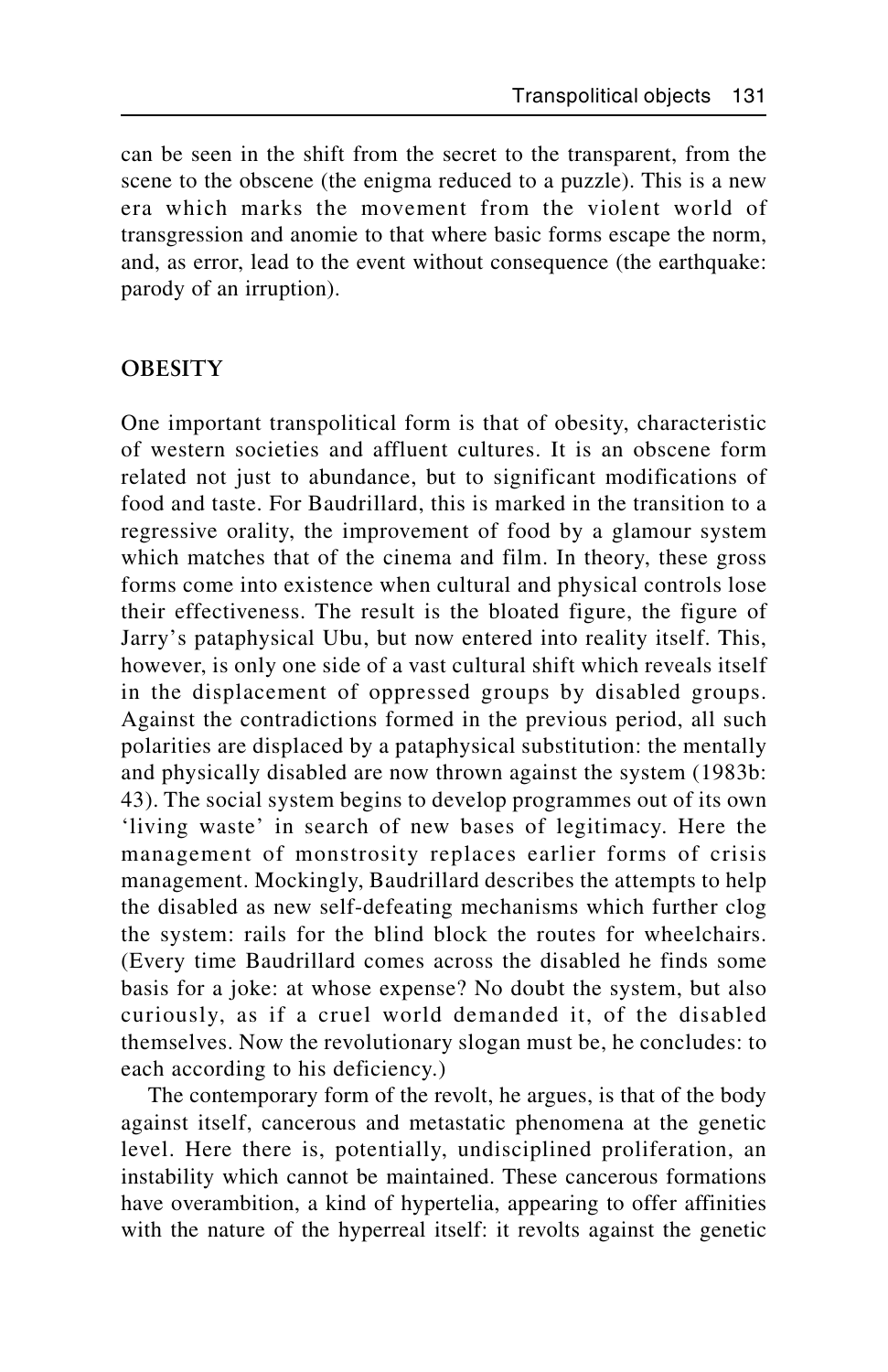order, as if it were disobeying a law. The body seems to revolt against its own internal regime, disturbs its own balance, in a form which is, he remarks, none the less, mysteriously esoteric. Obesity is an ascent to extremes in a field where the rule has been withdrawn. For theory the decisive point is that its logic is that of a realization of potential, an excess of potential, on a single plane: potentialization, not dialectical progression. There are no longer structures of distinctive opposition, no contrastive field.

### **TERRORISM**

A second transpolitical form is that of terrorism and the hostage, which seems to have an 'affinity' with the mass (now no longer a reference point for meaning, no longer a sociological reality, simply a 'shadow cast by power' (1983a:48)). However serious claims are that there is some representation here, terrorism is always divorced from the mass, but to the hyperreality of the masses (they do not exist as a reality) terrorism replies with 'an equally hyperreal act'. The aim of the terrorist, he suggests, is a kind of

mental downgrading by contingency, fascination and panic, not to a reflection or to the logic of cause and effect, but to a chain reaction by contagion—senseless and indeterminate like the system it combats.

(1983a:51)

Clearly, he says, terrorism does not aim at influencing opinion polls or at mobilizing public opinion. It is not revolutionary. It is consistent with the very silence of the masses. Its aim seems to be to attempt to destroy the 'white magic of the social' in order to immediately precipitate its death. Such violence appears indeterminate, senseless, and blind. Terrorism and the masses 'are the most radical, most intense contemporary form of the denial of the whole representative system' (1983a:52). And this raises an acute problem for analysis for

noone really knows what relation can be established between two elements that are outside representation, this is a problem to which our epistemology of knowledge permits no resolution.

(1983a:52)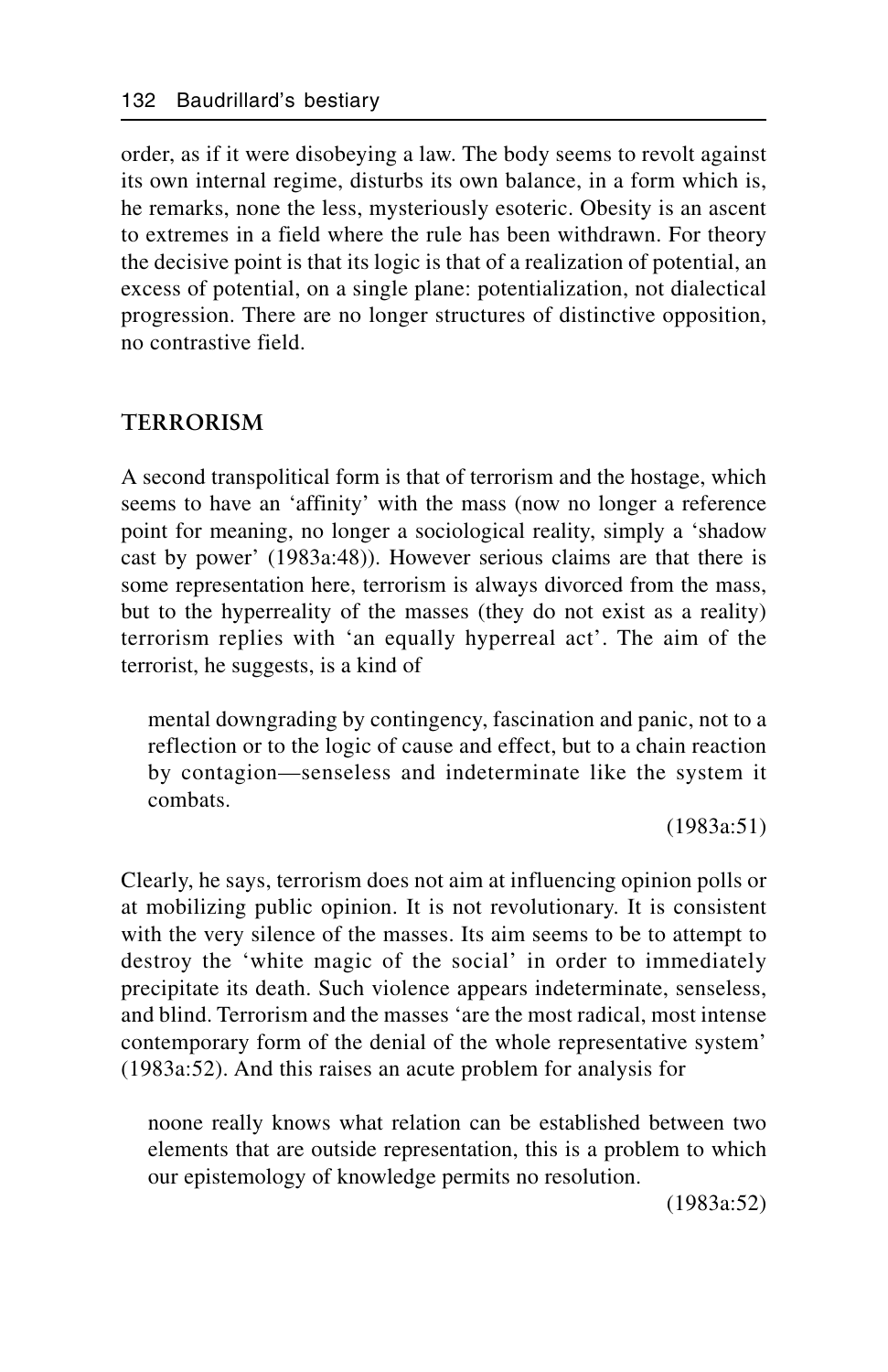This, for Baudrillard then, is an uncharted terrain, where the only links are 'analogical, affinitive'. He speculates that there may be an exchange of energy of a completely different kind from that of accumulation, one of 'social dispersal, of dispersal of the social, of absorption and anulment' (1983a:53).

The dominant feature of terrorism, and its specific character, is that it does not aim at the unmasking of the state. It implies the nonrepresentational character of power, and it is in this feature that its subversiveness is to be found. All the major institutions of representation are thus threatened by it, albeit in small but powerful doses. When modern terrorists take hostages it is often the case that there does not appear to be a direct enemy, the enemy is purely mythical and undifferentiated. The blindness of terror is a replica of the system's own undifferentiated nature. In fact, in the sense that anyone could be a hostage, it can be imagined that everyone is always predestined to be one (1983a:53).

The terrorist act is therefore something like a natural catastrophe, and the terrorist is a 'mythological equivalent' of the imminent social catastrophe.

Terrorism as a transpolitical form is the 'more than violent' political excess. A certain threshold has been crossed, a set of rules has been withdrawn. But the basic significance of the taking of hostages is reflected in the reaction and implications it inevitably involves. Society is thrown into a new search for security,<sup>8</sup> but it is the 'fractal zone' which is the specific space for the terrorist: the noman's land of international airports, embassies. It is from these 'extraterrestrial' spaces that hostages are taken, and this mirrors the very ecstatic form of violence that terrorism develops and is again mirrored in the state's response. This escalates into ecstasy as the masses tend to indifference. This is because in most cases the terrorist does not represent anything, and nor does the hostage: a frozen, obscene form of disappearance. Take, as example, the kidnapping of Aldo Morro in Italy by the Red Brigades, who eventually killed him and threw his body at the feet of the Communist Party. This, says Baudrillard, reveals the exhibitionist nature of terrorism, and its affinity with the media as another form of the obscenity of information: without the media, no terrorism. Essentially the problem here, argues Baudrillard, is that exchange comes to an end, and as terrorism moves to the limit in the abolition of exchange it reveals the fact that it is exchange which protects us from the fatal and from destiny. For that which cannot be exchanged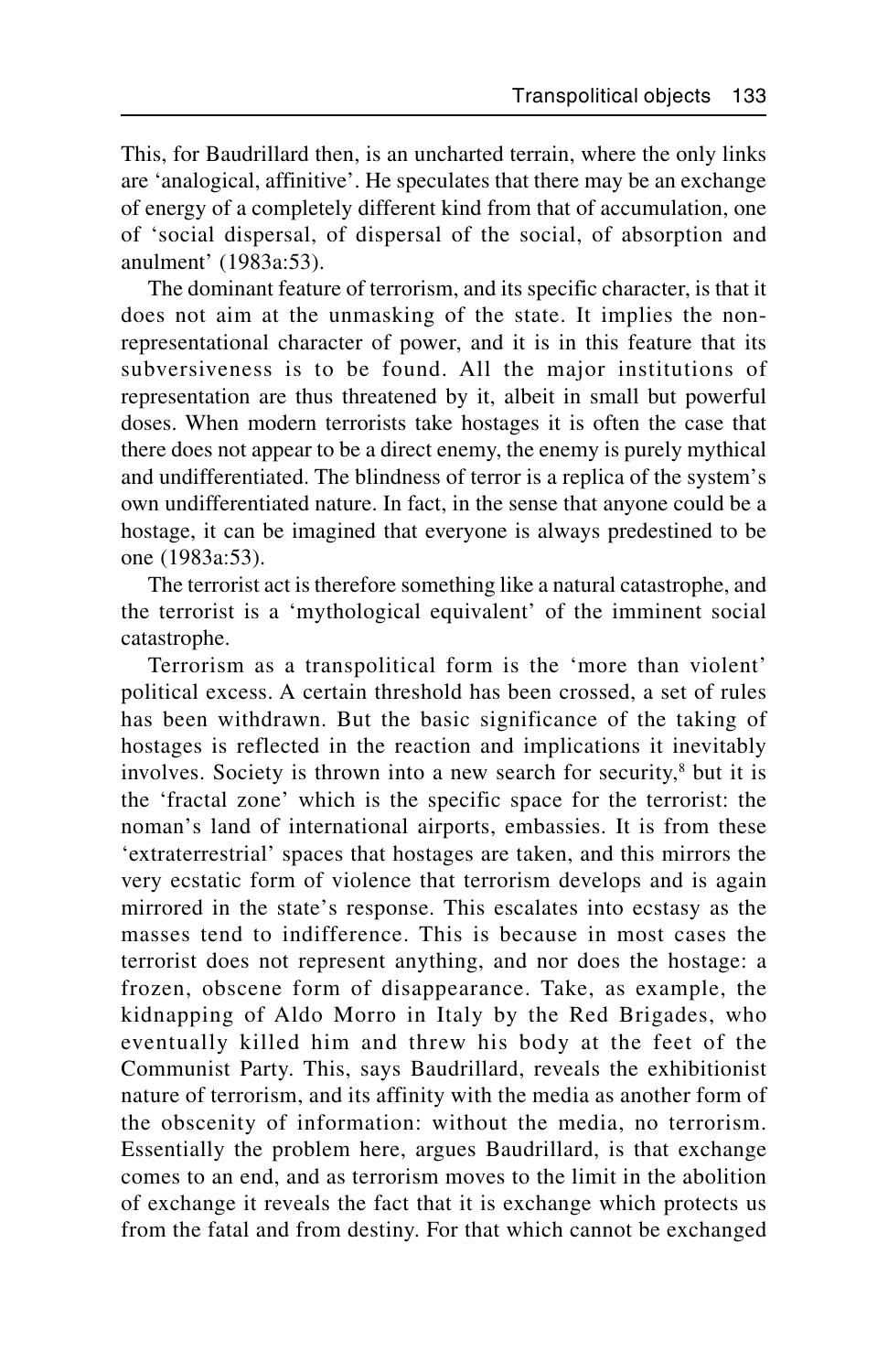becomes a pure object, that is, at one and the same time very precious, but one which cannot be let go or passed to another, cannot be negotiated away.<sup>9</sup> If it is dangerous it will be killed, and then the cadaver itself will take its revenge. Cancelled as object the hostage is still dangerous in a form very much like the talisman or the fetish. The problem of exchange for the terrorist is, however, still secondary, for terrorism is utopian and projects itself outside of exchange by means of the escalation of the challenge in the duel. A banal situation is made into a transpolitical figure.

# **OBSCENITY**

A third such figure is that of the obscene. In all western culture this is realized in the historical loss of the secret, poetic, theatrical, the loss of illusion. A new sovereignty arises in relation to appearance, whereas for the secret there is only an inner complicity. The difficulties in the west follow on strictly from the collapse of illusion, the collapse therefore into an obscenity, the real beyond all redeeming artifice. These cultures, become terroristic themselves, are still vulnerable to the forces of seduction, and must at some level find a response to the challenge, and indeed must at some level also find a challenge to the real (1983b:72). Fundamentally the illusion is not to be equated with the idea of the false, for it is quite different to understand it as that which enchants, that which is more subtle than the real. It is necessary to work at the strategic level of the second degree, that which is more false than false as a challenge to the real itself (for example in the *trompe-l'oeil*). The real, reality, must be humiliated, just as it has humiliated illusion, for only in this way can obscenity itself be unhinged.

# **THE LOGIC OF ESCALATION**

It is when the object escalates to the extremes, says Baudrillard, that things proceed to a strange logic of inverse effects. As in seduction, where a form of the more false than false evolves, the effect seems to attain all the power and the splendour of the true. Like a great work of art, it glows with the power of a reversal of energy. The good is alive and glows with the energy of evil. There is a decisive transpositioning of energy from pole to pole, so that appearances are both subverted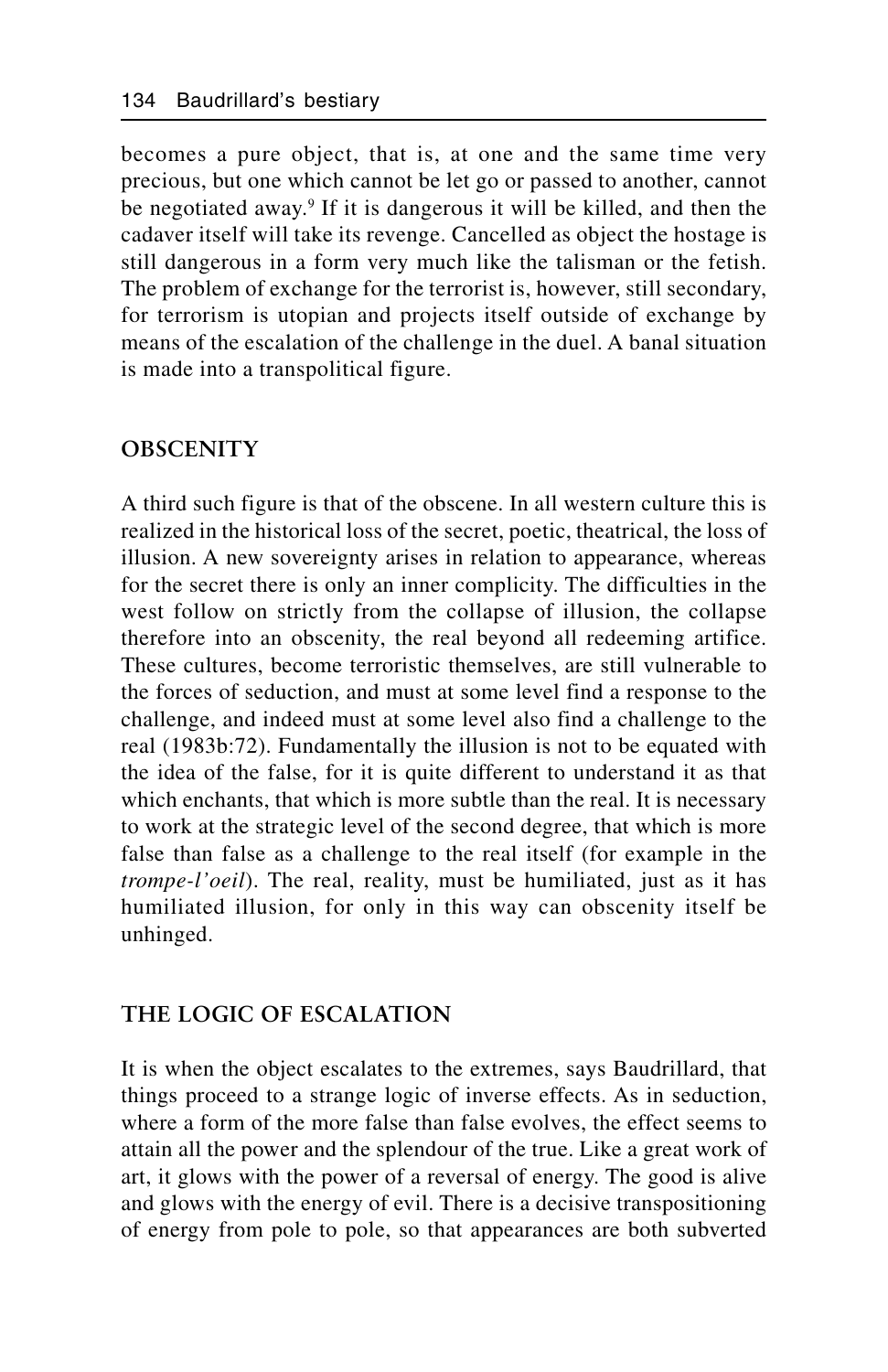and redoubled. At this extreme obscenity can burst into the transparent world, but not, as Bataille for instance thought, as a genuinely transgressive force (perhaps the idea is the last hope of political economy), but as subtle inversion and potentialization.

In this escalation of effects to extremes Baudrillard begins to consider, not a set of constraints, but a simultaneous logic of doublings and inversions of energies, to grasp the opposed radical effects of obscenity and seduction as they interweave themselves. Take gambling, for example. What happens to money here can never fully be achieved in a passive theory (as in Brenner 1990) or even in sophisticated statistical theories of probability suitably turned towards the mystical (Stewart 1990). In effect what occurs is not the production or destruction of money, but rather here money is made to disappear as value only to resurface as appearance, and in such a pure form that an immediate reversibility is possible. In this form money is naked and in free circulation in a strictly formal sense: it is a cold, superficial passion, and totally obscene in structure. In effect money has ceased to exist. This game ascends to the plane of the disappearance of all power as with all such forms of white magic. Money disappears as value and as essence, he says in another theoretical provocation, in the escalation without limit. The particular benefits of this mode of theorizing now begin to appear and justify themselves in new concepts and a new epistemology that does not base itself in a framework of system or of countervailing forces.

Ironically, Baudrillard says, it is with the destruction of such secrets, the secret of money in gambling, that our condition becomes fatal. But this fatality is of a special type suited to our particular ecstasy. Our ecstasy is a phenomenon of the loss of a particular world, which contained the secret, and of the recovery of a world in a kind of 'spectral lubricity' which covers our institutions and idols, the melancholy index that these institutions and idols have already begun to die. This is to be explained by the simple fact that there is never such obscenity when the social is in the social, or the sexual is in sex. As society has lost its basic determinations, it becomes funereal, society is haunted by the loss of the social, just as at the level of the individual there is an anxiety at the loss of sexual authenticity (1983b:78). In this process of the loss of structures and distinctions, each social instance loses the specifity and nature it established in a previous period (now paradoxically celebrated by Baudrillard and taken as the measure of transfinite phenomena). The sexual begins to invade every sphere, but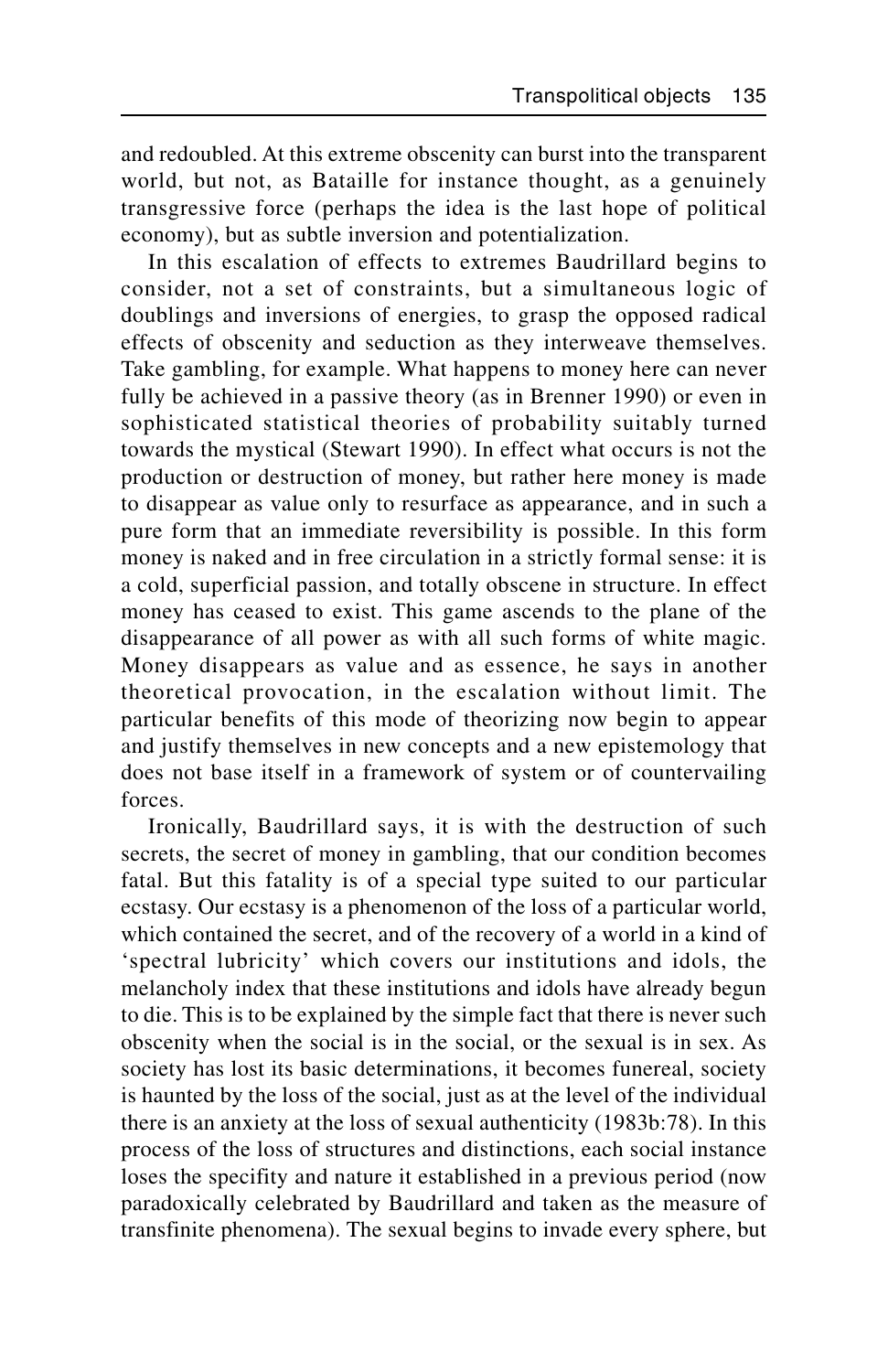then itself disappears in its distinctiveness. When everything becomes indiscriminately political, or cultural, this marks the end for the specifically political and cultural, and transpolitical figures emerge across the face of society.

In this respect, in a certain triumphant return to his predictions in his earlier writings, it can now be seen just how mistaken was the idea that an instance like sex could be made into a subversive principle in order to unravel enigmas in all other spheres. This conceptualization raises immediate problems for Baudrillard's own fusional (transtheoretical) writings. But here he avoids reflection. This could only lead to a general precipitation into indifferentiation, into an analytic fog where all maladies become simply psychosomatic. What really happens is the devaluation of a category, and the emergence of analytic common denominators, as in any multidisciplinary project where the different sides pass on their lowest order concepts to each other. The result is a general anaesthetization. The loss is never compensated. It is in this way, he suggests, that the world moves from a Promethean and Faustian stage of production and consumption, to that of interfaces, contact, feedback, connection, and network (1983b:92). Baudrillard here notes the obverse of the other form of catastrophe, the ecstatic aestheticization.

In this new world of the perfection of objects in their very abstraction and functionality the keyboard and the console occupy a new space, one which begins also to homogenize all the elements around them. Such a process of perfection of objects, at all levels but particularly at the level of miniaturization, makes the human body or the countryside appear utterly useless and imperfect, and the drama of alienation with its romantic aesthetic passes to the ecstasy of communication (1983b: 93). It is important, he says, only to note that the drama of the spectacle was never obscene, for this begins only from the moment that there is no more scene, that is, where everything is transparent. Clearly consumer society still maintained something of a veil over its internal processes, even though, as Marx recognized, the structure of the commodity had already become obscene. In order to understand what has happened it is only necessary, he insists, in following a technique which will inevitably produce a vision of a homogeneous universe (something in fact Marx himself very consciously avoided doing), to follow and extend Marx's analysis to the domains now touched by the same process to arrive at a theory of the universe of pure communication: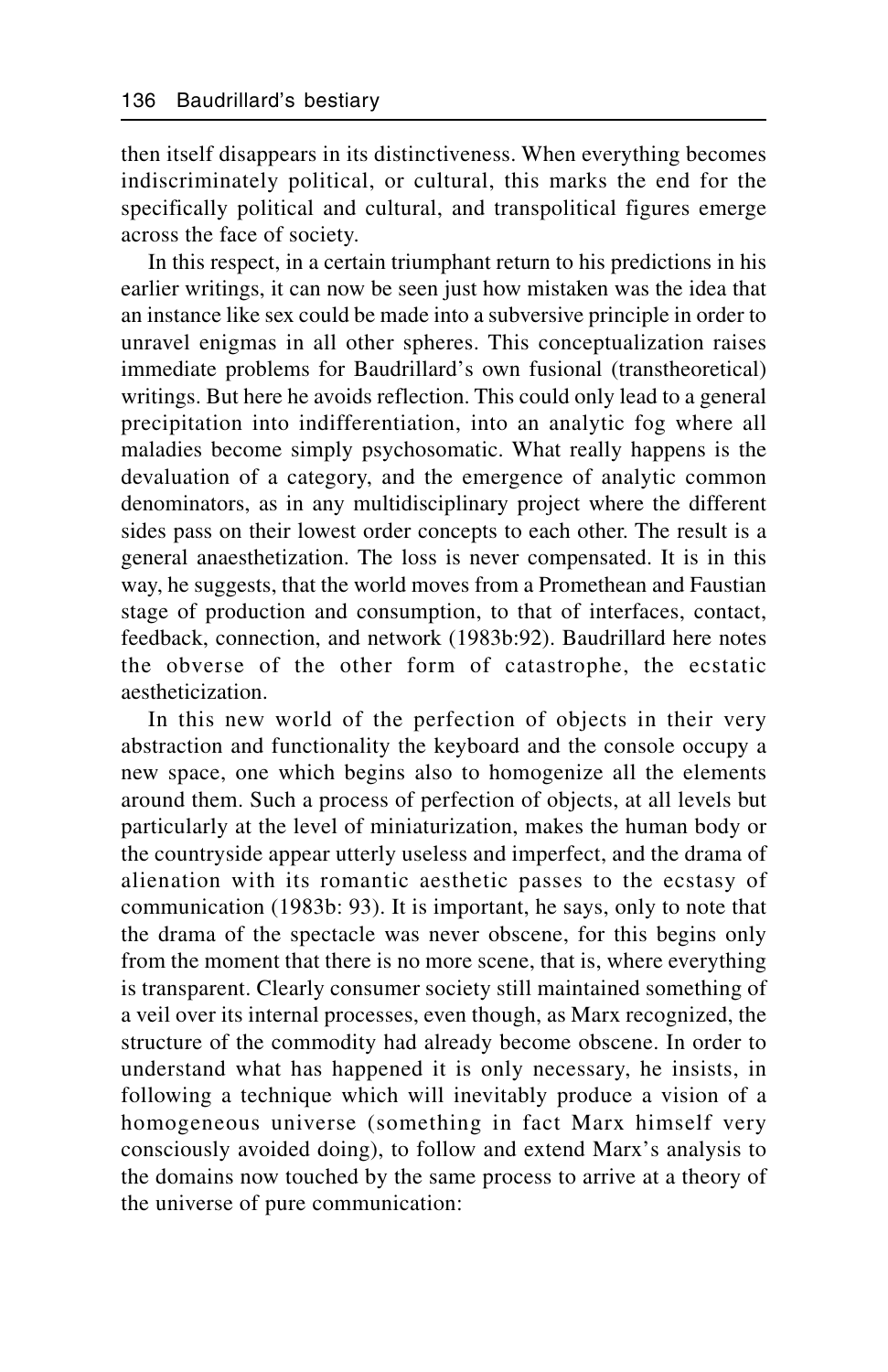It isn't only the sexual which has become obscene in pornography, today there is also a pornography of information and communication, circuits and networks, a pornography of functions, of objects in their readability, their fluidity, their availability, their regulation, their polyvalency, their forced signification, in their free expression. Obscenity is wholly soluble in communication.

(1983b:94)

There is an important modification of the forms of involvement in these processes, best described, Baudrillard argues, as a move from hot or black obscenity, to cool, white obscenity. Baudrillard intensifies the images again, this time adopting a sociological genealogy of the game, as examined in the work of Caillois (Caillois 1962). He suggests that games have evolved from expressive rituals, from competitive games to games of chance and vertigo. In these latter games there is a change of form to that of personal, solitary games where the dominant engagement is cool, narcissicistic, where pleasure is close to becoming psychotropic in cool fascination. At the points where these become totally absorbing the forms approach a dimension of schizophrenia: the player and the world lose their specificities, the environment itself begins to exceed its boundaries, the self loses its boundaries and enters into the obscenity of things, events lose their distinctiveness in time in an over-exposure of the interiority of the world to itself (1983b:97). But there is another sense of forcing to extremes again here as Baudrillard adds more of the same to evoke an overwhelming general tendency. He seems to sense this.

There are, in looking at the emergence of these transpolitical objects, two possible judgements that can be made, he maintains. One is that nothing has really changed and that we are still at the stage where a revolutionary transcendence will eliminate them in a new historical progressive liberation, a utopia is still possible. Or, that this stage has already been reached and these phenomena belong to the utopia. The utopia that this may be, he posits, is thus already beyond the end of things, and all metaphors have 'penetrated reality'. This is a transfinite universe, and it is our destiny. The evocation of the catastrophe has been achieved as a mirror image of the Renaissance reading of the symbolic: a lurid ecstasy.

Driven relentlessly to explore these problems he again reordered, in 1990, his forms of exposition to be able to discuss the transaesthetic, the transsexual, and the transeconomic. Now they reflected a more sombre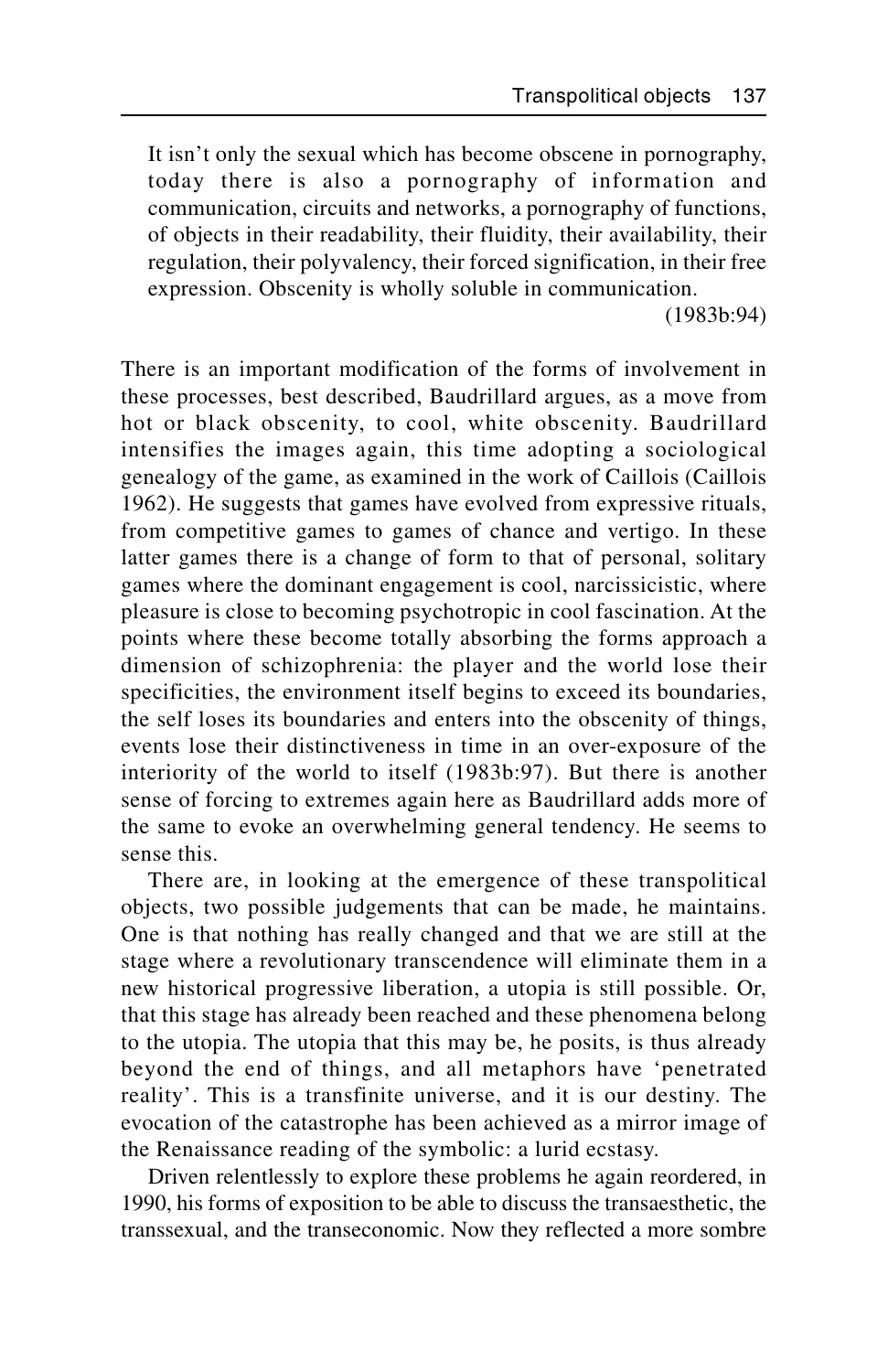mood and the writing becomes cooler, polished. The mania for extremes passes into a subdued obsession.

# **TRANSAESTHETIC OBJECTS**

Baudrillard's discussion directly picks up his ideas on art established in his earliest writings; modern art can be characterized as having broken its pact with the symbolic order (1990b:22). Today it is completely dominated by the proliferation of signs, by the massive recycling of forms, past and present. There no longer exists any rule, any criterion for judgement or taste, indeed any pleasure. The game has become entirely formal, like a game of floating money and utter individualism, where currencies cannot be converted into goods. It is the end of hidden orders, and allusive complicities, which gave culture its force. Now there is only a total indifference of new fashions, new geometricism, new abstractionism, new figurationism…. This form of overbidding only induces new proliferations into disorder which breaks the code of the aesthetic sphere itself, just as the genetic code is broken by biological disorder.

But this art broadens out and spreads across all social spheres in its incessant mixing of styles and anti-styles, cultural and anticultural in its effects in one single general aesthetic. From Duchamp to Warhol all objects have to be liberated, all the insignificant things in the world are transfigured into the aesthetic. The ironic single gain of the Campbell soup tin is that we no longer have to endure the monotony of discussion of the beautiful and the ugly which dominated former discourse, for here all the previous analytic distinctions fall away. In their place is stupefaction in the face of a continuous stream of images, videos, plastic objects which pass without leaving a trace, shadow, or consequence. The single monochrome painting is marvellously abstract in its geometrical nullity, having effaced all aesthetic syntax: the transaesthetic object.

This effacement, however, like the Byzantine icons which never permit the questioning of the existence of God, presents a reality or hyper reality that exists without permitting a question to arise. These objects are transparent, and it is useless to begin a search for meaning, just as we would never dream, he says, of searching in the infra-red or ultra-violet for the colour of the sky (Baudrillard 1990b:26). These works are indeed transaesthetic in the sense that they begin to occupy a space beyond the beautiful and the ugly. The logic of their evolution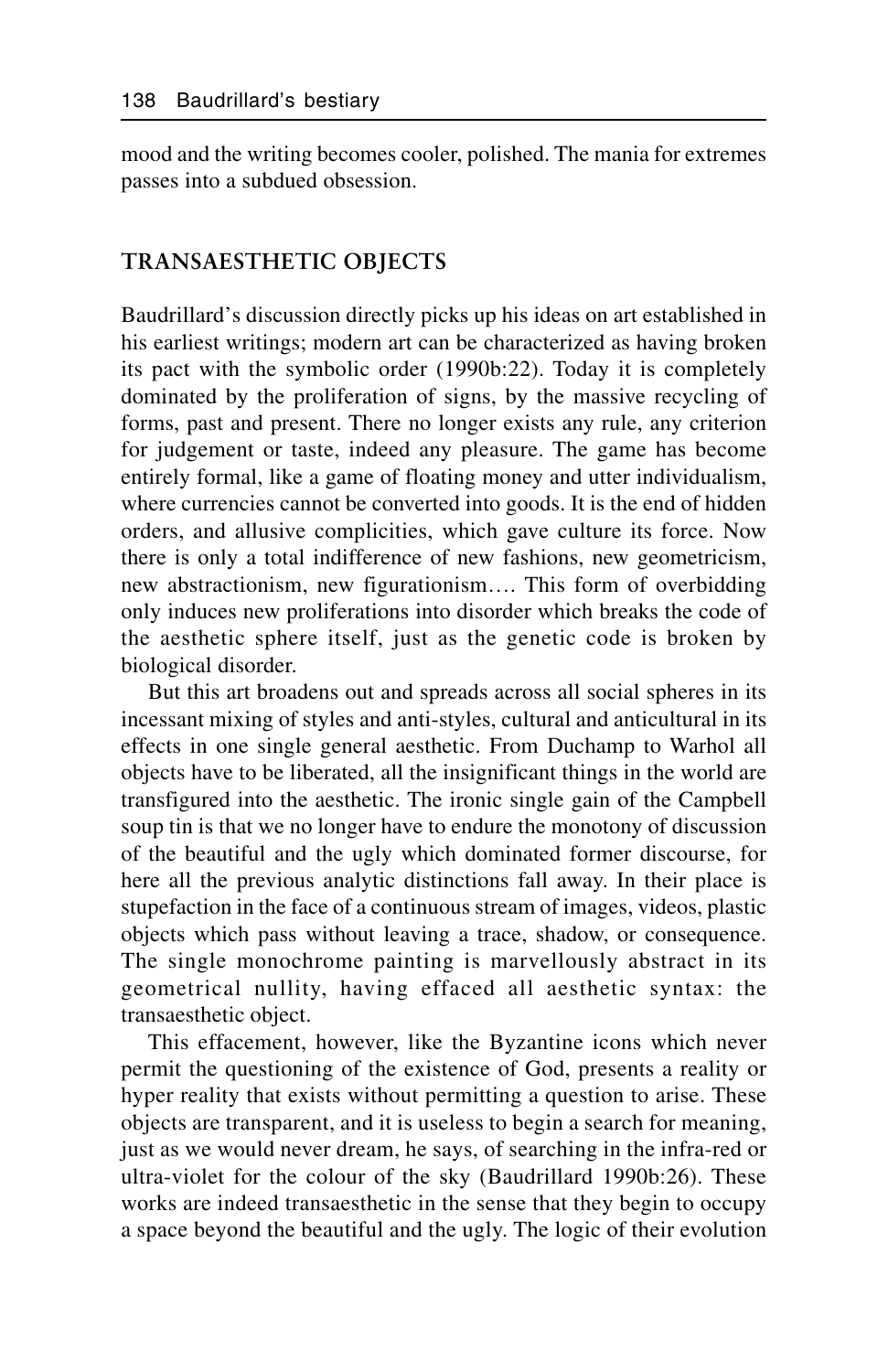is quite different, it is more ugly than ugly, ugliness taken to a second degree. Liberated from the real it is necessary to escalate to the second degree: the hyperreal. It was with hyperrealism in art, and pop art, that the powers of the everyday became elevated to the ironic level of photorealism, a mode which today dominates and envelops all art. This state of ecstasy is mirrored in the art market where the logic is found in the movement from the dear to the more dear than dear, a gambling logic of outbidding which takes off into its own pataphysical solution.

# **THE TRANSSEXUAL**

For Baudrillard, it is clear that the body is destined for a curious, artificial future, a mode of transsexuality dominated by a mode of transvestism, the play of signs across the sexes as a challenge to the very structure of sexual difference. But, whether it is surgical or semiurgical, it is, he suggests, still a matter of artificial organs or limbs, of prostheses: the destiny of the body itself in the new environment is itself to become an artificial organ, a prosthesis. But we are all on the way to becoming transsexual. Our images move in this direction. Take, for example, Cicciolina the Italian pornography star: she has the classic form of the innocence of pornography, a glacial aesthetic, devoid of all charm, even all sensuality; she is a well-muscled android, synthetic, a kind of 'carnal ectoplasm' who belongs to the same universe as the androgynous Frankenstein, Michael Jackson. These are mutants, genetically baroque gender benders, their erotic appeal scarcely veils a sexual indetermination.

Michael Jackson is rather like Andy Warhol, as he attains a state which is perfectly artificial, innocent and pure, androgynous, a machine. Warhol said that all his works of art are beautiful, art is everywhere, and it does not exist any more. The modern aesthetic is radically agnostic. This is mirrored in transsexual kitsch. The myth of the sexual revolution can be found here, but not in the conventional form. In the period of the orgy, sexual liberation, sexuality still functioned on the basis of sexual difference. This period has passed, and today it is the transvestite form which dominates, which tends to merge together all the erotic themes and signs into a postmodern pornography where sexuality begins to lose itself in ambiguity and theatrical excess. Sexuality no longer retains its radical and subversive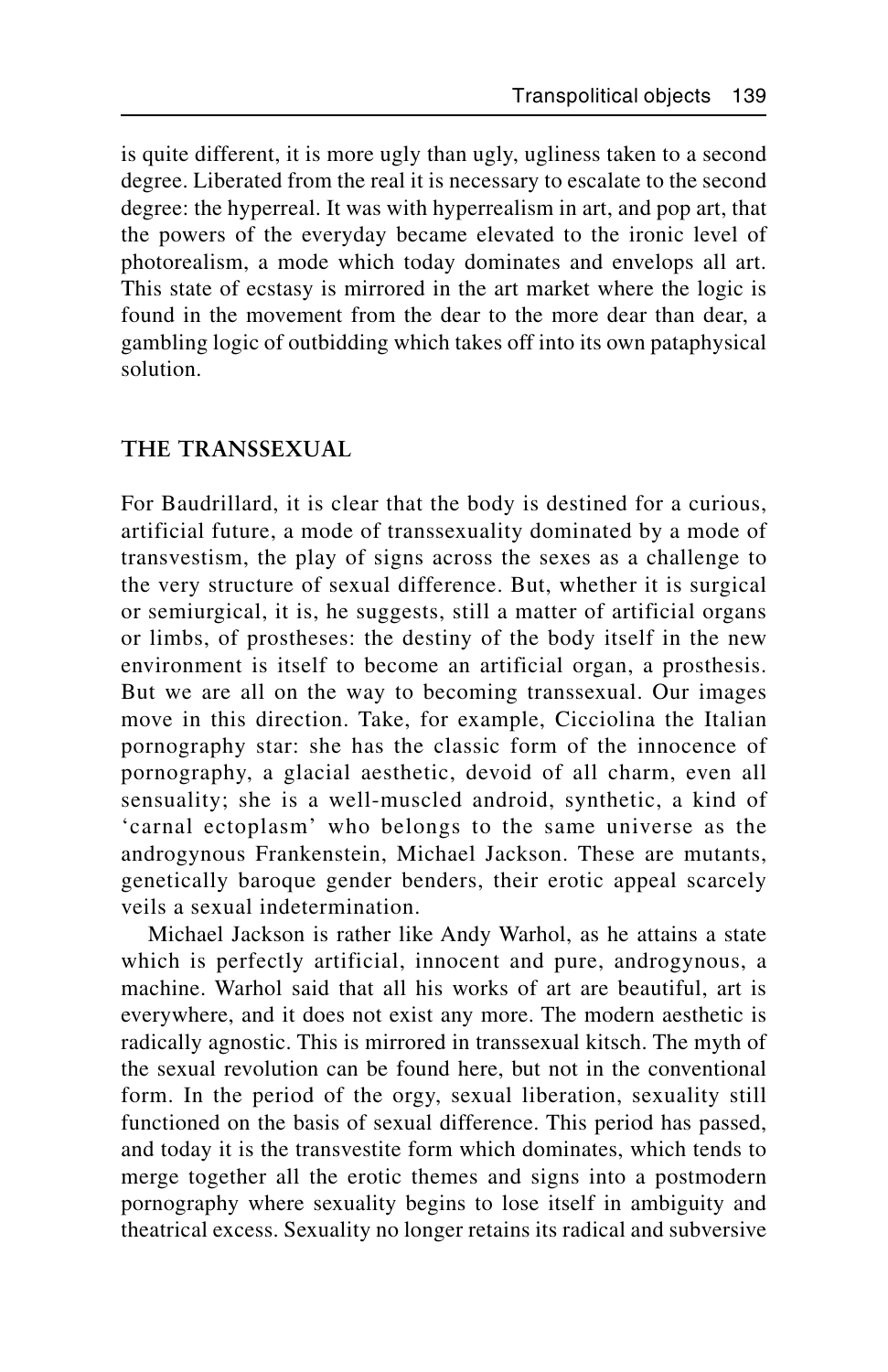charge. Cicciolina can even be elected to the Italian parliament and the transsexual and the transpolitical political meet.

It is interesting to note (again implicitly raising reflexive problems for himself) that even fashion moves to the second degree in the period dominated by transvestism, as everyone is induced not to be in fashion but to adopt an individual 'look'. This makes fashion a performance, as everyone searches for an act of appearance, rather, he says, indicating the timelessness of his own problematic, as if McLuhan's notion of the tactile image has been generalized beyond its immediate domain into a field of differential play without any particular conviction, and so fashion becomes a disenchanted form after all, an indifferent, transient mannerism. This indeed casts, he suggests, a curious light on the sexual revolution once thought to be an irruption of maximal erotic value, the rise to privilege of the feminine and of pleasure. In fact, in retrospect, this phase was simply a short episode on the way to the confusion of genders, of transsexualism. But, he notes, this may well be the fate of all revolutions since it appears that one of the fundamental revolutions, that of technique ends in the same way: am I person or machine? We have become transsexual in the way we have become transpolitical in general: undifferentiated and indifferent.

# **TRANSECONOMIC PHENOMENA**

The Crash of 1987: was it a crash? It was and it was not, this is the problem of the new transeconomic object. And here Baudrillard's analysis suddenly produces something completely unexpected, a position which brings him back into touch with critical theory.10 The only adequate way to think about this issue now, he argues, is to think of the catastrophe as virtual, which means, he notes, that there will be no crash, a conclusion which he uses to reorganize once again many of his basic assumptions. The reason for the absence of the crash is that there has developed a surprising separation between what he calls the fictional and the real economy. This is strictly parallel to the separation between conventional and nuclear war; and the separation works to the benefit of all since the separation has the important effect of making war impossible. What is necessary is to register this fact theoretically, the virtual catastrophe renders the real catastrophe obsolete.

This means that the new form of capital which has come into existence exists, as it were, in orbit. In strict contrast with the situation in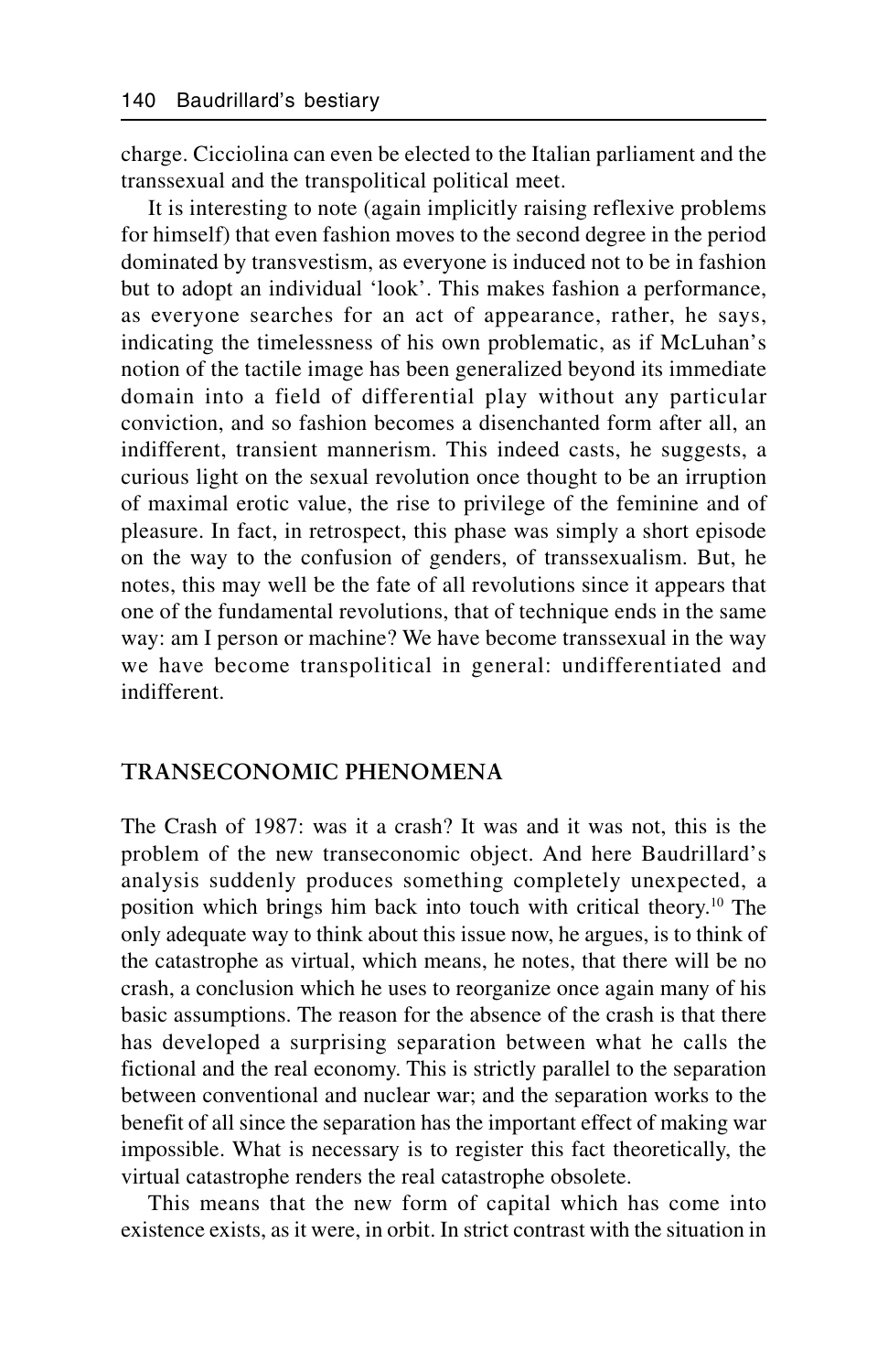the 1920s, a crash now does not entail a slump in the economy as a whole; it appears that the real economy can absorb it. To the immense embarrassment of all theory, capitalism has become virtual capitalism.<sup>11</sup> Marx thought that capital would stumble from crisis to crisis, crash to crash, but, like nuclear war, this did not happen.

What did occur has to be understood as a transeconomic effect, as a hyperrealization of finance capital, which orbiting in the stratosphere like nuclear weaponry escapes the necessary connections of reality itself. Economies continue to produce, although logically the immense fluctuations in capital movement should cause a fundamental inhibition. The same is true of the important issue of the world debt. Should the economies be forced to face up to the strict economic consequences of this debt all exchange would stop immediately. But

when a debt is launched into space, it begins to circulate from one bank to another, from one country to another, it actually redeems itself—and that is how we finish—by forgetting, by putting into an endless orbital circulation all the atomic detritus and all other forms of waste.

#### (Baudrillard 1989d:66)

So the dream of a reconciliation of real and the fictional economies will never be realized. The 'money' in the fictional economy is simply not convertible into the real one. This is a happy outcome since, should it be possible, the immediate result would be world catastrophic collapse. This may appear, as it does with the nuclear threat, as a monstrous eccentricity, but it is surely, he argues, our best hope. World overpopulation, world debt, nuclear war, economic crash can therefore become acceptable to us, as virtual bombs, which if left 'in their excess, in their sheer hyperreality [keep] the world intact' (1989d: 66). He writes as if this were a provocation to others, yet it is surely a decisive challenge to his whole framework. But he continues to focus on the hyperreal, not as yet concerned to investigate the new separation he has introduced.

Marxism once dreamed of the extinction of classes and political economy in a world in which the social would become transparent. But now political economy has moved in a different direction, one which is radical and unforeseen. It has begun to disappear 'by its own self mutation into a speculative transeconomy…a pure game of floating and arbitrary rules, a fatal game of catastrophe' (1989d: 67). Thus the very term 'economy' begins to alter its sense. It is no longer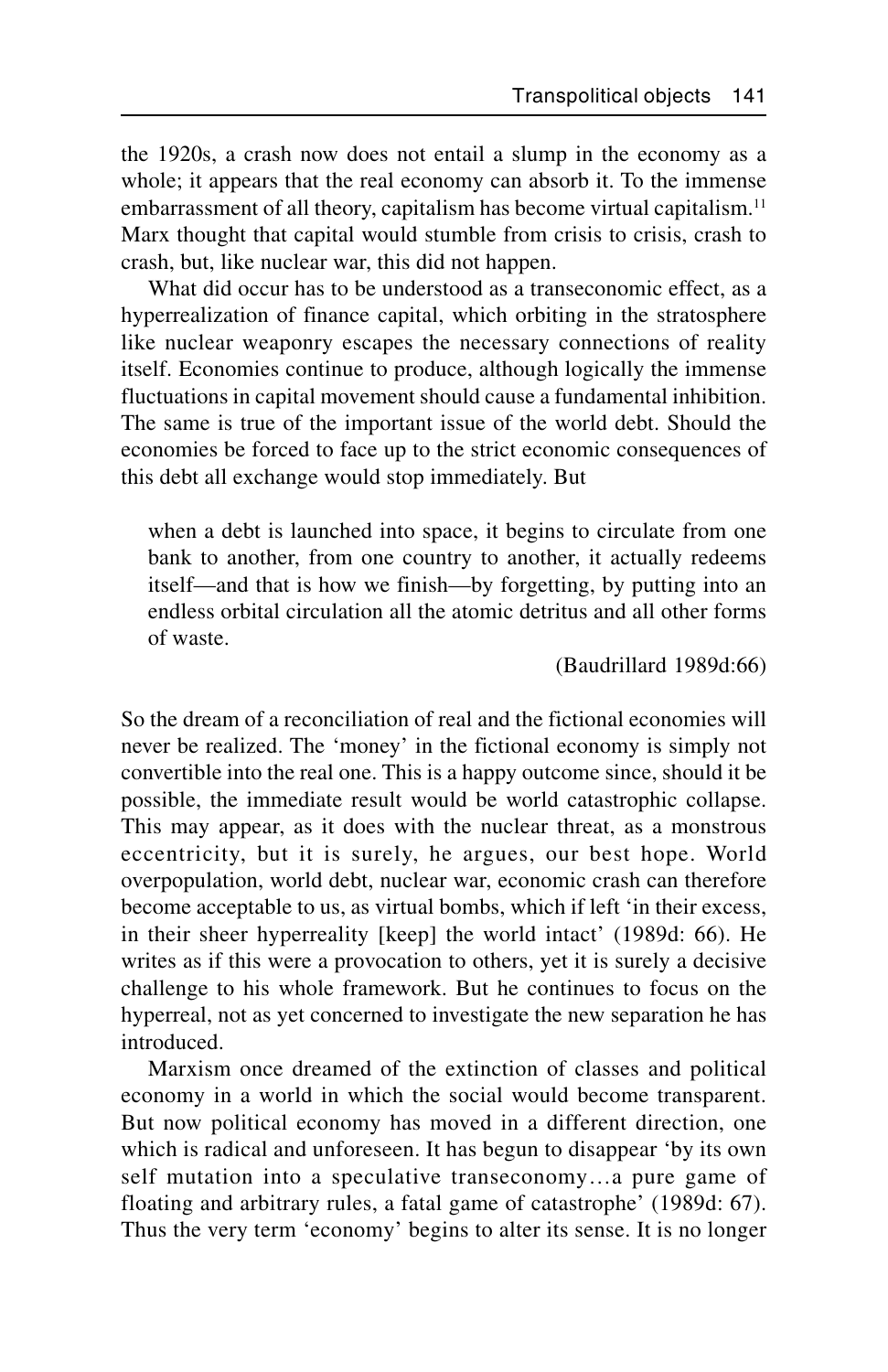motor, productive infrastructure. It is the sphere of the process of the destructuration of value. The era is one of pure speculation, the emergence of an 'economy' cleared of all 'real' economic effects, a viral economy which has to align itself with all the other viral processes (1990b:41).

Yet something has happened. It might be called, in line with Baudrillard's concerns, an inconspicuous mode of the reappearance of the real. Half acknowledged, it is *a reversal of his conceptualization of the evolution of capitalism*. This is surprisingly confirmed in his concern to move to analyses of a different style, of cultural objects once more, either of buildings (the Beaubourg) or astonishingly of whole cultures: America as Object. Here we see *the emergence of new analytic styles which begin to identify complex objects*. In these analyses evocation, aphorism, poetry, description combine to evolve a concrete analysis of astonishing critical power.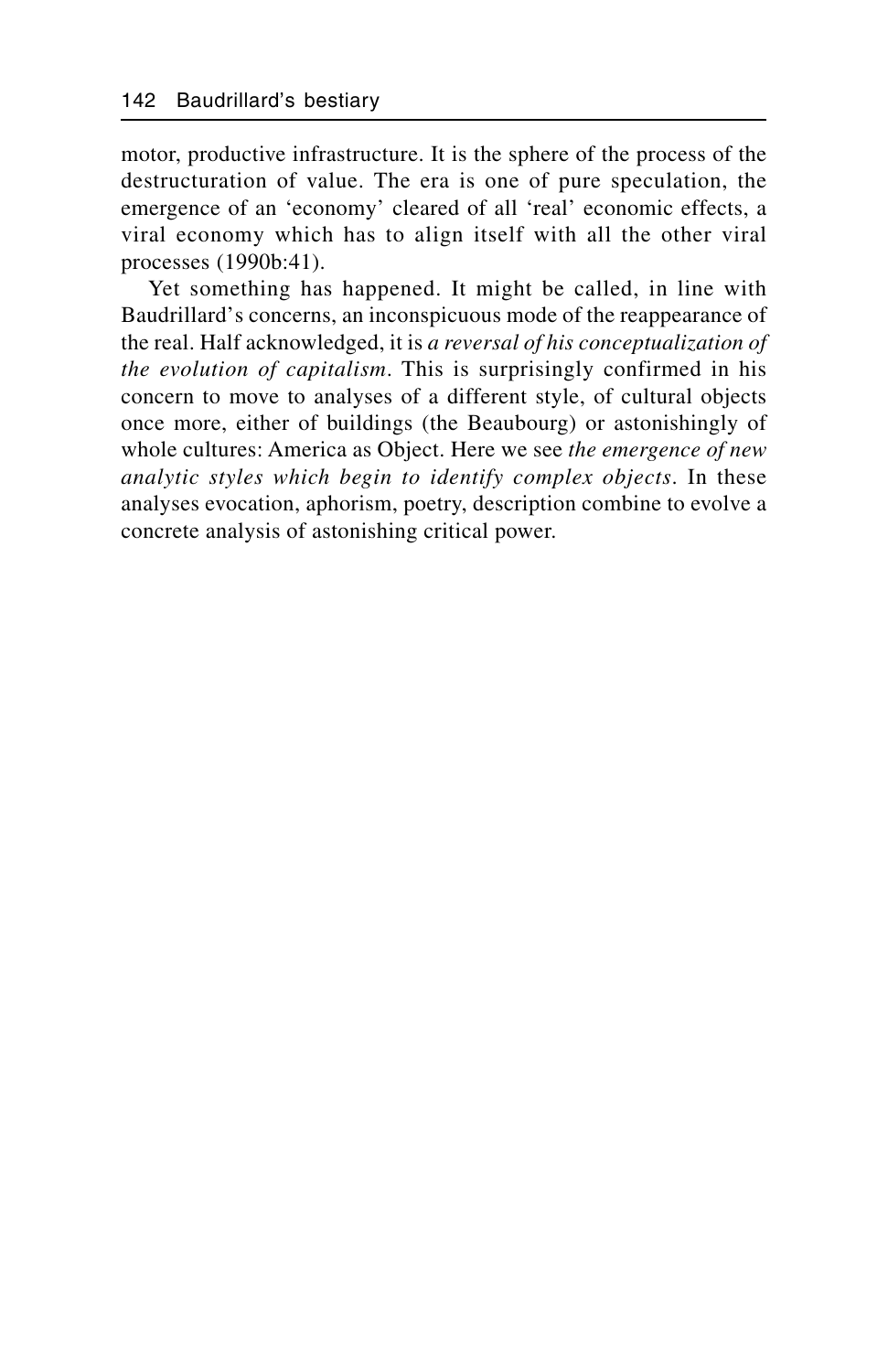# From the Beaubourg to the Bonaventure Hotel

*is this postmodernism?* Baudrillard

# *THE BEAUBOURG EFFECT*

*The Beaubourg Effect* is Baudrillard's critique of the highmodernist Pompidou Centre in Paris. Written after *Symbolic Exchange,* it none the less employs all its new theoretical means in an essay of devastating power. The essay has been influential: it has been used by Fredric Jameson as a resource to elaborate a general characterization of the present mode of western culture as postmodern, a form of culture generated by late capitalism. But at the time of writing this essay the term postmodernism had not become current, and in any case it is unlikely that Baudrillard would have used it, for Baudrillard's basic orientations are in another direction (and the essay has to be understood and read in the context of the theory emerging in the mid-1970s to which this essay belongs). The essay, though only brief, was published as a book in 1977 (it also appears in 1981a:93–111, and in English translation, 1982). In this chapter the main lines of its arguments are presented and then its poetic structure examined in detail.

The main outline of the essay is as follows. The Pompidou Centre, the 'Beaubourg', is notable for displaying its pipes and ducts on the outside of the building, a facade of networks and circuits. But, in essence, says Baudrillard, the building has all the culturally deterrent power of the black monolith out of the film *2001*. It may appear explosive, but in effect, it is implosive, as it absorbs energy from its environment and impoverishes it by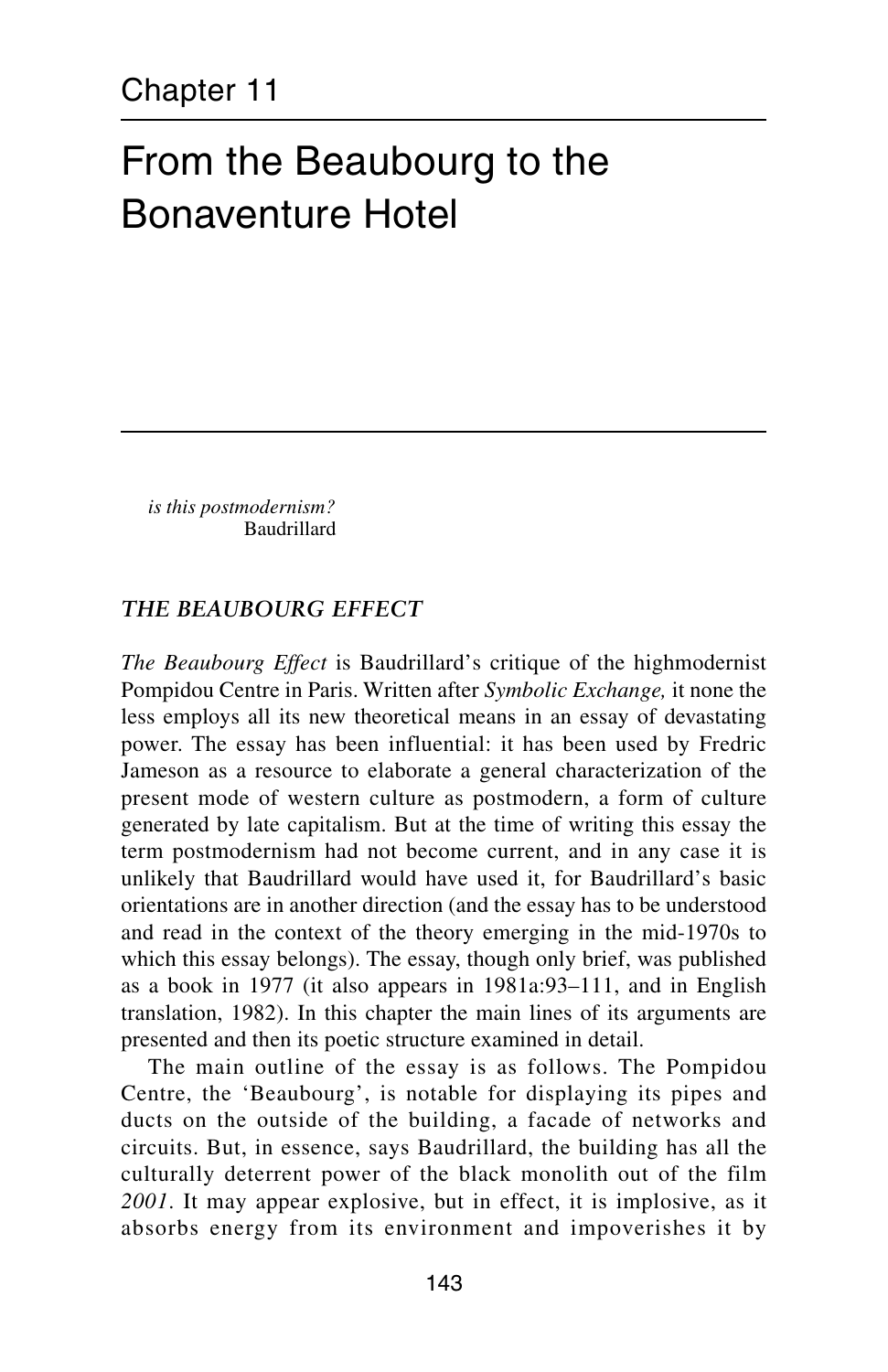establishing something of its own security zone around itself, rather like a nuclear power station. But the technology of circulation which is all too evident works less well when it comes to people. Inside there is modern space, modern ambience, and people adopt a suitably cool comportment. But paradoxically the Beaubourg attempts to maintain something of the old culture, which gives the impression that the whole building seems to have been constructed without any genuine awareness of its role and function, for this is a monument to polyvalency, total visibility, and security values which are completely opposed to culture.

The interior culture gives the impression not of living vital art, but of a certain form of reanimation, since all the contents are anachronistic. It is a fitting monument only to cultural disconnection, to hyperreality, a culture that is transient and recyclable (it reassembles units or particles which are all the same). The emphasis on production and the factory, or refinery, means that the centre aligns itself against the more fundamental elements of initiation, secret, and ritual. There is a real problem of what to put in this building, what to exhibit, since the whole building signifies the disappearance of meaning: the interior appeals to the culture in depth of an earlier period, it is sustained by this reference. But, today, the separation between the signifier and the signified has disappeared, and truth is empty. The Beaubourg should be a hyper real labyrinth, not a factory, a labyrinth of division, fascination, simulation, and implosion.

But in effect the Beaubourg brings an immense transmutation of traditional culture towards a type of homogeneity, just like the façade and its pipework. The building is thus part of anti-culture, and the irony is that the masses are summoned to it in the name of culture and when they arrive they find a version of the third order of simulation: the hyperreal. Even so the masses detested high culture and they have come as if to a natural catastrophe. Ironically again, their very weight threatens the monument. This must be interpreted as a strategy, as the strategy that the masses themselves adopt in order to bring mass culture itself to an end.

The real content of the Beaubourg then is probably the mass itself. It is its raw material, and the building could easily be taken as a giant refinery. Yet the mass is formed only by a question posed by the centre, by the object, which is more like a super- or hypermarket than it is a museum. It is a simulation of the homogenous spacetime of society itself and like a hypermarket it has no memory (unlike a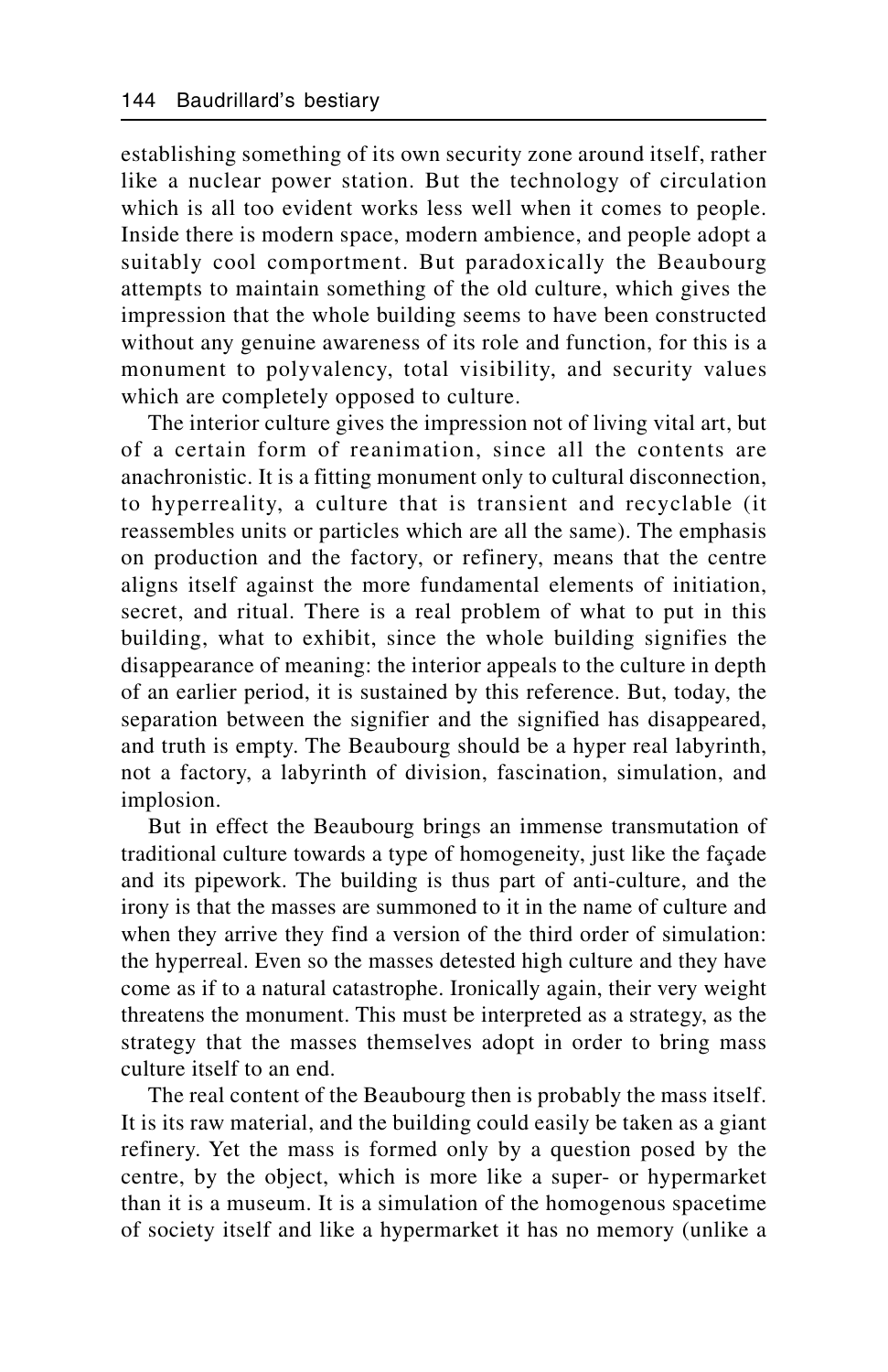traditional museum), only stock. In this sense the true output of the Beaubourg is not art or culture at all, it is only a form of the mass and mass anti-culture. The violence of the object stock is transferred to the mass: above 30,000 people and the building is in danger of collapse. The mass aims 'expressly and knowingly' for this abolition, it challenges a sterile culture with physical annihilation. This response is, above all, tactile. For the world is no longer that of representation, reflection, of critical distance. It is no longer that of critical discourse and debate, or figure. It is world of touch and manipulation, and in the Beaubourg people want to 'accept everything, swipe everything, eat everything, touch everything…. The organisers are alarmed by this uncontrollable impulse.'

What this brings into being is a form of panic in slow motion, an implosive violence that exists only as a mode of disappearance. Up to this period everyone is habituated to thinking in terms of dialectical expansion, displacement, and transcendence. Today violence is different. The system no longer expands, it is saturated and begins to contract. Violence now becomes a sequence of increasing density, of network overload. This is a process which is no longer indeterminate and random and defies our notion of causality. Thus an image such as Bataille's notion of the sun as provider of light as sumptuary expenditure has to be reconsidered: this sun today is in a condition of terminal implosion en route to the black hole. Indeed May '68 in France was the first implosive episode, a reaction against saturation, an involution. Subsequently, radio piracy has developed (mainly in Italy) which reveals a new order of implosive revolution which defies the universal, which is subverted from increasingly dense and ungraspable points.<sup>1</sup>

That is the general argument of the essay in brief outline, and is sufficient to suggest that it forms a complex web of metaphors, indeed what might well be called the 'Baudrillard effect'.<sup>2</sup> But precisely what kind of text is this: art criticism, sociology, poetry, literature? Although rigorous, the essay represents an enormous compression, evidently a compression of the theory developed at great length in *L'Echange Symbolique et La Mort,* published a year ealier, but it also represents an enormous change of style from that essay, which was the last of Baudrillard's works to conform to an academic, fully referenced form of working. In *The Beaubourg Effect,* the style is polemical, fast, direct, concise, yet it rests on the fundamental ground of the problematic of the object.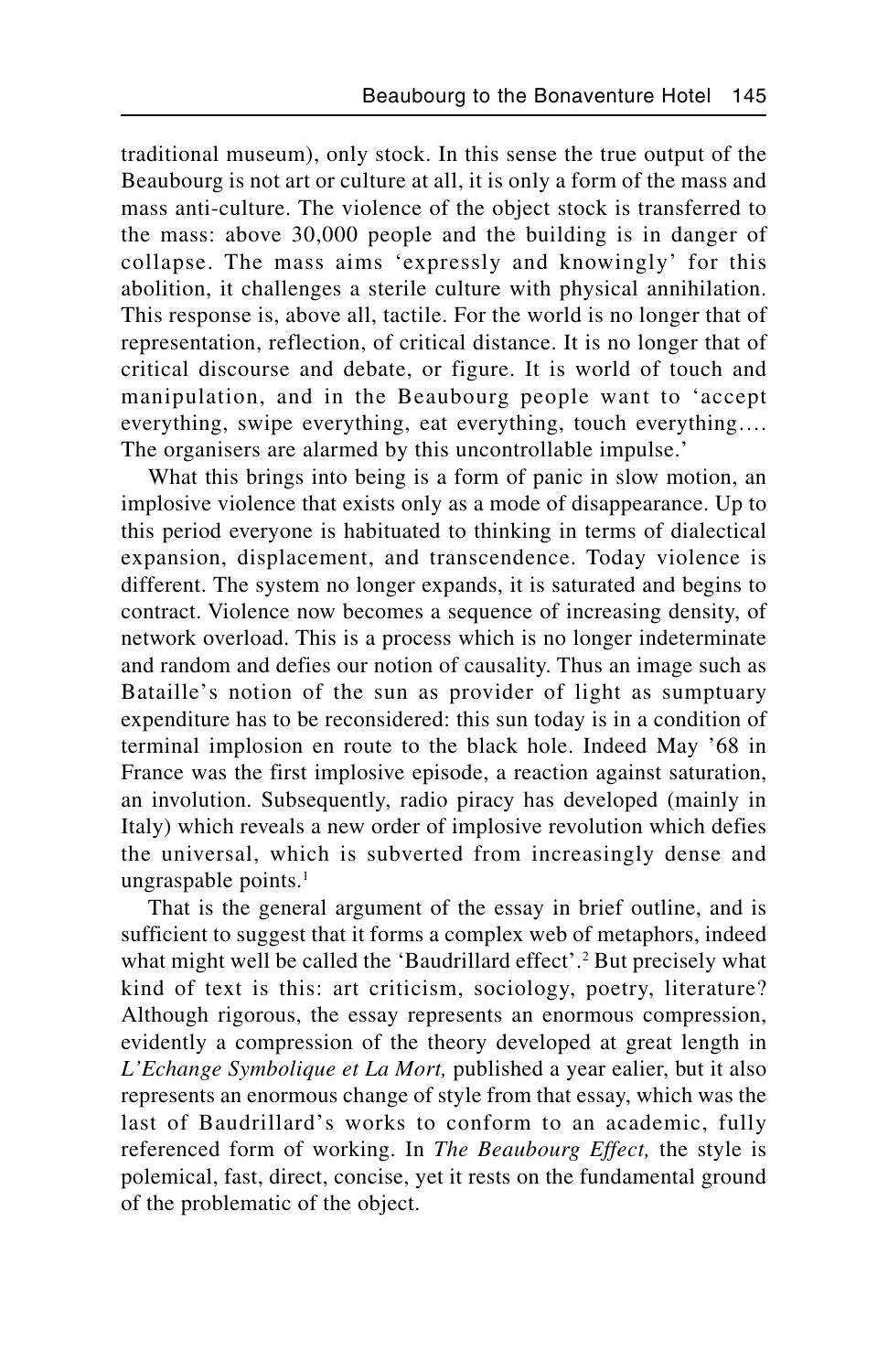#### **INITIAL READING**

A first reading might interpret the essay in the following way: the Beaubourg is an object which destroys the difference between surface and interior; it fetishizes circulation (fluids, masses, money). It installs the ambience of the modern interior on all surfaces in functionality and polyvalency. The world takes on the shape of the moebius ring, which, in twisting back on itself, annihilates the difference between the outside and the inside. And this is mirrored in the objects of contemporary culture, which are superficial and pure simulation.

But the Beaubourg is also productive of the mass; as ironic outcome of its anti-cultural process, the mass arrives for the spectacle of the funeral of culture and of mass culture: it arrives for sacrilege. The organizers, the police, the intellectuals, and the building itself, however, create a security zone of high surveillance, but around a function which is antiquated. The interior tries to devote itself to eternal values, but the building is devoted to transience and obsolescence. The irony is that the Beaubourg tries to promote a culture, but actually is dissuasive: it should at least have tried to have evoked a suitable culture of contemporary simulation. But cultural and political criticism cannot now bring down the Beaubourg, since polyvalent culture can absorb all opposition into its system of differences. The Beaubourg can still be brought down physically, through the weight of the mass.<sup>3</sup> Beyond the Beaubourg there is the possibility of an implosive resistance at particular sites which escape the general logic.

This interpretation immediately poses the question of Baudrillard's relation to such an object and such a culture: is he himself drawn into the black hole? Obviously he regards himself as privileged here. For he knows what culture is, and he talks on its behalf. He also locates strategies of opposition in the masses with which he associates himself, and even, sarcastically, formulates some slogans, like 'Make it Fold'. There is, however, an attraction repulsion, since his own strategy appears to reveal and expose ironic contradictions in the functioning of the building, and to explain these on the basis of his theory of the difference between symbolic exchange and simulation.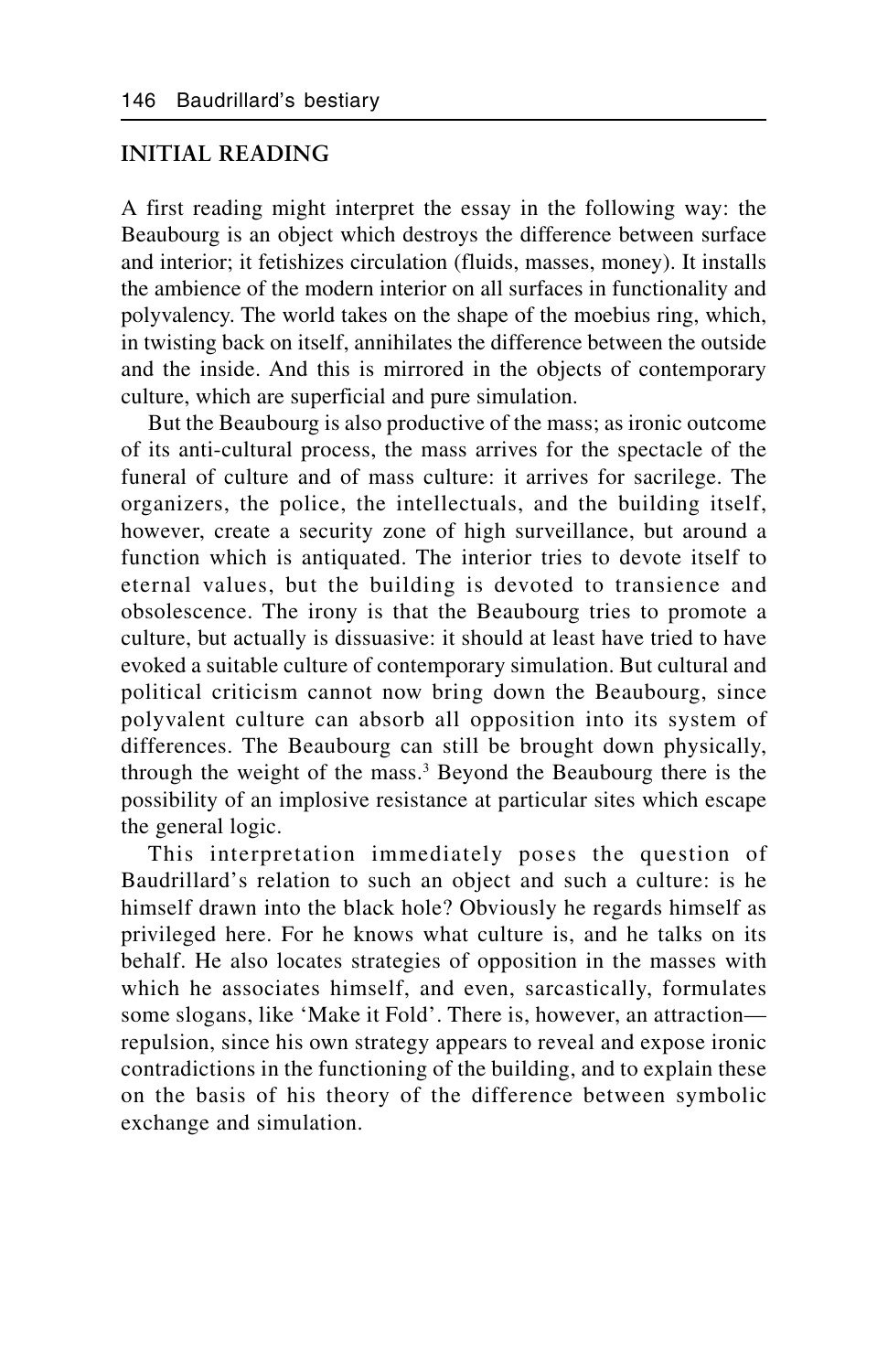# **TOWARDS AN ANALYSIS OF COMPLEX CULTURAL OBJECTS**

What is striking is the complexity and density of the writing. The essay begins with the crucial question: what can he call the Beaubourg?— Effect, Machine, Thing?

The enigma of this carcass of signs and of flux, of networks and circuits—the ultimate velleity of the translation of an unnameable structure: that of social relations consigned to a superficial ventilation (animation, self management, information, media) and to an irreversible implosion in depth.

(Baudrillard 1981a:93)

It does not have a name; it does not have its concept. He toys with the idea of 'machine', 'thing', 'effect'. He calls his essay 'The Beaubourg Effect', yet in the essay it is also called an object, and in a sense the question is: is this object part of the object system? It certainly may be, but what Baudrillard has signalled here is a shift in conception of the object away from the passive, ordering, classifying modality of his first works, to the vision of object as active, as challenge, as effect. But the complexity is evident in the first lines of the essay: how to conceive of the complexity of the combination of the two sides of the equation already doubled up (A, i and ii; B, i and ii):

| А. | i) carcass                | death, rotting body          |
|----|---------------------------|------------------------------|
|    | ii) signs, flux           | life, communication          |
|    | B. i) surface/ventilation | pipes, tubes, heat           |
|    | superficial/ventilation   | $\int$ information networks, |
|    |                           | L circulation, media         |
|    | ii) irreversible          |                              |
|    | implosion in depth        | death                        |

He congratulates the planners for having provided an irony of modern culture: it aims to educate but does the reverse. He attacks the socialists for thinking they can criticize the building for not taking into account the cultural aspirations of the masses.

But he is quite prepared to say what should be exhibited in such a building, that which is equal to it, or indeed would challenge it at its own level: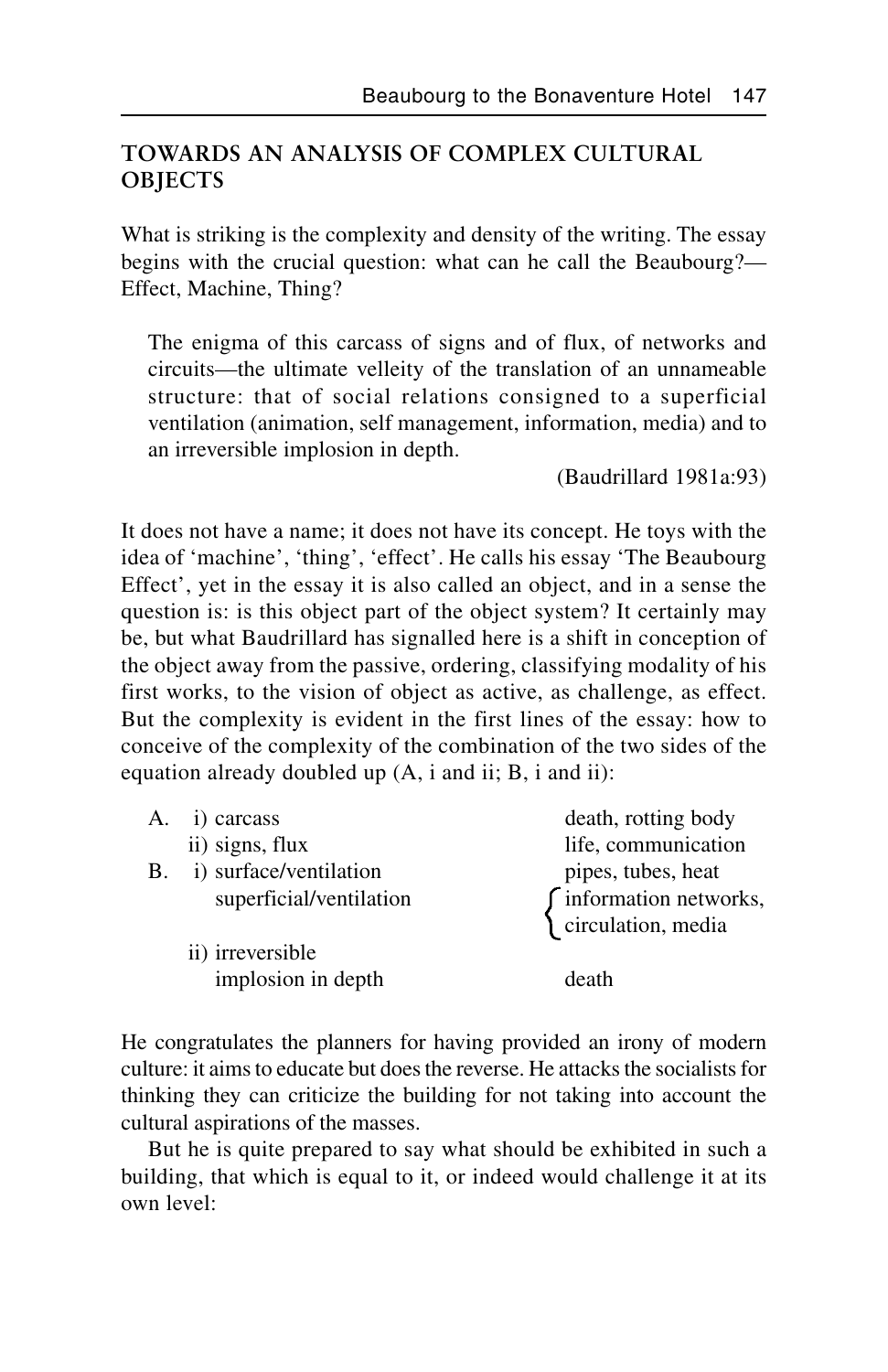it should be a labyrinth, a library of infinite permutations, an aleatory redistribution of destinies by the game or lottery—in brief the Borgesian universe—or yet Circular Ruins…an experiment in all the different processes of representation: diffraction, implosion…chance connections and disconnections in short a culture of simulation and fascination.

(1981a:99)

There is inherently a possible form of play here, Baudrillard suggests, a play within a certain seductive structure of simulation. Yet the contemporary culture is out of synchrony, and hinged back on to the past and the culture of meaning, or into unseductive simulation.

These possibilities are inherent as affinities, and it is important to examine the affinities more widely. The most obvious affinity is that of the social mass with the physical mass of objects and raw materials which pass through the building. The images also build up here: the mass of stock, the mass of objects without purpose, the mass integrated by the magnetism of particles, and the critical mass, the critical weight which will bring the building down. In commerce the mass is seduced by the attraction of the crowd, and because this mass is inside the building further mass will be attracted inside, a kind of auto-agglutination of the mass which can only accelerate in a chain reaction. These affinities are doubled into those around the image of violence: that of the collapse of the building is mirrored in the violence of stocking itself, the violence of the implosive process, the violence of a panic in slow motion, the destruction of cities not by a fire but by saturation, as of networks by overload, and the violence of cultural dissuasion. The problem, he suggests, is that this object is unprecedented and is unimaginable, indecipherable, as it leaves all previous epistemologies in suspension (since they are founded on the universe in expansion). Baudrillard's language here is that of saturation, densification, overload, over regulation, implosion.

The image of implosion is therefore central: star systems, he notes, do not end simply when their radiational level has been expended. They slow down and their collapse accelerates, they become involuted and their energy can no longer escape to the outside. They become black holes after a final fabulous burst of energy. This image of the black hole is obviously only part of the net of nuclear metaphors which seem to build up in the following way: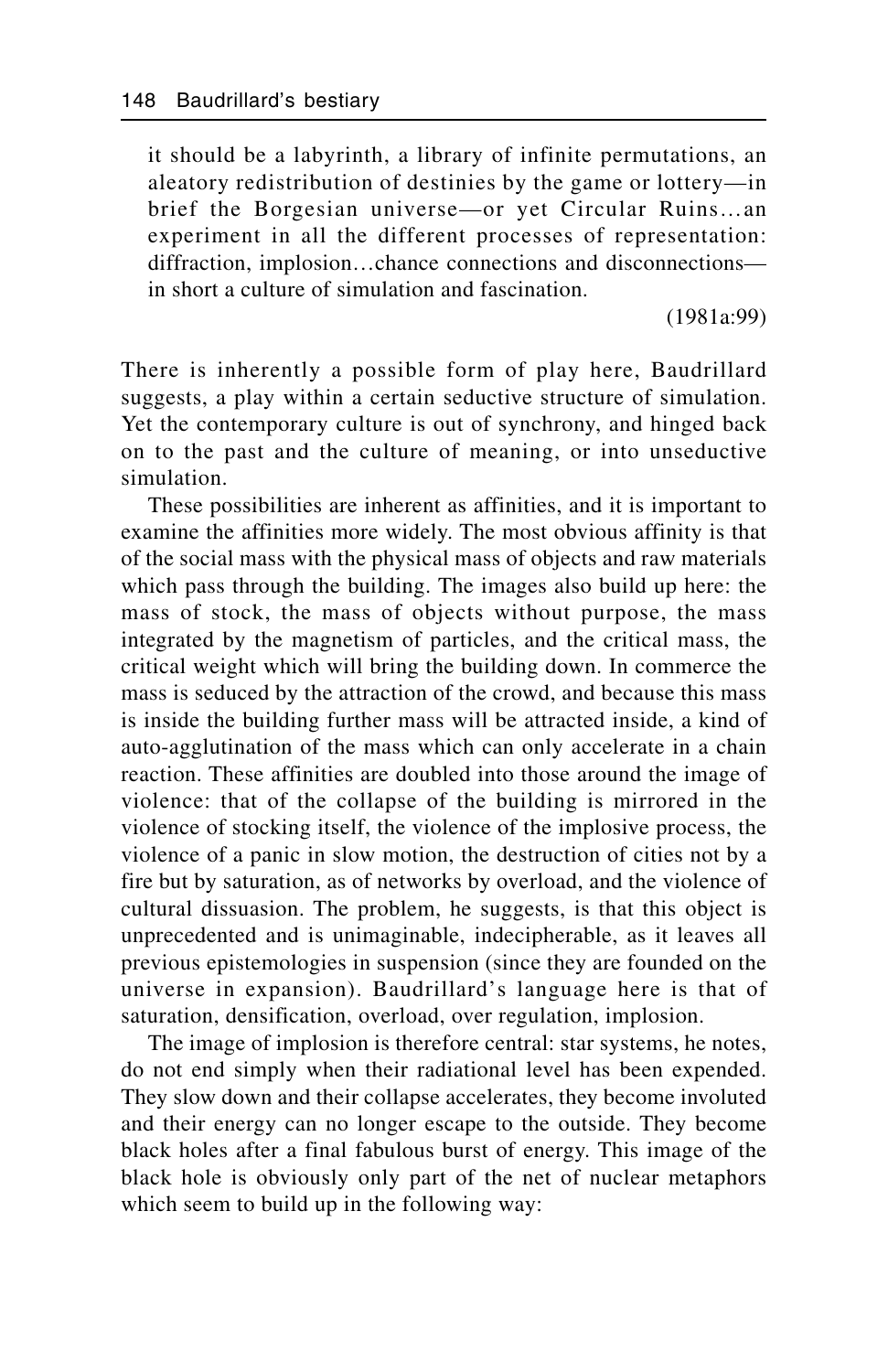BEAUBOURG

is:

- black hole an incinerator
- 2. a circulating fluid  $\left\{ \text{decomposition}, \right.$ mass in circulation recycling, oil refinery recombination circulating current network of circuits surface flux

1. a black monolith  $\int a \text{ mix of images which}$ black box  $\langle$  suggest both fission, nuclear station and danger, collapse

3. a crushed  $\int$  death,

car carcass car compression

There are two different processes at work here, one of fission, of breaking into parts, fragments; the other is one of fusion, of attraction and combination. It is around the mass that the ideas of fusion gravitate: the mass in circulation, in panic, the mass in overload, in saturation. Fusion in crushing, increasing density, increasing acceleration to form a mass.

How does Baudrillard conceive these connections and images? The only guide we have is his more general theory, and here it is evident that the whole development of nuclear power and similar technical developments are second order simulations (1987d:21). In one essay he described it as the model for the new universities, new industrial developments, even for new hypermarkets (which marked the end of the city) (1981a:113–20). The Beaubourg is thus a confused cultural object, modelled on a technical formation already passé, but turned inside out by the twist of the hyperreal. Even the content of exhibitions at the Beaubourg tends to be thrown back on to the technical forms of the era of production.

Thus Baudrillard does not work towards a single concept of the Thing. His writing appears divided between the attempt to provide a theoretical frame, which identifies the basic opposition between the symbolic order and the order of simulation, a theory of the different orders of simulation and the possibility of a seductive form, a theory of the nature of modern ambience now exploded from its initial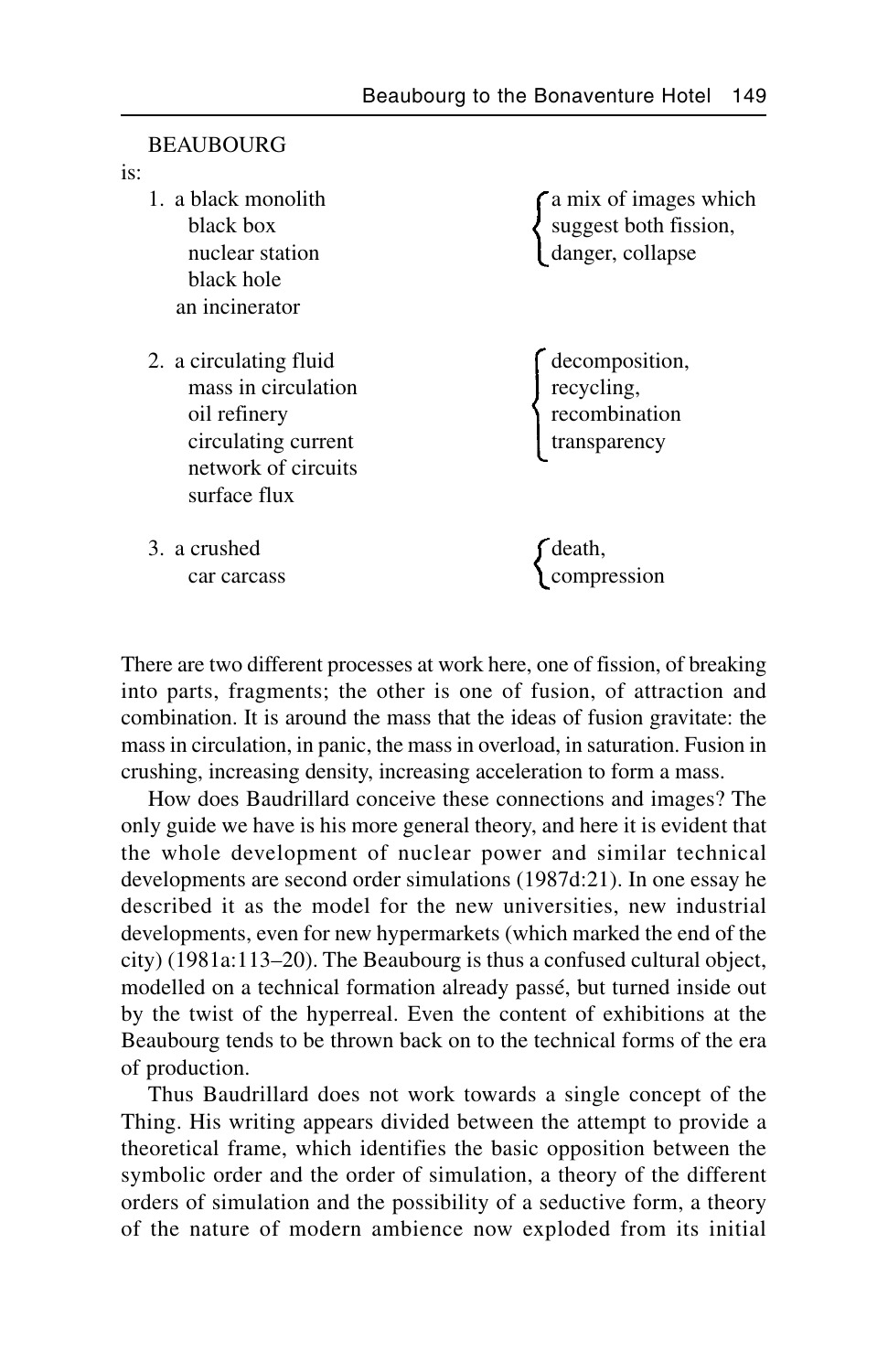limited sphere, and the consequent abolition of interiority, on the one hand. And, on the other, an application to a specific object. The object provides the basic point, focus of unity. It is a single phenomenon, and as it embeds multiple simulations across various orders and dimensions it becomes a complex object. The writing is also a complex combination of theoretical and poetic invention. The 'monological level' is that which identifies the stages of cultural simulation; the poetic or symbolic level is that of the secret attraction of images, the affinities and gravitation between terms. There is also a division between the structural analysis of the Beaubourg as a 'perfect operator' of the circulation of the fluids and masses and a strategic analysis of the struggle over the building, its social forces, and its possible destiny.

The analysis then is more complex than first appears, and can be said to lead to the identification of three contradictions: first is that between the third order simulation of the hyperreal exterior and the culture of the interior; the second contradiction is a social contradiction between the strategy of the élite for the acculturation of the masses and the actual consequences of the Beaubourg; and third, there is that between the real potential of the building in terms of a culture appropriate to the phase of simulation (which he defines as Borgesian) and the actual culture (anticulture) of the Beaubourg.

# **THE BONAVENTURE HOTEL: BAUDRILLARD AND JAMESON**

Curiously, Baudrillard's ferocious critique of the Beaubourg had much of its impact at one remove, in the debate over the Bonaventure Hotel in Los Angeles, via Fredric Jameson's paper, 'Postmoderism: the cultural logic of late capitalism' (1984a). An analysis of the main differences between these two analyses is instructive. Baudrillard began his analysis with the question: what is this thing? Jameson believes the Bonaventure 'is a popular building, visited with enthusiasm by locals and tourists alike…there are two entrances to the Bonaventure, one from Figueroa, and the other two by way of elevated gardens on the other side'. Baudrillard immediately sees 'a carcass', a series of contradictions, fatal strategies. Jameson leads to a suggestion 'about these curiously unmarked ways-in…they seem to have been imposed by a new strategy of closure governing the inner space of the hotel itself… the Bonaventure aspires to being a total space'.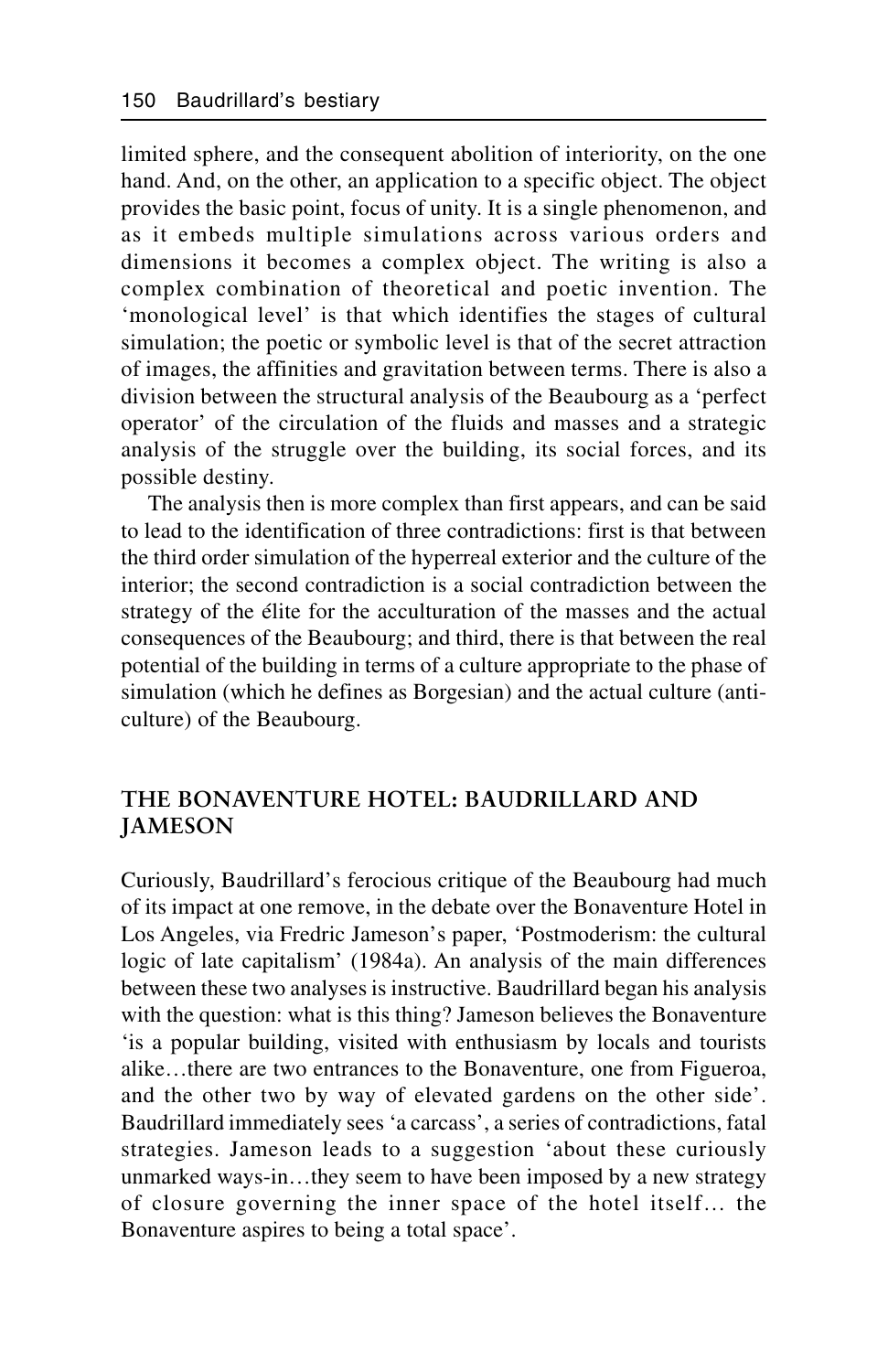Let us say that the modes of conceptualization and of writing are strikingly opposed. Baudrillard is arrogant, brash, dogmatic, assertive, fast, brilliant; Jameson is qualified, leisurely, hesitant ('now I want to say a few words about escalators… I am more at a loss when it comes to conveying the thing itself). The conclusions also are remarkedly different. Baudrillard calls for the masses to destroy the building from within, sacrificially. Jameson suggests a discrepancy, 'an alarming disjunction' between body experience and the built environment and proposes to write a new 'mapping' of postmodern space (see 'Cognitive mapping', in Nelson and Grossberg (1988:347– 60) which begins 'I am addressing a subject about which I know nothing whatsoever…'). Yet the striking result has been that Baudrillard's essay in Jameson's hands has become an exercise in postmodernism, or deeply associated with it. In reality Baudrillard's essay was profoundly anti-modernist, basing itself on the values of a culture of symbolic exchange and ritual, in alliance with a mass which 'consciously' wanted to destroy culture (Baudrillard's pataphysics), and Jameson's essay took this as a model and simulated its critical style.

But first of all Jameson was immediately criticized for confusing high modernism with postmodernism in architecture (see Shumway, in Kellner 1989c:192), something that Baudrillard never does, but above all he was criticized for having missed the social significance of the Bonaventure: 'far from eliminating the last enclaves of precapitalist production', postmodern capitalism 'has brazenly recalled the most primitive forms of urban exploitation. At least 100,000 homeworkers toil within a few miles radius of the Bonaventure' (Davis 1985:110). And Davis points out the explicit social dynamic of buildings like the Bonaventure, set in a downtown 'beseiged landscape…what is missing in Jameson's otherwise vivid description of the Bonaventure is the savagery of its insertion' in the city, to speak of its 'popular character' is to miss the point of its systematic segregation from the great Hispanic-Asian city outside' (Davis 1985:112, a point also made by Shumway (in Kellner 1989c) and by Jaccoby 1987:171). What is remarkable, says Davis, is the way in which the Bonaventure seems to be a bourgeois, high-security simulation of the genuinely popular spaces outside. What Davis provides, echoing Baudrillard's essay on the Beaubourg, is the evocation of the Bonaventure as a 'claustrophobic space colony attempting to miniature nature within itself: outside there is vibrant but lower-class culture. In quite a different spirit from Jameson, Davis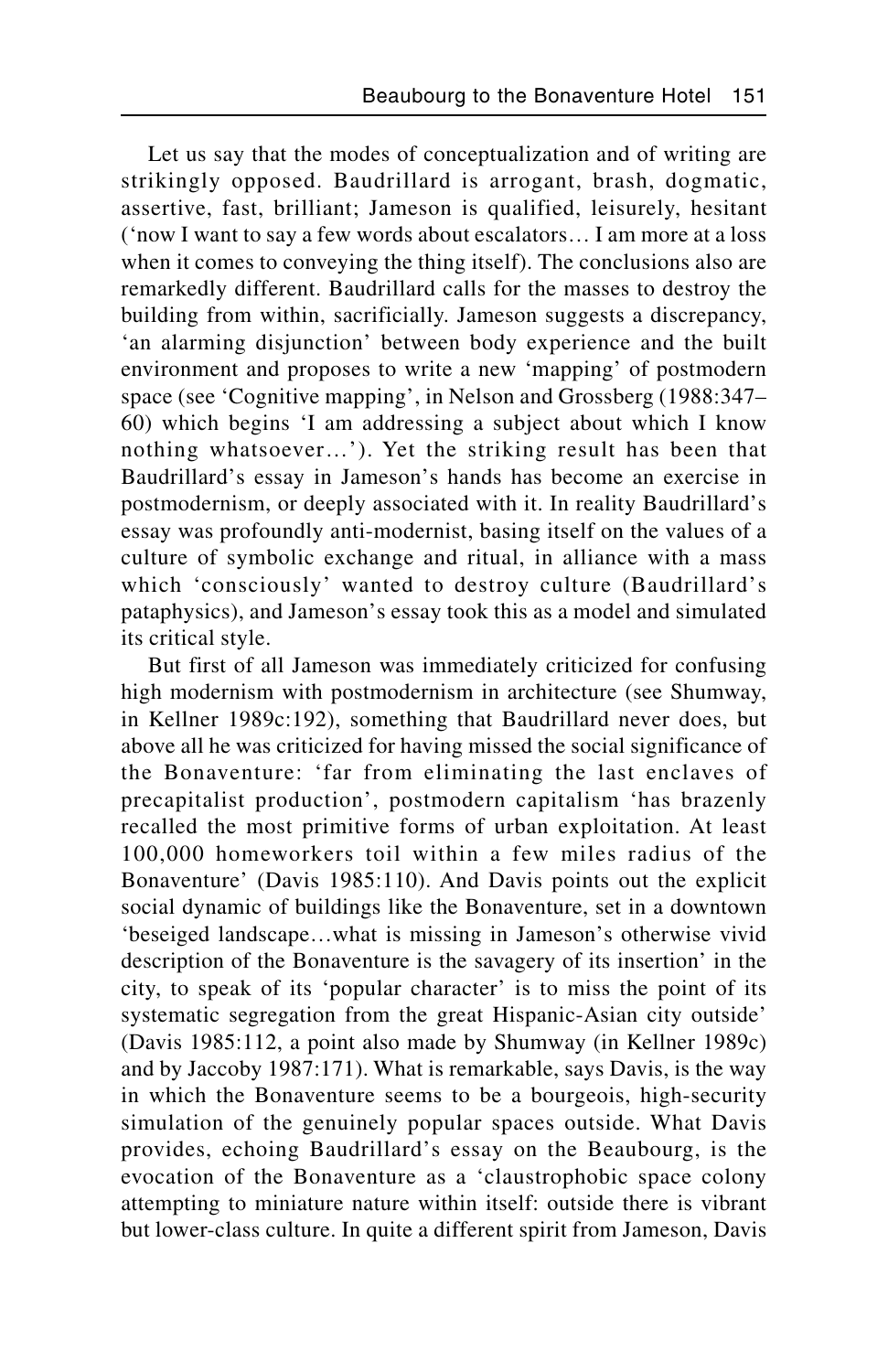concludes that postmodern architecture is 'little more than a decadent trope of a massified modernism, a sympathetic correlate to Reaganism and the end of urban reform' (Davis 1985:113).

Others have criticized even the idea that the space in the Bonaventure is anything new—it is surely just another modernist internationalism, says Shumway, and continues: the assertion that it is a hyperspace, a suppression of depth is quite erroneous: it 'contains enormous depth; what it lacks…are surfaces'. All the other effects and experiences are modernist clichés. In effect, says Shumway, Jameson fails to distinguish any specific elements of postmodernism, except a certain eclecticism.

Other commentators tend to agree with Davis, although one important contribution points to the fact that Davis says nothing about the cultural dimensions of struggle at all, the strategic urban problem is everything. Cooke (1988) defines postmodernism as a deformed critique of high-modernist élitism, a populist decentring. Thus the debate which took off from the Beaubourg ends with the question of the validity of Jameson's notion of postmodernism. But it is not quite the end, since, remarkably, Baudrillard has reentered the debate. He visited the Bonaventure and wrote up a short note on his experience in his book *America*. This is one of the occasions when, probably quite fortuitously, the author himself can be called to give his judgement (like the appearance of McLuhan himself in a cinema queue just at the moment Woody Allen was arguing over the interpretation of one of his books: convenient for Woody Allen who could call in the expert himself to confirm his own point of view). Would Baudrillard confirm Jameson's reading of the Bonaventure, or Davis's, Shumway's, or indeed Cooke's?

Baudrillard's note of his visit to the Bonaventure is, on first appearance, nothing remotely like his bitter attack on Beaubourg. He begins, not at an entrance, but at the top, at the summit in the cocktail bar (and no doubt has a drink): something is moving, what is it, he asks, the windows, the building, the world? A dizzy feeling *(sentiment vertigineux)* overwhelms him, he notes, 'which continues inside the Hotel as a result of its labyrinthine convolutions (in space)'. (David Harvey suggests this is a fundamental feature of postmodernism, a cultivation 'of the labyrinthine qualities of urban environments…through the creation of an interior sense of inescapable complexity, and interior maze'—and cites the Bonaventure (Harvey 1989:83)). He stops and ask rhetorically 'is this gadget postmodern architecture' (Baudrillard 1986:59; 1988a: 59,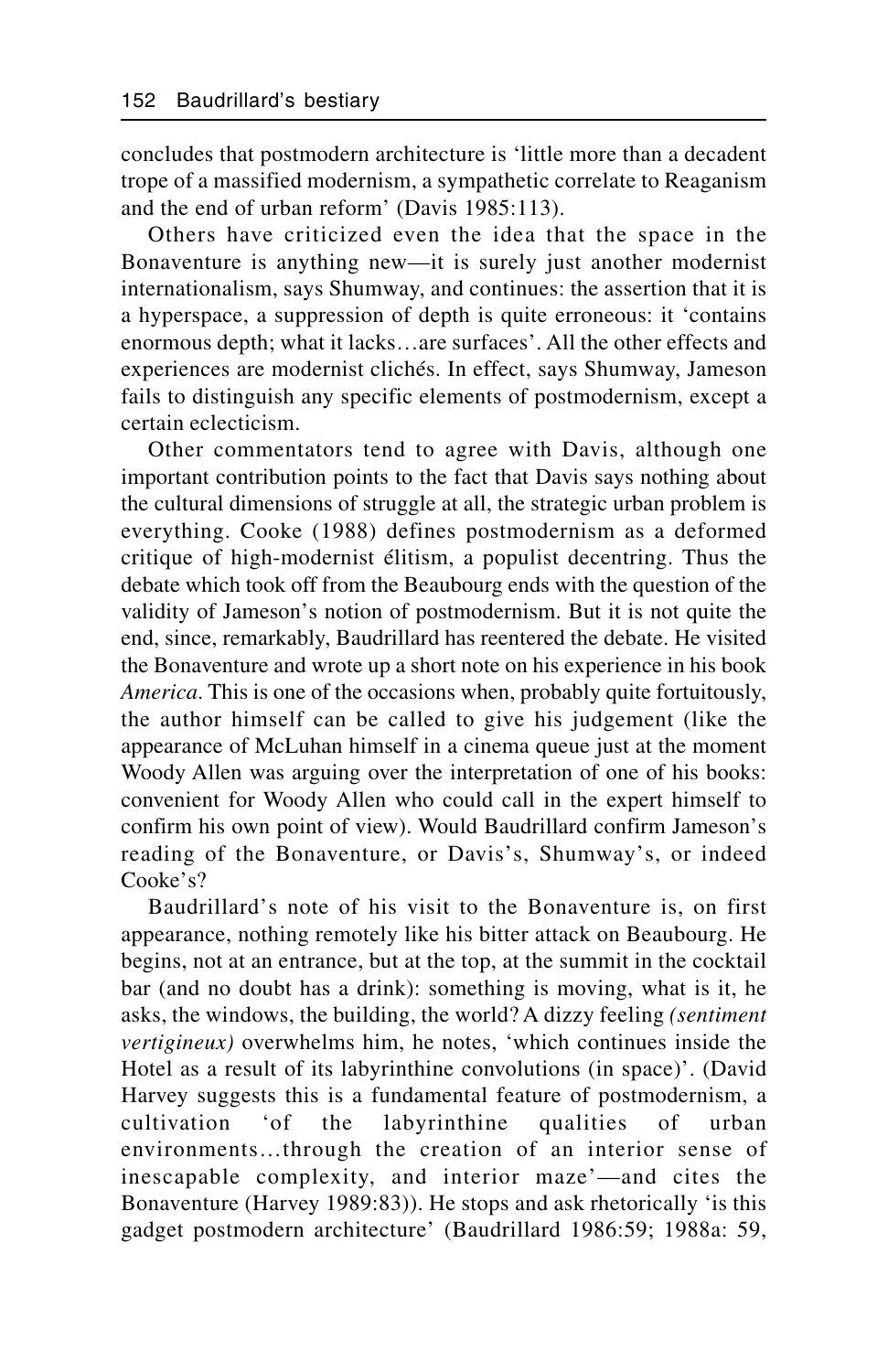translation modified in order to make the reference to the gadget clear), 'is this still architecture?' The glass façade functions here, he says, like dark glasses which hide the eyes 'and others see only their own reflection'—this goes for the whole structure of this building, 'the transparency of interfaces ends in internal refraction'. Like the individual in the modern world of so-called 'communication', who is more and more a self-contained monad, in his 'artificial immunity', the Bonaventure Hotel 'cuts itself off from the city'. It 'stops seeing it [and] refracts it like a dark surface. And you cannot get out of the building itself. You cannot fathom out its internal space, but it has no mystery.' This puzzle without a mystery is 'like a game where you have to join all the dots…here too everything connects, without two eyes ever meeting.' Baudrillard moves outside—'it is the same…a camouflaged individual, with a long beak…wanders along the sidewalks downtown, and nobody, but nobody looks at him…. Everything is charged with a somnambulic violence and you must avoid contact to escape its potential discharge' (1988a:59–60).

Thus within the space of a couple of paragraphs Baudrillard has in fact covered all the points in the debate: the question of depth (the dizzy bar experience), disorientation (but what Baudrillard misses in the Bonaventure is not some new cognitive mapping, but the mystery, the secret), surfaces, and he even muses over the question of the postmodern. A claustrophobia, the self-sufficient city. He does not find the life outside a vibrant exciting community, but a desolution, a latent violence, a latent hysteria. The image of the mass here is therefore quite different from the one in the Beaubourg; here, the desire to make contact, to touch, is inverted, contact is avoided for fear of consequences. Everything here is transparent; however, this is an illusion for the impression is that the environment is a two-way mirror—as if you are being watched while you see only your own reflection.

The structure of imagery in this short passage is remarkable, just as it was in *The Beaubourg Effect*. The dominant mode is visual, not tactile, the eye is all important:

1. at the apex, the paradox: 'I get to see the whole city revolve around the top of the hotel';

2. the descent into the 'box of spatio-temporal tricks, ludic and hallucinogenic';

3. the glass façade reflects its own environment: the illusion of surveillance, 'the other can only see his own reflection' (trs. mod.), the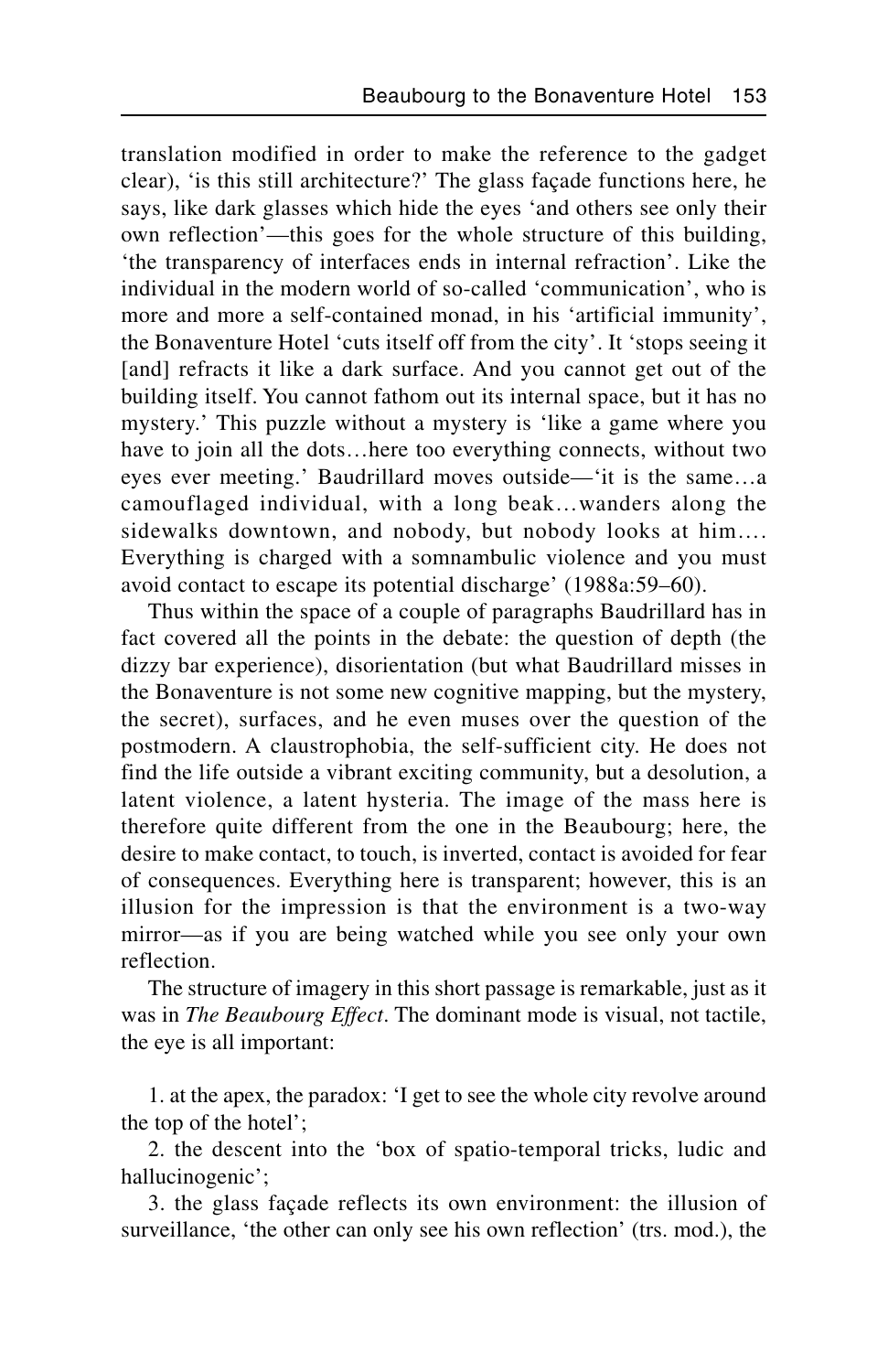experience of claustrophobia;

4. for individuals, wearing dark reflector glasses has the same effect, the individual retreats into his or her own niche, 'into the shadow of his or her own formula…artificial immunity' (trs. mod.);

5. buildings like the Bonaventure cut themselves off from their environment: 'they stop seeing it';

6. 'they refract it like a dark surface';

7. the building is a puzzle without a secret, everything connects, 'without any two pairs of eyes ever meeting';

8. outside an eccentric, 'nobody looks at him'.

There is in the short visit to the Bonaventure a remarkable echo of the implosive black hole of the Beaubourg, but here experienced as descent. Baudrillard begins in the light, at the cocktail bar, it is spinning (Baudrillard's light humour, after a visit to the bar the world revolves around him), and he becomes dizzy. In the Jamesonian fashion he becomes disorientated (but he is pissed): he descends into the world of dark surfaces and reflector dark glasses.

It is remarkable, if we turn back to Jameson's account, that the image of the dark glasses also made its appearance:

the glass skin repels the city outside; a repulsion for which we have analogies in those reflector sunglasses which make it impossible for your interlocutor to see your own eyes and thereby achieve a certain aggressivity towards and power over the Other. In a similar way, the glass skin achieves a peculiar and placeless dissociation of the Bonaventure from its neighbourhood: it is not even an exterior, in as much as when you seek to look at the Hotel's outer walls you cannot see the Hotel itself, but only the distorted images of everything that surrounds it.

(Jameson 1984a)

In this passage the images are not articulated, and tend to begin to contradict each other:

1. the glass façade is a glass skin which repels the city;

2. the repulsion is in the form of a reflection;

3. if you are wearing reflector sunglasses you can achieve aggressivity and power over the Other;

4. the glass skin effectively dissociates the building from its environment;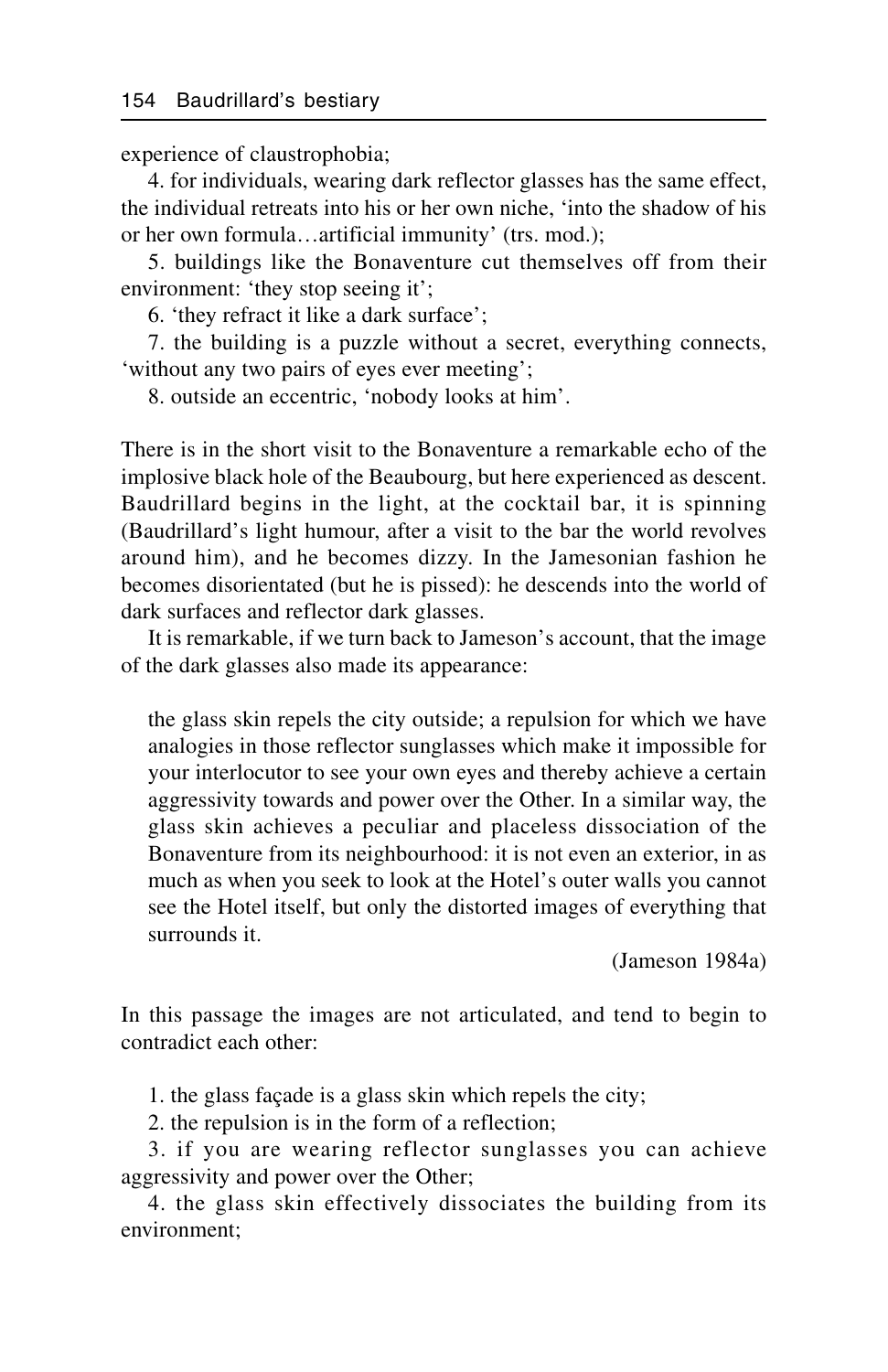5. this skin is not a true exterior and enables the building to disappear in the reflection of the world outside.

The two accounts do have some points in common, but what is striking are the differences. This is an important confrontation since we are, for the first time, faced with the problem of the assessment of fiction-theory. Clearly there is no correct, or true, answer here as to whether the Bonaventure is glass skin or not, and all epistemologies of the theoryfact, as opposed to theory-fiction, are rendered inappropriate. A comparison between the two accounts is instructive.

First, Baudrillard's dominant image achieves a remarkable unity, whereas Jameson's glass skin which repels by reflection is awkward, a simple tautology if the skin is mirror-like, and doesn't develop the theme of the skin itself. Second, Baudrillard connects the dark glasses with the theme of the monad, and with the building as monad. Jameson never achieves this connection, for he suggests links around the idea of the glass skin which repels the city, makes it possible to attain power over the other (the city?), and makes it possible to disappear (the idea of repulsion in the form of disappearance is contradictory). Third, Baudrillard's point of view is from the outside, as an outsider: 'people wear dark glasses. Their eyes are hidden'. But Jameson is an insider: 'reflection sunglasses which make it impossible for your interlocutor to see your own eyes and thereby achieve a certain aggressivity towards and power over the Other'. In effect, Jameson here directly identifies with the aggressor, and with the aggressivity of the building itself, whereas Baudrillard is, in the last resort, its victim. Fourth, Baudrillard suggests a mode of surveillance over the individual who is forced into a niche (cf. the space in the Beaubourg, each in his or her bubble), but his view over the city itself from the Bonaventure is from the summit, and as an ironically egoistic tourist; from the main part of the Bonaventure the city cannot be seen: it stops seeing the city: Jameson implies the building's surveillance over the city. Fifth, Baudrillard links the atomistic individualism of the masses inside with those outside; Jameson notes from the outside, 'when you look at the Hotel's outer walls you cannot see the Hotel itself—is he speaking as tourist, analyst, from the point of view of the people? No doubt all three, just as it is for Baudrillard. Sixth, for Baudrillard there is a torrent of theoretical observation made deftly through the use of rapid references to the gadget, to ambience, dark surface, puzzle without secret, the monad's niche, the escape of the mad, latent hysteria, and building to a devastating irony: this is the ideal city—there really is no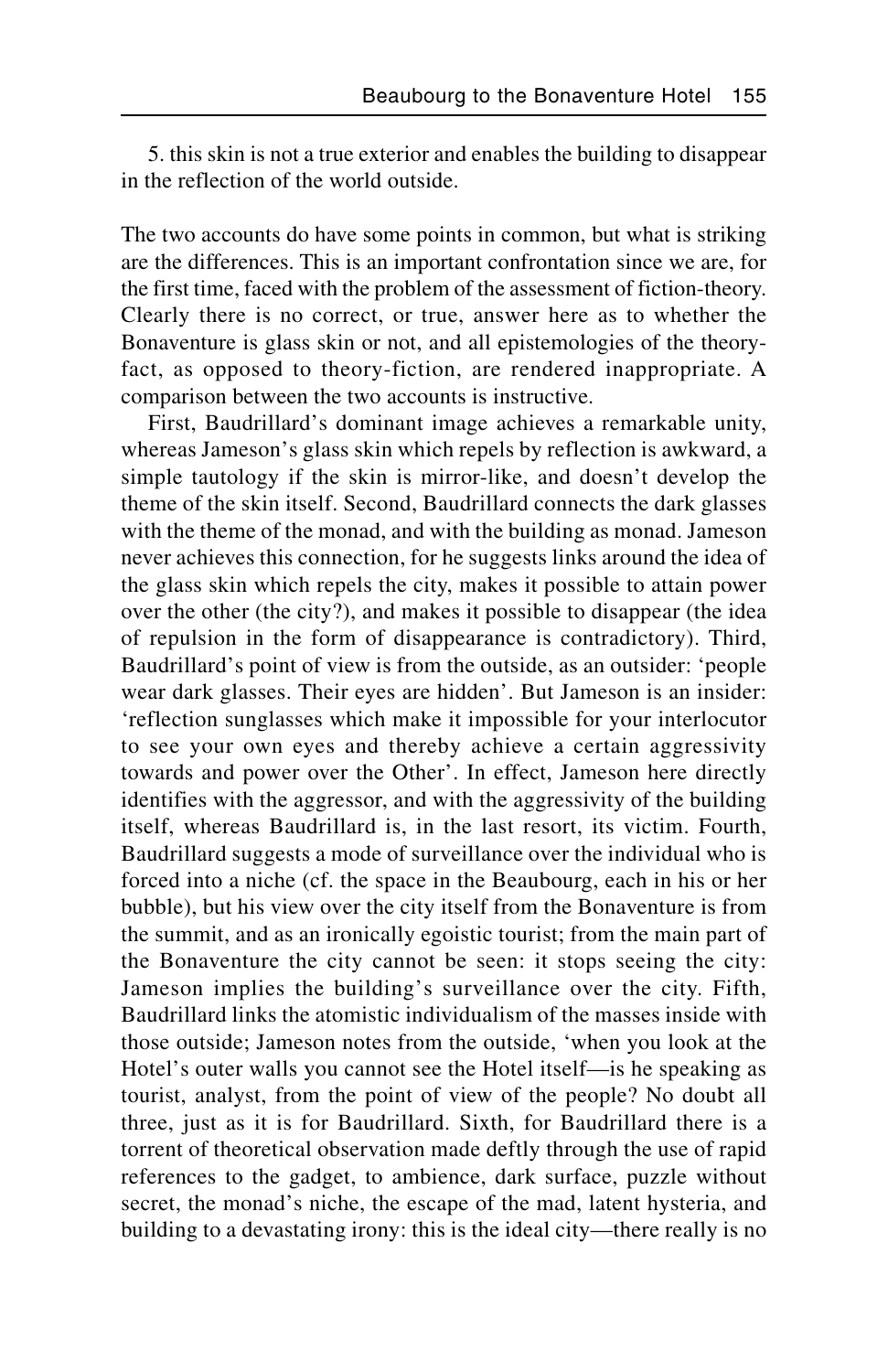one behind these dark glasses, they are only façades, just as there is no one behind the reflector sunglasses in the street (the screen performs the illusion of surveillance by ironically invoking the ideal city for the ruling elite—a city with no people). Jameson evokes the dialectical puzzle of the exterior glass skin which by repelling the external world enables it to disappear into it.

Although these comparisons concern imagery, metaphor, and are in the realm of fiction-theory, it is still possible to assess their effectiveness both in terms of aesthetic power and in terms of their political and theoretical positions. It is Baudrillard's very rapid account which is more effective, forceful, unified, and evocative, even in its humour, its wit. Underlying these images are vast processes of theoretical labour which are condensed into them: indeed these images function to detonate these theories developed at another level, to reactivate them, to make them live.

For Mike Davis the Bonaventure is a bourgeois simulation of the vibrant culture of the city, but Baudrillard's vision is altogether different. He descends from the cocktail bar, suitably dizzy, loses himself in the maze of the dark interior, and escapes into the outside world.

But what does he meet? Not Davis's vibrant community, but 'a camouflaged individual, with a long beak, feathers, and a yellow cagoule, a madman in fancy dress…and nobody but nobody looks at him...' (1988a:60) except Baudrillard who recognizes another outsider.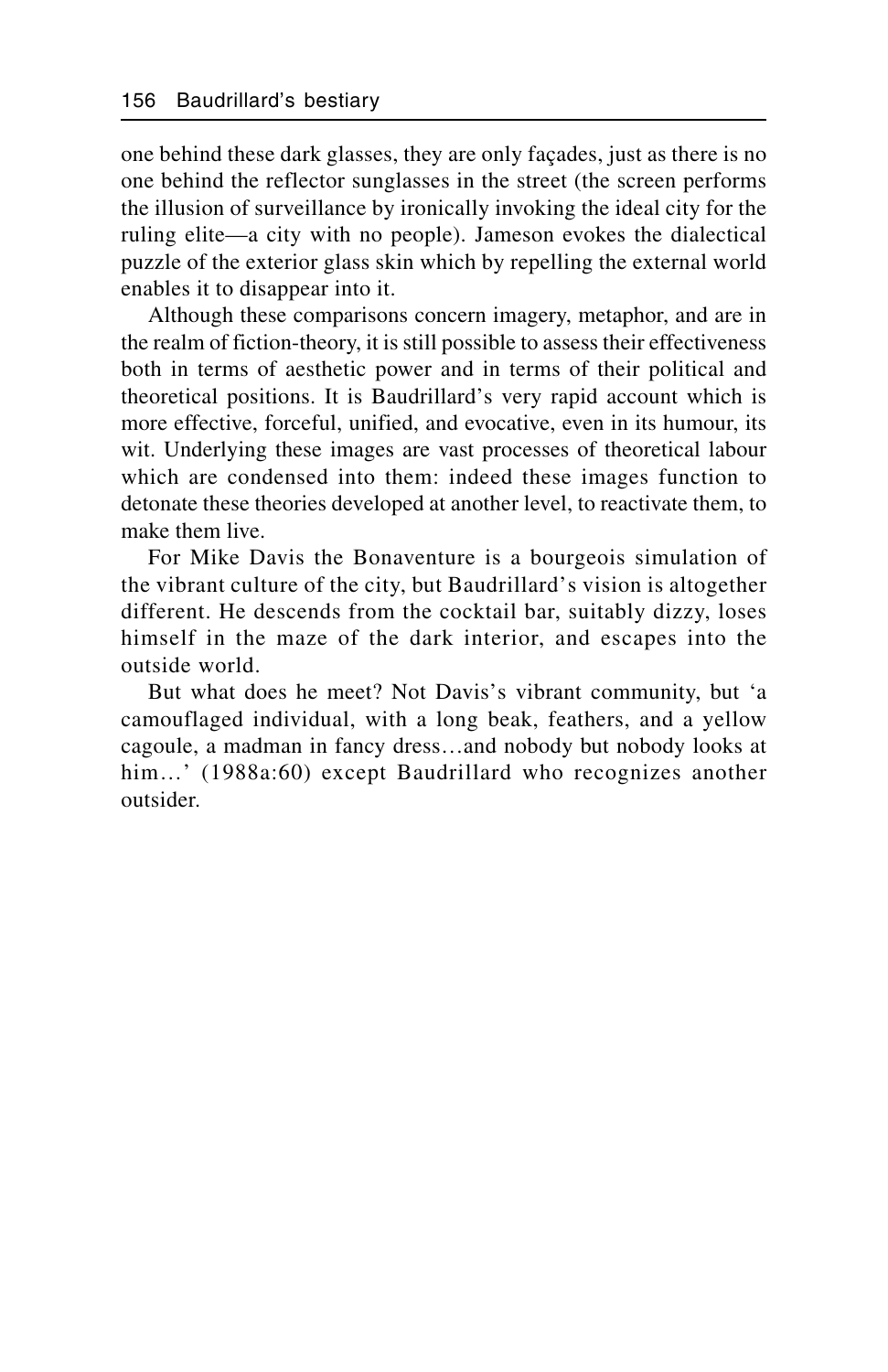# Conclusion The other Baudrillard

Baudrillard remains enigmatic, a figure with his own form of solitude, struggling in the void between symbol and simulation (is that not the destiny of critical intellectuals?). Yet some of the features of his project are becoming more visible to us. He is not always capable of surprising and provoking us to the degree he would wish, and some of his analyses are vulnerable to the most harsh of judgements. Yet the overall impression we are left with is of a consistency and persistence of critical imagination which produces, sometimes, remarkable insights. Some of his work is utterly self-defeating, even hypocritical. But there is an undeniable vitality and creativity coupled with an undying fidelity not to a utopian vision in a passive sense, but to a passionate utopian practice in theory. He is no strategist, but an ultraleftist whose Gods are barely recognizable. Like Mahler, whose music is interrupted by strange festive outbursts, Baudrillard's works suddenly lurch into a violent pataphysical mode. They have a black humour, and what are we if we cannot laugh?

But there is another side to Baudrillard. He is the author of remarkable investigations into consumer society, and in his earlier works made important contributions to Marxist and critical theory (which were largely ignored outside France). His works since the mid-1970s, on the basis of a reorganized problematic, began to find the same phenomena repeated endlessly everywhere: possibly the sign that the world was becoming homogeneous, possibly because his modes of analysis were unable to find the world's diversity and heterogeneity. But he did find one example: the Pompidou Centre, the 'Beaubourg', which was analysed as a subtle combination of forms and cultural contradictions. Another was his eventual study *America,* which again found in a single object, great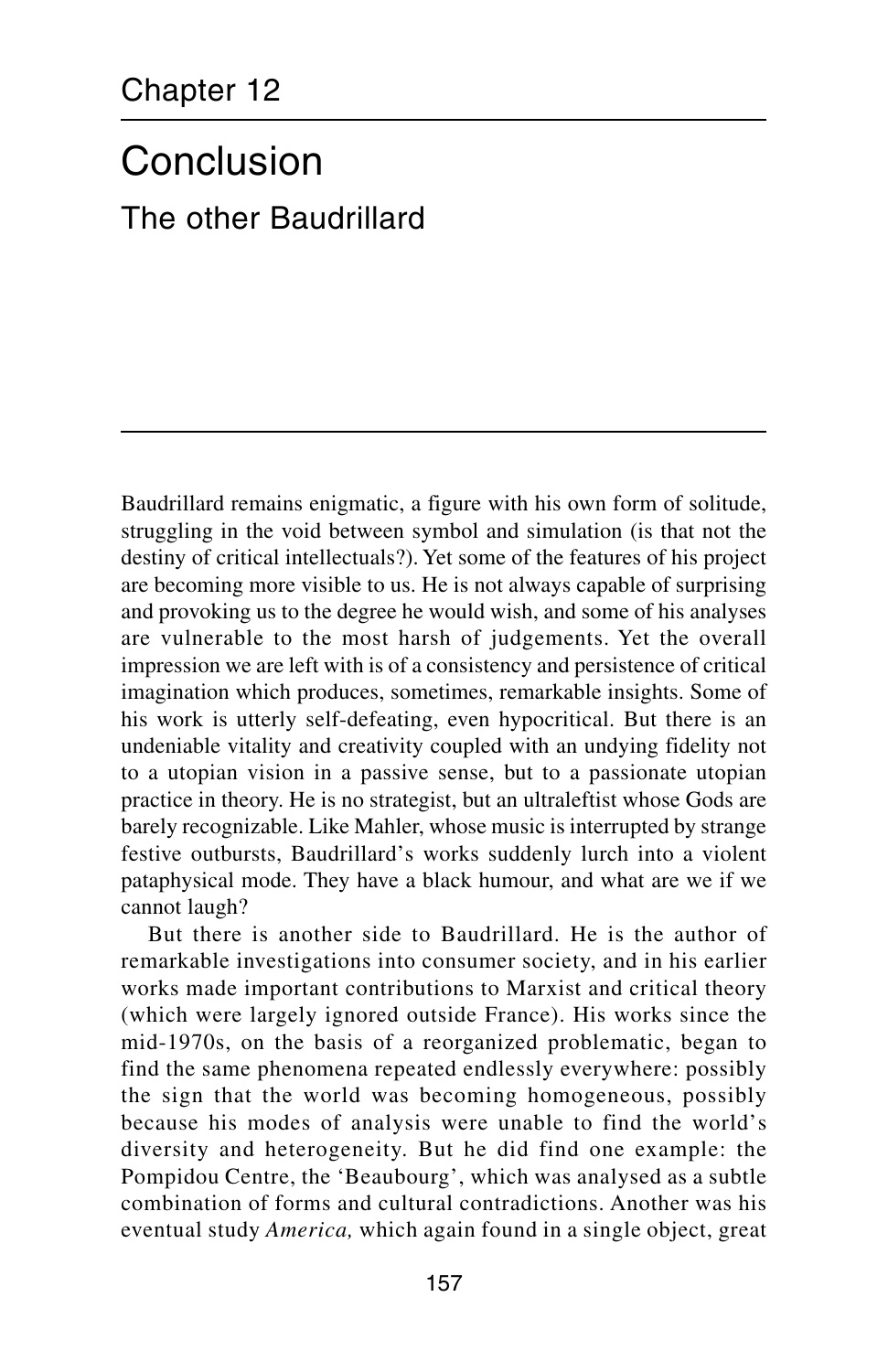diversity and heterogeneity. At the same time certain other basic changes were taking place in his conceptualization of modern society which seem to suggest that a utopian theoretical practice will in the end produce cruel new analyses of contemporary cultural formations. These analyses cannot and will not be acceptable to a community founded on ideals of social equality, charity, social support, reciprocity, law, critical political ecology, citizenship, racial and sexual equality. Baudrillard's attitude is that, whether or not these have been achieved, they are a fatally flawed vision of utopia, a sentimental paradise, which shield the social world from its cruel realities.

But is this postmoderism?

Clearly, throughout this examination of Baudrillard the term postmodernism has never been an issue, let alone a central issue, yet, for many, Baudrillard is the postmodern philosopher, the postmodern social theorist *par excellence,* the 'postmodern scene', or the 'high priest of postmodernism'. Baudrillard rarely uses the term, but when he does he is hostile. Labelled a postmodernist, Baudrillard insists he has 'nothing to do with postmodernism' (in Gane 1990). This became evident in fact in a paper delivered to a conference called 'The End of the World', held in New York in 1985, and in his reflections on the term, and phenomenon, in *Cool Memories.* This position seems completely consistent with ironic relation to structuralism and poststructuralism. In fact he turned the concepts and the values of poststructuralism ironically into a symptom of the catastrophe of modern social sciences. The irony has rebounded for this antimodernist, and anti-postmodernist: he has been caught in the hype of postmoderism. Everywhere he has been identified as the leader, the spokesman of postmodern analysis.

Yet:

As in a general entropic movement of the century, the initial energy is disintegrating ponderously into ever more refined ramifications of structural, pictorial, ideological, linguistic, psychoanalytic upheavals—the ultimate configuration, that of 'postmodernism', undoubtedly the most degenerated, most artificial, and most eclectic phase—a fetishism of picking out and adopting all the significant little bits and pieces, all the idols, and the purest signs that preceded this fetishism.

(Baudrillard 1989a:40–41, and see 1990c:149–50)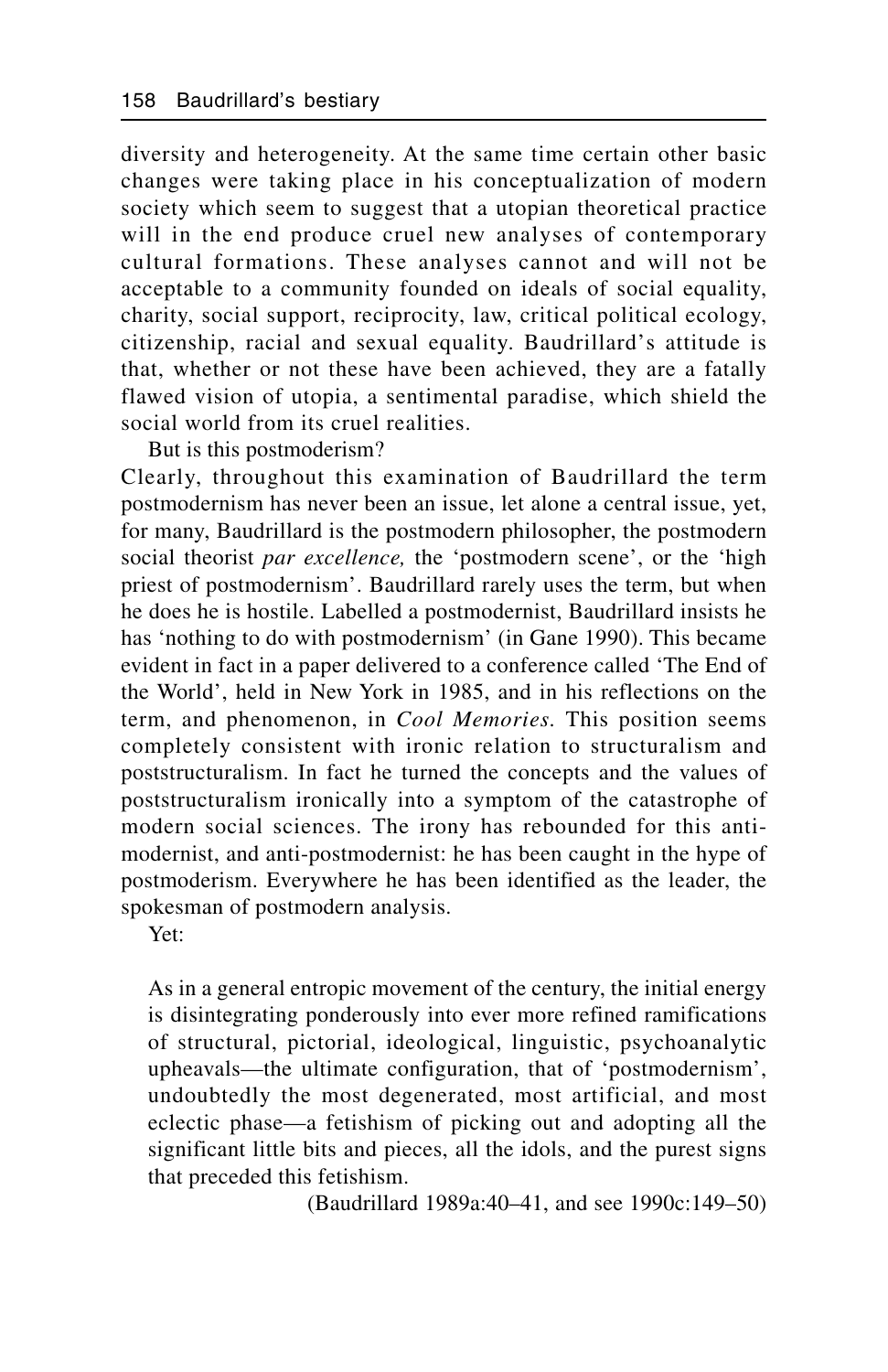Baudrillard has subsumed postmodernist thought itself under the object system, as its 'ultimate configuration'. It is certainly a completely coherent and logical analysis: the combinatory begins to tear down, and to permit the interchange, the conversion of whole sectors of culture into a single matrix. But, as with feminism, socialism, and the movements for equality, this configuration is soft and easy. In *Cool Memories* a section of the New York paper is inserted:

Human rights, dissidence, antiracism, SOS-this, SOS-that: these are soft, easy, *post coitum historicum* ideologies, 'after the orgy' ideologies for an easy going generation which has known neither hard ideologies nor radical philosophies. The ideology of a generation which is neo-sentimental in its politics too, which has rediscovered altruism, conviviality, international charity and the individual bleeding heart…soft values condemned by the Nietzschean, Marxo-Freudian age (but also the age of Rimbaud, Jarry and the Situationists). A new generation, that of the spoilt children of the crisis, whereas the preceding one was that of the accursed children of history.

(Baudrillard 1990c:223–4)

Thus Baudrillard's general perspectives on the twentieth century and its culture begin to emerge very clearly (against the current interpretation of his work). Instead of the break, the transition from modernism to postmodernism, the break or, rather, the intermission was the period of the 1960s and 1970s, which 'opened a gap' in the culture: this is now closing again with postmodernism. Postmoderism, for Baudrillard, is the effect of the continuing action of the mechanisms of uniformity and homogenization, of the feminization of the entire culture; that is, the completion of the project of moderism (thus he is paradoxically closer than imagined to a position such as that of Habermas—who is also against postmodernism).

Again, a brief fragment from the New York conference is contained in *Cool Memories,* and this epitomizes Baudrillard's contempt for postmodernism:

Postmodernity is the simultaneity of the destruction of earlier values and their reconstruction. It is renovation within ruination. In terms of periods, it is the end of final evaluations and the movement of transcendence, which are replaced by 'teleonomic'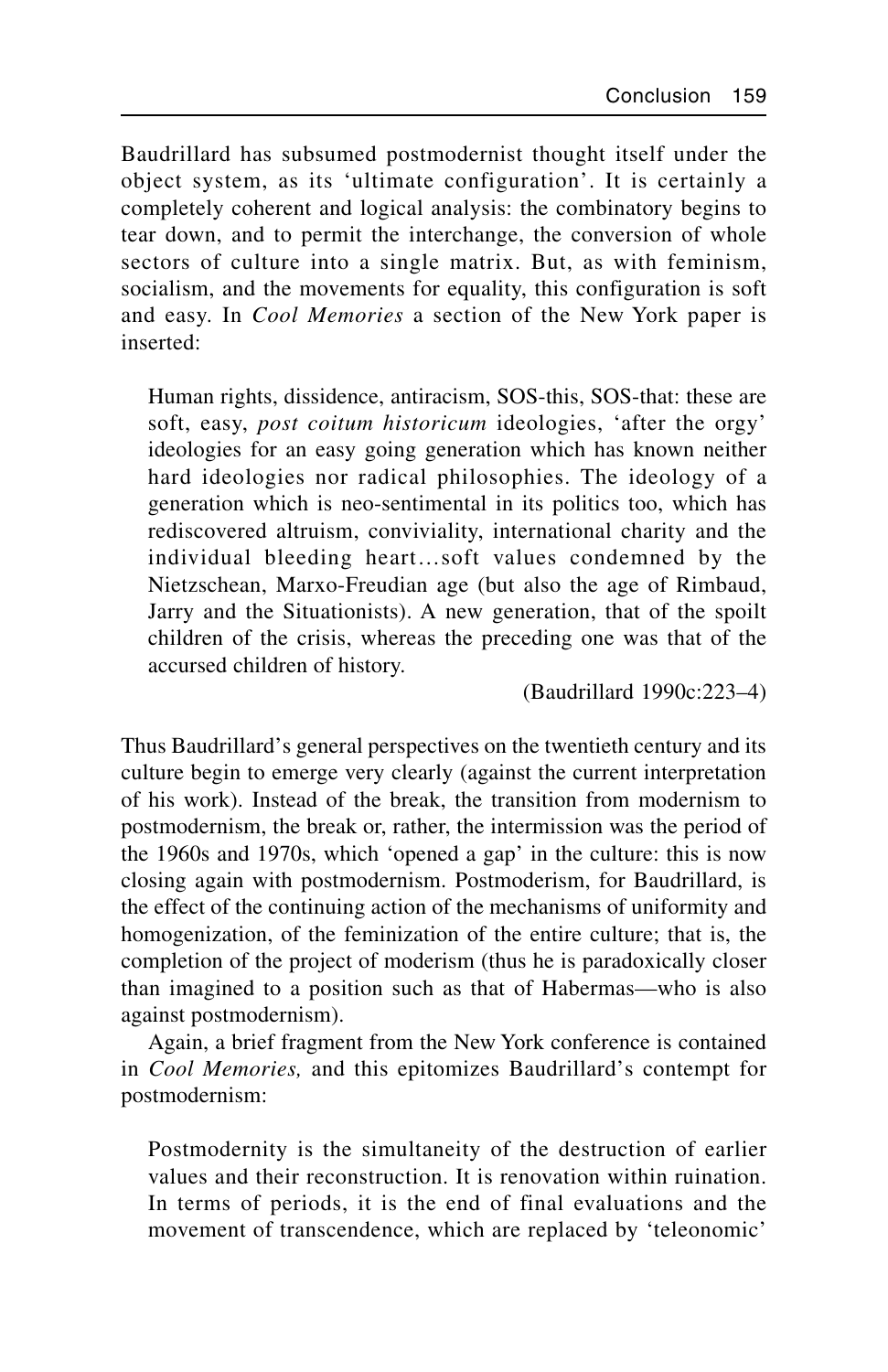evaluations, in terms of retroaction. Everything is always retroactive, including and, indeed, particularly including information. The rest is left to the acceleration of values by technology (sex, body, freedom, knowledge).

(Baudrillard 1990c:171; cf. 1989a:43)

In 1984 Fredric Jameson (1984b) attempted to chart the different perspectives on modernism and postmodernism. We are now in a position to locate Baudrillard into the scheme:

|               | Anti-Modernist | Pro-Modernist |
|---------------|----------------|---------------|
| Pro-          |                |               |
| Postmodernist | Jencks         | Lyotard       |
| Anti-         | Baudrillard    |               |
| Postmodernist | Tafuri         | Habermas      |
|               |                |               |

He is not alone in his box.

They had taken out such a good insurance policy that when their house in the country burnt down, they were able to build another one older than the first.

(Baudrillard 1990c:199)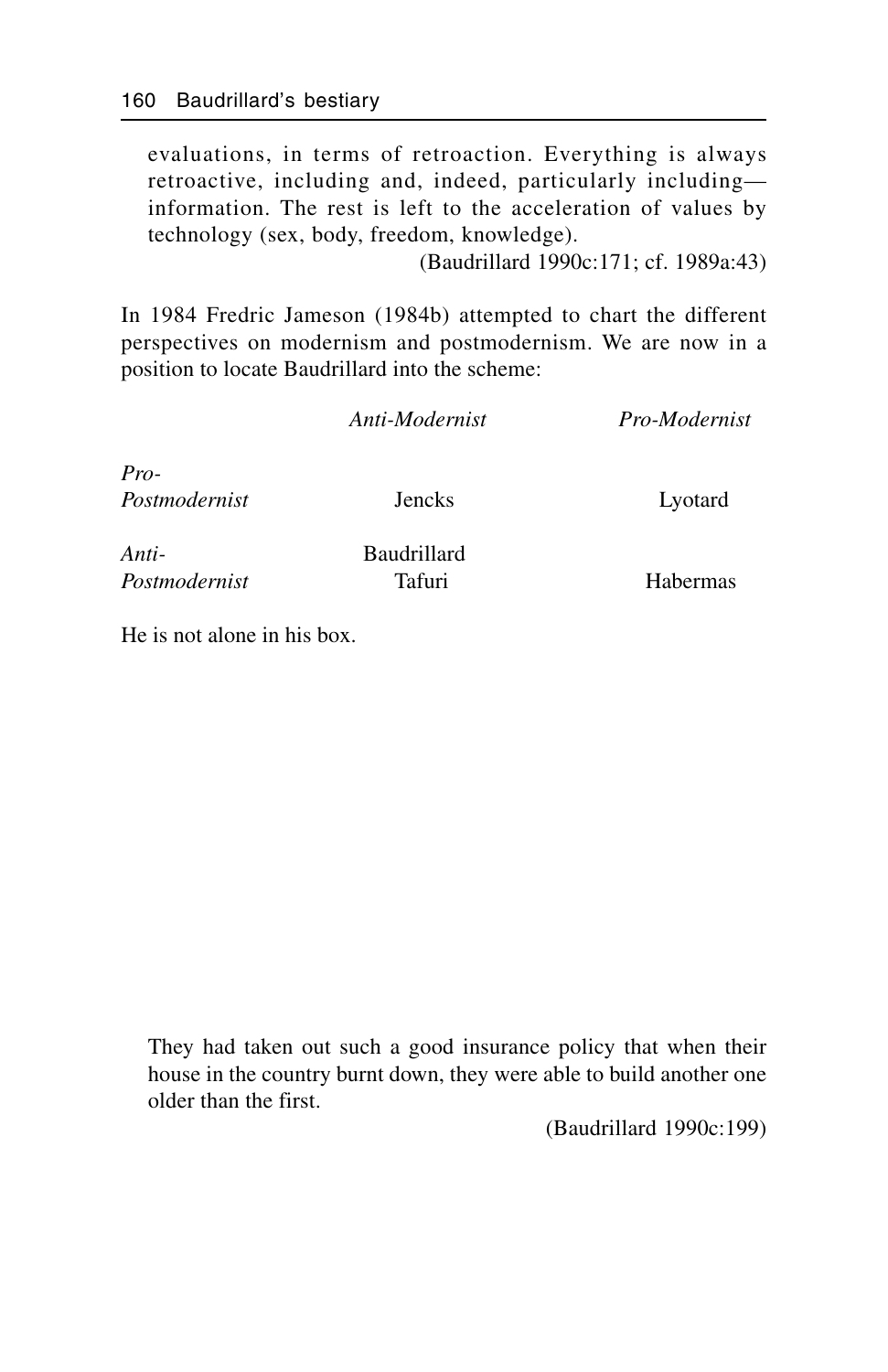# **Notes**

### **1 Introduction: the double infidelity**

- 1 A query to Baudrillard as to whether an analysis of his poems, *L'Ange de Stuc,* could be made in terms of Saussurean anagrams, elicited the fact that, although published in the mid-1970s, they were written in the 1950s, when he was interested in Hölderlin. 'I still am', he continued (personal communication, January 1990).
- 2 Increasingly the preferred mode, as for Nietzsche, is the aphorism, as exemplified in *Cool Memories*. The real joy of writing lies in the joy of being able to sacrifice a whole chapter for a single phrase' (Baudrillard 1990c:29).
- 3 For an interesting account of recent cultural studies in Britain which contextualizes the moment of Baudrillard's arrival, see Tony Dunn, in Punter (1986:71–91).

### **2 From literary criticism to fiction-theory**

- 1 It is certainly curious that this idea, so strikingly evoked in this review, outlines what will become a major theme in Baudrillard's own later work: transpolitical figures.
- 2 It is also important to note the already highly developed fusion of Dostbevskian and psychoanalytic themes, and the approach to the question of evil, against the background of the importance of historical complexity.
- 3 Note, however, that Ballard himself revised this view in an interview of 1982: 'I felt that I was not altogether honest in this introduction because I did imply that there was a sort of moral warning which I don't really think is there' (see Benison 1984: note 41).
- 4 Baudrillard is not altogether consistent in his later writings on this point, since he writes elsewhere on the importance of maintaining the imagery of pathology, of perversion, as a conceptual tool in this phase of simulation, whereas Ballard loses it.
- 5 Pataphysical mode: the science of imaginary solutions according to Alfred Jarry (see LaBelle 1980).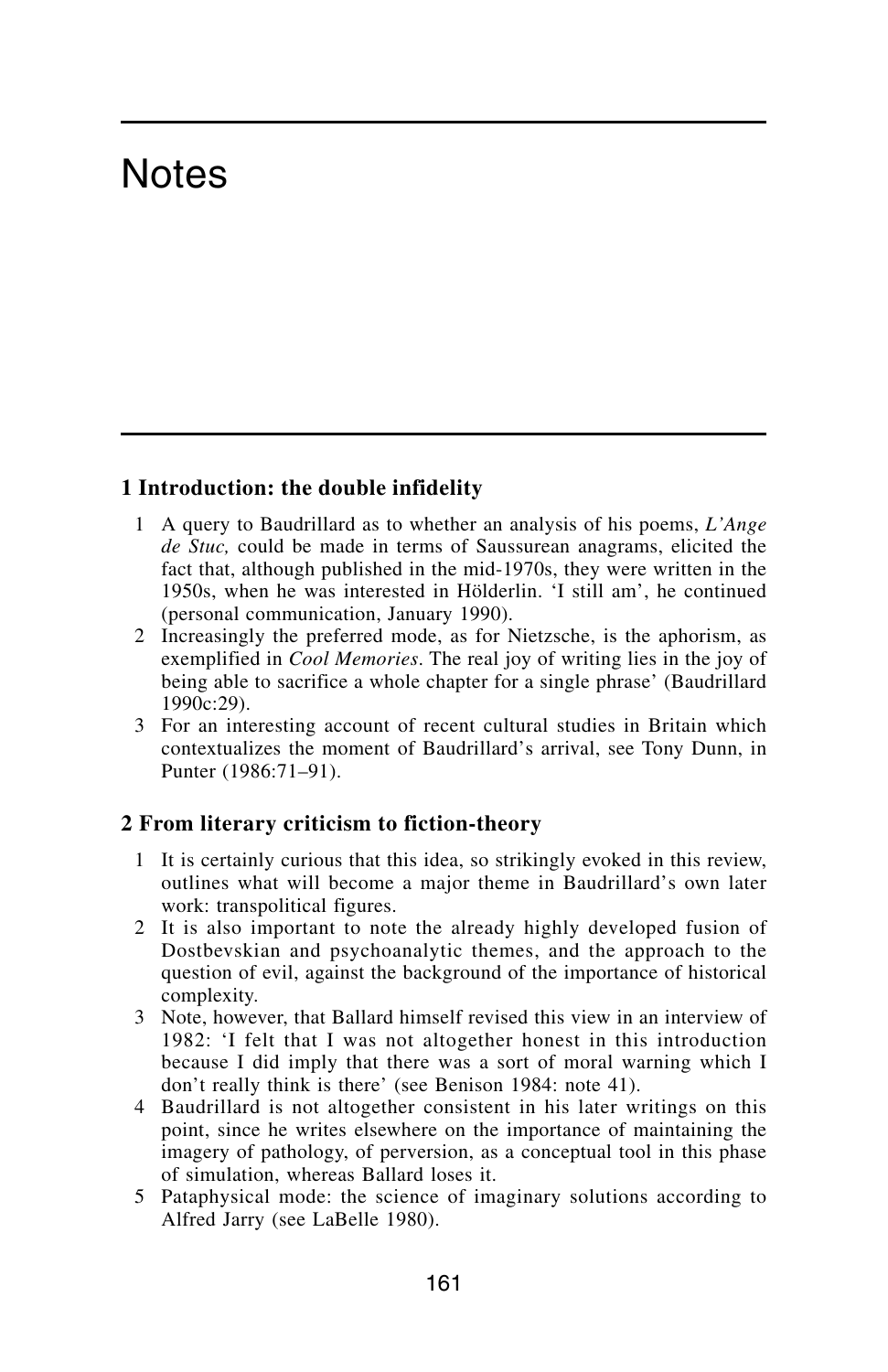- 6 Benison remarks that Baudrillard's reading 'comes perilously close to making of Ballard's book a rather trite allegory achieved by literary tricks…. At this level of "lived ideology" (if I may call it that) Baudrillard sees a message for those who wish to eliminate all the black areas of the map of knowledge' (Benison 1984:39).
- 7 For a different use of Borges's highly charged fiction-theory itself in the mode of fiction-pastiche, see my 'Borges: Menard: Spinoza' (in Gane 1989:137–51).
- 8 This use of the term 'total simulation' raises problems of consistency of terminology. Baudrillard's use of the term 'symbolic exchange' in primitive societies seems on one level to suggest that these cultures are dominated by other structures than those of simulation. But here, and elsewhere, it is clear that there is a synchronic total simulation as double, the relation to the double is quite different from that found in modern simulations, for 'the primitive has a duel not an alienated relation with his double' (1976:217). This terminology is clarified in *Seduction,* with the genealogy of the duel, the polarity, and digitality, as forms of play within simulation. It is important to correct here Kaplan's interpretation. She says, 'By "simulacra" Baudrillard means a world in which all we have are simulations, there being no "real" external to them, no "original" that is being copied. It is as if all were reduced merely to exteriors, there no longer being any "interiors"' (in Pribram 1988:155). This should be corrected to suggest that 'reality' is a particular form of simulacrum produced in western culture in the rupture of the symbolic order. When the 'real' as a particular simulacrum of a specific historical period itself disappears (along with the dialectic, history, 'man'), a new phase of simulation occurs, the *hyperreal,* since the 'referent' is no longer imagined as the 'exterior' (though it was a simulacrum), but as the model, 'interior' to culture (but one which dissolves the border zones, and the order of law, and thus paradoxically approaches the schizophrenic state of utter loss of the subject into total exteriority), the triumph of the code, and the structural law of value. Kaplan's summary chart (ibid. 1988:133) of Baudrillard's scheme conflates the period and characteristics of the historical phase, for Baudrillard the hot, explosive phase, with that of the phase of symbolic order itself. Thus Kaplan produces a scheme that is quite remote from that of Baudrillard.

#### **3 Modern ambience of objects**

- 1 The first in 1970 (see Baudrillard 1988b:33) and the second in 1987 (see Baudrillard 1988c:91). There is in fact no contradiction here—the object system undoubtedly is a 'structuralist phenomenology!' But there are lingering temptations still in this direction.
- 2 It is extraordinary that Douglas Kellner, after having been in debate with Baudrillard for many years, could still write that it is important to distinguish true and false needs: 'needs are false if they are commodities which people do not really need or if they rest on expectations and make promises that can be demonstrated to be false' (1989b:159). Kellner seems happy with this tautology.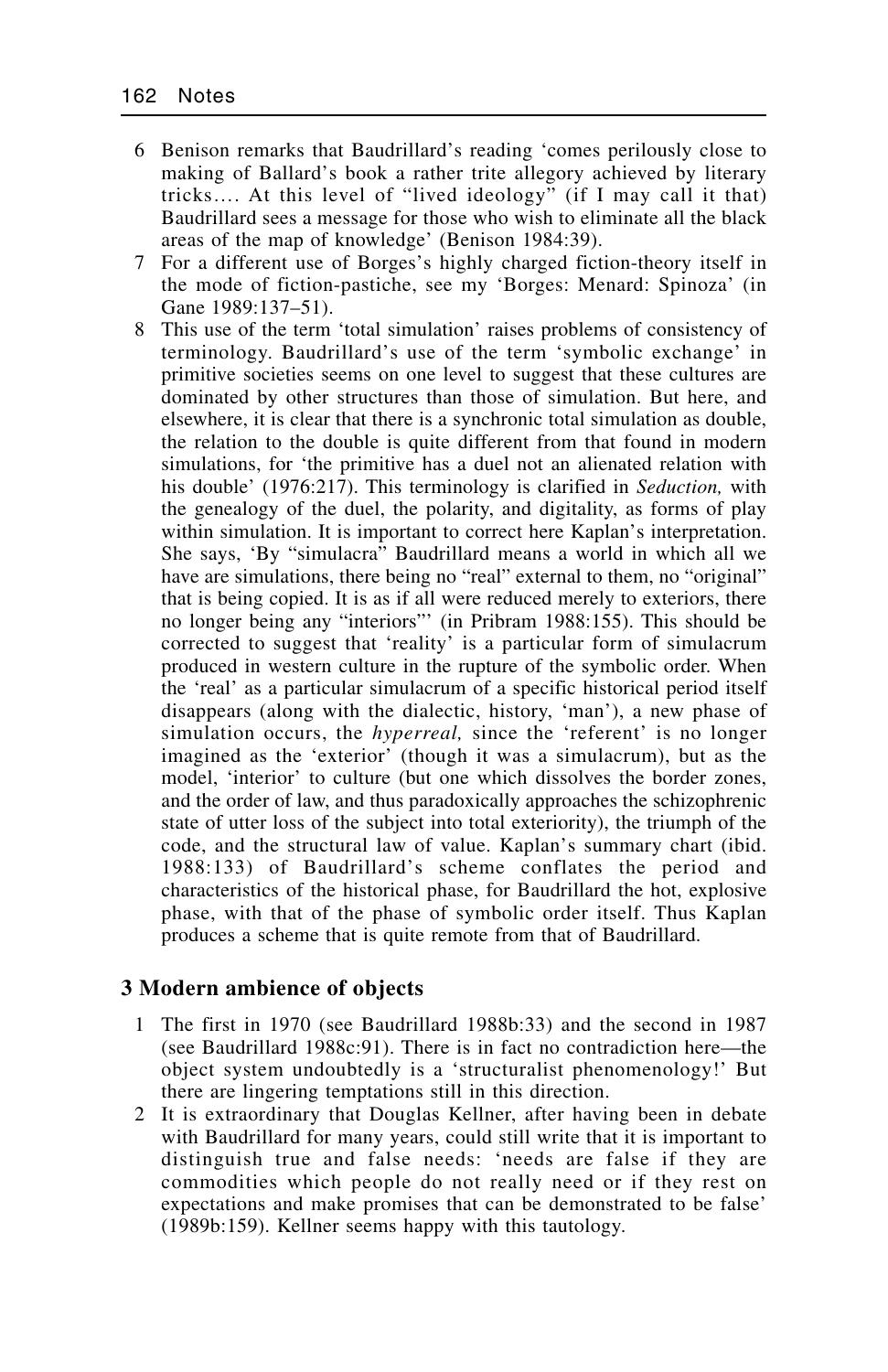- 3 There is little doubt that Baudrillard at this stage adopted these terms in a positive manner, that, as Barthel (1988:33) points out, he develops a theory of phantamataic, differential, and sacrificial logic. But, as Barthes himself does not develop a conception of the latter and generalizes the differential logic universally, it is apparent that Baudrillard tends to move against Barthes, towards an ironic critique of the semiological combinatory. In the last instance Schor is probably right to argue that Barthes' position 'is diametrically opposed to that of Baudrillard; in the *Fashion System* he [Barthes] enthusiastically praises just the sort of detail despised by those who yearn after the lost object' (1987:57). Nevertheless there is still a suspicion that the operation of semiology here also tends to find a certain homogeneity in things. The system of (historical social) needs now becomes less coherent than the system of objects themselves', says Baudrillard (1968:222).
- 4 Miller (1987) tries, in his influential book, to come to terms with Baudrillard, but never succeeds in grasping Baudrillard's position.
- 5 Culler's well-known critique of Barthes—that his method in *The Fashion System* was fundamentally flawed since it could not deal with diachronic processes (1975:35)—is, clearly, not a criticism which can be levelled at Baudrillard. The problem in Baudrillard is that the specifically structuralist concepts of diachrony and system have little actual effectiveness in Baudrillard's analytical writing.
- 6 This theme, collection, is discussed by Baudrillard, with reference to the film *The Collector* (1965: William Wyler), in *Seduction* (1990a). There is relatively little research on this theme, but see the interesting discussion, obviously aware of the object system, in the chapter 'On collecting art and culture', in Clifford 1988 (215–51).

### **4 Technology and culture**

- 1 See McLuhan (1967). The debate on McLuhan in Stearn (1969) is still informative, as is Jonathan Miller's *McLuhan* (1971) which has to be read against McLuhan's bitter counter-criticisms: Miller 'prefers argument to enlightenment' and his critique is a 'motivated somnambulism', which presents McLuhan through 'bureaucratic categories' (McLuhan 1987:436, 442–5). McLuhan, like Baudrillard, who seems to have been enlightened by McLuhan, suggests the importance of aphorism as a mode of theoretical investigation. Eco, in a review of 1967, makes some crucial critical points, especially the analysis of McLuhan's mode of exposition as 'a deliberate regeneration of terminology for provocatory purposes' (Eco 1986:233). A comparison of the reviews of Baudrillard and Eco in this period is highly instructive as to the orientation of two versions of semiology. Eco is more rationalist, Baudrillard interested in complex historical formations.
- 2 See section one, 'Lefebvre and the Situationists' (by Lefebvre, Blanchot, Edward Ball, and G.Ulmer) in Kaplan and Ross 1987.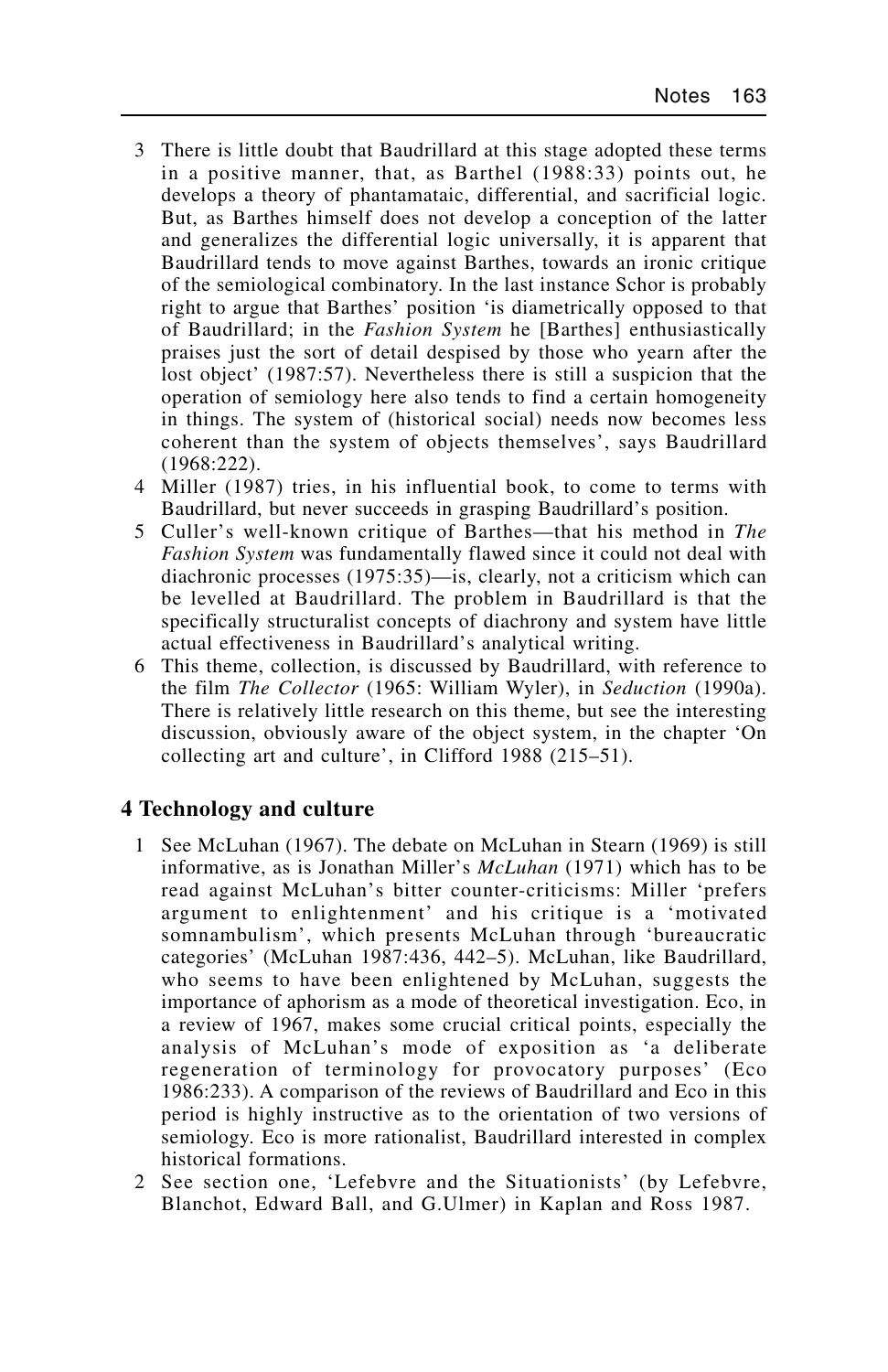#### **5 The rigours of consumer society**

- 1 And Baudrillard discusses at length popular sociological and economic analyses of consumerism and affluence, by Galbraith, Reisman, Boorstin, Packard, but, although he was translator of Brecht, he does not situate the discussion in relation to the writings of German Marxism, especially those of the Frankfurt School.
- 2 Following a very similar line to that of the Durkheimian critique of utilitarianism.
- 3 This formulation attempts and effects a massive and extraordinary unification of the Althusserian and Frankfurt School problematic, and implies a critique of both, certainly against the Althusserian discussion of fetishism as a purely intellectual or ideological field of misrecognitions. For Baudrillard it is a more strongly defined site of social discipline, now through paradoxical forms of gratification and inner repression, a move in society itself from a strategy of physical discipline to one through play and pleasure.
- 4 One of the most highly structuralist versions of the theory of interpellation under the conditions of advanced capitalism.
- 5 In the book, *The Object System,* it was the signs which were consumed, here Baudrillard shifts dramatically towards the Althusserians.
- 6 In his contribution to *Reading Capital* (Althusser and Balibar 1970), Balibar noted the purely epistemological parallel between Freud and Marx: Marx's theory of the displacement of the dominant instance, from politics to economics, and Freud's notion of the displacement in sexual maturation of the erogenous zones. Baudrillard greatly intensifies this imagery, but with the irony (taken from Marcuse and Barthes) that instead of following a normal route social evolution follows into paradoxical perversion. Note, also, that, because Baudrillard makes consumption the site of repression, class struggle can no longer have the decisive function of reproduction of relations of production. This is absorbed into the system.
- 7 This theme is taken up in a later phase of Baudrillard's work, in terms not of personalization but of the mode of formation of the mass itself. It can therefore be seen directly as the continuation of Baudrillard's work in semiology: the ISAs (state ideological apparatuses), especially the mass media, through digitalization, produce a new ideological phenomenon: the public opinion of the masses.
- 8 As yet there is no satisfactory discussion of Baudrillard and psychoanalysis. The essay by Levin (1984), though interesting in other respects, says very little about Baudrillard's cultural theory and the use of psychoanalysis.
- 9 Althusser and Balibar (1970:192–3): 'the very existence of the machinery in its effect.'
- 10 Thus Baudrillard writes in the shadow not of the masses but of Althusser.
- 11 This formula is crucial in Baudrillard, see the epigraph to *L'Ange de Stuc* (1978). Here begins the first major elaboration of Baudrillard's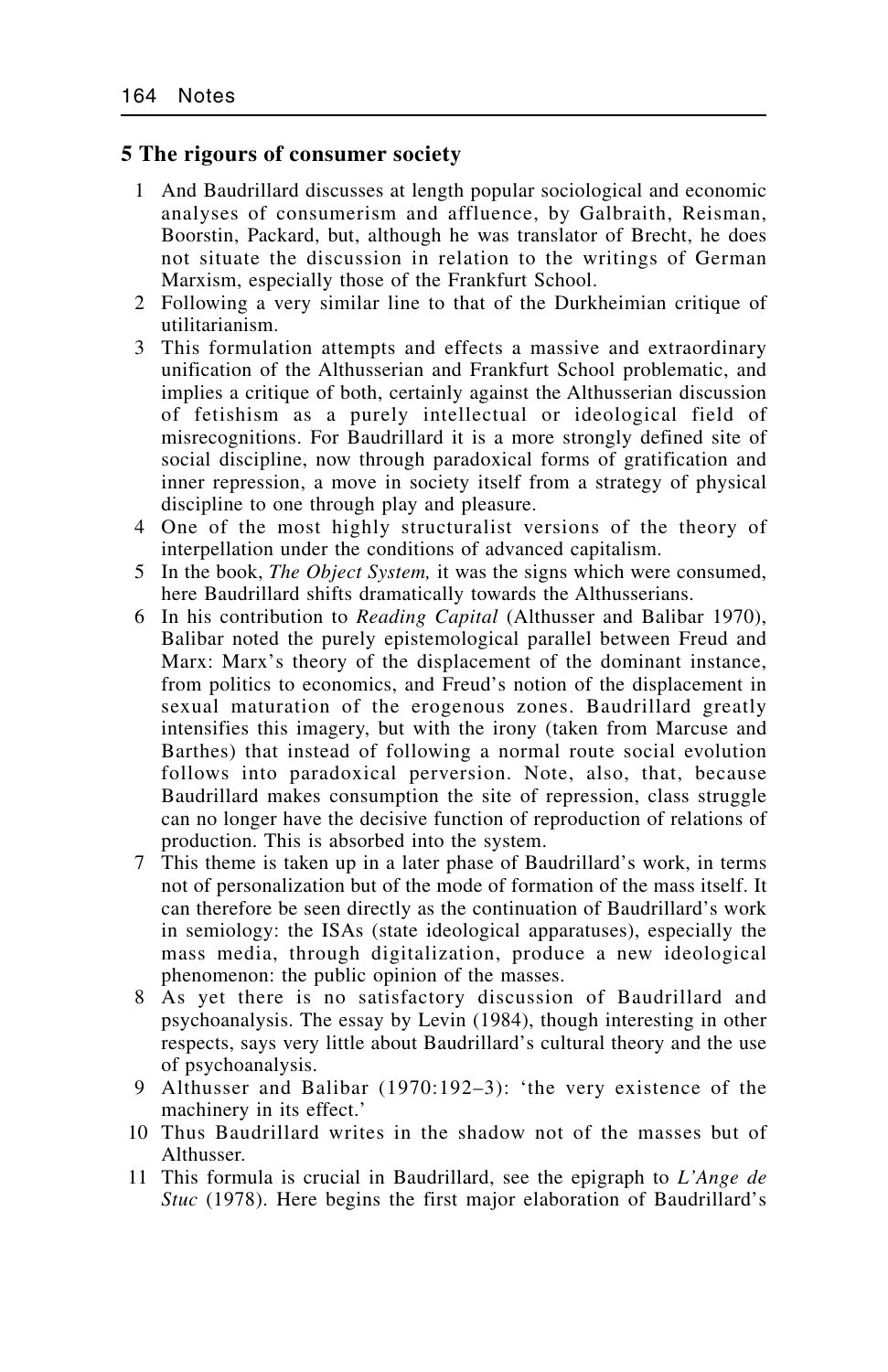version of the Nietzschean theme of *ressentiment,* expressed here in psychoanalytic terms.

12 Baudrillard makes dramatic use of the theme of the double, particularly versions of Chamisso's story (1814 [1979]) of Peter Schlemihl, who sold his shadow in exchange for the infinite purse of Fortunatus, only to find he was reviled by humanity. He is offered a further exchange, his shadow will be returned if he exchanges his soul. He refuses, and with the aid of seven-league boots, devotes himself to science and useful work to compensate his loss. Other stories in this genre include Hans Andersen's 'The Shadow', in which the shadow returns and inverts the previous relation so that the shadow becomes master: when this humiliation is resisted, the shadow has his former master put to death. Tymms notes 'the process by which this reversal takes place is ingeniously perverse' (1949:77). See Midgley, 1984:113–31.

#### **6 From production to reproduction**

- 1 Baudrillard often plays with the idea of a 'mode of seduction', and through this undoubtedly in the last instance ends up himself, half consciously, in society's own 'mirror of seduction', just as Marx found himself in a mirror of production.
- 2 And even Bataille is soon forced to be radicalized; see Baudrillard (1987e).
- 3 In fact Baudrillard identifies many such subjects: revolutionaries, poets, blacks, women. Note that Baudrillard's relation to revolution and revolutionaries is not simple. The formal revolutionaries (party, theorists, militants) play a directly counter-revolutionary role in practice by valorizing the importance of production.
- 4 In effect, another indication of Baudrillard's notion that 'nothing happens' in production; but then this nothing turns out to be quite remarkable.
- 5 A complete reorganization of the earlier notions of succession of class simulations (bourgeois, petit bourgeois) elaborated in 1972 (1981b). Instead of concentrating on the subject (petit bourgeoisie and social classes), the analysis now moves on to another level of the simulation of objects themselves.
- 6 At the end of *The Mirror of Production* (Baudrillard 1973), and at the end of his critique of Foucault (*idem* 1987c), he stresses that the system can end 'at a stroke'. In those essays it was the effect of a challenge of symbolic exchange, here it is the very internal fragility of the system. Baudrillard adopts a rigorous utopian practice.
- 7 The structural terms are used as an index themselves of the changes in society: it is the irony of structuralism which imagined that it had refuted essentialism and the expressive totality.
- 8 Baudrillard moves towards the ultraleft, or even towards the lumpenproletariat, since it is essential to escape the decomposition of the proletariat and the process of normalization. The position of the outsider is essential for the theorist if he or she is to remain in any sense radical. To take up a proletarian position today means to adopt the attitude of reproduction of work (see another discussion of this in Gorz 1990). But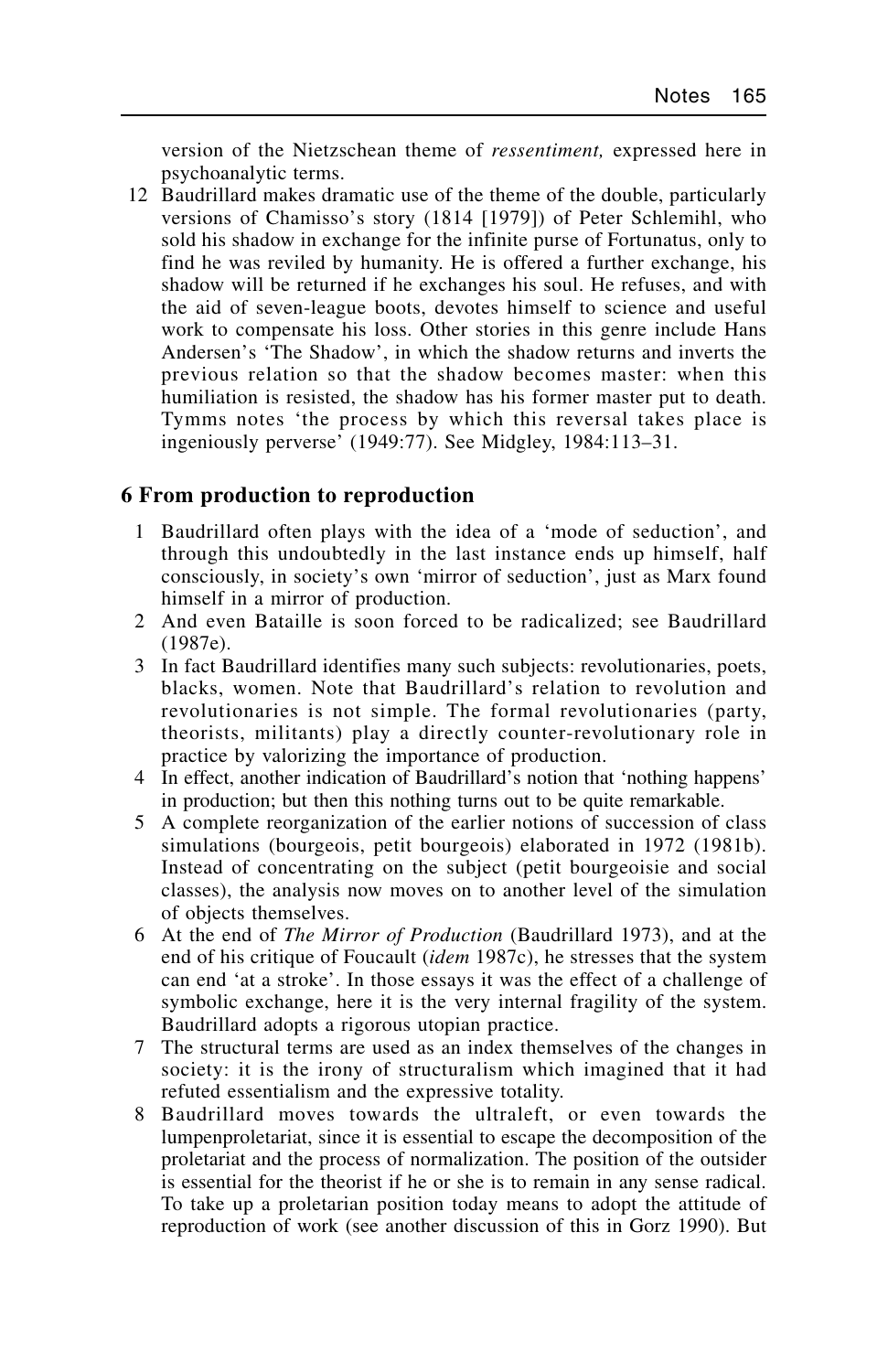the revolutionary challenge is from today's outsider groups and these ally themselves to the symbolic orders (ironically he does not apply the same exclusion model to women, unlike Durkheim (1963), who on this score is more radical than Baudrillard, already having his first exclusions, with the fundamental exclusion of women (Gane 1983b)).

- 9 This attack on the unions was part of a widespread reaction in the 1970s in France, a reaction specifically against the role of the communist-led CGT and the PCF itself in the failure of 1968. Like Baudrillard, Foucault also identified the unions and communists as 'bureaucrats of the revolution' (in Deleuze and Guattari 1977: xii). Some of the ironic (and non-ironic) openings this allowed intellectuals on the left to develop against Marxism an increasingly anti-communist ideology is discussed by Dews in Gane 1986 (61–105).
- 10 Curiously, Baudrillard repeats this piece of advertising sloganeering in his book *America* as if he found it there too.
- 11 I use the term from Hubert and Mauss (1964).
- 12 The idea of revolution here completely changes its meaning in Baudrillard. Instead of the revolution as the triumph of accumulation, of reason, of labour of the negative, it is the irruption of the reversible time of symbolic exchange. With this stroke Baudrillard has taken Foucault's own analyses of genealogy into Bataille's field of sacrificial analysis where they can be used to explain the process of the destruction of the symbolic in production (which still thereby retains a centrality).
- 13 It is at this point that Baudrillard moves from Mauss's beneficent to Nietzsche's maleficent notion of symbolic exchange, under the influence at this moment of Bataille.
- 14 Lukes has argued that there is no Durkheimian theory of power (1973), but it can be seen that Mauss discovered a theory of power within Durkheim's work which was to have enormous ramifications in French theory. Some interpretations discover this idea through Nietzsche and then in Baudrillard himself. Kroker has argued that what Baudrillard then does is to insert Nietzsche's cynical will to power into Marx's Capital: 'Capital is the reverse but parallel image of the will to power', '…on the downside of the will to power, the side of a cynical, infinite regress into disaccumulation, disintegration, and darkness, Capital can make its reappearance as the master text of the will to power on the side of power/seduction without limit' (Kroker 1988:181). This argument is entirely misleading, and creates a new status for Capital out of all proportion to Baudrillard's project. The theory of *ressentiment* is not inserted into Marx, as is clear in the non-class terminology adopted (mass, élite). Kroker ends his comment with a parody of Baudrillard, a sheer panic (babble) theory: Baudrillard has revealed the existence of a will to will, as the third term, the abstract unity, which makes the mirror of production of totality, and lends to the fiction of Capital, the 'double-metamorphosis' of the commodity form, 'a certain abstract coherency'. If this means that the will to will produces both Marxist theory and the code of commodity exchange, then Kroker is certainly in error, for Baudrillard's point is that Marx was caught in the code, not that it was produced by the same forces.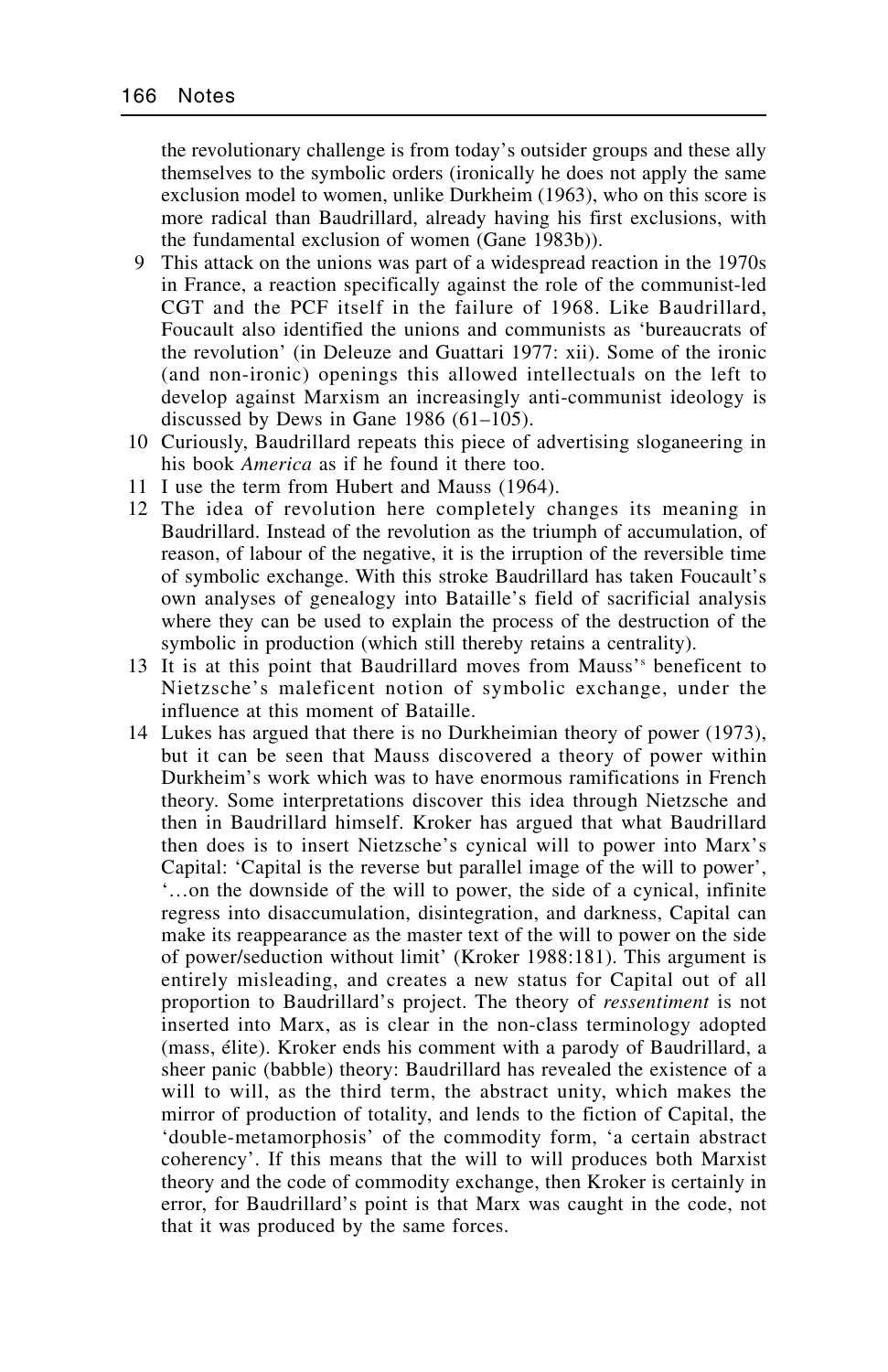#### **7 Modernity, simulation, and the hyperreal**

- 1 See the Weberian point of view in Abercrombie *et al.* (1986).
- 2 Discussions of Baudrillard's notion of simulation are particularly disappointing. Charles Levin, for example, in his introduction to extracts from Baudrillard (in Fekete 1984:46–53) talks about everything except simulation. Clearly, Baudrillard's genealogy of simulation is closely related to that constructed by Foucault; see Major-Poetzl (1983) and Gutting (1989) for resumés in a form which permit immediate comparison—for example with Baudrillard as presented by Chen (1987:72–7), though Chen converts Baudrillard's genealogy into a scheme of modernity-postmodernity quite out of line with Baudrillard's own thought (compare Chang 1986:162–8). Foucault's notion of the imminent death of 'Man' is reflected in its turn in Baudrillard's death of the social, as if to reveal that each of Foucault's projects leads to more fundamental problems. The whole project of the genealogy of simulations is a major reworking of Baudrillard's first problematic of cultural class strategies. Under the influence of Foucault, all elements of class struggle have been removed, leading to the appearance of an immense superstructural process without agency, a 'process without a subject'. It is a completely new problematic, a changed notion of the location of power (no longer in the grip of a hidden ruling class), a changed conception of the cultural system, and a transformed notion of the current situation as one of increasingly perverse structuration, in which the proletariat, unlike other previously oppressed groups, is no longer excommunicated. Against the analysis earlier of the structural ambivalence of the petit bourgeoisie, the new ambivalence is that of the working class itself as it now seeks to play its part in reproducing work for the sake of work.
- 3 In fact Baudrillard's position is very much dominated by a fusion of Derrida, Bataille, Foucault, and McLuhan. Note Benjamin's consideration of allegory as simulation in baroque theatre (and Lukacs's interesting critique (1978)), his conception of surrealism (Benjamin 1978, and in 1979), as well as his well-known essay on art and mechanical reproduction (in 1968), all clearly part of a project directly parallel to that of Baudrillard. But note also the decisive influence of McLuhan, whose work Baudrillard read in a way that was extremely faithful to McLuhan's own reflections: the phrase the 'medium is the message' has to read, McLuhan said, as the effective creation of new environments, 'always invisible until they have been superseded by new environments' (1987:465).
- 4 This analysis of modern art has given rise to a considerable debate, for art theorists are both attracted to it and bemused by it. A good example is the comment by David Carrier, 'The ultimate value of Baudrillard's analysis is to project with nightmarish consistency a vision of art which I find repugnant…even Baudrillard's bitterest enemies are indebted to this working out of an extreme position' (Carrier 1988:60). Carrier provides a useful corrective to the interpretation by Hal Foster and Fredric Jameson, and finds himself, with great embarrassment, having written a book which 'is—I now recognise—uncannily Baudrillardian'.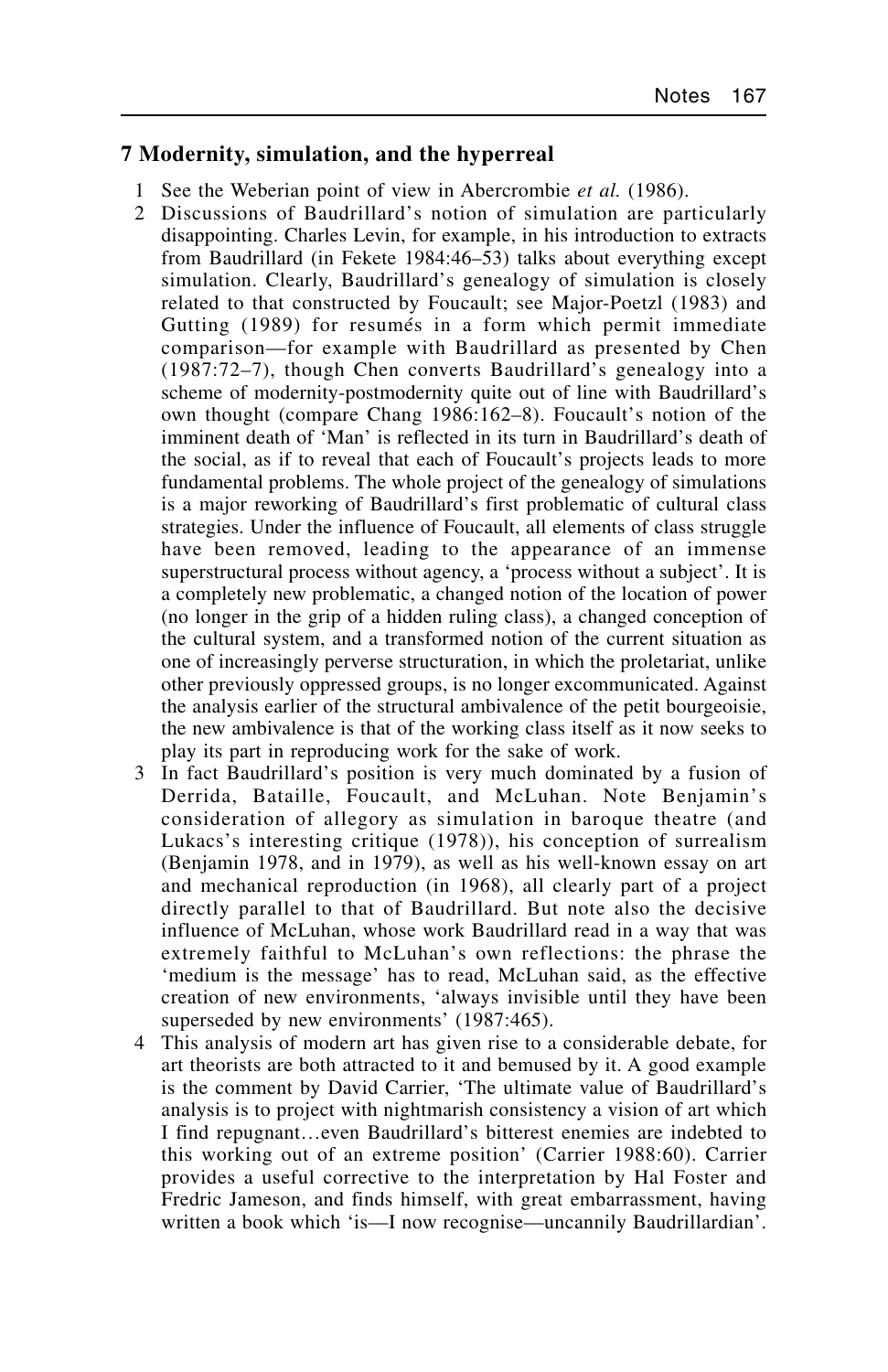#### **8 Fashion, the body, sexuality, and death**

- 1 This is, in effect, Baudrillard's genealogy of modern narcissicism, part of a genealogy of sexuality in general, parallel with other genealogies based on the early exemplars of Foucault. Baudrillard himself was clearly disconcerted when Foucault turned to sexuality only to work out a completely different form of history from his own. It is also important to note that, although Baudrillard recognizes part of the 'confinement' of women historically, he is never 'extreme' here. It appears as if they enter the system and are 'emancipated' rather like proletarians in a highly ambiguous form, and become subject to the process of normalization with its defusing of radical potentialities.
- 2 This concept of narcissicism is crucial to Baudrillard's account of modern culture. There is a parallel account in the influential work of Lasch (1980:31–51), on which see the debate in *Salamundi* 1979 (no. 46) and the essay by Altieri in O'Hara 1985.
- 3 Kellner notes: 'In these analyses he combines some insightful, often brilliant, Foucaultian genealogies of death as a social construct in different historical epochs with a Derridean deconstruction of the antinomy of life and death in Western thought' (Kellner 1989a:102–5).
- 4 For an account of mortuary rituals, see Huntington and Metcalf (1979); for a detailed study of death and symbolic exchange see 'Death as exchange: two Melanesian cases' by Strathern (in Humphreys and King 1981:205, 223).
- 5 As Aries says, death becomes 'shameful and forbidden' (1976).
- 6 This is an important preparation for the analysis of the specific modification of the theory of simulation, for later Baudrillard suggests these societies exist always in 'total simulation' as opposed to the single hyperreal simulation which eliminates the effect of the uncanny.
- 7 Baudrillard neglects to say what this might amount to in any serious sense.

#### **9 Anagrammatic resolutions**

- 1 The allusion here is to Starobinski's *Les Mots sous Les Mots* (The Words under the Words) (1971). Saussure's theses presented by Starobinski have become immensely influential in literary analysis especially in poetic analysis, from Bowie's analyses of Mallarmé (1978) and, indirectly, to Shamoon Zamir's 'Blake in birdland: displacements and metamorphosis in the poetics of Ismael Reed' (in Murray 1989).
- 2 Which makes this a very dangerous phenomenon to investigate. Saussure didn't publish his investigations, perhaps realizing the dangers of not just finding but inventing the anagram, as I have done here with respect to Baudrillard's poems in order to demonstrate what is at stake.
- 3 In any case, the anagram technique, if applied, arrives at only a purely rational, highly simulatory function, hardly in line with the initiatory role it plays in the poetry of antiquity. It would be the equivalent of Lacan's highly rationalist advice to psychoanalysts: do crossword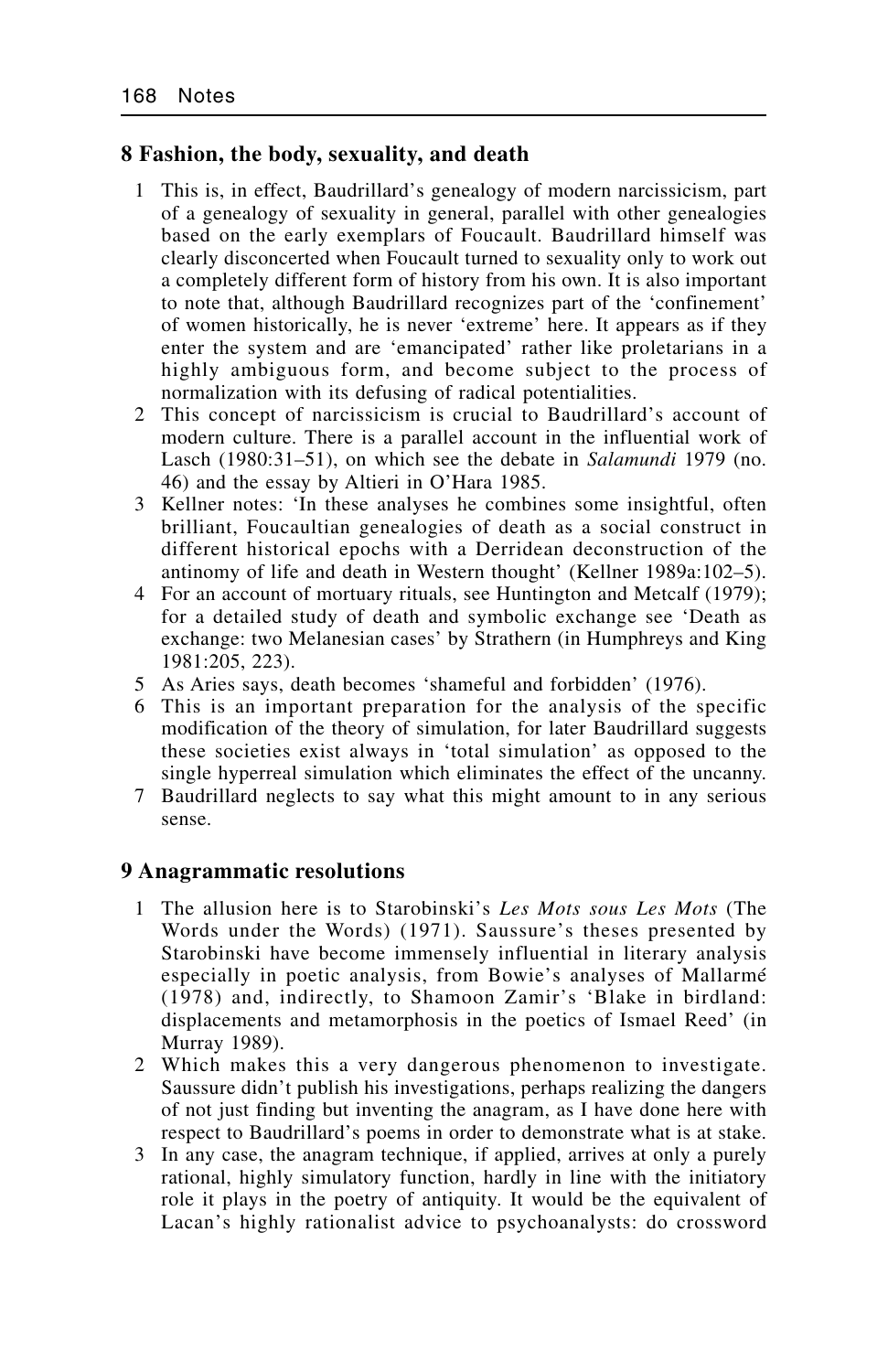puzzles (Lacan 1968:29); Baudrillard's advice to utopians would be, do anagrams. Baudrillard's position on poetry is interesting. I have asked Baudrillard: 'I noticed that some of your poems have in part found their way into your prose works. Do you envisage a kind of fusion between poetry and prose in your works?' His response was in English: 'Sure: it is the same game, in other ways. But poetry as such is now impossible, I hope it can be displayed and dispersed through…fiction theory (especially in the last books). But it can never be "envisaged", it occurs or not' (personal communication 1990). This is consistent with his position in *Cool Memories,* where in 1982 he marked a change of evaluation: 'Poetry reeks too much of poetry and philosophy too much of philosophy. Each suffers from an abominable redundancy, the one an affectation of diction, the other an affectation of profundity. We find both equally tiresome' (Baudrillard 1990c:92).

# **10 Transpolitical objects**

- 1 There is need for some caution here, since his use of these key terms is slightly different from the still limited but growing circulation of terms like transsexual, transracial, even transatlantic. The sense of Baudrillard's use is to evoke that which breaks through a threshold, with a strong sense of escalation or spiral of the worst. The terms were originally inspired by Kristeva.
- 2 See Gane (1988) for Durkheim on the distinction between anomalie and teratology.
- 3 This in fact is a key image in Althusser's critique of the crisis of Marxism (1978), but the critique never attains the savage intensity of Baudrillard's evocation.
- 4 This seems at first sight Baudrillard's own form of involution. But the aphoristic form breaks down the system, and acts like a lightning conductor for the stored-up energy of Baudrillard's vast theoretical thunderstorms.
- 5 True fatalism in active or passive mood is approached here as determination, ineluctable procession across other determinations, and the mood can be active or passive. But the will to power is here turned against itself *(ressentiment)* at the theoretical not the personal level. In a review of considerable inadequacy, Bauman seems to miss the whole tenor of Baudrillard's interventions, seeing in them only a position 'firmly inside the walls. The outside has long been forgotten…there is another choice. To find it one would need to stroll outside on foot' (Bauman 1986:743). Baudrillard in fact makes the point in *America* that it is by leaving the academic cloisters that he has made an unprecedented leap in his understanding of modern cultures. Such propositions written by social theorists of repute perhaps indicate more than a superficial abyss in contemporary epistemology.
- 6 This section marks the beginning of Baudrillard's new dramatic personal fusion of event and theory, and theory and poetry. But if there is fusion, there is also fission: the aphorism of *Cool Memories*.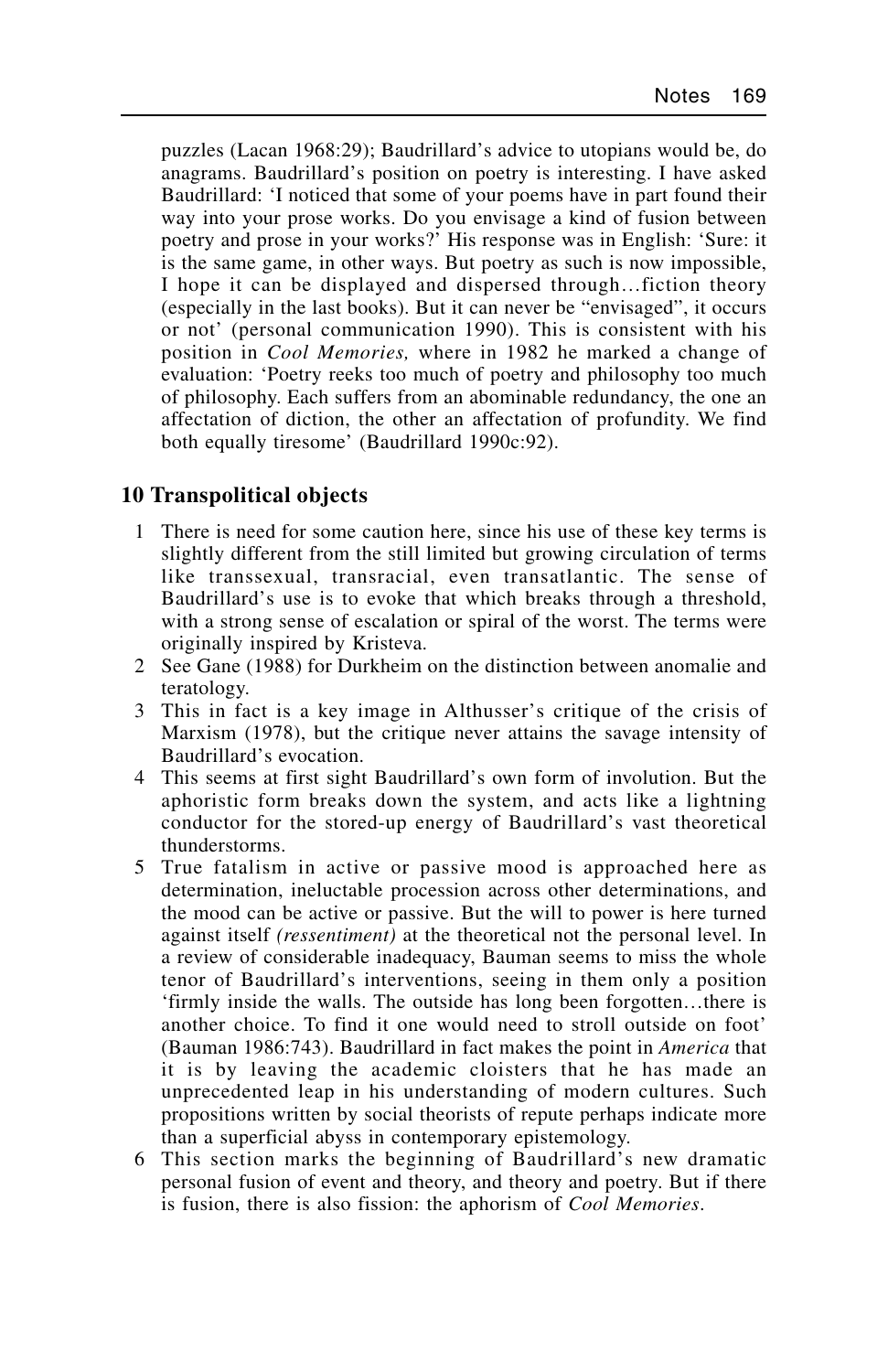- 7 The term *sideration* is used by Baudrillard here, and is difficult to translate. In *America,* where the term is often used, the translator very imaginatively tries 'starblasted' and 'astral'. The translation (1988b) gives 'shattering'.
- 8 The basic logic of Baudrillard's genealogies, modelled on Foucault. The term terrorism and its forms in modern ideology was an important theme in the work of Lefebvre.
- 9 The emergence of a new problem, or a shift in the problematic towards the principle of evil.
- 10 This section of Baudrillard's book has appeared in an English version (1989d).
- 11 It is above all embarrassing for his own theory which suggests the fusion of financial and industrial capital.

#### **11 From the Beaubourg to the Bonaventure Hotel**

- 1 The last section on private radio was cut from the version published in 1981. For an interesting parallel discussion see Guattari's essay 'Millions and millions of potential Alices' (1984:236–41) which also ends on a certain high optimism: 'In Bologna and Rome there have been kindled the fires of a revolution'.
- 2 But not in the form suggested by Mac Donald (in Frankovits 1984:22– 7), who *reduces* the 'Baudrillard Effect' to the 'Beaubourg Effect' itself.
- 3 Baudrillard later insisted: 'it is by their very inertia in the ways of the social laid out for them that the masses go beyond its logic and its limits, and destroy its whole edifice. A destructive hyperconformity …that has all the appearance of a victorious challenge—no one can measure the strength of this challenge, of the reversion exerted on the whole system' (1983a:47). It appears that Baudrillard has plucked a victory out of the defeat of May '68—a defeat he lays elsewhere at the door of the workers' organizations (1989b). Perhaps the phrase 'all the appearance of a victorious challenge' depends on which spectacles he is wearing, since, in 1983, Baudrillard seemed completely resigned to the defeat of the masses: the Beaubourg is occupied by the 'incestuous virulence of the multitude fallen prey to itself (1990c:105).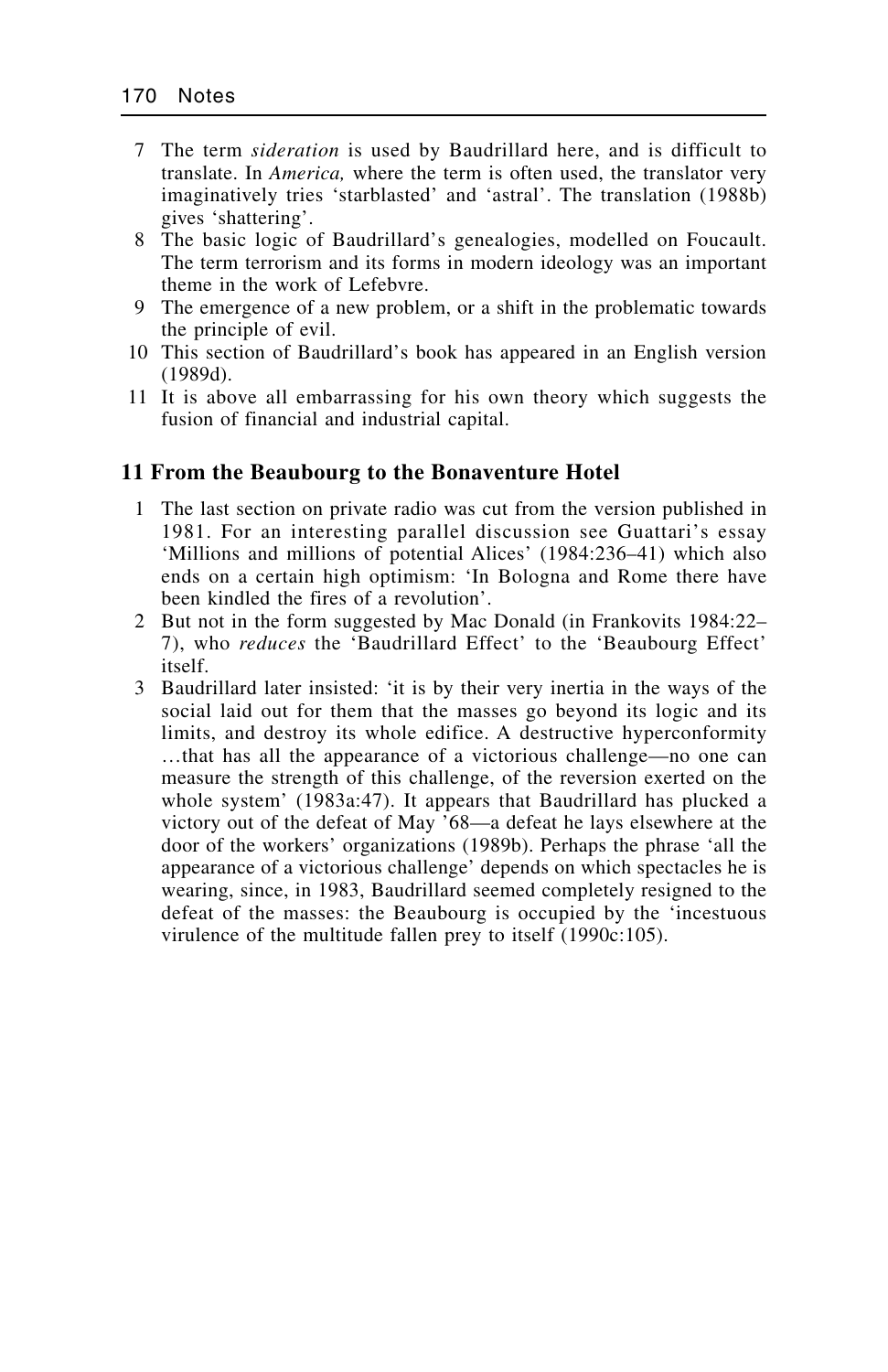# Bibliography

Note: I have kept these references strictly to a minimum. A more ample bibliography of Baudrillard's publications can be found in Kellner's *Jean Baudrillard* (1989a). But the bibliography here lists some further publications, and publications overlooked by Kellner. I have not sought to indicate all the existing translations where there is duplication, or indeed all the French publications where there is duplication. The bibliography here is simply the working selection that I have used in the writing of this book.

- Abercrombie, N., Hill, S., and Turner, B.S. (1986) *Sovereign Individuals of Capitalism,* London: Allen & Unwin.
- Adorno, T.W. (1967) *Prisms,* London: Spearman.
- ——(1989) *Kierkegaard: Construction of the Aesthetic,* Minneapolis: University of Minnesota Press.
- Allison, D. (ed.) (1985) *The New Nietzsche,* London: Verso.
- Althusser, L. (1969) *For Marx,* London: Allen Lane.
- ——(1971) *Lenin and Philosophy and Other Essays,* London: NLB.
- ——(1972) 'Reply to John Lewis', *Marxism Today* October: 310–18; November: 343–9.
- ——(1976) *Essays in Self Criticism,* London: NLB.
- ——(1978) 'The crisis of Marxism', *Marxism Today* July: 215–20, 227.
- ——(1982) *Montesquieu, Rousseau, History,* London: Verso.
- ——(1990) *Philosophy and the Spontaneous Philosophy of the Scientists, and other Essays,* London: Verso.
- Althusser, L. and Balibar, E. (1970) *Reading Capital,* London: NLB.
- Anderson, P. (1983) *In the Tracks of Historical Materialism,* London: Verso.
- Angus, I. and Jally, S. (eds) (1989) *Cultural Politics in Contemporary America ,* London: Routledge.
- Aries, P. (1976) *Western Attitudes towards Death,* London: Boyars.
- Baehr, P. (1990) 'The "masses" in Weber's political sociology', *Economy and Society* 19(2):242–65.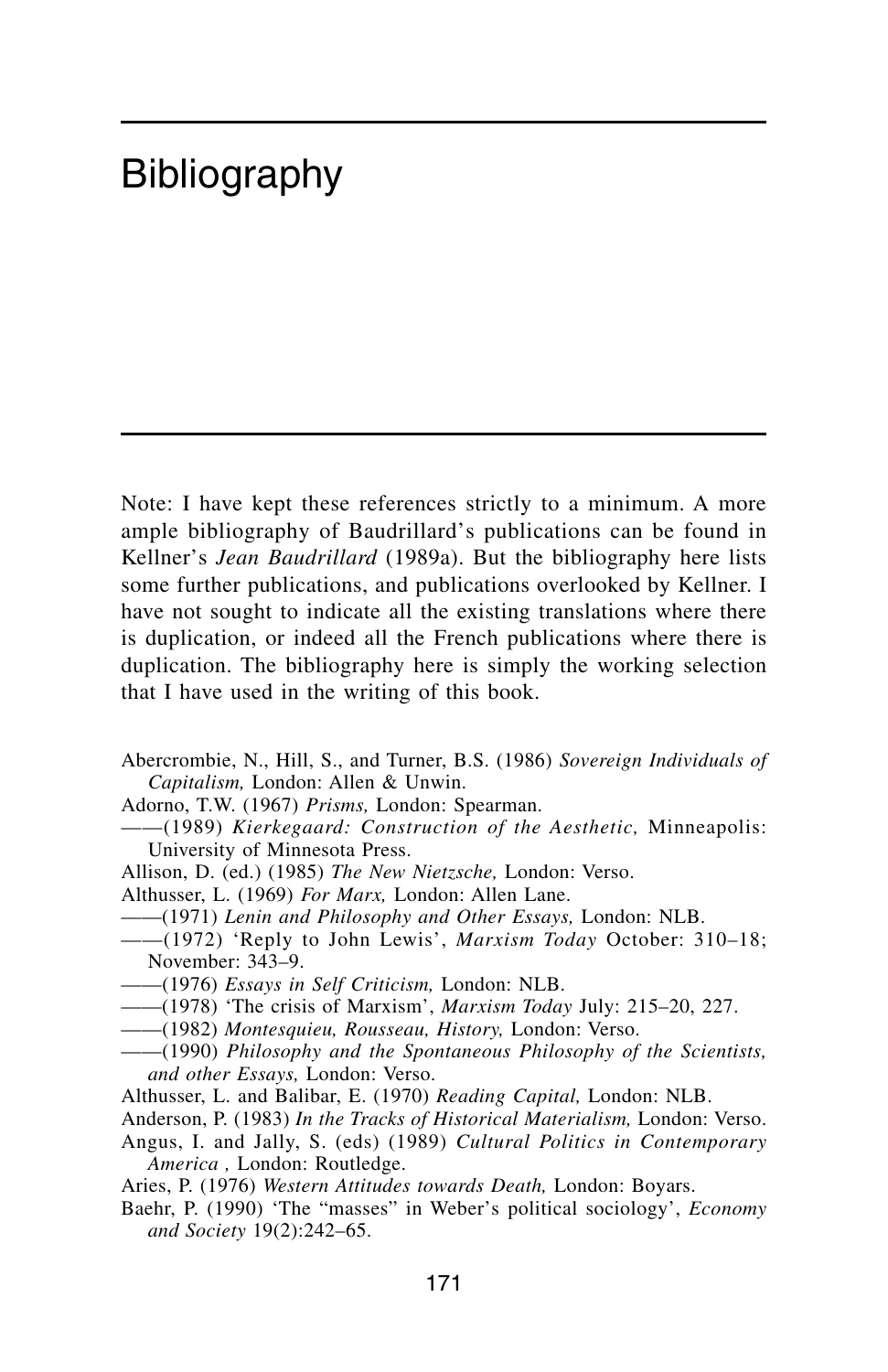Balibar, E. (1978) 'Irrationalism and Marxism', *New Left Review* 170: 3–20. ——(1985) 'Marx, the joker in the pack', *Economy and Society* 14(1): 1–27.

Ballard, J.G. (1985) *Crash,* London: Faber.

- Barthel, D. (1988) *Putting on Appearances,* Philadelphia: Temple University Press.
- Barthes, R. (1964) 'Elements de semiologie', *Communications* 4:91–135.
- ——(1967a) *Elements of Semiology,* London: Cape.
- ——(1967b) *Writing Degree Zero,* London: Cape.
- ——(1972) *Mythologies,* Frogmore: Granada.
- ——(1984) *Camera Lucida,* London: Fontana.
- ——(1985) *The Fashion System,* London: Cape.
- ——(1988) *The Semiotic Challenge,* New York: Hill & Wang.
- Bataille, G. (1985) *Visions of Excess,* Manchester: Manchester University Press.
- ——(1988) *The Accursed Share,* New York: Zone.
- ——(1989) *The Tears of Eros,* San Francisco: City Lights.
- Baudrillard, J. (1962–3a) 'Uwe Johnson: La Frontiere', *Les Temps Modernes,* pp. 1094–107.
- ——(1962–3b) 'Les Romans d'Italo Calvino', *Les Temps Modernes,* pp. 1728–34.
- ——(1962–3c) 'La Proie des flammes', *Les Temps Modernes,* pp. 1928–37.
- ——(1967) 'Compte rendu de Marshall McLuhan: *Understanding Media', L'Homme et la Société* 5:227–30.
- ——(1968) *Le Système des objects,* Paris: Denoel.
- ——(1969a) 'Le Ludique et le policier', *Utopie* 2–3:3–15.
- ——(1969b) 'La practique sociale de la technique', *Utopie* 2–3, 147–55.
- ——(1970) *La Société de consommation,* Paris: Gallimard.
- ——(1972) *Pour une critique de l'economie du signe,* Paris: Gallimard. (In translation 1981b.)
- ——(1973) *Le Mirroir de la production,* Tournail: Casterman. (In translation 1975a.)
- ——(1975a) *The Mirror of Production,* St Louis: Telos. (1975b) 'Langages de masse', in *Encylopaedia Universalis,* vol. 17, Paris: Organum, pp. 394–7.
- ——(1976) *L'Echange Symbolique et la Mort,* Paris: Gallimard. (1977a) *L'Effet Beaubourg: implosion et dissuasion,* Paris: Galilee. (In translation 1982.)
- ——(1977b) *Oublier Foucault,* Paris: Galilee. (In translation 1987c.)
- ——(1978a) *L'Ange de stuc,* Paris: Galilee.
- ——(1978b) *A l'Ombre des majorities silencieuses, on la fin du social,* Fontenay-sous-Bois: Cahiers d'Utopie. (In translation 1983a.)
- ——(1979) *De la seduction,* Paris: Denoel-Gonthier. (In translation 1990a.) ——(1981a) *Simulacres et Simulation,* Paris: Galilee.
- ——(1981b) *For a Critique of the Political Economy of the Sign,* St Louis: Telos. (Translation of 1972.)
- ——(1981c) 'Beyond the unconscious: the symbolic', *Discourse* 3: 60–87. (Part translation of 1976.)
- ——(1981d) 'Fatality or reversible imminence: beyond the uncertainty principle', *Social Research* 49(2):272–93. (Part translation of 1983b.)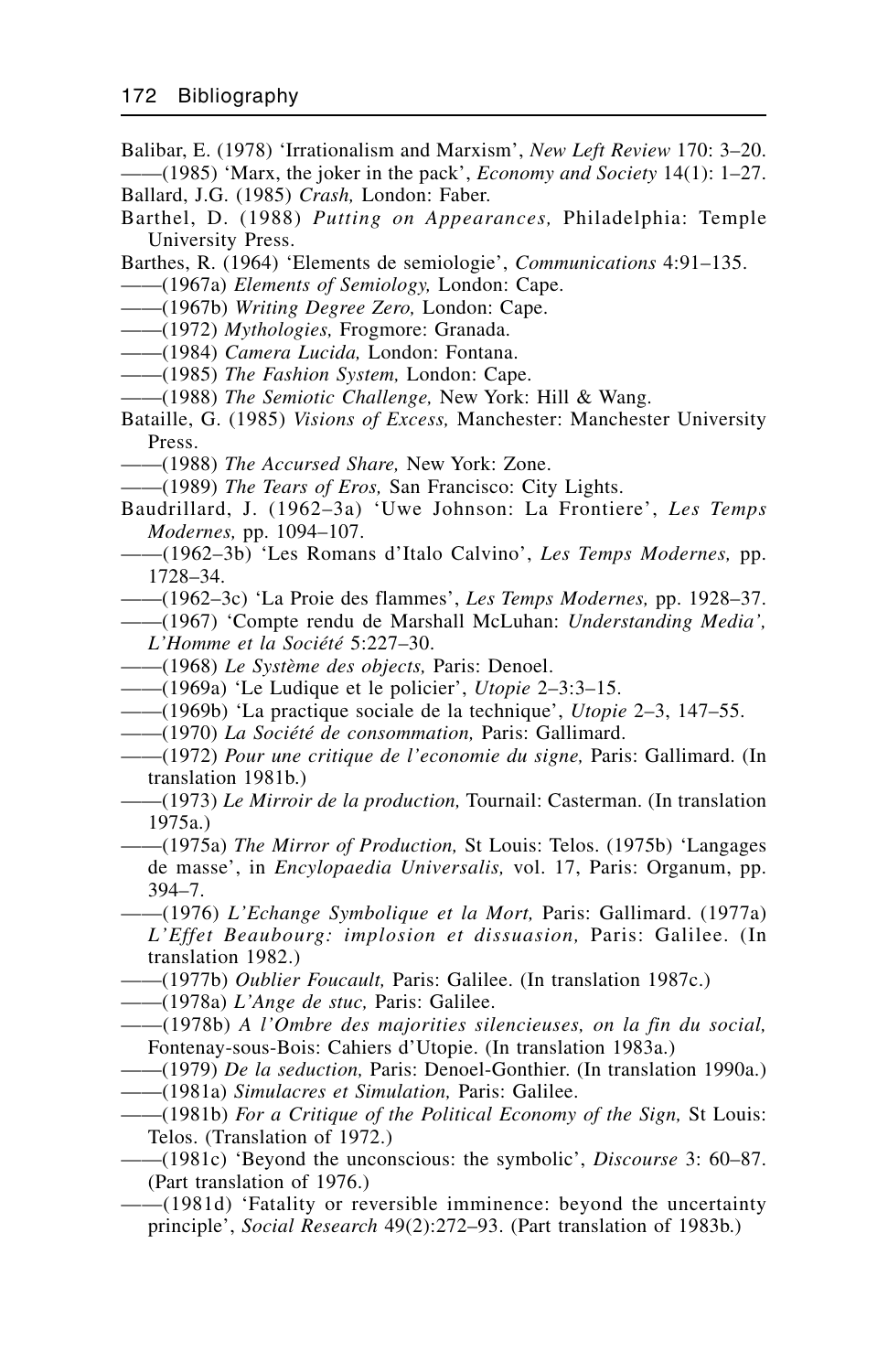——(1982) 'The Beaubourg effect: implosion and deterrence', *October* 20 (spring): 3–13. (Translation of 1977a.)

——(1983a) *In the Shadow of the Silent Majorities,* New York: Semiotext(e). (Translation of 1978b.)

- ——(1983b) *Les Strategies fatales,* Paris: Grasset.
- ——(1983c) 'What are you doing after the orgy?', *Artforum* October: 42–6.
- ——(1983d) 'Les Seductions de Baudrillard', interview, *Magazine Littéraire* 193 (March): 80–5.
- ——(1983e) *Please Follow Me* (with Sophie Calle, *Suite Venitienne),* Paris: Editions de L'Etoile.
- ——(1983f) *Simulations,* New York: Semiotext(e). (Part translation of 1981a.)
- ——(1984–5) 'Intellectuals, commitment, and political power', *Thesis Eleven* 10–11:166–73.
- ——(1985a) *La Gauche Divine,* Paris: Grasset.
- ——(1985b) 'The masses: the implosion of the social in the media', *New Literary History* 16(3):577–89.
- ——(1986) *Amerique,* Paris: Grasset. (In translation 1988a.)
- ——(1987a) *L'Autre par lui-meme,* Paris: Galilee. (In translation 1988c.)
- ——(1987b) *Cool Memories,* Paris: Galilee.
- ——(1987c) *Forget Foucault,* New York: Semiotext(e). (Translation of 1977b.)
- ——(1987d) *The Evil Demon of Images,* Annandale: Power Institute.
- ——(1987e) 'When Bataille attacked the metaphysical principle of economy', *Canadian Journal of Political and Social Theory* 11(3): 57–62.
- ——(1987f) 'Modernity', *Canadian Journal of Political and Social Theory* 11(3):63–73.
- ——(1987g) 'The year 2000 has already happened', in A. and M. Kroker (eds) (1988) *Body Invaders,* London: Macmillan, pp. 35–44.
	- ——(1988a) *America,* London: Verso. (Translation of 1986.)
- ——(1988b) *Jean Baudrillard: Selected Writings,* Cambridge: Polity.
- ——(1988c) *The Ecstasy of Communication,* New York: Semiotext(e). (Translation of 1987a.)
- ——(1988d) 'Interview: Jean Baudrillard', *Block* 14:8–10.
- ——(1988e) *Please Follow Me* (With Sophie Calle, *Suite Venitienne),* Seattle: Bay Press. (Translation of 1983e.)
- ——(1988f) *Xerox to Infinity,* London: Touchepas.
- ——(1989a) 'The anorexic ruins', in D. Kamper and C. Wulf (eds) *Looking Back at the End of the World,* pp. 29–45, New York: Semiotext(e).
- ——(1989b) 'The end of production', *Polygraph* 2/3:5–29. (Part translation of 1976.)
- ——(1989c) 'Politics of seduction: interview with Baudrillard', *Marxism Today* January: 54–5.
- ——(1989d) 'Panic crash!', in A.Kroker, M.Kroker, and D.Cook (eds) *Panic Encylopaedia,* London: Macmillan, pp. 64–7.
- ——(1989e) 'An interview with Jean Baudrillard (Judith Williamson)', *Block* 15:16–19.
	- ——(1990a) *Seduction,* London: Macmillan. (Translation of 1979.)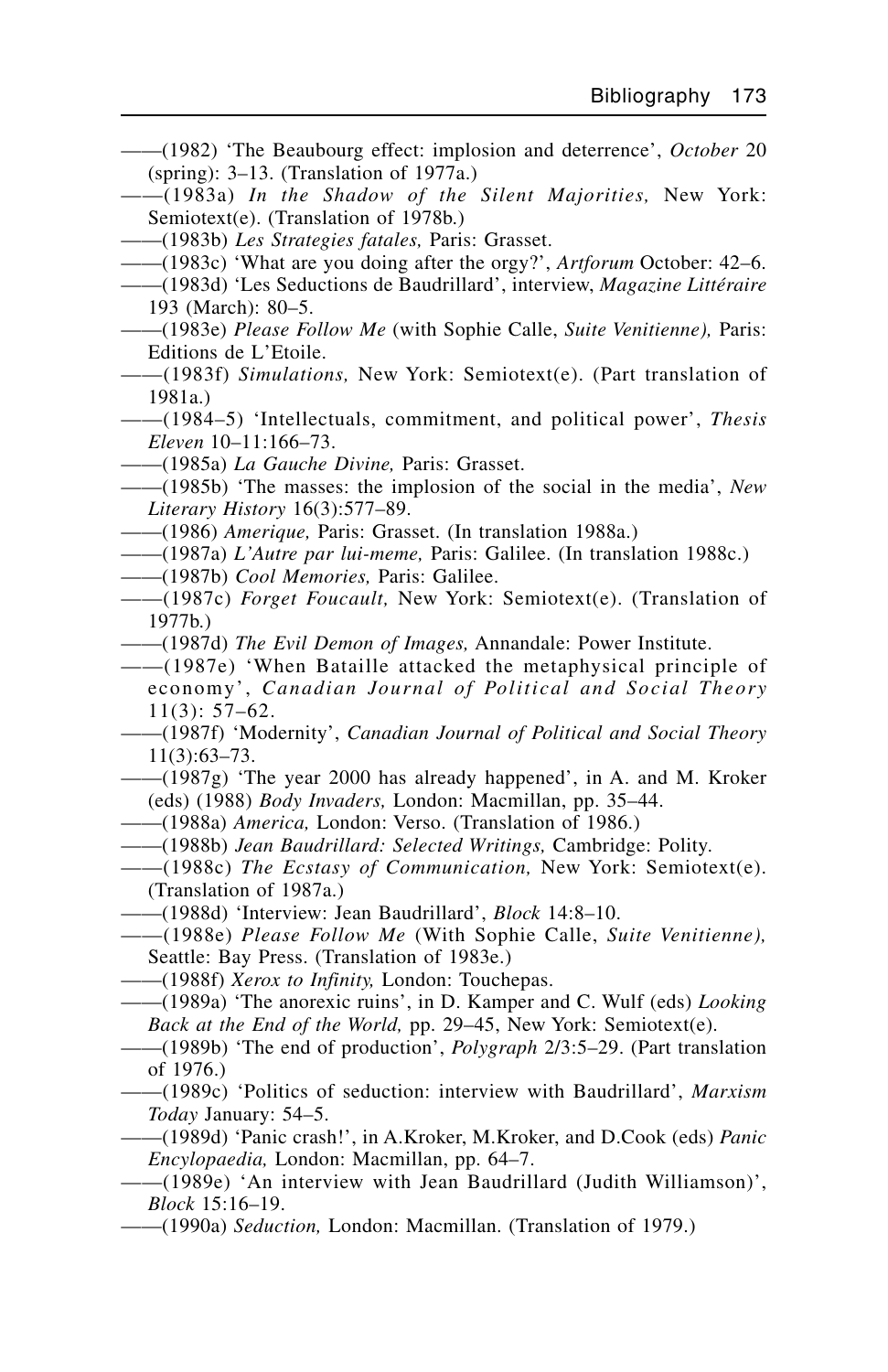——(1990b) *La Transparence du mal: essai sur les phenomenes extremes,* Paris: Galilee.

——(1990c) *Cool Memories,* London: Verso. (Translation of 1987b.)

Bauman, Z. (1986) 'The second disenchantment: review', *Theory, Culture and Society* 5(4):738–43.

———(1987) *Legislators and Interpreters: On Modernity, Post-modernity and Intellectuals,* Cambridge: Polity.

———(1990a) 'From pillars to post', *Marxism Today* February: 20–5.

———(1990b) 'Dawn of the dead', *Emergency* 5:48–57.

- Benhabib, S. (1984) 'The epistemologies of postmodernism', *New German Critique* 33:103–36.
- Benison, J. (1984) 'Jean Baudrillard on the current state of SF', *Foundation* 32:25–42.

Benjamin, A. (ed.) (1989) *The Problems of Modernity,* London: Routledge.

Benjamin, W. (1968) *Illuminations,* London: Cape.

 $-(1978)$  'Surrealism: the last snapshot of the European intelligentsia', *New Left Review* 108:47–56.

- (1979) *One Way Street,* London: Verso.
- Benton, T. (1984) *The Rise and Fall of Structural Marxism,* London: Macmillan.

Best, S. and Kellner, D. (1991) *Postmodern Theory, Theory and Politics,* London: Macmillan.

Blanchot, M. (1980) *L'Ecriture du desastre,* Paris: Gallimard.

———(1982) *The Space of Literature,* London: University of Nebraska Press.

Blau, J.R. (1989) *The Shape of Culture,* Cambridge: Cambridge University Press.

- Bogard, W. (1987) 'Sociology in the absence of the social: the significance of Baudrillard for contemporary thought', *Philosophy and Social Criticism* 13(3):227–42.
- Borges, J. (1970) *Labyrinths,* Harmondsworth: Penguin.
- Bourdieu, P. (1984) *Distinction,* London: Routledge.
- Bowie, M. (1978) *Mallarmé and the Art of Being Difficult,* Cambridge: Cambridge University Press.
- Brenner, R. (with G.Brenner) (1990) *Gambling and Speculation,* Cambridge: Cambridge University Press.
- Buhl, P. (1990) 'America: post-modernity?', *New Left Review* 180: 163–75.
- Caillois, R. (1959) *Man and the Sacred,* Glencoe: Free Press.
- ———(1962) *Man, Play and Games,* London: Thames & Hudson.
- ———(1975) 'The College de Sociologie', *Substance* 11–12:61–4.
- Calvino, I. (1959) *The Baron in the Trees,* New York: Harcourt.
- $-(1962)$  *The Nonexistent Knight and the Cloven Viscount*, New York: Harcourt.
- Canetti, E. (1978) *The Human Province,* New York: Seabury.
- Canguilhem, G. (1978) *On the Normal and the Pathological,* London: Reidel.
- Carrier, D. (1988) 'Baudrillard as philosopher or, the end of abstract painting', *Arts Magazine* 63(1):52–60.
- Carrol, J. (1974) *Breakout from the Crystal Palace,* London: Routledge & Kegan Paul.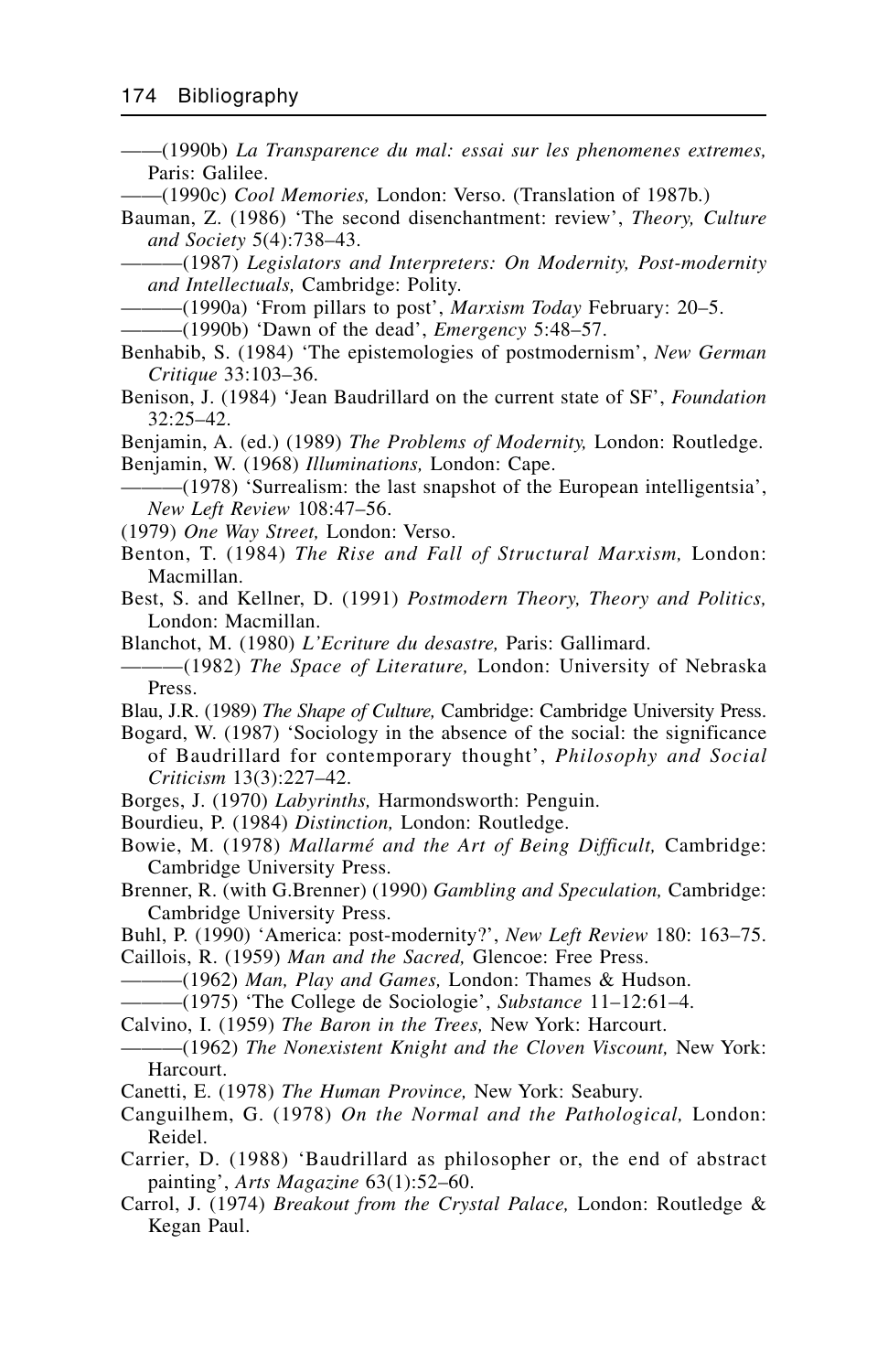Carter, A. (1979) *The Sadeian Woman,* London: Virago.

- Caruso, P. (1969) *Conversazioni con Lévi-Strauss, Foucault, Lacan,* Milan: Mursia.
- Certeau, Michel de (1984) *The Practice of Everyday Life,* London: University of California Press.
- Chamisso, A.von (1979) *Peter Schlemihls Wundersame Geschichte,* Berlin: Verlag der Nation.
- Chang, B. (1986) 'Mass, media, mass media-tion: Baudrillard's implosive critique of modern mass-mediated culture', *Current Perspectives in Social Theory* 17:157–81.
- Cheal, D. (1988) 'The postmodern origin of ritual', *Journal for the Theory of Social Behaviour* 18(3):269–90.
- Chen, K.H. (1987) 'The masses and the media: Baudrillard's implosive postmodernism', *Theory, Culture and Society* 4(1):71–88.
- Cixous, H. and Clement, C. (1987) *The Newly Born Woman,* Manchester: Manchester University Press.
- Clifford, J. (1988) *The Predicament of Culture,* London: Harvard University Press.
- Cohen, J. (1969) 'The philosophy of Marcuse', *New Left Review* 57: 35–52.
- Connolly, W.E. (1988) *Political Theory and Modernity,* Oxford: Blackwell.
- Cooke, P. (1988) 'Modernity, postmodernity and the city', *Theory, Culture and Society* 5:475–92.
- Culler, J. (1975) *Structuralist Poetics,* London: Routledge & Kegan Paul.
- D'Amico, R. (1978) 'Desire and the commodity form', *Telos* 35:88–122.
- ——(1981) *Marx and the Philosophy of Culture,* Gainsville: University of Florida Press.
- Davis, M. (1985) 'Urban renaissance and the spirit of postmodernism', *New Left Review* 151:106–13.
- Debord, G. (1987) *Society of the Spectacle,* Rebell Press, Aim Publications. Deleuze, G. (1983) *Nietzsche and Philosophy,* London: Athlone.
- Deleuze, G. and Guattari, F. (1977) *Anti-Oedipus,* New York: Viking.
- Derrida, J. (1978) *Writing and Difference,* London: Routledge & Kegan Paul.
- ——(1981) *Positions,* London: Athlone.

——(1987) *The Postcard,* London: University of Chicago Press.

- Descombes, V. (1980) *Modern French Philosophy,* Cambridge: Cambridge University Press.
- Donzelot, J. (1988) 'The promotion of the social', *Economy and Society* 17(3):395–427.
- Dostoevsky, F. (1972) *Notes from the Underground,* Harmondsworth: Penguin.
- Durkheim, E. (1957) *Professional Ethics and Civic Morals,* London: Routledge & Kegan Paul.
- ——(1961) *The Elementary Forms of the Religious Life,* New York: Collier.
- ——(1963) *Incest: The Nature and Origin of the Taboo,* New York: Lyle Stuart.
- ——(1964) *The Division of Labour in Society,* London: Collier-Macmillan. ——(1972) *Suicide,* London: Routledge & Kegan Paul.
- Eagleton, T. (1990) *The Ideology of the Aesthetic,* Oxford: Blackwell.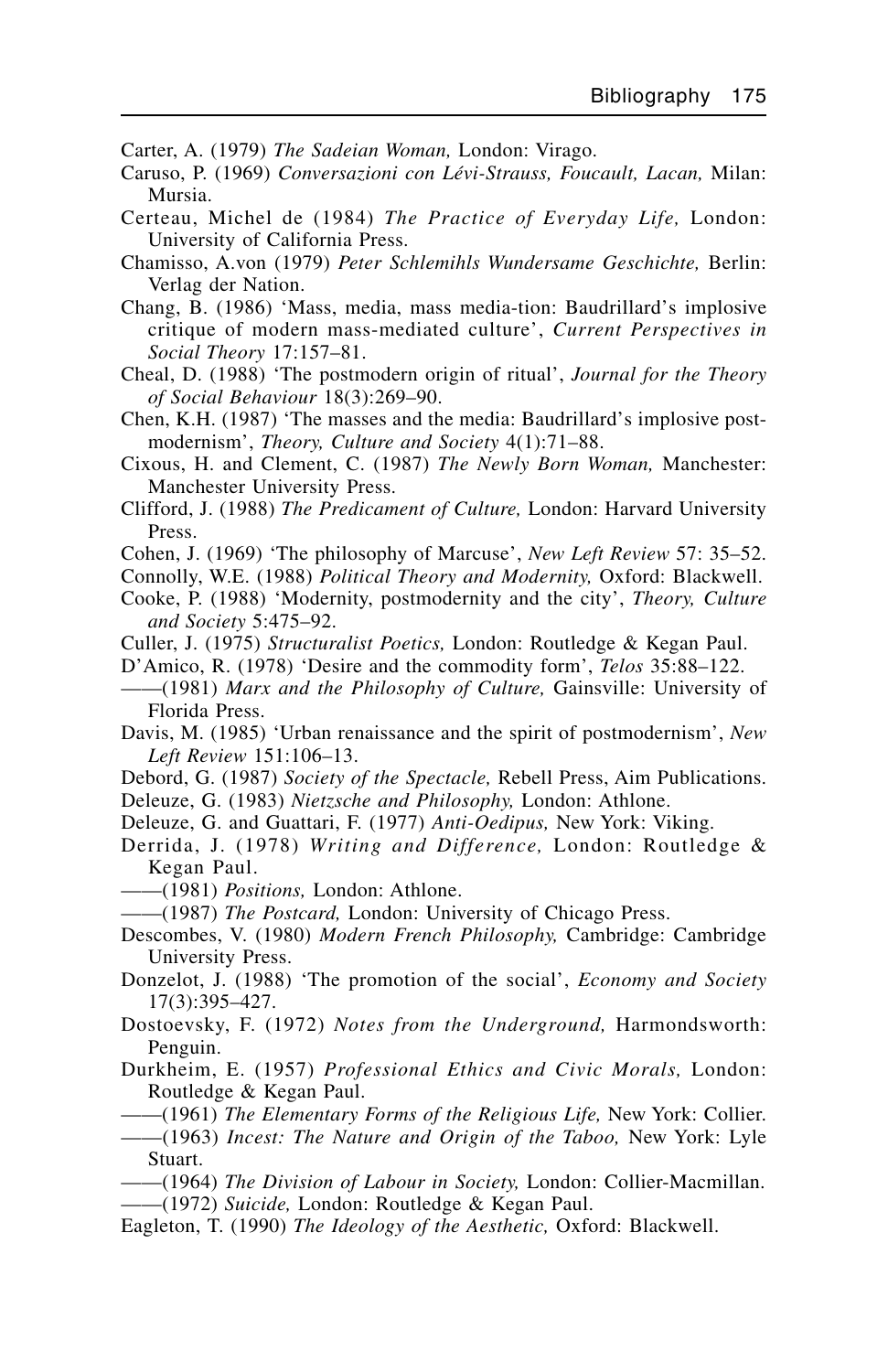Eco, U. (1986) *Travels in Hyperreality,* London: Pan.

- Elliot, G. (1987) *Althusser: The Detour of Theory,* London: Verso.
- Falk, P. (1988) 'The past to come', *Economy and Society* 17(3):374–94.
- Fekete, J. (ed.) (1984) *The Structural Allegory,* Minneapolis: University of Manchester Press.
- ——(ed.) (1988) *Life After Postmodernism,* London: Macmillan.
- Ferry, L. and Renaut, A. (1985) *La Pensée 68,* Paris: Gallimard.
- Forrester, J. (1980) 'Michel Foucault and the history of psychoanalysis', *History of Science* 18.
- Foster, H. (1985a) *Recodings: Art Spectacle, Cultural Politics,* Seattle: Bay Press.
	- ——(ed.) (1985b) *Postmodern Culture,* London: Pluto.
- Foucault, M. (1970) *The Order of Things,* London: Tavistock.
- ——(1977) *Language, Counter-Memory, Practice,* Ithaca: Cornell University Press.
- ——(1983) Structuralism and post-structuralism: an interview with M. Foucault', *Telos 55* (Spring): 195–211.
- ——(1989) *Foucault Live (interviews 1966–84),* New York: Semiotext(e).
- Frankovits, A. (ed.) (1984) *Seduced and Abandoned,* Glebe, Australia: Stonemoss publishers.
- Gane, M. (1983a) 'Durkheim: the sacred language', *Economy and Society* 12(1):1–47.
- ——(1983b) 'Durkheim: woman as outsider', *Economy and Society* 12: 227–70.
- ——(1983c) 'On the ISAs episode', *Economy and Society* 12:431–67.
- ——(1984) 'Institutional socialism and the sociological critique of communism (introduction to Durkheim and Mauss)', *Economy and Society* 113(3):304–30.
- ——(ed.) (1986) *Towards a Critique of Foucault,* London: Routledge.
- ——(1988) *On Durkheim's Rules of Sociological Method, L*ondon: Routledge.
	- ———(ed.) (1989) *Ideological Representation and Power in Social Relations: Literary and Social Theory,* London: Routledge.
- ——(1990) 'Ironies of postmodernism: fate of Baudrillard's fatalism', *Economy and Society* 19:314–31.
	- ——(1991) *Baudrillard: Critical and Fatal Theory,* London: Routledge.
- Gillespie, M. and Strong, T. (eds) (1988) *Nietzsche's New Faces,* London: University of Chicago Press.
- Giradin, J-C. (1974) 'Towards a politics of signs: reading Baudrillard', *Telos* 20:127–37.
- Girard, R. (1977) *Violence and the Sacred,* London: Johns Hopkins University Press.
- Glucksmann, A. (1972) 'A ventriloquist structuralism', *New Left Review* 72:68–92.
- Goffman, E. (1981) *Forms of Talk,* Oxford: Blackwell.
- Gorz, A. (1966) 'Sartre and Marx', *New Left Review* 57:29–52.
- ———(1990) 'The ultimate ideology of work', *Emergency* 5:13–21.
- Gouldner, A.W. (1979) *The Future of Intellectuals,* London: Macmillan. ———(1980) *The Two Marxisms,* London: Macmillan.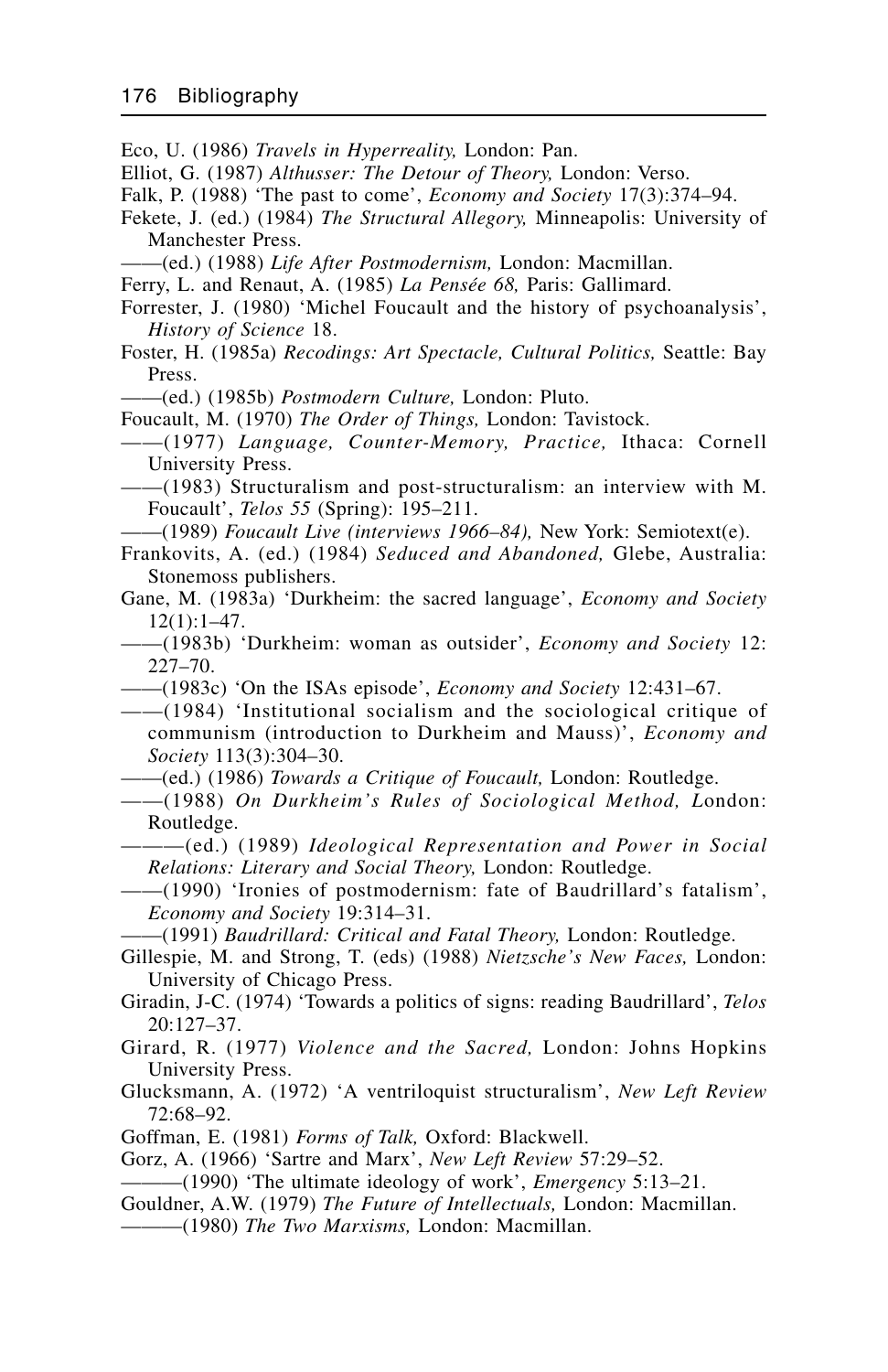- Griffiths, A.P. (ed.) *Contemporary French Philosophy,* Cambridge: Cambridge University Press.
- Guattari, F. (1984) *Molecular Revolution,* Harmondsworth: Penguin.
- Gutting, G. (1989) *Michel Foucault's Archaeology of Scientific Reason,* Cambridge: Cambridge University Press.
- Habermas, J. (1981) 'Modernity versus post modernity', *New German Critique* 22:3–14.
- Harvey, D. (1982) *The Limits to Capital,* Oxford: Blackwell.
- ———(1989) *The Condition of Postmodernity,* Oxford: Blackwell.
- Hayward, P. (1984) 'Implosive critiques', *Screen* 25:128–33.
- Hebdige, D. (1988) *Hiding in the Light: On Images and Things,* London: Routledge.
- Heimonet, J.M. (1984) 'Le College de Sociologie, un gigantesque malentendu', *Esprit* 89:39–58.
- Hirst, P.Q. (1985) *Marxism and Historical Writing,* London: Routledge & Kegan Paul.
- Hobsbawm, E. and Ranger, T. (eds) (1984) *The Invention of Tradition,* Cambridge: Cambridge University Press.
- Hubert, H. and Mauss, M. (1964) *Sacrifice: Its Nature and Function,* London: Cohen & West.
- Humphreys, S. and King, H. (eds) (1981) *Morality and Immortality,* London: Academic Press.
- Huntington, R. and Metcalf, P. (1979) *Celebrations of Death,* Cambridge: Cambridge University Press.
- Hutchinson, L. (1989) *The Politics of Postmodernism,* London: Routledge.
- Huyssen, A. (1986) *After the Great Divide: Modernism, Mass Culture and Postmodernism,* London: Macmillan.
- Irigaray, L. (1985) *This Sex which Is Not One,* Ithaca: Cornell University Press.
- Jaccoby, R. (1987) *The Last Intellectuals,* New York: Basic Books.
- Jameson, F. (1984a) 'Postmodernism, or the cultural logic of late capitalism', *New Left Review* 146:53–93.
- $-(1984b)$  'The politics of theory: ideological positions in the postmodern debate', *New German Critique* 33:53–65.
- Jardine, A. (1985) *Gynesis. Configurations of Women and Modernity,* Ithaca: Cornell University Press.
- Jencks, C. (1980) *Late-Modern Architecture,* New York: Rizzoli.
- Johnson, U. (1963) *Speculations about Jakob,* New York: Harcourt, Brace Jovanovich.
- Kafka, F. (1967) *America,* Harmondsworth: Penguin.
- ———(1979) *Description of a Struggle,* Harmondsworth: Penguin.
- ———(1983) *Stories, 1904–24,* London: Macdonald.
- Kaplan, A. and Ross, K. (eds) (1987) *Everyday Life* (Yale French Studies, 73), New Haven: Yale University Press.
- Kaye, B. (1989) *A Random Walk Through Fractal Dimensions,* Weinheim: VCH.
- Kellner, D. (1984) *Herbert Marcuse and the Crisis of Marxism,* London: Macmillan.
	- ———(1987) 'Baudrillard, semiurgy and death', *Theory, Culture and Society* 4:125–46.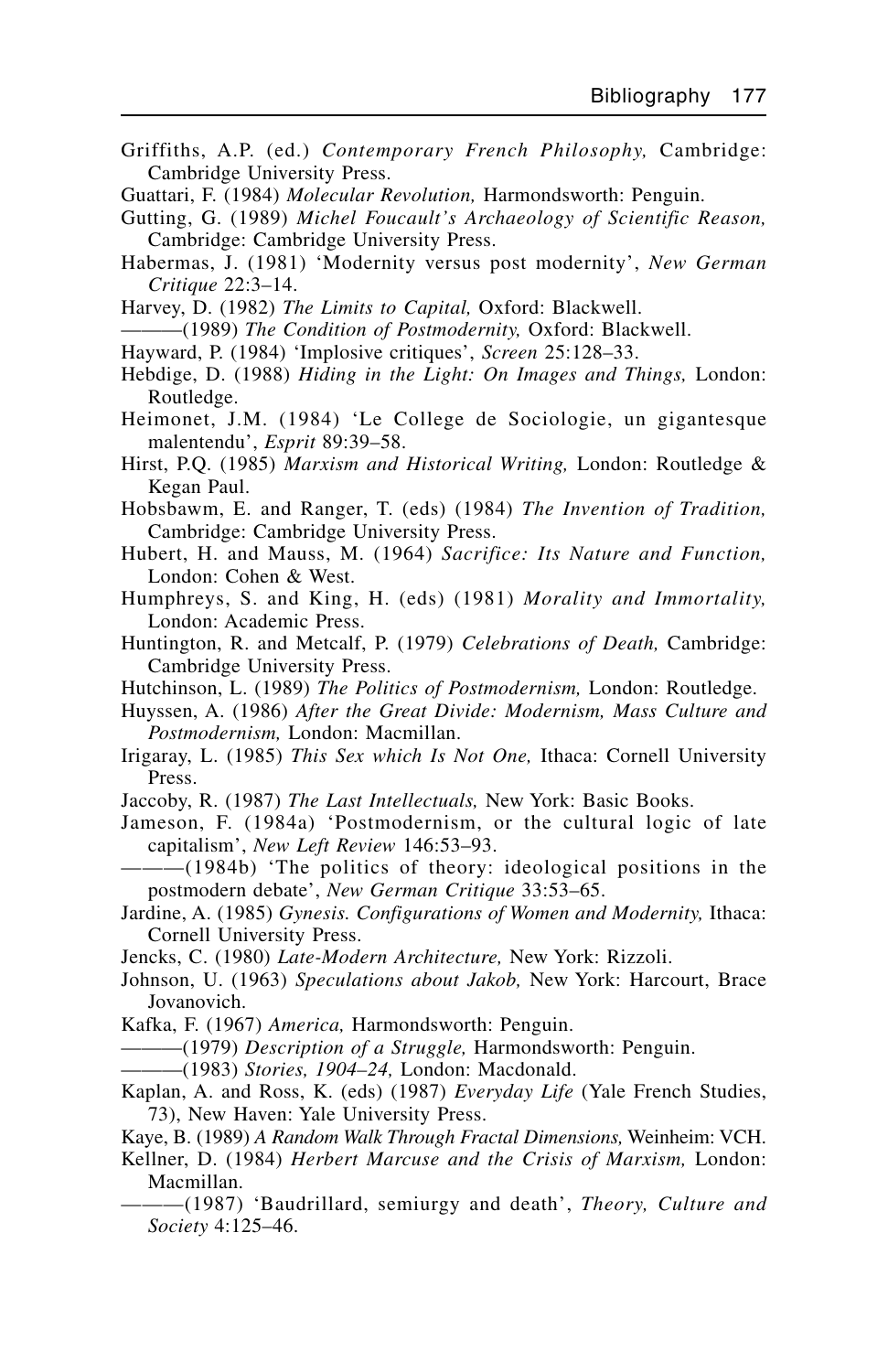- ———(1988) 'Postmodernism as social theory', *Theory, Culture and Society* 5:239–69.
- ——(1989a) *Jean Baudrillard, From Marxism to Postmodernism and Beyond,* Cambridge: Polity.
- ——(1989b) *Critical Theory, Marxism and Modernity,* Cambridge: Polity.
- ———(ed.) (1989c) *Postmodernism, Jameson, Critique,* Washington, DC: Maisonneuve Press.
- Kelly, M. (1982) *Modern French Marxism,* Oxford: Blackwell.
- Kierkegaard, S. (1971) *Either/Or,* vol. 1, New Jersey: Princeton University Press.
- Kristeva, J. (1980) *Desire in Language,* Oxford: Blackwell.
- ———(1986) *The Kristeva Reader,* ed. T.Moi, Oxford: Blackwell.
- Kroker, A. (1988) 'Baudrillard's Marx', in *Theory, Culture and Society* 5:2–3.
- Kroker, A. and Cook, D. (eds) (1988) *The Postmodern Scene,* London: Macmillan.
- Kroker, A. and Kroker, M. (eds) (1988) *Body Invaders, Sexuality and the Postmodern Condition,* London: Macmillan.
- LaBelle, M. (1980) *Alfred Jarry: Nihilism and the Theatre of the Absurd,* New York: New York University Press.
- Lacan, J. (1968) *The Language of the Self,* New York: Dell.
- ———(1982) *Feminine Sexuality,* London: Macmillan.
- Laclau, E. and Mouffe, C. (1985) *Hegemony and Socialist Strategy,* London: Verso.
- Lasch, C. (1980) *The Culture of Narcissism,* London: Sphere.
- ———(1981) 'The Freudian left and the cultural revolution', *New Left Review* 129:23–34.
- Lash, S. and Urry, J. (1986) 'The dissolution of the social?' in M.Wardell and S.Turner (eds) *Sociological Theory in Transition,* London: Allen & Unwin.
- ———(1987) *The End of Organised Capitalism,* Cambridge: Polity.
- Lecourt, D. (1977) *Proletarian Science? The Case of Lysenko,* London: NLB.
- Leenhardt, J. (1986) 'The role of the intellectual in France', *Postmodernism ICA Documents* 5:63–5, London: ICA.
- Lefebvre, H. (1971) *Everyday Life in the Modern World,* London: Allen Lane.
- Levi, C. (1982) *Christ Stopped at Eboli,* Harmondsworth: Penguin.
- Levin, C. (1984) 'Baudrillard, critical theory and psychoanalysis', *Canadian Journal of Political and Social Theory* 8 (1–2):35–52.
- Lévi-Strauss, C. (1969) *Conversations with Claude Lévi-Strauss,* London: Cape. ———(1972) *The Savage Mind,* London: Weidenfeld & Nicolson.
- Lipovetsky, G. (1975) 'Fragments energetiques apropos du capitalisme', *Critique* 379–94.
	- ———(1983) *L'Ere du Vide,* Paris: Gallimard.
- Lukacs, G. (1978) 'On Walter Benjamin', *New Left Review* 110:83–8.
- Lukes, S. (1973) *Emile Durkheim,* Harmondsworth: Penguin.
- Lunn, E. (1990) 'Beyond "mass culture"', *Theory and Society* 19:63–86.
- Lyotard, J-F. (1984) *The Postmodern Condition: A Report on Knowledge,* Manchester: Manchester University Press.
- Macchiocchi, A. (1973) *Letters From Inside the Italian Communist Party to Louis Althusser,* London: NLB.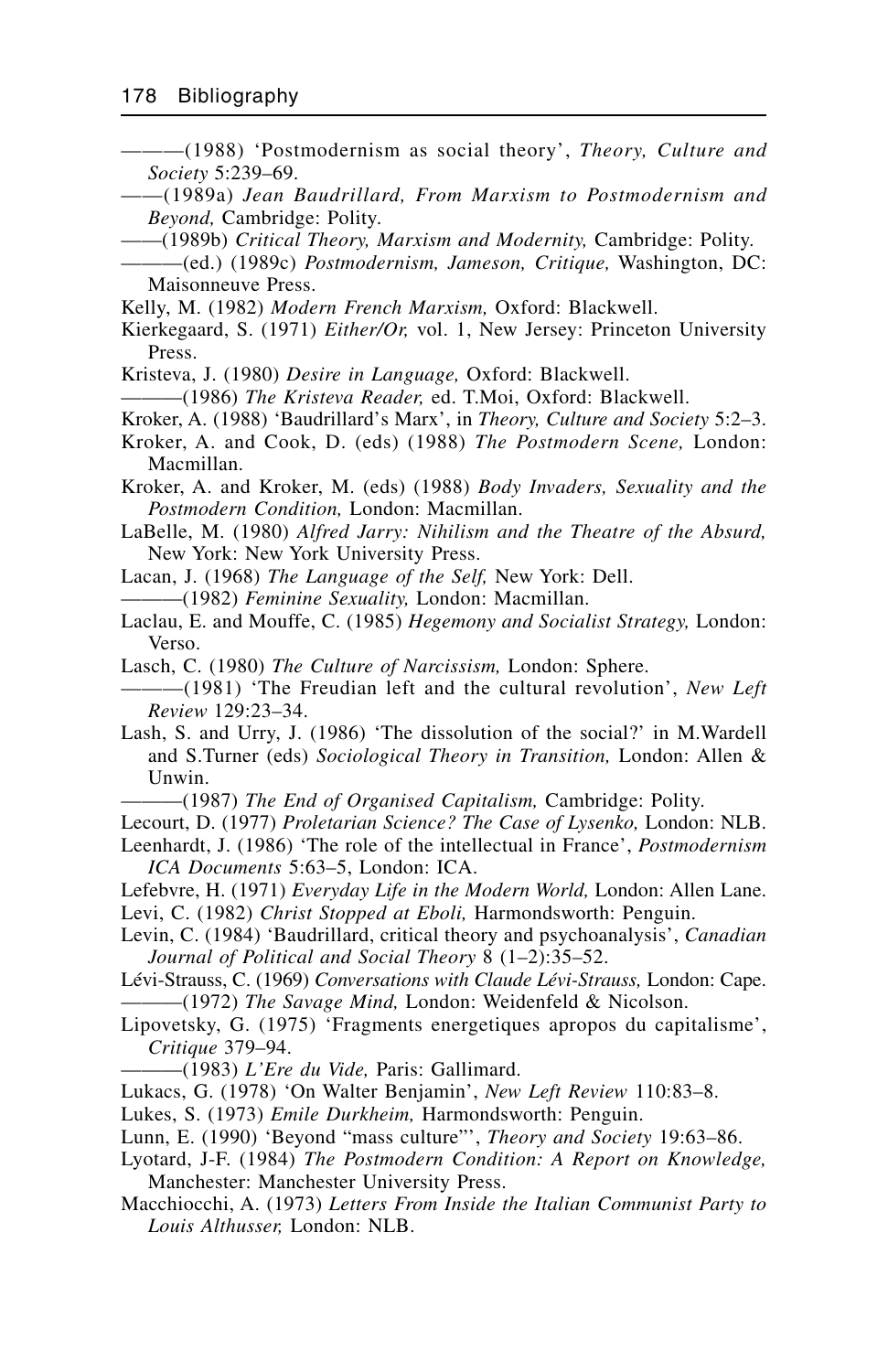Macherey, P. (1977) 'An Interview with P.Macherey', *Red Letters* 5:3–9.

MacIntyre, A. (1970) *Marcuse,* London: Fontana.

Macksey, R. and Donate, E. (eds) (1972) *The Structuralist Controversy,* Baltimore: Johns Hopkins University Press.

McLuhan, M. (1967) *Understanding Media,* London: Sphere.

McRobbie, A. (1986) 'Postmodernism and popular culture', *Journal of Communication Inquiry* 10(2):108–16.

Major-Poetzl, P. (1983) *Michel Foucault's Archaeology of Western Culture,* Brighton: Harvester.

Marcuse, H. (1955) *Eros and Civilization,* New York: Beacon.

———(1968) *One Dimensional Man,* London: Sphere.

Marin, L. (1976) 'Disneyland: a degenerate utopia', *Glyph* 1(1):50–66.

Marx, K. (1966) *Capital,* vol. 1, Moscow: Progress.

- ——(1970) *Capital,* vol. 3, Moscow: Progress.
	- ———(1971) *A Contribution to the Critique of Political Economy,* London: Lawrence & Wishart.
- ———(1973) *Grundrisse,* Harmondsworth: Penguin.

Mauss, M. (1966) *The Gift,* London: Cohen & West.

———(1984) 'A sociological assessment of Bolshevism', *Economy and Society* 13(3):331–74.

Mauss, M. (and Hubert, H.—this author's name is missing from the English edition) (1972) *A General Theory of Magic,* London: Routledge & Kegan Paul.

Merquior, J. (1986a) *From Prague to Paris,* London: Verso.  $-(1986b)$  'Spider and bee: towards a critique of the postmodern ideology', *Postmodernism ICA Documents* 4:16–18, London: ICA.

- Midgely, M. (1984) *Wickedness,* London: Routledge.
- Miller, D. (1987) *Material Culture and Mass Consumption,* Oxford: Black well.
- Miller, J. (1971) *McLuhan,* London: Fontana.

———(1981) *French Structuralism: A Multi-disciplinary Approach,* New York : Garland.

Morris, M. (1988a) *The Pirate's Fiancée,* London: Verso.

———(1988b) 'Banality in Cultural Studies', *Block* 14:15–26.

Murray. D. (ed.) (1989) *Literary Theory and Poetry,* London: Batsford.

Nairn, T. (1988) *The Enchanted Glass,* London: Radius.

- Niethammer, L. (1989) *Posthistoire: Ist die Geschichte zu End?,* Hamburg: Rowohlt.
- Nietzsche, F. (1968) *Twilight of the Idols: The Anti-Christ,* Harmondsworth: Penguin.

 $-(1969)$  *On the Genealogy of Morals. Ecce Homo*, New York: Vintage.

Nelson, C. and Grossberg, L. (eds) (1988) *Marxism and the Interpretation of Culture,* London: Macmillan.

- Newman, M. (1986) 'Revising modernism, representing postmodernism: critical discourses of the visual arts', *Postmodernism ICA Documents* 4: 32–51, London: ICA.
- Norris, C. (1989) 'Lost in the funhouse: Baudrillard and the politics of postmodernism', *Textual Practice* 3(3):360–87.

<sup>———(1987)</sup> *Letters of Marshall McLuhan,* Oxford: Oxford University Press.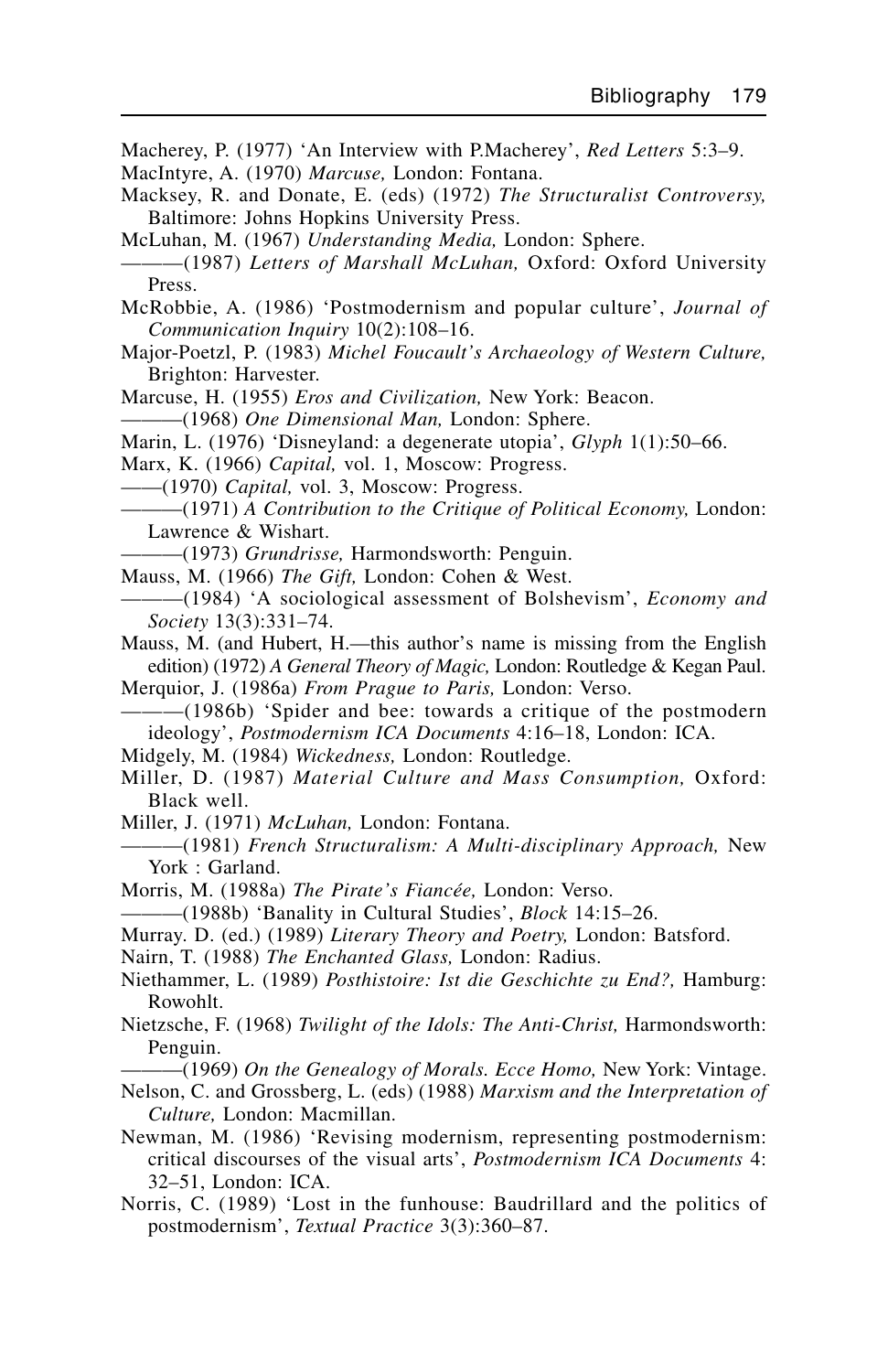- O'Hara, O. (ed.) (1985) *Why Nietzsche Now?,* Bloomington: Indiana University Press.
- Parsons, T. (1978) *Action Theory and the Human Condition,* Glencoe: Free Press.
- Poirier, R. (1989) 'America deserta', *London Review of Books* 11(4):3–4.
- Popper, K. (1972) *Conjectures and Refutations,* 2nd edn., London: Routledge & Kegan Paul.
	- ———(1986) *Unended Quest,* London: Fontana.
- Poster, M. (1975) *Existential Marxism in Postwar France: From Sartre to Althusser,* New Jersey: Princeton University Press.
- $-(1981)$  'Technology and culture in Habermas and Baudrillard', *Contemporary Literature* 22(4):456–76.
- Poulantzas, N. (1967) 'Marxist political theory in Great Britain', *New Left Review* 43:57–74.
- Pribram, E. (ed.) (1988) *Female Spectators,* London: Verso.
- Punter, D. (ed.) (1986) *Introduction to Contemporary Cultural Studies,* London: Longman.
- Racevskis, K. (1979) 'The theoretical violence of a catastrophical strategy', *Diacritics* 33–42.
- ———(1980) 'The discourse of Michel Foucault', *Humanities and Society* 3(1):41–53.
- Rattansi, A. (1989) (ed.) *Ideology, Method and Marx,* London: Routledge.
- Richman, M. (1982) *Reading Georges Bataille,* Baltimore: Johns Hopkins University Press.
- Riviere, J. (1986) 'Womanliness as masquerade', in V.Burgin, J.Donald and C.Kaplan (eds) *Formations of Fantasy,* London: Methuen.
- Rojek, C. (1990) 'Baudrillard and leisure', *Leisure Studies* 9:7–20.
- Rundell, J. (1987) *Origins of Modernity,* Cambridge: Polity.
- Sahlins, M. (1974) *Stone Age Economics,* London: Tavistock.
- Sanday, P.R. (1981) *Female Power and Male Dominance*, Cambridge: Cambridge University Press.
- Sartre, J-P. (1957) *Being and Nothingness,* London: Methuen.
- ———(1963) *The Problem of Method,* London: Methuen.
- Schor, N. (1987) *Reading in Detail,* London: Methuen.
- Serres, M. (1990) 'Entretien: M.Serres, la traversee des savoirs', *Magazine Littéraire,* 276:98–103.
- Soper, K. (1981) *On Human Needs,* Brighton: Harvester.
- Sprinker, M. (1987) *Imaginary Relations,* London: Verso.
- Starobinski, J. (1971) *Les Mots sous Les Mots, Les Anagrammes de Ferdinand de Saussure,* Paris: Gallimard.
- Stauth, G. and Turner, B.S. (1988) *Nietzsche's Dance: Ressentiment, Reciprocity and Resistence in Social Life,* Oxford: Black well.
- Stearn, G. (ed.) (1968) *McLuhan Hot and Cool,* Harmondsworth: Penguin.
- Steiner, G. (1969) *Language and Silence,* Harmondsworth: Penguin.
- Stewart, I. (1990) *Does God Play Dice,* Harmondsworth: Penguin.
- Styron, W. (1970) *Set This House on Fire,* London: Cape.
- Tafuri, H. (1989) *History of Italian Architecture, 1944–85,* London: MIT Press.
- Thomas, K. (1984) *Man and the Natural World,* Harmondsworth: Penguin.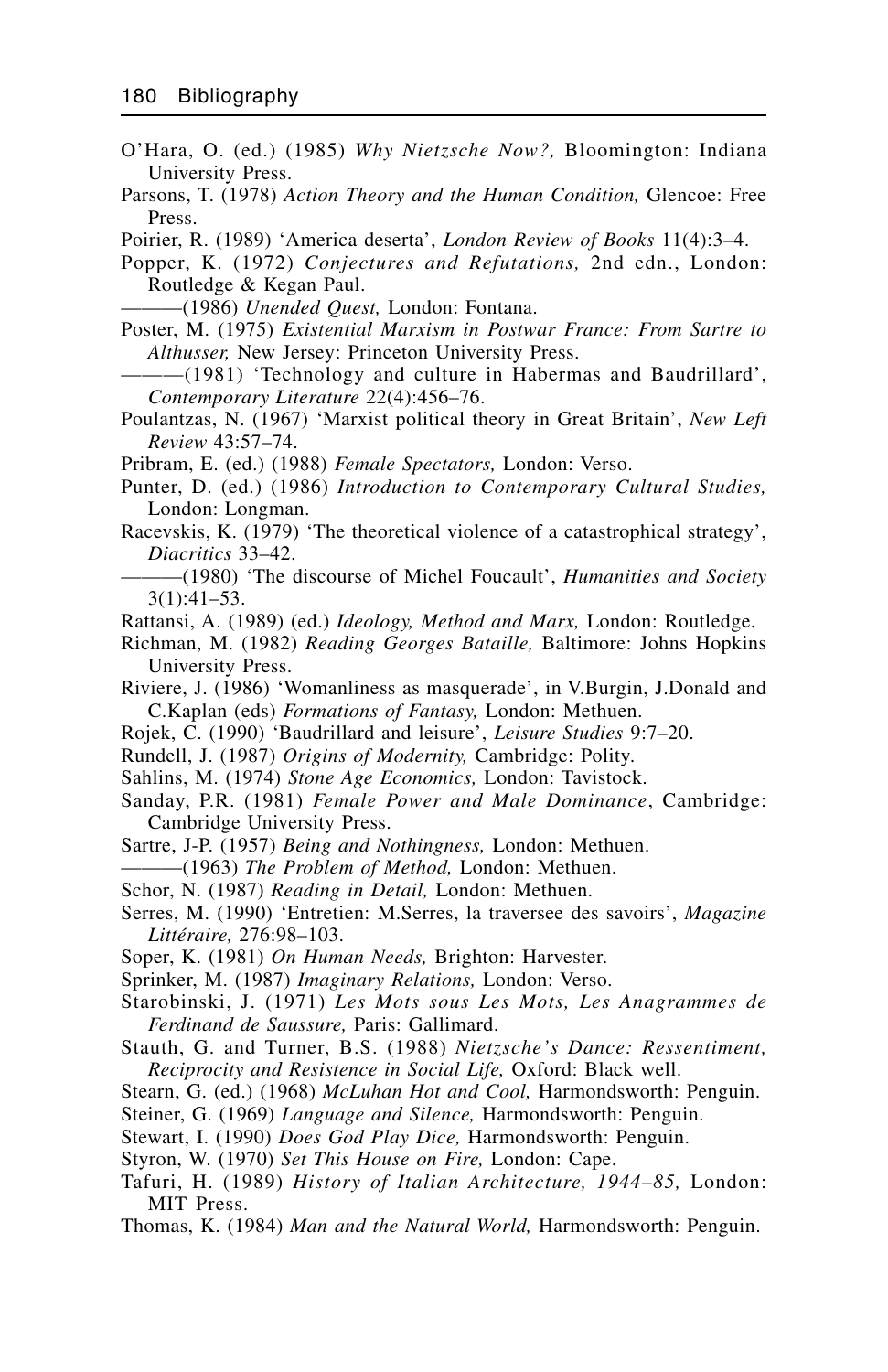Thompson, J. (1984) *Studies in the Theory of Ideology,* Cambridge: Polity.

- Tymms, R. (1949) *Doubles in Literary Psychology,* Cambridge: Bowes & Bowes.
- Valente, J. (1985) 'Halls of mirrors: Baudrillard on Marx', *Diacritics* summer: 54–65.

Veblen, T. (1959) *The Theory of the Leisure Class,* New York: Mentor.

- Weber, M. (1965) *The Protestant Ethic and the Spirit of Capitalism,* London: Unwin.
- Wernick, A. (1984) 'Sign and commodity; aspects of the cultural dynamic of advanced capitalism', *Canadian Journal of Political and Social Theory*  $8(1-2):17-33.$
- Willis, P. (1990) *Common Culture,* Milton Keynes: Open University Press.

Wollen, P. (1989) 'The Situationist international', *New Left Review* 174: 67–95.

Wollheim, R. (1975) 'Psychoanalysis and feminism', *New Left Review* 93: 61–9 (see also discussion and reply, in *NLR* 97(1976): 106–12).

Zizek, S. (1989) *The Sublime Object of Ideology,* London: Verso.

Zukin, S. (1988) 'The postmodern debate over urban form', *Theory, Culture and Society* 5:431–46.

Zurbrugg, N. (1988) 'Baudrillard's Amerique, and the "abyss of modernity"', *Art and Text* 29:40–63.

Zylberberg, J. (1986) *Masses et Postmodernite,* Paris: Meridiens Klincksieck.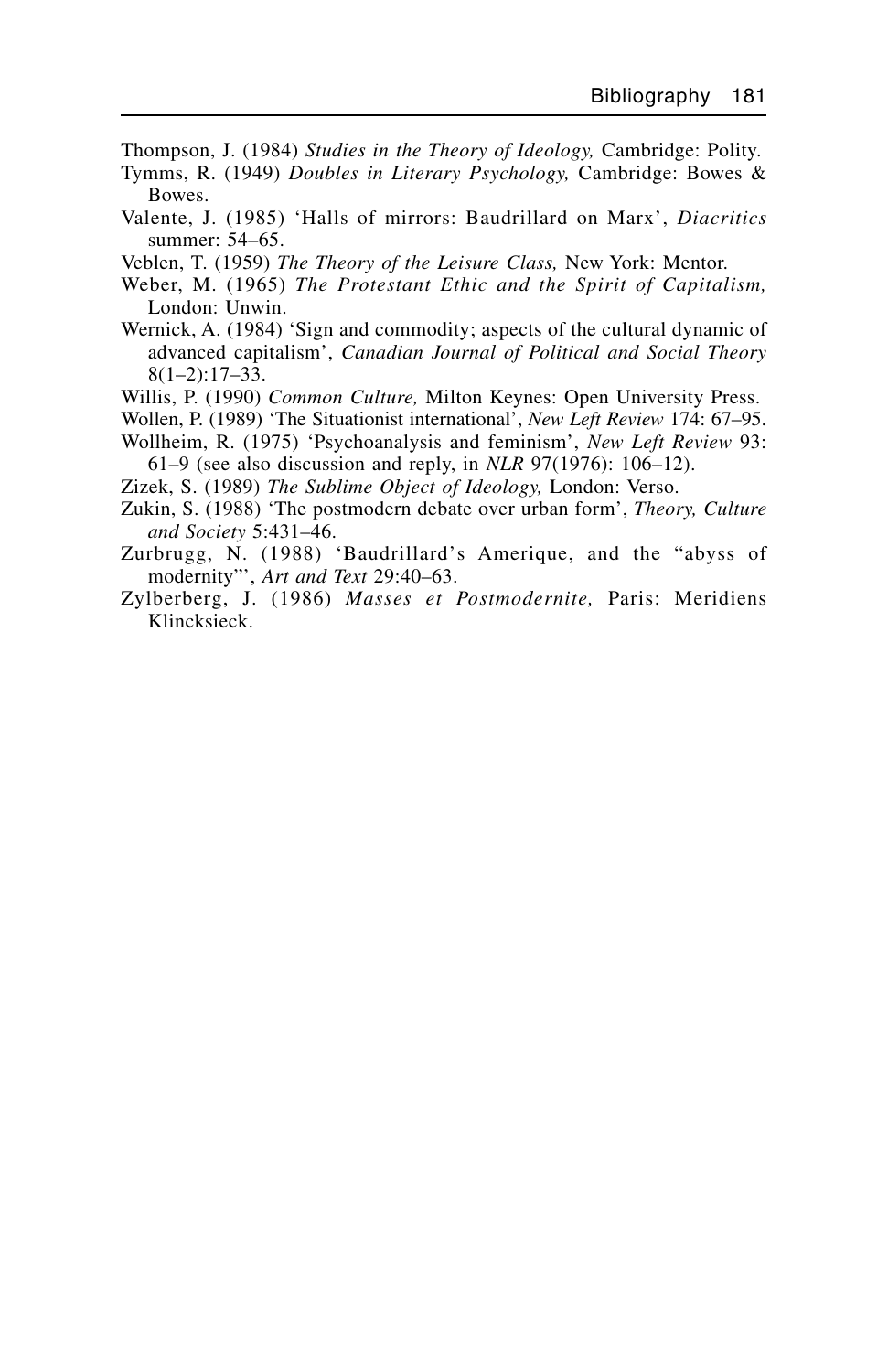## Index

Abercrombie, N. 167 advertising 87f, 109, 111 aestheticization 101f, 105, 136 alienation 15, 29, 45, 46, 57, 58, 69, 74, 127, 136 Althusser, A. 33, 61, 62, 63, 66, 67, 70, 71, 80, 86, 92, 169 ambience 5, 26ff, 71, 72, 73, 81, 98, 102, 114, 144, 149, 156 anagram 3, 4, 16, 17, 118ff, 169 Anderson, H. 165 anomie 58, 65, 69, 70 aphorism 169, 170 Aries, P. 168 Artaud, A. 4 Bachelard, G. 61 Balibar, E. 65, 70, 164 Ballard, J.G. 15–19, 161 Barthel, D. 163 Barthes, R. 28f, 38, 41, 53, 65, 71, 105, 106, 163 Bataille, G. 76, 134, 145, 166 Baudrillard, J. programmes of work (1972, 1976) 76 works: *America* 152, 157, 166, 169 *Beaubourg Effect* 143ff, 157 *Consumer Society* 5, 53ff, 78 *Cool Memories* 127, 158, 159, 169, 170 *L'Echange Symbolique et la Mort* 75ff, 145 *Fatal Strategies* 128 *Mirror of Production* 165 *Transparence du Mal* 126ff essays: on literature 6ff on

technology 48ff 'The anorexic ruins' 158 Bauman, Z. 169 Benison, J. 161 Benjamin, W. 96, 167 binary logic 92, 99, 105 Blanchot, M. 1, 2, 163 body 15, 40, 106–7, 131, 139 Bonaventure Hotel 150f Borges, J.L. 15, 19f, 148, 162 Bourdieu, P. 43 Bowie, M. 168 Brecht, B. 12 Brewster, B. 64, 66 Caillois, R. 77, 137 Calvino, I. 6–8 Canetti, E. 128 Carrier, D. 167 Chamisso, A.von 165 Chen, K. 167 La Cicciolina (Ilona Staller) 139 Clifford, J. 163 code, and structural law of 80ff, 96, 104 combinative variants 32 combinatory 38, 97, 105, 159, 163 Comte, A. 114 consumption 33, 51ff Cooke, P. 152 Culler, J. 163

Davis, M. 151, 156 death 16, 88f, 112f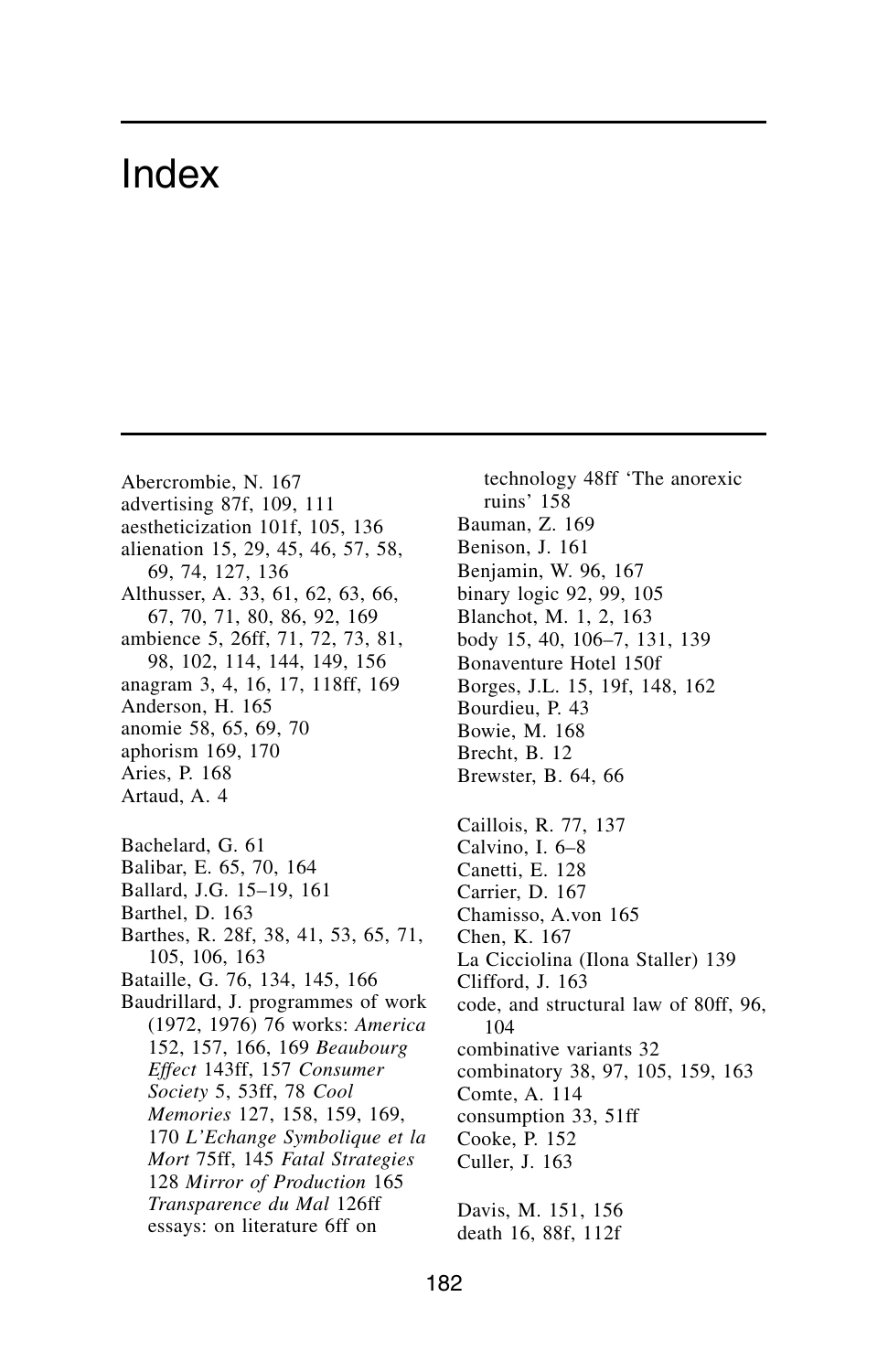Debord, G. 112 Deleuze, G. 112 Derrida, J. 63, 167 Dews, P. 166 Duchamp, M. 138 Durkheim, E. 1, 29, 59, 64, 65, 69, 76, 77, 85, 112, 127, 164, 166, 169 Eco, U. 163 ecstasy 128f evil 10, 73, 116, 135 excommunication 85 fashion 93, 103, 104f fatal strategies 150 fate 21, 24, 25, 129, 133, 169 Faulkner, W. 10, 12 femininity 60f Foster, H. 168 Foucault, M. 84, 85, 104, 107, 112, 166, 167, 168, 170 Freud, S. 18, 61f, 66, 77, 117 gaze, the 110, 153 gift 76, 77, 88, 90, 113 glass 39 Goethe, J.W.von 12 Guattari, F. 170 Gutting, G. 167 Habermas, J. 159 Harvey, D. 152 Hilferding, R. 26 Hölderlin, F. 2 hostages 88f hyperreal 15, 77, 95, 101, 138, 139, 141, 144, 166 ideological apparatus 59, 70, 116, 164 implosion 143, 148 interpellation 71, 99, 164 Jaccoby, R. 151 Jackson, Michael 139 Jameson, F. 143, 150ff, 167 Jarry, A. 161

Jesuits 91, 95, 98 Johnson, U.  $8-12$ Kafka, F. 17 Kaplan, A. 162 Kellner, D. 53f, 64, 162, 168 Kristeva, J. 3, 4, 127, 169 Kroker, A. 166 Lacan, J. 61, 64, 169 Lecourt, D. 67 Lefebvre, H. 36, 48, 50ff, 56, 80, 163, 170 Lenin, V. 27, 67, 75-6 Levin, C. 164, 167 Lévi-Strauss, C. 33, 59, 65, 125 Littre, M. 18 Lukacs, G. 56, 167 Lukes, G. 56, 167 Lukes, S. 166 McLuhan, M. 48ff, 96, 99, 140, 152, 163, 167 Mahler, G. 157 Major-Poetzl, P. 167 Mallarmé, S. 168 Marcuse, H. 28f, 69, 127 Marx, K. 26ff, 46, 55, 56, 61, 65, 66, 67, 68, 72, 76, 77, 85, 112, 136, 141 Mauss, M. 76, 77, 88, 91, 166 Miller, D. 163 Miller, J. 163 modernity 92ff, 105, 108 Monod, J. 98 Moro, A. 133 needs 29f, 34, 58, 69, 70 Nietzsche, F. 112, 161, 166 normalization 85, 104, 112f obesity 131f obscenity 37, 42, 87, 130, 134 overdetermination 62ff pataphysics 79, 108, 151 personalization 58, 59, 60, 61, 81, 93, 111